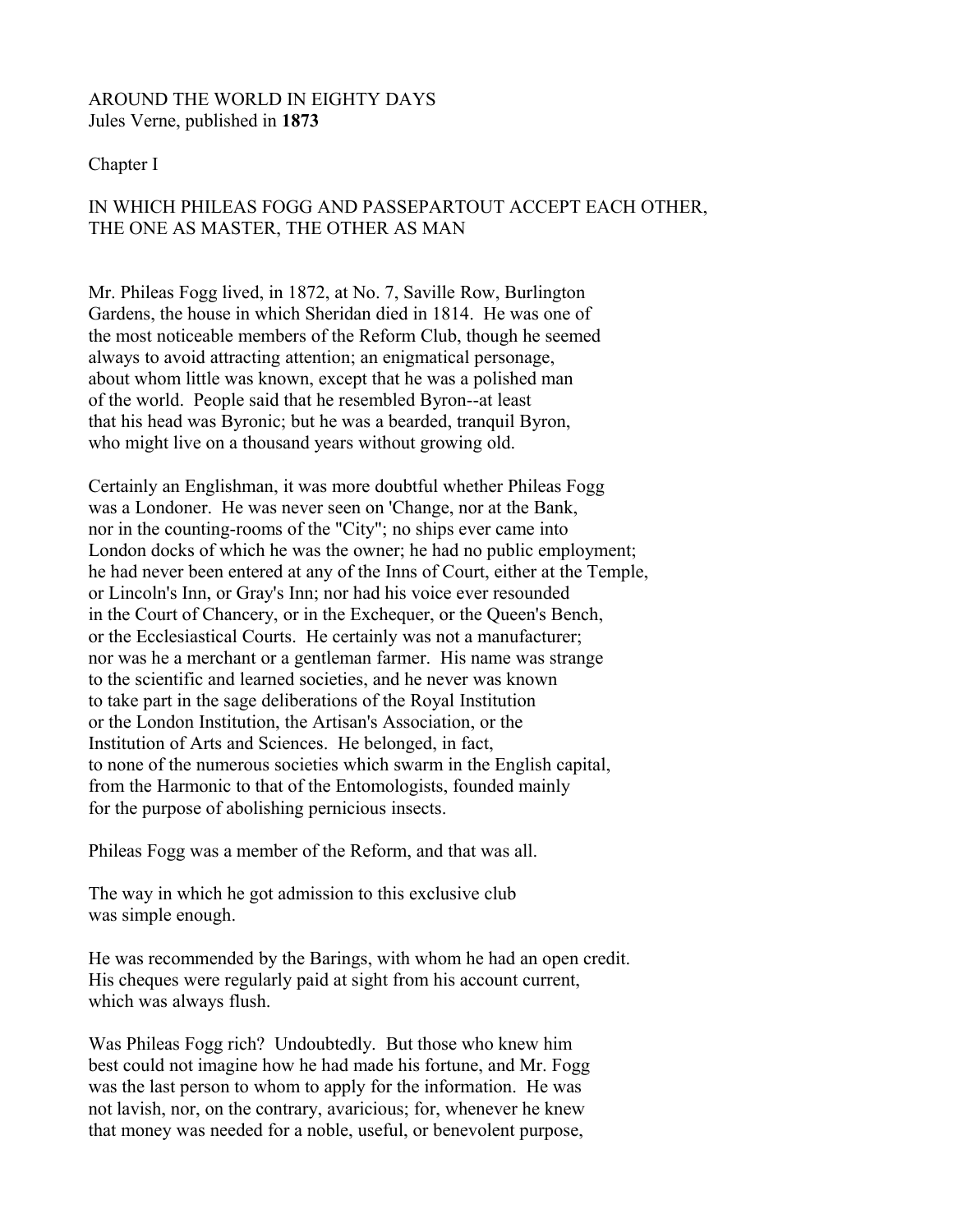he supplied it quietly and sometimes anonymously. He was, in short, the least communicative of men. He talked very little, and seemed all the more mysterious for his taciturn manner. His daily habits were quite open to observation; but whatever he did was so exactly the same thing that he had always done before, that the wits of the curious were fairly puzzled.

Had he travelled? It was likely, for no one seemed to know the world more familiarly; there was no spot so secluded that he did not appear to have an intimate acquaintance with it. He often corrected, with a few clear words, the thousand conjectures advanced by members of the club as to lost and unheard-of travellers, pointing out the true probabilities, and seeming as if gifted with a sort of second sight, so often did events justify his predictions. He must have travelled everywhere, at least in the spirit.

It was at least certain that Phileas Fogg had not absented himself from London for many years. Those who were honoured by a better acquaintance with him than the rest, declared that nobody could pretend to have ever seen him anywhere else. His sole pastimes were reading the papers and playing whist. He often won at this game, which, as a silent one, harmonised with his nature; but his winnings never went into his purse, being reserved as a fund for his charities. Mr. Fogg played, not to win, but for the sake of playing. The game was in his eyes a contest, a struggle with a difficulty, yet a motionless, unwearying struggle, congenial to his tastes.

Phileas Fogg was not known to have either wife or children, which may happen to the most honest people; either relatives or near friends, which is certainly more unusual. He lived alone in his house in Saville Row, whither none penetrated. A single domestic sufficed to serve him. He breakfasted and dined at the club, at hours mathematically fixed, in the same room, at the same table, never taking his meals with other members, much less bringing a guest with him; and went home at exactly midnight, only to retire at once to bed. He never used the cosy chambers which the Reform provides for its favoured members. He passed ten hours out of the twenty-four in Saville Row, either in sleeping or making his toilet. When he chose to take a walk it was with a regular step in the entrance hall with its mosaic flooring, or in the circular gallery with its dome supported by twenty red porphyry Ionic columns, and illumined by blue painted windows. When he breakfasted or dined all the resources of the club--its kitchens and pantries, its buttery and dairy--aided to crowd his table with their most succulent stores; he was served by the gravest waiters, in dress coats, and shoes with swan-skin soles, who proffered the viands in special porcelain, and on the finest linen; club decanters, of a lost mould, contained his sherry, his port, and his cinnamon-spiced claret; while his beverages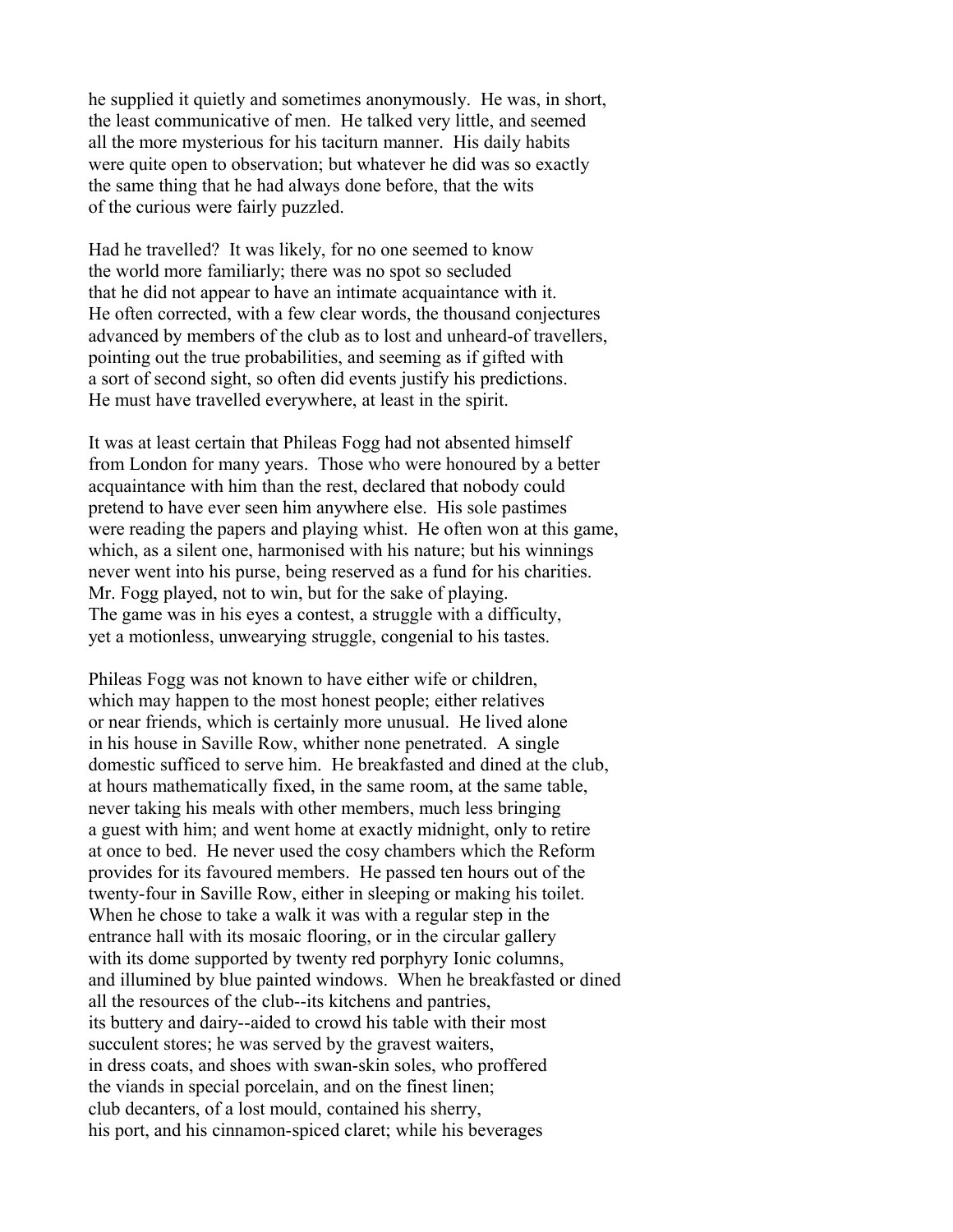were refreshingly cooled with ice, brought at great cost from the American lakes.

If to live in this style is to be eccentric, it must be confessed that there is something good in eccentricity.

The mansion in Saville Row, though not sumptuous, was exceedingly comfortable. The habits of its occupant were such as to demand but little from the sole domestic, but Phileas Fogg required him to be almost superhumanly prompt and regular. On this very 2nd of October he had dismissed James Forster, because that luckless youth had brought him shaving-water at eighty-four degrees Fahrenheit instead of eighty-six; and he was awaiting his successor, who was due at the house between eleven and half-past.

Phileas Fogg was seated squarely in his armchair, his feet close together like those of a grenadier on parade, his hands resting on his knees, his body straight, his head erect; he was steadily watching a complicated clock which indicated the hours, the minutes, the seconds, the days, the months, and the years. At exactly half-past eleven Mr. Fogg would, according to his daily habit, quit Saville Row, and repair to the Reform.

A rap at this moment sounded on the door of the cosy apartment where Phileas Fogg was seated, and James Forster, the dismissed servant, appeared.

"The new servant," said he.

A young man of thirty advanced and bowed.

"You are a Frenchman, I believe," asked Phileas Fogg, "and your name is John?"

"Jean, if monsieur pleases," replied the newcomer, "Jean Passepartout, a surname which has clung to me because I have a natural aptness for going out of one business into another. I believe I'm honest, monsieur, but, to be outspoken, I've had several trades. I've been an itinerant singer, a circus-rider, when I used to vault like Leotard, and dance on a rope like Blondin. Then I got to be a professor of gymnastics, so as to make better use of my talents; and then I was a sergeant fireman at Paris, and assisted at many a big fire. But I quitted France five years ago, and, wishing to taste the sweets of domestic life, took service as a valet here in England. Finding myself out of place, and hearing that Monsieur Phileas Fogg was the most exact and settled gentleman in the United Kingdom, I have come to monsieur in the hope of living with him a tranquil life, and forgetting even the name of Passepartout."

"Passepartout suits me," responded Mr. Fogg. "You are well recommended to me; I hear a good report of you. You know my conditions?"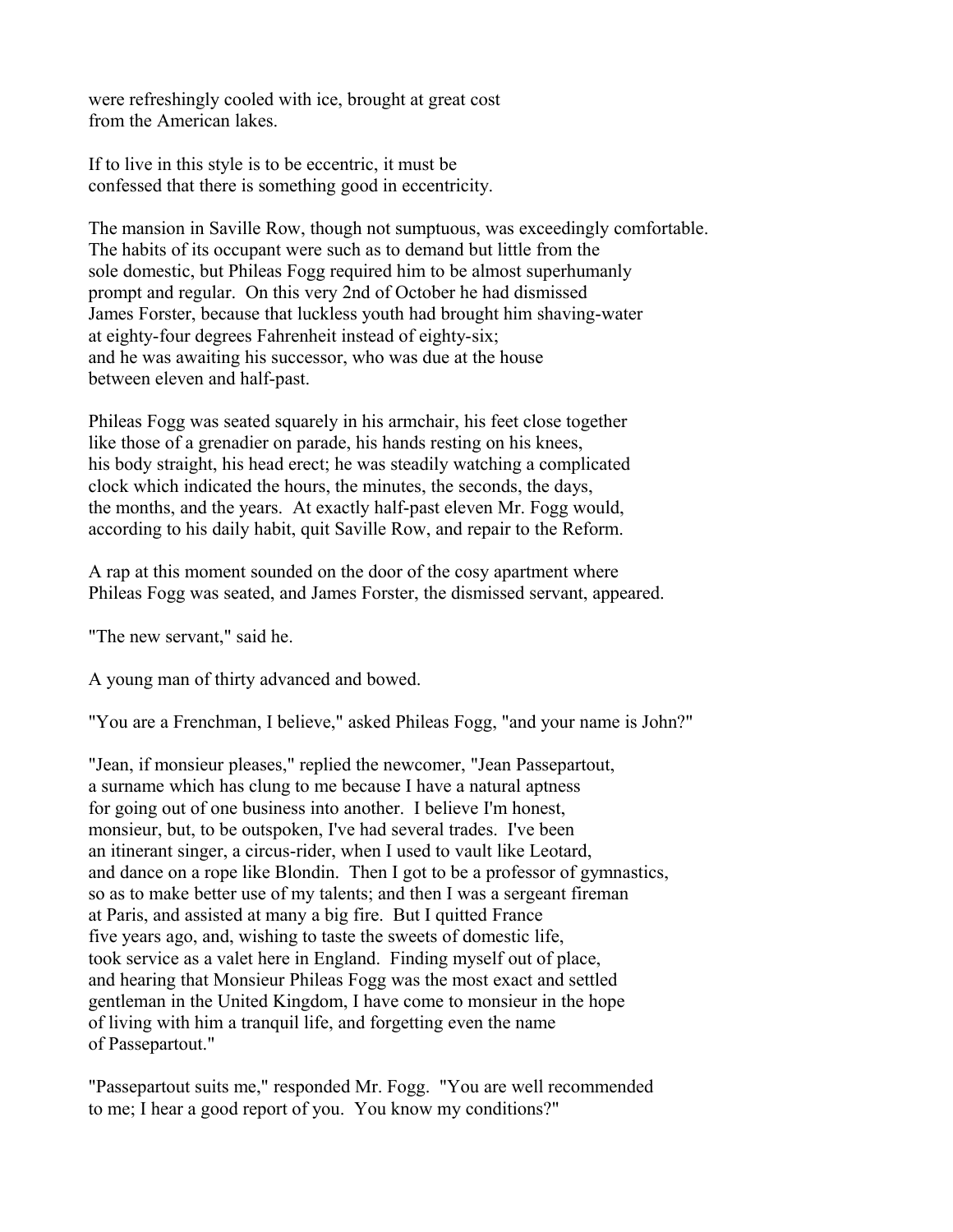"Yes, monsieur."

"Good! What time is it?"

"Twenty-two minutes after eleven," returned Passepartout, drawing an enormous silver watch from the depths of his pocket.

"You are too slow," said Mr. Fogg.

"Pardon me, monsieur, it is impossible--"

"You are four minutes too slow. No matter; it's enough to mention the error. Now from this moment, twenty-nine minutes after eleven, a.m., this Wednesday, 2nd October, you are in my service."

Phileas Fogg got up, took his hat in his left hand, put it on his head with an automatic motion, and went off without a word.

Passepartout heard the street door shut once; it was his new master going out. He heard it shut again; it was his predecessor, James Forster, departing in his turn. Passepartout remained alone in the house in Saville Row.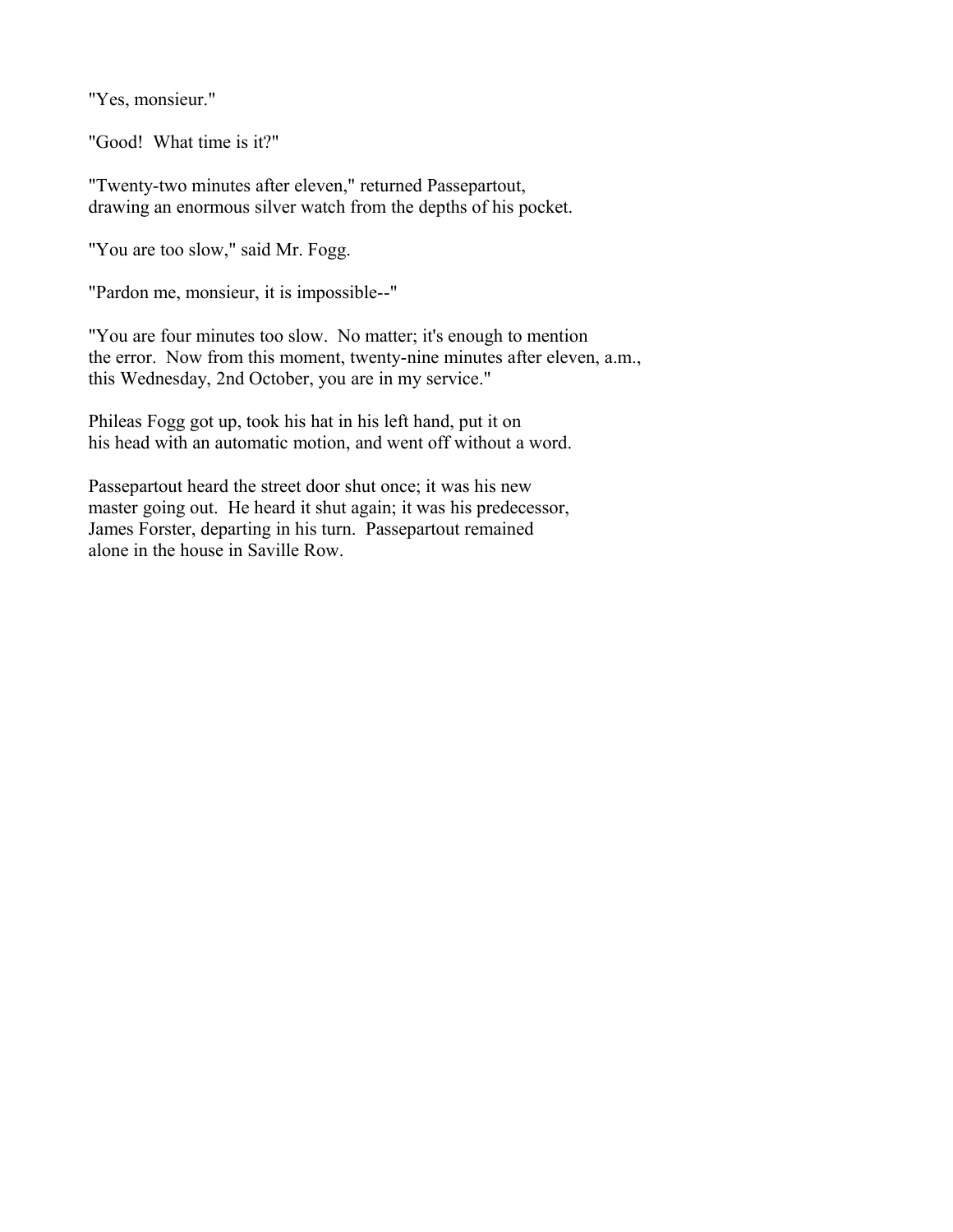#### Chapter II

## IN WHICH PASSEPARTOUT IS CONVINCED THAT HE HAS AT LAST FOUND HIS IDEAL

"Faith," muttered Passepartout, somewhat flurried, "I've seen people at Madame Tussaud's as lively as my new master!"

Madame Tussaud's "people," let it be said, are of wax, and are much visited in London; speech is all that is wanting to make them human.

During his brief interview with Mr. Fogg, Passepartout had been carefully observing him. He appeared to be a man about forty years of age, with fine, handsome features, and a tall, well-shaped figure; his hair and whiskers were light, his forehead compact and unwrinkled, his face rather pale, his teeth magnificent. His countenance possessed in the highest degree what physiognomists call "repose in action," a quality of those who act rather than talk. Calm and phlegmatic, with a clear eye, Mr. Fogg seemed a perfect type of that English composure which Angelica Kauffmann has so skilfully represented on canvas. Seen in the various phases of his daily life, he gave the idea of being perfectly well-balanced, as exactly regulated as a Leroy chronometer. Phileas Fogg was, indeed, exactitude personified, and this was betrayed even in the expression of his very hands and feet; for in men, as well as in animals, the limbs themselves are expressive of the passions.

He was so exact that he was never in a hurry, was always ready, and was economical alike of his steps and his motions. He never took one step too many, and always went to his destination by the shortest cut; he made no superfluous gestures, and was never seen to be moved or agitated. He was the most deliberate person in the world, yet always reached his destination at the exact moment.

He lived alone, and, so to speak, outside of every social relation; and as he knew that in this world account must be taken of friction, and that friction retards, he never rubbed against anybody.

As for Passepartout, he was a true Parisian of Paris. Since he had abandoned his own country for England, taking service as a valet, he had in vain searched for a master after his own heart. Passepartout was by no means one of those pert dunces depicted by Moliere with a bold gaze and a nose held high in the air; he was an honest fellow, with a pleasant face, lips a trifle protruding, soft-mannered and serviceable, with a good round head, such as one likes to see on the shoulders of a friend. His eyes were blue, his complexion rubicund, his figure almost portly and well-built, his body muscular, and his physical powers fully developed by the exercises of his younger days. His brown hair was somewhat tumbled;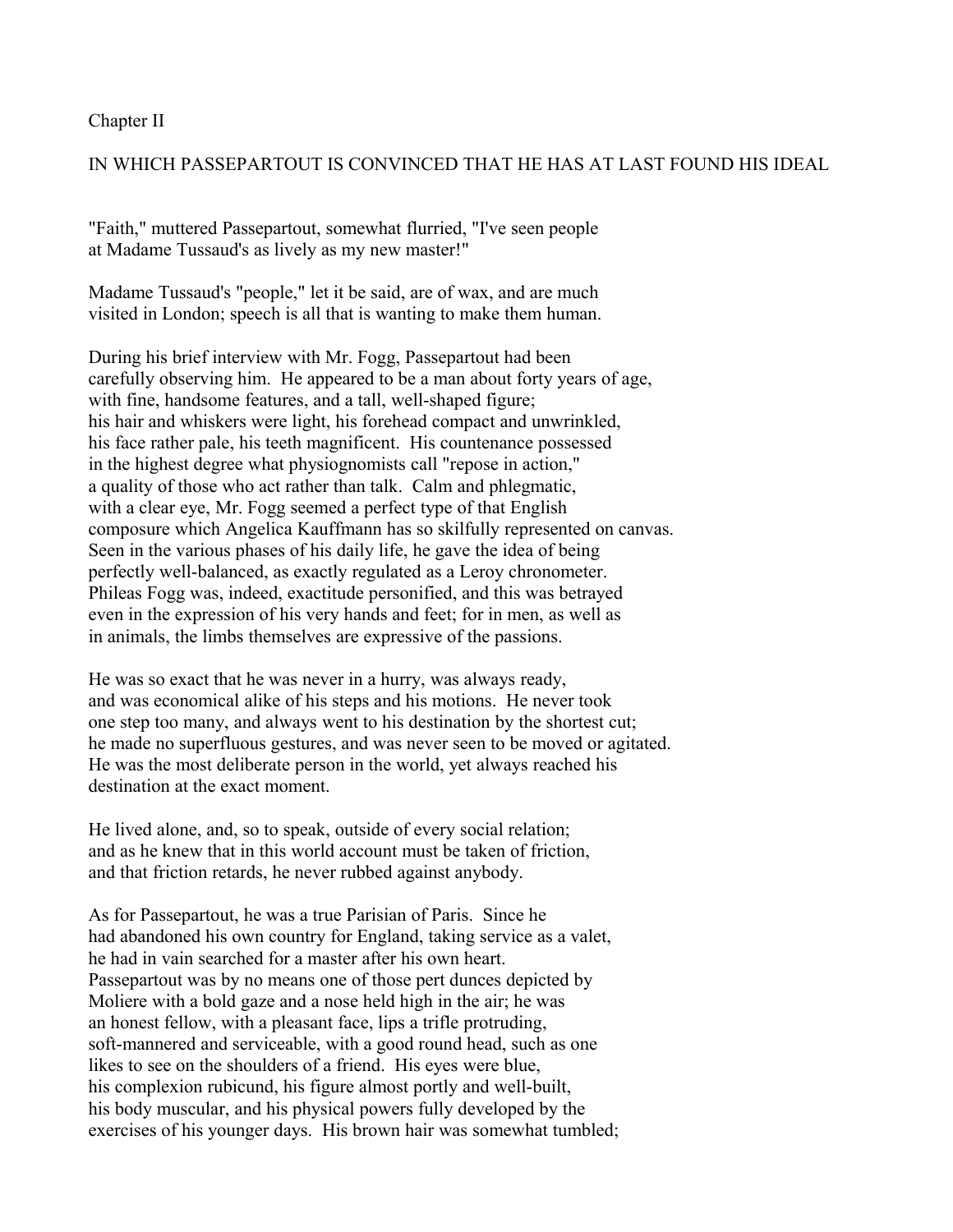for, while the ancient sculptors are said to have known eighteen methods of arranging Minerva's tresses, Passepartout was familiar with but one of dressing his own: three strokes of a large-tooth comb completed his toilet.

It would be rash to predict how Passepartout's lively nature would agree with Mr. Fogg. It was impossible to tell whether the new servant would turn out as absolutely methodical as his master required; experience alone could solve the question. Passepartout had been a sort of vagrant in his early years, and now yearned for repose; but so far he had failed to find it, though he had already served in ten English houses. But he could not take root in any of these; with chagrin, he found his masters invariably whimsical and irregular, constantly running about the country, or on the look-out for adventure. His last master, young Lord Longferry, Member of Parliament, after passing his nights in the Haymarket taverns, was too often brought home in the morning on policemen's shoulders. Passepartout, desirous of respecting the gentleman whom he served, ventured a mild remonstrance on such conduct; which, being ill-received, he took his leave. Hearing that Mr. Phileas Fogg was looking for a servant, and that his life was one of unbroken regularity, that he neither travelled nor stayed from home overnight, he felt sure that this would be the place he was after. He presented himself, and was accepted, as has been seen.

At half-past eleven, then, Passepartout found himself alone in the house in Saville Row. He begun its inspection without delay, scouring it from cellar to garret. So clean, well-arranged, solemn a mansion pleased him; it seemed to him like a snail's shell, lighted and warmed by gas, which sufficed for both these purposes. When Passepartout reached the second story he recognised at once the room which he was to inhabit, and he was well satisfied with it. Electric bells and speaking-tubes afforded communication with the lower stories; while on the mantel stood an electric clock, precisely like that in Mr. Fogg's bedchamber, both beating the same second at the same instant. "That's good, that'll do," said Passepartout to himself.

He suddenly observed, hung over the clock, a card which, upon inspection, proved to be a programme of the daily routine of the house. It comprised all that was required of the servant, from eight in the morning, exactly at which hour Phileas Fogg rose, till half-past eleven, when he left the house for the Reform Club--all the details of service, the tea and toast at twenty-three minutes past eight, the shaving-water at thirty-seven minutes past nine, and the toilet at twenty minutes before ten. Everything was regulated and foreseen that was to be done from half-past eleven a.m. till midnight, the hour at which the methodical gentleman retired.

Mr. Fogg's wardrobe was amply supplied and in the best taste. Each pair of trousers, coat, and vest bore a number,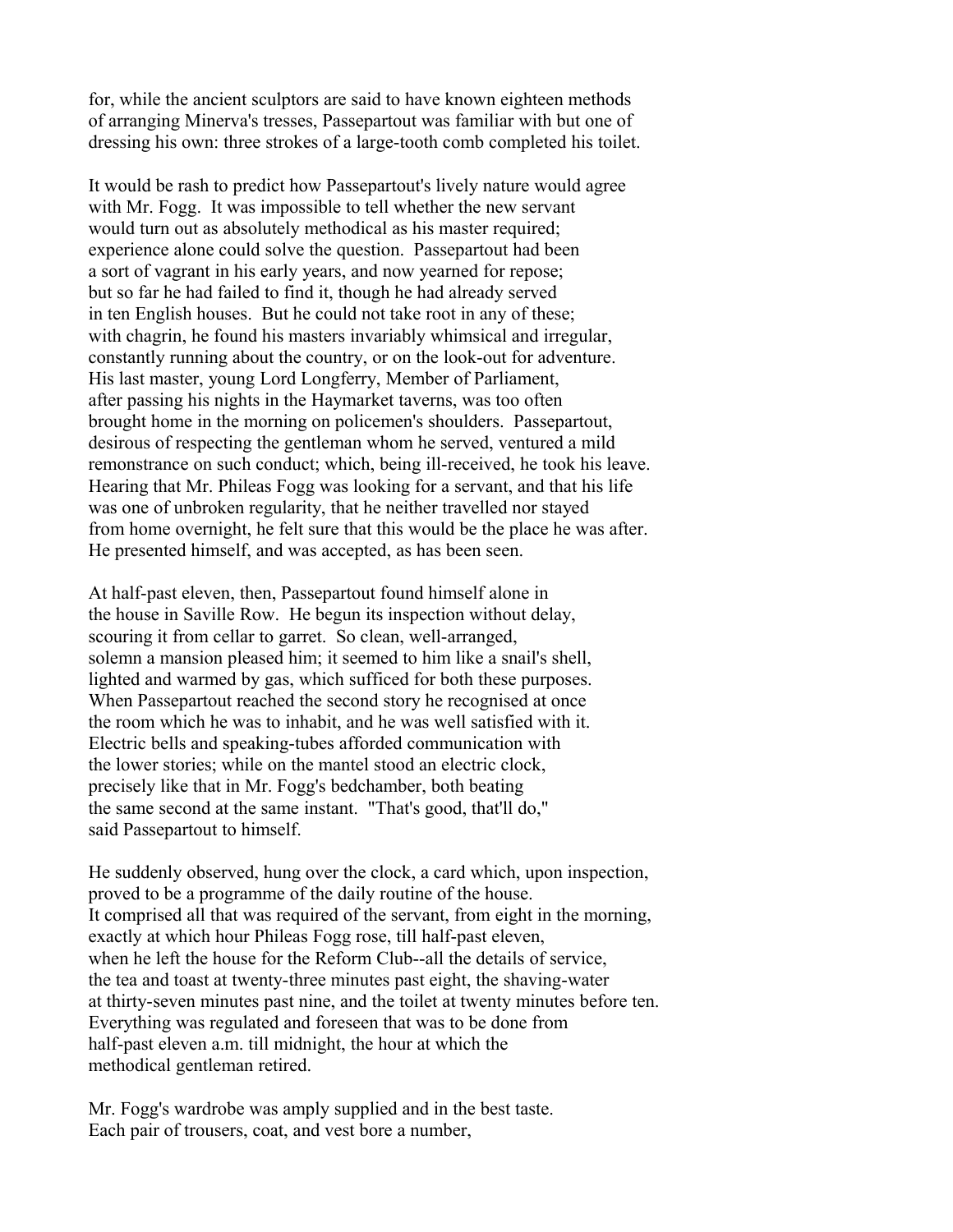indicating the time of year and season at which they were in turn to be laid out for wearing; and the same system was applied to the master's shoes. In short, the house in Saville Row, which must have been a very temple of disorder and unrest under the illustrious but dissipated Sheridan, was cosiness, comfort, and method idealised. There was no study, nor were there books, which would have been quite useless to Mr. Fogg; for at the Reform two libraries, one of general literature and the other of law and politics, were at his service. A moderate-sized safe stood in his bedroom, constructed so as to defy fire as well as burglars; but Passepartout found neither arms nor hunting weapons anywhere; everything betrayed the most tranquil and peaceable habits.

Having scrutinised the house from top to bottom, he rubbed his hands, a broad smile overspread his features, and he said joyfully, "This is just what I wanted! Ah, we shall get on together, Mr. Fogg and I! What a domestic and regular gentleman! A real machine; well, I don't mind serving a machine."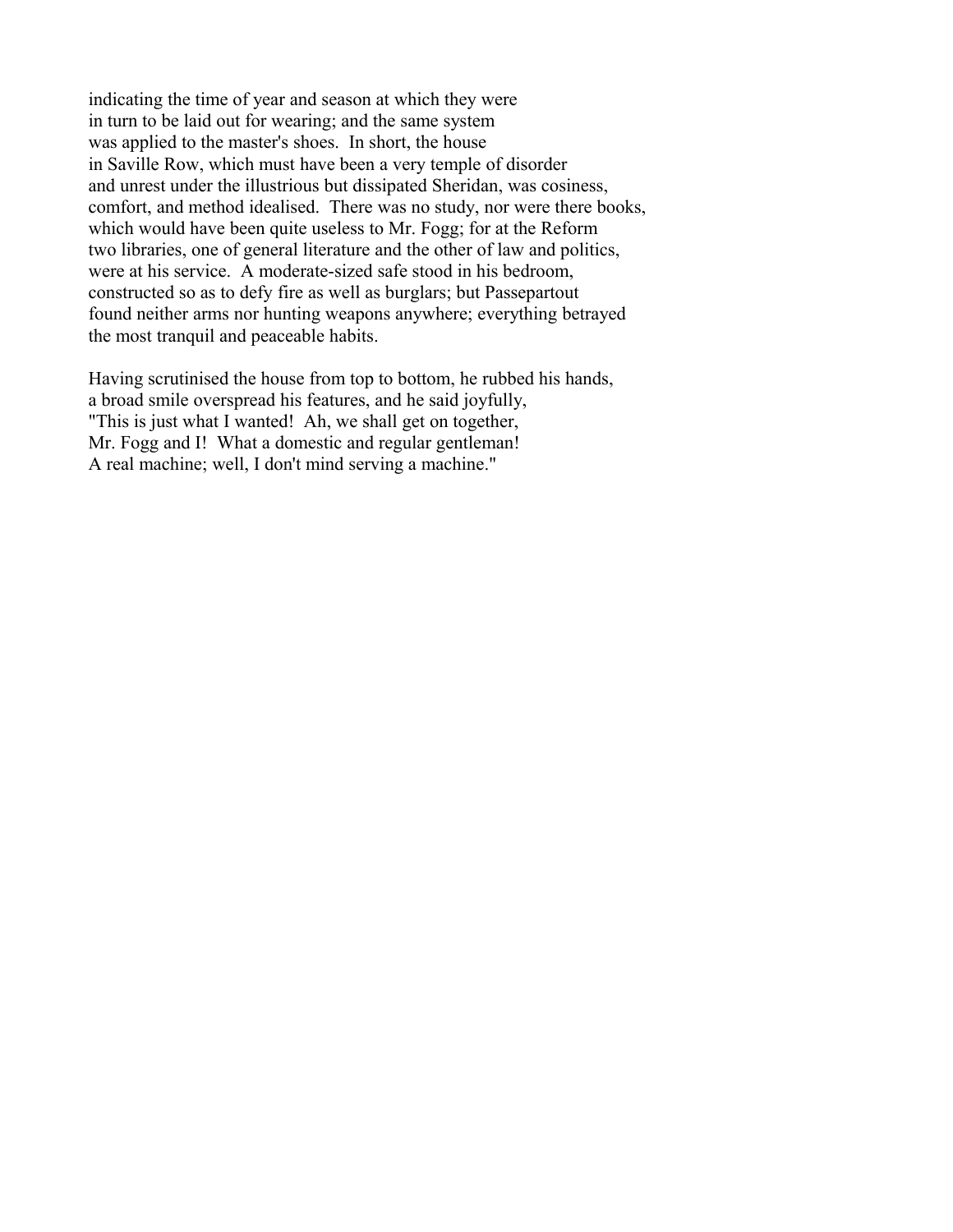#### Chapter III

# IN WHICH A CONVERSATION TAKES PLACE WHICH SEEMS LIKELY TO COST PHILEAS FOGG DEAR

Phileas Fogg, having shut the door of his house at half-past eleven, and having put his right foot before his left five hundred and seventy-five times, and his left foot before his right five hundred and seventy-six times, reached the Reform Club, an imposing edifice in Pall Mall, which could not have cost less than three millions. He repaired at once to the dining-room, the nine windows of which open upon a tasteful garden, where the trees were already gilded with an autumn colouring; and took his place at the habitual table, the cover of which had already been laid for him. His breakfast consisted of a side-dish, a broiled fish with Reading sauce, a scarlet slice of roast beef garnished with mushrooms, a rhubarb and gooseberry tart, and a morsel of Cheshire cheese, the whole being washed down with several cups of tea, for which the Reform is famous. He rose at thirteen minutes to one, and directed his steps towards the large hall, a sumptuous apartment adorned with lavishly-framed paintings. A flunkey handed him an uncut Times, which he proceeded to cut with a skill which betrayed familiarity with this delicate operation. The perusal of this paper absorbed Phileas Fogg until a quarter before four, whilst the Standard, his next task, occupied him till the dinner hour. Dinner passed as breakfast had done, and Mr. Fogg re-appeared in the reading-room and sat down to the Pall Mall at twenty minutes before six. Half an hour later several members of the Reform came in and drew up to the fireplace, where a coal fire was steadily burning. They were Mr. Fogg's usual partners at whist: Andrew Stuart, an engineer; John Sullivan and Samuel Fallentin, bankers; Thomas Flanagan, a brewer; and Gauthier Ralph, one of the Directors of the Bank of England- all rich and highly respectable personages, even in a club which comprises the princes of English trade and finance.

"Well, Ralph," said Thomas Flanagan, "what about that robbery?"

"Oh," replied Stuart, "the Bank will lose the money."

"On the contrary," broke in Ralph, "I hope we may put our hands on the robber. Skilful detectives have been sent to all the principal ports of America and the Continent, and he'll be a clever fellow if he slips through their fingers."

"But have you got the robber's description?" asked Stuart.

"In the first place, he is no robber at all," returned Ralph, positively.

"What! a fellow who makes off with fifty-five thousand pounds, no robber?"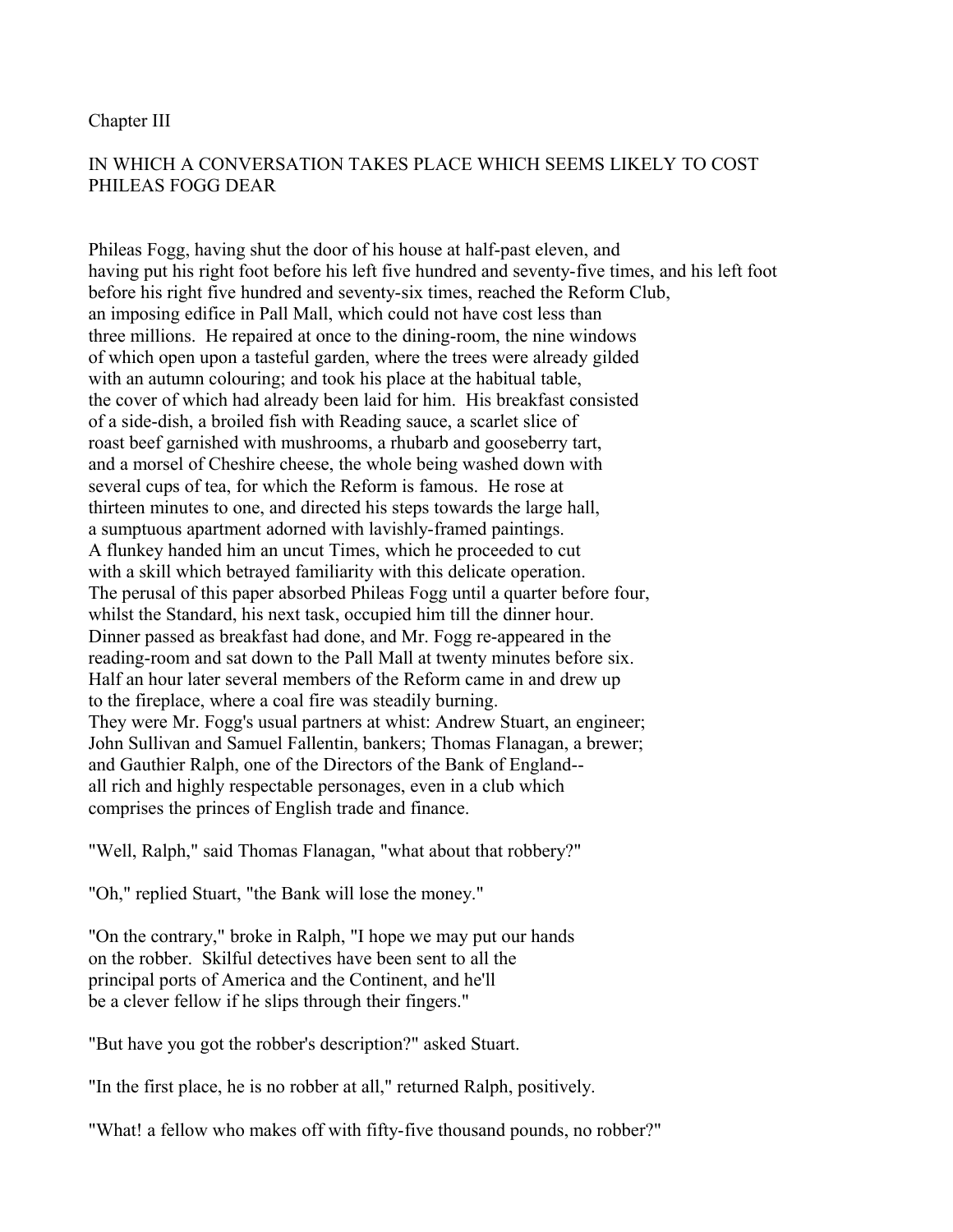#### "No."

"Perhaps he's a manufacturer, then."

"The Daily Telegraph says that he is a gentleman."

It was Phileas Fogg, whose head now emerged from behind his newspapers, who made this remark. He bowed to his friends, and entered into the conversation. The affair which formed its subject, and which was town talk, had occurred three days before at the Bank of England. A package of banknotes, to the value of fifty-five thousand pounds, had been taken from the principal cashier's table, that functionary being at the moment engaged in registering the receipt of three shillings and sixpence. Of course, he could not have his eyes everywhere. Let it be observed that the Bank of England reposes a touching confidence in the honesty of the public. There are neither guards nor gratings to protect its treasures; gold, silver, banknotes are freely exposed, at the mercy of the first comer. A keen observer of English customs relates that, being in one of the rooms of the Bank one day, he had the curiosity to examine a gold ingot weighing some seven or eight pounds. He took it up, scrutinised it, passed it to his neighbour, he to the next man, and so on until the ingot, going from hand to hand, was transferred to the end of a dark entry; nor did it return to its place for half an hour. Meanwhile, the cashier had not so much as raised his head. But in the present instance things had not gone so smoothly. The package of notes not being found when five o'clock sounded from the ponderous clock in the "drawing office," the amount was passed to the account of profit and loss. As soon as the robbery was discovered, picked detectives hastened off to Liverpool, Glasgow, Havre, Suez, Brindisi, New York, and other ports, inspired by the proffered reward of two thousand pounds, and five per cent. on the sum that might be recovered. Detectives were also charged with narrowly watching those who arrived at or left London by rail, and a judicial examination was at once entered upon.

There were real grounds for supposing, as the Daily Telegraph said, that the thief did not belong to a professional band. On the day of the robbery a well-dressed gentleman of polished manners, and with a well-to-do air, had been observed going to and fro in the paying room where the crime was committed. A description of him was easily procured and sent to the detectives; and some hopeful spirits, of whom Ralph was one, did not despair of his apprehension. The papers and clubs were full of the affair, and everywhere people were discussing the probabilities of a successful pursuit; and the Reform Club was especially agitated, several of its members being Bank officials.

Ralph would not concede that the work of the detectives was likely to be in vain, for he thought that the prize offered would greatly stimulate their zeal and activity. But Stuart was far from sharing this confidence; and, as they placed themselves at the whist-table,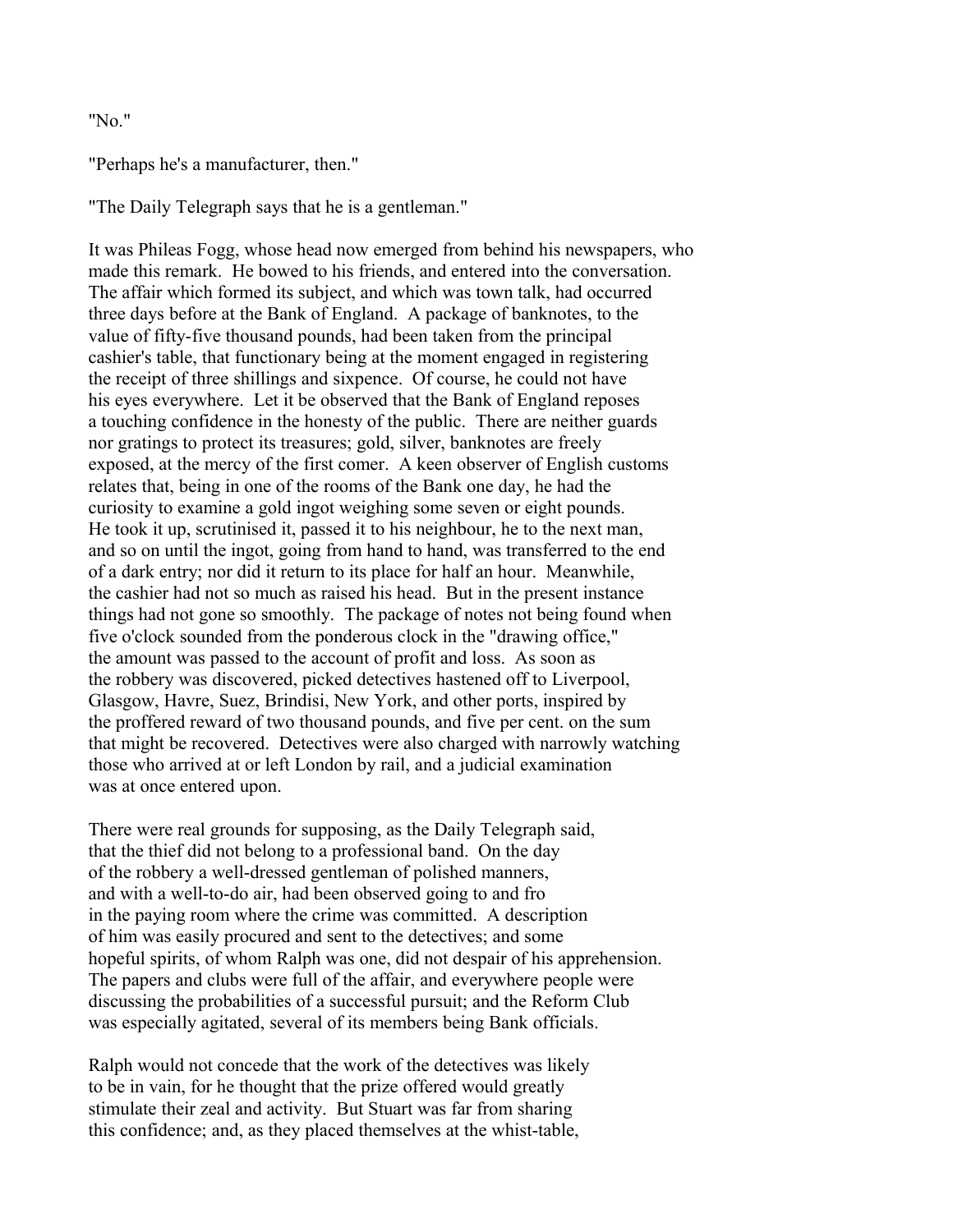they continued to argue the matter. Stuart and Flanagan played together, while Phileas Fogg had Fallentin for his partner. As the game proceeded the conversation ceased, excepting between the rubbers, when it revived again.

"I maintain," said Stuart, "that the chances are in favour of the thief, who must be a shrewd fellow."

"Well, but where can he fly to?" asked Ralph. "No country is safe for him."

"Pshaw!"

"Where could he go, then?"

"Oh, I don't know that. The world is big enough."

"It was once," said Phileas Fogg, in a low tone. "Cut, sir," he added, handing the cards to Thomas Flanagan.

The discussion fell during the rubber, after which Stuart took up its thread.

"What do you mean by `once'? Has the world grown smaller?"

"Certainly," returned Ralph. "I agree with Mr. Fogg. The world has grown smaller, since a man can now go round it ten times more quickly than a hundred years ago. And that is why the search for this thief will be more likely to succeed."

"And also why the thief can get away more easily."

"Be so good as to play, Mr. Stuart," said Phileas Fogg.

But the incredulous Stuart was not convinced, and when the hand was finished, said eagerly: "You have a strange way, Ralph, of proving that the world has grown smaller. So, because you can go round it in three months--"

"In eighty days," interrupted Phileas Fogg.

"That is true, gentlemen," added John Sullivan. "Only eighty days, now that the section between Rothal and Allahabad, on the Great Indian Peninsula Railway, has been opened. Here is the estimate made by the Daily Telegraph:

| From London to Suez via Mont Cenis and              |
|-----------------------------------------------------|
|                                                     |
|                                                     |
|                                                     |
| From Calcutta to Hong Kong, by steamer  13 "        |
| From Hong Kong to Yokohama (Japan), by steamer  6 " |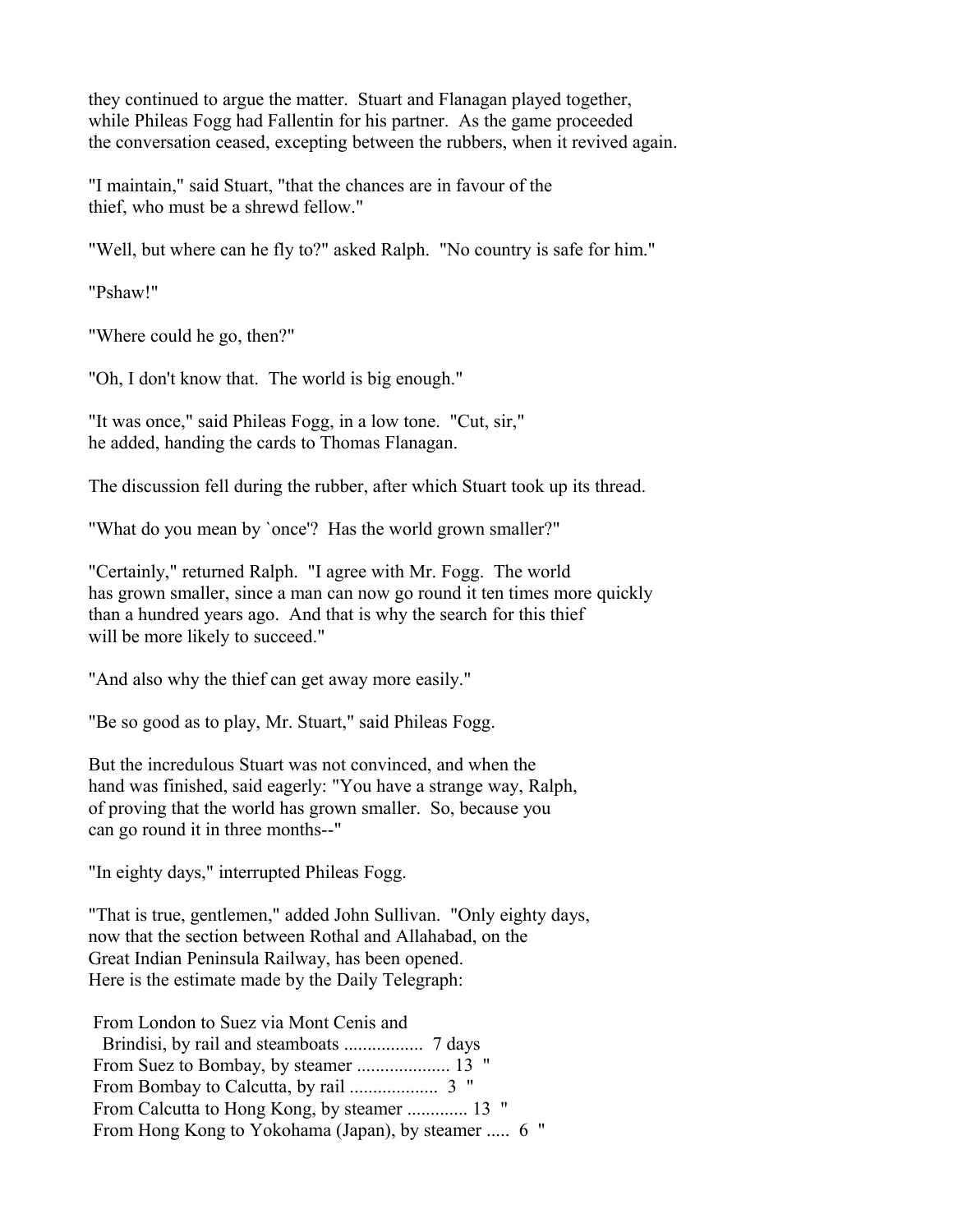From Yokohama to San Francisco, by steamer ......... 22 " From San Francisco to New York, by rail ............. 7 " From New York to London, by steamer and rail ........ 9 "

---- Total ............................................ 80 days."

"Yes, in eighty days!" exclaimed Stuart, who in his excitement made a false deal. "But that doesn't take into account bad weather, contrary winds, shipwrecks, railway accidents, and so on."

"All included," returned Phileas Fogg, continuing to play despite the discussion.

"But suppose the Hindoos or Indians pull up the rails," replied Stuart; "suppose they stop the trains, pillage the luggage-vans, and scalp the passengers!"

"All included," calmly retorted Fogg; adding, as he threw down the cards, "Two trumps."

Stuart, whose turn it was to deal, gathered them up, and went on: "You are right, theoretically, Mr. Fogg, but practically--"

"Practically also, Mr. Stuart."

"I'd like to see you do it in eighty days."

"It depends on you. Shall we go?"

"Heaven preserve me! But I would wager four thousand pounds that such a journey, made under these conditions, is impossible."

"Quite possible, on the contrary," returned Mr. Fogg.

"Well, make it, then!"

"The journey round the world in eighty days?"

"Yes."

"I should like nothing better."

"When?"

"At once. Only I warn you that I shall do it at your expense."

"It's absurd!" cried Stuart, who was beginning to be annoyed at the persistency of his friend. "Come, let's go on with the game."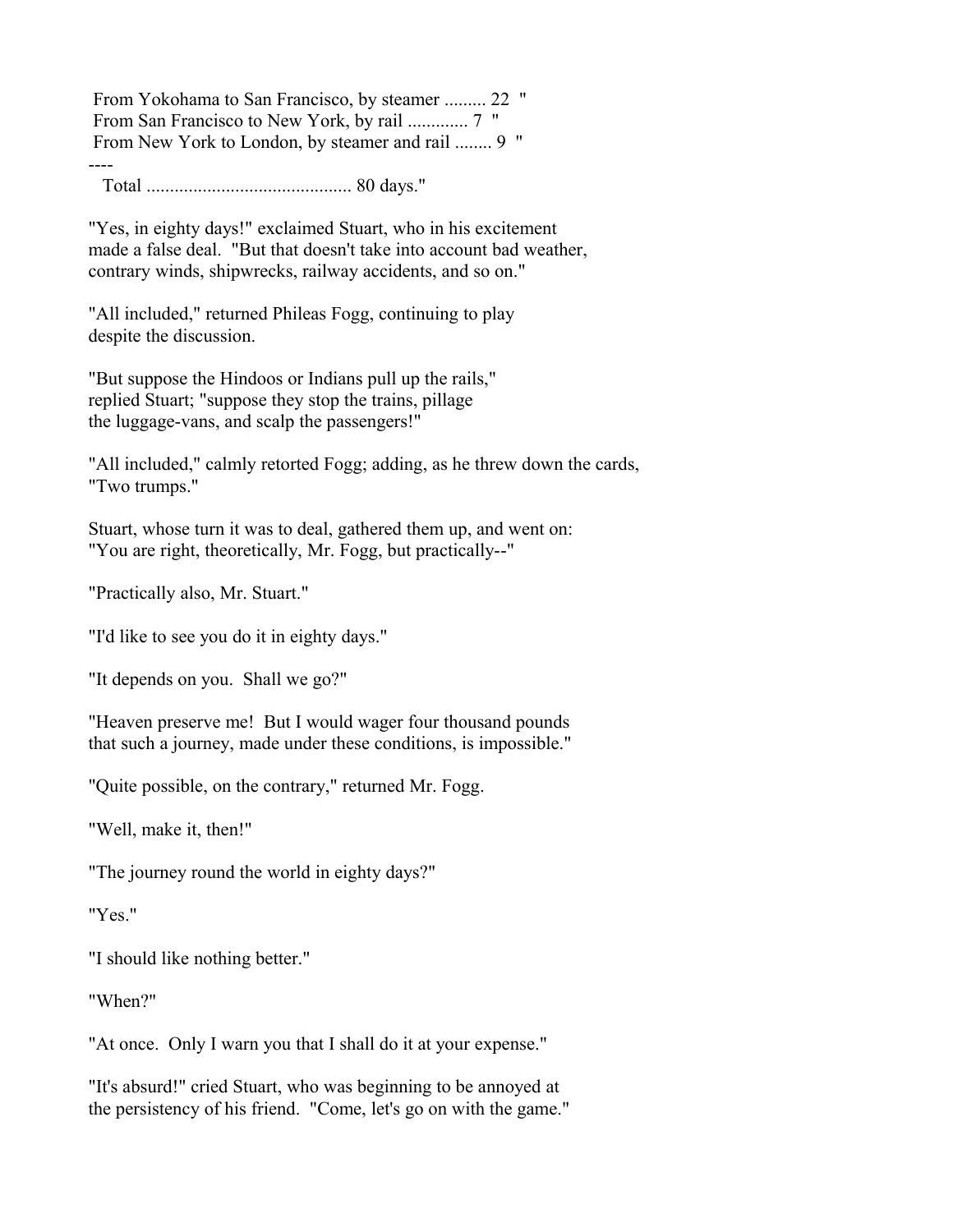"Deal over again, then," said Phileas Fogg. "There's a false deal."

Stuart took up the pack with a feverish hand; then suddenly put them down again.

"Well, Mr. Fogg," said he, "it shall be so: I will wager the four thousand on it."

"Calm yourself, my dear Stuart," said Fallentin. "It's only a joke."

"When I say I'll wager," returned Stuart, "I mean it." "All right," said Mr. Fogg; and, turning to the others, he continued: "I have a deposit of twenty thousand at Baring's which I will willingly risk upon it."

"Twenty thousand pounds!" cried Sullivan. "Twenty thousand pounds, which you would lose by a single accidental delay!"

"The unforeseen does not exist," quietly replied Phileas Fogg.

"But, Mr. Fogg, eighty days are only the estimate of the least possible time in which the journey can be made."

"A well-used minimum suffices for everything."

"But, in order not to exceed it, you must jump mathematically from the trains upon the steamers, and from the steamers upon the trains again."

"I will jump--mathematically."

"You are joking."

"A true Englishman doesn't joke when he is talking about so serious a thing as a wager," replied Phileas Fogg, solemnly. "I will bet twenty thousand pounds against anyone who wishes that I will make the tour of the world in eighty days or less; in nineteen hundred and twenty hours, or a hundred and fifteen thousand two hundred minutes. Do you accept?"

"We accept," replied Messrs. Stuart, Fallentin, Sullivan, Flanagan, and Ralph, after consulting each other.

"Good," said Mr. Fogg. "The train leaves for Dover at a quarter before nine. I will take it."

"This very evening?" asked Stuart.

"This very evening," returned Phileas Fogg. He took out and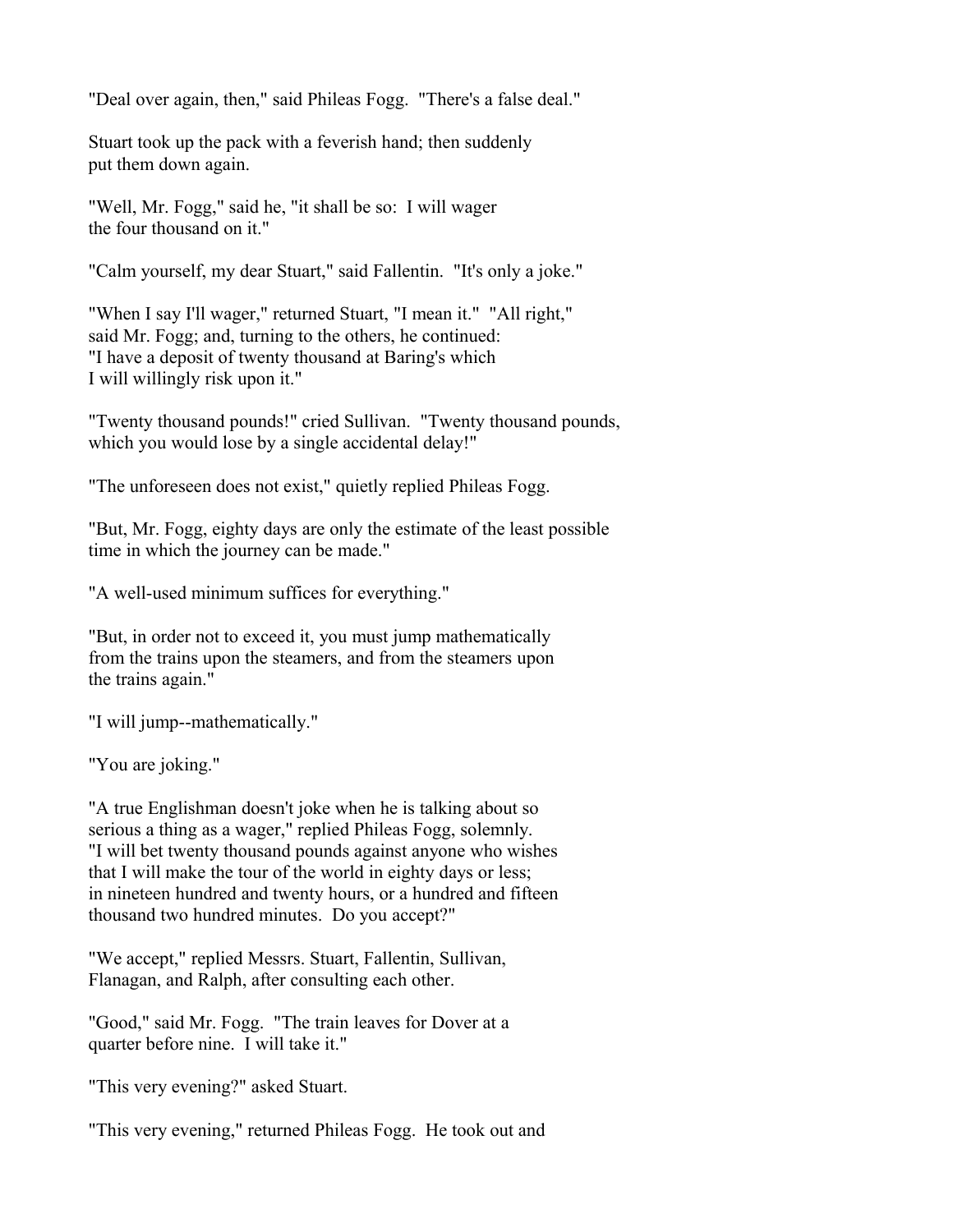consulted a pocket almanac, and added, "As today is Wednesday, the 2nd of October, I shall be due in London in this very room of the Reform Club, on Saturday, the 21st of December, at a quarter before nine p.m.; or else the twenty thousand pounds, now deposited in my name at Baring's, will belong to you, in fact and in right, gentlemen. Here is a cheque for the amount."

A memorandum of the wager was at once drawn up and signed by the six parties, during which Phileas Fogg preserved a stoical composure. He certainly did not bet to win, and had only staked the twenty thousand pounds, half of his fortune, because he foresaw that he might have to expend the other half to carry out this difficult, not to say unattainable, project. As for his antagonists, they seemed much agitated; not so much by the value of their stake, as because they had some scruples about betting under conditions so difficult to their friend.

The clock struck seven, and the party offered to suspend the game so that Mr. Fogg might make his preparations for departure.

"I am quite ready now," was his tranquil response. "Diamonds are trumps: be so good as to play, gentlemen."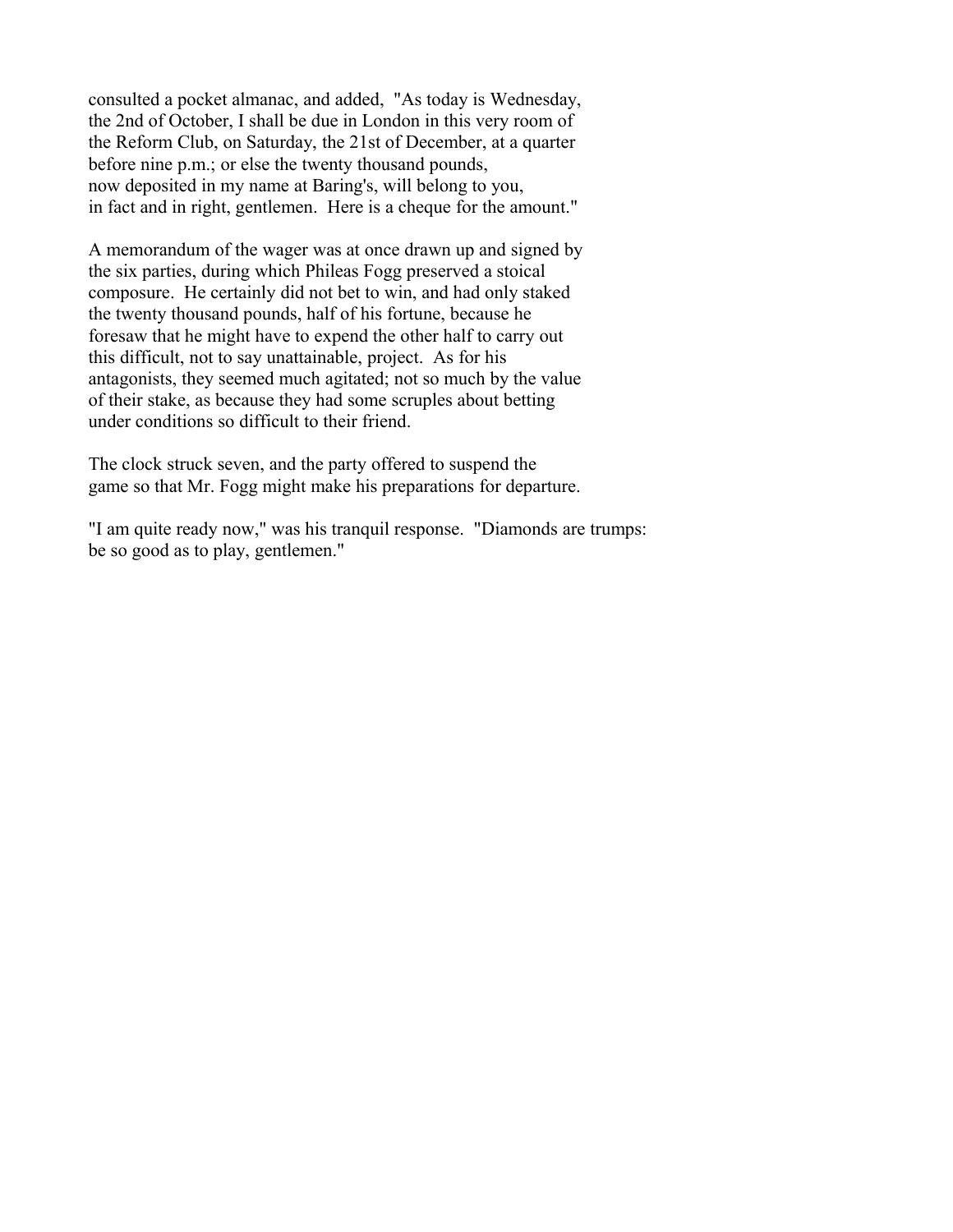Chapter IV

# IN WHICH PHILEAS FOGG ASTOUNDS PASSEPARTOUT, HIS SERVANT

Having won twenty guineas at whist, and taken leave of his friends, Phileas Fogg, at twenty-five minutes past seven, left the Reform Club.

Passepartout, who had conscientiously studied the programme of his duties, was more than surprised to see his master guilty of the inexactness of appearing at this unaccustomed hour; for, according to rule, he was not due in Saville Row until precisely midnight.

Mr. Fogg repaired to his bedroom, and called out, "Passepartout!"

Passepartout did not reply. It could not be he who was called; it was not the right hour.

"Passepartout!" repeated Mr. Fogg, without raising his voice.

Passepartout made his appearance.

"I've called you twice," observed his master.

"But it is not midnight," responded the other, showing his watch.

"I know it; I don't blame you. We start for Dover and Calais in ten minutes."

A puzzled grin overspread Passepartout's round face; clearly he had not comprehended his master.

"Monsieur is going to leave home?"

"Yes," returned Phileas Fogg. "We are going round the world."

Passepartout opened wide his eyes, raised his eyebrows, held up his hands, and seemed about to collapse, so overcome was he with stupefied astonishment.

"Round the world!" he murmured.

"In eighty days," responded Mr. Fogg. "So we haven't a moment to lose."

"But the trunks?" gasped Passepartout, unconsciously swaying his head from right to left.

"We'll have no trunks; only a carpet-bag, with two shirts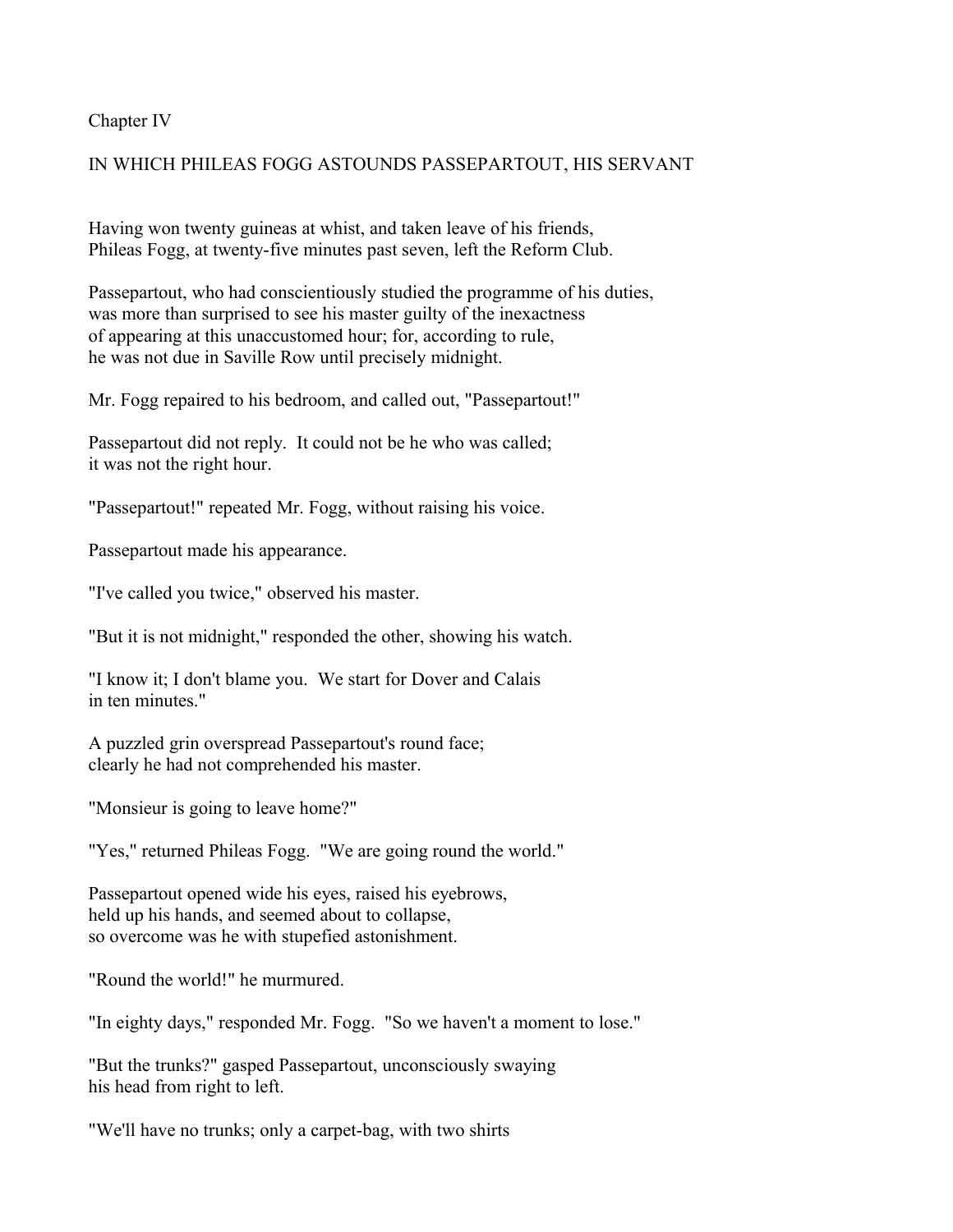and three pairs of stockings for me, and the same for you. We'll buy our clothes on the way. Bring down my mackintosh and traveling-cloak, and some stout shoes, though we shall do little walking. Make haste!"

Passepartout tried to reply, but could not. He went out, mounted to his own room, fell into a chair, and muttered: "That's good, that is! And I, who wanted to remain quiet!"

He mechanically set about making the preparations for departure. Around the world in eighty days! Was his master a fool? No. Was this a joke, then? They were going to Dover; good! To Calais; good again! After all, Passepartout, who had been away from France five years, would not be sorry to set foot on his native soil again. Perhaps they would go as far as Paris, and it would do his eyes good to see Paris once more. But surely a gentleman so chary of his steps would stop there; no doubt- but, then, it was none the less true that he was going away, this so domestic person hitherto!

By eight o'clock Passepartout had packed the modest carpet-bag, containing the wardrobes of his master and himself; then, still troubled in mind, he carefully shut the door of his room, and descended to Mr. Fogg.

Mr. Fogg was quite ready. Under his arm might have been observed a red-bound copy of Bradshaw's Continental Railway Steam Transit and General Guide, with its timetables showing the arrival and departure of steamers and railways. He took the carpet-bag, opened it, and slipped into it a goodly roll of Bank of England notes, which would pass wherever he might go.

"You have forgotten nothing?" asked he.

"Nothing, monsieur."

"My mackintosh and cloak?"

"Here they are."

"Good! Take this carpet-bag," handing it to Passepartout. "Take good care of it, for there are twenty thousand pounds in it."

Passepartout nearly dropped the bag, as if the twenty thousand pounds were in gold, and weighed him down.

Master and man then descended, the street-door was double-locked, and at the end of Saville Row they took a cab and drove rapidly to Charing Cross. The cab stopped before the railway station at twenty minutes past eight. Passepartout jumped off the box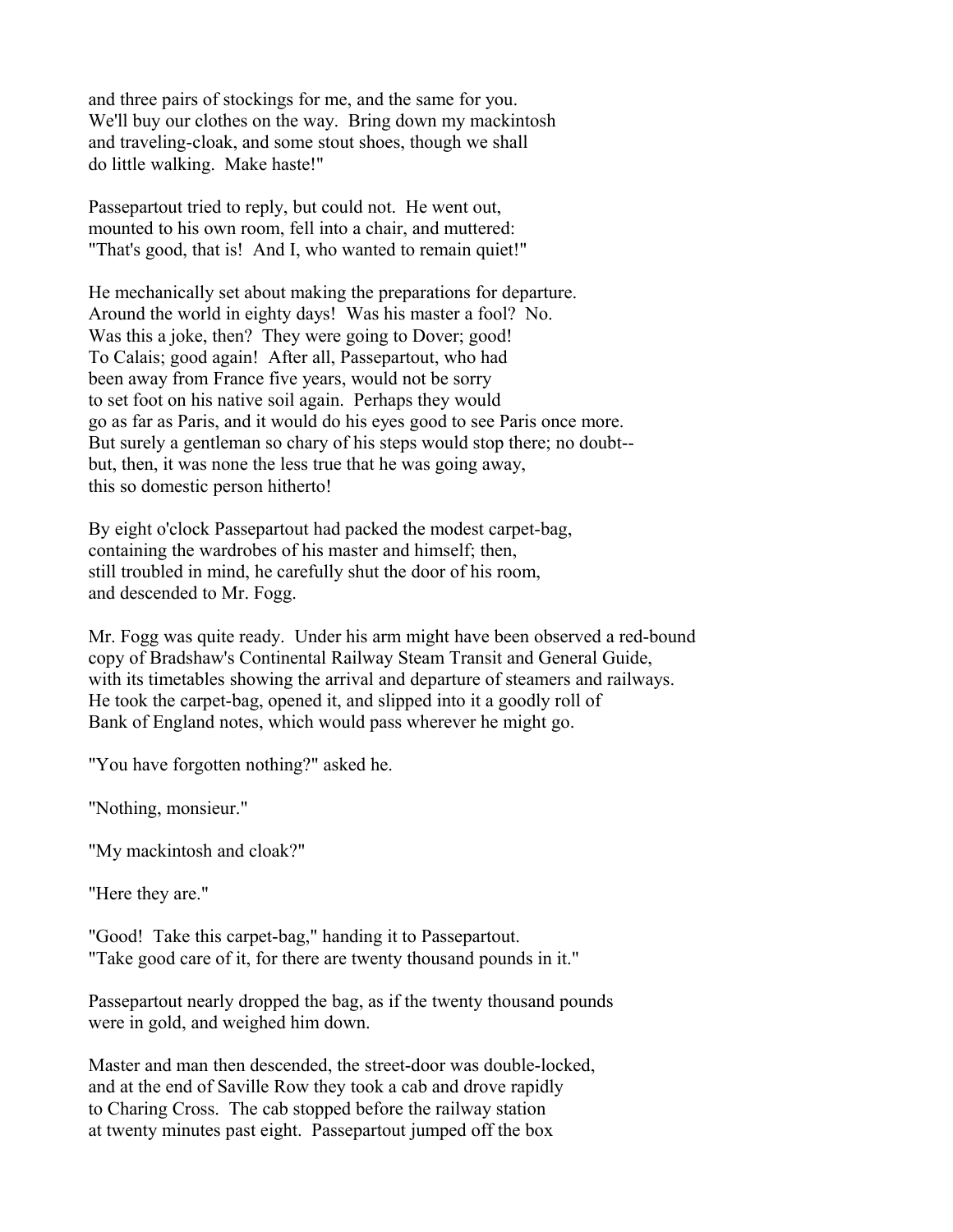and followed his master, who, after paying the cabman, was about to enter the station, when a poor beggar-woman, with a child in her arms, her naked feet smeared with mud, her head covered with a wretched bonnet, from which hung a tattered feather, and her shoulders shrouded in a ragged shawl, approached, and mournfully asked for alms.

Mr. Fogg took out the twenty guineas he had just won at whist, and handed them to the beggar, saying, "Here, my good woman. I'm glad that I met you;" and passed on.

Passepartout had a moist sensation about the eyes; his master's action touched his susceptible heart.

Two first-class tickets for Paris having been speedily purchased, Mr. Fogg was crossing the station to the train, when he perceived his five friends of the Reform.

"Well, gentlemen," said he, "I'm off, you see; and, if you will examine my passport when I get back, you will be able to judge whether I have accomplished the journey agreed upon."

"Oh, that would be quite unnecessary, Mr. Fogg," said Ralph politely. "We will trust your word, as a gentleman of honour."

"You do not forget when you are due in London again?" asked Stuart.

"In eighty days; on Saturday, the 21st of December, 1872, at a quarter before nine p.m. Good-bye, gentlemen."

Phileas Fogg and his servant seated themselves in a first-class carriage at twenty minutes before nine; five minutes later the whistle screamed, and the train slowly glided out of the station.

The night was dark, and a fine, steady rain was falling. Phileas Fogg, snugly ensconced in his corner, did not open his lips. Passepartout, not yet recovered from his stupefaction, clung mechanically to the carpet-bag, with its enormous treasure.

Just as the train was whirling through Sydenham, Passepartout suddenly uttered a cry of despair.

"What's the matter?" asked Mr. Fogg.

"Alas! In my hurry--I--I forgot--"

"What?"

"To turn off the gas in my room!"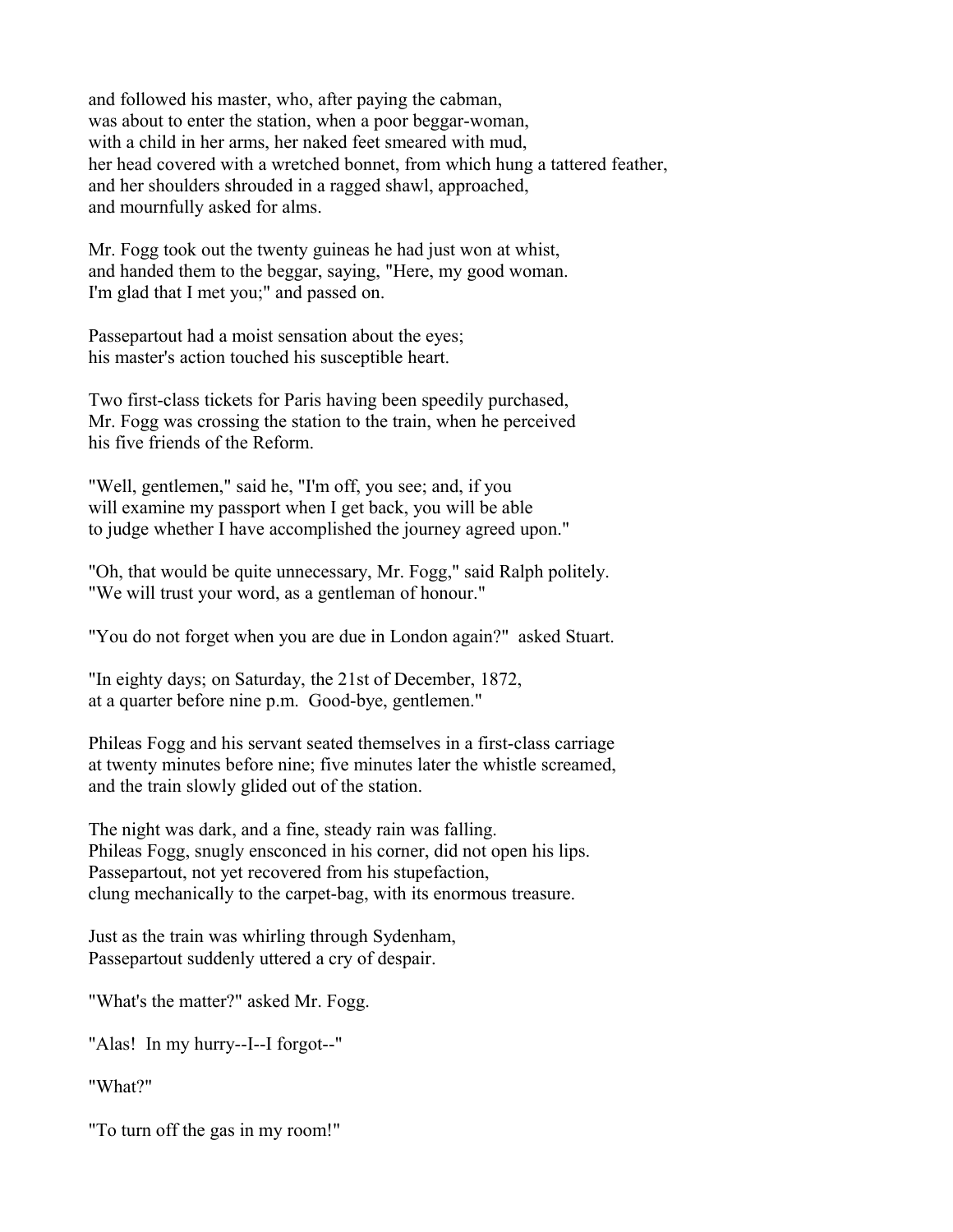"Very well, young man," returned Mr. Fogg, coolly; "it will burn- at your expense."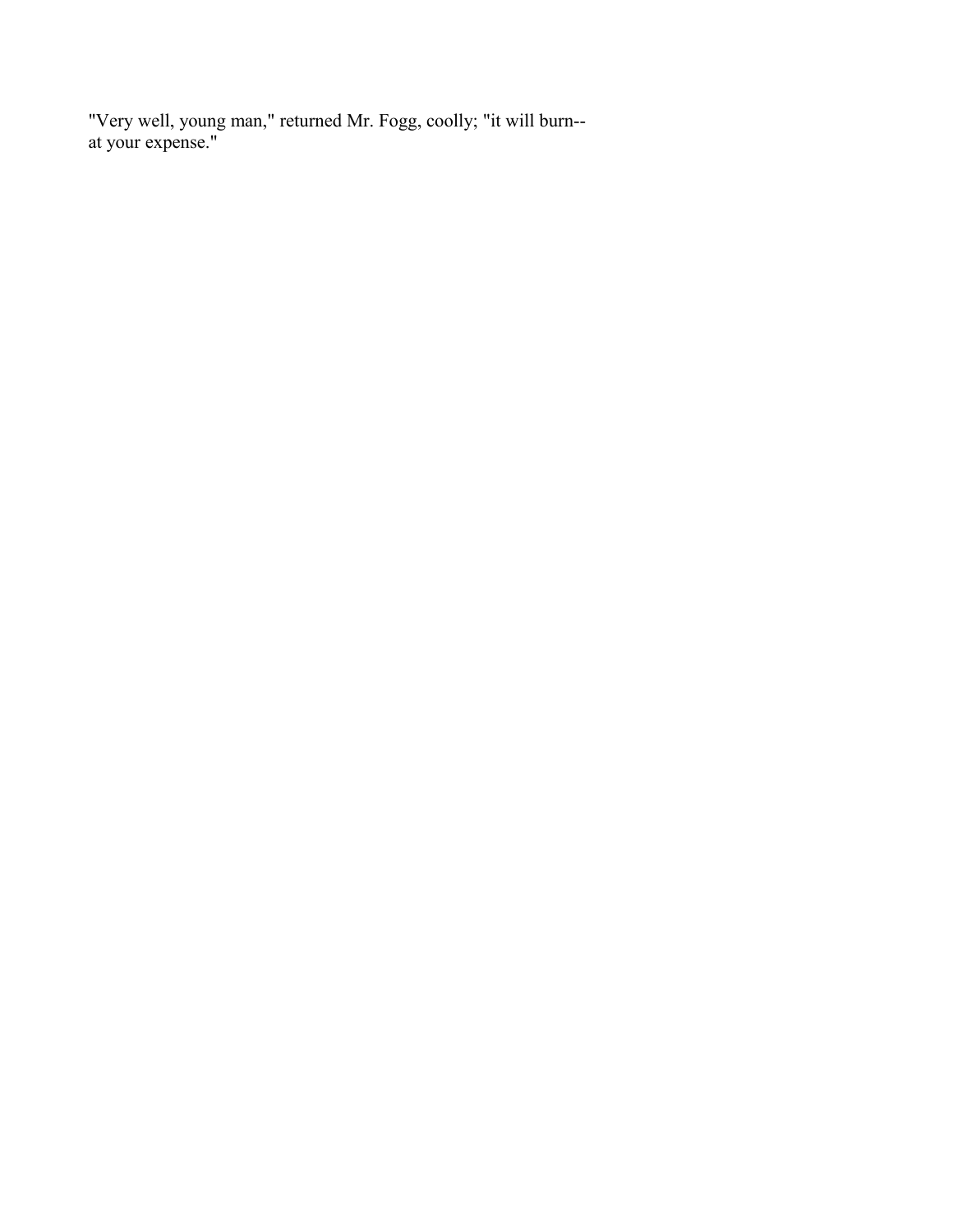# IN WHICH A NEW SPECIES OF FUNDS, UNKNOWN TO THE MONEYED MEN, APPEARS ON 'CHANGE

Phileas Fogg rightly suspected that his departure from London would create a lively sensation at the West End. The news of the bet spread through the Reform Club, and afforded an exciting topic of conversation to its members. From the club it soon got into the papers throughout England. The boasted "tour of the world" was talked about, disputed, argued with as much warmth as if the subject were another Alabama claim. Some took sides with Phileas Fogg, but the large majority shook their heads and declared against him; it was absurd, impossible, they declared, that the tour of the world could be made, except theoretically and on paper, in this minimum of time, and with the existing means of travelling. The Times, Standard, Morning Post, and Daily News, and twenty other highly respectable newspapers scouted Mr. Fogg's project as madness; the Daily Telegraph alone hesitatingly supported him. People in general thought him a lunatic, and blamed his Reform Club friends for having accepted a wager which betrayed the mental aberration of its proposer.

Articles no less passionate than logical appeared on the question, for geography is one of the pet subjects of the English; and the columns devoted to Phileas Fogg's venture were eagerly devoured by all classes of readers. At first some rash individuals, principally of the gentler sex, espoused his cause, which became still more popular when the Illustrated London News came out with his portrait, copied from a photograph in the Reform Club. A few readers of the Daily Telegraph even dared to say, "Why not, after all? Stranger things have come to pass."

At last a long article appeared, on the 7th of October, in the bulletin of the Royal Geographical Society, which treated the question from every point of view, and demonstrated the utter folly of the enterprise.

Everything, it said, was against the travellers, every obstacle imposed alike by man and by nature. A miraculous agreement of the times of departure and arrival, which was impossible, was absolutely necessary to his success. He might, perhaps, reckon on the arrival of trains at the designated hours, in Europe, where the distances were relatively moderate; but when he calculated upon crossing India in three days, and the United States in seven, could he rely beyond misgiving upon accomplishing his task? There were accidents to machinery, the liability of trains to run off the line, collisions, bad weather, the blocking up by snow--were not all these against Phileas Fogg? Would he not find himself, when travelling by steamer in winter,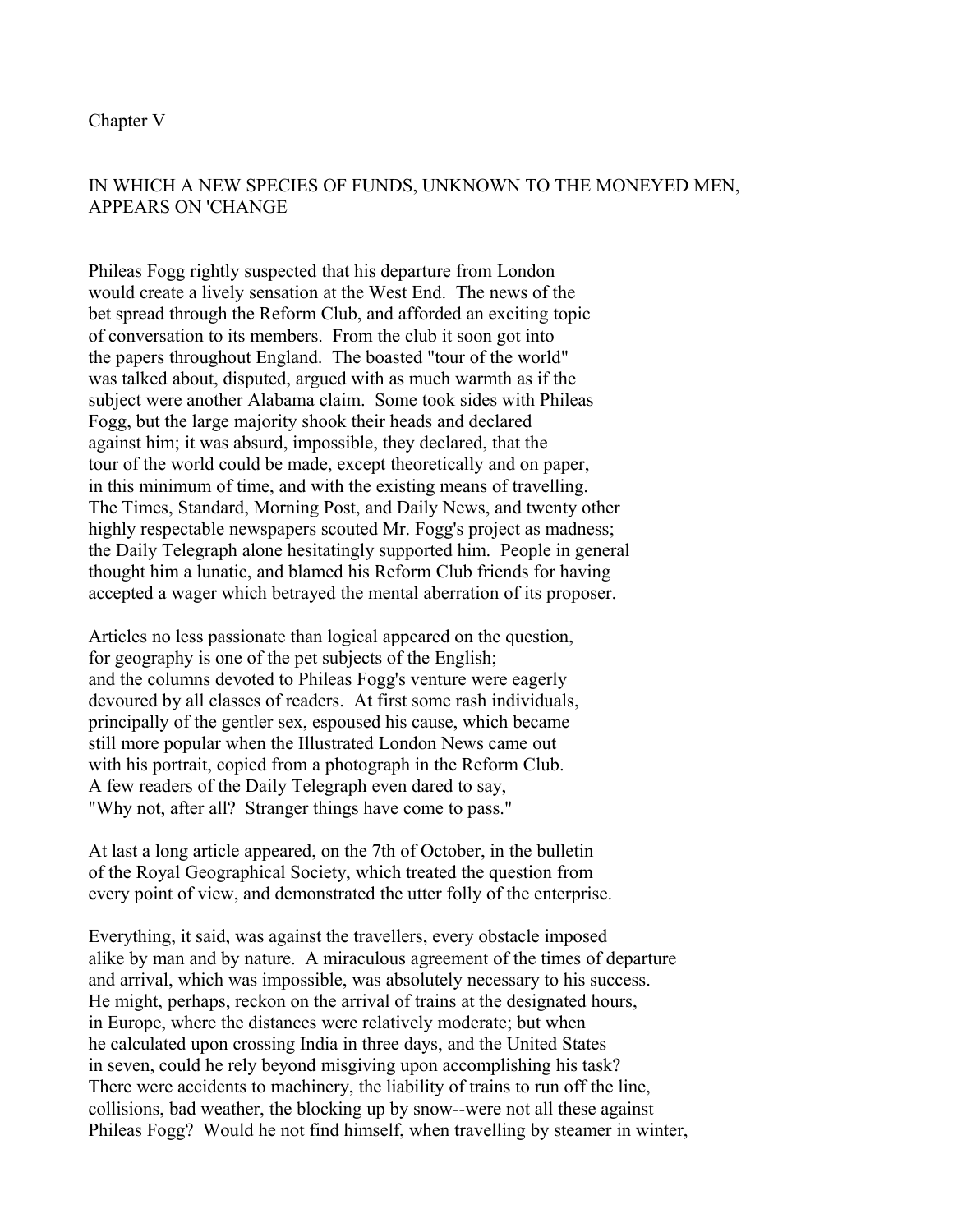at the mercy of the winds and fogs? Is it uncommon for the best ocean steamers to be two or three days behind time? But a single delay would suffice to fatally break the chain of communication; should Phileas Fogg once miss, even by an hour; a steamer, he would have to wait for the next, and that would irrevocably render his attempt vain.

This article made a great deal of noise, and, being copied into all the papers, seriously depressed the advocates of the rash tourist.

Everybody knows that England is the world of betting men, who are of a higher class than mere gamblers; to bet is in the English temperament. Not only the members of the Reform, but the general public, made heavy wagers for or against Phileas Fogg, who was set down in the betting books as if he were a race-horse. Bonds were issued, and made their appearance on 'Change; "Phileas Fogg bonds" were offered at par or at a premium, and a great business was done in them. But five days after the article in the bulletin of the Geographical Society appeared, the demand began to subside: "Phileas Fogg" declined. They were offered by packages, at first of five, then of ten, until at last nobody would take less than twenty, fifty, a hundred!

Lord Albemarle, an elderly paralytic gentleman, was now the only advocate of Phileas Fogg left. This noble lord, who was fastened to his chair, would have given his fortune to be able to make the tour of the world, if it took ten years; and he bet five thousand pounds on Phileas Fogg. When the folly as well as the uselessness of the adventure was pointed out to him, he contented himself with replying, "If the thing is feasible, the first to do it ought to be an Englishman."

The Fogg party dwindled more and more, everybody was going against him, and the bets stood a hundred and fifty and two hundred to one; and a week after his departure an incident occurred which deprived him of backers at any price.

The commissioner of police was sitting in his office at nine o'clock one evening, when the following telegraphic dispatch was put into his hands:

Suez to London.

Rowan, Commissioner of Police, Scotland Yard:

I've found the bank robber, Phileas Fogg. Send with out delay warrant of arrest to Bombay.

Fix, Detective.

The effect of this dispatch was instantaneous. The polished gentleman disappeared to give place to the bank robber. His photograph, which was hung with those of the rest of the members at the Reform Club, was minutely examined, and it betrayed, feature by feature,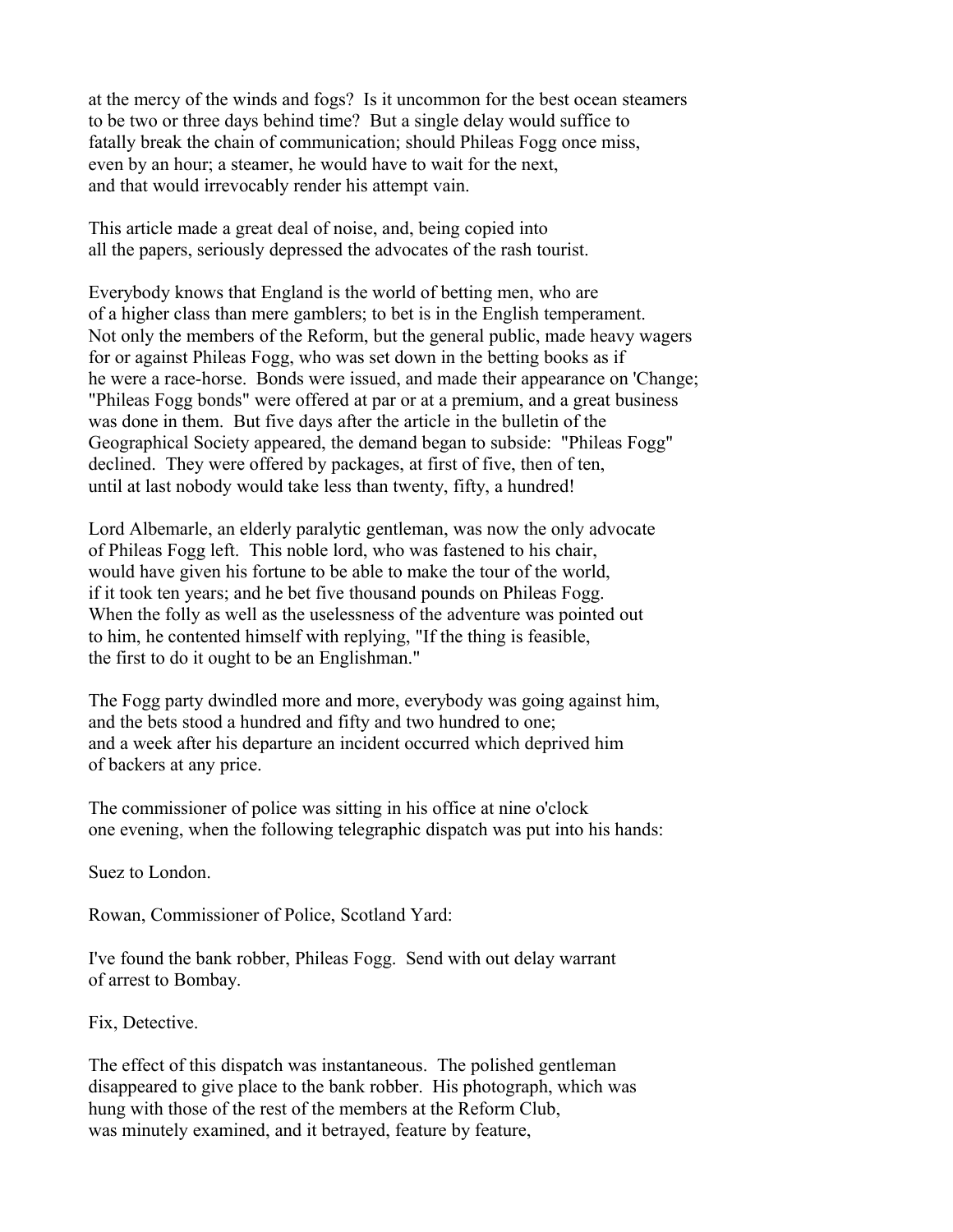the description of the robber which had been provided to the police. The mysterious habits of Phileas Fogg were recalled; his solitary ways, his sudden departure; and it seemed clear that, in undertaking a tour round the world on the pretext of a wager, he had had no other end in view than to elude the detectives, and throw them off his track.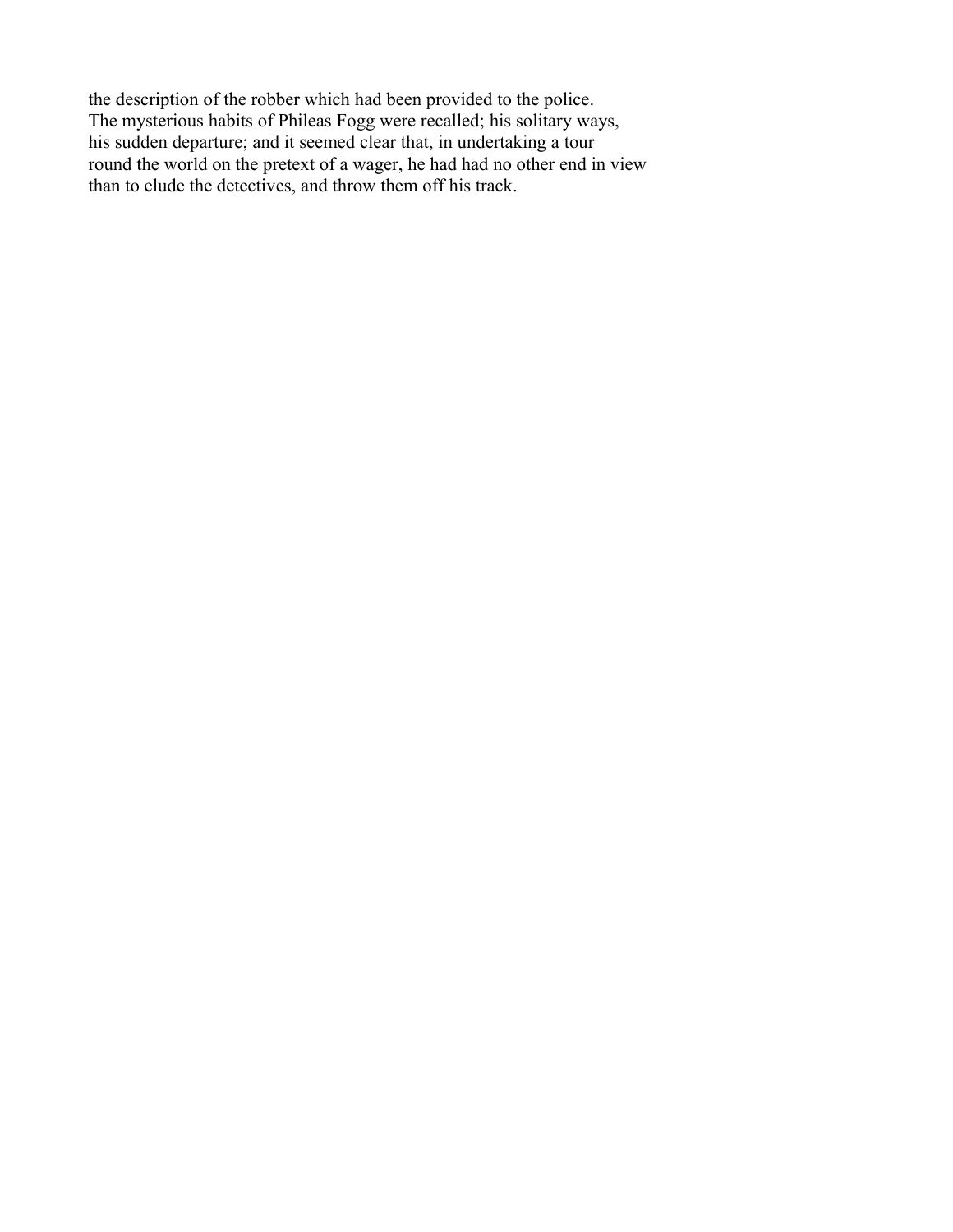### Chapter VI

## IN WHICH FIX, THE DETECTIVE, BETRAYS A VERY NATURAL IMPATIENCE

The circumstances under which this telegraphic dispatch about Phileas Fogg was sent were as follows:

The steamer Mongolia, belonging to the Peninsular and Oriental Company, built of iron, of two thousand eight hundred tons burden, and five hundred horse-power, was due at eleven o'clock a.m. on Wednesday, the 9th of October, at Suez. The Mongolia plied regularly between Brindisi and Bombay via the Suez Canal, and was one of the fastest steamers belonging to the company, always making more than ten knots an hour between Brindisi and Suez, and nine and a half between Suez and Bombay.

Two men were promenading up and down the wharves, among the crowd of natives and strangers who were sojourning at this once straggling village- now, thanks to the enterprise of M. Lesseps, a fast-growing town. One was the British consul at Suez, who, despite the prophecies of the English Government, and the unfavourable predictions of Stephenson, was in the habit of seeing, from his office window, English ships daily passing to and fro on the great canal, by which the old roundabout route from England to India by the Cape of Good Hope was abridged by at least a half. The other was a small, slight-built personage, with a nervous, intelligent face, and bright eyes peering out from under eyebrows which he was incessantly twitching. He was just now manifesting unmistakable signs of impatience, nervously pacing up and down, and unable to stand still for a moment. This was Fix, one of the detectives who had been dispatched from England in search of the bank robber; it was his task to narrowly watch every passenger who arrived at Suez, and to follow up all who seemed to be suspicious characters, or bore a resemblance to the description of the criminal, which he had received two days before from the police headquarters at London. The detective was evidently inspired by the hope of obtaining the splendid reward which would be the prize of success, and awaited with a feverish impatience, easy to understand, the arrival of the steamer Mongolia.

"So you say, consul," asked he for the twentieth time, "that this steamer is never behind time?"

"No, Mr. Fix," replied the consul. "She was bespoken yesterday at Port Said, and the rest of the way is of no account to such a craft. I repeat that the Mongolia has been in advance of the time required by the company's regulations, and gained the prize awarded for excess of speed."

"Does she come directly from Brindisi?"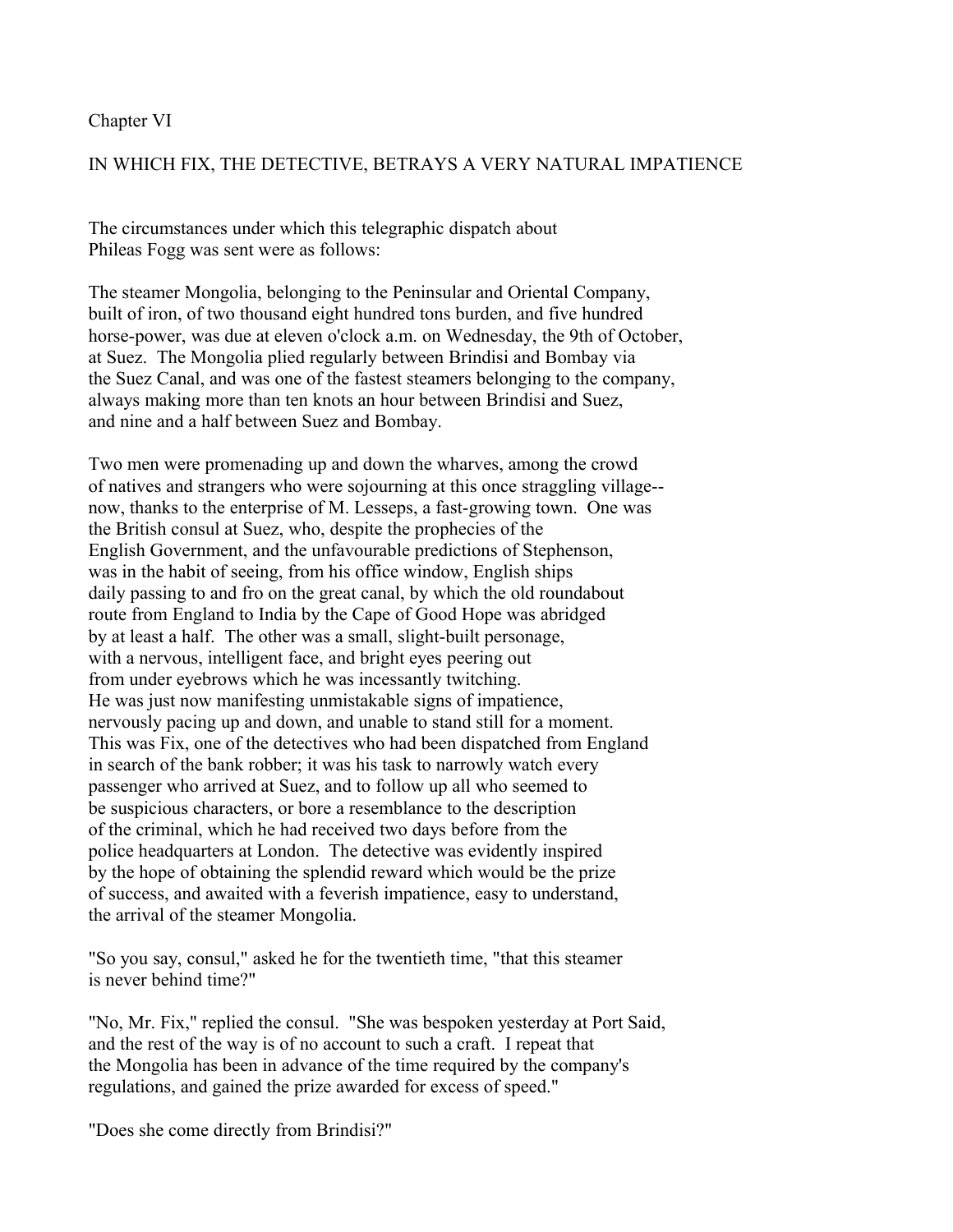"Directly from Brindisi; she takes on the Indian mails there, and she left there Saturday at five p.m. Have patience, Mr. Fix; she will not be late. But really, I don't see how, from the description you have, you will be able to recognise your man, even if he is on board the Mongolia."

"A man rather feels the presence of these fellows, consul, than recognises them. You must have a scent for them, and a scent is like a sixth sense which combines hearing, seeing, and smelling. I've arrested more than one of these gentlemen in my time, and, if my thief is on board, I'll answer for it; he'll not slip through my fingers."

"I hope so, Mr. Fix, for it was a heavy robbery."

"A magnificent robbery, consul; fifty-five thousand pounds! We don't often have such windfalls. Burglars are getting to be so contemptible nowadays! A fellow gets hung for a handful of shillings!"

"Mr. Fix," said the consul, "I like your way of talking, and hope you'll succeed; but I fear you will find it far from easy. Don't you see, the description which you have there has a singular resemblance to an honest man?"

"Consul," remarked the detective, dogmatically, "great robbers always resemble honest folks. Fellows who have rascally faces have only one course to take, and that is to remain honest; otherwise they would be arrested off-hand. The artistic thing is, to unmask honest countenances; it's no light task, I admit, but a real art."

Mr. Fix evidently was not wanting in a tinge of self-conceit.

Little by little the scene on the quay became more animated; sailors of various nations, merchants, ship-brokers, porters, fellahs, bustled to and fro as if the steamer were immediately expected. The weather was clear, and slightly chilly. The minarets of the town loomed above the houses in the pale rays of the sun. A jetty pier, some two thousand yards along, extended into the roadstead. A number of fishing-smacks and coasting boats, some retaining the fantastic fashion of ancient galleys, were discernible on the Red Sea.

As he passed among the busy crowd, Fix, according to habit, scrutinised the passers-by with a keen, rapid glance.

It was now half-past ten.

"The steamer doesn't come!" he exclaimed, as the port clock struck.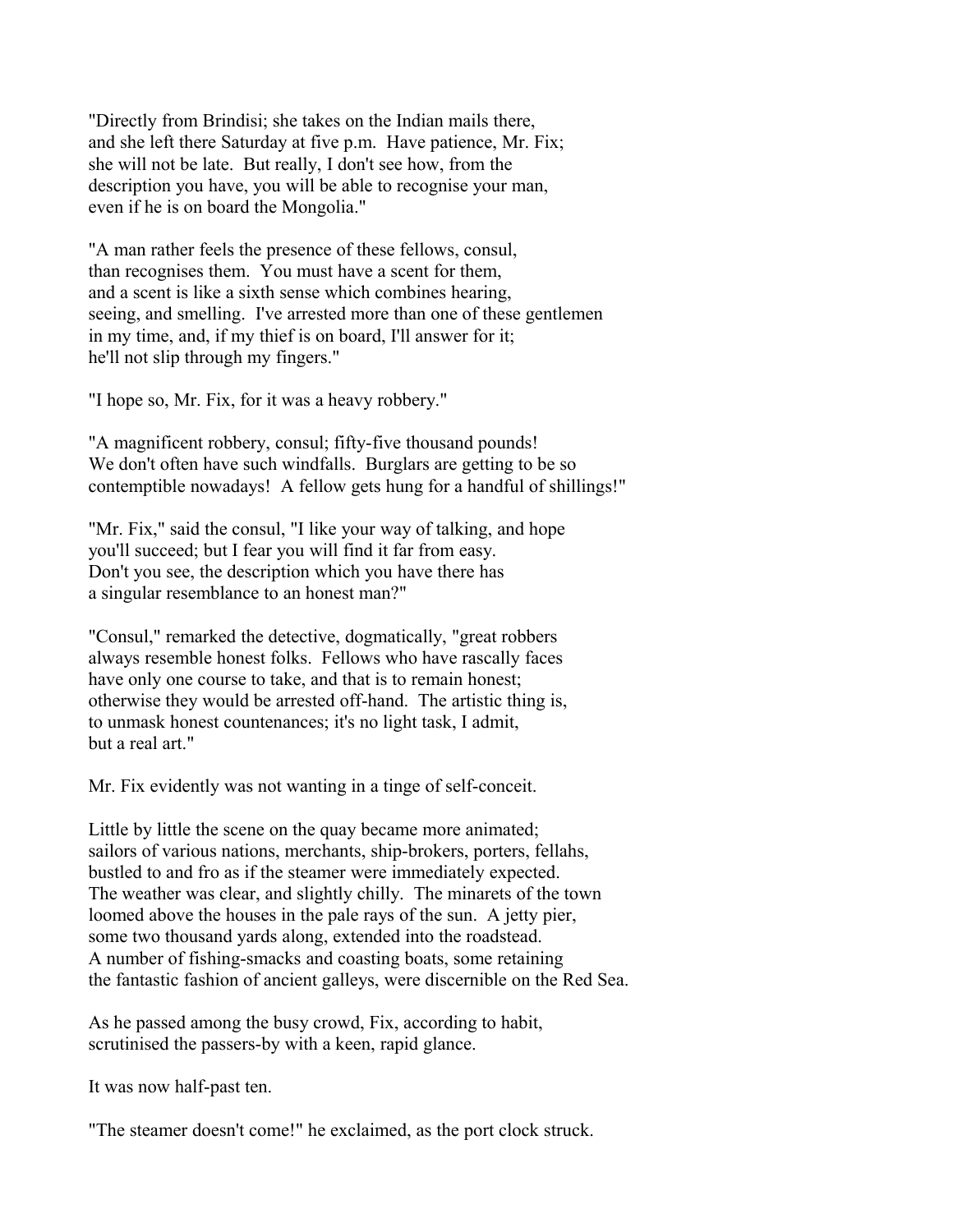"She can't be far off now," returned his companion.

"How long will she stop at Suez?"

"Four hours; long enough to get in her coal. It is thirteen hundred and ten miles from Suez to Aden, at the other end of the Red Sea, and she has to take in a fresh coal supply."

"And does she go from Suez directly to Bombay?"

"Without putting in anywhere."

"Good!" said Fix. "If the robber is on board he will no doubt get off at Suez, so as to reach the Dutch or French colonies in Asia by some other route. He ought to know that he would not be safe an hour in India, which is English soil."

"Unless," objected the consul, "he is exceptionally shrewd. An English criminal, you know, is always better concealed n London than anywhere else."

This observation furnished the detective food for thought, and meanwhile the consul went away to his office. Fix, left alone, was more impatient than ever, having a presentiment that the robber was on board the Mongolia. If he had indeed left London intending to reach the New World, he would naturally take the route via India, which was less watched and more difficult to watch than that of the Atlantic. But Fix's reflections were soon interrupted by a succession of sharp whistles, which announced the arrival of the Mongolia. The porters and fellahs rushed down the quay, and a dozen boats pushed off from the shore to go and meet the steamer. Soon her gigantic hull appeared passing along between the banks, and eleven o'clock struck as she anchored in the road. She brought an unusual number of passengers, some of whom remained on deck to scan the picturesque panorama of the town, while the greater part disembarked in the boats, and landed on the quay.

Fix took up a position, and carefully examined each face and figure which made its appearance. Presently one of the passengers, after vigorously pushing his way through the importunate crowd of porters, came up to him and politely asked if he could point out the English consulate, at the same time showing a passport which he wished to have visaed. Fix instinctively took the passport, and with a rapid glance read the description of its bearer. An involuntary motion of surprise nearly escaped him, for the description in the passport was identical with that of the bank robber which he had received from Scotland Yard.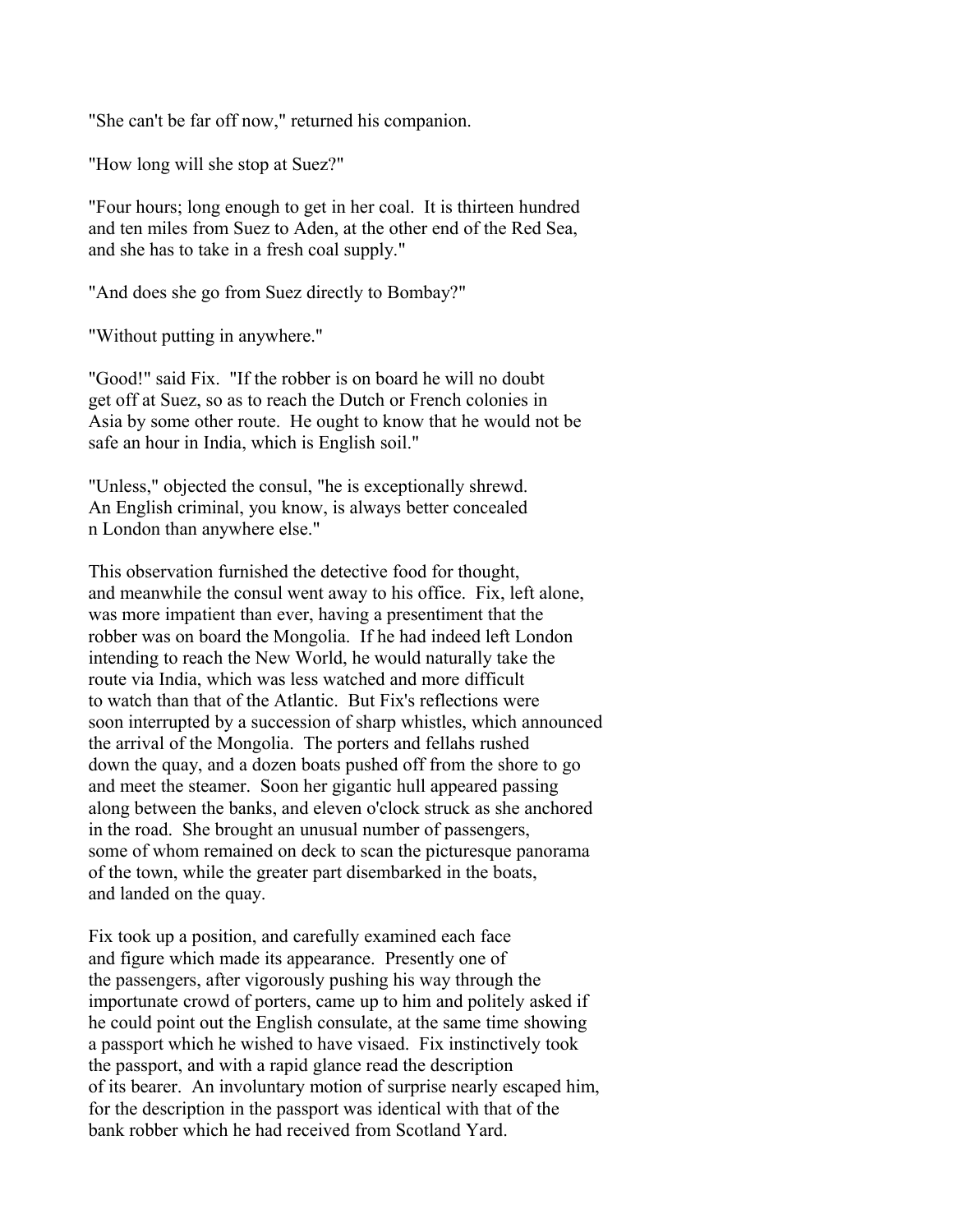"Is this your passport?" asked he.

"No, it's my master's."

"And your master is--"

"He stayed on board."

"But he must go to the consul's in person, so as to establish his identity."

"Oh, is that necessary?"

"Quite indispensable."

"And where is the consulate?"

"There, on the corner of the square," said Fix, pointing to a house two hundred steps off.

"I'll go and fetch my master, who won't be much pleased, however, to be disturbed."

The passenger bowed to Fix, and returned to the steamer.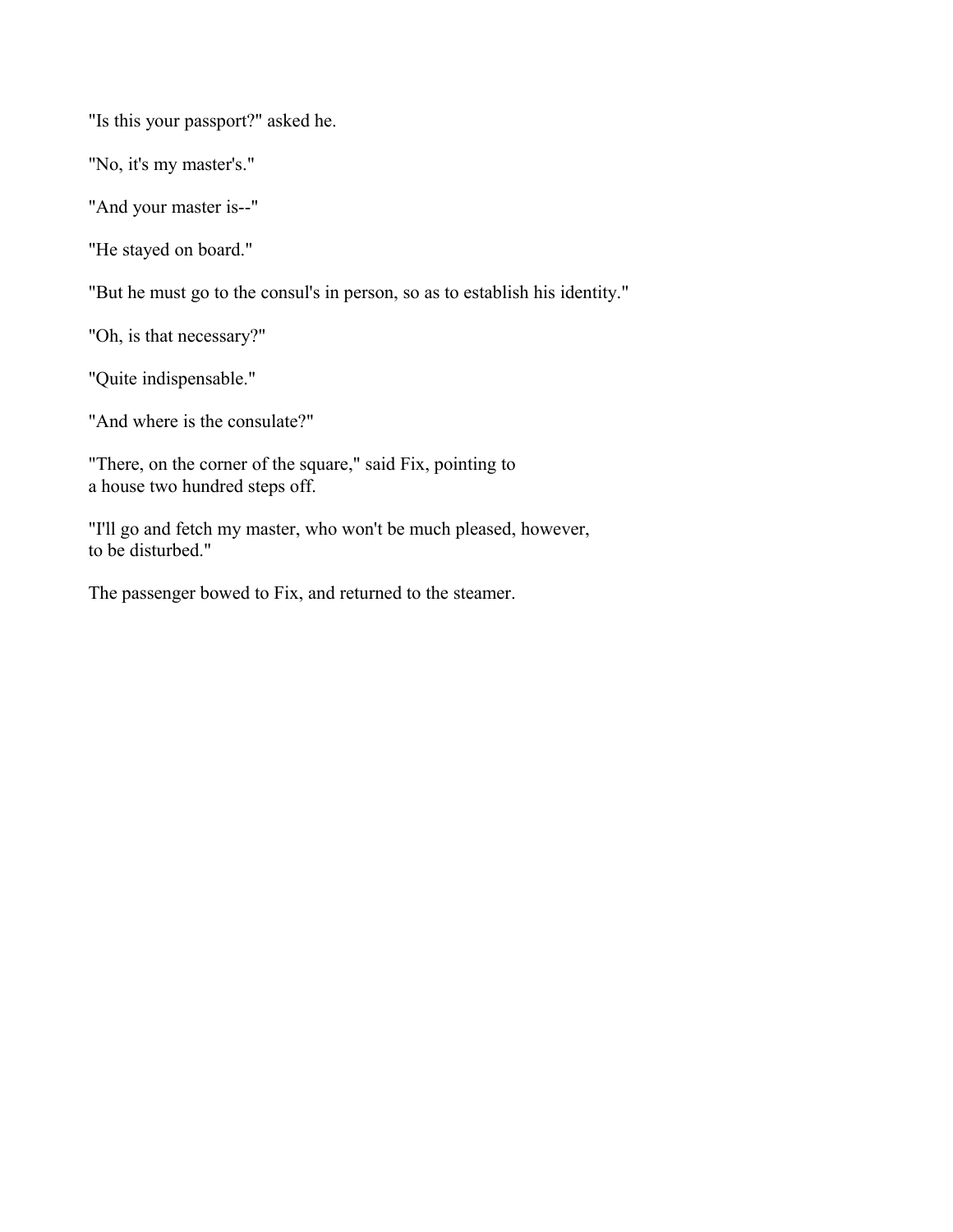## Chapter VII

# WHICH ONCE MORE DEMONSTRATES THE USELESSNESS OF PASSPORTS AS AIDS TO DETECTIVES

The detective passed down the quay, and rapidly made his way to the consul's office, where he was at once admitted to the presence of that official.

"Consul," said he, without preamble, "I have strong reasons for believing that my man is a passenger on the Mongolia." And he narrated what had just passed concerning the passport.

"Well, Mr. Fix," replied the consul, "I shall not be sorry to see the rascal's face; but perhaps he won't come here--that is, if he is the person you suppose him to be. A robber doesn't quite like to leave traces of his flight behind him; and, besides, he is not obliged to have his passport countersigned."

"If he is as shrewd as I think he is, consul, he will come."

"To have his passport visaed?"

"Yes. Passports are only good for annoying honest folks, and aiding in the flight of rogues. I assure you it will be quite the thing for him to do; but I hope you will not visa the passport."

"Why not? If the passport is genuine I have no right to refuse."

"Still, I must keep this man here until I can get a warrant to arrest him from London."

"Ah, that's your look-out. But I cannot--"

The consul did not finish his sentence, for as he spoke a knock was heard at the door, and two strangers entered, one of whom was the servant whom Fix had met on the quay. The other, who was his master, held out his passport with the request that the consul would do him the favour to visa it. The consul took the document and carefully read it, whilst Fix observed, or rather devoured, the stranger with his eyes from a corner of the room.

"You are Mr. Phileas Fogg?" said the consul, after reading the passport.

"I am"

"And this man is your servant?"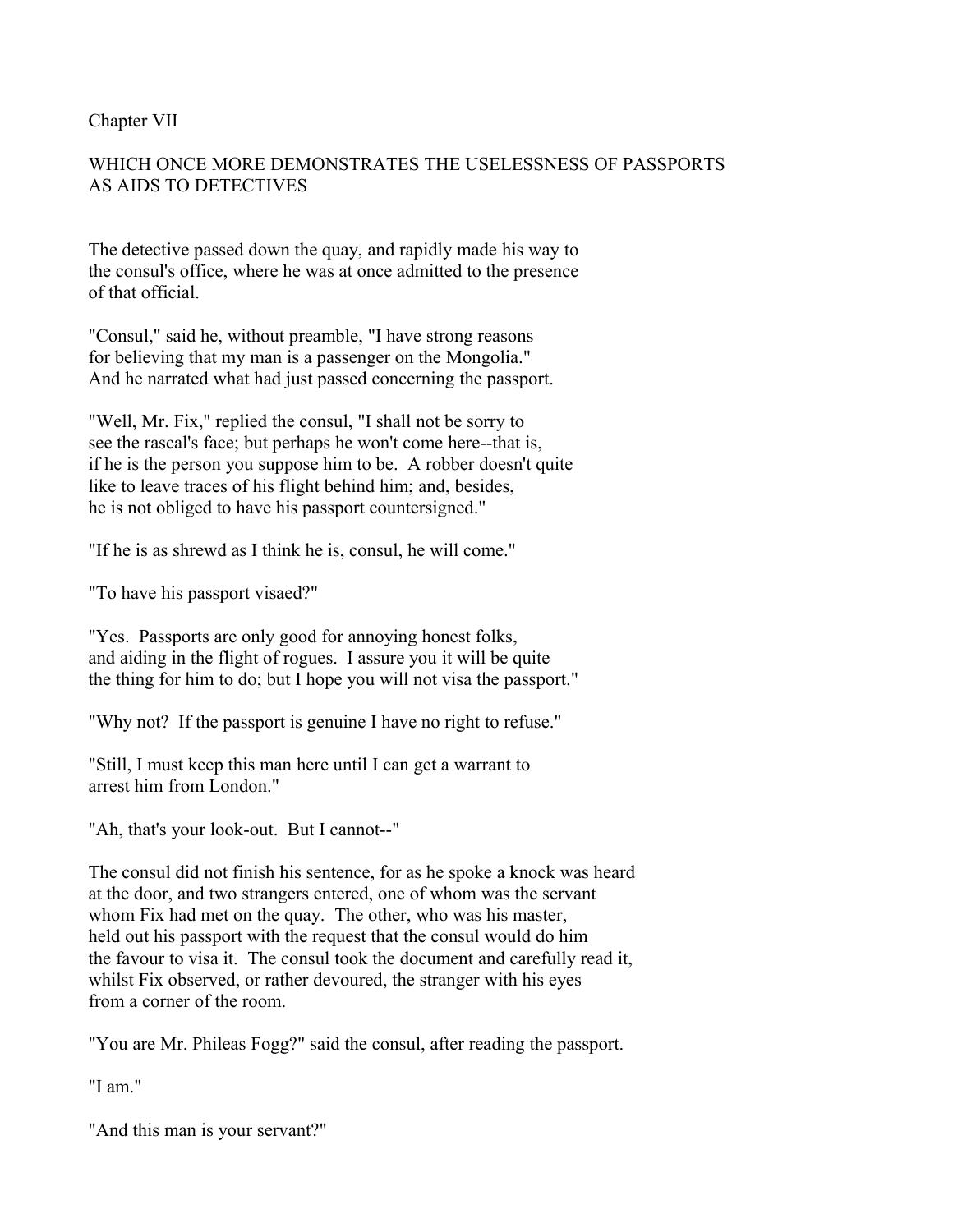"He is: a Frenchman, named Passepartout."

"You are from London?"

"Yes."

"And you are going--"

"To Bombay."

"Very good, sir. You know that a visa is useless, and that no passport is required?"

"I know it, sir," replied Phileas Fogg; "but I wish to prove, by your visa, that I came by Suez."

"Very well, sir."

The consul proceeded to sign and date the passport, after which he added his official seal. Mr. Fogg paid the customary fee, coldly bowed, and went out, followed by his servant.

"Well?" queried the detective.

"Well, he looks and acts like a perfectly honest man," replied the consul.

"Possibly; but that is not the question. Do you think, consul, that this phlegmatic gentleman resembles, feature by feature, the robber whose description I have received?"

"I concede that; but then, you know, all descriptions--"

"I'll make certain of it," interrupted Fix. "The servant seems to me less mysterious than the master; besides, he's a Frenchman, and can't help talking. Excuse me for a little while, consul."

Fix started off in search of Passepartout.

Meanwhile Mr. Fogg, after leaving the consulate, repaired to the quay, gave some orders to Passepartout, went off to the Mongolia in a boat, and descended to his cabin. He took up his note-book, which contained the following memoranda:

"Left London, Wednesday, October 2nd, at 8.45 p.m. "Reached Paris, Thursday, October 3rd, at 7.20 a.m. "Left Paris, Thursday, at 8.40 a.m. "Reached Turin by Mont Cenis, Friday, October 4th, at 6.35 a.m. "Left Turin, Friday, at 7.20 a.m.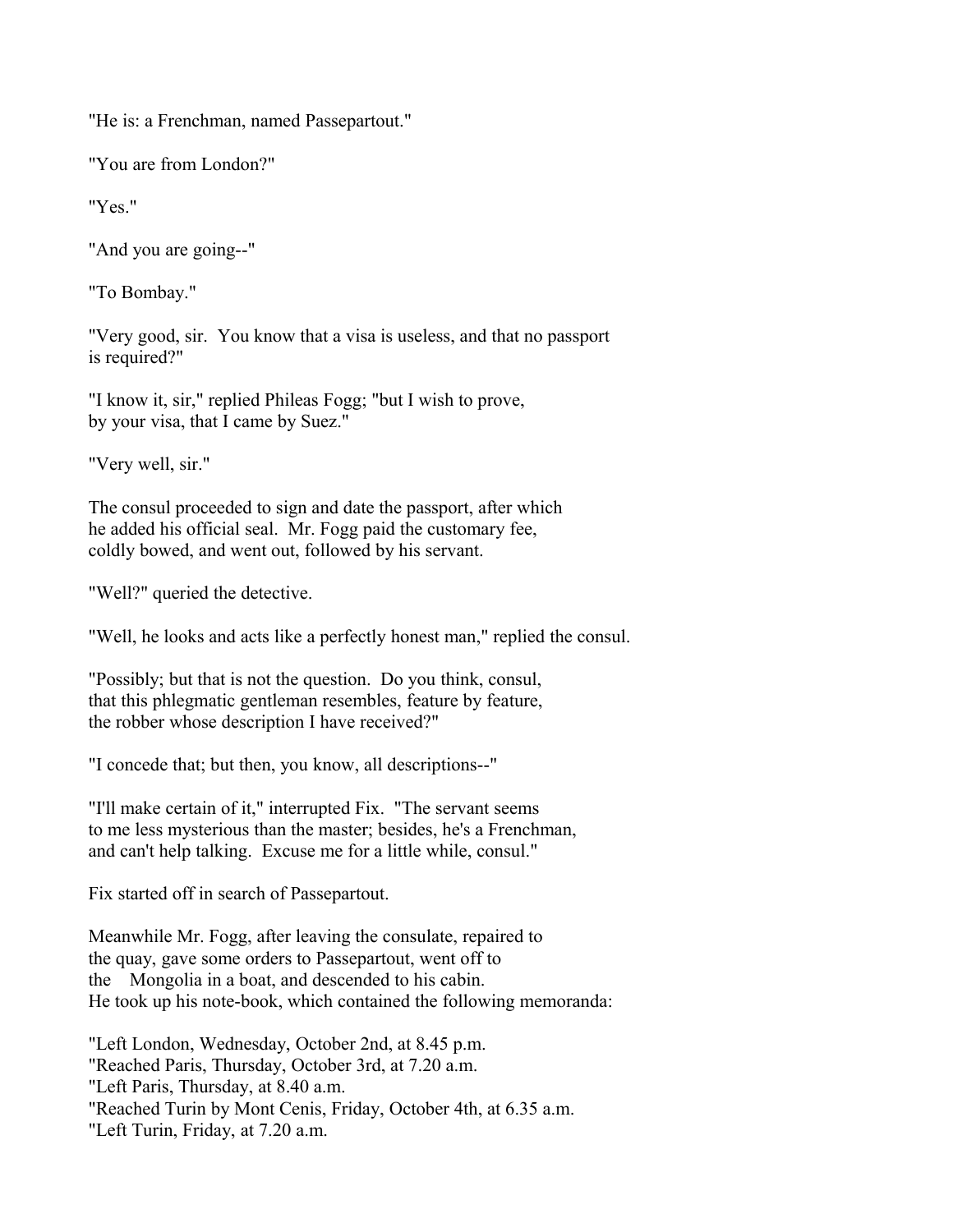"Arrived at Brindisi, Saturday, October 5th, at 4 p.m. "Sailed on the Mongolia, Saturday, at 5 p.m. "Reached Suez, Wednesday, October 9th, at 11 a.m. "Total of hours spent, 158+; or, in days, six days and a half."

These dates were inscribed in an itinerary divided into columns, indicating the month, the day of the month, and the day for the stipulated and actual arrivals at each principal point Paris, Brindisi, Suez, Bombay, Calcutta, Singapore, Hong Kong, Yokohama, San Francisco, New York, and London--from the 2nd of October to the 21st of December; and giving a space for setting down the gain made or the loss suffered on arrival at each locality. This methodical record thus contained an account of everything needed, and Mr. Fogg always knew whether he was behind-hand or in advance of his time. On this Friday, October 9th, he noted his arrival at Suez, and observed that he had as yet neither gained nor lost. He sat down quietly to breakfast in his cabin, never once thinking of inspecting the town, being one of those Englishmen who are wont to see foreign countries through the eyes of their domestics.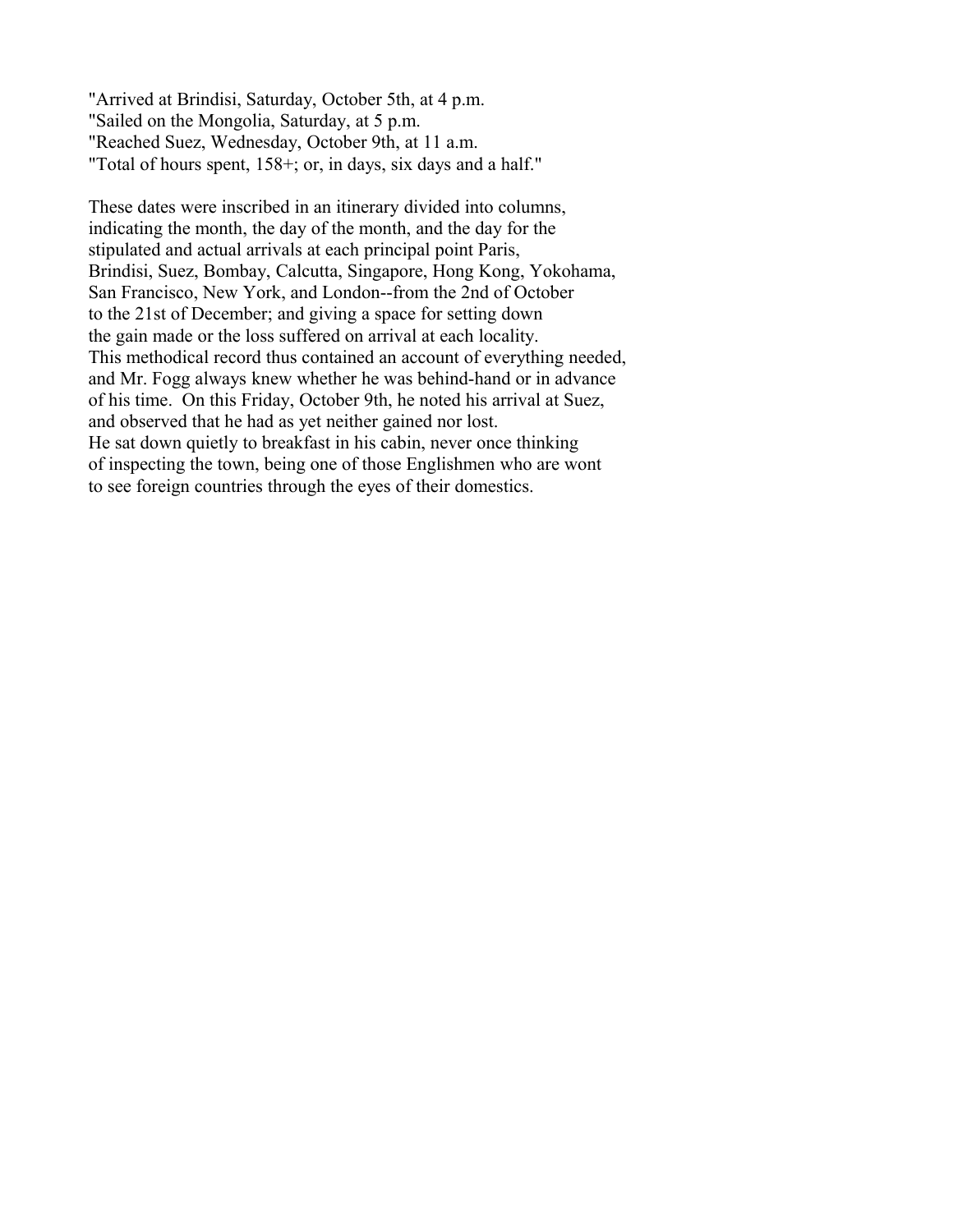Chapter VIII

# IN WHICH PASSEPARTOUT TALKS RATHER MORE, PERHAPS, THAN IS PRUDENT

Fix soon rejoined Passepartout, who was lounging and looking about on the quay, as if he did not feel that he, at least, was obliged not to see anything.

"Well, my friend," said the detective, coming up with him, "is your passport visaed?"

"Ah, it's you, is it, monsieur?" responded Passepartout. "Thanks, yes, the passport is all right."

"And you are looking about you?"

"Yes; but we travel so fast that I seem to be journeying in a dream. So this is Suez?"

"Yes."

"In Egypt?"

"Certainly, in Egypt."

"And in Africa?"

"In Africa"

"In Africa!" repeated Passepartout. "Just think, monsieur, I had no idea that we should go farther than Paris; and all that I saw of Paris was between twenty minutes past seven and twenty minutes before nine in the morning, between the Northern and the Lyons stations, through the windows of a car, and in a driving rain! How I regret not having seen once more Pere la Chaise and the circus in the Champs Elysees!"

"You are in a great hurry, then?"

"I am not, but my master is. By the way, I must buy some shoes and shirts. We came away without trunks, only with a carpet-bag."

"I will show you an excellent shop for getting what you want."

"Really, monsieur, you are very kind."

And they walked off together, Passepartout chatting volubly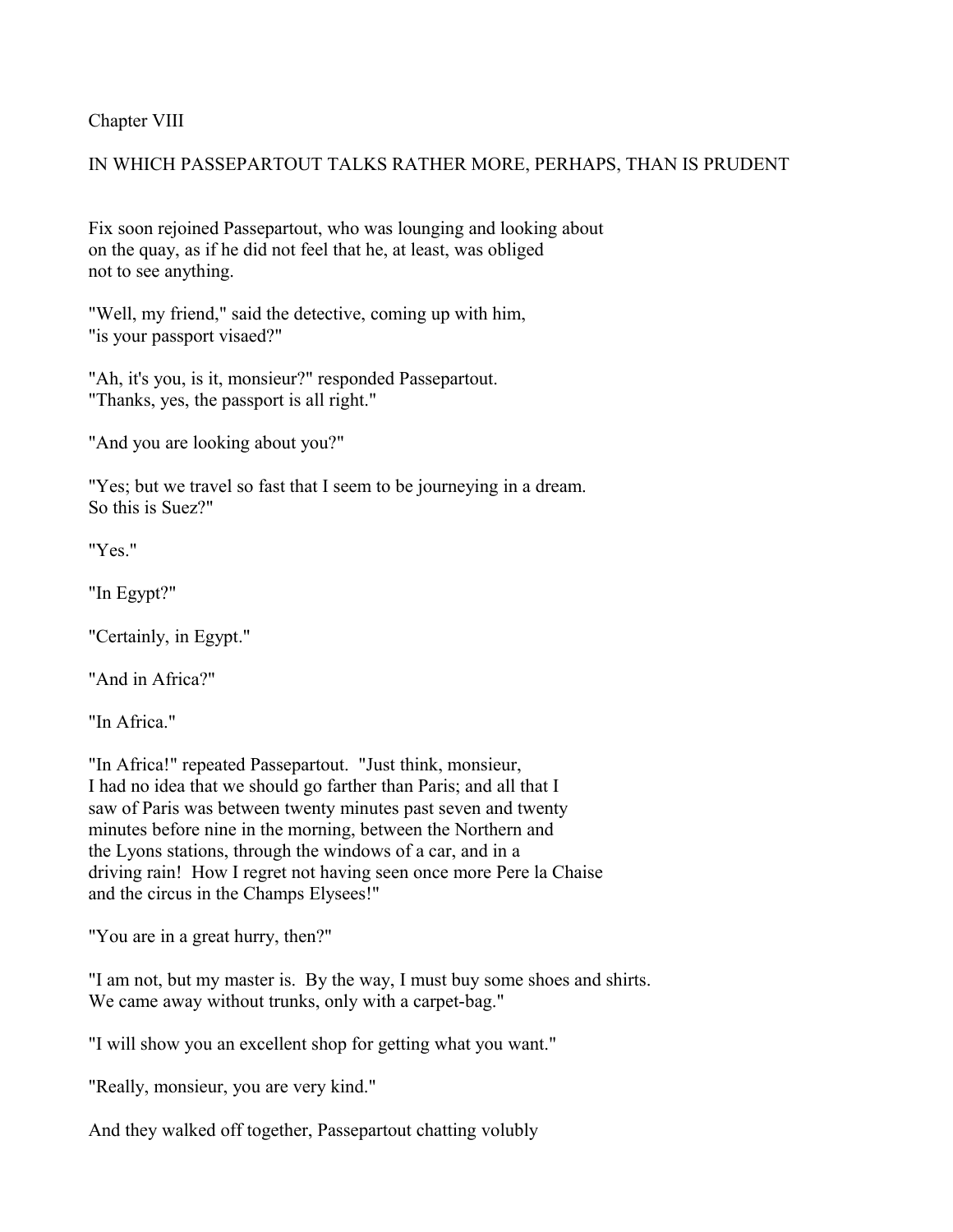as they went along.

"Above all," said he; "don't let me lose the steamer."

"You have plenty of time; it's only twelve o'clock."

Passepartout pulled out his big watch. "Twelve!" he exclaimed; "why, it's only eight minutes before ten."

"Your watch is slow."

"My watch? A family watch, monsieur, which has come down from my great-grandfather! It doesn't vary five minutes in the year. It's a perfect chronometer, look you."

"I see how it is," said Fix. "You have kept London time, which is two hours behind that of Suez. You ought to regulate your watch at noon in each country."

"I regulate my watch? Never!"

"Well, then, it will not agree with the sun."

"So much the worse for the sun, monsieur. The sun will be wrong, then!"

And the worthy fellow returned the watch to its fob with a defiant gesture. After a few minutes silence, Fix resumed: "You left London hastily, then?"

"I rather think so! Last Friday at eight o'clock in the evening, Monsieur Fogg came home from his club, and three-quarters of an hour afterwards we were off."

"But where is your master going?"

"Always straight ahead. He is going round the world."

"Round the world?" cried Fix.

"Yes, and in eighty days! He says it is on a wager; but, between us, I don't believe a word of it. That wouldn't be common sense. There's something else in the wind."

"Ah! Mr. Fogg is a character, is he?"

"I should say he was."

"Is he rich?"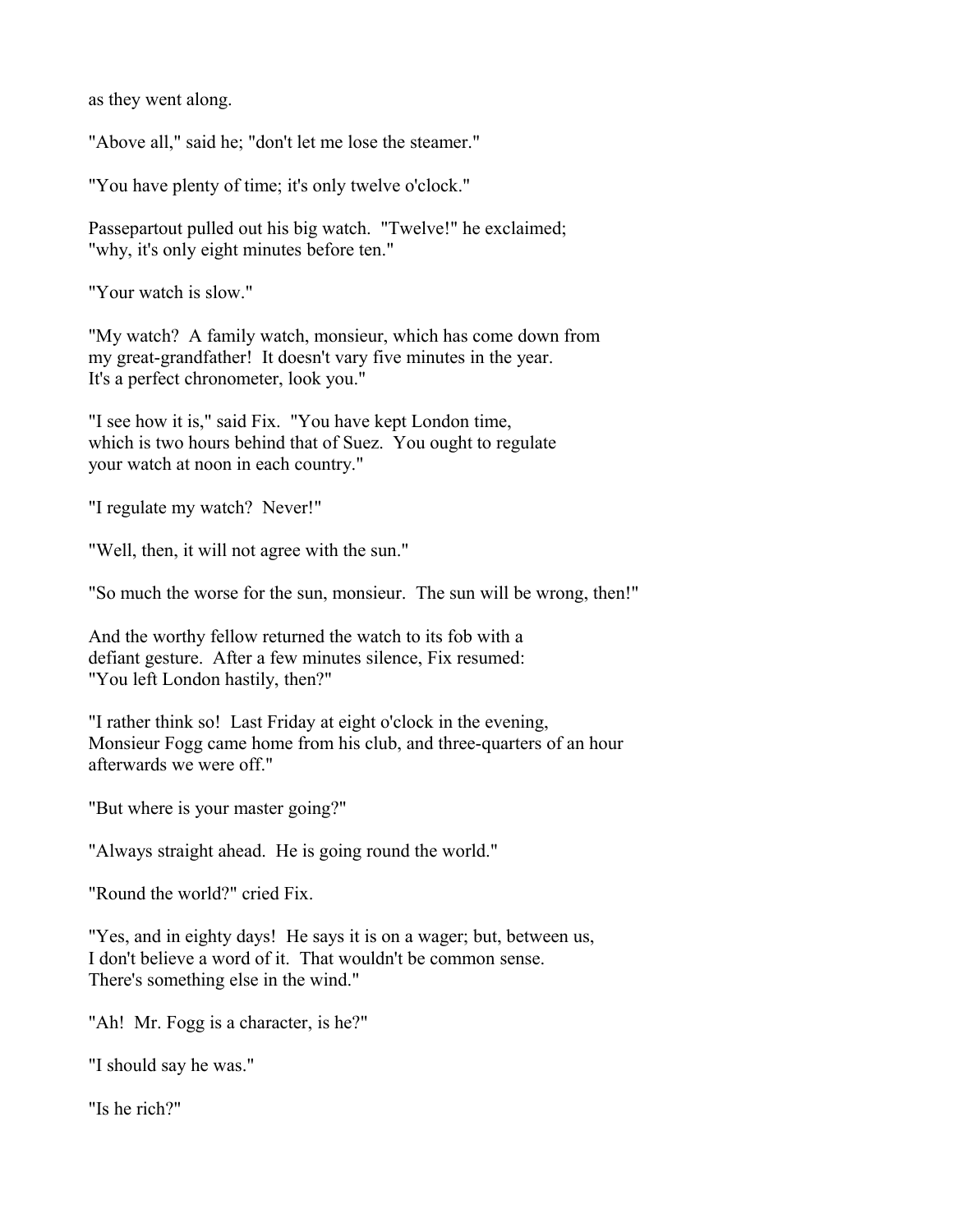"No doubt, for he is carrying an enormous sum in brand new banknotes with him. And he doesn't spare the money on the way, either: he has offered a large reward to the engineer of the Mongolia if he gets us to Bombay well in advance of time."

"And you have known your master a long time?"

"Why, no; I entered his service the very day we left London."

The effect of these replies upon the already suspicious and excited detective may be imagined. The hasty departure from London soon after the robbery; the large sum carried by Mr. Fogg; his eagerness to reach distant countries; the pretext of an eccentric and foolhardy bet--all confirmed Fix in his theory. He continued to pump poor Passepartout, and learned that he really knew little or nothing of his master, who lived a solitary existence in London, was said to be rich, though no one knew whence came his riches, and was mysterious and impenetrable in his affairs and habits. Fix felt sure that Phileas Fogg would not land at Suez, but was really going on to Bombay.

"Is Bombay far from here?" asked Passepartout.

"Pretty far. It is a ten days' voyage by sea."

"And in what country is Bombay?"

"India."

"In Asia?"

"Certainly."

"The deuce! I was going to tell you there's one thing that worries me- my burner!"

"What burner?"

"My gas-burner, which I forgot to turn off, and which is at this moment burning at my expense. I have calculated, monsieur, that I lose two shillings every four and twenty hours, exactly sixpence more than I earn; and you will understand that the longer our journey--"

Did Fix pay any attention to Passepartout's trouble about the gas? It is not probable. He was not listening, but was cogitating a project. Passepartout and he had now reached the shop, where Fix left his companion to make his purchases, after recommending him not to miss the steamer, and hurried back to the consulate. Now that he was fully convinced,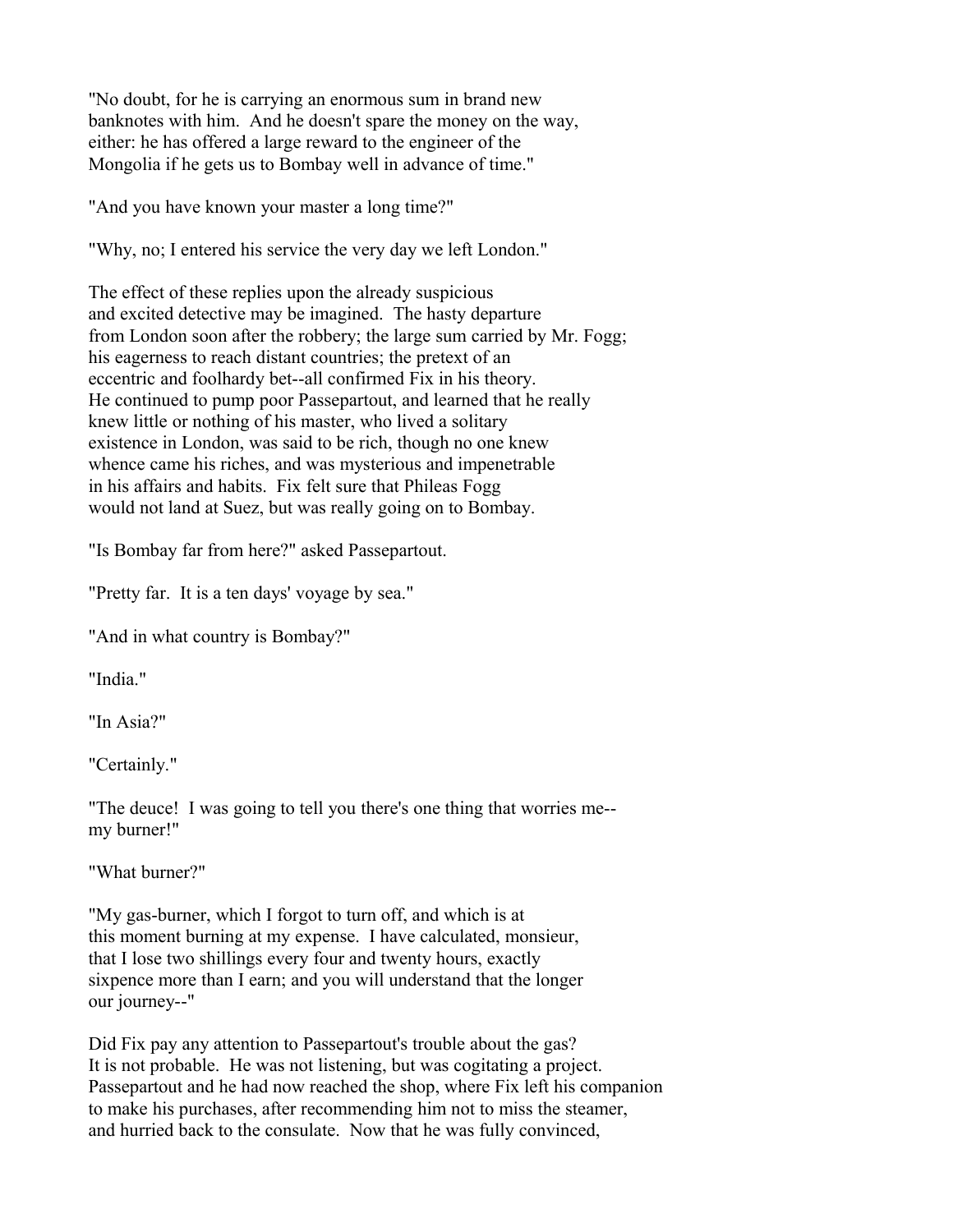Fix had quite recovered his equanimity.

"Consul," said he, "I have no longer any doubt. I have spotted my man. He passes himself off as an odd stick who is going round the world in eighty days."

"Then he's a sharp fellow," returned the consul, "and counts on returning to London after putting the police of the two countries off his track."

"We'll see about that," replied Fix.

"But are you not mistaken?"

"I am not mistaken."

"Why was this robber so anxious to prove, by the visa, that he had passed through Suez?"

"Why? I have no idea; but listen to me."

He reported in a few words the most important parts of his conversation with Passepartout.

"In short," said the consul, "appearances are wholly against this man. And what are you going to do?"

"Send a dispatch to London for a warrant of arrest to be dispatched instantly to Bombay, take passage on board the Mongolia, follow my rogue to India, and there, on English ground, arrest him politely, with my warrant in my hand, and my hand on his shoulder."

Having uttered these words with a cool, careless air, the detective took leave of the consul, and repaired to the telegraph office, whence he sent the dispatch which we have seen to the London police office. A quarter of an hour later found Fix, with a small bag in his hand, proceeding on board the Mongolia; and, ere many moments longer, the noble steamer rode out at full steam upon the waters of the Red Sea.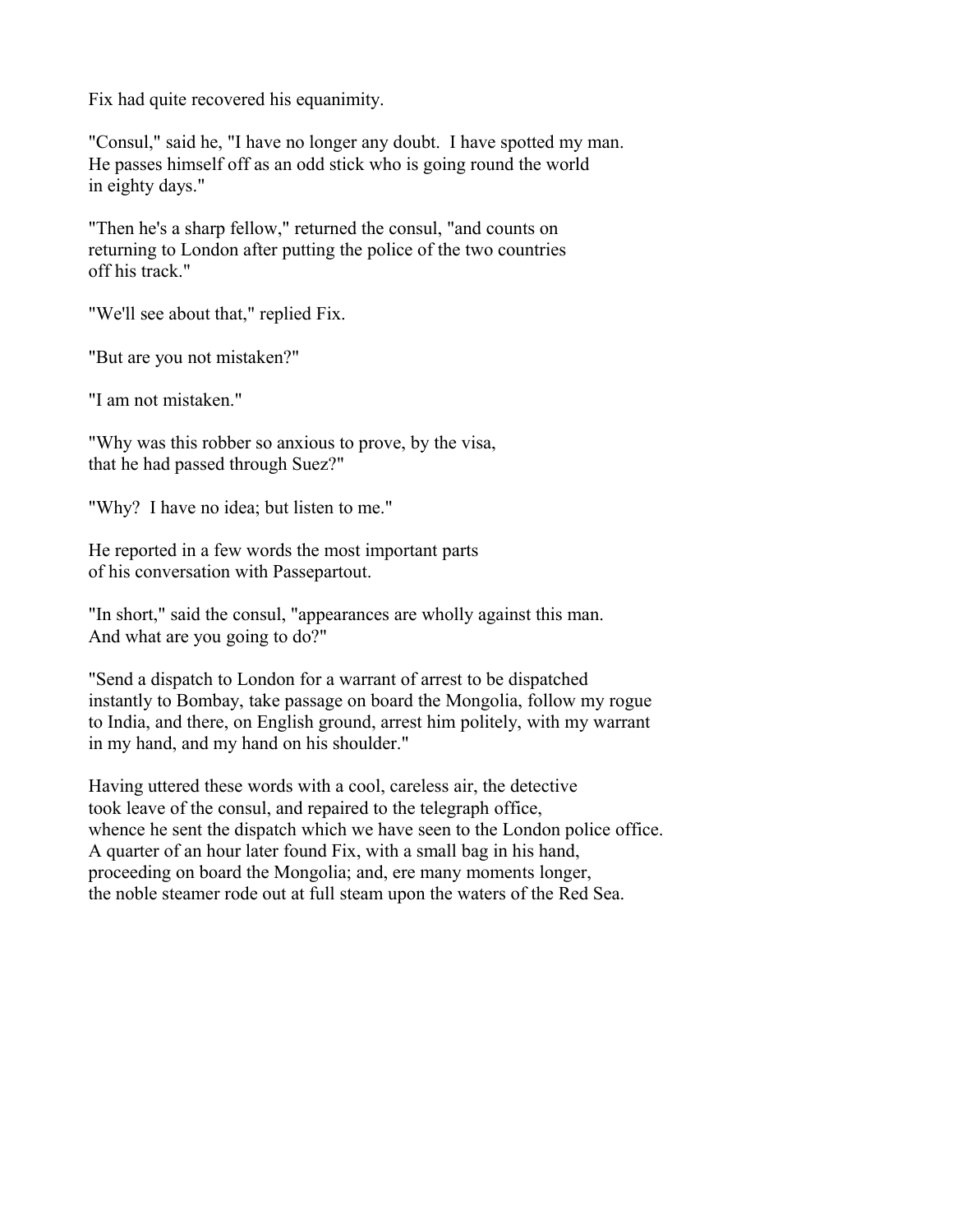#### Chapter IX

# IN WHICH THE RED SEA AND THE INDIAN OCEAN PROVE PROPITIOUS TO THE DESIGNS OF PHILEAS FOGG

The distance between Suez and Aden is precisely thirteen hundred and ten miles, and the regulations of the company allow the steamers one hundred and thirty-eight hours in which to traverse it. The Mongolia, thanks to the vigorous exertions of the engineer, seemed likely, so rapid was her speed, to reach her destination considerably within that time. The greater part of the passengers from Brindisi were bound for India some for Bombay, others for Calcutta by way of Bombay, the nearest route thither, now that a railway crosses the Indian peninsula. Among the passengers was a number of officials and military officers of various grades, the latter being either attached to the regular British forces or commanding the Sepoy troops, and receiving high salaries ever since the central government has assumed the powers of the East India Company: for the sub-lieutenants get 280 pounds, brigadiers, 2,400 pounds, and generals of divisions, 4,000 pounds. What with the military men, a number of rich young Englishmen on their travels, and the hospitable efforts of the purser, the time passed quickly on the Mongolia. The best of fare was spread upon the cabin tables at breakfast, lunch, dinner, and the eight o'clock supper, and the ladies scrupulously changed their toilets twice a day; and the hours were whirled away, when the sea was tranquil, with music, dancing, and games.

But the Red Sea is full of caprice, and often boisterous, like most long and narrow gulfs. When the wind came from the African or Asian coast the Mongolia, with her long hull, rolled fearfully. Then the ladies speedily disappeared below; the pianos were silent; singing and dancing suddenly ceased. Yet the good ship ploughed straight on, unretarded by wind or wave, towards the straits of Bab-el-Mandeb. What was Phileas Fogg doing all this time? It might be thought that, in his anxiety, he would be constantly watching the changes of the wind, the disorderly raging of the billows--every chance, in short, which might force the Mongolia to slacken her speed, and thus interrupt his journey. But, if he thought of these possibilities, he did not betray the fact by any outward sign.

Always the same impassible member of the Reform Club, whom no incident could surprise, as unvarying as the ship's chronometers, and seldom having the curiosity even to go upon the deck, he passed through the memorable scenes of the Red Sea with cold indifference; did not care to recognise the historic towns and villages which, along its borders, raised their picturesque outlines against the sky; and betrayed no fear of the dangers of the Arabic Gulf, which the old historians always spoke of with horror, and upon which the ancient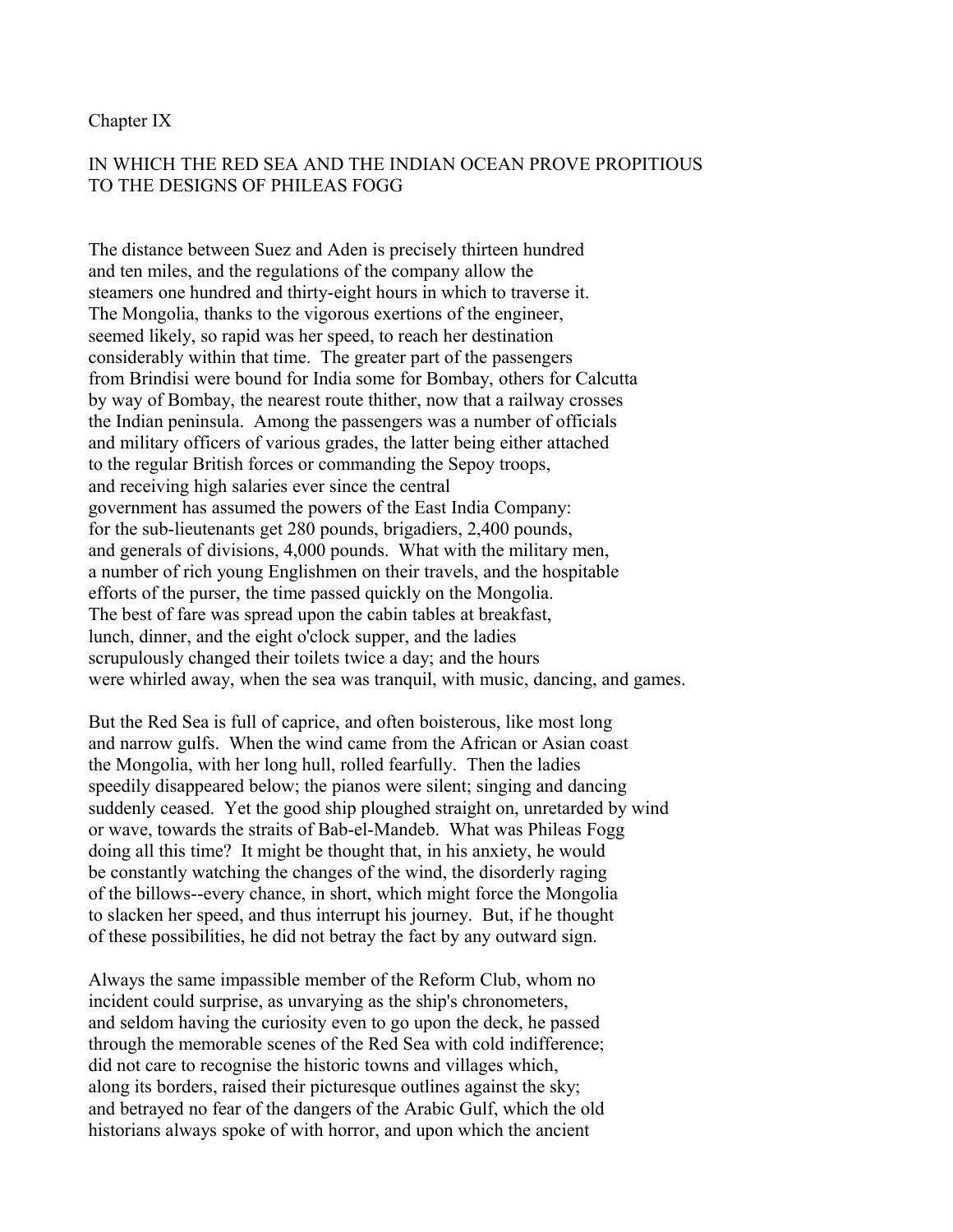navigators never ventured without propitiating the gods by ample sacrifices. How did this eccentric personage pass his time on the Mongolia? He made his four hearty meals every day, regardless of the most persistent rolling and pitching on the part of the steamer; and he played whist indefatigably, for he had found partners as enthusiastic in the game as himself. A tax-collector, on the way to his post at Goa; the Rev. Decimus Smith, returning to his parish at Bombay; and a brigadier-general of the English army, who was about to rejoin his brigade at Benares, made up the party, and, with Mr. Fogg, played whist by the hour together in absorbing silence.

As for Passepartout, he, too, had escaped sea-sickness, and took his meals conscientiously in the forward cabin. He rather enjoyed the voyage, for he was well fed and well lodged, took a great interest in the scenes through which they were passing, and consoled himself with the delusion that his master's whim would end at Bombay. He was pleased, on the day after leaving Suez, to find on deck the obliging person with whom he had walked and chatted on the quays.

"If I am not mistaken," said he, approaching this person, with his most amiable smile, "you are the gentleman who so kindly volunteered to guide me at Suez?"

"Ah! I quite recognise you. You are the servant of the strange Englishman--"

"Just so, monsieur--"

"Fix."

"Monsieur Fix," resumed Passepartout, "I'm charmed to find you on board. Where are you bound?"

"Like you, to Bombay."

"That's capital! Have you made this trip before?"

"Several times. I am one of the agents of the Peninsular Company."

"Then you know India?"

"Why yes," replied Fix, who spoke cautiously.

"A curious place, this India?"

"Oh, very curious. Mosques, minarets, temples, fakirs, pagodas, tigers, snakes, elephants! I hope you will have ample time to see the sights."

"I hope so, Monsieur Fix. You see, a man of sound sense ought not to spend his life jumping from a steamer upon a railway train, and from a railway train upon a steamer again, pretending to make the tour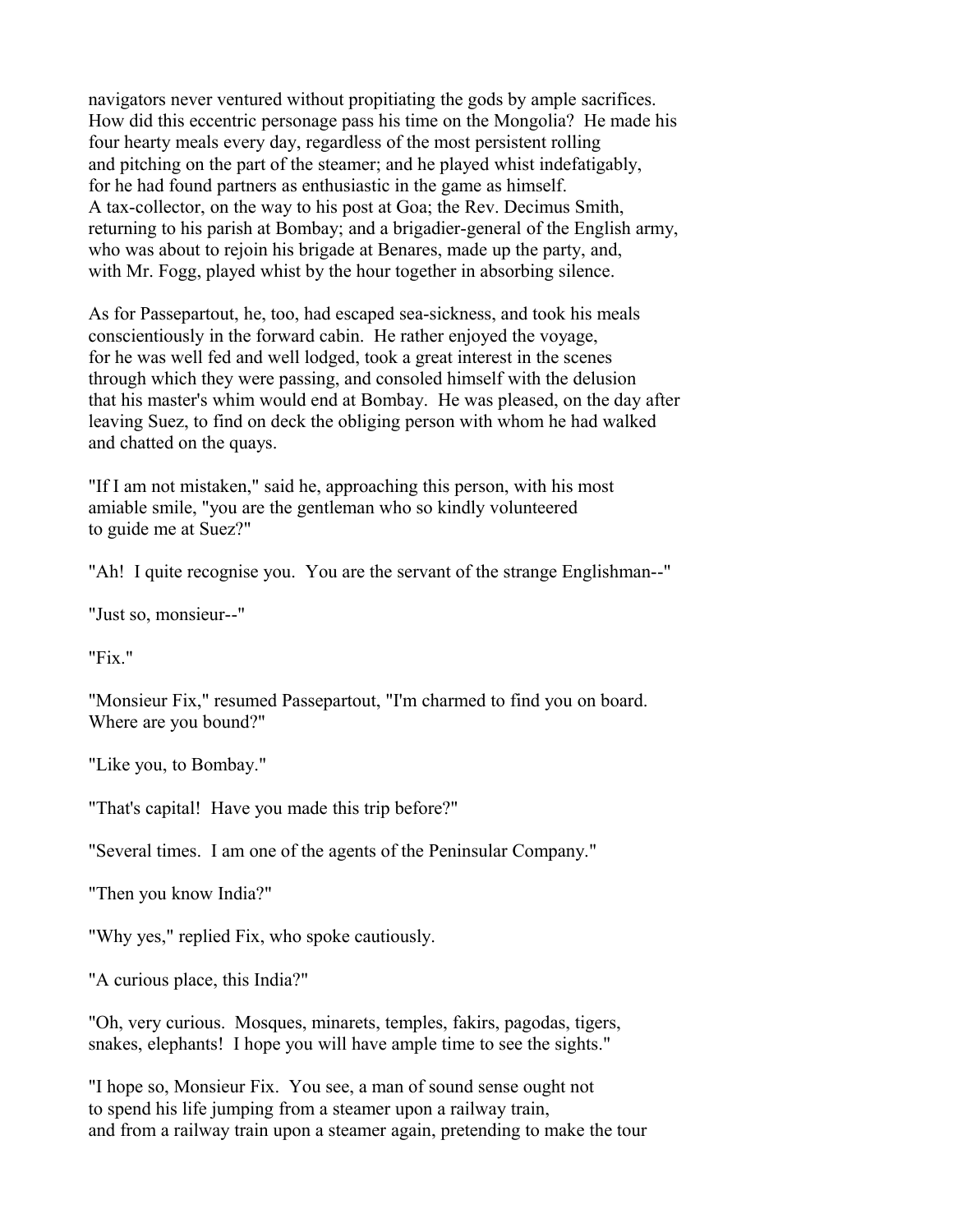of the world in eighty days! No; all these gymnastics, you may be sure, will cease at Bombay."

"And Mr. Fogg is getting on well?" asked Fix, in the most natural tone in the world.

"Quite well, and I too. I eat like a famished ogre; it's the sea air.

"But I never see your master on deck."

"Never; he hasn't the least curiosity."

"Do you know, Mr. Passepartout, that this pretended tour in eighty days may conceal some secret errand--perhaps a diplomatic mission?"

"Faith, Monsieur Fix, I assure you I know nothing about it, nor would I give half a crown to find out."

After this meeting, Passepartout and Fix got into the habit of chatting together, the latter making it a point to gain the worthy man's confidence. He frequently offered him a glass of whiskey or pale ale in the steamer bar-room, which Passepartout never failed to accept with graceful alacrity, mentally pronouncing Fix the best of good fellows.

Meanwhile the Mongolia was pushing forward rapidly; on the 13th, Mocha, surrounded by its ruined walls whereon date-trees were growing, was sighted, and on the mountains beyond were espied vast coffee-fields. Passepartout was ravished to behold this celebrated place, and thought that, with its circular walls and dismantled fort, it looked like an immense coffee-cup and saucer. The following night they passed through the Strait of Bab-el-Mandeb, which means in Arabic The Bridge of Tears, and the next day they put in at Steamer Point, north-west of Aden harbour, to take in coal. This matter of fuelling steamers is a serious one at such distances from the coal-mines; it costs the Peninsular Company some eight hundred thousand pounds a year. In these distant seas, coal is worth three or four pounds sterling a ton.

The Mongolia had still sixteen hundred and fifty miles to traverse before reaching Bombay, and was obliged to remain four hours at Steamer Point to coal up. But this delay, as it was foreseen, did not affect Phileas Fogg's programme; besides, the Mongolia, instead of reaching Aden on the morning of the 15th, when she was due, arrived there on the evening of the 14th, a gain of fifteen hours.

Mr. Fogg and his servant went ashore at Aden to have the passport again visaed; Fix, unobserved, followed them. The visa procured, Mr. Fogg returned on board to resume his former habits; while Passepartout, according to custom, sauntered about among the mixed population of Somanlis,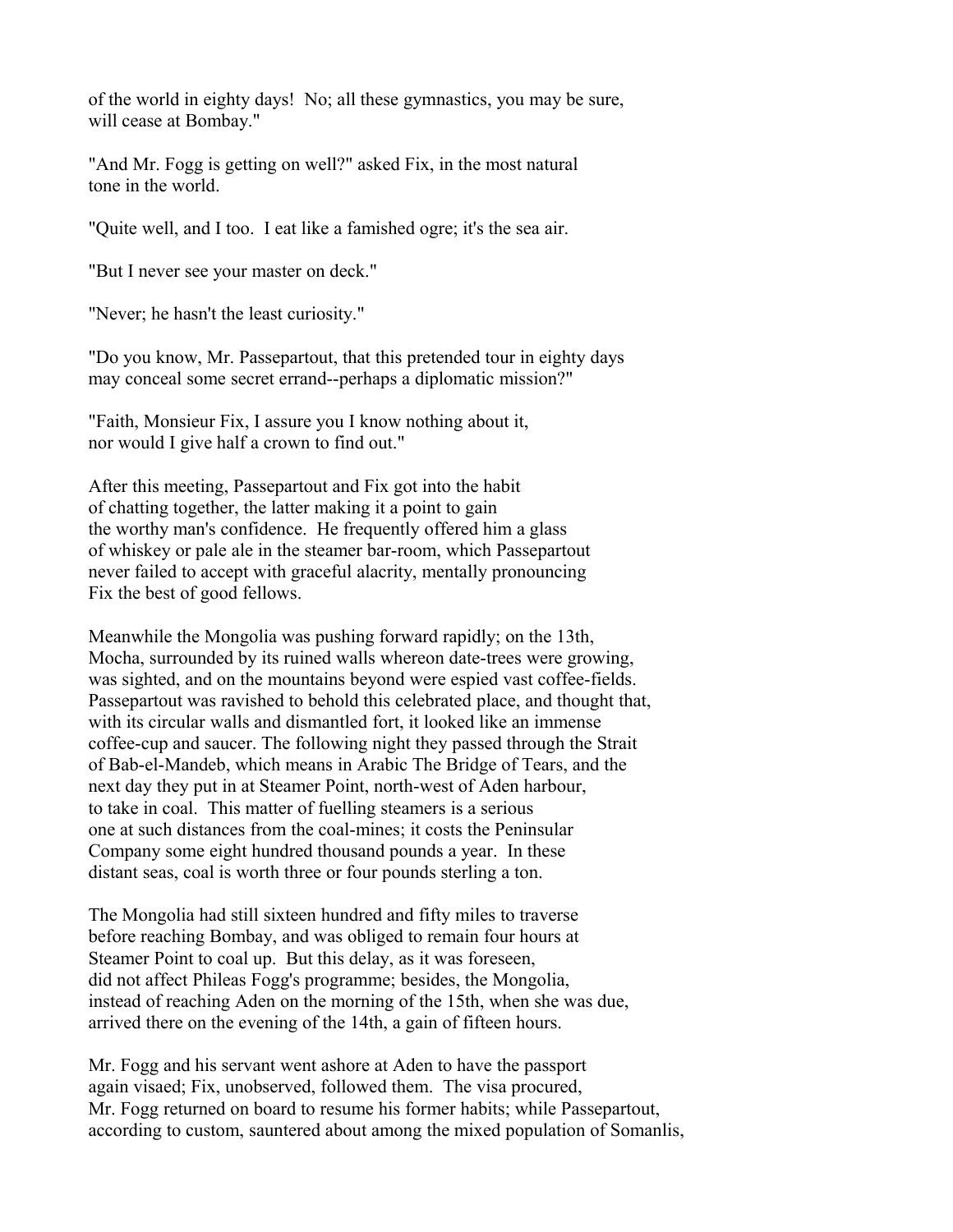Banyans, Parsees, Jews, Arabs, and Europeans who comprise the twenty-five thousand inhabitants of Aden. He gazed with wonder upon the fortifications which make this place the Gibraltar of the Indian Ocean, and the vast cisterns where the English engineers were still at work, two thousand years after the engineers of Solomon.

"Very curious, very curious," said Passepartout to himself, on returning to the steamer. "I see that it is by no means useless to travel, if a man wants to see something new." At six p.m. the Mongolia slowly moved out of the roadstead, and was soon once more on the Indian Ocean. She had a hundred and sixty-eight hours in which to reach Bombay, and the sea was favourable, the wind being in the north-west, and all sails aiding the engine. The steamer rolled but little, the ladies, in fresh toilets, reappeared on deck, and the singing and dancing were resumed. The trip was being accomplished most successfully, and Passepartout was enchanted with the congenial companion which chance had secured him in the person of the delightful Fix. On Sunday, October 20th, towards noon, they came in sight of the Indian coast: two hours later the pilot came on board. A range of hills lay against the sky in the horizon, and soon the rows of palms which adorn Bombay came distinctly into view. The steamer entered the road formed by the islands in the bay, and at half-past four she hauled up at the quays of Bombay.

Phileas Fogg was in the act of finishing the thirty-third rubber of the voyage, and his partner and himself having, by a bold stroke, captured all thirteen of the tricks, concluded this fine campaign with a brilliant victory.

The Mongolia was due at Bombay on the 22nd; she arrived on the 20th. This was a gain to Phileas Fogg of two days since his departure from London, and he calmly entered the fact in the itinerary, in the column of gains.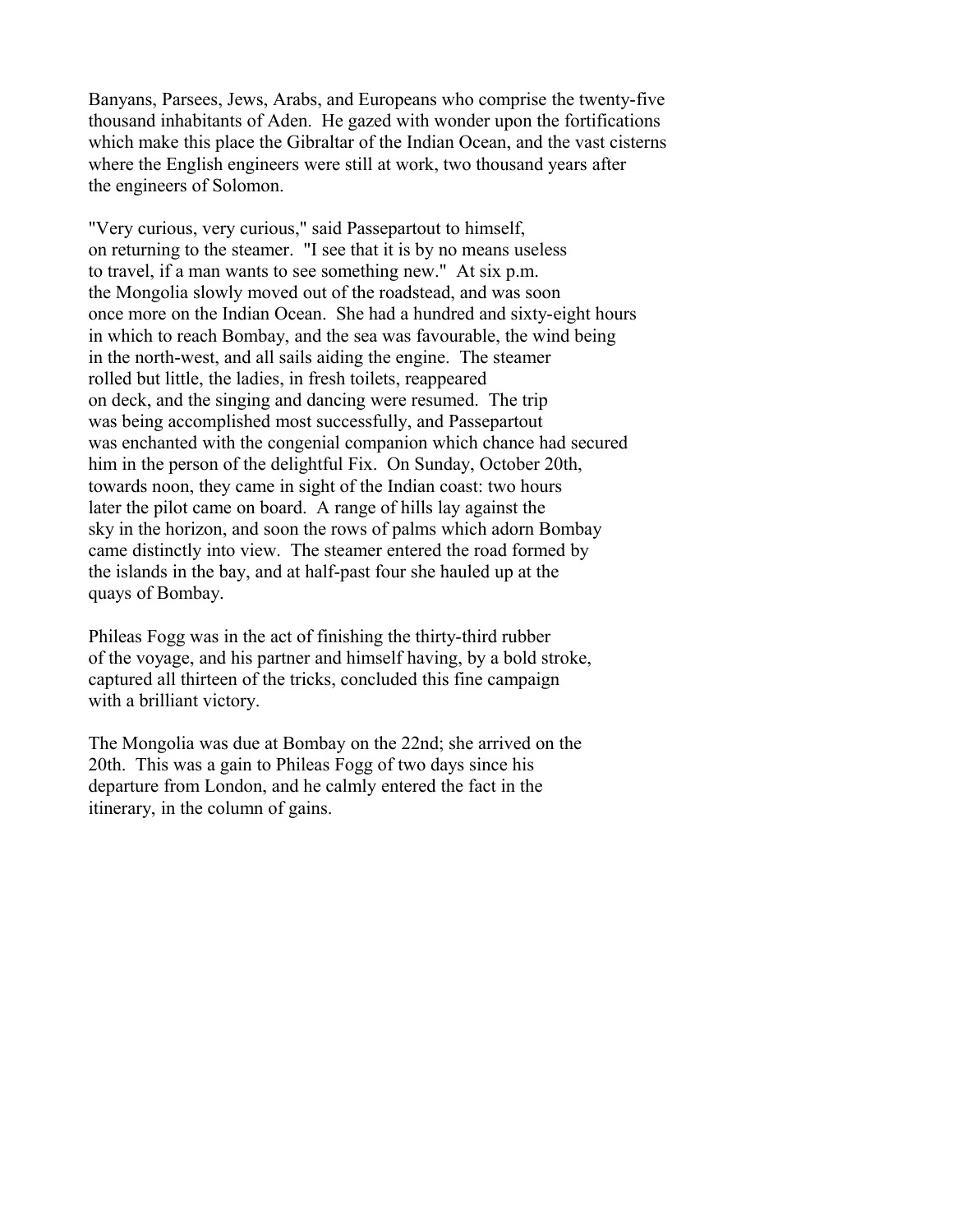#### Chapter X

# IN WHICH PASSEPARTOUT IS ONLY TOO GLAD TO GET OFF WITH THE LOSS OF HIS SHOES

Everybody knows that the great reversed triangle of land, with its base in the north and its apex in the south, which is called India, embraces fourteen hundred thousand square miles, upon which is spread unequally a population of one hundred and eighty millions of souls. The British Crown exercises a real and despotic dominion over the larger portion of this vast country, and has a governor-general stationed at Calcutta, governors at Madras, Bombay, and in Bengal, and a lieutenant-governor at Agra.

But British India, properly so called, only embraces seven hundred thousand square miles, and a population of from one hundred to one hundred and ten millions of inhabitants. A considerable portion of India is still free from British authority; and there are certain ferocious rajahs in the interior who are absolutely independent. The celebrated East India Company was all-powerful from 1756, when the English first gained a foothold on the spot where now stands the city of Madras, down to the time of the great Sepoy insurrection. It gradually annexed province after province, purchasing them of the native chiefs, whom it seldom paid, and appointed the governor-general and his subordinates, civil and military. But the East India Company has now passed away, leaving the British possessions in India directly under the control of the Crown. The aspect of the country, as well as the manners and distinctions of race, is daily changing.

Formerly one was obliged to travel in India by the old cumbrous methods of going on foot or on horseback, in palanquins or unwieldly coaches; now fast steamboats ply on the Indus and the Ganges, and a great railway, with branch lines joining the main line at many points on its route, traverses the peninsula from Bombay to Calcutta in three days. This railway does not run in a direct line across India. The distance between Bombay and Calcutta, as the bird flies, is only from one thousand to eleven hundred miles; but the deflections of the road increase this distance by more than a third.

The general route of the Great Indian Peninsula Railway is as follows: Leaving Bombay, it passes through Salcette, crossing to the continent opposite Tannah, goes over the chain of the Western Ghauts, runs thence north-east as far as Burhampoor, skirts the nearly independent territory of Bundelcund, ascends to Allahabad, turns thence eastwardly, meeting the Ganges at Benares, then departs from the river a little, and, descending south-eastward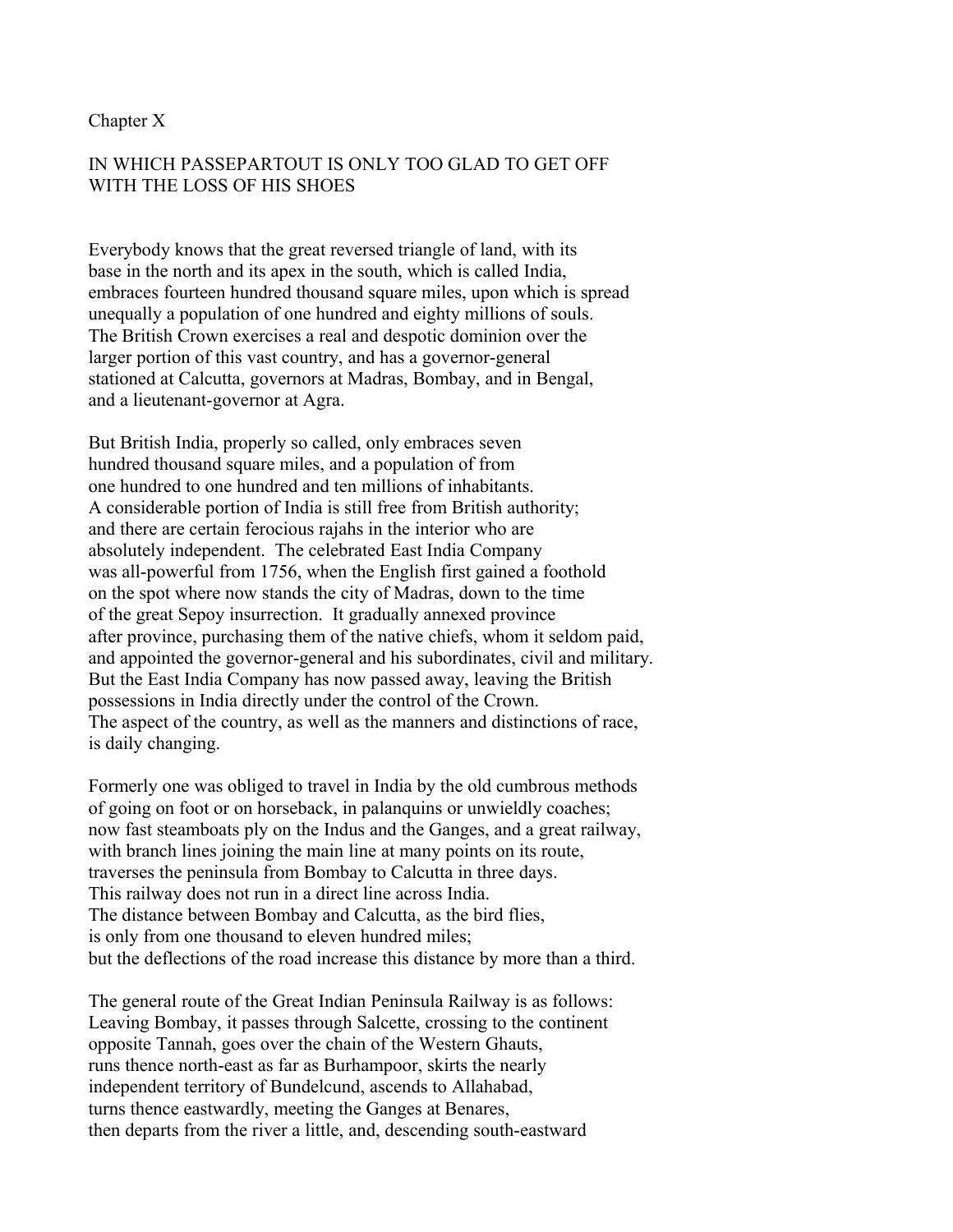by Burdivan and the French town of Chandernagor, has its terminus at Calcutta.

The passengers of the Mongolia went ashore at half-past four p.m.; at exactly eight the train would start for Calcutta.

Mr. Fogg, after bidding good-bye to his whist partners, left the steamer, gave his servant several errands to do, urged it upon him to be at the station promptly at eight, and, with his regular step, which beat to the second, like a astronomical clock, directed his steps to the passport office. As for the wonders of Bombay its famous city hall, its splendid library, its forts and docks, its bazaars, mosques, synagogues, its Armenian churches, and the noble pagoda on Malabar Hill, with its two polygonal towers- he cared not a straw to see them. He would not deign to examine even the masterpieces of Elephanta, or the mysterious hypogea, concealed south-east from the docks, or those fine remains of Buddhist architecture, the Kanherian grottoes of the island of Salcette.

Having transacted his business at the passport office, Phileas Fogg repaired quietly to the railway station, where he ordered dinner. Among the dishes served up to him, the landlord especially recommended a certain giblet of "native rabbit," on which he prided himself.

Mr. Fogg accordingly tasted the dish, but, despite its spiced sauce, found it far from palatable. He rang for the landlord, and, on his appearance, said, fixing his clear eyes upon him, "Is this rabbit, sir?"

"Yes, my lord," the rogue boldly replied, "rabbit from the jungles."

"And this rabbit did not mew when he was killed?"

"Mew, my lord! What, a rabbit mew! I swear to you--"

"Be so good, landlord, as not to swear, but remember this: cats were formerly considered, in India, as sacred animals. That was a good time."

"For the cats, my lord?"

"Perhaps for the travellers as well!"

After which Mr. Fogg quietly continued his dinner. Fix had gone on shore shortly after Mr. Fogg, and his first destination was the headquarters of the Bombay police. He made himself known as a London detective, told his business at Bombay, and the position of affairs relative to the supposed robber, and nervously asked if a warrant had arrived from London. It had not reached the office; indeed, there had not yet been time for it to arrive. Fix was sorely disappointed, and tried to obtain an order of arrest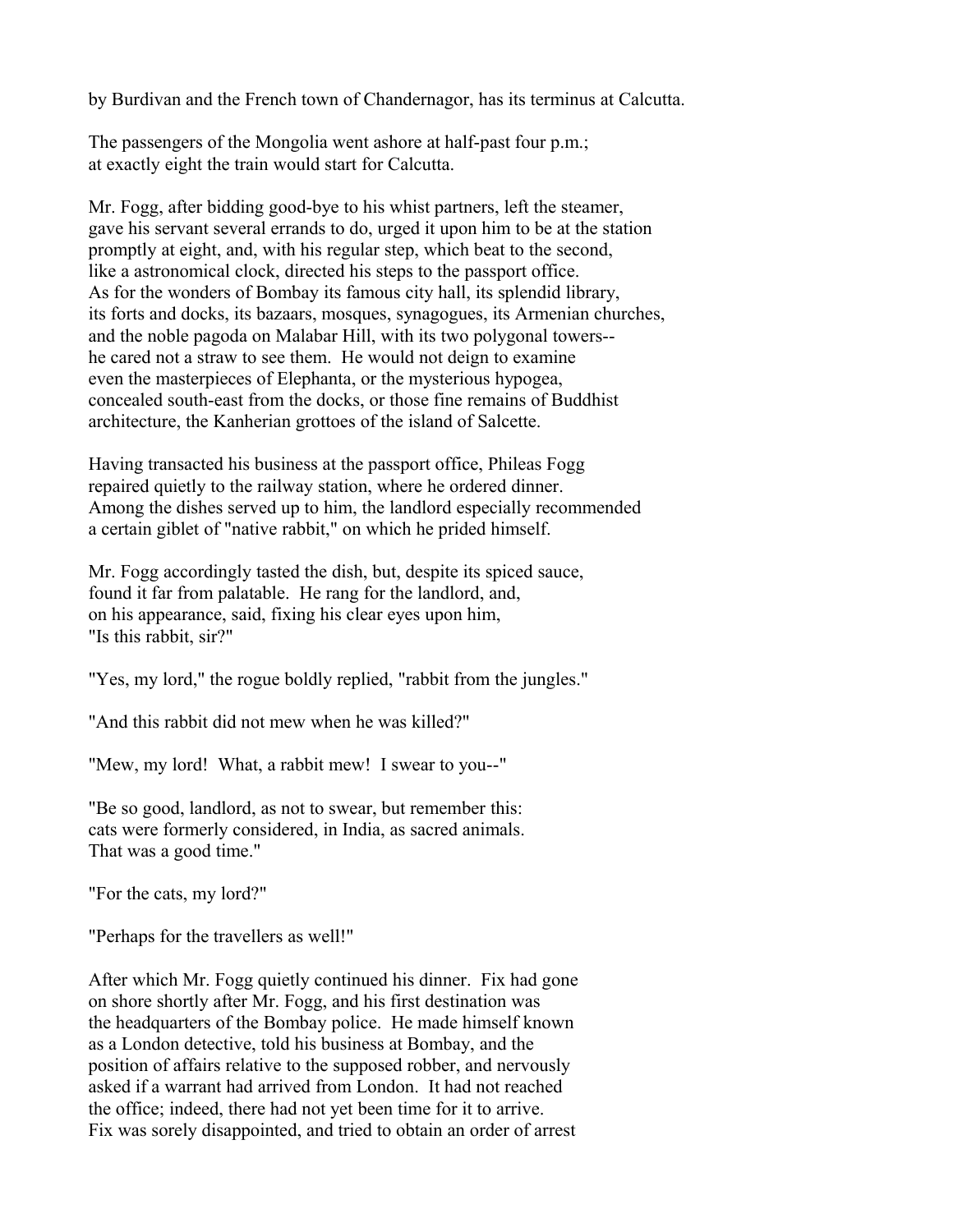from the director of the Bombay police. This the director refused, as the matter concerned the London office, which alone could legally deliver the warrant. Fix did not insist, and was fain to resign himself to await the arrival of the important document; but he was determined not to lose sight of the mysterious rogue as long as he stayed in Bombay. He did not doubt for a moment, any more than Passepartout, that Phileas Fogg would remain there, at least until it was time for the warrant to arrive.

Passepartout, however, had no sooner heard his master's orders on leaving the Mongolia than he saw at once that they were to leave Bombay as they had done Suez and Paris, and that the journey would be extended at least as far as Calcutta, and perhaps beyond that place. He began to ask himself if this bet that Mr. Fogg talked about was not really in good earnest, and whether his fate was not in truth forcing him, despite his love of repose, around the world in eighty days!

Having purchased the usual quota of shirts and shoes, he took a leisurely promenade about the streets, where crowds of people of many nationalities--Europeans, Persians with pointed caps, Banyas with round turbans, Sindes with square bonnets, Parsees with black mitres, and long-robed Armenians--were collected. It happened to be the day of a Parsee festival. These descendants of the sect of Zoroaster--the most thrifty, civilised, intelligent, and austere of the East Indians, among whom are counted the richest native merchants of Bombay--were celebrating a sort of religious carnival, with processions and shows, in the midst of which Indian dancing-girls, clothed in rose-coloured gauze, looped up with gold and silver, danced airily, but with perfect modesty, to the sound of viols and the clanging of tambourines. It is needless to say that Passepartout watched these curious ceremonies with staring eyes and gaping mouth, and that his countenance was that of the greenest booby imaginable.

Unhappily for his master, as well as himself, his curiosity drew him unconsciously farther off than he intended to go. At last, having seen the Parsee carnival wind away in the distance, he was turning his steps towards the station, when he happened to espy the splendid pagoda on Malabar Hill, and was seized with an irresistible desire to see its interior. He was quite ignorant that it is forbidden to Christians to enter certain Indian temples, and that even the faithful must not go in without first leaving their shoes outside the door. It may be said here that the wise policy of the British Government severely punishes a disregard of the practices of the native religions.

Passepartout, however, thinking no harm, went in like a simple tourist, and was soon lost in admiration of the splendid Brahmin ornamentation which everywhere met his eyes, when of a sudden he found himself sprawling on the sacred flagging. He looked up to behold three enraged priests,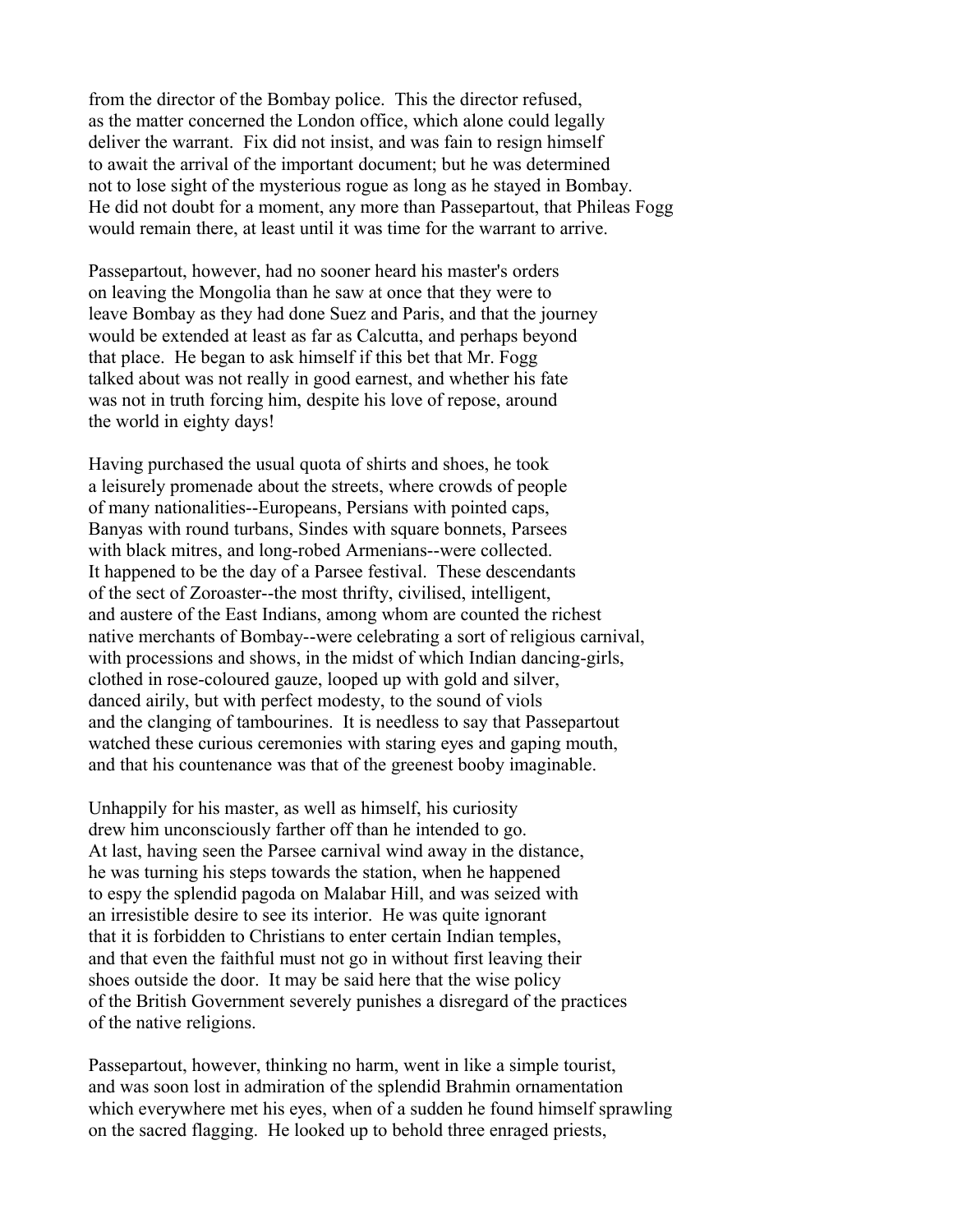who forthwith fell upon him; tore off his shoes, and began to beat him with loud, savage exclamations. The agile Frenchman was soon upon his feet again, and lost no time in knocking down two of his long-gowned adversaries with his fists and a vigorous application of his toes; then, rushing out of the pagoda as fast as his legs could carry him, he soon escaped the third priest by mingling with the crowd in the streets.

At five minutes before eight, Passepartout, hatless, shoeless, and having in the squabble lost his package of shirts and shoes, rushed breathlessly into the station.

Fix, who had followed Mr. Fogg to the station, and saw that he was really going to leave Bombay, was there, upon the platform. He had resolved to follow the supposed robber to Calcutta, and farther, if necessary. Passepartout did not observe the detective, who stood in an obscure corner; but Fix heard him relate his adventures in a few words to Mr. Fogg.

"I hope that this will not happen again," said Phileas Fogg coldly, as he got into the train. Poor Passepartout, quite crestfallen, followed his master without a word. Fix was on the point of entering another carriage, when an idea struck him which induced him to alter his plan.

"No, I'll stay," muttered he. "An offence has been committed on Indian soil. I've got my man."

Just then the locomotive gave a sharp screech, and the train passed out into the darkness of the night.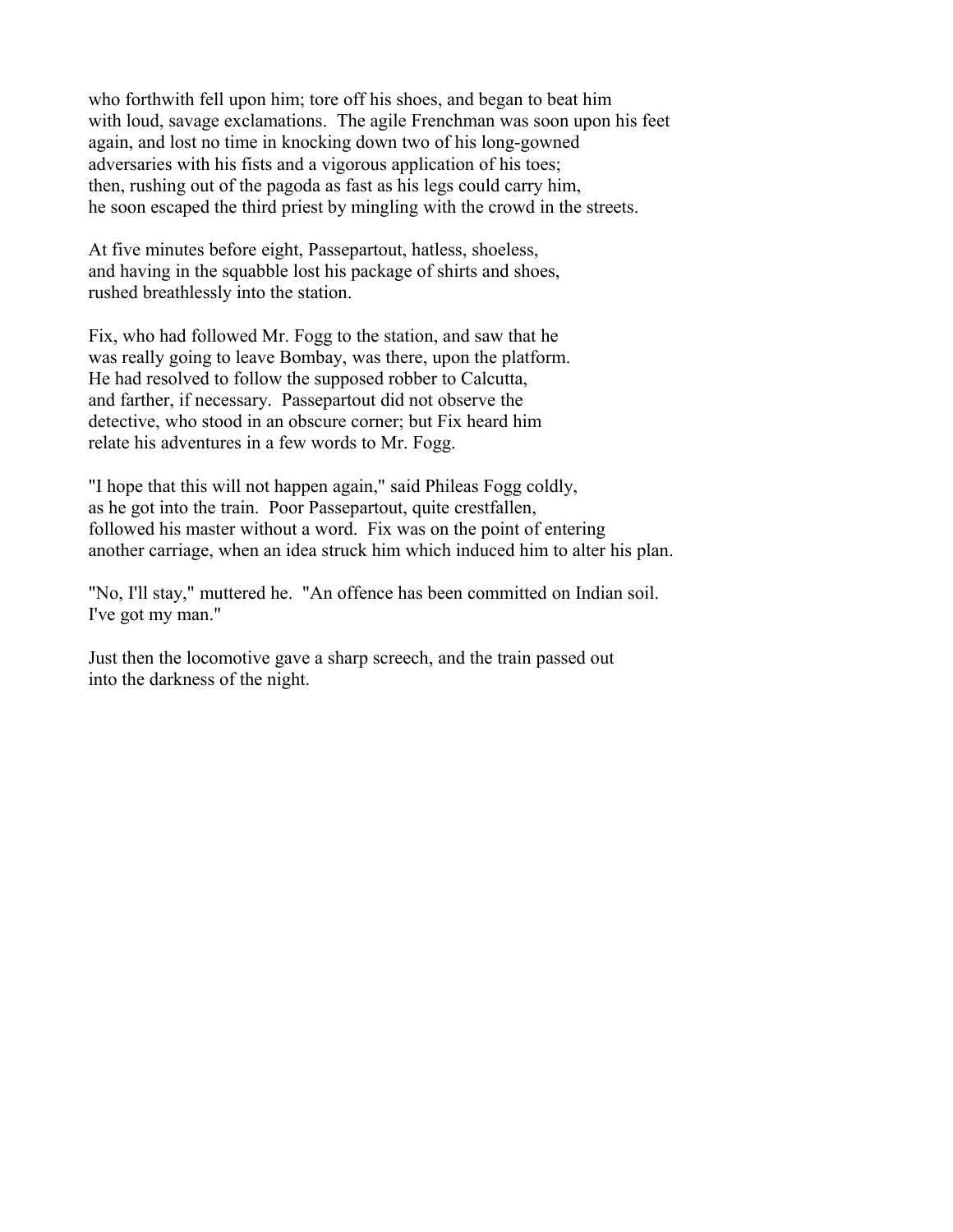#### Chapter XI

# IN WHICH PHILEAS FOGG SECURES A CURIOUS MEANS OF CONVEYANCE AT A FABULOUS PRICE

The train had started punctually. Among the passengers were a number of officers, Government officials, and opium and indigo merchants, whose business called them to the eastern coast. Passepartout rode in the same carriage with his master, and a third passenger occupied a seat opposite to them. This was Sir Francis Cromarty, one of Mr. Fogg's whist partners on the Mongolia, now on his way to join his corps at Benares. Sir Francis was a tall, fair man of fifty, who had greatly distinguished himself in the last Sepoy revolt. He made India his home, only paying brief visits to England at rare intervals; and was almost as familiar as a native with the customs, history, and character of India and its people. But Phileas Fogg, who was not travelling, but only describing a circumference, took no pains to inquire into these subjects; he was a solid body, traversing an orbit around the terrestrial globe, according to the laws of rational mechanics. He was at this moment calculating in his mind the number of hours spent since his departure from London, and, had it been in his nature to make a useless demonstration, would have rubbed his hands for satisfaction. Sir Francis Cromarty had observed the oddity of his travelling companion--although the only opportunity he had for studying him had been while he was dealing the cards, and between two rubbers--and questioned himself whether a human heart really beat beneath this cold exterior, and whether Phileas Fogg had any sense of the beauties of nature. The brigadier-general was free to mentally confess that, of all the eccentric persons he had ever met, none was comparable to this product of the exact sciences.

Phileas Fogg had not concealed from Sir Francis his design of going round the world, nor the circumstances under which he set out; and the general only saw in the wager a useless eccentricity and a lack of sound common sense. In the way this strange gentleman was going on, he would leave the world without having done any good to himself or anybody else.

An hour after leaving Bombay the train had passed the viaducts and the Island of Salcette, and had got into the open country. At Callyan they reached the junction of the branch line which descends towards south-eastern India by Kandallah and Pounah; and, passing Pauwell, they entered the defiles of the mountains, with their basalt bases, and their summits crowned with thick and verdant forests. Phileas Fogg and Sir Francis Cromarty exchanged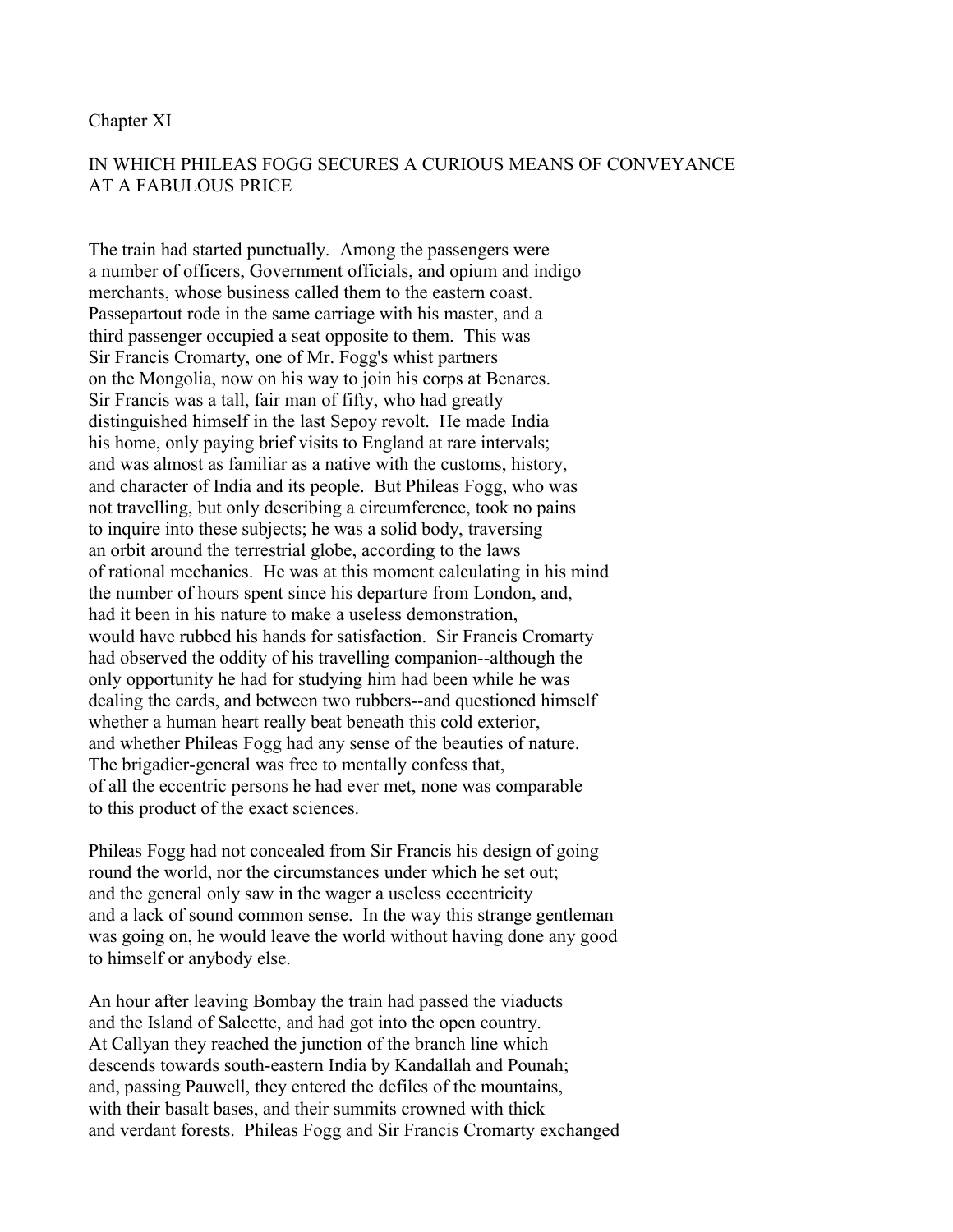a few words from time to time, and now Sir Francis, reviving the conversation, observed, "Some years ago, Mr. Fogg, you would have met with a delay at this point which would probably have lost you your wager."

"How so, Sir Francis?"

"Because the railway stopped at the base of these mountains, which the passengers were obliged to cross in palanquins or on ponies to Kandallah, on the other side."

"Such a delay would not have deranged my plans in the least," said Mr. Fogg. "I have constantly foreseen the likelihood of certain obstacles."

"But, Mr. Fogg," pursued Sir Francis, "you run the risk of having some difficulty about this worthy fellow's adventure at the pagoda." Passepartout, his feet comfortably wrapped in his travelling-blanket, was sound asleep and did not dream that anybody was talking about him. "The Government is very severe upon that kind of offence. It takes particular care that the religious customs of the Indians should be respected, and if your servant were caught--"

"Very well, Sir Francis," replied Mr. Fogg; "if he had been caught he would have been condemned and punished, and then would have quietly returned to Europe. I don't see how this affair could have delayed his master."

The conversation fell again. During the night the train left the mountains behind, and passed Nassik, and the next day proceeded over the flat, well-cultivated country of the Khandeish, with its straggling villages, above which rose the minarets of the pagodas. This fertile territory is watered by numerous small rivers and limpid streams, mostly tributaries of the Godavery.

Passepartout, on waking and looking out, could not realise that he was actually crossing India in a railway train. The locomotive, guided by an English engineer and fed with English coal, threw out its smoke upon cotton, coffee, nutmeg, clove, and pepper plantations, while the steam curled in spirals around groups of palm-trees, in the midst of which were seen picturesque bungalows, viharis (sort of abandoned monasteries), and marvellous temples enriched by the exhaustless ornamentation of Indian architecture. Then they came upon vast tracts extending to the horizon, with jungles inhabited by snakes and tigers, which fled at the noise of the train; succeeded by forests penetrated by the railway, and still haunted by elephants which, with pensive eyes, gazed at the train as it passed. The travellers crossed, beyond Milligaum, the fatal country so often stained with blood by the sectaries of the goddess Kali. Not far off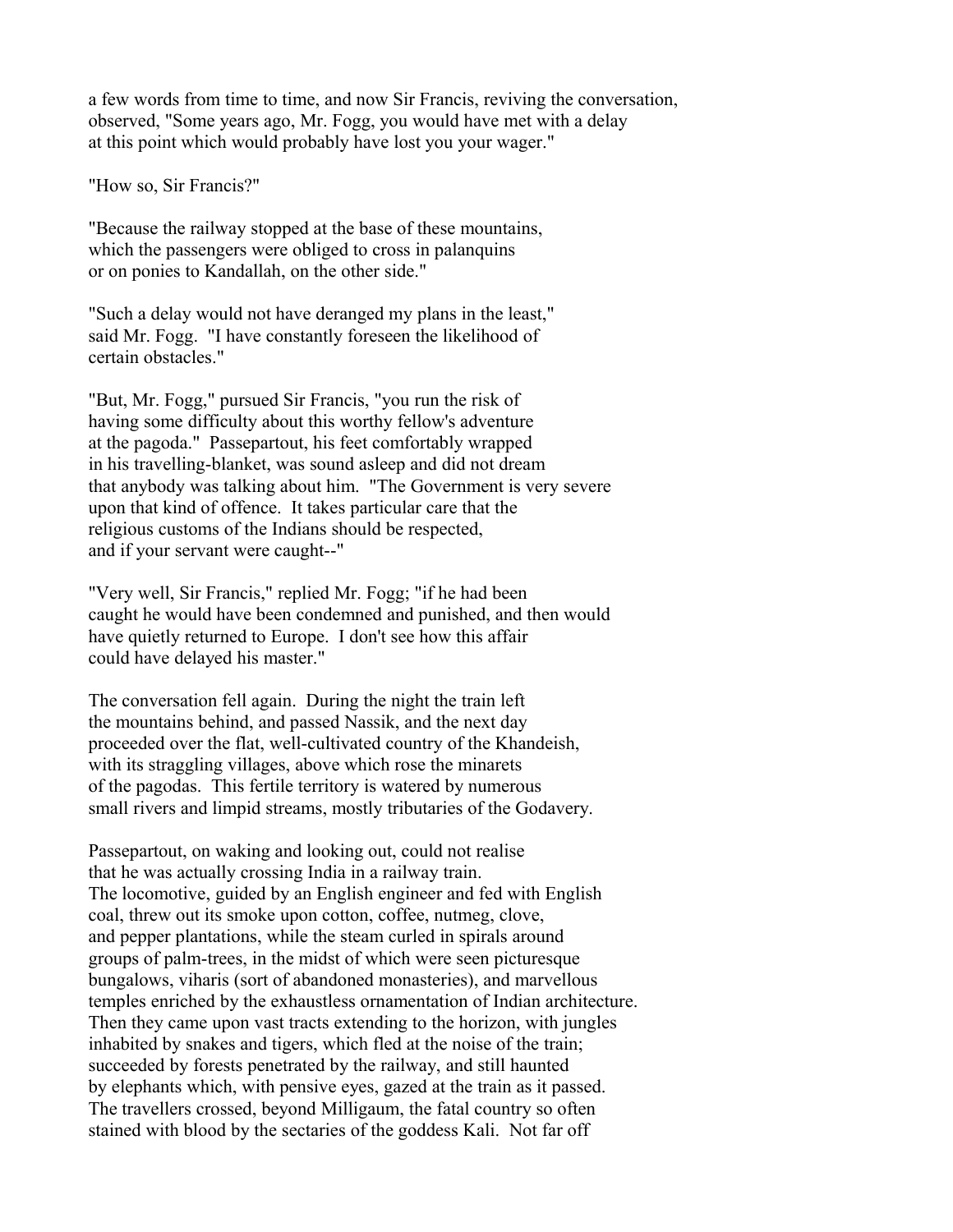rose Ellora, with its graceful pagodas, and the famous Aurungabad, capital of the ferocious Aureng-Zeb, now the chief town of one of the detached provinces of the kingdom of the Nizam. It was thereabouts that Feringhea, the Thuggee chief, king of the stranglers, held his sway. These ruffians, united by a secret bond, strangled victims of every age in honour of the goddess Death, without ever shedding blood; there was a period when this part of the country could scarcely be travelled over without corpses being found in every direction. The English Government has succeeded in greatly diminishing these murders, though the Thuggees still exist, and pursue the exercise of their horrible rites.

At half-past twelve the train stopped at Burhampoor where Passepartout was able to purchase some Indian slippers, ornamented with false pearls, in which, with evident vanity, he proceeded to encase his feet. The travellers made a hasty breakfast and started off for Assurghur, after skirting for a little the banks of the small river Tapty, which empties into the Gulf of Cambray, near Surat.

Passepartout was now plunged into absorbing reverie. Up to his arrival at Bombay, he had entertained hopes that their journey would end there; but, now that they were plainly whirling across India at full speed, a sudden change had come over the spirit of his dreams. His old vagabond nature returned to him; the fantastic ideas of his youth once more took possession of him. He came to regard his master's project as intended in good earnest, believed in the reality of the bet, and therefore in the tour of the world and the necessity of making it without fail within the designated period. Already he began to worry about possible delays, and accidents which might happen on the way. He recognised himself as being personally interested in the wager, and trembled at the thought that he might have been the means of losing it by his unpardonable folly of the night before. Being much less cool-headed than Mr. Fogg, he was much more restless, counting and recounting the days passed over, uttering maledictions when the train stopped, and accusing it of sluggishness, and mentally blaming Mr. Fogg for not having bribed the engineer. The worthy fellow was ignorant that, while it was possible by such means to hasten the rate of a steamer, it could not be done on the railway.

The train entered the defiles of the Sutpour Mountains, which separate the Khandeish from Bundelcund, towards evening. The next day Sir Francis Cromarty asked Passepartout what time it was; to which, on consulting his watch, he replied that it was three in the morning. This famous timepiece, always regulated on the Greenwich meridian, which was now some seventy-seven degrees westward, was at least four hours slow. Sir Francis corrected Passepartout's time, whereupon the latter made the same remark that he had done to Fix; and up on the general insisting that the watch should be regulated in each new meridian, since he was constantly going eastward, that is in the face of the sun, and therefore the days were shorter by four minutes for each degree gone over, Passepartout obstinately refused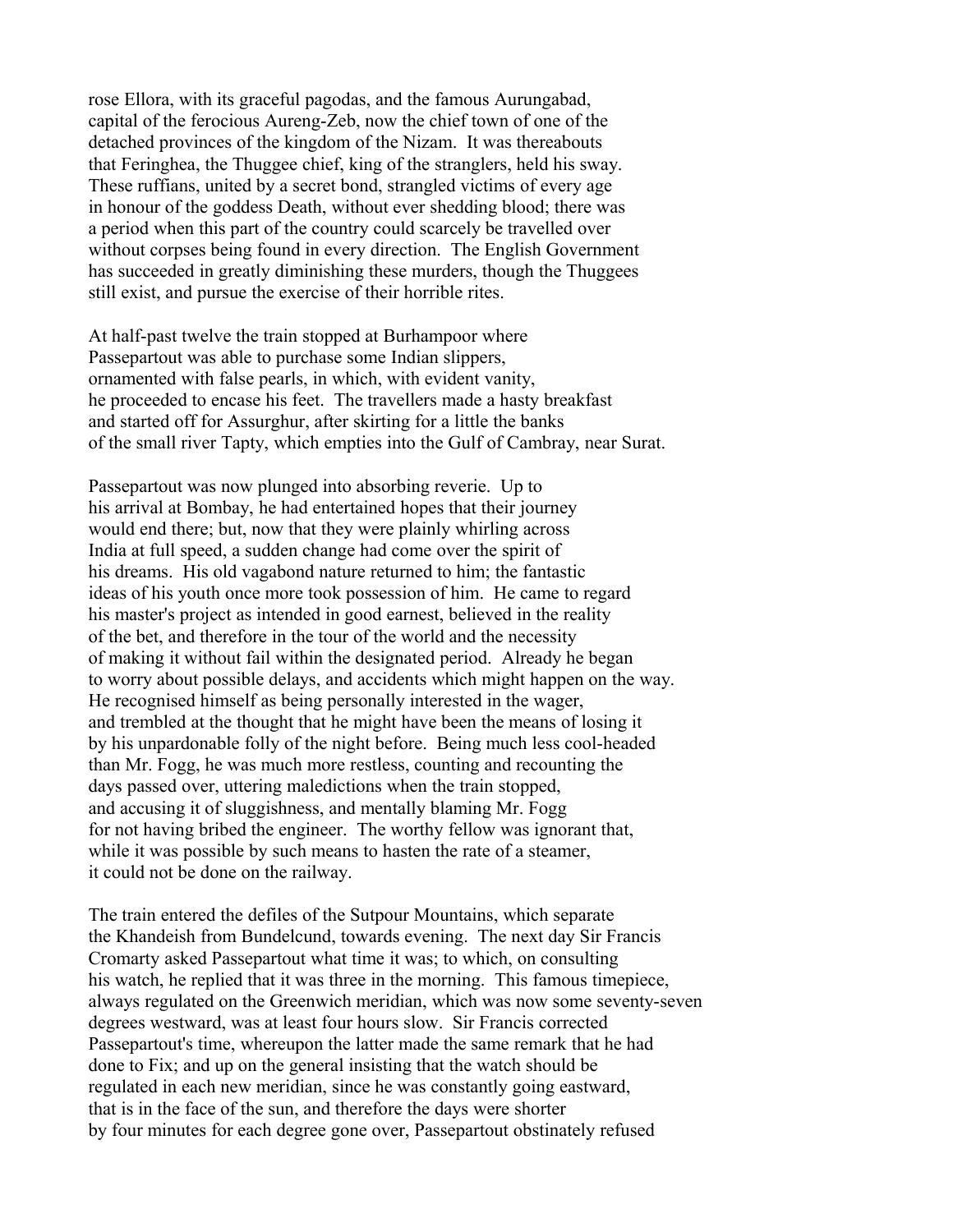to alter his watch, which he kept at London time. It was an innocent delusion which could harm no one.

The train stopped, at eight o'clock, in the midst of a glade some fifteen miles beyond Rothal, where there were several bungalows, and workmen's cabins. The conductor, passing along the carriages, shouted, "Passengers will get out here!"

Phileas Fogg looked at Sir Francis Cromarty for an explanation; but the general could not tell what meant a halt in the midst of this forest of dates and acacias.

Passepartout, not less surprised, rushed out and speedily returned, crying: "Monsieur, no more railway!"

"What do you mean?" asked Sir Francis.

"I mean to say that the train isn't going on."

The general at once stepped out, while Phileas Fogg calmly followed him, and they proceeded together to the conductor.

"Where are we?" asked Sir Francis.

"At the hamlet of Kholby."

"Do we stop here?"

"Certainly. The railway isn't finished."

"What! not finished?"

"No. There's still a matter of fifty miles to be laid from here to Allahabad, where the line begins again."

"But the papers announced the opening of the railway throughout."

"What would you have, officer? The papers were mistaken."

"Yet you sell tickets from Bombay to Calcutta," retorted Sir Francis, who was growing warm.

"No doubt," replied the conductor; "but the passengers know that they must provide means of transportation for themselves from Kholby to Allahabad."

Sir Francis was furious. Passepartout would willingly have knocked the conductor down, and did not dare to look at his master.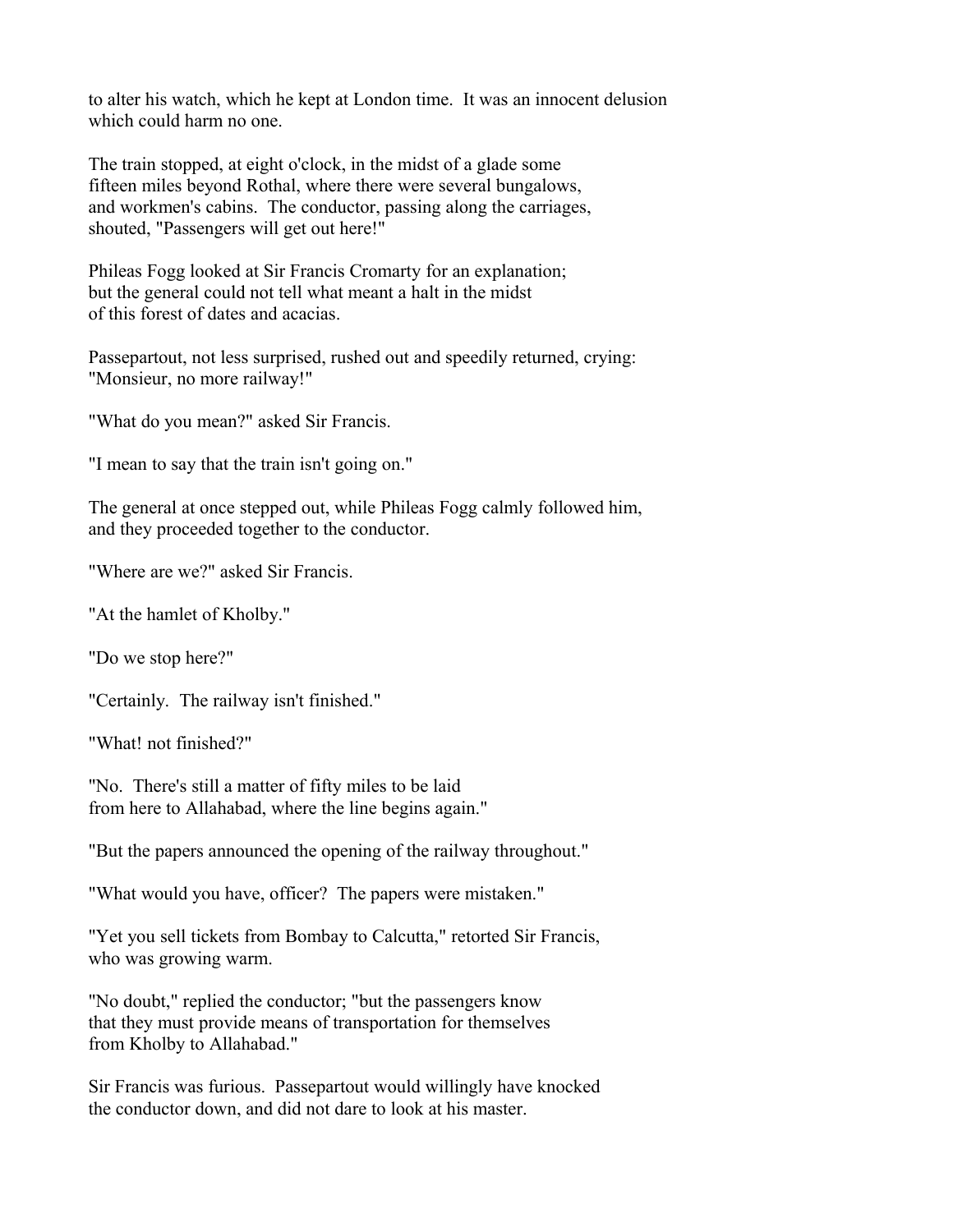"Sir Francis," said Mr. Fogg quietly, "we will, if you please, look about for some means of conveyance to Allahabad."

"Mr. Fogg, this is a delay greatly to your disadvantage."

"No, Sir Francis; it was foreseen."

"What! You knew that the way--"

"Not at all; but I knew that some obstacle or other would sooner or later arise on my route. Nothing, therefore, is lost. I have two days, which I have already gained, to sacrifice. A steamer leaves Calcutta for Hong Kong at noon, on the 25th. This is the 22nd, and we shall reach Calcutta in time."

There was nothing to say to so confident a response.

It was but too true that the railway came to a termination at this point. The papers were like some watches, which have a way of getting too fast, and had been premature in their announcement of the completion of the line. The greater part of the travellers were aware of this interruption, and, leaving the train, they began to engage such vehicles as the village could provide four-wheeled palkigharis, waggons drawn by zebus, carriages that looked like perambulating pagodas, palanquins, ponies, and what not.

Mr. Fogg and Sir Francis Cromarty, after searching the village from end to end, came back without having found anything.

"I shall go afoot," said Phileas Fogg.

Passepartout, who had now rejoined his master, made a wry grimace, as he thought of his magnificent, but too frail Indian shoes. Happily he too had been looking about him, and, after a moment's hesitation, said, "Monsieur, I think I have found a means of conveyance."

"What?"

"An elephant! An elephant that belongs to an Indian who lives but a hundred steps from here."

"Let's go and see the elephant," replied Mr. Fogg.

They soon reached a small hut, near which, enclosed within some high palings, was the animal in question. An Indian came out of the hut, and, at their request, conducted them within the enclosure. The elephant, which its owner had reared, not for a beast of burden, but for warlike purposes, was half domesticated. The Indian had begun already, by often irritating him, and feeding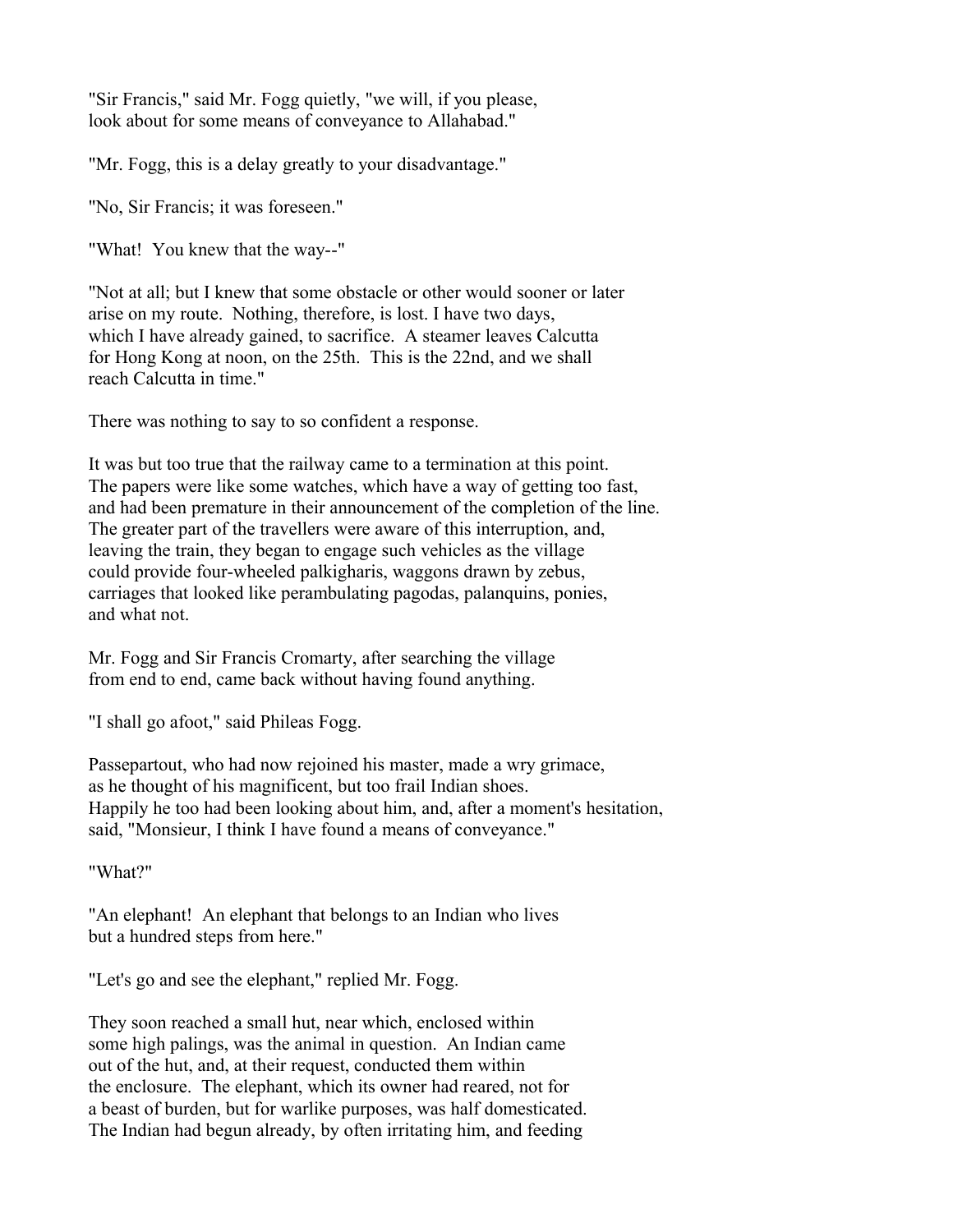him every three months on sugar and butter, to impart to him a ferocity not in his nature, this method being often employed by those who train the Indian elephants for battle. Happily, however, for Mr. Fogg, the animal's instruction in this direction had not gone far, and the elephant still preserved his natural gentleness. Kiouni--this was the name of the beast--could doubtless travel rapidly for a long time, and, in default of any other means of conveyance, Mr. Fogg resolved to hire him. But elephants are far from cheap in India, where they are becoming scarce, the males, which alone are suitable for circus shows, are much sought, especially as but few of them are domesticated. When therefore Mr. Fogg proposed to the Indian to hire Kiouni, he refused point-blank. Mr. Fogg persisted, offering the excessive sum of ten pounds an hour for the loan of the beast to Allahabad. Refused. Twenty pounds? Refused also. Forty pounds? Still refused. Passepartout jumped at each advance; but the Indian declined to be tempted. Yet the offer was an alluring one, for, supposing it took the elephant fifteen hours to reach Allahabad, his owner would receive no less than six hundred pounds sterling.

Phileas Fogg, without getting in the least flurried, then proposed to purchase the animal outright, and at first offered a thousand pounds for him. The Indian, perhaps thinking he was going to make a great bargain, still refused.

Sir Francis Cromarty took Mr. Fogg aside, and begged him to reflect before he went any further; to which that gentleman replied that he was not in the habit of acting rashly, that a bet of twenty thousand pounds was at stake, that the elephant was absolutely necessary to him, and that he would secure him if he had to pay twenty times his value. Returning to the Indian, whose small, sharp eyes, glistening with avarice, betrayed that with him it was only a question of how great a price he could obtain. Mr. Fogg offered first twelve hundred, then fifteen hundred, eighteen hundred, two thousand pounds. Passepartout, usually so rubicund, was fairly white with suspense.

At two thousand pounds the Indian yielded.

"What a price, good heavens!" cried Passepartout, "for an elephant."

It only remained now to find a guide, which was comparatively easy. A young Parsee, with an intelligent face, offered his services, which Mr. Fogg accepted, promising so generous a reward as to materially stimulate his zeal. The elephant was led out and equipped. The Parsee, who was an accomplished elephant driver, covered his back with a sort of saddle-cloth, and attached to each of his flanks some curiously uncomfortable howdahs. Phileas Fogg paid the Indian with some banknotes which he extracted from the famous carpet-bag, a proceeding that seemed to deprive poor Passepartout of his vitals. Then he offered to carry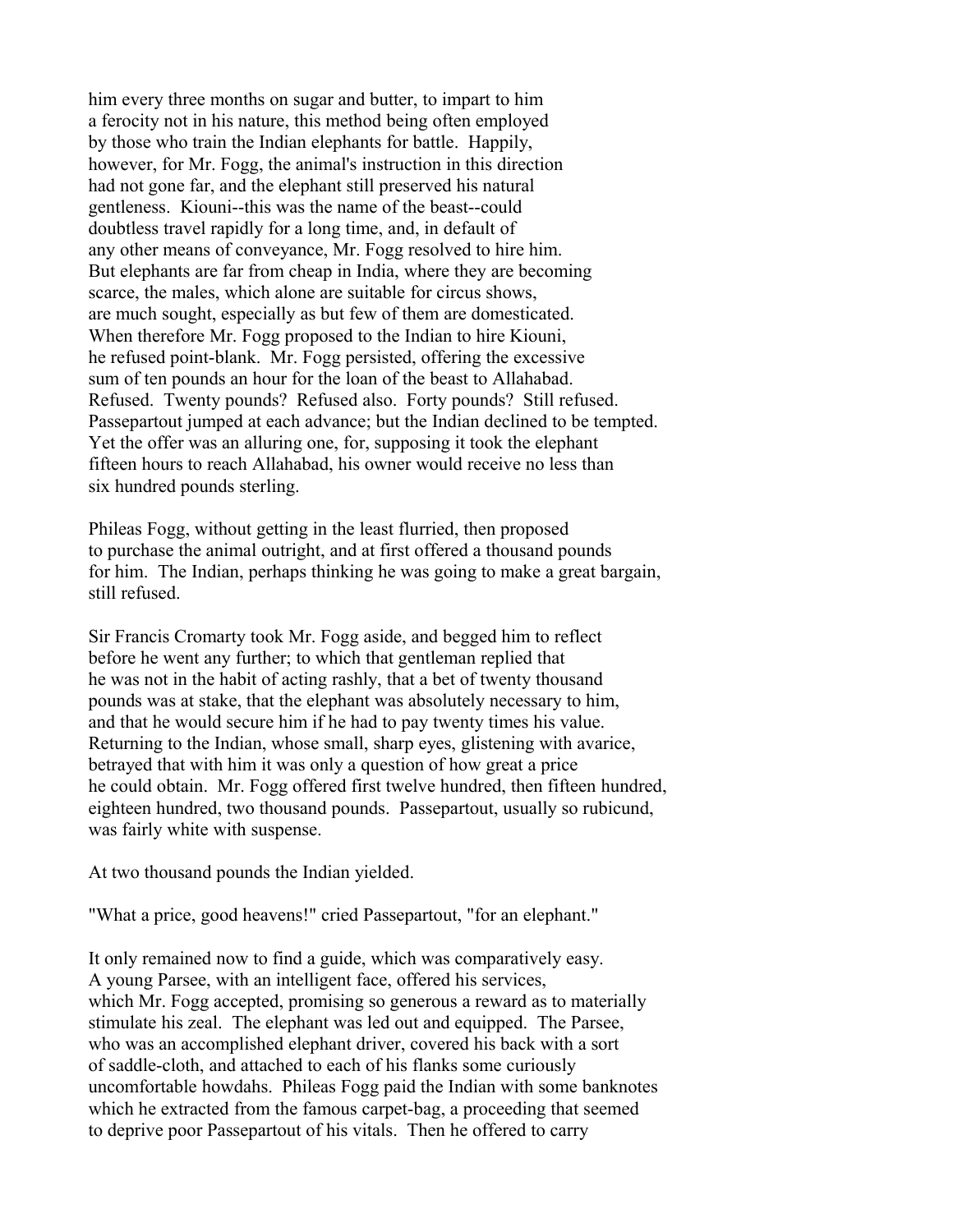Sir Francis to Allahabad, which the brigadier gratefully accepted, as one traveller the more would not be likely to fatigue the gigantic beast. Provisions were purchased at Kholby, and, while Sir Francis and Mr. Fogg took the howdahs on either side, Passepartout got astride the saddle-cloth between them. The Parsee perched himself on the elephant's neck, and at nine o'clock they set out from the village, the animal marching off through the dense forest of palms by the shortest cut.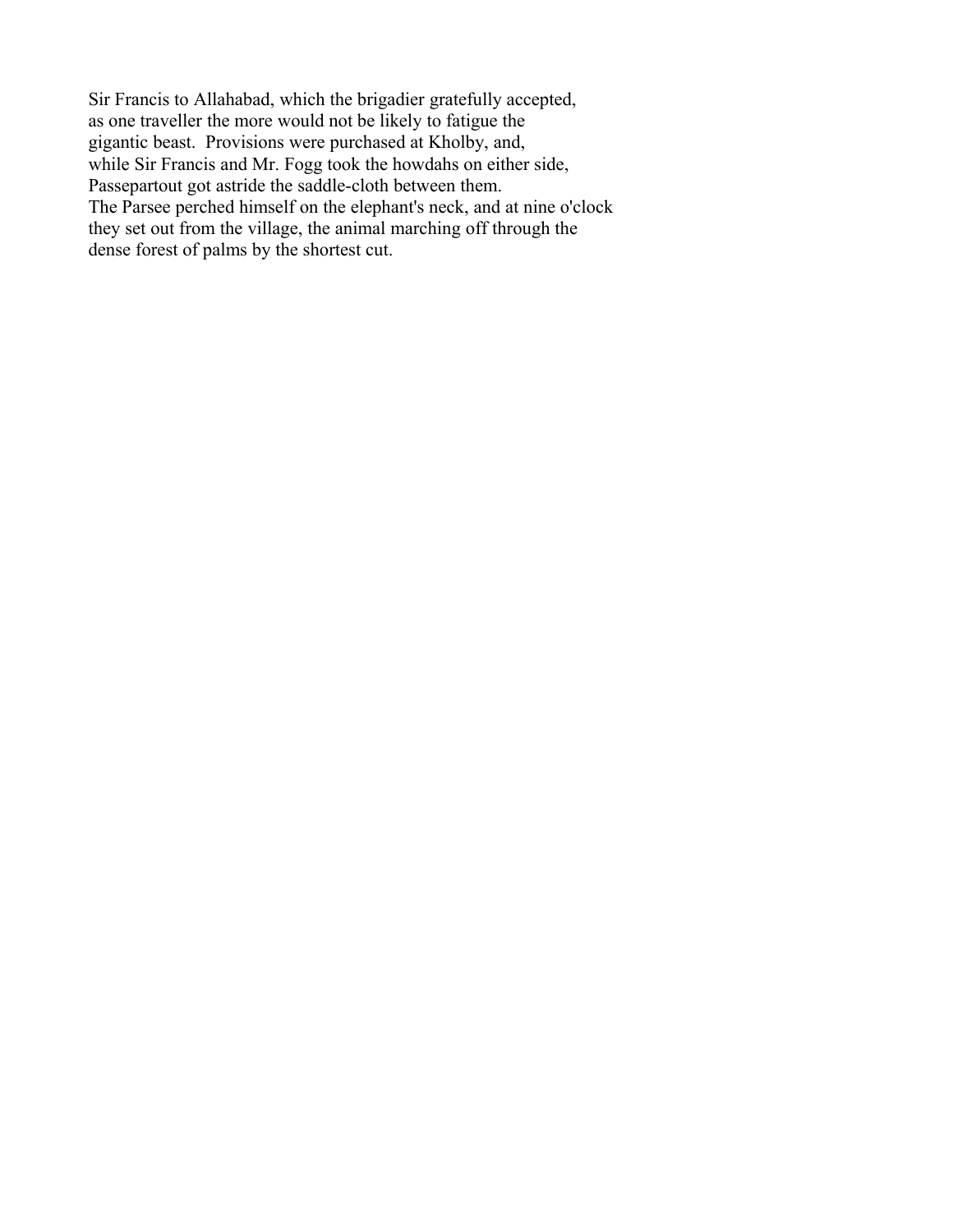Chapter XII

# IN WHICH PHILEAS FOGG AND HIS COMPANIONS VENTURE ACROSS THE INDIAN FORESTS, AND WHAT ENSUED

In order to shorten the journey, the guide passed to the left of the line where the railway was still in process of being built. This line, owing to the capricious turnings of the Vindhia Mountains, did not pursue a straight course. The Parsee, who was quite familiar with the roads and paths in the district, declared that they would gain twenty miles by striking directly through the forest.

Phileas Fogg and Sir Francis Cromarty, plunged to the neck in the peculiar howdahs provided for them, were horribly jostled by the swift trotting of the elephant, spurred on as he was by the skilful Parsee; but they endured the discomfort with true British phlegm, talking little, and scarcely able to catch a glimpse of each other. As for Passepartout, who was mounted on the beast's back, and received the direct force of each concussion as he trod along, he was very careful, in accordance with his master's advice, to keep his tongue from between his teeth, as it would otherwise have been bitten off short. The worthy fellow bounced from the elephant's neck to his rump, and vaulted like a clown on a spring-board; yet he laughed in the midst of his bouncing, and from time to time took a piece of sugar out of his pocket, and inserted it in Kiouni's trunk, who received it without in the least slackening his regular trot.

After two hours the guide stopped the elephant, and gave him an hour for rest, during which Kiouni, after quenching his thirst at a neighbouring spring, set to devouring the branches and shrubs round about him. Neither Sir Francis nor Mr. Fogg regretted the delay, and both descended with a feeling of relief. "Why, he's made of iron!" exclaimed the general, gazing admiringly on Kiouni.

"Of forged iron," replied Passepartout, as he set about preparing a hasty breakfast.

At noon the Parsee gave the signal of departure. The country soon presented a very savage aspect. Copses of dates and dwarf-palms succeeded the dense forests; then vast, dry plains, dotted with scanty shrubs, and sown with great blocks of syenite. All this portion of Bundelcund, which is little frequented by travellers, is inhabited by a fanatical population, hardened in the most horrible practices of the Hindoo faith. The English have not been able to secure complete dominion over this territory, which is subjected to the influence of rajahs, whom it is almost impossible to reach in their inaccessible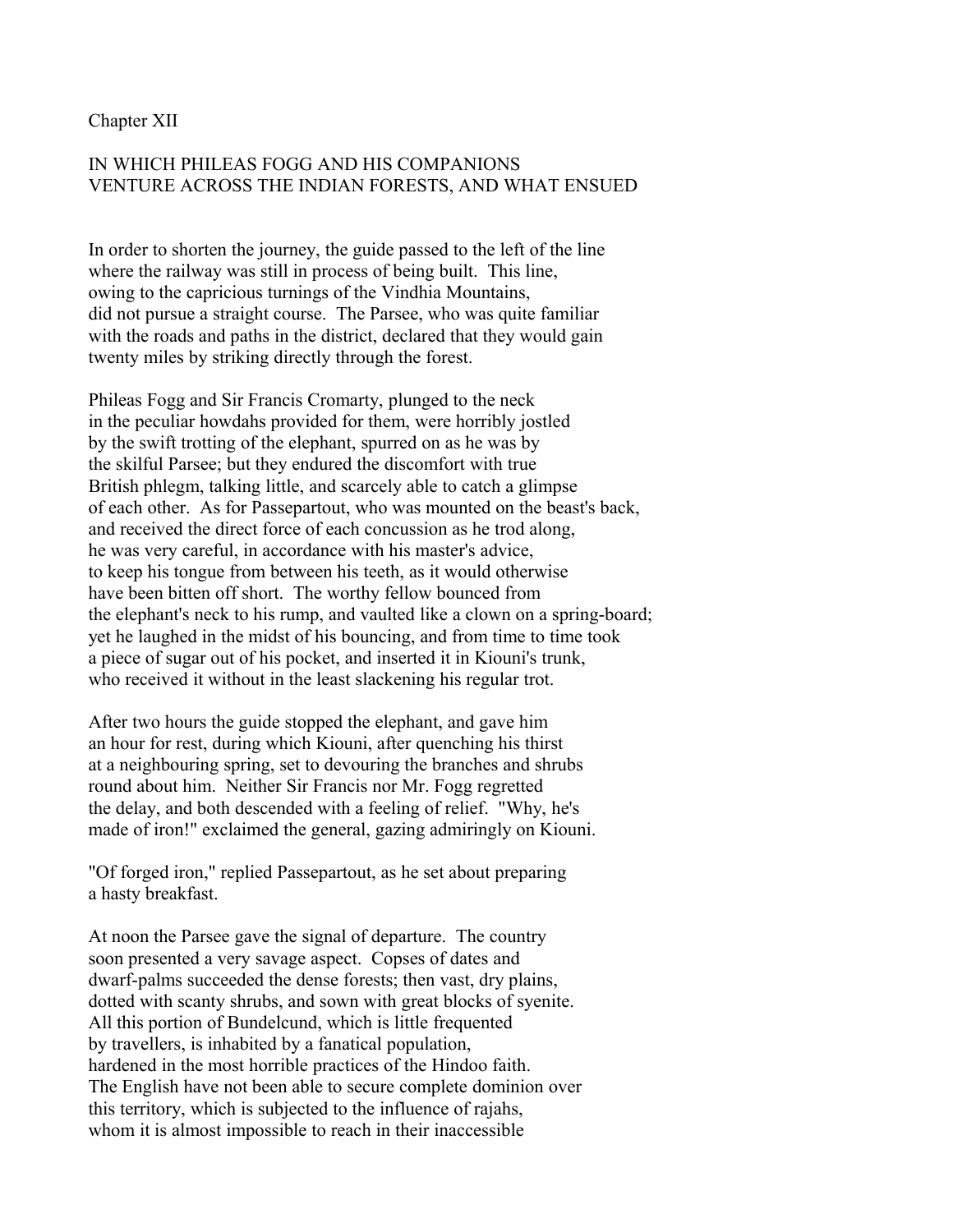mountain fastnesses. The travellers several times saw bands of ferocious Indians, who, when they perceived the elephant striding across-country, made angry arid threatening motions. The Parsee avoided them as much as possible. Few animals were observed on the route; even the monkeys hurried from their path with contortions and grimaces which convulsed Passepartout with laughter.

In the midst of his gaiety, however, one thought troubled the worthy servant. What would Mr. Fogg do with the elephant when he got to Allahabad? Would he carry him on with him? Impossible! The cost of transporting him would make him ruinously expensive. Would he sell him, or set him free? The estimable beast certainly deserved some consideration. Should Mr. Fogg choose to make him, Passepartout, a present of Kiouni, he would be very much embarrassed; and these thoughts did not cease worrying him for a long time.

The principal chain of the Vindhias was crossed by eight in the evening, and another halt was made on the northern slope, in a ruined bungalow. They had gone nearly twenty-five miles that day, and an equal distance still separated them from the station of Allahabad.

The night was cold. The Parsee lit a fire in the bungalow with a few dry branches, and the warmth was very grateful, provisions purchased at Kholby sufficed for supper, and the travellers ate ravenously. The conversation, beginning with a few disconnected phrases, soon gave place to loud and steady snores. The guide watched Kiouni, who slept standing, bolstering himself against the trunk of a large tree. Nothing occurred during the night to disturb the slumberers, although occasional growls front panthers and chatterings of monkeys broke the silence; the more formidable beasts made no cries or hostile demonstration against the occupants of the bungalow. Sir Francis slept heavily, like an honest soldier overcome with fatigue. Passepartout was wrapped in uneasy dreams of the bouncing of the day before. As for Mr. Fogg, he slumbered as peacefully as if he had been in his serene mansion in Saville Row.

The journey was resumed at six in the morning; the guide hoped to reach Allahabad by evening. In that case, Mr. Fogg would only lose a part of the forty-eight hours saved since the beginning of the tour. Kiouni, resuming his rapid gait, soon descended the lower spurs of the Vindhias, and towards noon they passed by the village of Kallenger, on the Cani, one of the branches of the Ganges. The guide avoided inhabited places, thinking it safer to keep the open country, which lies along the first depressions of the basin of the great river. Allahabad was now only twelve miles to the north-east. They stopped under a clump of bananas, the fruit of which, as healthy as bread and as succulent as cream, was amply partaken of and appreciated.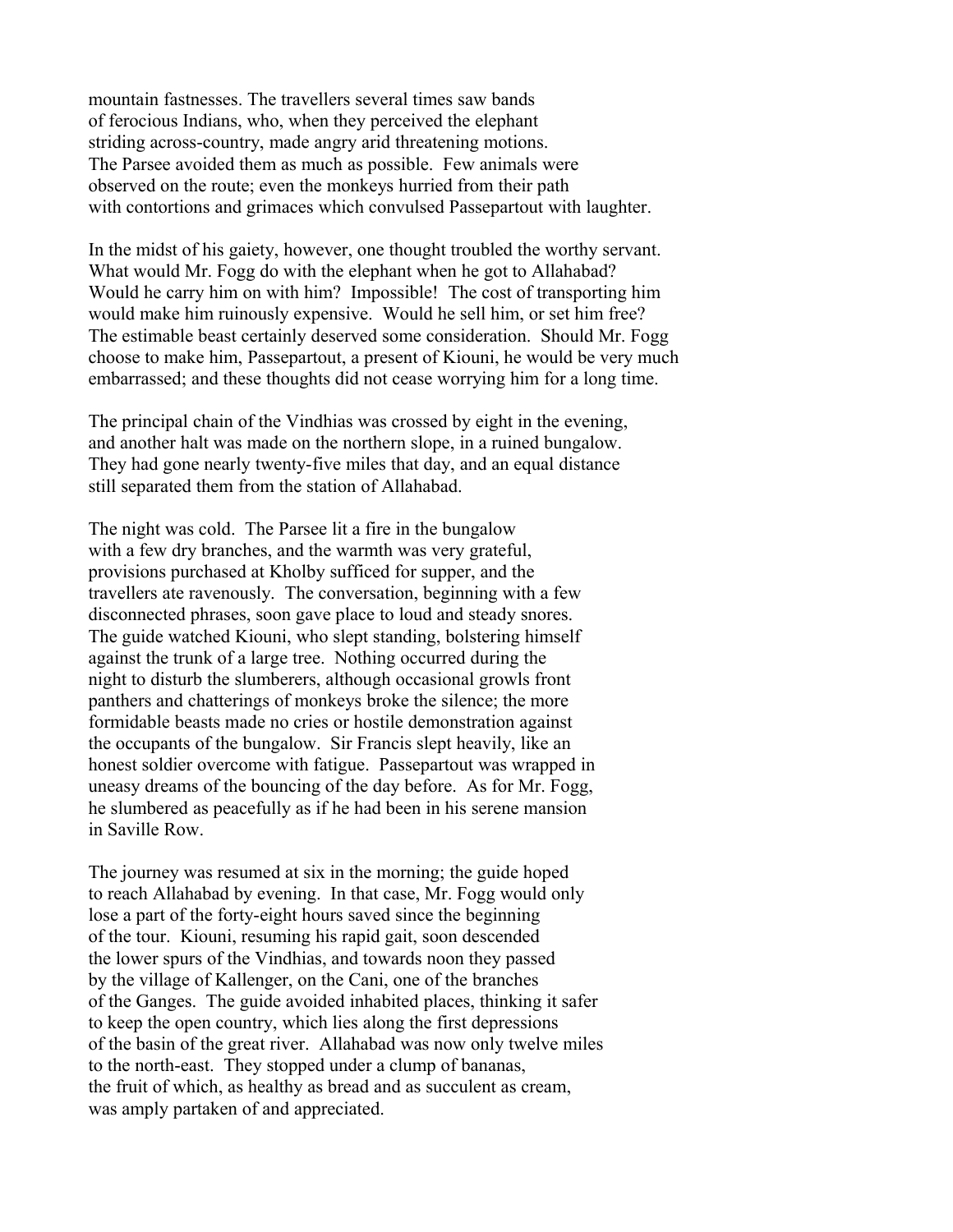At two o'clock the guide entered a thick forest which extended several miles; he preferred to travel under cover of the woods. They had not as yet had any unpleasant encounters, and the journey seemed on the point of being successfully accomplished, when the elephant, becoming restless, suddenly stopped.

It was then four o'clock.

"What's the matter?" asked Sir Francis, putting out his head.

"I don't know, officer," replied the Parsee, listening attentively to a confused murmur which came through the thick branches.

The murmur soon became more distinct; it now seemed like a distant concert of human voices accompanied by brass instruments. Passepartout was all eyes and ears. Mr. Fogg patiently waited without a word. The Parsee jumped to the ground, fastened the elephant to a tree, and plunged into the thicket. He soon returned, saying:

"A procession of Brahmins is coming this way. We must prevent their seeing us, if possible."

The guide unloosed the elephant and led him into a thicket, at the same time asking the travellers not to stir. He held himself ready to bestride the animal at a moment's notice, should flight become necessary; but he evidently thought that the procession of the faithful would pass without perceiving them amid the thick foliage, in which they were wholly concealed.

The discordant tones of the voices and instruments drew nearer, and now droning songs mingled with the sound of the tambourines and cymbals. The head of the procession soon appeared beneath the trees, a hundred paces away; and the strange figures who performed the religious ceremony were easily distinguished through the branches. First came the priests, with mitres on their heads, and clothed in long lace robes. They were surrounded by men, women, and children, who sang a kind of lugubrious psalm, interrupted at regular intervals by the tambourines and cymbals; while behind them was drawn a car with large wheels, the spokes of which represented serpents entwined with each other. Upon the car, which was drawn by four richly caparisoned zebus, stood a hideous statue with four arms, the body coloured a dull red, with haggard eyes, dishevelled hair, protruding tongue, and lips tinted with betel. It stood upright upon the figure of a prostrate and headless giant.

Sir Francis, recognising the statue, whispered, "The goddess Kali; the goddess of love and death."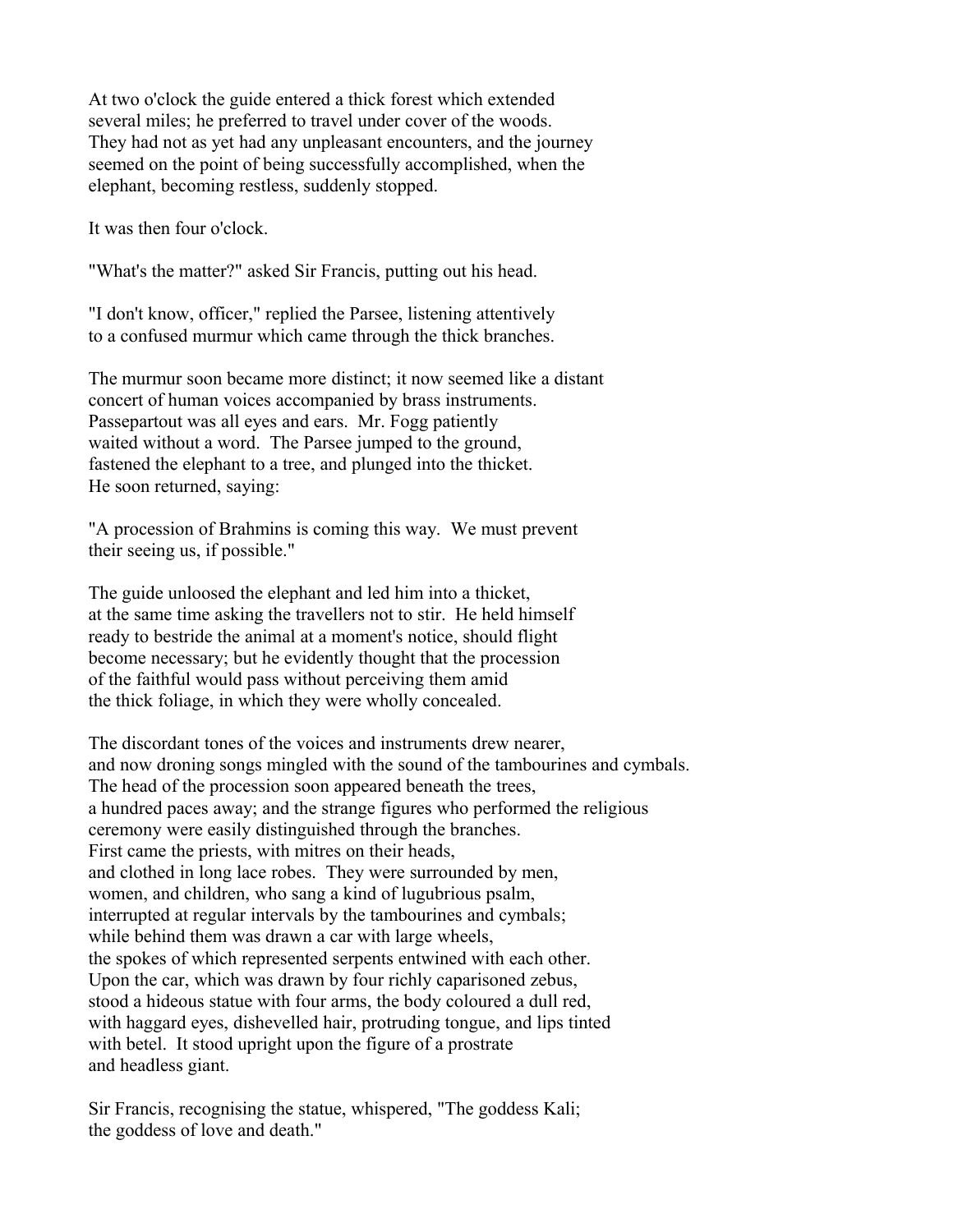"Of death, perhaps," muttered back Passepartout, "but of love- that ugly old hag? Never!"

The Parsee made a motion to keep silence.

A group of old fakirs were capering and making a wild ado round the statue; these were striped with ochre, and covered with cuts whence their blood issued drop by drop--stupid fanatics, who, in the great Indian ceremonies, still throw themselves under the wheels of Juggernaut. Some Brahmins, clad in all the sumptuousness of Oriental apparel, and leading a woman who faltered at every step, followed. This woman was young, and as fair as a European. Her head and neck, shoulders, ears, arms, hands, and toes were loaded down with jewels and gems with bracelets, earrings, and rings; while a tunic bordered with gold, and covered with a light muslin robe, betrayed the outline of her form.

The guards who followed the young woman presented a violent contrast to her, armed as they were with naked sabres hung at their waists, and long damascened pistols, and bearing a corpse on a palanquin. It was the body of an old man, gorgeously arrayed in the habiliments of a rajah, wearing, as in life, a turban embroidered with pearls, a robe of tissue of silk and gold, a scarf of cashmere sewed with diamonds, and the magnificent weapons of a Hindoo prince. Next came the musicians and a rearguard of capering fakirs, whose cries sometimes drowned the noise of the instruments; these closed the procession.

Sir Francis watched the procession with a sad countenance, and, turning to the guide, said, "A suttee."

The Parsee nodded, and put his finger to his lips. The procession slowly wound under the trees, and soon its last ranks disappeared in the depths of the wood. The songs gradually died away; occasionally cries were heard in the distance, until at last all was silence again.

Phileas Fogg had heard what Sir Francis said, and, as soon as the procession had disappeared, asked: "What is a suttee?"

"A suttee," returned the general, "is a human sacrifice, but a voluntary one. The woman you have just seen will be burned to-morrow at the dawn of day."

"Oh, the scoundrels!" cried Passepartout, who could not repress his indignation.

"And the corpse?" asked Mr. Fogg.

"Is that of the prince, her husband," said the guide; "an independent rajah of Bundelcund."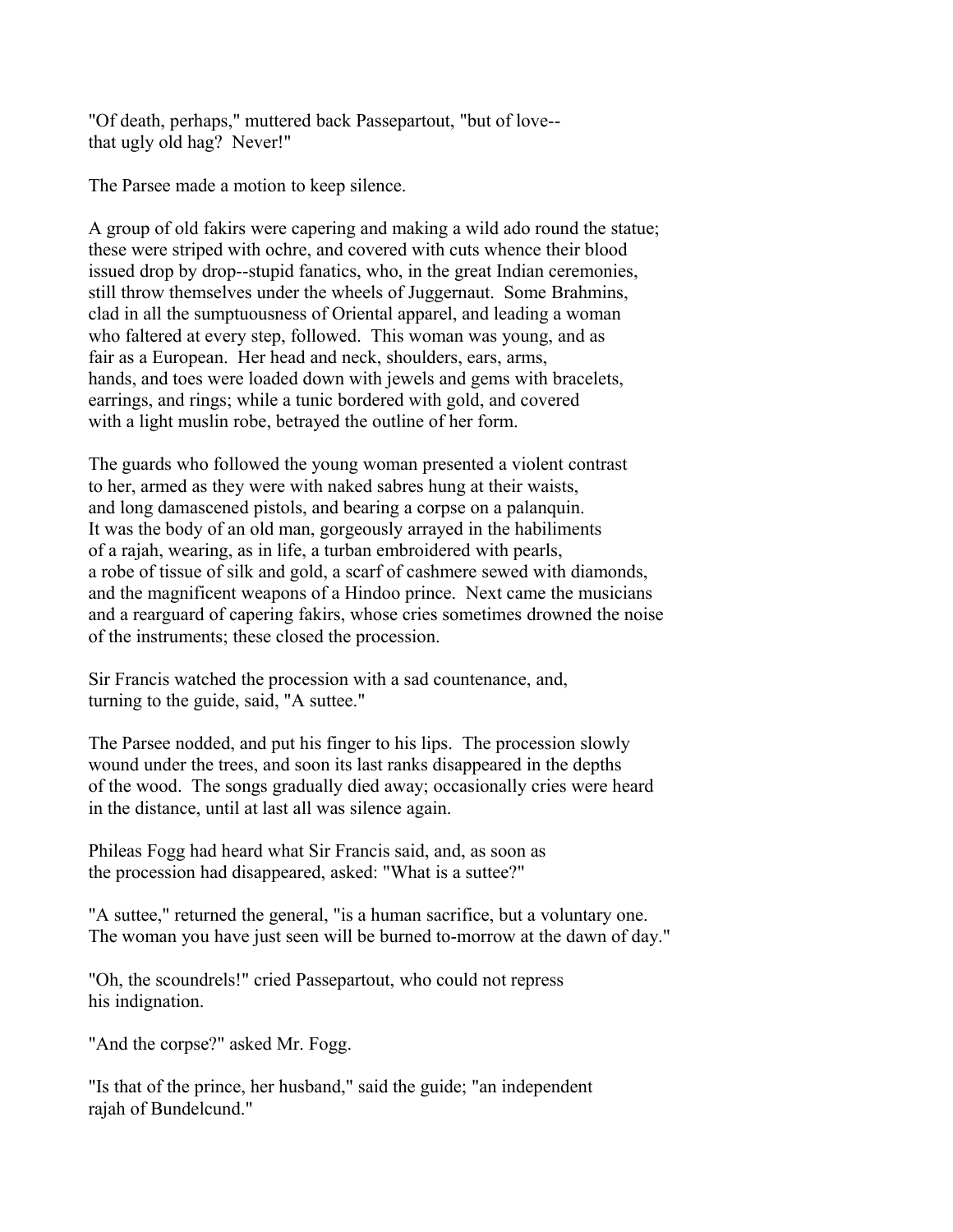"Is it possible," resumed Phileas Fogg, his voice betraying not the least emotion, "that these barbarous customs still exist in India, and that the English have been unable to put a stop to them?"

"These sacrifices do not occur in the larger portion of India," replied Sir Francis; "but we have no power over these savage territories, and especially here in Bundelcund. The whole district north of the Vindhias is the theatre of incessant murders and pillage."

"The poor wretch!" exclaimed Passepartout, "to be burned alive!"

"Yes," returned Sir Francis, "burned alive. And, if she were not, you cannot conceive what treatment she would be obliged to submit to from her relatives. They would shave off her hair, feed her on a scanty allowance of rice, treat her with contempt; she would be looked upon as an unclean creature, and would die in some corner, like a scurvy dog. The prospect of so frightful an existence drives these poor creatures to the sacrifice much more than love or religious fanaticism. Sometimes, however, the sacrifice is really voluntary, and it requires the active interference of the Government to prevent it. Several years ago, when I was living at Bombay, a young widow asked permission of the governor to be burned along with her husband's body; but, as you may imagine, he refused. The woman left the town, took refuge with an independent rajah, and there carried out her self-devoted purpose."

While Sir Francis was speaking, the guide shook his head several times, and now said: "The sacrifice which will take place to-morrow at dawn is not a voluntary one."

"How do you know?"

"Everybody knows about this affair in Bundelcund."

"But the wretched creature did not seem to be making any resistance," observed Sir Francis.

"That was because they had intoxicated her with fumes of hemp and opium."

"But where are they taking her?"

"To the pagoda of Pillaji, two miles from here; she will pass the night there."

"And the sacrifice will take place--"

"To-morrow, at the first light of dawn."

The guide now led the elephant out of the thicket, and leaped upon his neck.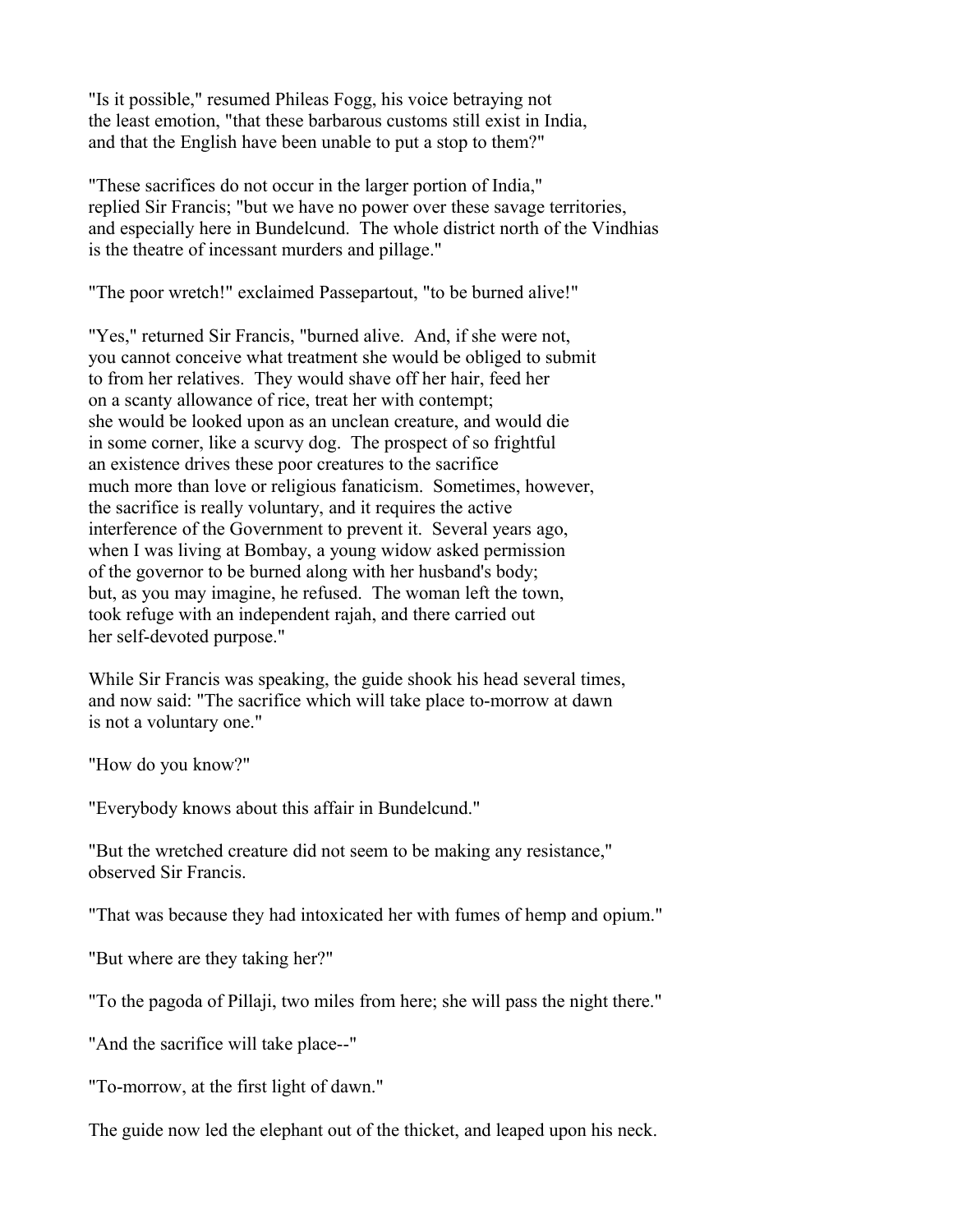Just at the moment that he was about to urge Kiouni forward with a peculiar whistle, Mr. Fogg stopped him, and, turning to Sir Francis Cromarty, said, "Suppose we save this woman."

"Save the woman, Mr. Fogg!"

"I have yet twelve hours to spare; I can devote them to that."

"Why, you are a man of heart!"

"Sometimes," replied Phileas Fogg, quietly; "when I have the time."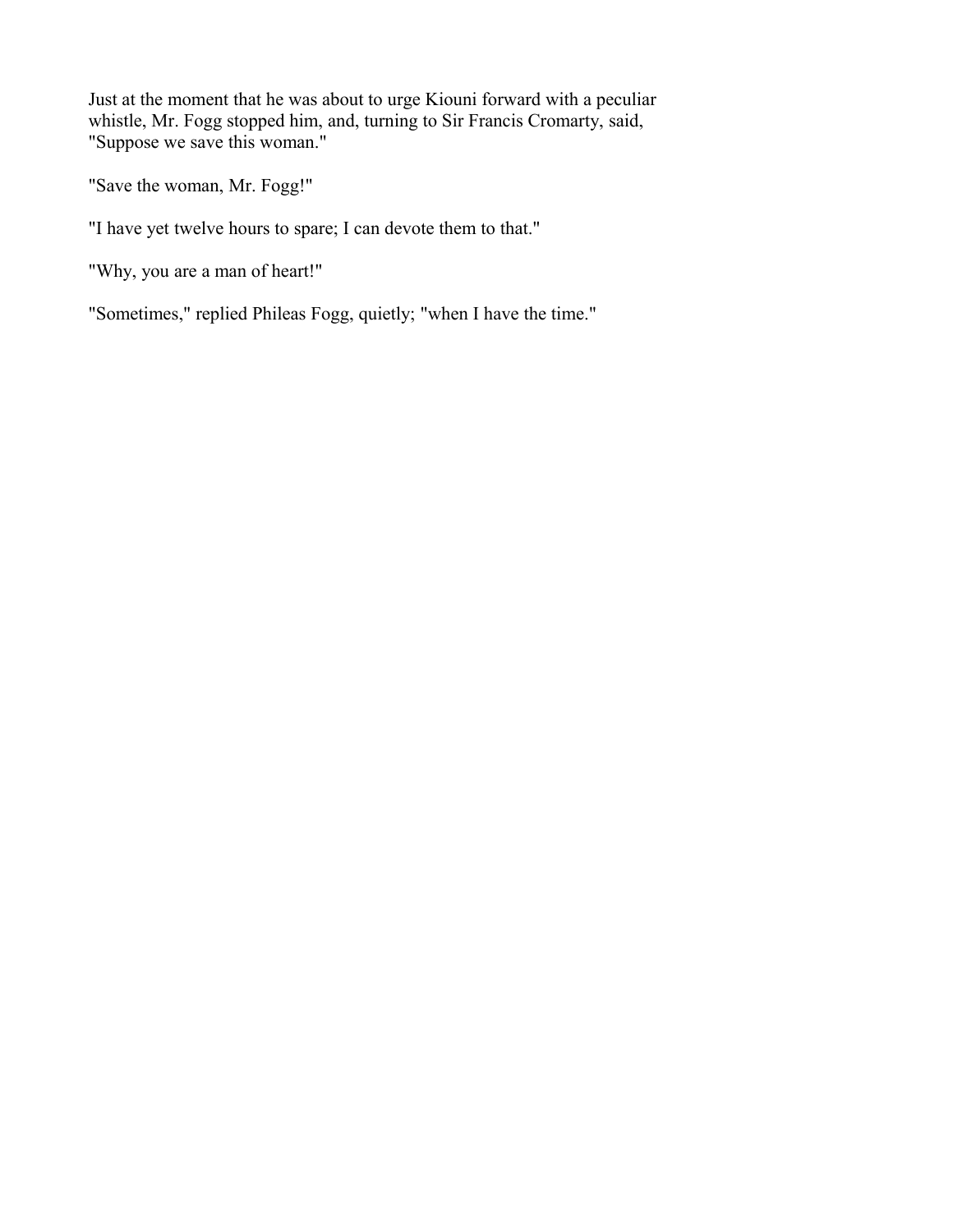Chapter XIII

# IN WHICH PASSEPARTOUT RECEIVES A NEW PROOF THAT FORTUNE FAVORS THE BRAVE

The project was a bold one, full of difficulty, perhaps impracticable. Mr. Fogg was going to risk life, or at least liberty, and therefore the success of his tour. But he did not hesitate, and he found in Sir Francis Cromarty an enthusiastic ally.

As for Passepartout, he was ready for anything that might be proposed. His master's idea charmed him; he perceived a heart, a soul, under that icy exterior. He began to love Phileas Fogg.

There remained the guide: what course would he adopt? Would he not take part with the Indians? In default of his assistance, it was necessary to be assured of his neutrality.

Sir Francis frankly put the question to him.

"Officers," replied the guide, "I am a Parsee, and this woman is a Parsee. Command me as you will."

"Excellent!" said Mr. Fogg.

"However," resumed the guide, "it is certain, not only that we shall risk our lives, but horrible tortures, if we are taken."

"That is foreseen," replied Mr. Fogg. "I think we must wait till night before acting."

"I think so," said the guide.

The worthy Indian then gave some account of the victim, who, he said, was a celebrated beauty of the Parsee race, and the daughter of a wealthy Bombay merchant. She had received a thoroughly English education in that city, and, from her manners and intelligence, would be thought an European. Her name was Aouda. Left an orphan, she was married against her will to the old rajah of Bundelcund; and, knowing the fate that awaited her, she escaped, was retaken, and devoted by the rajah's relatives, who had an interest in her death, to the sacrifice from which it seemed she could not escape.

The Parsee's narrative only confirmed Mr. Fogg and his companions in their generous design. It was decided that the guide should direct the elephant towards the pagoda of Pillaji, which he accordingly approached as quickly as possible. They halted, half an hour afterwards, in a copse,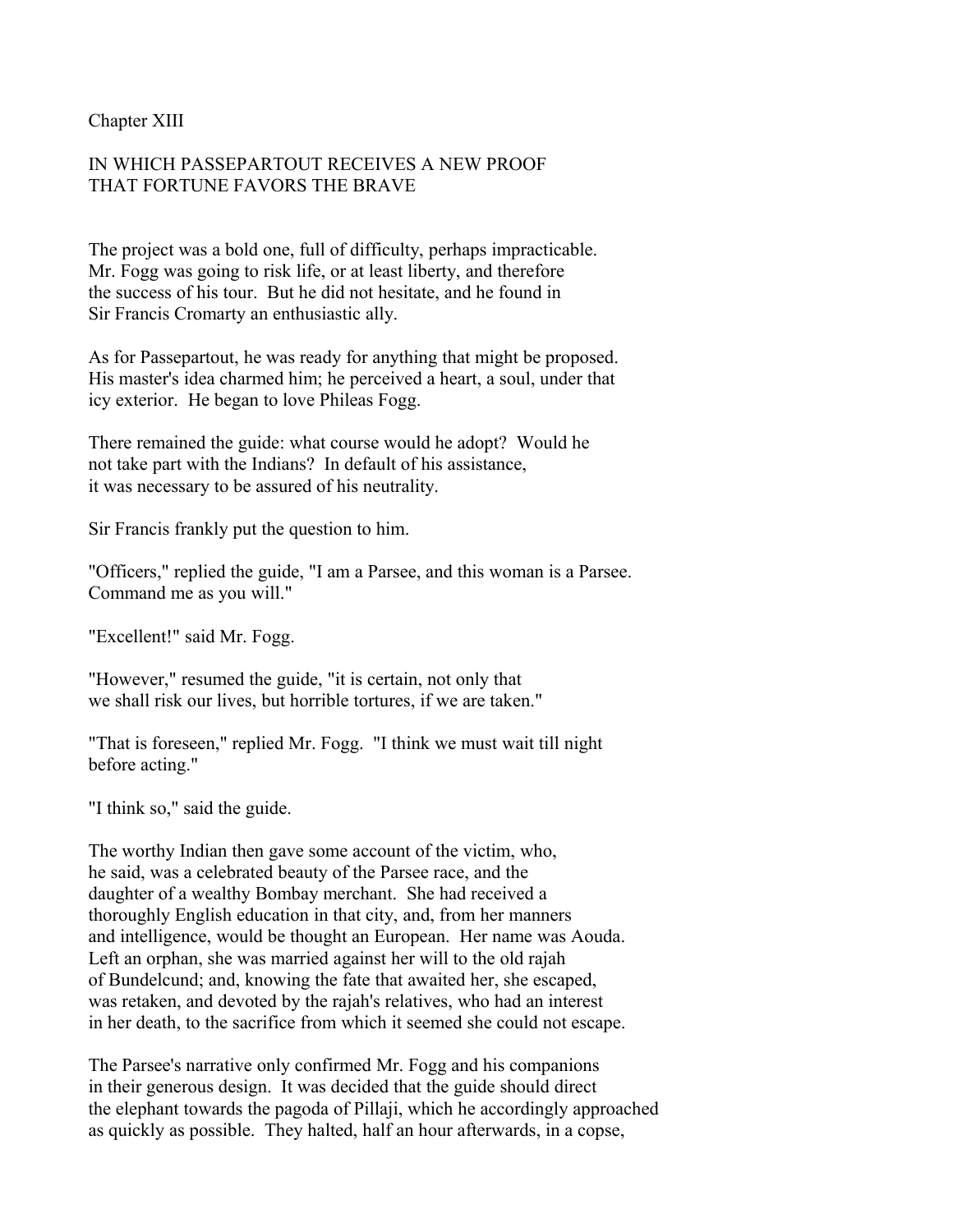some five hundred feet from the pagoda, where they were well concealed; but they could hear the groans and cries of the fakirs distinctly.

They then discussed the means of getting at the victim. The guide was familiar with the pagoda of Pillaji, in which, as he declared, the young woman was imprisoned. Could they enter any of its doors while the whole party of Indians was plunged in a drunken sleep, or was it safer to attempt to make a hole in the walls? This could only be determined at the moment and the place themselves; but it was certain that the abduction must be made that night, and not when, at break of day, the victim was led to her funeral pyre. Then no human intervention could save her.

As soon as night fell, about six o'clock, they decided to make a reconnaissance around the pagoda. The cries of the fakirs were just ceasing; the Indians were in the act of plunging themselves into the drunkenness caused by liquid opium mingled with hemp, and it might be possible to slip between them to the temple itself.

The Parsee, leading the others, noiselessly crept through the wood, and in ten minutes they found themselves on the banks of a small stream, whence, by the light of the rosin torches, they perceived a pyre of wood, on the top of which lay the embalmed body of the rajah, which was to be burned with his wife. The pagoda, whose minarets loomed above the trees in the deepening dusk, stood a hundred steps away.

"Come!" whispered the guide.

He slipped more cautiously than ever through the brush, followed by his companions; the silence around was only broken by the low murmuring of the wind among the branches.

Soon the Parsee stopped on the borders of the glade, which was lit up by the torches. The ground was covered by groups of the Indians, motionless in their drunken sleep; it seemed a battlefield strewn with the dead. Men, women, and children lay together.

In the background, among the trees, the pagoda of Pillaji loomed distinctly. Much to the guide's disappointment, the guards of the rajah, lighted by torches, were watching at the doors and marching to and fro with naked sabres; probably the priests, too, were watching within.

The Parsee, now convinced that it was impossible to force an entrance to the temple, advanced no farther, but led his companions back again. Phileas Fogg and Sir Francis Cromarty also saw that nothing could be attempted in that direction. They stopped, and engaged in a whispered colloquy.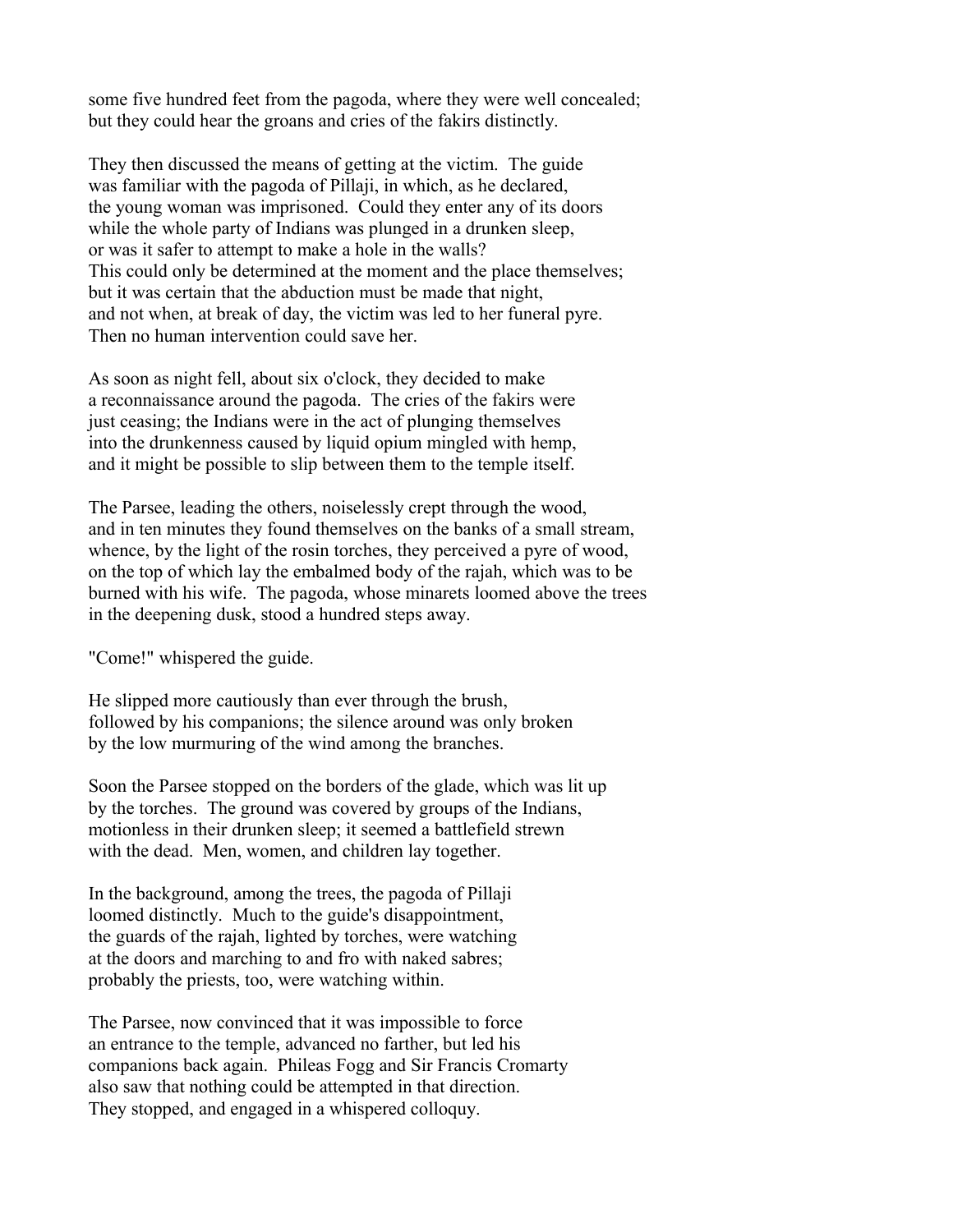"It is only eight now," said the brigadier, "and these guards may also go to sleep."

"It is not impossible," returned the Parsee.

They lay down at the foot of a tree, and waited.

The time seemed long; the guide ever and anon left them to take an observation on the edge of the wood, but the guards watched steadily by the glare of the torches, and a dim light crept through the windows of the pagoda.

They waited till midnight; but no change took place among the guards, and it became apparent that their yielding to sleep could not be counted on. The other plan must be carried out; an opening in the walls of the pagoda must be made. It remained to ascertain whether the priests were watching by the side of their victim as assiduously as were the soldiers at the door.

After a last consultation, the guide announced that he was ready for the attempt, and advanced, followed by the others. They took a roundabout way, so as to get at the pagoda on the rear. They reached the walls about half-past twelve, without having met anyone; here there was no guard, nor were there either windows or doors.

The night was dark. The moon, on the wane, scarcely left the horizon, and was covered with heavy clouds; the height of the trees deepened the darkness.

It was not enough to reach the walls; an opening in them must be accomplished, and to attain this purpose the party only had their pocket-knives. Happily the temple walls were built of brick and wood, which could be penetrated with little difficulty; after one brick had been taken out, the rest would yield easily.

They set noiselessly to work, and the Parsee on one side and Passepartout on the other began to loosen the bricks so as to make an aperture two feet wide. They were getting on rapidly, when suddenly a cry was heard in the interior of the temple, followed almost instantly by other cries replying from the outside. Passepartout and the guide stopped. Had they been heard? Was the alarm being given? Common prudence urged them to retire, and they did so, followed by Phileas Fogg and Sir Francis. They again hid themselves in the wood, and waited till the disturbance, whatever it might be, ceased, holding themselves ready to resume their attempt without delay. But, awkwardly enough, the guards now appeared at the rear of the temple, and there installed themselves, in readiness to prevent a surprise.

It would be difficult to describe the disappointment of the party,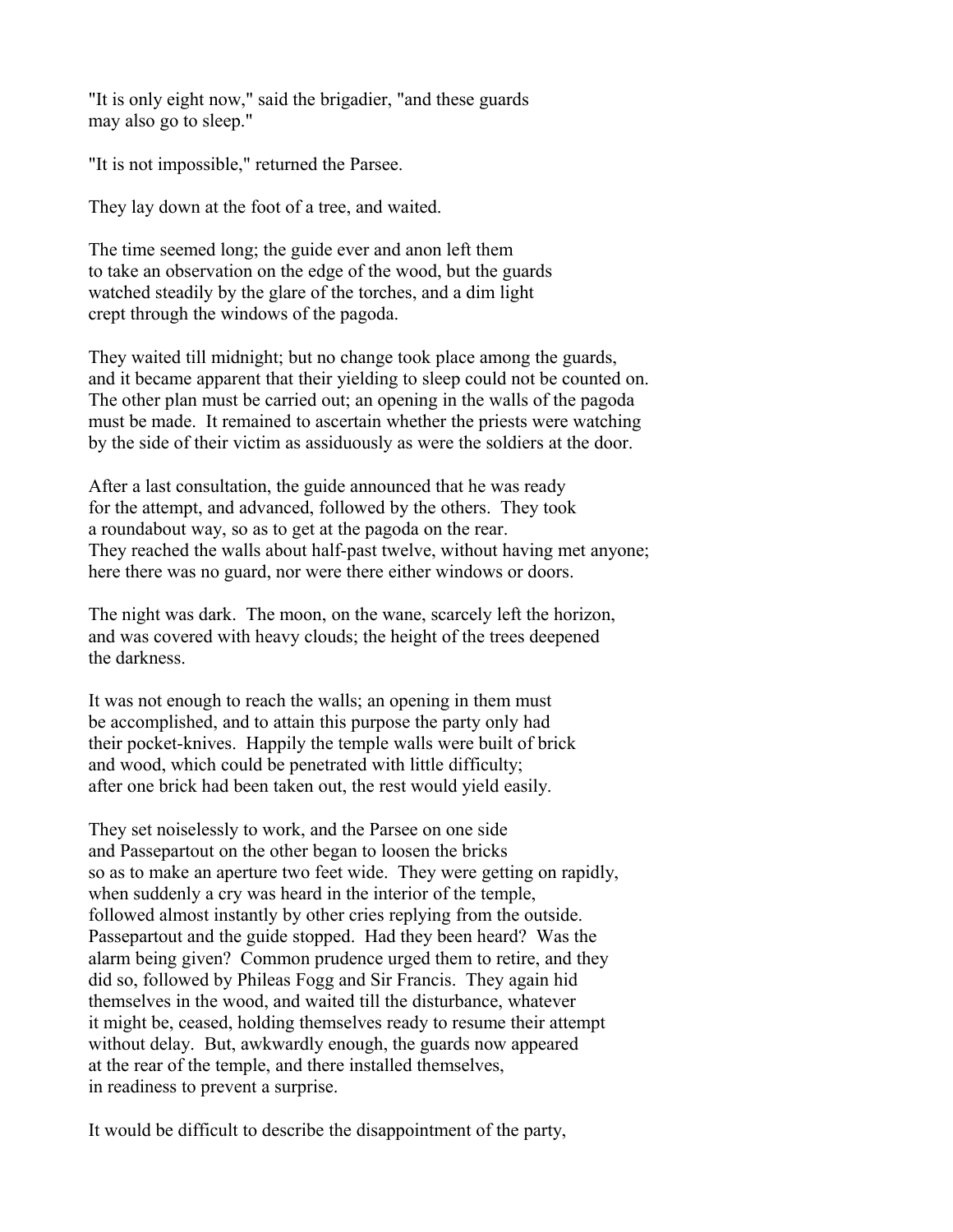thus interrupted in their work. They could not now reach the victim; how, then, could they save her? Sir Francis shook his fists, Passepartout was beside himself, and the guide gnashed his teeth with rage. The tranquil Fogg waited, without betraying any emotion.

"We have nothing to do but to go away," whispered Sir Francis.

"Nothing but to go away," echoed the guide.

"Stop," said Fogg. "I am only due at Allahabad tomorrow before noon."

"But what can you hope to do?" asked Sir Francis. "In a few hours it will be daylight, and--"

"The chance which now seems lost may present itself at the last moment."

Sir Francis would have liked to read Phileas Fogg's eyes. What was this cool Englishman thinking of? Was he planning to make a rush for the young woman at the very moment of the sacrifice, and boldly snatch her from her executioners?

This would be utter folly, and it was hard to admit that Fogg was such a fool. Sir Francis consented, however, to remain to the end of this terrible drama. The guide led them to the rear of the glade, where they were able to observe the sleeping groups.

Meanwhile Passepartout, who had perched himself on the lower branches of a tree, was resolving an idea which had at first struck him like a flash, and which was now firmly lodged in his brain.

He had commenced by saying to himself, "What folly!" and then he repeated, "Why not, after all? It's a chance perhaps the only one; and with such sots!" Thinking thus, he slipped, with the suppleness of a serpent, to the lowest branches, the ends of which bent almost to the ground.

The hours passed, and the lighter shades now announced the approach of day, though it was not yet light. This was the moment. The slumbering multitude became animated, the tambourines sounded, songs and cries arose; the hour of the sacrifice had come. The doors of the pagoda swung open, and a bright light escaped from its interior, in the midst of which Mr. Fogg and Sir Francis espied the victim. She seemed, having shaken off the stupor of intoxication, to be striving to escape from her executioner. Sir Francis's heart throbbed; and, convulsively seizing Mr. Fogg's hand, found in it an open knife. Just at this moment the crowd began to move. The young woman had again fallen into a stupor caused by the fumes of hemp, and passed among the fakirs, who escorted her with their wild, religious cries.

Phileas Fogg and his companions, mingling in the rear ranks of the crowd,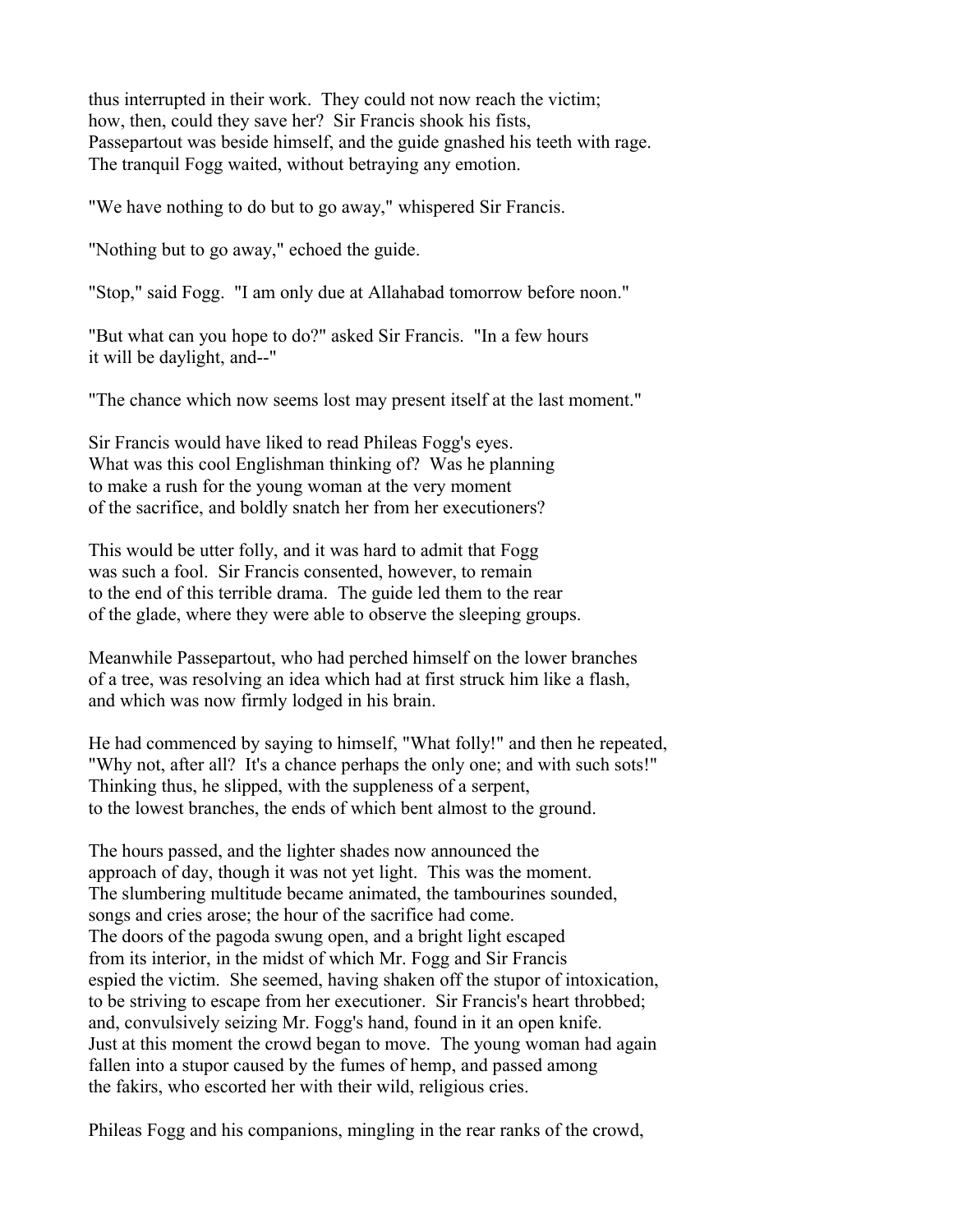followed; and in two minutes they reached the banks of the stream, and stopped fifty paces from the pyre, upon which still lay the rajah's corpse. In the semi-obscurity they saw the victim, quite senseless, stretched out beside her husband's body. Then a torch was brought, and the wood, heavily soaked with oil, instantly took fire.

At this moment Sir Francis and the guide seized Phileas Fogg, who, in an instant of mad generosity, was about to rush upon the pyre. But he had quickly pushed them aside, when the whole scene suddenly changed. A cry of terror arose. The whole multitude prostrated themselves, terror-stricken, on the ground.

The old rajah was not dead, then, since he rose of a sudden, like a spectre, took up his wife in his arms, and descended from the pyre in the midst of the clouds of smoke, which only heightened his ghostly appearance.

Fakirs and soldiers and priests, seized with instant terror, lay there, with their faces on the ground, not daring to lift their eyes and behold such a prodigy.

The inanimate victim was borne along by the vigorous arms which supported her, and which she did not seem in the least to burden. Mr. Fogg and Sir Francis stood erect, the Parsee bowed his head, and Passepartout was, no doubt, scarcely less stupefied.

The resuscitated rajah approached Sir Francis and Mr. Fogg, and, in an abrupt tone, said, "Let us be off!"

It was Passepartout himself, who had slipped upon the pyre in the midst of the smoke and, profiting by the still overhanging darkness, had delivered the young woman from death! It was Passepartout who, playing his part with a happy audacity, had passed through the crowd amid the general terror.

A moment after all four of the party had disappeared in the woods, and the elephant was bearing them away at a rapid pace. But the cries and noise, and a ball which whizzed through Phileas Fogg's hat, apprised them that the trick had been discovered.

The old rajah's body, indeed, now appeared upon the burning pyre; and the priests, recovered from their terror, perceived that an abduction had taken place. They hastened into the forest, followed by the soldiers, who fired a volley after the fugitives; but the latter rapidly increased the distance between them, and ere long found themselves beyond the reach of the bullets and arrows.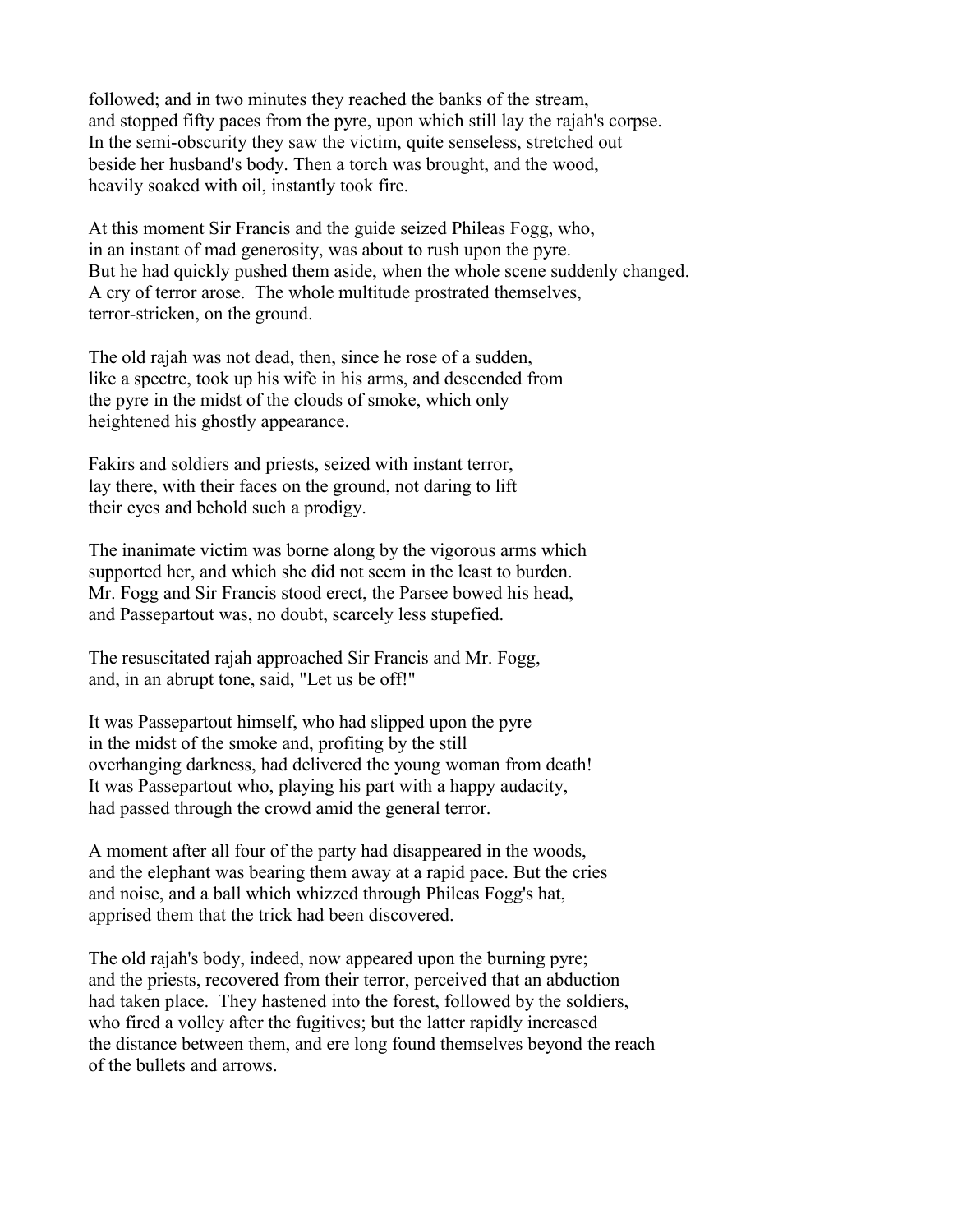#### Chapter XIV

# IN WHICH PHILEAS FOGG DESCENDS THE WHOLE LENGTH OF THE BEAUTIFUL VALLEY OF THE GANGES WITHOUT EVER THINKING OF SEEING IT

The rash exploit had been accomplished; and for an hour Passepartout laughed gaily at his success. Sir Francis pressed the worthy fellow's hand, and his master said, "Well done!" which, from him, was high commendation; to which Passepartout replied that all the credit of the affair belonged to Mr. Fogg. As for him, he had only been struck with a "queer" idea; and he laughed to think that for a few moments he, Passepartout, the ex-gymnast, ex-sergeant fireman, had been the spouse of a charming woman, a venerable, embalmed rajah! As for the young Indian woman, she had been unconscious throughout of what was passing, and now, wrapped up in a travelling-blanket, was reposing in one of the howdahs.

The elephant, thanks to the skilful guidance of the Parsee, was advancing rapidly through the still darksome forest, and, an hour after leaving the pagoda, had crossed a vast plain. They made a halt at seven o'clock, the young woman being still in a state of complete prostration. The guide made her drink a little brandy and water, but the drowsiness which stupefied her could not yet be shaken off. Sir Francis, who was familiar with the effects of the intoxication produced by the fumes of hemp, reassured his companions on her account. But he was more disturbed at the prospect of her future fate. He told Phileas Fogg that, should Aouda remain in India, she would inevitably fall again into the hands of her executioners. These fanatics were scattered throughout the county, and would, despite the English police, recover their victim at Madras, Bombay, or Calcutta. She would only be safe by quitting India for ever.

Phileas Fogg replied that he would reflect upon the matter.

The station at Allahabad was reached about ten o'clock, and, the interrupted line of railway being resumed, would enable them to reach Calcutta in less than twenty-four hours. Phileas Fogg would thus be able to arrive in time to take the steamer which left Calcutta the next day, October 25th, at noon, for Hong Kong.

The young woman was placed in one of the waiting-rooms of the station, whilst Passepartout was charged with purchasing for her various articles of toilet, a dress, shawl, and some furs; for which his master gave him unlimited credit. Passepartout started off forthwith, and found himself in the streets of Allahabad, that is, the City of God, one of the most venerated in India, being built at the junction of the two sacred rivers,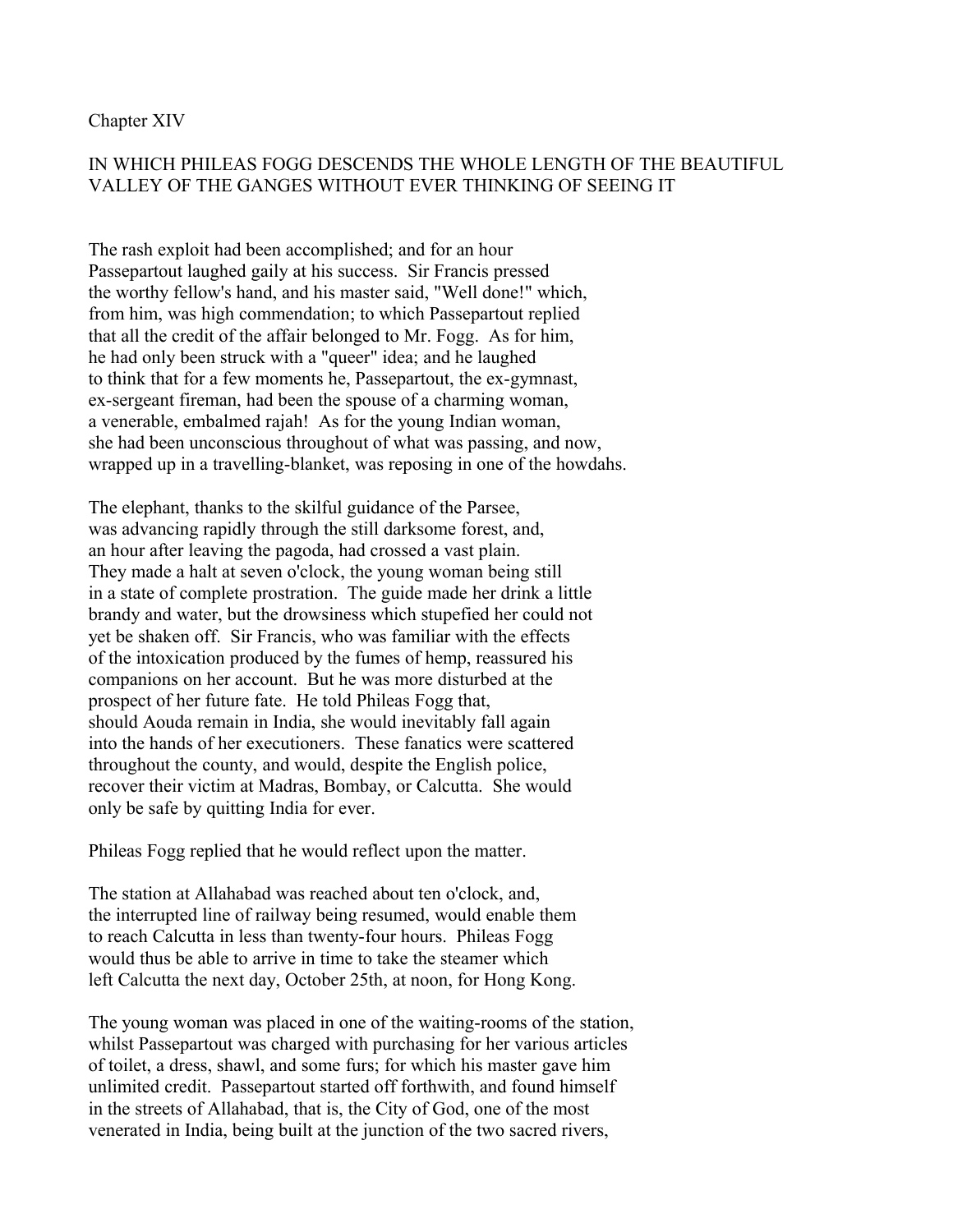Ganges and Jumna, the waters of which attract pilgrims from every part of the peninsula. The Ganges, according to the legends of the Ramayana, rises in heaven, whence, owing to Brahma's agency, it descends to the earth.

Passepartout made it a point, as he made his purchases, to take a good look at the city. It was formerly defended by a noble fort, which has since become a state prison; its commerce has dwindled away, and Passepartout in vain looked about him for such a bazaar as he used to frequent in Regent Street. At last he came upon an elderly, crusty Jew, who sold second-hand articles, and from whom he purchased a dress of Scotch stuff, a large mantle, and a fine otter-skin pelisse, for which he did not hesitate to pay seventy-five pounds. He then returned triumphantly to the station.

The influence to which the priests of Pillaji had subjected Aouda began gradually to yield, and she became more herself, so that her fine eyes resumed all their soft Indian expression.

When the poet-king, Ucaf Uddaul, celebrates the charms of the queen of Ahmehnagara, he speaks thus:

"Her shining tresses, divided in two parts, encircle the harmonious contour of her white and delicate cheeks, brilliant in their glow and freshness. Her ebony brows have the form and charm of the bow of Kama, the god of love, and beneath her long silken lashes the purest reflections and a celestial light swim, as in the sacred lakes of Himalaya, in the black pupils of her great clear eyes. Her teeth, fine, equal, and white, glitter between her smiling lips like dewdrops in a passion-flower's half-enveloped breast. Her delicately formed ears, her vermilion hands, her little feet, curved and tender as the lotus-bud, glitter with the brilliancy of the loveliest pearls of Ceylon, the most dazzling diamonds of Golconda. Her narrow and supple waist, which a hand may clasp around, sets forth the outline of her rounded figure and the beauty of her bosom, where youth in its flower displays the wealth of its treasures; and beneath the silken folds of her tunic she seems to have been modelled in pure silver by the godlike hand of Vicvarcarma, the immortal sculptor."

It is enough to say, without applying this poetical rhapsody to Aouda, that she was a charming woman, in all the European acceptation of the phrase. She spoke English with great purity, and the guide had not exaggerated in saying that the young Parsee had been transformed by her bringing up.

The train was about to start from Allahabad, and Mr. Fogg proceeded to pay the guide the price agreed upon for his service, and not a farthing more; which astonished Passepartout, who remembered all that his master owed to the guide's devotion. He had, indeed, risked his life in the adventure at Pillaji, and, if he should be caught afterwards by the Indians, he would with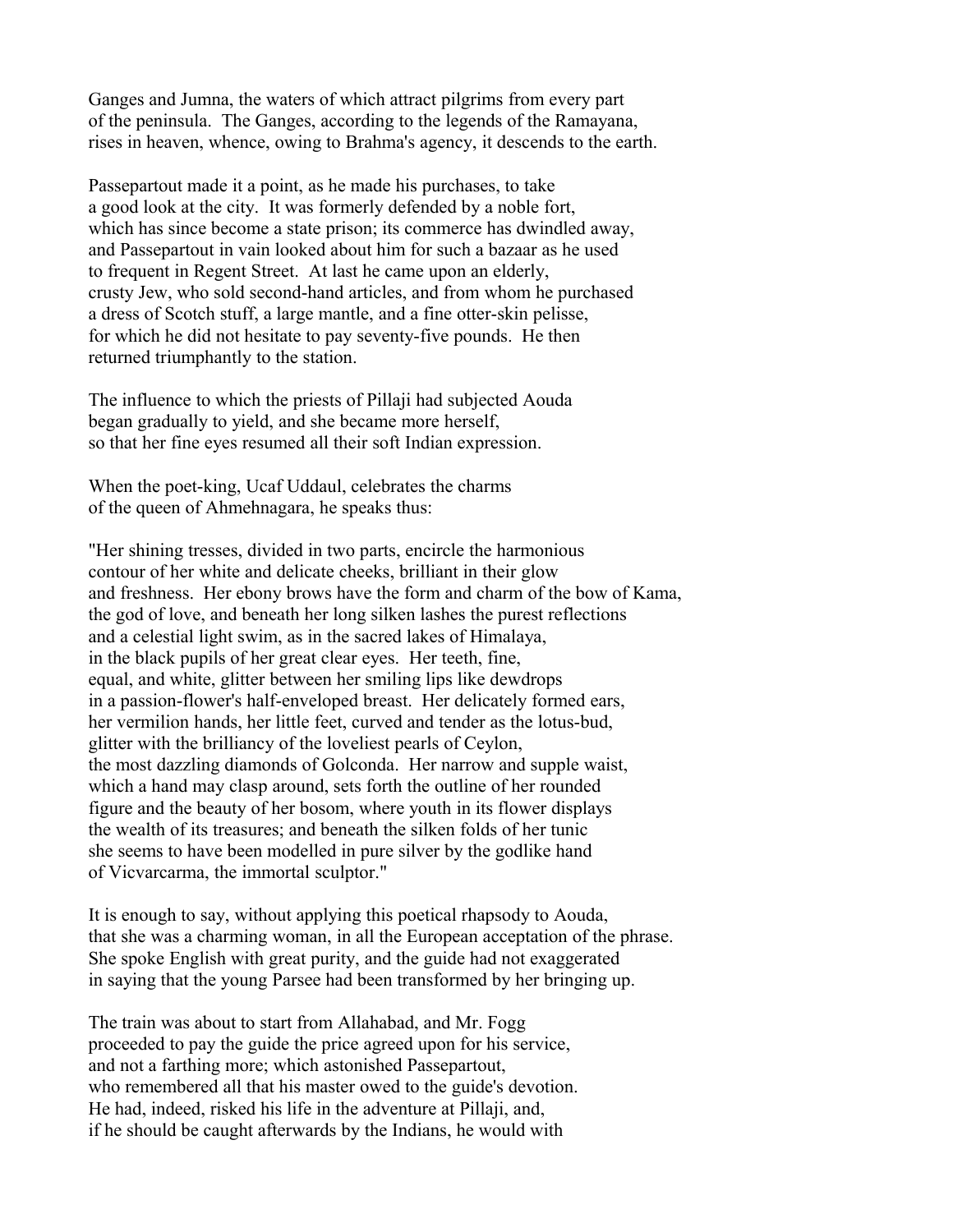difficulty escape their vengeance. Kiouni, also, must be disposed of. What should be done with the elephant, which had been so dearly purchased? Phileas Fogg had already determined this question.

"Parsee," said he to the guide, "you have been serviceable and devoted. I have paid for your service, but not for your devotion. Would you like to have this elephant? He is yours."

The guide's eyes glistened.

"Your honour is giving me a fortune!" cried he.

"Take him, guide," returned Mr. Fogg, "and I shall still be your debtor."

"Good!" exclaimed Passepartout. "Take him, friend. Kiouni is a brave and faithful beast." And, going up to the elephant, he gave him several lumps of sugar, saying, "Here, Kiouni, here, here."

The elephant grunted out his satisfaction, and, clasping Passepartout around the waist with his trunk, lifted him as high as his head. Passepartout, not in the least alarmed, caressed the animal, which replaced him gently on the ground.

Soon after, Phileas Fogg, Sir Francis Cromarty, and Passepartout, installed in a carriage with Aouda, who had the best seat, were whirling at full speed towards Benares. It was a run of eighty miles, and was accomplished in two hours. During the journey, the young woman fully recovered her senses. What was her astonishment to find herself in this carriage, on the railway, dressed in European habiliments, and with travellers who were quite strangers to her! Her companions first set about fully reviving her with a little liquor, and then Sir Francis narrated to her what had passed, dwelling upon the courage with which Phileas Fogg had not hesitated to risk his life to save her, and recounting the happy sequel of the venture, the result of Passepartout's rash idea. Mr. Fogg said nothing; while Passepartout, abashed, kept repeating that "it wasn't worth telling."

Aouda pathetically thanked her deliverers, rather with tears than words; her fine eyes interpreted her gratitude better than her lips. Then, as her thoughts strayed back to the scene of the sacrifice, and recalled the dangers which still menaced her, she shuddered with terror.

Phileas Fogg understood what was passing in Aouda's mind, and offered, in order to reassure her, to escort her to Hong Kong, where she might remain safely until the affair was hushed up--an offer which she eagerly and gratefully accepted. She had, it seems, a Parsee relation, who was one of the principal merchants of Hong Kong, which is wholly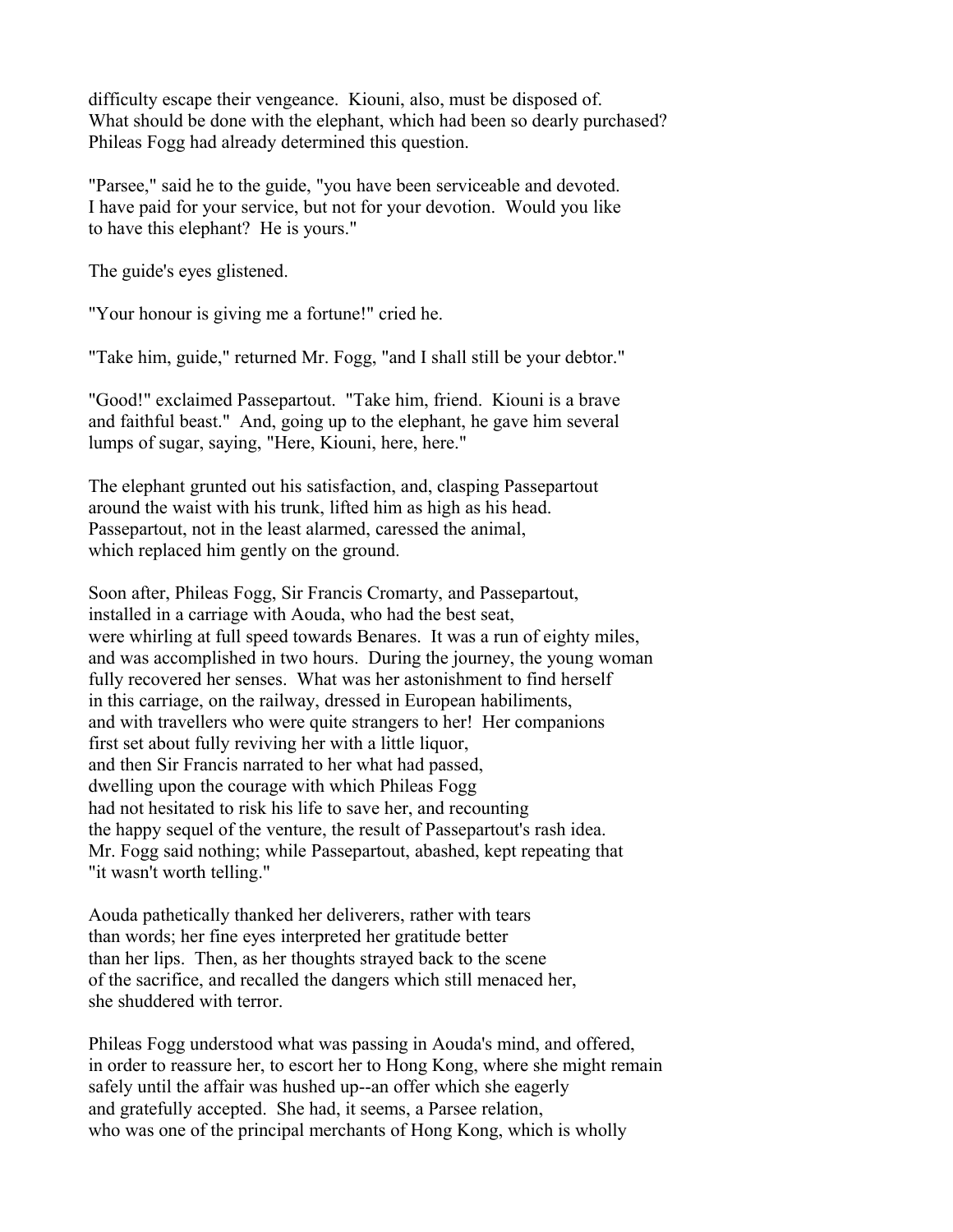an English city, though on an island on the Chinese coast.

At half-past twelve the train stopped at Benares. The Brahmin legends assert that this city is built on the site of the ancient Casi, which, like Mahomet's tomb, was once suspended between heaven and earth; though the Benares of to-day, which the Orientalists call the Athens of India, stands quite unpoetically on the solid earth, Passepartout caught glimpses of its brick houses and clay huts, giving an aspect of desolation to the place, as the train entered it.

Benares was Sir Francis Cromarty's destination, the troops he was rejoining being encamped some miles northward of the city. He bade adieu to Phileas Fogg, wishing him all success, and expressing the hope that he would come that way again in a less original but more profitable fashion. Mr. Fogg lightly pressed him by the hand. The parting of Aouda, who did not forget what she owed to Sir Francis, betrayed more warmth; and, as for Passepartout, he received a hearty shake of the hand from the gallant general.

The railway, on leaving Benares, passed for a while along the valley of the Ganges. Through the windows of their carriage the travellers had glimpses of the diversified landscape of Behar, with its mountains clothed in verdure, its fields of barley, wheat, and corn, its jungles peopled with green alligators, its neat villages, and its still thickly-leaved forests. Elephants were bathing in the waters of the sacred river, and groups of Indians, despite the advanced season and chilly air, were performing solemnly their pious ablutions. These were fervent Brahmins, the bitterest foes of Buddhism, their deities being Vishnu, the solar god, Shiva, the divine impersonation of natural forces, and Brahma, the supreme ruler of priests and legislators. What would these divinities think of India, anglicised as it is to-day, with steamers whistling and scudding along the Ganges, frightening the gulls which float upon its surface, the turtles swarming along its banks, and the faithful dwelling upon its borders?

The panorama passed before their eyes like a flash, save when the steam concealed it fitfully from the view; the travellers could scarcely discern the fort of Chupenie, twenty miles south-westward from Benares, the ancient stronghold of the rajahs of Behar; or Ghazipur and its famous rose-water factories; or the tomb of Lord Cornwallis, rising on the left bank of the Ganges; the fortified town of Buxar, or Patna, a large manufacturing and trading-place, where is held the principal opium market of India; or Monghir, a more than European town, for it is as English as Manchester or Birmingham, with its iron foundries, edgetool factories, and high chimneys puffing clouds of black smoke heavenward.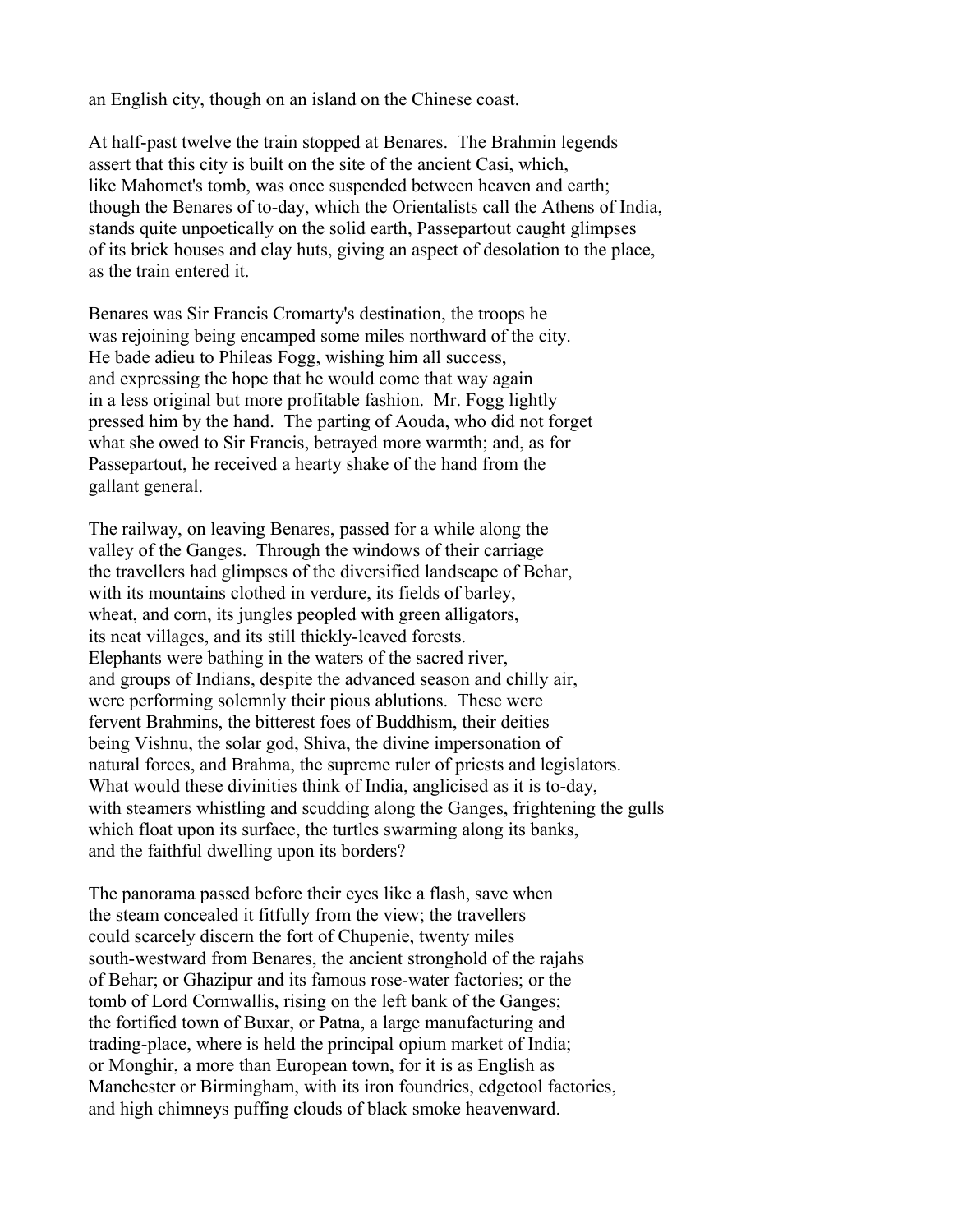Night came on; the train passed on at full speed, in the midst of the roaring of the tigers, bears, and wolves which fled before the locomotive; and the marvels of Bengal, Golconda ruined Gour, Murshedabad, the ancient capital, Burdwan, Hugly, and the French town of Chandernagor, where Passepartout would have been proud to see his country's flag flying, were hidden from their view in the darkness.

Calcutta was reached at seven in the morning, and the packet left for Hong Kong at noon; so that Phileas Fogg had five hours before him.

According to his journal, he was due at Calcutta on the 25th of October, and that was the exact date of his actual arrival. He was therefore neither behind-hand nor ahead of time. The two days gained between London and Bombay had been lost, as has been seen, in the journey across India. But it is not to be supposed that Phileas Fogg regretted them.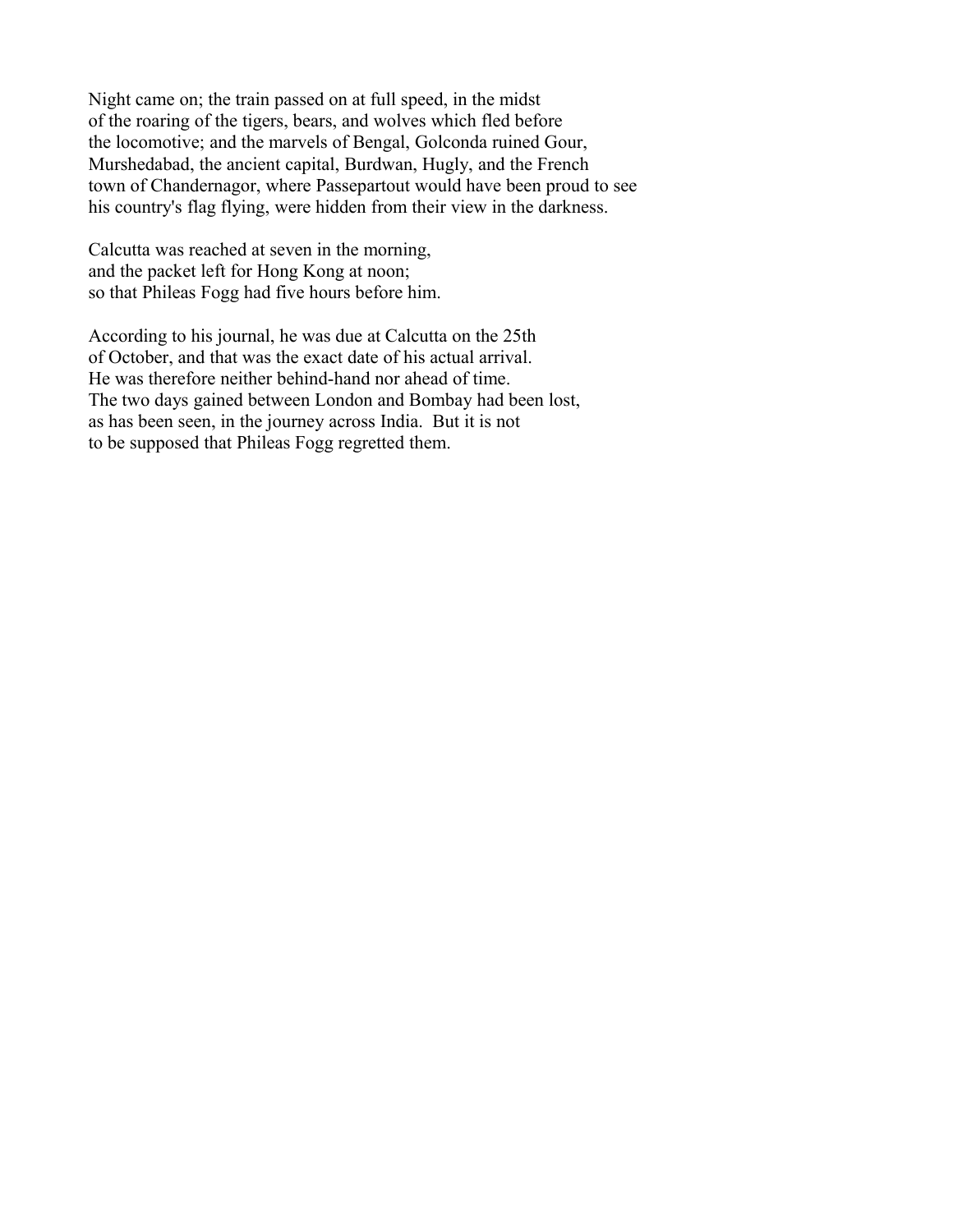Chapter XV

# IN WHICH THE BAG OF BANKNOTES DISGORGES SOME THOUSANDS OF POUNDS MORE

The train entered the station, and Passepartout jumping out first, was followed by Mr. Fogg, who assisted his fair companion to descend. Phileas Fogg intended to proceed at once to the Hong Kong steamer, in order to get Aouda comfortably settled for the voyage. He was unwilling to leave her while they were still on dangerous ground.

Just as he was leaving the station a policeman came up to him, and said, "Mr. Phileas Fogg?"

"I am he"

"Is this man your servant?" added the policeman, pointing to Passepartout.

"Yes."

"Be so good, both of you, as to follow me."

Mr. Fogg betrayed no surprise whatever. The policeman was a representative of the law, and law is sacred to an Englishman. Passepartout tried to reason about the matter, but the policeman tapped him with his stick, and Mr. Fogg made him a signal to obey.

"May this young lady go with us?" asked he.

"She may," replied the policeman.

Mr. Fogg, Aouda, and Passepartout were conducted to a palkigahri, a sort of four-wheeled carriage, drawn by two horses, in which they took their places and were driven away. No one spoke during the twenty minutes which elapsed before they reached their destination. They first passed through the "black town," with its narrow streets, its miserable, dirty huts, and squalid population; then through the "European town," which presented a relief in its bright brick mansions, shaded by coconut-trees and bristling with masts, where, although it was early morning, elegantly dressed horsemen and handsome equipages were passing back and forth.

The carriage stopped before a modest-looking house, which, however, did not have the appearance of a private mansion. The policeman having requested his prisoners for so, truly, they might be called-to descend, conducted them into a room with barred windows, and said: "You will appear before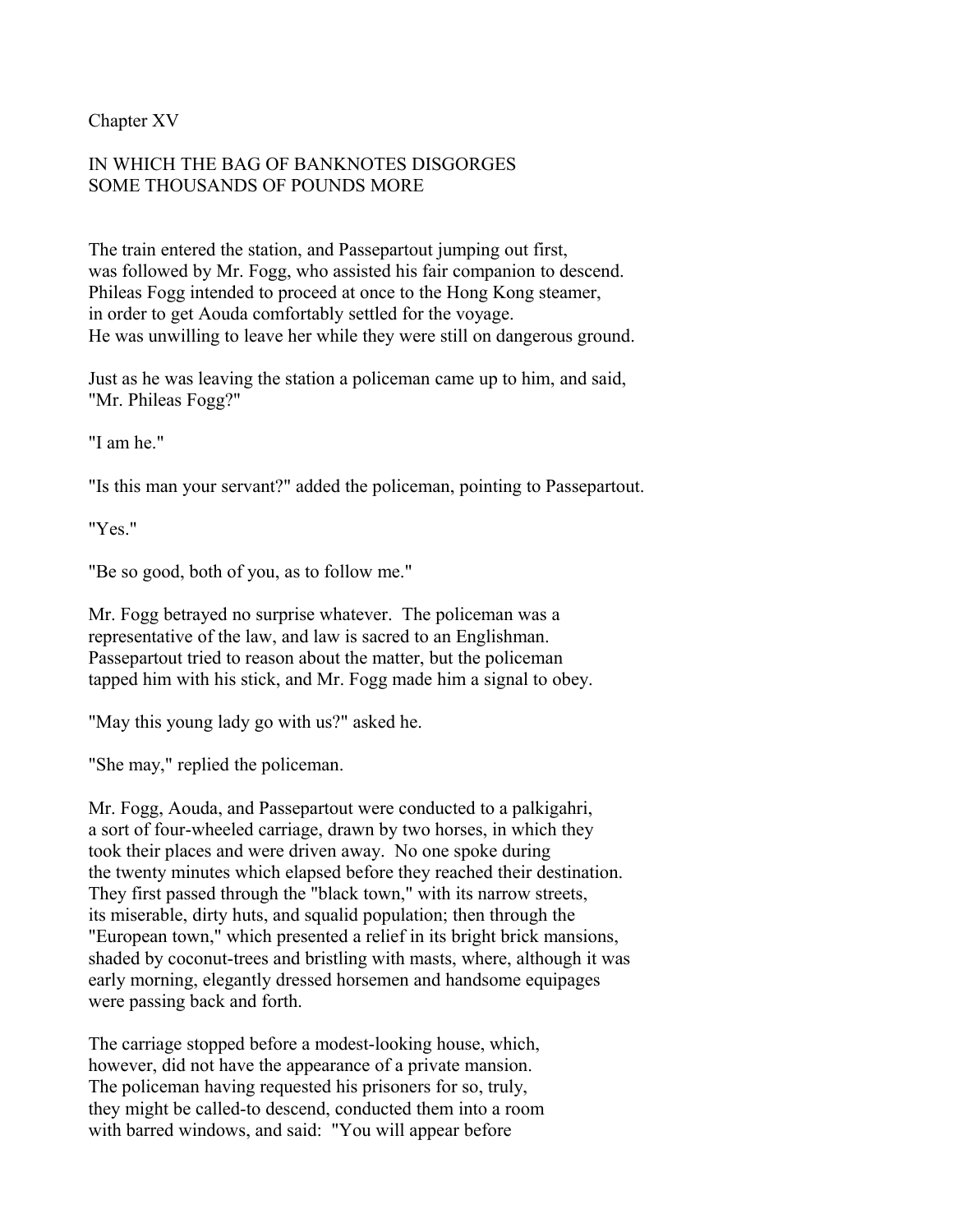Judge Obadiah at half-past eight."

He then retired, and closed the door.

"Why, we are prisoners!" exclaimed Passepartout, falling into a chair.

Aouda, with an emotion she tried to conceal, said to Mr. Fogg: "Sir, you must leave me to my fate! It is on my account that you receive this treatment, it is for having saved me!"

Phileas Fogg contented himself with saying that it was impossible. It was quite unlikely that he should be arrested for preventing a suttee. The complainants would not dare present themselves with such a charge. There was some mistake. Moreover, he would not, in any event, abandon Aouda, but would escort her to Hong Kong.

"But the steamer leaves at noon!" observed Passepartout, nervously.

"We shall be on board by noon," replied his master, placidly.

It was said so positively that Passepartout could not help muttering to himself, "Parbleu that's certain! Before noon we shall be on board." But he was by no means reassured.

At half-past eight the door opened, the policeman appeared, and, requesting them to follow him, led the way to an adjoining hall. It was evidently a court-room, and a crowd of Europeans and natives already occupied the rear of the apartment.

Mr. Fogg and his two companions took their places on a bench opposite the desks of the magistrate and his clerk. Immediately after, Judge Obadiah, a fat, round man, followed by the clerk, entered. He proceeded to take down a wig which was hanging on a nail, and put it hurriedly on his head.

"The first case," said he. Then, putting his hand to his head, he exclaimed, "Heh! This is not my wig!"

"No, your worship," returned the clerk, "it is mine."

"My dear Mr. Oysterpuff, how can a judge give a wise sentence in a clerk's wig?"

The wigs were exchanged.

Passepartout was getting nervous, for the hands on the face of the big clock over the judge seemed to go around with terrible rapidity.

"The first case," repeated Judge Obadiah.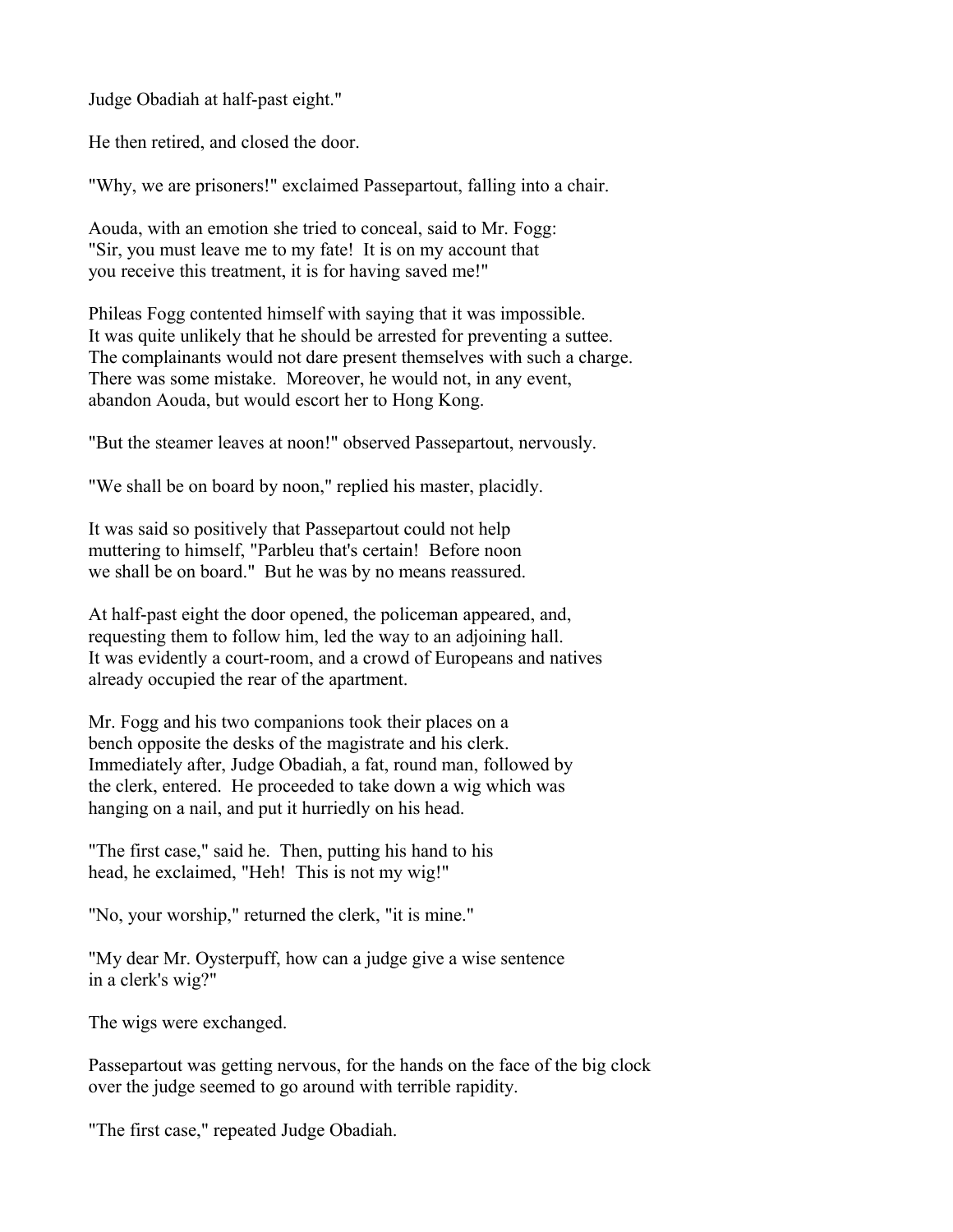"Phileas Fogg?" demanded Oysterpuff.

"I am here," replied Mr. Fogg.

"Passepartout?"

"Present," responded Passepartout.

"Good," said the judge. "You have been looked for, prisoners, for two days on the trains from Bombay."

"But of what are we accused?" asked Passepartout, impatiently.

"You are about to be informed."

"I am an English subject, sir," said Mr. Fogg, "and I have the right--"

"Have you been ill-treated?"

"Not at all."

"Very well; let the complainants come in."

A door was swung open by order of the judge, and three Indian priests entered.

"That's it," muttered Passepartout; "these are the rogues who were going to burn our young lady."

The priests took their places in front of the judge, and the clerk proceeded to read in a loud voice a complaint of sacrilege against Phileas Fogg and his servant, who were accused of having violated a place held consecrated by the Brahmin religion.

"You hear the charge?" asked the judge.

"Yes, sir," replied Mr. Fogg, consulting his watch, "and I admit it."

"You admit it?"

"I admit it, and I wish to hear these priests admit, in their turn, what they were going to do at the pagoda of Pillaji."

The priests looked at each other; they did not seem to understand what was said.

"Yes," cried Passepartout, warmly; "at the pagoda of Pillaji, where they were on the point of burning their victim."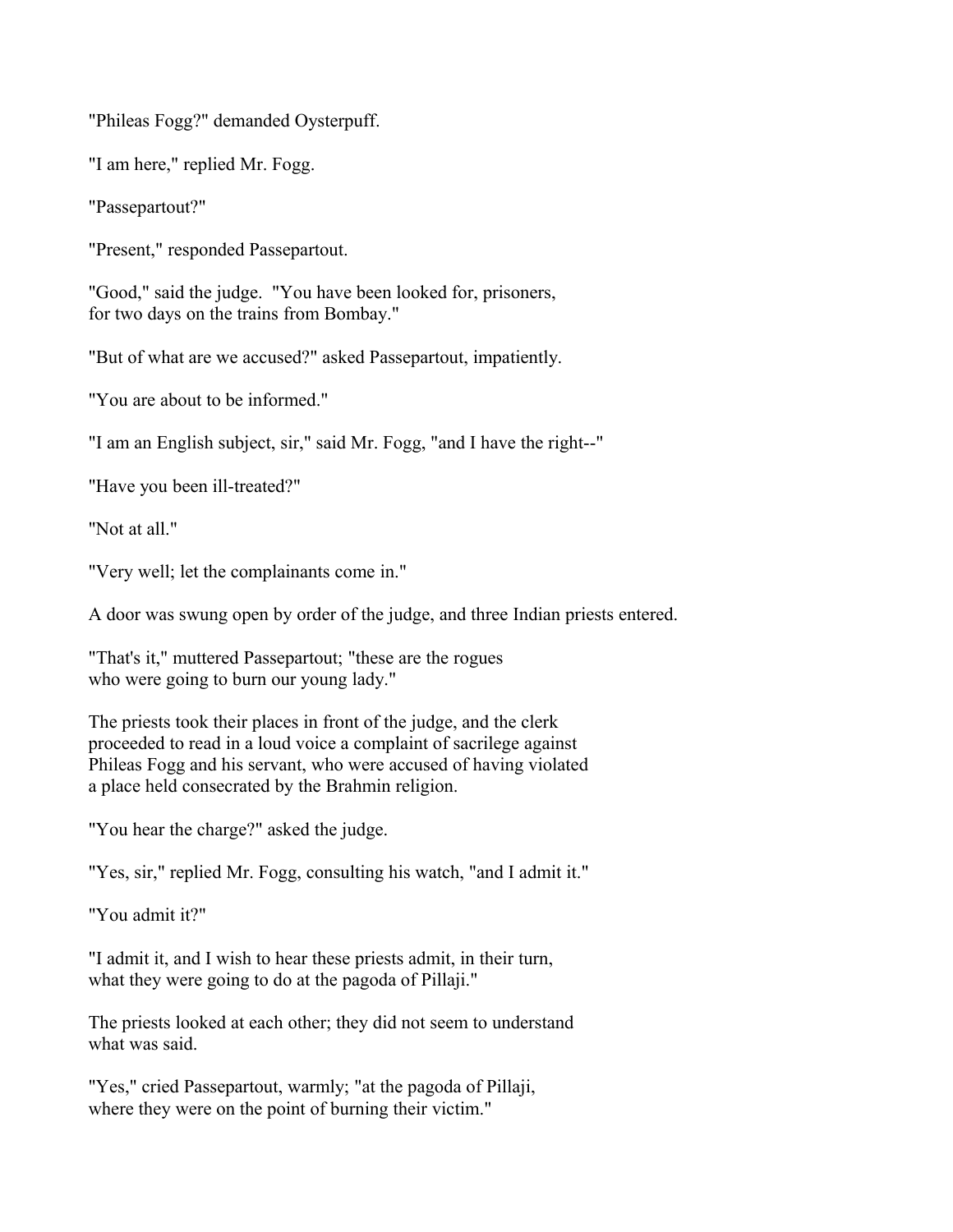The judge stared with astonishment, and the priests were stupefied.

"What victim?" said Judge Obadiah. "Burn whom? In Bombay itself?"

"Bombay?" cried Passepartout.

"Certainly. We are not talking of the pagoda of Pillaji, but of the pagoda of Malabar Hill, at Bombay."

"And as a proof," added the clerk, "here are the desecrator's very shoes, which he left behind him."

Whereupon he placed a pair of shoes on his desk.

"My shoes!" cried Passepartout, in his surprise permitting this imprudent exclamation to escape him.

The confusion of master and man, who had quite forgotten the affair at Bombay, for which they were now detained at Calcutta, may be imagined.

Fix the detective, had foreseen the advantage which Passepartout's escapade gave him, and, delaying his departure for twelve hours, had consulted the priests of Malabar Hill. Knowing that the English authorities dealt very severely with this kind of misdemeanour, he promised them a goodly sum in damages, and sent them forward to Calcutta by the next train. Owing to the delay caused by the rescue of the young widow, Fix and the priests reached the Indian capital before Mr. Fogg and his servant, the magistrates having been already warned by a dispatch to arrest them should they arrive. Fix's disappointment when he learned that Phileas Fogg had not made his appearance in Calcutta may be imagined. He made up his mind that the robber had stopped somewhere on the route and taken refuge in the southern provinces. For twenty-four hours Fix watched the station with feverish anxiety; at last he was rewarded by seeing Mr. Fogg and Passepartout arrive, accompanied by a young woman, whose presence he was wholly at a loss to explain. He hastened for a policeman; and this was how the party came to be arrested and brought before Judge Obadiah.

Had Passepartout been a little less preoccupied, he would have espied the detective ensconced in a corner of the court-room, watching the proceedings with an interest easily understood; for the warrant had failed to reach him at Calcutta, as it had done at Bombay and Suez.

Judge Obadiah had unfortunately caught Passepartout's rash exclamation, which the poor fellow would have given the world to recall.

"The facts are admitted?" asked the judge.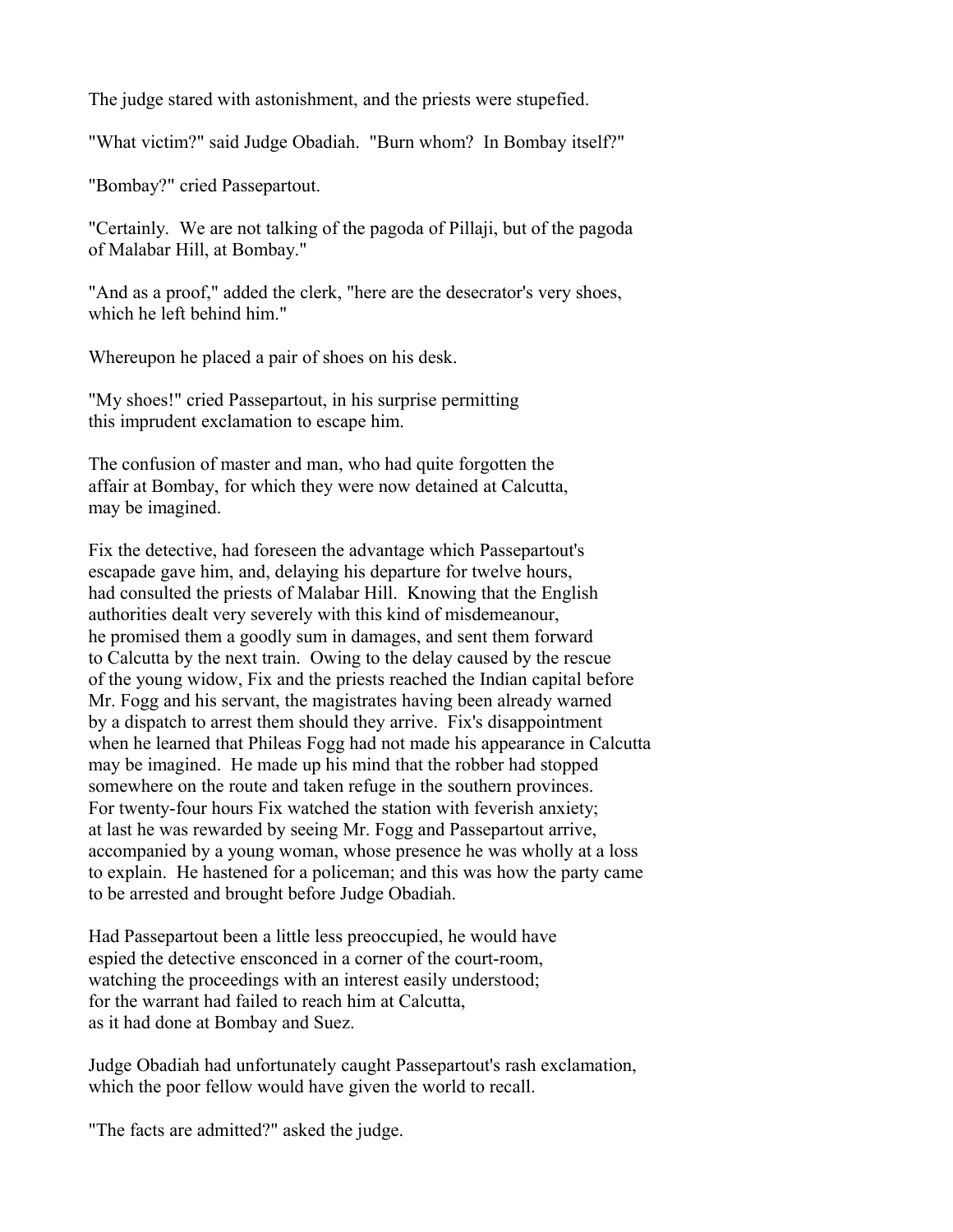"Admitted," replied Mr. Fogg, coldly.

"Inasmuch," resumed the judge, "as the English law protects equally and sternly the religions of the Indian people, and as the man Passepartout has admitted that he violated the sacred pagoda of Malabar Hill, at Bombay, on the 20th of October, I condemn the said Passepartout to imprisonment for fifteen days and a fine of three hundred pounds."

"Three hundred pounds!" cried Passepartout, startled at the largeness of the sum.

"Silence!" shouted the constable.

"And inasmuch," continued the judge, "as it is not proved that the act was not done by the connivance of the master with the servant, and as the master in any case must be held responsible for the acts of his paid servant, I condemn Phileas Fogg to a week's imprisonment and a fine of one hundred and fifty pounds."

Fix rubbed his hands softly with satisfaction; if Phileas Fogg could be detained in Calcutta a week, it would be more than time for the warrant to arrive. Passepartout was stupefied. This sentence ruined his master. A wager of twenty thousand pounds lost, because he, like a precious fool, had gone into that abominable pagoda!

Phileas Fogg, as self-composed as if the judgment did not in the least concern him, did not even lift his eyebrows while it was being pronounced. Just as the clerk was calling the next case, he rose, and said, "I offer bail."

"You have that right," returned the judge.

Fix's blood ran cold, but he resumed his composure when he heard the judge announce that the bail required for each prisoner would be one thousand pounds.

"I will pay it at once," said Mr. Fogg, taking a roll of bank-bills from the carpet-bag, which Passepartout had by him, and placing them on the clerk's desk.

"This sum will be restored to you upon your release from prison," said the judge. "Meanwhile, you are liberated on bail."

"Come!" said Phileas Fogg to his servant.

"But let them at least give me back my shoes!" cried Passepartout angrily.

"Ah, these are pretty dear shoes!" he muttered, as they were handed to him.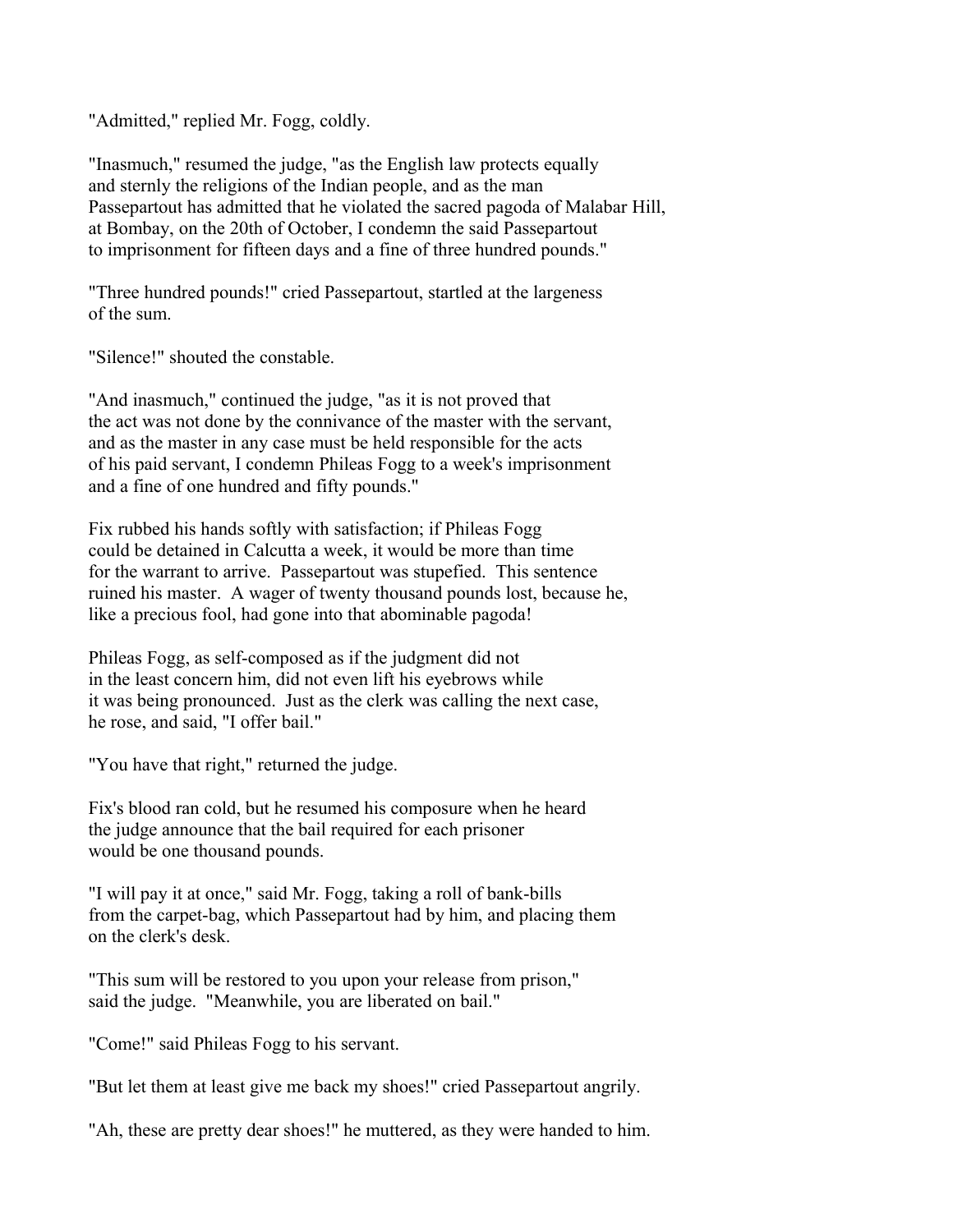"More than a thousand pounds apiece; besides, they pinch my feet."

Mr. Fogg, offering his arm to Aouda, then departed, followed by the crestfallen Passepartout. Fix still nourished hopes that the robber would not, after all, leave the two thousand pounds behind him, but would decide to serve out his week in jail, and issued forth on Mr. Fogg's traces. That gentleman took a carriage, and the party were soon landed on one of the quays.

The Rangoon was moored half a mile off in the harbour, its signal of departure hoisted at the mast-head. Eleven o'clock was striking; Mr. Fogg was an hour in advance of time. Fix saw them leave the carriage and push off in a boat for the steamer, and stamped his feet with disappointment.

"The rascal is off, after all!" he exclaimed. "Two thousand pounds sacrificed! He's as prodigal as a thief! I'll follow him to the end of the world if necessary; but, at the rate he is going on, the stolen money will soon be exhausted."

The detective was not far wrong in making this conjecture. Since leaving London, what with travelling expenses, bribes, the purchase of the elephant, bails, and fines, Mr. Fogg had already spent more than five thousand pounds on the way, and the percentage of the sum recovered from the bank robber promised to the detectives, was rapidly diminishing.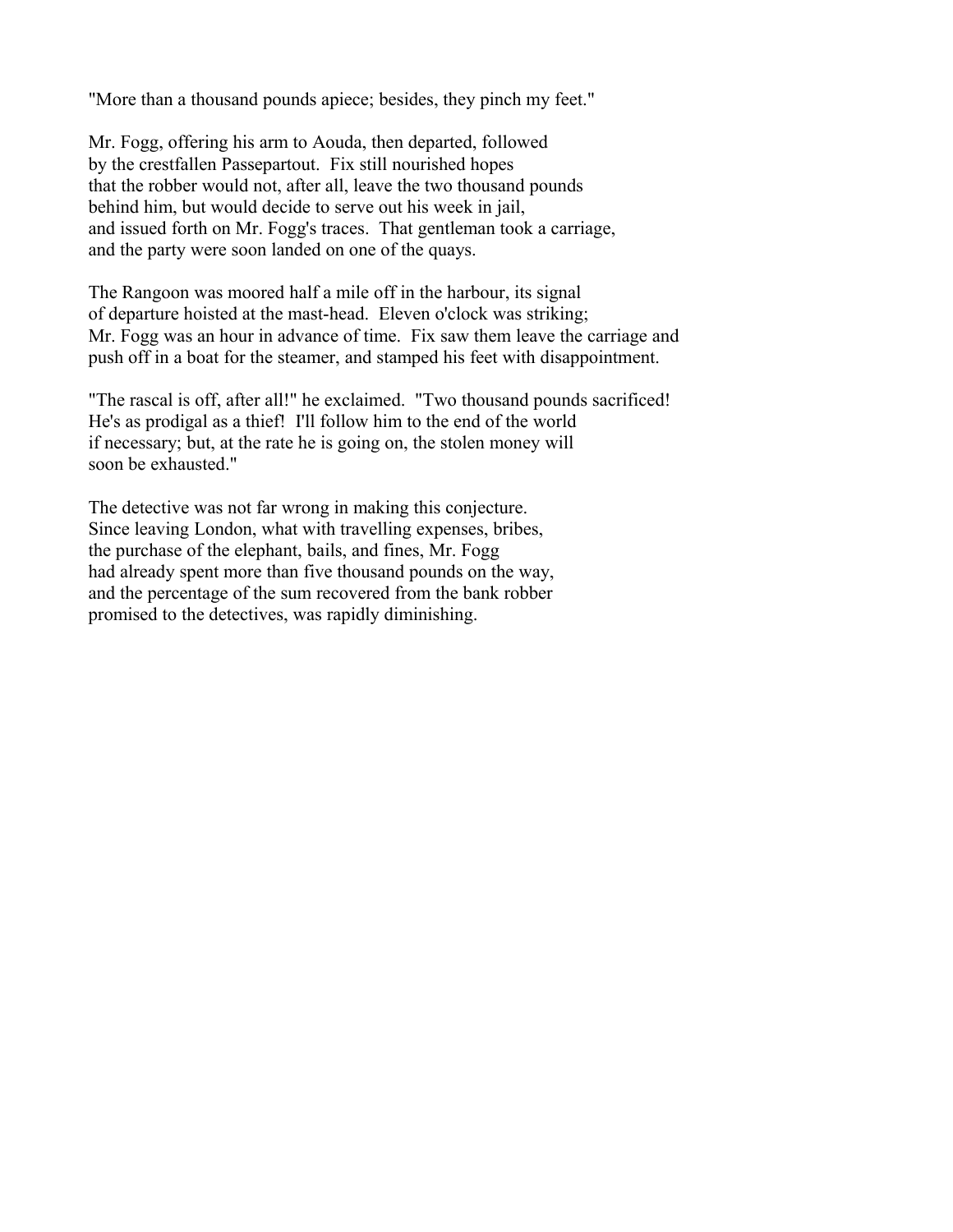### Chapter XVI

# IN WHICH FIX DOES NOT SEEM TO UNDERSTAND IN THE LEAST WHAT IS SAID TO HIM

The Rangoon--one of the Peninsular and Oriental Company's boats plying in the Chinese and Japanese seas--was a screw steamer, built of iron, weighing about seventeen hundred and seventy tons, and with engines of four hundred horse-power. She was as fast, but not as well fitted up, as the Mongolia, and Aouda was not as comfortably provided for on board of her as Phileas Fogg could have wished. However, the trip from Calcutta to Hong Kong only comprised some three thousand five hundred miles, occupying from ten to twelve days, and the young woman was not difficult to please.

During the first days of the journey Aouda became better acquainted with her protector, and constantly gave evidence of her deep gratitude for what he had done. The phlegmatic gentleman listened to her, apparently at least, with coldness, neither his voice nor his manner betraying the slightest emotion; but he seemed to be always on the watch that nothing should be wanting to Aouda's comfort. He visited her regularly each day at certain hours, not so much to talk himself, as to sit and hear her talk. He treated her with the strictest politeness, but with the precision of an automaton, the movements of which had been arranged for this purpose. Aouda did not quite know what to make of him, though Passepartout had given her some hints of his master's eccentricity, and made her smile by telling her of the wager which was sending him round the world. After all, she owed Phileas Fogg her life, and she always regarded him through the exalting medium of her gratitude.

Aouda confirmed the Parsee guide's narrative of her touching history. She did, indeed, belong to the highest of the native races of India. Many of the Parsee merchants have made great fortunes there by dealing in cotton; and one of them, Sir Jametsee Jeejeebhoy, was made a baronet by the English government. Aouda was a relative of this great man, and it was his cousin, Jeejeeh, whom she hoped to join at Hong Kong. Whether she would find a protector in him she could not tell; but Mr. Fogg essayed to calm her anxieties, and to assure her that everything would be mathematically--he used the very word--arranged. Aouda fastened her great eyes, "clear as thee sacred lakes of the Himalaya," upon him; but the intractable Fogg, as reserved as ever, did not seem at all inclined to throw himself into this lake.

The first few days of the voyage passed prosperously, amid favourable weather and propitious winds, and they soon came in sight of the great Andaman, the principal of the islands in the Bay of Bengal, with its picturesque Saddle Peak, two thousand four hundred feet high,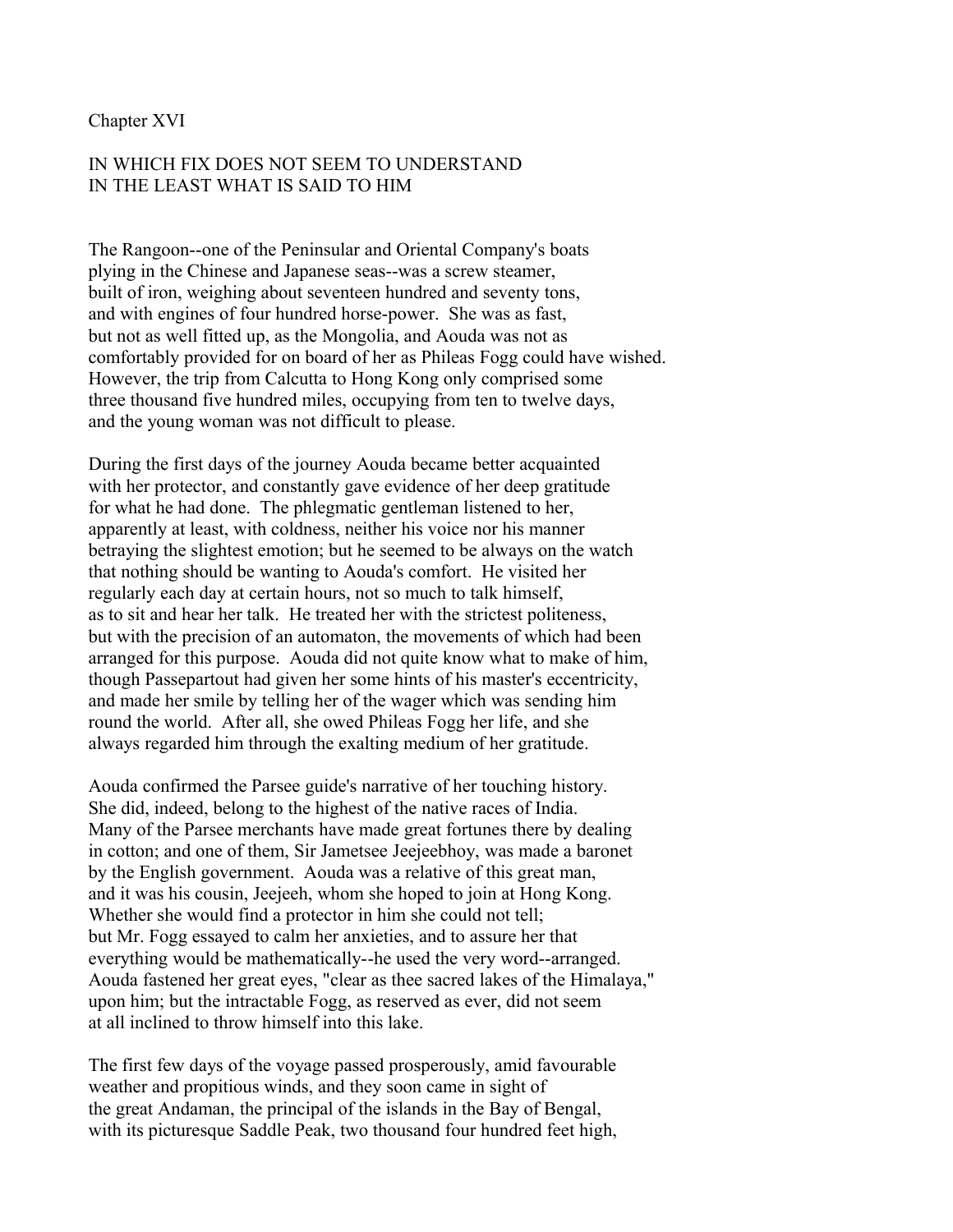looming above the waters. The steamer passed along near the shores, but the savage Papuans, who are in the lowest scale of humanity, but are not, as has been asserted, cannibals, did not make their appearance.

The panorama of the islands, as they steamed by them, was superb. Vast forests of palms, arecs, bamboo, teakwood, of the gigantic mimosa, and tree-like ferns covered the foreground, while behind, the graceful outlines of the mountains were traced against the sky; and along the coasts swarmed by thousands the precious swallows whose nests furnish a luxurious dish to the tables of the Celestial Empire. The varied landscape afforded by the Andaman Islands was soon passed, however, and the Rangoon rapidly approached the Straits of Malacca, which gave access to the China seas.

What was detective Fix, so unluckily drawn on from country to country, doing all this while? He had managed to embark on the Rangoon at Calcutta without being seen by Passepartout, after leaving orders that, if the warrant should arrive, it should be forwarded to him at Hong Kong; and he hoped to conceal his presence to the end of the voyage. It would have been difficult to explain why he was on board without awakening Passepartout's suspicions, who thought him still at Bombay. But necessity impelled him, nevertheless, to renew his acquaintance with the worthy servant, as will be seen.

All the detective's hopes and wishes were now centred on Hong Kong; for the steamer's stay at Singapore would be too brief to enable him to take any steps there. The arrest must be made at Hong Kong, or the robber would probably escape him for ever. Hong Kong was the last English ground on which he would set foot; beyond, China, Japan, America offered to Fogg an almost certain refuge. If the warrant should at last make its appearance at Hong Kong, Fix could arrest him and give him into the hands of the local police, and there would be no further trouble. But beyond Hong Kong, a simple warrant would be of no avail; an extradition warrant would be necessary, and that would result in delays and obstacles, of which the rascal would take advantage to elude justice.

Fix thought over these probabilities during the long hours which he spent in his cabin, and kept repeating to himself, "Now, either the warrant will be at Hong Kong, in which case I shall arrest my man, or it will not be there; and this time it is absolutely necessary that I should delay his departure. I have failed at Bombay, and I have failed at Calcutta; if I fail at Hong Kong, my reputation is lost: Cost what it may, I must succeed! But how shall I prevent his departure, if that should turn out to be my last resource?"

Fix made up his mind that, if worst came to worst, he would make a confidant of Passepartout, and tell him what kind of a fellow his master really was. That Passepartout was not Fogg's accomplice,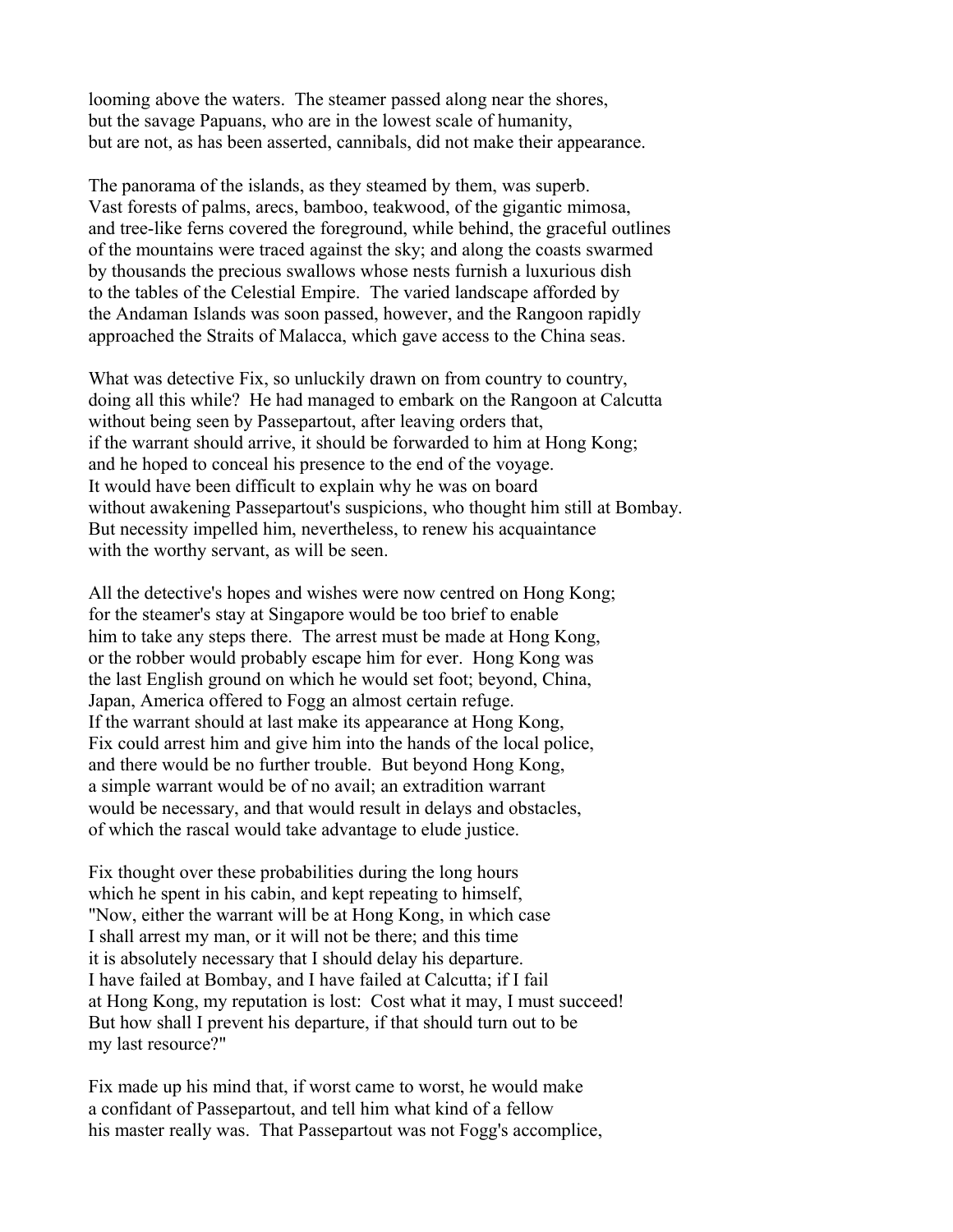he was very certain. The servant, enlightened by his disclosure, and afraid of being himself implicated in the crime, would doubtless become an ally of the detective. But this method was a dangerous one, only to be employed when everything else had failed. A word from Passepartout to his master would ruin all. The detective was therefore in a sore strait. But suddenly a new idea struck him. The presence of Aouda on the Rangoon, in company with Phileas Fogg, gave him new material for reflection.

Who was this woman? What combination of events had made her Fogg's travelling companion? They had evidently met somewhere between Bombay and Calcutta; but where? Had they met accidentally, or had Fogg gone into the interior purposely in quest of this charming damsel? Fix was fairly puzzled. He asked himself whether there had not been a wicked elopement; and this idea so impressed itself upon his mind that he determined to make use of the supposed intrigue. Whether the young woman were married or not, he would be able to create such difficulties for Mr. Fogg at Hong Kong that he could not escape by paying any amount of money.

But could he even wait till they reached Hong Kong? Fogg had an abominable way of jumping from one boat to another, and, before anything could be effected, might get full under way again for Yokohama.

Fix decided that he must warn the English authorities, and signal the Rangoon before her arrival. This was easy to do, since the steamer stopped at Singapore, whence there is a telegraphic wire to Hong Kong. He finally resolved, moreover, before acting more positively, to question Passepartout. It would not be difficult to make him talk; and, as there was no time to lose, Fix prepared to make himself known.

It was now the 30th of October, and on the following day the Rangoon was due at Singapore.

Fix emerged from his cabin and went on deck. Passepartout was promenading up and down in the forward part of the steamer. The detective rushed forward with every appearance of extreme surprise, and exclaimed, "You here, on the Rangoon?"

"What, Monsieur Fix, are you on board?" returned the really astonished Passepartout, recognising his crony of the Mongolia. "Why, I left you at Bombay, and here you are, on the way to Hong Kong! Are you going round the world too?"

"No, no," replied Fix; "I shall stop at Hong Kong--at least for some days."

"Hum!" said Passepartout, who seemed for an instant perplexed. "But how is it I have not seen you on board since we left Calcutta?"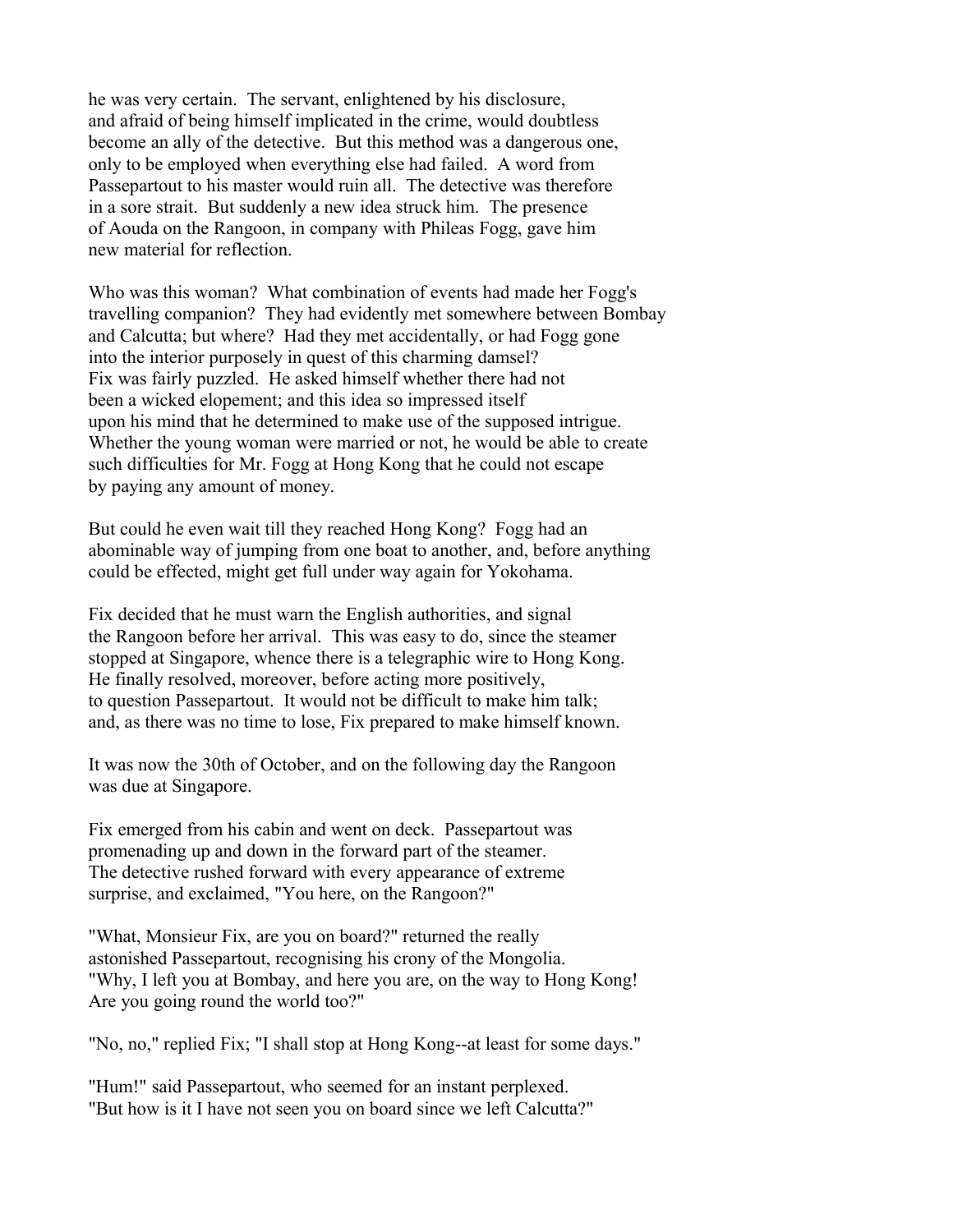"Oh, a trifle of sea-sickness--I've been staying in my berth. The Gulf of Bengal does not agree with me as well as the Indian Ocean. And how is Mr. Fogg?"

"As well and as punctual as ever, not a day behind time! But, Monsieur Fix, you don't know that we have a young lady with us."

"A young lady?" replied the detective, not seeming to comprehend what was said.

Passepartout thereupon recounted Aouda's history, the affair at the Bombay pagoda, the purchase of the elephant for two thousand pounds, the rescue, the arrest, and sentence of the Calcutta court, and the restoration of Mr. Fogg and himself to liberty on bail. Fix, who was familiar with the last events, seemed to be equally ignorant of all that Passepartout related; and the later was charmed to find so interested a listener.

"But does your master propose to carry this young woman to Europe?"

"Not at all. We are simply going to place her under the protection of one of her relatives, a rich merchant at Hong Kong."

"Nothing to be done there," said Fix to himself, concealing his disappointment. "A glass of gin, Mr. Passepartout?"

"Willingly, Monsieur Fix. We must at least have a friendly glass on board the Rangoon."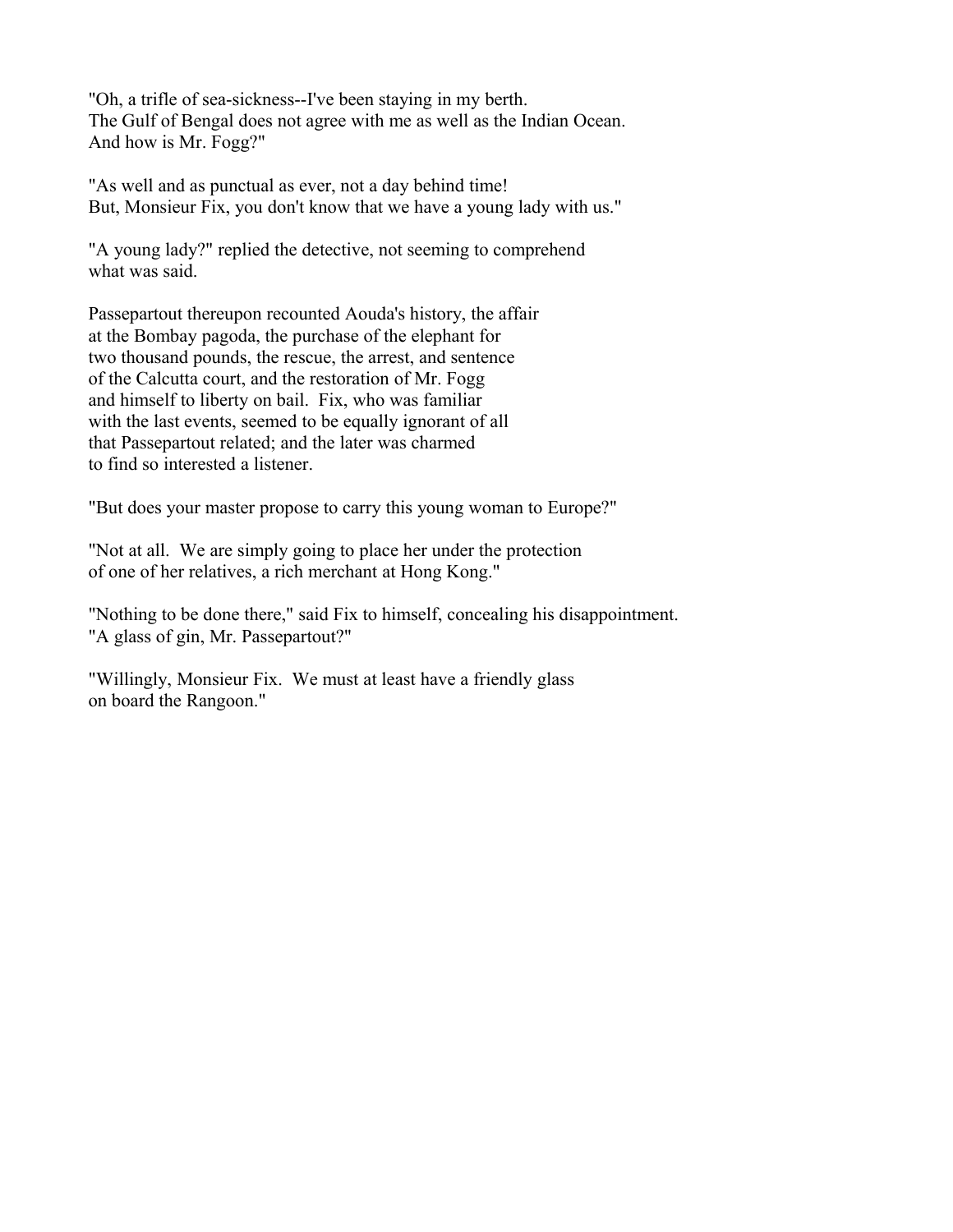## Chapter XVII

## SHOWING WHAT HAPPENED ON THE VOYAGE FROM SINGAPORE TO HONG KONG

The detective and Passepartout met often on deck after this interview, though Fix was reserved, and did not attempt to induce his companion to divulge any more facts concerning Mr. Fogg. He caught a glimpse of that mysterious gentleman once or twice; but Mr. Fogg usually confined himself to the cabin, where he kept Aouda company, or, according to his inveterate habit, took a hand at whist.

Passepartout began very seriously to conjecture what strange chance kept Fix still on the route that his master was pursuing. It was really worth considering why this certainly very amiable and complacent person, whom he had first met at Suez, had then encountered on board the Mongolia, who disembarked at Bombay, which he announced as his destination, and now turned up so unexpectedly on the Rangoon, was following Mr. Fogg's tracks step by step. What was Fix's object? Passepartout was ready to wager his Indian shoes--which he religiously preserved--that Fix would also leave Hong Kong at the same time with them, and probably on the same steamer.

Passepartout might have cudgelled his brain for a century without hitting upon the real object which the detective had in view. He never could have imagined that Phileas Fogg was being tracked as a robber around the globe. But, as it is in human nature to attempt the solution of every mystery, Passepartout suddenly discovered an explanation of Fix's movements, which was in truth far from unreasonable. Fix, he thought, could only be an agent of Mr. Fogg's friends at the Reform Club, sent to follow him up, and to ascertain that he really went round the world as had been agreed upon.

"It's clear!" repeated the worthy servant to himself, proud of his shrewdness. "He's a spy sent to keep us in view! That isn't quite the thing, either, to be spying Mr. Fogg, who is so honourable a man! Ah, gentlemen of the Reform, this shall cost you dear!"

Passepartout, enchanted with his discovery, resolved to say nothing to his master, lest he should be justly offended at this mistrust on the part of his adversaries. But he determined to chaff Fix, when he had the chance, with mysterious allusions, which, however, need not betray his real suspicions.

During the afternoon of Wednesday, 30th October, the Rangoon entered the Strait of Malacca, which separates the peninsula of that name from Sumatra. The mountainous and craggy islets intercepted the beauties of this noble island from the view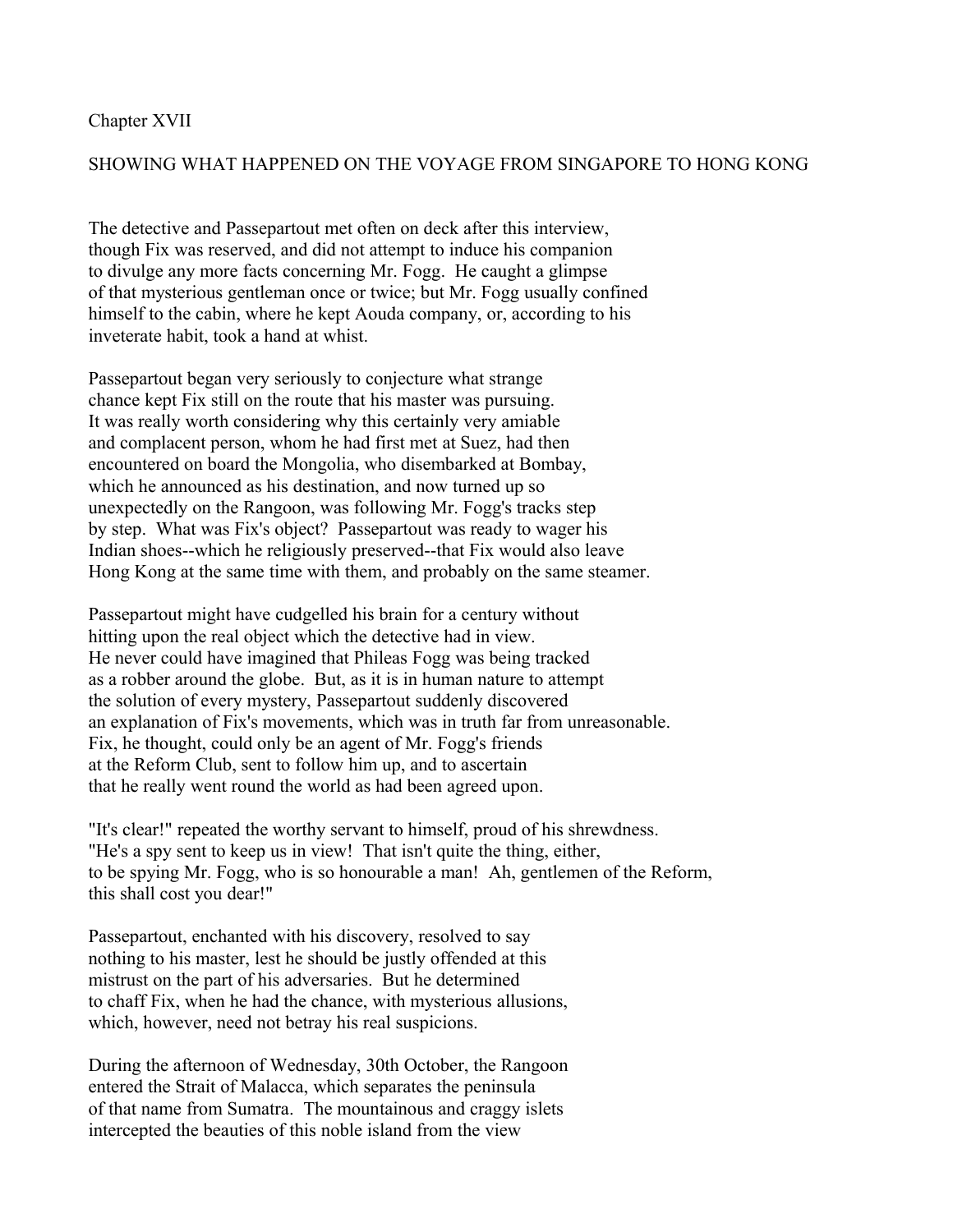of the travellers. The Rangoon weighed anchor at Singapore the next day at four a.m., to receive coal, having gained half a day on the prescribed time of her arrival. Phileas Fogg noted this gain in his journal, and then, accompanied by Aouda, who betrayed a desire for a walk on shore, disembarked.

Fix, who suspected Mr. Fogg's every movement, followed them cautiously, without being himself perceived; while Passepartout, laughing in his sleeve at Fix's manoeuvres, went about his usual errands.

The island of Singapore is not imposing in aspect, for there are no mountains; yet its appearance is not without attractions. It is a park checkered by pleasant highways and avenues. A handsome carriage, drawn by a sleek pair of New Holland horses, carried Phileas Fogg and Aouda into the midst of rows of palms with brilliant foliage, and of clove-trees, whereof the cloves form the heart of a half-open flower. Pepper plants replaced the prickly hedges of European fields; sago-bushes, large ferns with gorgeous branches, varied the aspect of this tropical clime; while nutmeg-trees in full foliage filled the air with a penetrating perfume. Agile and grinning bands of monkeys skipped about in the trees, nor were tigers wanting in the jungles.

After a drive of two hours through the country, Aouda and Mr. Fogg returned to the town, which is a vast collection of heavy-looking, irregular houses, surrounded by charming gardens rich in tropical fruits and plants; and at ten o'clock they re-embarked, closely followed by the detective, who had kept them constantly in sight.

Passepartout, who had been purchasing several dozen mangoes- a fruit as large as good-sized apples, of a dark-brown colour outside and a bright red within, and whose white pulp, melting in the mouth, affords gourmands a delicious sensation--was waiting for them on deck. He was only too glad to offer some mangoes to Aouda, who thanked him very gracefully for them.

At eleven o'clock the Rangoon rode out of Singapore harbour, and in a few hours the high mountains of Malacca, with their forests, inhabited by the most beautifully-furred tigers in the world, were lost to view. Singapore is distant some thirteen hundred miles from the island of Hong Kong, which is a little English colony near the Chinese coast. Phileas Fogg hoped to accomplish the journey in six days, so as to be in time for the steamer which would leave on the 6th of November for Yokohama, the principal Japanese port.

The Rangoon had a large quota of passengers, many of whom disembarked at Singapore, among them a number of Indians, Ceylonese, Chinamen, Malays, and Portuguese, mostly second-class travellers.

The weather, which had hitherto been fine, changed with the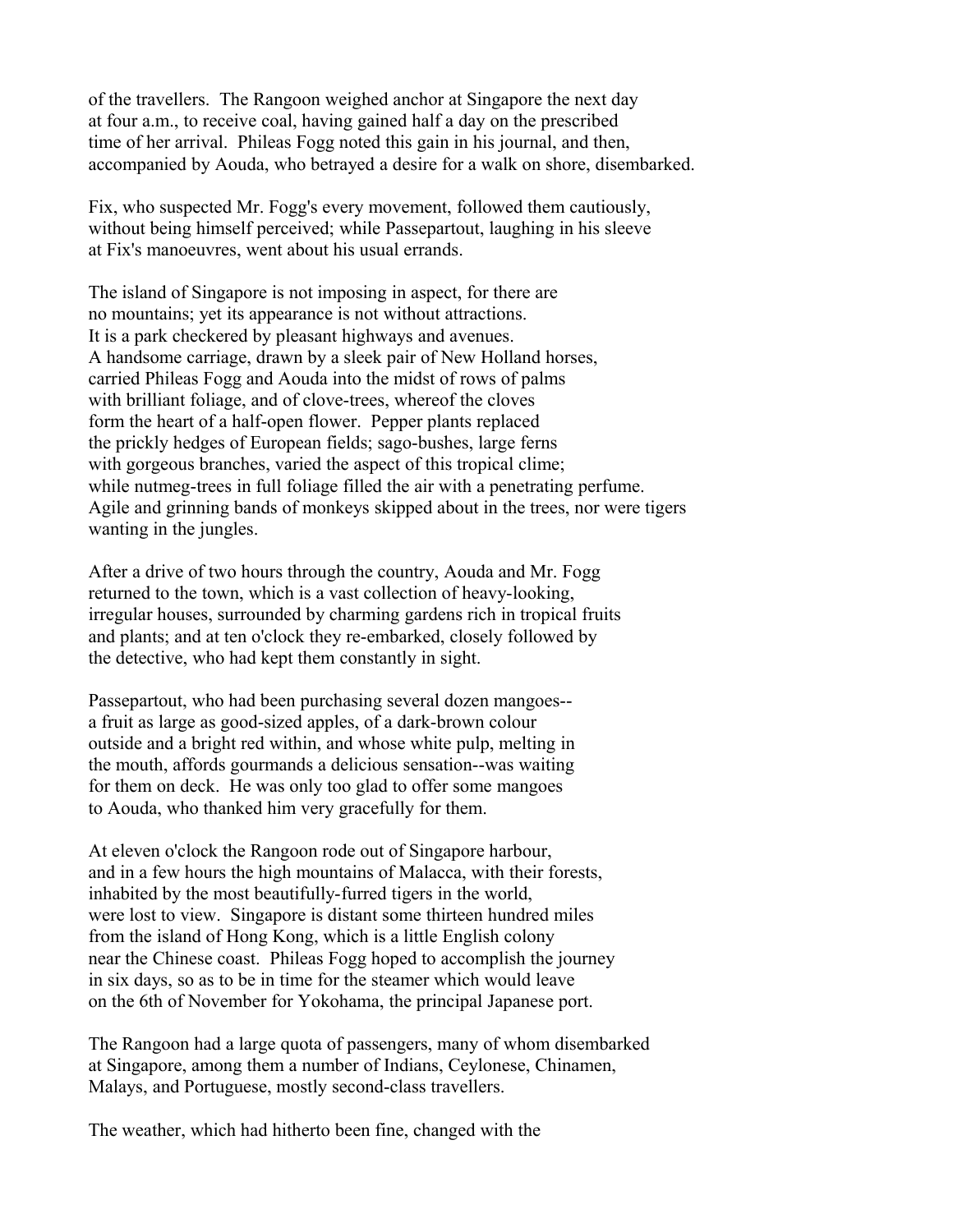last quarter of the moon. The sea rolled heavily, and the wind at intervals rose almost to a storm, but happily blew from the south-west, and thus aided the steamer's progress. The captain as often as possible put up his sails, and under the double action of steam and sail the vessel made rapid progress along the coasts of Anam and Cochin China. Owing to the defective construction of the Rangoon, however, unusual precautions became necessary in unfavourable weather; but the loss of time which resulted from this cause, while it nearly drove Passepartout out of his senses, did not seem to affect his master in the least. Passepartout blamed the captain, the engineer, and the crew, and consigned all who were connected with the ship to the land where the pepper grows. Perhaps the thought of the gas, which was remorselessly burning at his expense in Saville Row, had something to do with his hot impatience.

"You are in a great hurry, then," said Fix to him one day, "to reach Hong Kong?"

"A very great hurry!"

"Mr. Fogg, I suppose, is anxious to catch the steamer for Yokohama?"

"Terribly anxious."

"You believe in this journey around the world, then?"

"Absolutely. Don't you, Mr. Fix?"

"I? I don't believe a word of it."

"You're a sly dog!" said Passepartout, winking at him.

This expression rather disturbed Fix, without his knowing why. Had the Frenchman guessed his real purpose? He knew not what to think. But how could Passepartout have discovered that he was a detective? Yet, in speaking as he did, the man evidently meant more than he expressed.

Passepartout went still further the next day; he could not hold his tongue.

"Mr. Fix," said he, in a bantering tone, "shall we be so unfortunate as to lose you when we get to Hong Kong?"

"Why," responded Fix, a little embarrassed, "I don't know; perhaps--"

"Ah, if you would only go on with us! An agent of the Peninsular Company, you know, can't stop on the way! You were only going to Bombay, and here you are in China. America is not far off, and from America to Europe is only a step."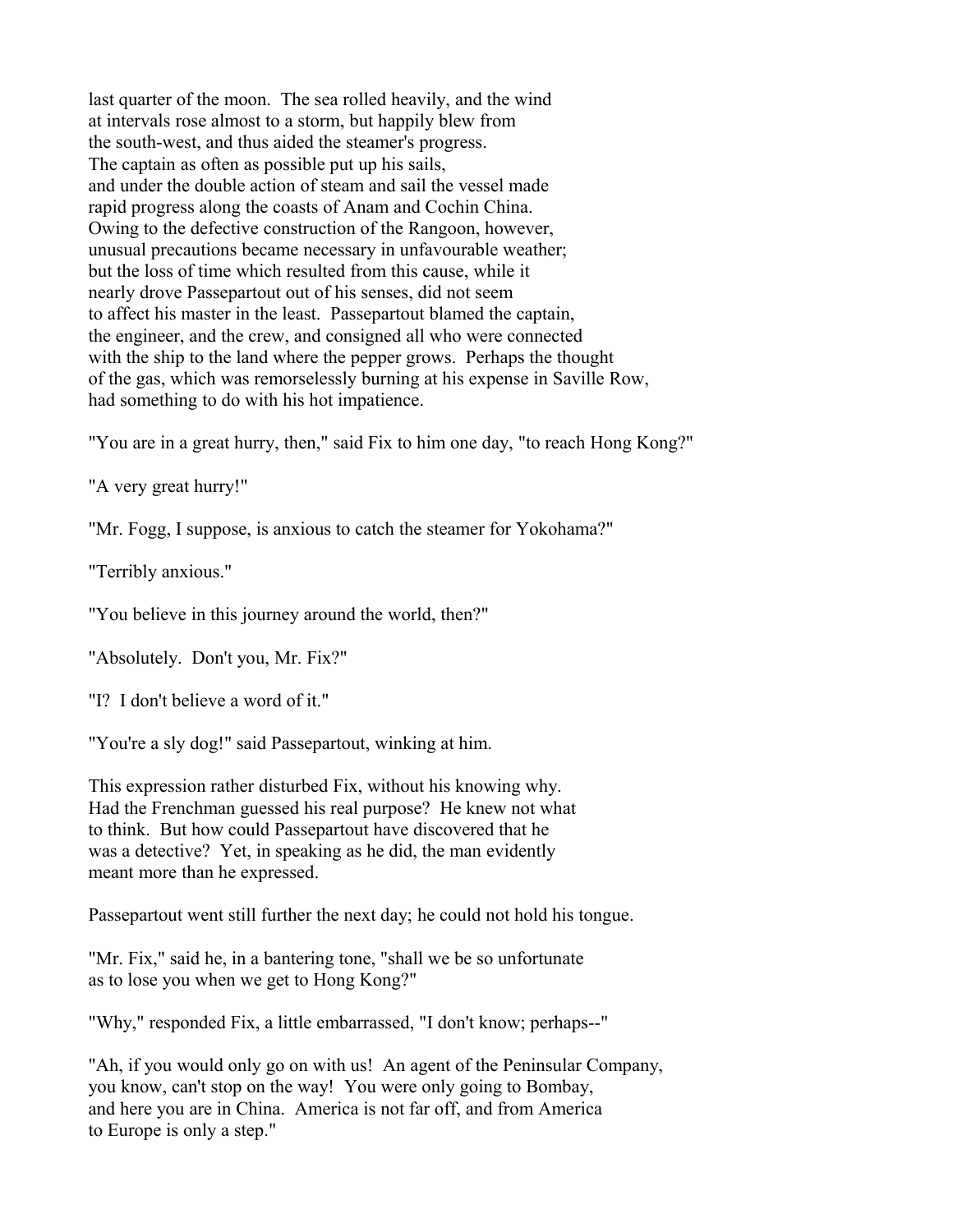Fix looked intently at his companion, whose countenance was as serene as possible, and laughed with him. But Passepartout persisted in chaffing him by asking him if he made much by his present occupation.

"Yes, and no," returned Fix; "there is good and bad luck in such things. But you must understand that I don't travel at my own expense."

"Oh, I am quite sure of that!" cried Passepartout, laughing heartily.

Fix, fairly puzzled, descended to his cabin and gave himself up to his reflections. He was evidently suspected; somehow or other the Frenchman had found out that he was a detective. But had he told his master? What part was he playing in all this: was he an accomplice or not? Was the game, then, up? Fix spent several hours turning these things over in his mind, sometimes thinking that all was lost, then persuading himself that Fogg was ignorant of his presence, and then undecided what course it was best to take.

Nevertheless, he preserved his coolness of mind, and at last resolved to deal plainly with Passepartout. If he did not find it practicable to arrest Fogg at Hong Kong, and if Fogg made preparations to leave that last foothold of English territory, he, Fix, would tell Passepartout all. Either the servant was the accomplice of his master, and in this case the master knew of his operations, and he should fail; or else the servant knew nothing about the robbery, and then his interest would be to abandon the robber.

Such was the situation between Fix and Passepartout. Meanwhile Phileas Fogg moved about above them in the most majestic and unconscious indifference. He was passing methodically in his orbit around the world, regardless of the lesser stars which gravitated around him. Yet there was near by what the astronomers would call a disturbing star, which might have produced an agitation in this gentleman's heart. But no! the charms of Aouda failed to act, to Passepartout's great surprise; and the disturbances, if they existed, would have been more difficult to calculate than those of Uranus which led to the discovery of Neptune.

It was every day an increasing wonder to Passepartout, who read in Aouda's eyes the depths of her gratitude to his master. Phileas Fogg, though brave and gallant, must be, he thought, quite heartless. As to the sentiment which this journey might have awakened in him, there was clearly no trace of such a thing; while poor Passepartout existed in perpetual reveries.

One day he was leaning on the railing of the engine-room, and was observing the engine, when a sudden pitch of the steamer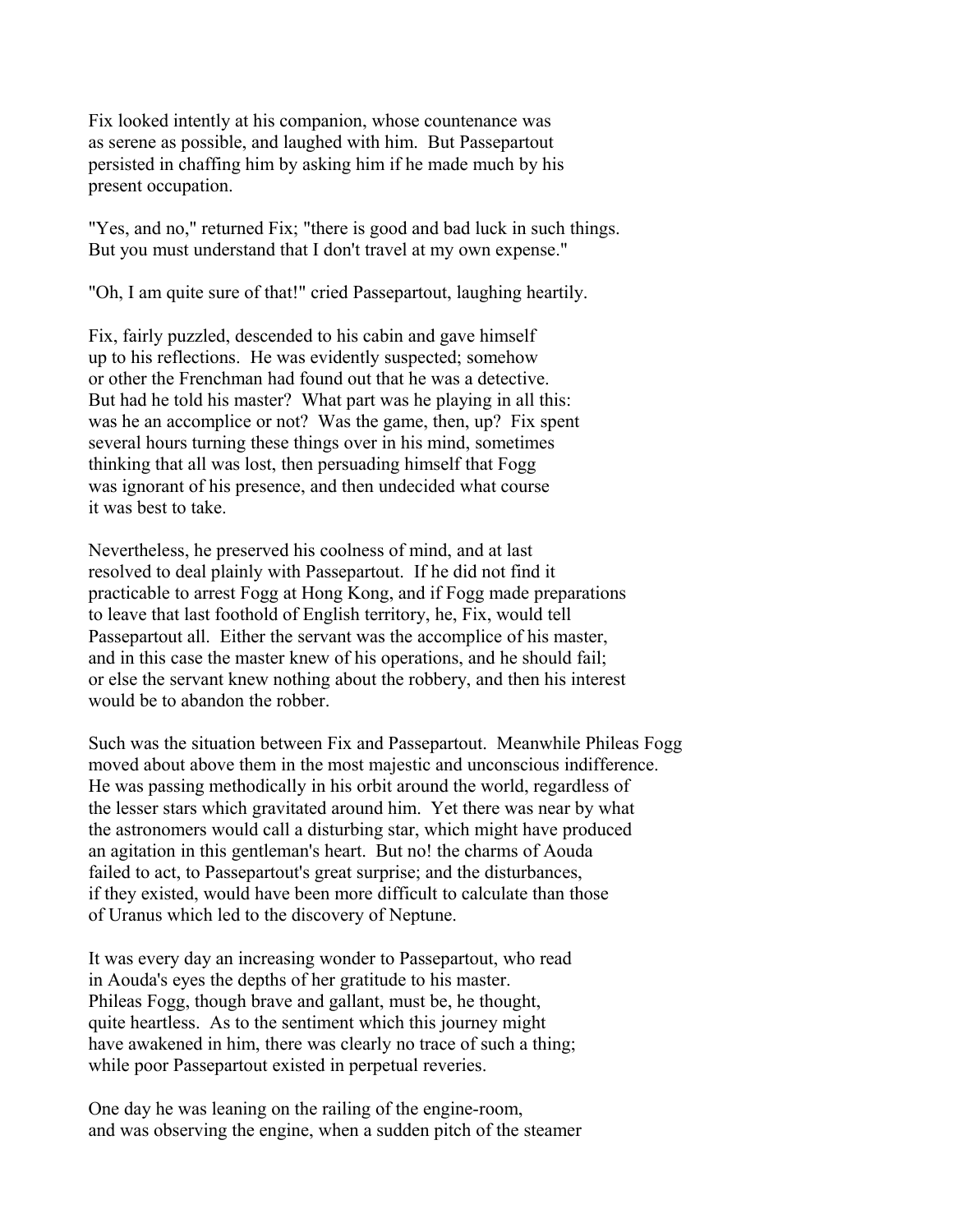threw the screw out of the water. The steam came hissing out of the valves; and this made Passepartout indignant.

"The valves are not sufficiently charged!" he exclaimed. "We are not going. Oh, these English! If this was an American craft, we should blow up, perhaps, but we should at all events go faster!"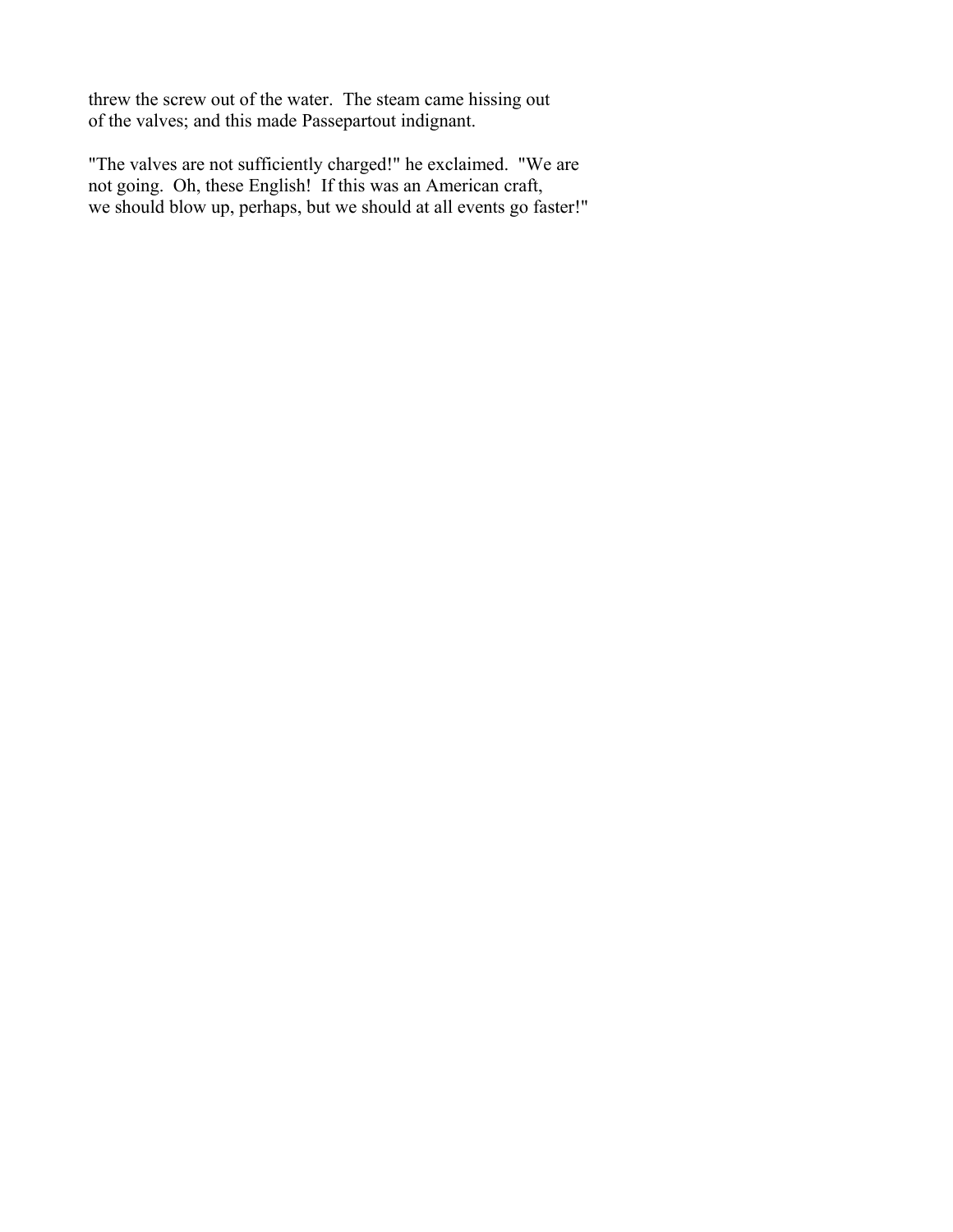### Chapter XVIII

## IN WHICH PHILEAS FOGG, PASSEPARTOUT, AND FIX GO EACH ABOUT HIS BUSINESS

The weather was bad during the latter days of the voyage. The wind, obstinately remaining in the north-west, blew a gale, and retarded the steamer. The Rangoon rolled heavily and the passengers became impatient of the long, monstrous waves which the wind raised before their path. A sort of tempest arose on the 3rd of November, the squall knocking the vessel about with fury, and the waves running high. The Rangoon reefed all her sails, and even the rigging proved too much, whistling and shaking amid the squall. The steamer was forced to proceed slowly, and the captain estimated that she would reach Hong Kong twenty hours behind time, and more if the storm lasted.

Phileas Fogg gazed at the tempestuous sea, which seemed to be struggling especially to delay him, with his habitual tranquillity. He never changed countenance for an instant, though a delay of twenty hours, by making him too late for the Yokohama boat, would almost inevitably cause the loss of the wager. But this man of nerve manifested neither impatience nor annoyance; it seemed as if the storm were a part of his programme, and had been foreseen. Aouda was amazed to find him as calm as he had been from the first time she saw him.

Fix did not look at the state of things in the same light. The storm greatly pleased him. His satisfaction would have been complete had the Rangoon been forced to retreat before the violence of wind and waves. Each delay filled him with hope, for it became more and more probable that Fogg would be obliged to remain some days at Hong Kong; and now the heavens themselves became his allies, with the gusts and squalls. It mattered not that they made him sea-sick--he made no account of this inconvenience; and, whilst his body was writhing under their effects, his spirit bounded with hopeful exultation.

Passepartout was enraged beyond expression by the unpropitious weather. Everything had gone so well till now! Earth and sea had seemed to be at his master's service; steamers and railways obeyed him; wind and steam united to speed his journey. Had the hour of adversity come? Passepartout was as much excited as if the twenty thousand pounds were to come from his own pocket. The storm exasperated him, the gale made him furious, and he longed to lash the obstinate sea into obedience. Poor fellow! Fix carefully concealed from him his own satisfaction, for, had he betrayed it, Passepartout could scarcely have restrained himself from personal violence.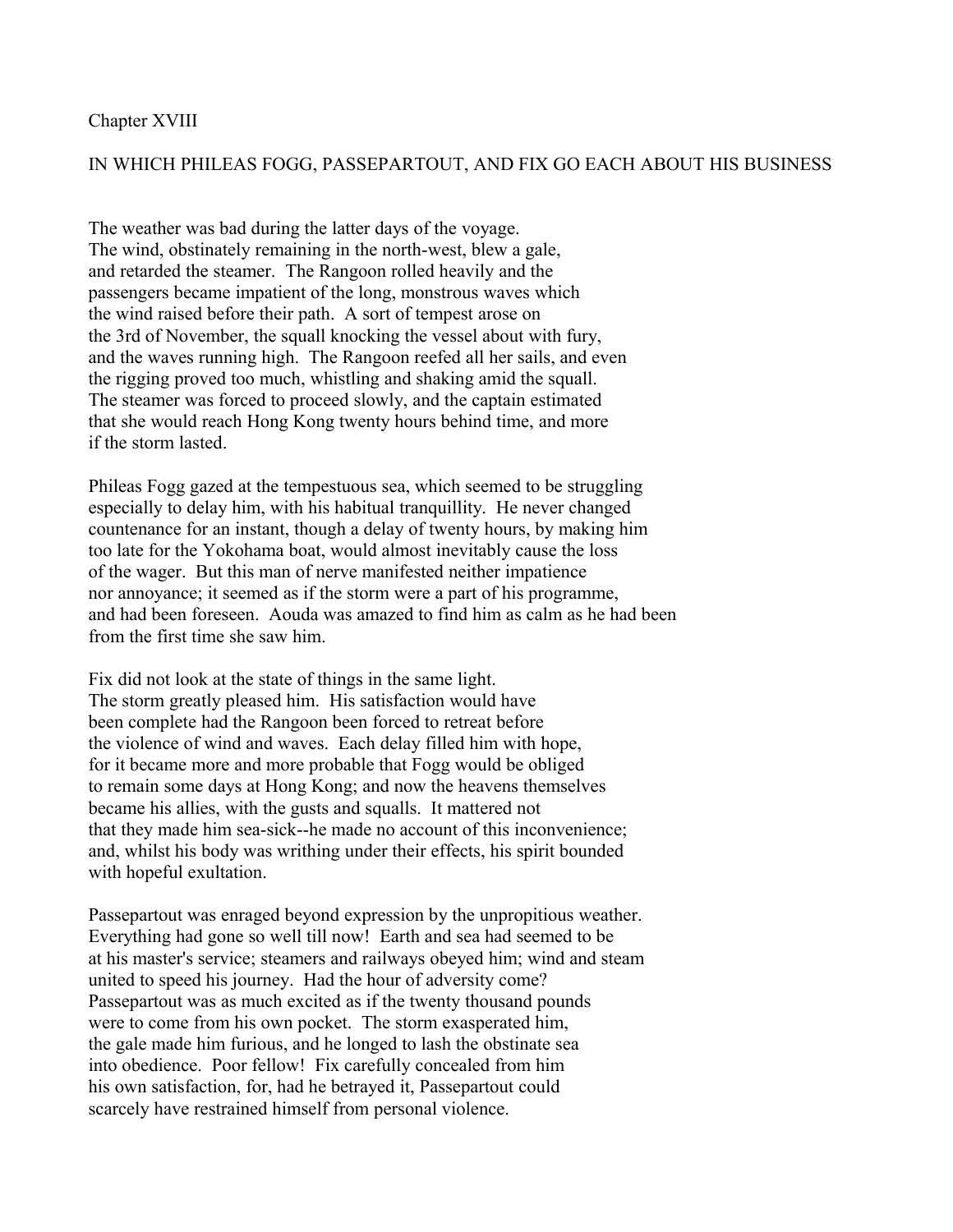Passepartout remained on deck as long as the tempest lasted, being unable to remain quiet below, and taking it into his head to aid the progress of the ship by lending a hand with the crew. He overwhelmed the captain, officers, and sailors, who could not help laughing at his impatience, with all sorts of questions. He wanted to know exactly how long the storm was going to last; whereupon he was referred to the barometer, which seemed to have no intention of rising. Passepartout shook it, but with no perceptible effect; for neither shaking nor maledictions could prevail upon it to change its mind.

On the 4th, however, the sea became more calm, and the storm lessened its violence; the wind veered southward, and was once more favourable. Passepartout cleared up with the weather. Some of the sails were unfurled, and the Rangoon resumed its most rapid speed. The time lost could not, however, be regained. Land was not signalled until five o'clock on the morning of the 6th; the steamer was due on the 5th. Phileas Fogg was twenty-four hours behind-hand, and the Yokohama steamer would, of course, be missed.

The pilot went on board at six, and took his place on the bridge, to guide the Rangoon through the channels to the port of Hong Kong. Passepartout longed to ask him if the steamer had left for Yokohama; but he dared not, for he wished to preserve the spark of hope, which still remained till the last moment. He had confided his anxiety to Fix who--the sly rascal!--tried to console him by saying that Mr. Fogg would be in time if he took the next boat; but this only put Passepartout in a passion.

Mr. Fogg, bolder than his servant, did not hesitate to approach the pilot, and tranquilly ask him if he knew when a steamer would leave Hong Kong for Yokohama.

"At high tide to-morrow morning," answered the pilot.

"Ah!" said Mr. Fogg, without betraying any astonishment.

Passepartout, who heard what passed, would willingly have embraced the pilot, while Fix would have been glad to twist his neck.

"What is the steamer's name?" asked Mr. Fogg.

"The Carnatic."

"Ought she not to have gone yesterday?"

"Yes, sir; but they had to repair one of her boilers, and so her departure was postponed till to-morrow."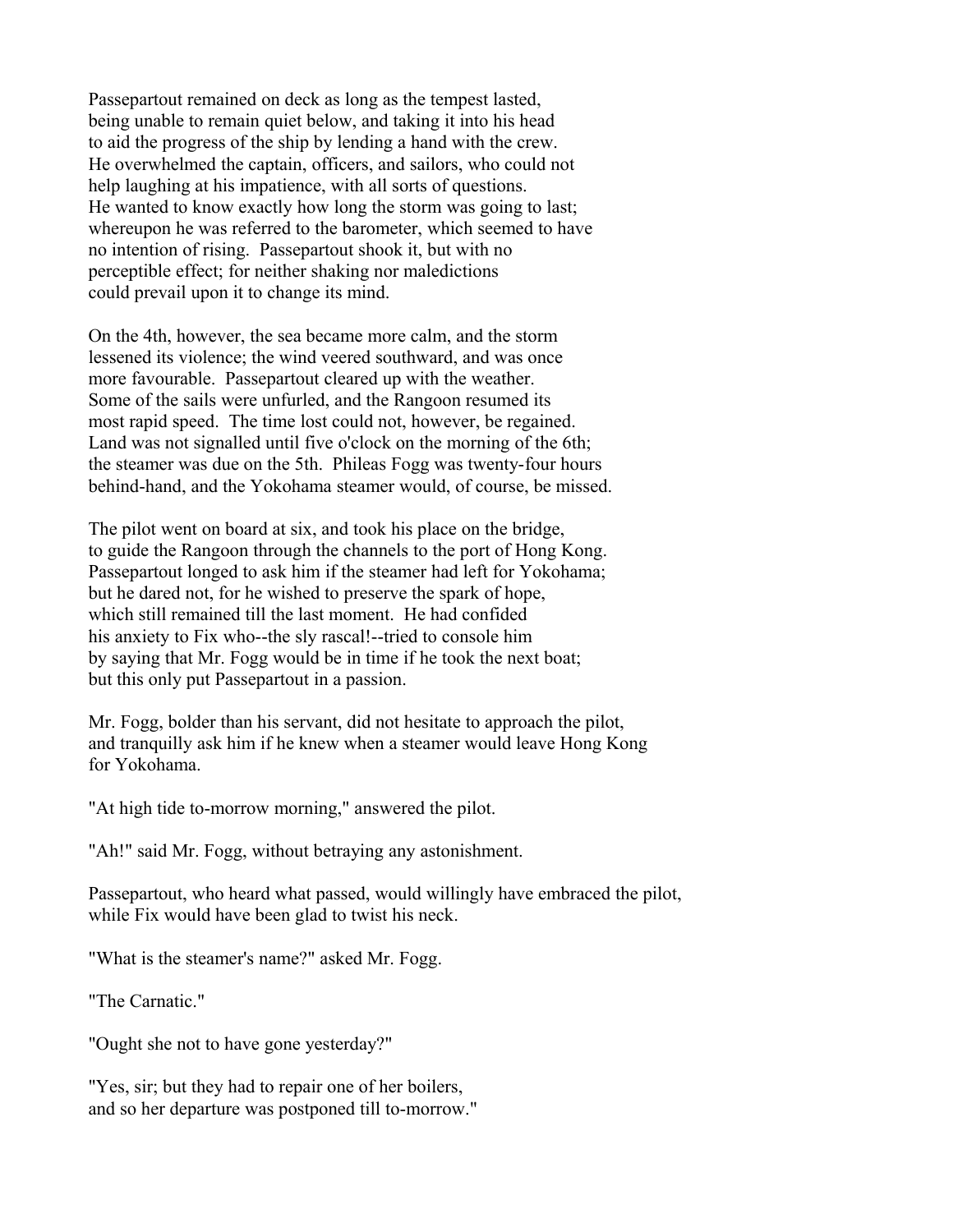"Thank you," returned Mr. Fogg, descending mathematically to the saloon.

Passepartout clasped the pilot's hand and shook it heartily in his delight, exclaiming, "Pilot, you are the best of good fellows!"

The pilot probably does not know to this day why his responses won him this enthusiastic greeting. He remounted the bridge, and guided the steamer through the flotilla of junks, tankas, and fishing boats which crowd the harbour of Hong Kong.

At one o'clock the Rangoon was at the quay, and the passengers were going ashore.

Chance had strangely favoured Phileas Fogg, for had not the Carnatic been forced to lie over for repairing her boilers, she would have left on the 6th of November, and the passengers for Japan would have been obliged to await for a week the sailing of the next steamer. Mr. Fogg was, it is true, twenty-four hours behind his time; but this could not seriously imperil the remainder of his tour.

The steamer which crossed the Pacific from Yokohama to San Francisco made a direct connection with that from Hong Kong, and it could not sail until the latter reached Yokohama; and if Mr. Fogg was twenty-four hours late on reaching Yokohama, this time would no doubt be easily regained in the voyage of twenty-two days across the Pacific. He found himself, then, about twenty-four hours behind-hand, thirty-five days after leaving London.

The Carnatic was announced to leave Hong Kong at five the next morning. Mr. Fogg had sixteen hours in which to attend to his business there, which was to deposit Aouda safely with her wealthy relative.

On landing, he conducted her to a palanquin, in which they repaired to the Club Hotel. A room was engaged for the young woman, and Mr. Fogg, after seeing that she wanted for nothing, set out in search of her cousin Jeejeeh. He instructed Passepartout to remain at the hotel until his return, that Aouda might not be left entirely alone.

Mr. Fogg repaired to the Exchange, where, he did not doubt, every one would know so wealthy and considerable a personage as the Parsee merchant. Meeting a broker, he made the inquiry, to learn that Jeejeeh had left China two years before, and, retiring from business with an immense fortune, had taken up his residence in Europe--in Holland the broker thought, with the merchants of which country he had principally traded. Phileas Fogg returned to the hotel, begged a moment's conversation with Aouda, and without more ado, apprised her that Jeejeeh was no longer at Hong Kong, but probably in Holland.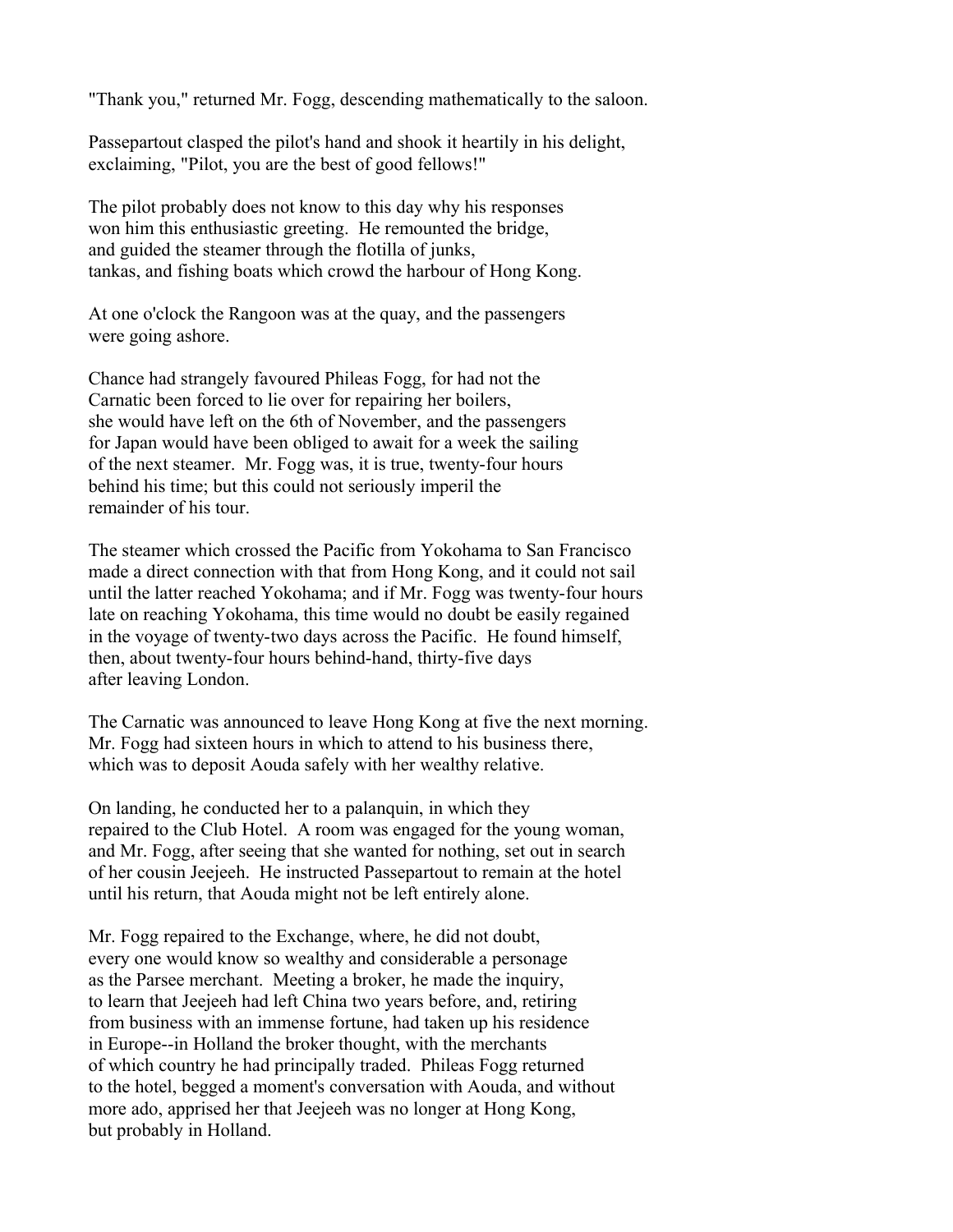Aouda at first said nothing. She passed her hand across her forehead, and reflected a few moments. Then, in her sweet, soft voice, she said: "What ought I to do, Mr. Fogg?"

"It is very simple," responded the gentleman. "Go on to Europe."

"But I cannot intrude--"

"You do not intrude, nor do you in the least embarrass my project. Passepartout!"

"Monsieur."

"Go to the Carnatic, and engage three cabins."

Passepartout, delighted that the young woman, who was very gracious to him, was going to continue the journey with them, went off at a brisk gait to obey his master's order.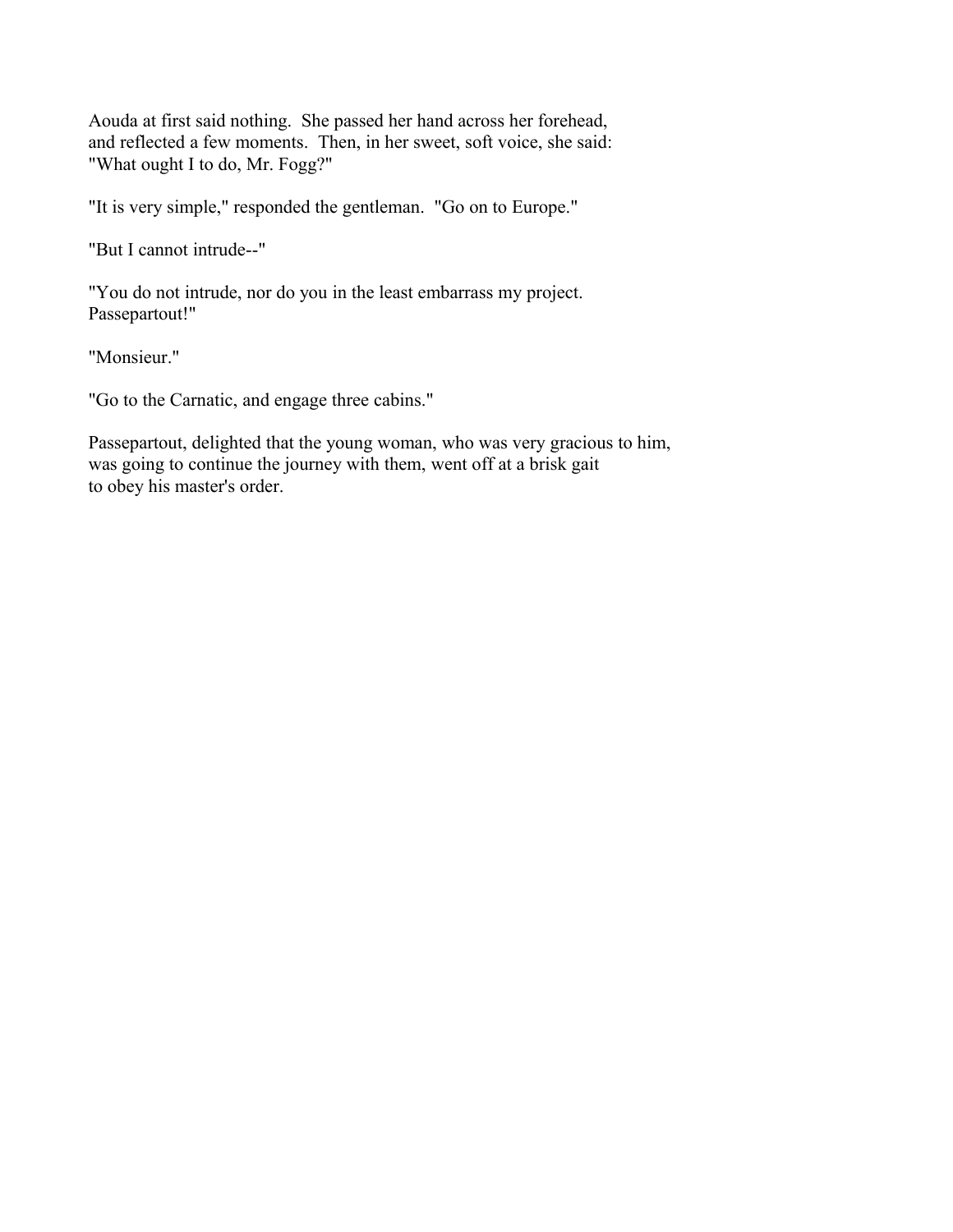### Chapter XIX

# IN WHICH PASSEPARTOUT TAKES A TOO GREAT INTEREST IN HIS MASTER, AND WHAT COMES OF IT

Hong Kong is an island which came into the possession of the English by the Treaty of Nankin, after the war of 1842; and the colonising genius of the English has created upon it an important city and an excellent port. The island is situated at the mouth of the Canton River, and is separated by about sixty miles from the Portuguese town of Macao, on the opposite coast. Hong Kong has beaten Macao in the struggle for the Chinese trade, and now the greater part of the transportation of Chinese goods finds its depot at the former place. Docks, hospitals, wharves, a Gothic cathedral, a government house, macadamised streets, give to Hong Kong the appearance of a town in Kent or Surrey transferred by some strange magic to the antipodes.

Passepartout wandered, with his hands in his pockets, towards the Victoria port, gazing as he went at the curious palanquins and other modes of conveyance, and the groups of Chinese, Japanese, and Europeans who passed to and fro in the streets. Hong Kong seemed to him not unlike Bombay, Calcutta, and Singapore, since, like them, it betrayed everywhere the evidence of English supremacy. At the Victoria port he found a confused mass of ships of all nations: English, French, American, and Dutch, men-of-war and trading vessels, Japanese and Chinese junks, sempas, tankas, and flower-boats, which formed so many floating parterres. Passepartout noticed in the crowd a number of the natives who seemed very old and were dressed in yellow. On going into a barber's to get shaved he learned that these ancient men were all at least eighty years old, at which age they are permitted to wear yellow, which is the Imperial colour. Passepartout, without exactly knowing why, thought this very funny.

On reaching the quay where they were to embark on the Carnatic, he was not astonished to find Fix walking up and down. The detective seemed very much disturbed and disappointed.

"This is bad," muttered Passepartout, "for the gentlemen of the Reform Club!" He accosted Fix with a merry smile, as if he had not perceived that gentleman's chagrin. The detective had, indeed, good reasons to inveigh against the bad luck which pursued him. The warrant had not come! It was certainly on the way, but as certainly it could not now reach Hong Kong for several days; and, this being the last English territory on Mr. Fogg's route, the robber would escape, unless he could manage to detain him.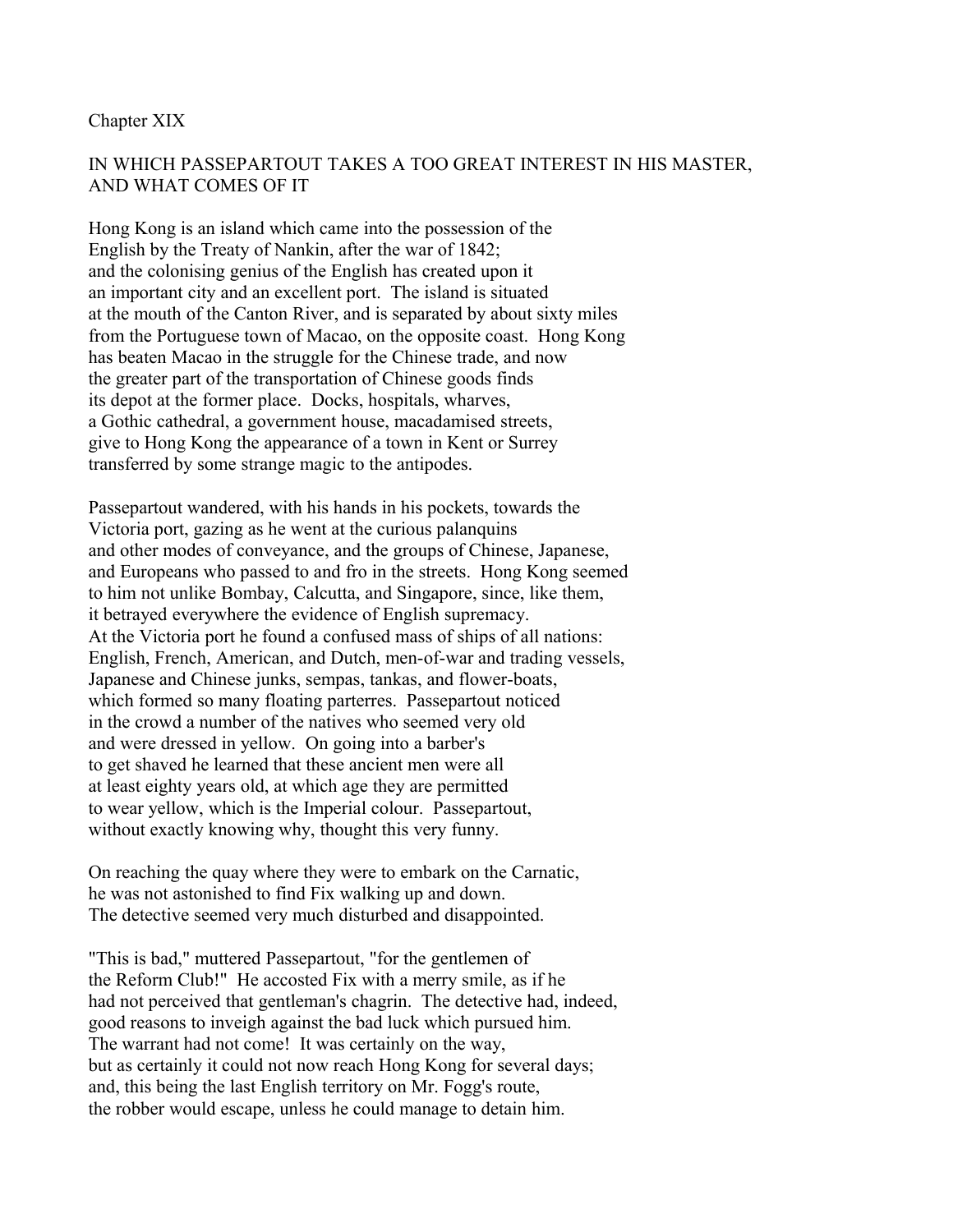"Well, Monsieur Fix," said Passepartout, "have you decided to go with us so far as America?"

"Yes," returned Fix, through his set teeth.

"Good!" exclaimed Passepartout, laughing heartily. "I knew you could not persuade yourself to separate from us. Come and engage your berth."

They entered the steamer office and secured cabins for four persons. The clerk, as he gave them the tickets, informed them that, the repairs on the Carnatic having been completed, the steamer would leave that very evening, and not next morning, as had been announced.

"That will suit my master all the better," said Passepartout. "I will go and let him know."

Fix now decided to make a bold move; he resolved to tell Passepartout all. It seemed to be the only possible means of keeping Phileas Fogg several days longer at Hong Kong. He accordingly invited his companion into a tavern which caught his eye on the quay. On entering, they found themselves in a large room handsomely decorated, at the end of which was a large camp-bed furnished with cushions. Several persons lay upon this bed in a deep sleep. At the small tables which were arranged about the room some thirty customers were drinking English beer, porter, gin, and brandy; smoking, the while, long red clay pipes stuffed with little balls of opium mingled with essence of rose. From time to time one of the smokers, overcome with the narcotic, would slip under the table, whereupon the waiters, taking him by the head and feet, carried and laid him upon the bed. The bed already supported twenty of these stupefied sots.

Fix and Passepartout saw that they were in a smoking-house haunted by those wretched, cadaverous, idiotic creatures to whom the English merchants sell every year the miserable drug called opium, to the amount of one million four hundred thousand pounds- thousands devoted to one of the most despicable vices which afflict humanity! The Chinese government has in vain attempted to deal with the evil by stringent laws. It passed gradually from the rich, to whom it was at first exclusively reserved, to the lower classes, and then its ravages could not be arrested. Opium is smoked everywhere, at all times, by men and women, in the Celestial Empire; and, once accustomed to it, the victims cannot dispense with it, except by suffering horrible bodily contortions and agonies. A great smoker can smoke as many as eight pipes a day; but he dies in five years. It was in one of these dens that Fix and Passepartout, in search of a friendly glass, found themselves. Passepartout had no money, but willingly accepted Fix's invitation in the hope of returning the obligation at some future time.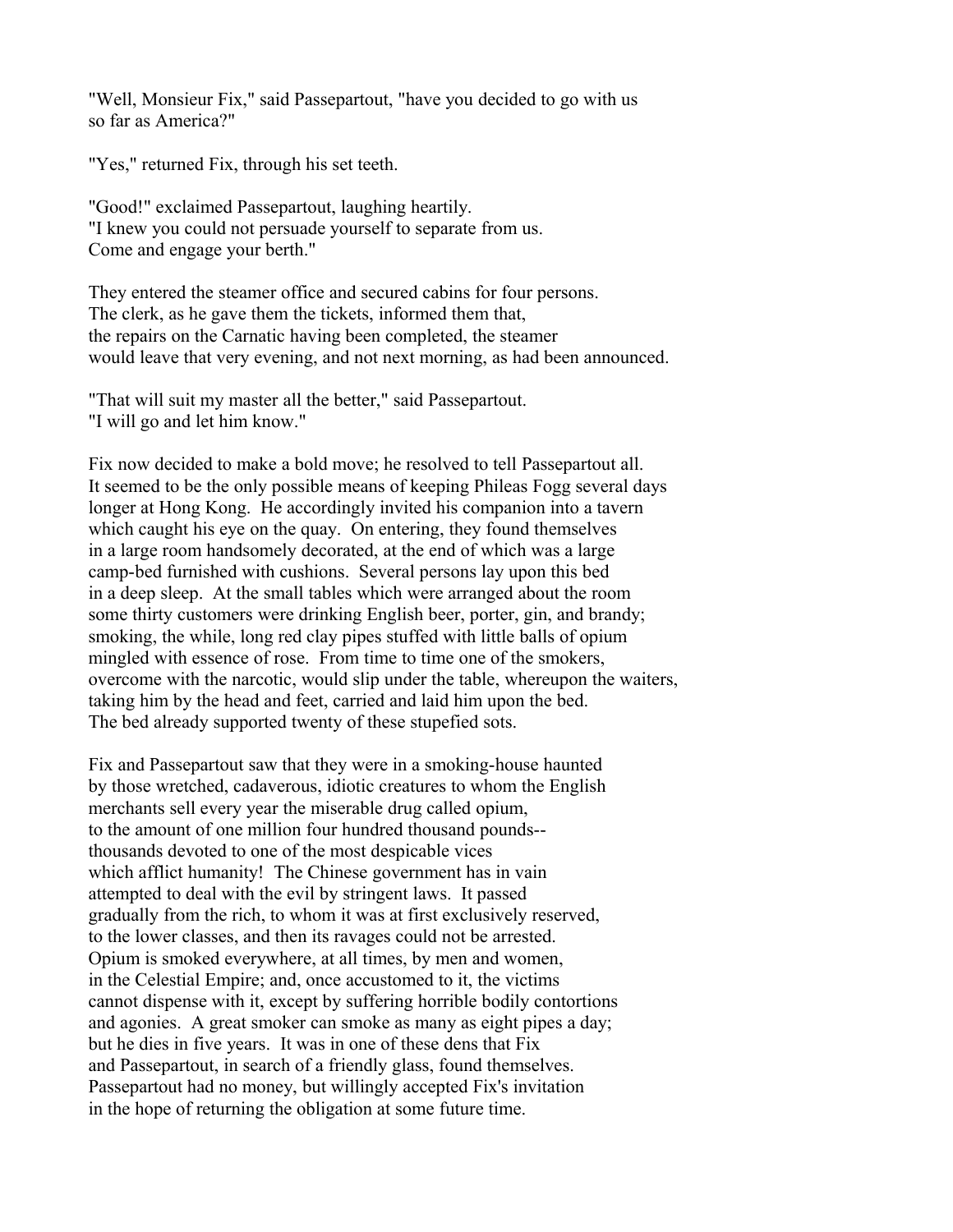They ordered two bottles of port, to which the Frenchman did ample justice, whilst Fix observed him with close attention. They chatted about the journey, and Passepartout was especially merry at the idea that Fix was going to continue it with them. When the bottles were empty, however, he rose to go and tell his master of the change in the time of the sailing of the Carnatic.

Fix caught him by the arm, and said, "Wait a moment."

"What for, Mr. Fix?"

"I want to have a serious talk with you."

"A serious talk!" cried Passepartout, drinking up the little wine that was left in the bottom of his glass. "Well, we'll talk about it to-morrow; I haven't time now."

"Stay! What I have to say concerns your master."

Passepartout, at this, looked attentively at his companion. Fix's face seemed to have a singular expression. He resumed his seat.

"What is it that you have to say?"

Fix placed his hand upon Passepartout's arm, and, lowering his voice, said, "You have guessed who I am?"

"Parbleu!" said Passepartout, smiling.

"Then I'm going to tell you everything--"

"Now that I know everything, my friend! Ah! that's very good. But go on, go on. First, though, let me tell you that those gentlemen have put themselves to a useless expense."

"Useless!" said Fix. "You speak confidently. It's clear that you don't know how large the sum is."

"Of course I do," returned Passepartout. "Twenty thousand pounds."

"Fifty-five thousand!" answered Fix, pressing his companion's hand.

"What!" cried the Frenchman. "Has Monsieur Fogg dared- fifty-five thousand pounds! Well, there's all the more reason for not losing an instant," he continued, getting up hastily.

Fix pushed Passepartout back in his chair, and resumed: "Fifty-five thousand pounds; and if I succeed, I get two thousand pounds. If you'll help me, I'll let you have five hundred of them."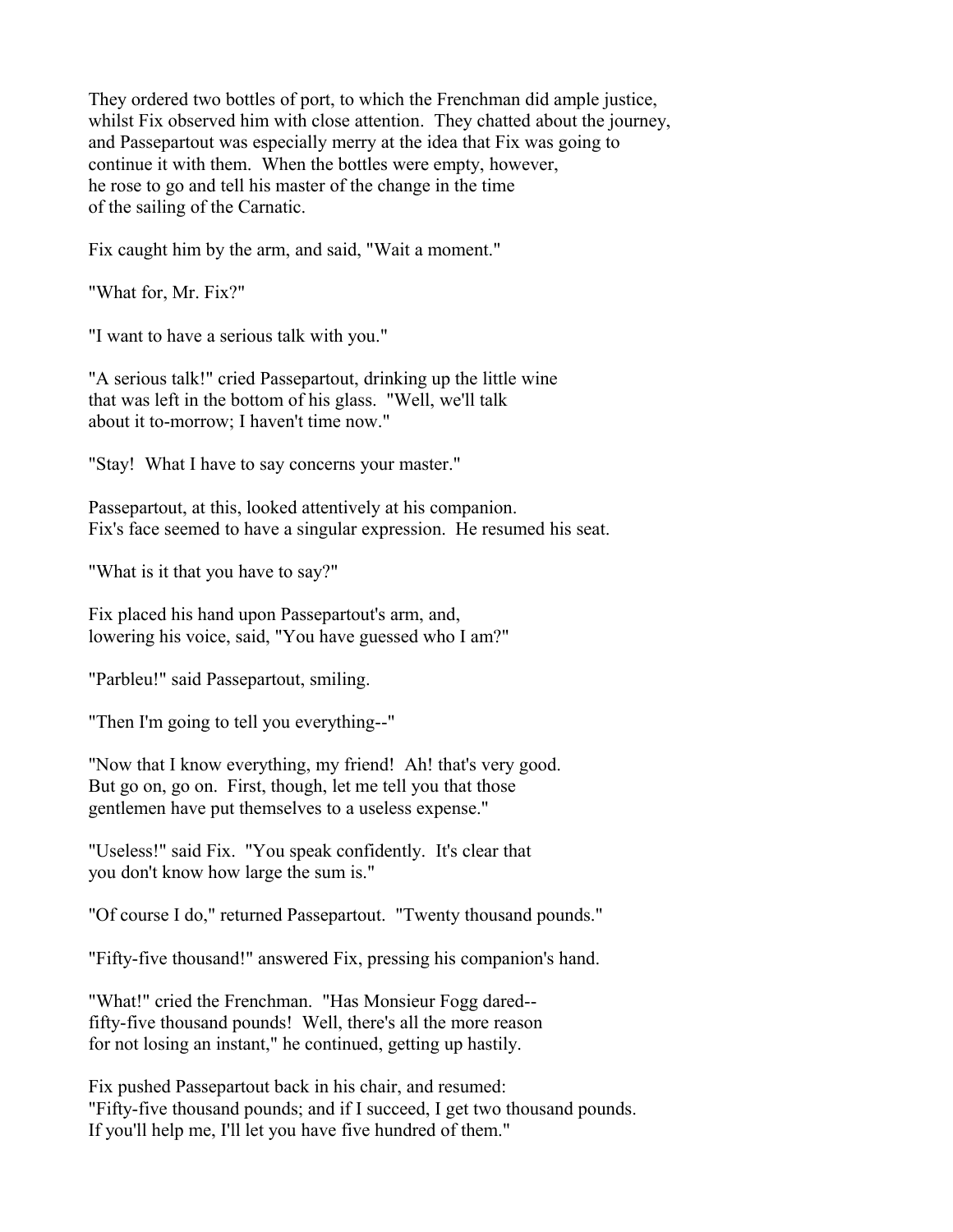"Help you?" cried Passepartout, whose eyes were standing wide open.

"Yes; help me keep Mr. Fogg here for two or three days."

"Why, what are you saying? Those gentlemen are not satisfied with following my master and suspecting his honour, but they must try to put obstacles in his way! I blush for them!"

"What do you mean?"

"I mean that it is a piece of shameful trickery. They might as well waylay Mr. Fogg and put his money in their pockets!"

"That's just what we count on doing."

"It's a conspiracy, then," cried Passepartout, who became more and more excited as the liquor mounted in his head, for he drank without perceiving it. "A real conspiracy! And gentlemen, too. Bah!"

Fix began to be puzzled.

"Members of the Reform Club!" continued Passepartout. "You must know, Monsieur Fix, that my master is an honest man, and that, when he makes a wager, he tries to win it fairly!"

"But who do you think I am?" asked Fix, looking at him intently.

"Parbleu! An agent of the members of the Reform Club, sent out here to interrupt my master's journey. But, though I found you out some time ago, I've taken good care to say nothing about it to Mr. Fogg."

"He knows nothing, then?"

"Nothing," replied Passepartout, again emptying his glass.

The detective passed his hand across his forehead, hesitating before he spoke again. What should he do? Passepartout's mistake seemed sincere, but it made his design more difficult. It was evident that the servant was not the master's accomplice, as Fix had been inclined to suspect.

"Well," said the detective to himself, "as he is not an accomplice, he will help me."

He had no time to lose: Fogg must be detained at Hong Kong, so he resolved to make a clean breast of it.

"Listen to me," said Fix abruptly. "I am not, as you think, an agent of the members of the Reform Club--"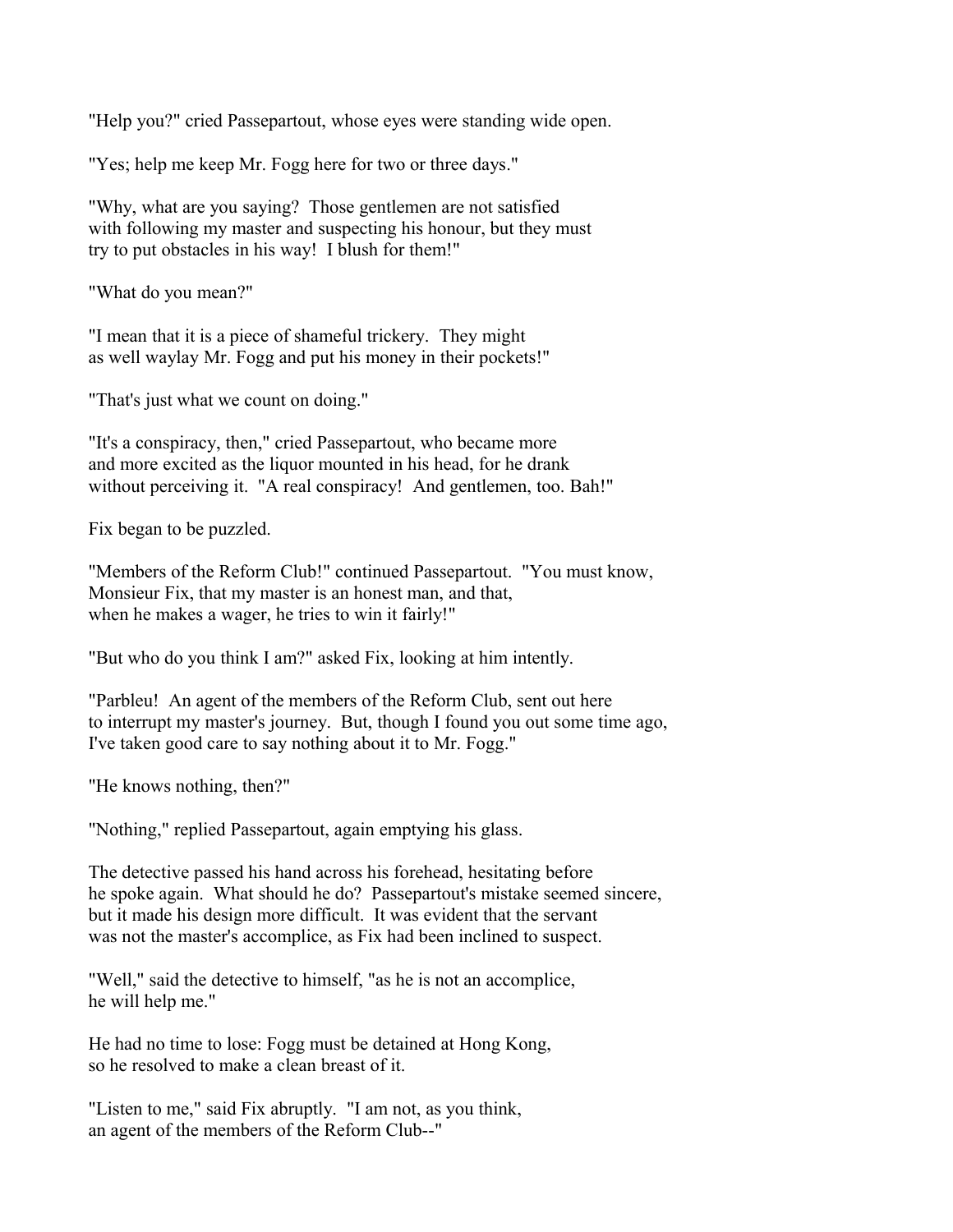"Bah!" retorted Passepartout, with an air of raillery.

"I am a police detective, sent out here by the London office."

"You, a detective?"

"I will prove it. Here is my commission."

Passepartout was speechless with astonishment when Fix displayed this document, the genuineness of which could not be doubted.

"Mr. Fogg's wager," resumed Fix, "is only a pretext, of which you and the gentlemen of the Reform are dupes. He had a motive for securing your innocent complicity."

"But why?"

"Listen. On the 28th of last September a robbery of fifty-five thousand pounds was committed at the Bank of England by a person whose description was fortunately secured. Here is his description; it answers exactly to that of Mr. Phileas Fogg."

"What nonsense!" cried Passepartout, striking the table with his fist. "My master is the most honourable of men!"

"How can you tell? You know scarcely anything about him. You went into his service the day he came away; and he came away on a foolish pretext, without trunks, and carrying a large amount in banknotes. And yet you are bold enough to assert that he is an honest man!"

"Yes, yes," repeated the poor fellow, mechanically.

"Would you like to be arrested as his accomplice?"

Passepartout, overcome by what he had heard, held his head between his hands, and did not dare to look at the detective. Phileas Fogg, the saviour of Aouda, that brave and generous man, a robber! And yet how many presumptions there were against him! Passepartout essayed to reject the suspicions which forced themselves upon his mind; he did not wish to believe that his master was guilty.

"Well, what do you want of me?" said he, at last, with an effort.

"See here," replied Fix; "I have tracked Mr. Fogg to this place, but as yet I have failed to receive the warrant of arrest for which I sent to London. You must help me to keep him here in Hong Kong--"

"I! But I--"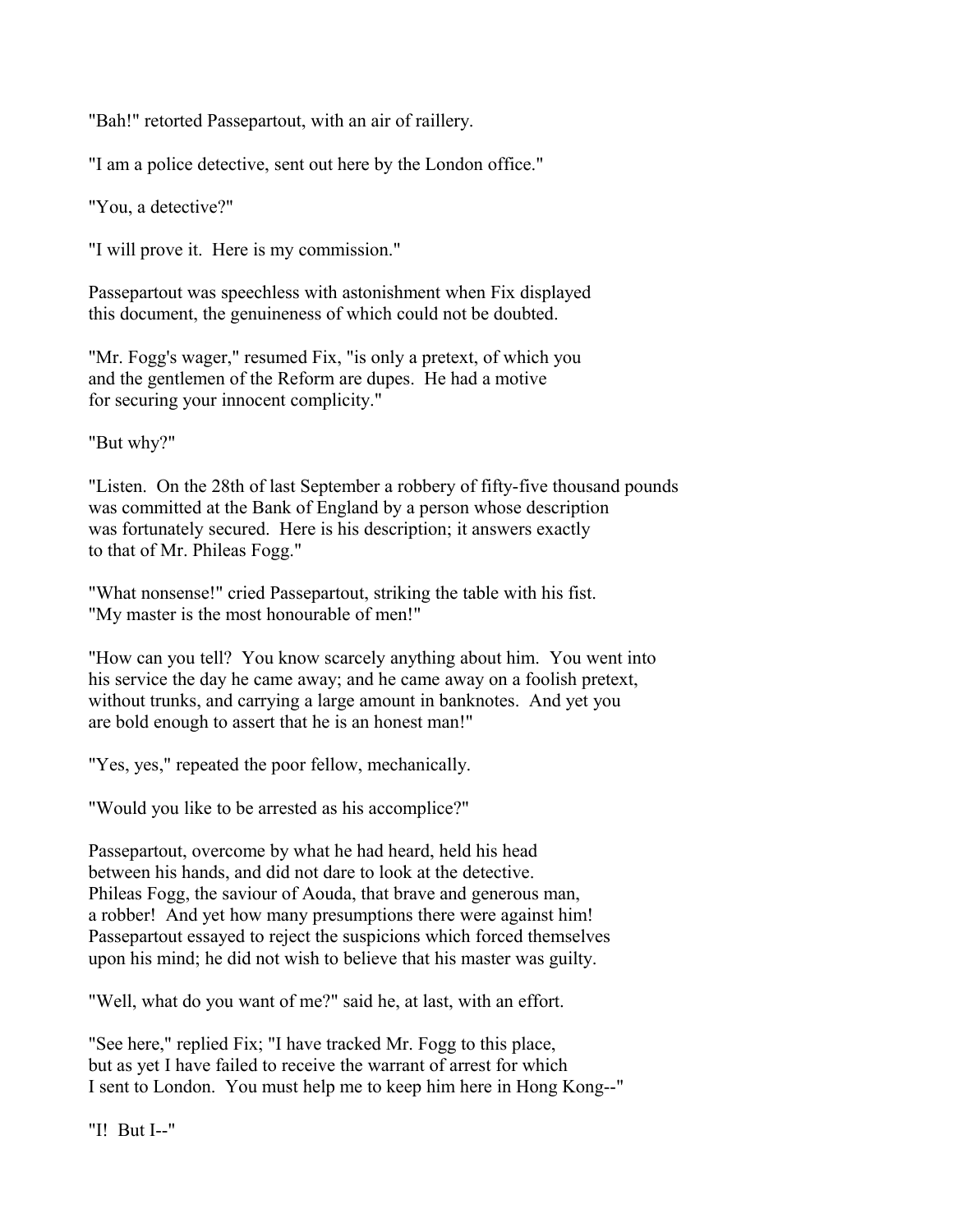"I will share with you the two thousand pounds reward offered by the Bank of England."

"Never!" replied Passepartout, who tried to rise, but fell back, exhausted in mind and body.

"Mr. Fix," he stammered, "even should what you say be true- if my master is really the robber you are seeking for--which I deny-- I have been, am, in his service; I have seen his generosity and goodness; and I will never betray him--not for all the gold in the world. I come from a village where they don't eat that kind of bread!"

"You refuse?"

"I refuse."

"Consider that I've said nothing," said Fix; "and let us drink."

"Yes; let us drink!"

Passepartout felt himself yielding more and more to the effects of the liquor. Fix, seeing that he must, at all hazards, be separated from his master, wished to entirely overcome him. Some pipes full of opium lay upon the table. Fix slipped one into Passepartout's hand. He took it, put it between his lips, lit it, drew several puffs, and his head, becoming heavy under the influence of the narcotic, fell upon the table.

"At last!" said Fix, seeing Passepartout unconscious. "Mr. Fogg will not be informed of the Carnatic's departure; and, if he is, he will have to go without this cursed Frenchman!"

And, after paying his bill, Fix left the tavern.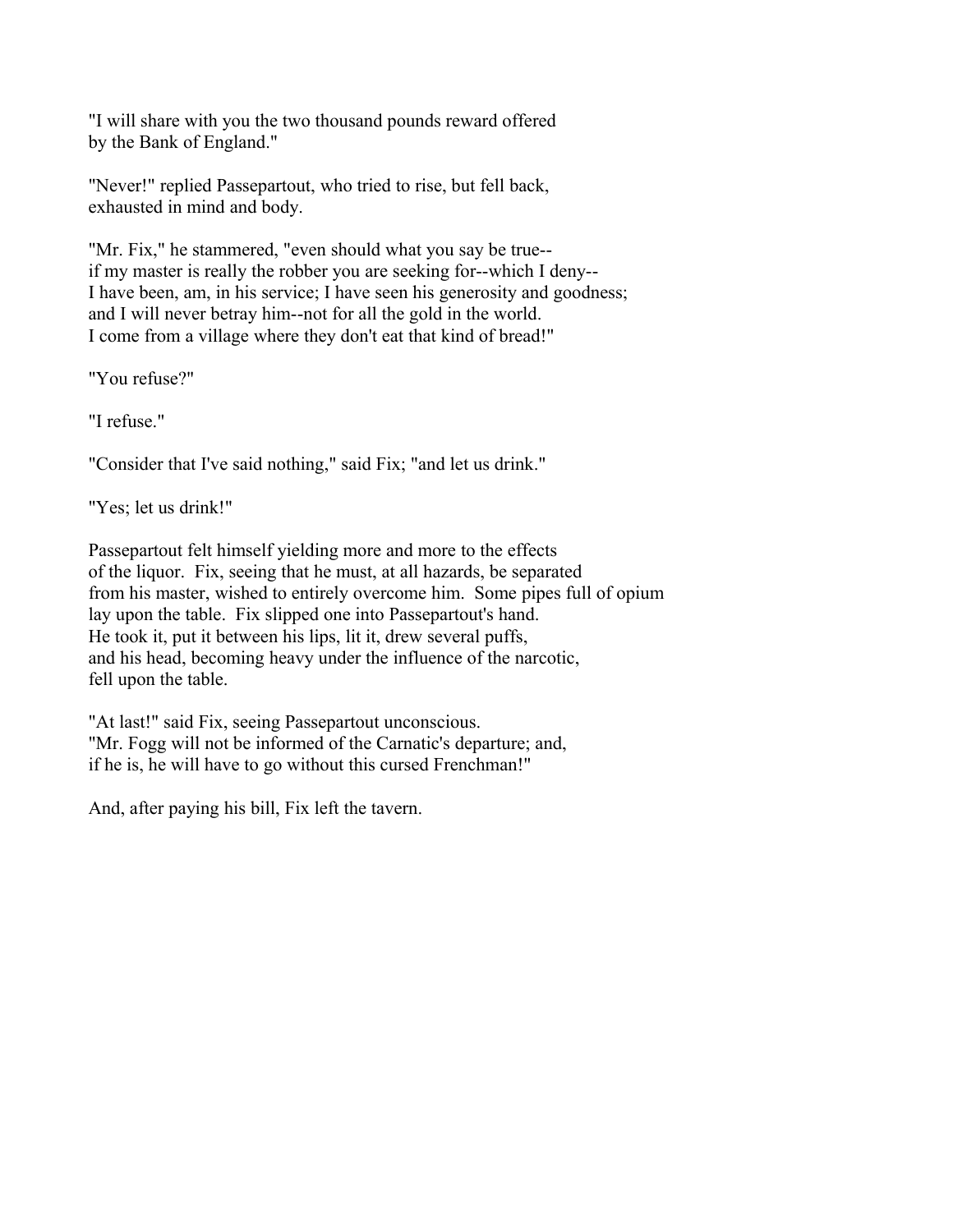#### Chapter XX

## IN WHICH FIX COMES FACE TO FACE WITH PHILEAS FOGG

While these events were passing at the opium-house, Mr. Fogg, unconscious of the danger he was in of losing the steamer, was quietly escorting Aouda about the streets of the English quarter, making the necessary purchases for the long voyage before them. It was all very well for an Englishman like Mr. Fogg to make the tour of the world with a carpet-bag; a lady could not be expected to travel comfortably under such conditions. He acquitted his task with characteristic serenity, and invariably replied to the remonstrances of his fair companion, who was confused by his patience and generosity:

"It is in the interest of my journey--a part of my programme."

The purchases made, they returned to the hotel, where they dined at a sumptuously served table-d'hote; after which Aouda, shaking hands with her protector after the English fashion, retired to her room for rest. Mr. Fogg absorbed himself throughout the evening in the perusal of The Times and Illustrated London News.

Had he been capable of being astonished at anything, it would have been not to see his servant return at bedtime. But, knowing that the steamer was not to leave for Yokohama until the next morning, he did not disturb himself about the matter. When Passepartout did not appear the next morning to answer his master's bell, Mr. Fogg, not betraying the least vexation, contented himself with taking his carpet-bag, calling Aouda, and sending for a palanquin.

It was then eight o'clock; at half-past nine, it being then high tide, the Carnatic would leave the harbour. Mr. Fogg and Aouda got into the palanquin, their luggage being brought after on a wheelbarrow, and half an hour later stepped upon the quay whence they were to embark. Mr. Fogg then learned that the Carnatic had sailed the evening before. He had expected to find not only the steamer, but his domestic, and was forced to give up both; but no sign of disappointment appeared on his face, and he merely remarked to Aouda, "It is an accident, madam; nothing more."

At this moment a man who had been observing him attentively approached. It was Fix, who, bowing, addressed Mr. Fogg: "Were you not, like me, sir, a passenger by the Rangoon, which arrived yesterday?"

"I was, sir," replied Mr. Fogg coldly. "But I have not the honour--"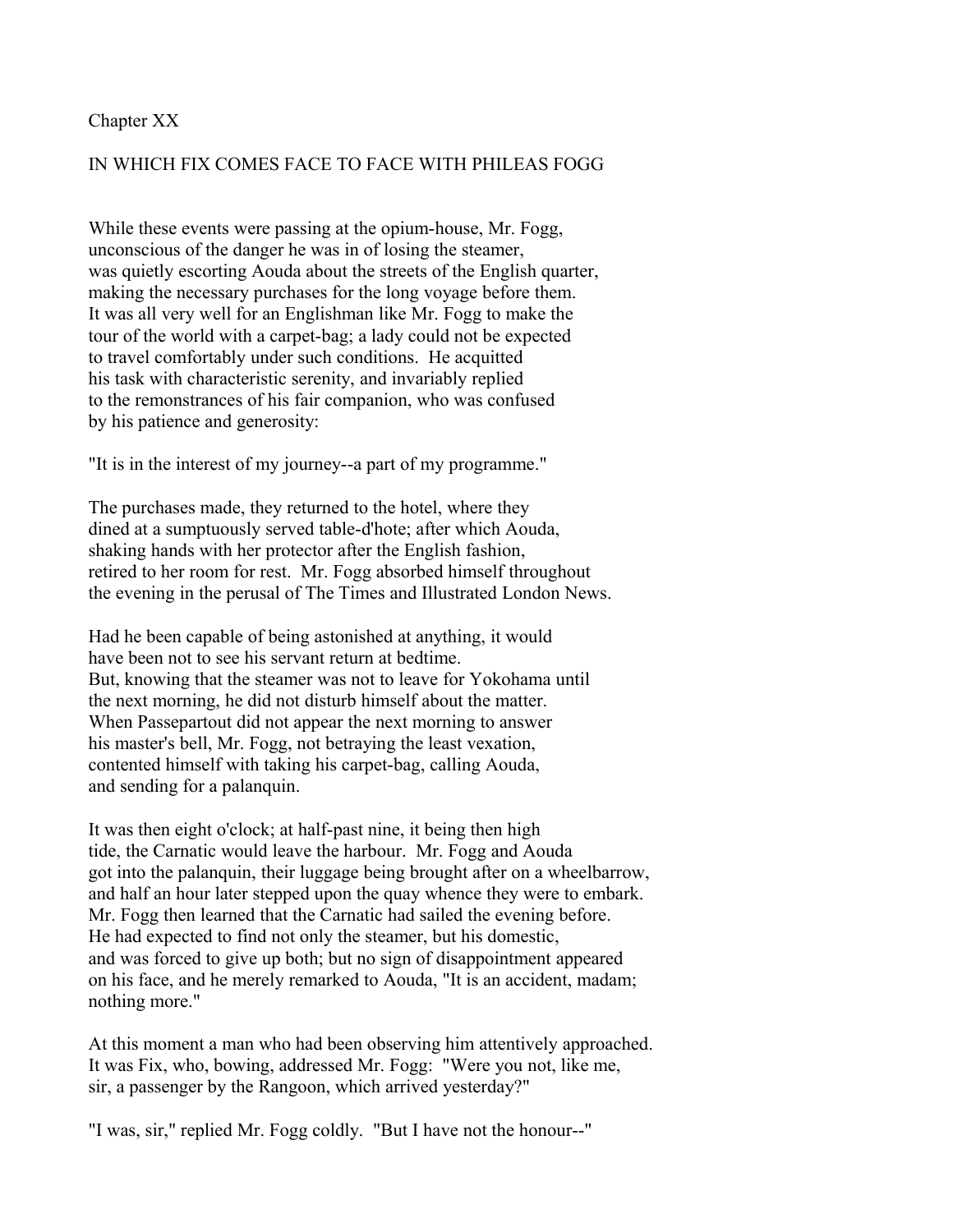"Pardon me; I thought I should find your servant here."

"Do you know where he is, sir?" asked Aouda anxiously.

"What!" responded Fix, feigning surprise. "Is he not with you?"

"No," said Aouda. "He has not made his appearance since yesterday. Could he have gone on board the Carnatic without us?"

"Without you, madam?" answered the detective. "Excuse me, did you intend to sail in the Carnatic?"

"Yes, sir."

"So did I, madam, and I am excessively disappointed. The Carnatic, its repairs being completed, left Hong Kong twelve hours before the stated time, without any notice being given; and we must now wait a week for another steamer."

As he said "a week" Fix felt his heart leap for joy. Fogg detained at Hong Kong for a week! There would be time for the warrant to arrive, and fortune at last favoured the representative of the law. His horror may be imagined when he heard Mr. Fogg say, in his placid voice, "But there are other vessels besides the Carnatic, it seems to me, in the harbour of Hong Kong."

And, offering his arm to Aouda, he directed his steps toward the docks in search of some craft about to start. Fix, stupefied, followed; it seemed as if he were attached to Mr. Fogg by an invisible thread. Chance, however, appeared really to have abandoned the man it had hitherto served so well. For three hours Phileas Fogg wandered about the docks, with the determination, if necessary, to charter a vessel to carry him to Yokohama; but he could only find vessels which were loading or unloading, and which could not therefore set sail. Fix began to hope again.

But Mr. Fogg, far from being discouraged, was continuing his search, resolved not to stop if he had to resort to Macao, when he was accosted by a sailor on one of the wharves.

"Is your honour looking for a boat?"

"Have you a boat ready to sail?"

"Yes, your honour; a pilot-boat--No. 43--the best in the harbour."

"Does she go fast?"

"Between eight and nine knots the hour. Will you look at her?"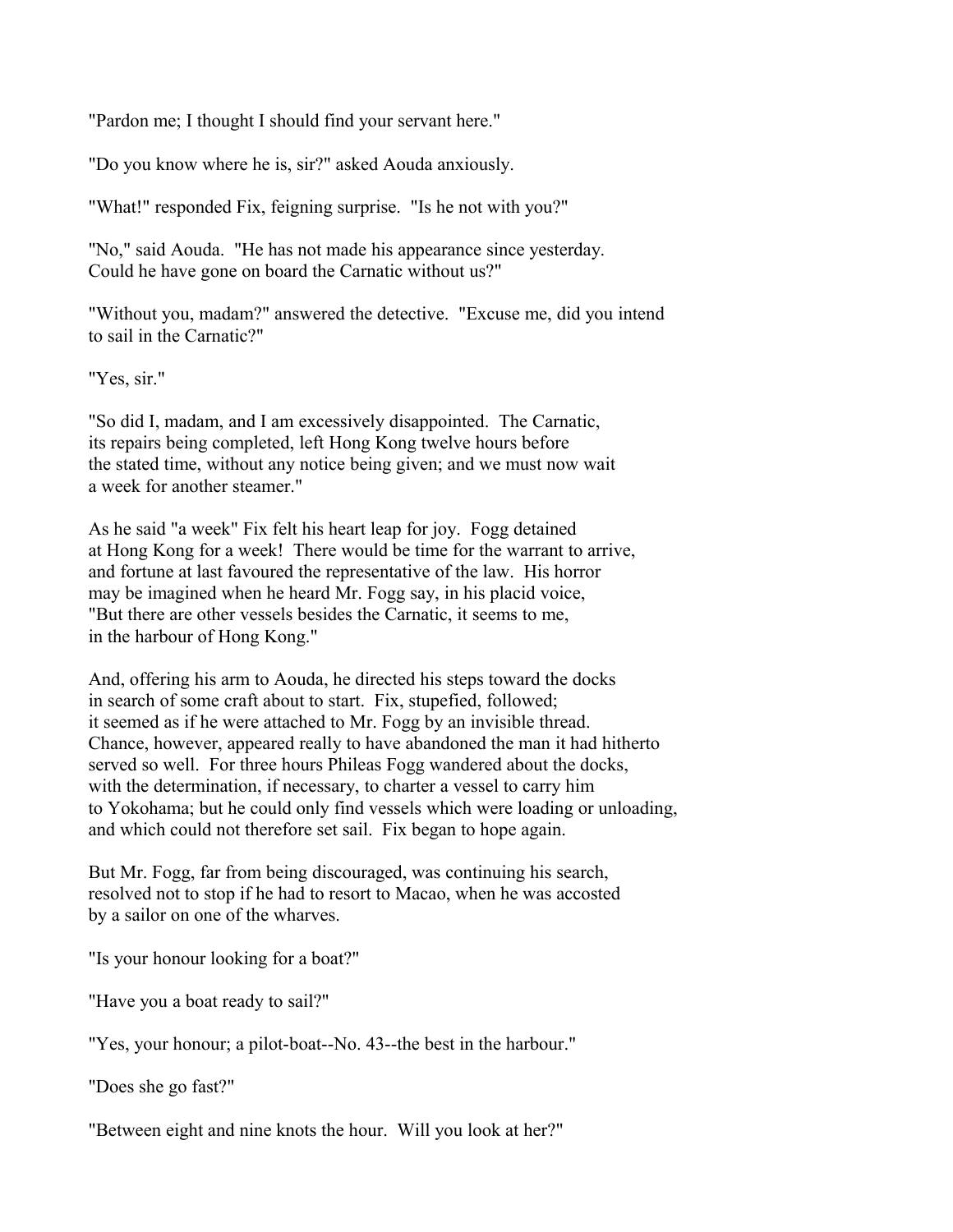"Yes."

"Your honour will be satisfied with her. Is it for a sea excursion?"

"No; for a voyage."

"A voyage?"

"Yes, will you agree to take me to Yokohama?"

The sailor leaned on the railing, opened his eyes wide, and said, "Is your honour joking?"

"No. I have missed the Carnatic, and I must get to Yokohama by the 14th at the latest, to take the boat for San Francisco."

"I am sorry," said the sailor; "but it is impossible."

"I offer you a hundred pounds per day, and an additional reward of two hundred pounds if I reach Yokohama in time."

"Are you in earnest?"

"Very much so."

The pilot walked away a little distance, and gazed out to sea, evidently struggling between the anxiety to gain a large sum and the fear of venturing so far. Fix was in mortal suspense.

Mr. Fogg turned to Aouda and asked her, "You would not be afraid, would you, madam?"

"Not with you, Mr. Fogg," was her answer.

The pilot now returned, shuffling his hat in his hands.

"Well, pilot?" said Mr. Fogg.

"Well, your honour," replied he, "I could not risk myself, my men, or my little boat of scarcely twenty tons on so long a voyage at this time of year. Besides, we could not reach Yokohama in time, for it is sixteen hundred and sixty miles from Hong Kong."

"Only sixteen hundred," said Mr. Fogg.

"It's the same thing."

Fix breathed more freely.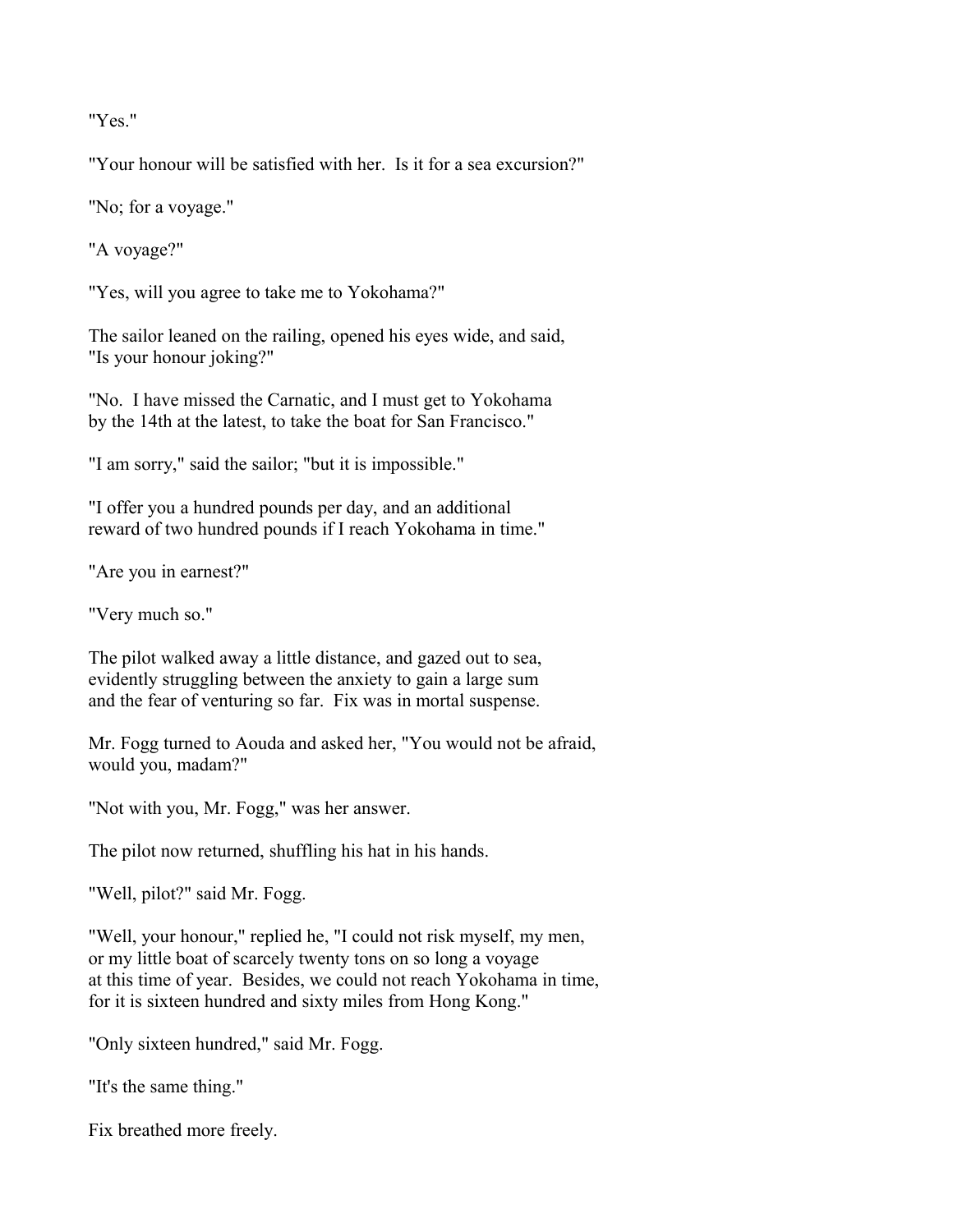"But," added the pilot, "it might be arranged another way."

Fix ceased to breathe at all.

"How?" asked Mr. Fogg.

"By going to Nagasaki, at the extreme south of Japan, or even to Shanghai, which is only eight hundred miles from here. In going to Shanghai we should not be forced to sail wide of the Chinese coast, which would be a great advantage, as the currents run northward, and would aid us.

"Pilot," said Mr. Fogg, "I must take the American steamer at Yokohama, and not at Shanghai or Nagasaki."

"Why not?" returned the pilot. "The San Francisco steamer does not start from Yokohama. It puts in at Yokohama and Nagasaki, but it starts from Shanghai."

"You are sure of that?"

"Perfectly."

"And when does the boat leave Shanghai?"

"On the 11th, at seven in the evening. We have, therefore, four days before us, that is ninety-six hours; and in that time, if we had good luck and a south-west wind, and the sea was calm, we could make those eight hundred miles to Shanghai."

"And you could go--"

"In an hour; as soon as provisions could be got aboard and the sails put up."

"It is a bargain. Are you the master of the boat?"

"Yes; John Bunsby, master of the Tankadere."

"Would you like some earnest-money?"

"If it would not put your honour out--"

"Here are two hundred pounds on account sir," added Phileas Fogg, turning to Fix, "if you would like to take advantage--"

"Thanks, sir; I was about to ask the favour."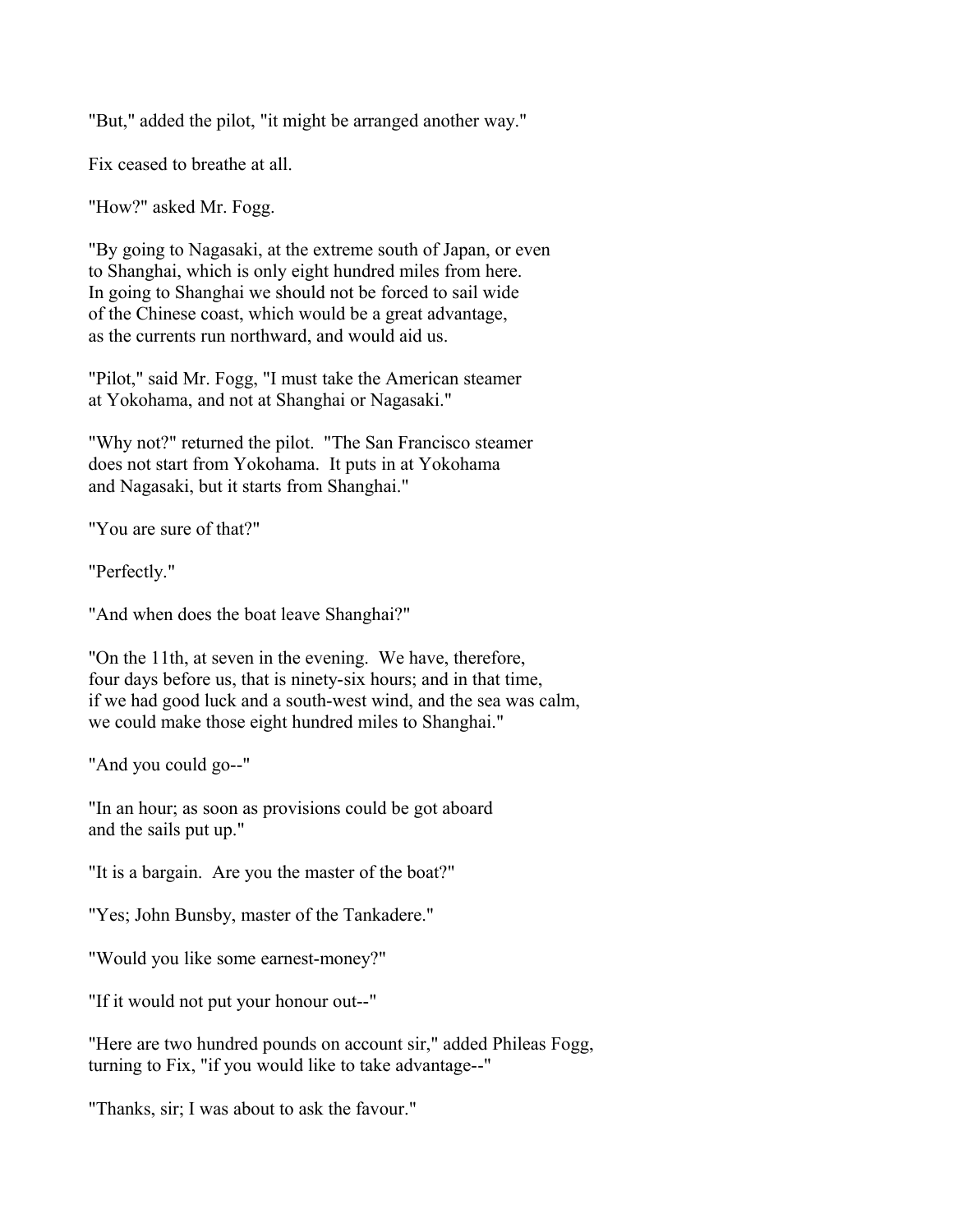"Very well. In half an hour we shall go on board."

"But poor Passepartout?" urged Aouda, who was much disturbed by the servant's disappearance.

"I shall do all I can to find him," replied Phileas Fogg.

While Fix, in a feverish, nervous state, repaired to the pilot-boat, the others directed their course to the police-station at Hong Kong. Phileas Fogg there gave Passepartout's description, and left a sum of money to be spent in the search for him. The same formalities having been gone through at the French consulate, and the palanquin having stopped at the hotel for the luggage, which had been sent back there, they returned to the wharf.

It was now three o'clock; and pilot-boat No. 43, with its crew on board, and its provisions stored away, was ready for departure.

The Tankadere was a neat little craft of twenty tons, as gracefully built as if she were a racing yacht. Her shining copper sheathing, her galvanised iron-work, her deck, white as ivory, betrayed the pride taken by John Bunsby in making her presentable. Her two masts leaned a trifle backward; she carried brigantine, foresail, storm-jib, and standing-jib, and was well rigged for running before the wind; and she seemed capable of brisk speed, which, indeed, she had already proved by gaining several prizes in pilot-boat races. The crew of the Tankadere was composed of John Bunsby, the master, and four hardy mariners, who were familiar with the Chinese seas. John Bunsby, himself, a man of forty-five or thereabouts, vigorous, sunburnt, with a sprightly expression of the eye, and energetic and self-reliant countenance, would have inspired confidence in the most timid.

Phileas Fogg and Aouda went on board, where they found Fix already installed. Below deck was a square cabin, of which the walls bulged out in the form of cots, above a circular divan; in the centre was a table provided with a swinging lamp. The accommodation was confined, but neat.

"I am sorry to have nothing better to offer you," said Mr. Fogg to Fix, who bowed without responding.

The detective had a feeling akin to humiliation in profiting by the kindness of Mr. Fogg.

"It's certain," thought he, "though rascal as he is, he is a polite one!"

The sails and the English flag were hoisted at ten minutes past three. Mr. Fogg and Aouda, who were seated on deck, cast a last glance at the quay, in the hope of espying Passepartout. Fix was not without his fears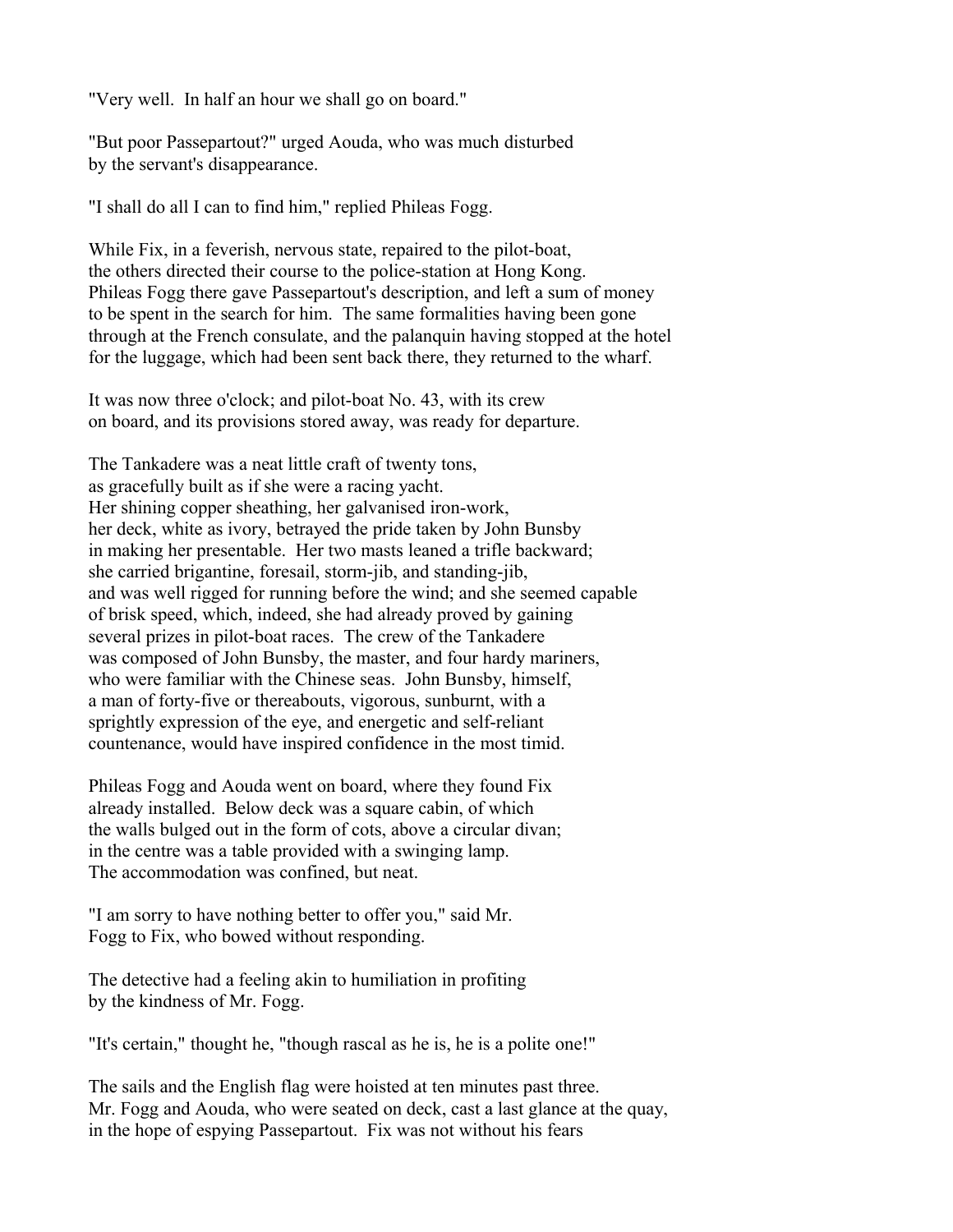lest chance should direct the steps of the unfortunate servant, whom he had so badly treated, in this direction; in which case an explanation the reverse of satisfactory to the detective must have ensued. But the Frenchman did not appear, and, without doubt, was still lying under the stupefying influence of the opium.

John Bunsby, master, at length gave the order to start, and the Tankadere, taking the wind under her brigantine, foresail, and standing-jib, bounded briskly forward over the waves.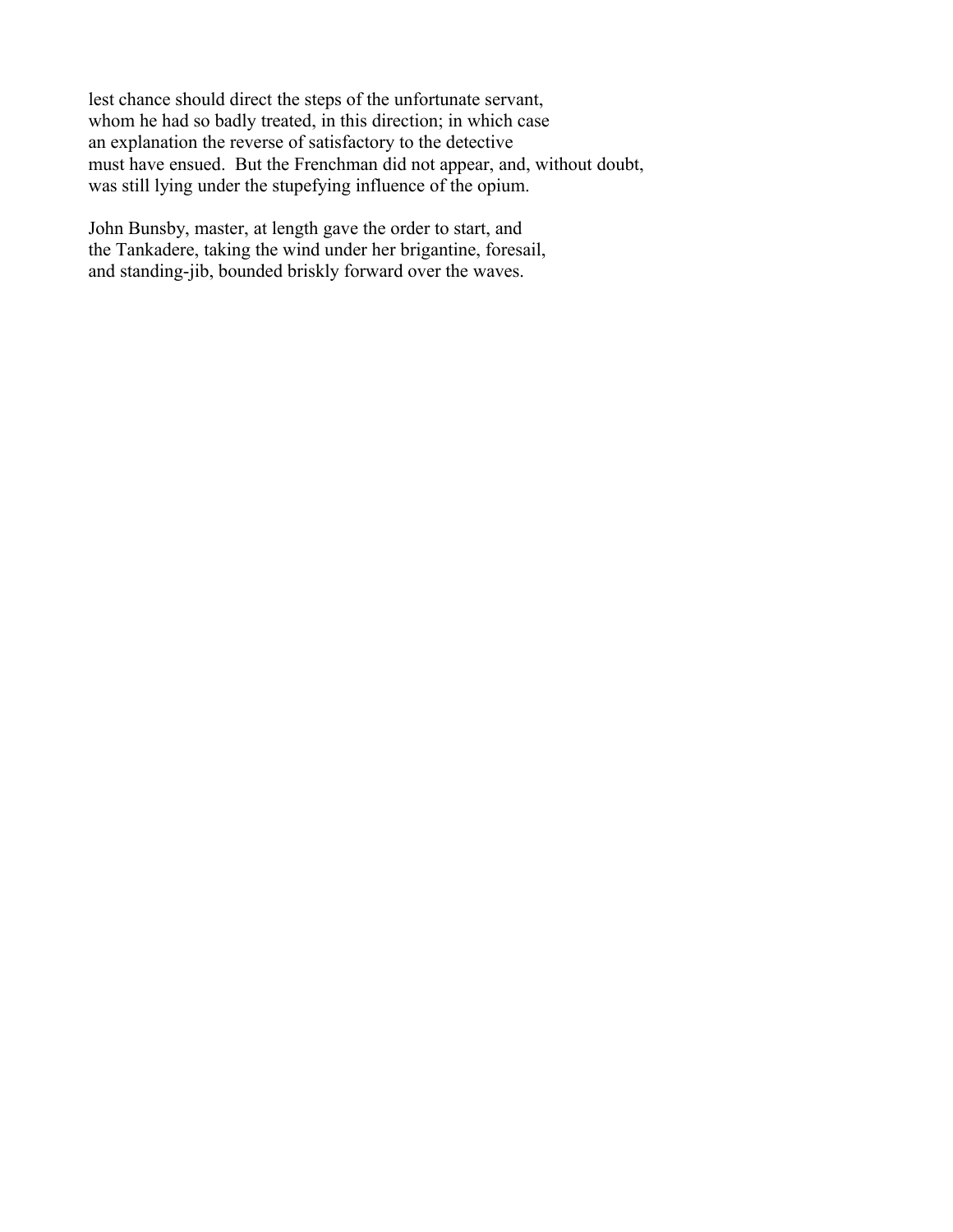Chapter XXI

# IN WHICH THE MASTER OF THE "TANKADERE" RUNS GREAT RISK OF LOSING A REWARD OF TWO HUNDRED POUNDS

This voyage of eight hundred miles was a perilous venture on a craft of twenty tons, and at that season of the year. The Chinese seas are usually boisterous, subject to terrible gales of wind, and especially during the equinoxes; and it was now early November.

It would clearly have been to the master's advantage to carry his passengers to Yokohama, since he was paid a certain sum per day; but he would have been rash to attempt such a voyage, and it was imprudent even to attempt to reach Shanghai. But John Bunsby believed in the Tankadere, which rode on the waves like a seagull; and perhaps he was not wrong.

Late in the day they passed through the capricious channels of Hong Kong, and the Tankadere, impelled by favourable winds, conducted herself admirably.

"I do not need, pilot," said Phileas Fogg, when they got into the open sea, "to advise you to use all possible speed."

"Trust me, your honour. We are carrying all the sail the wind will let us. The poles would add nothing, and are only used when we are going into port."

"Its your trade, not mine, pilot, and I confide in you."

Phileas Fogg, with body erect and legs wide apart, standing like a sailor, gazed without staggering at the swelling waters. The young woman, who was seated aft, was profoundly affected as she looked out upon the ocean, darkening now with the twilight, on which she had ventured in so frail a vessel. Above her head rustled the white sails, which seemed like great white wings. The boat, carried forward by the wind, seemed to be flying in the air.

Night came. The moon was entering her first quarter, and her insufficient light would soon die out in the mist on the horizon. Clouds were rising from the east, and already overcast a part of the heavens.

The pilot had hung out his lights, which was very necessary in these seas crowded with vessels bound landward; for collisions are not uncommon occurrences, and, at the speed she was going, the least shock would shatter the gallant little craft.

Fix, seated in the bow, gave himself up to meditation. He kept apart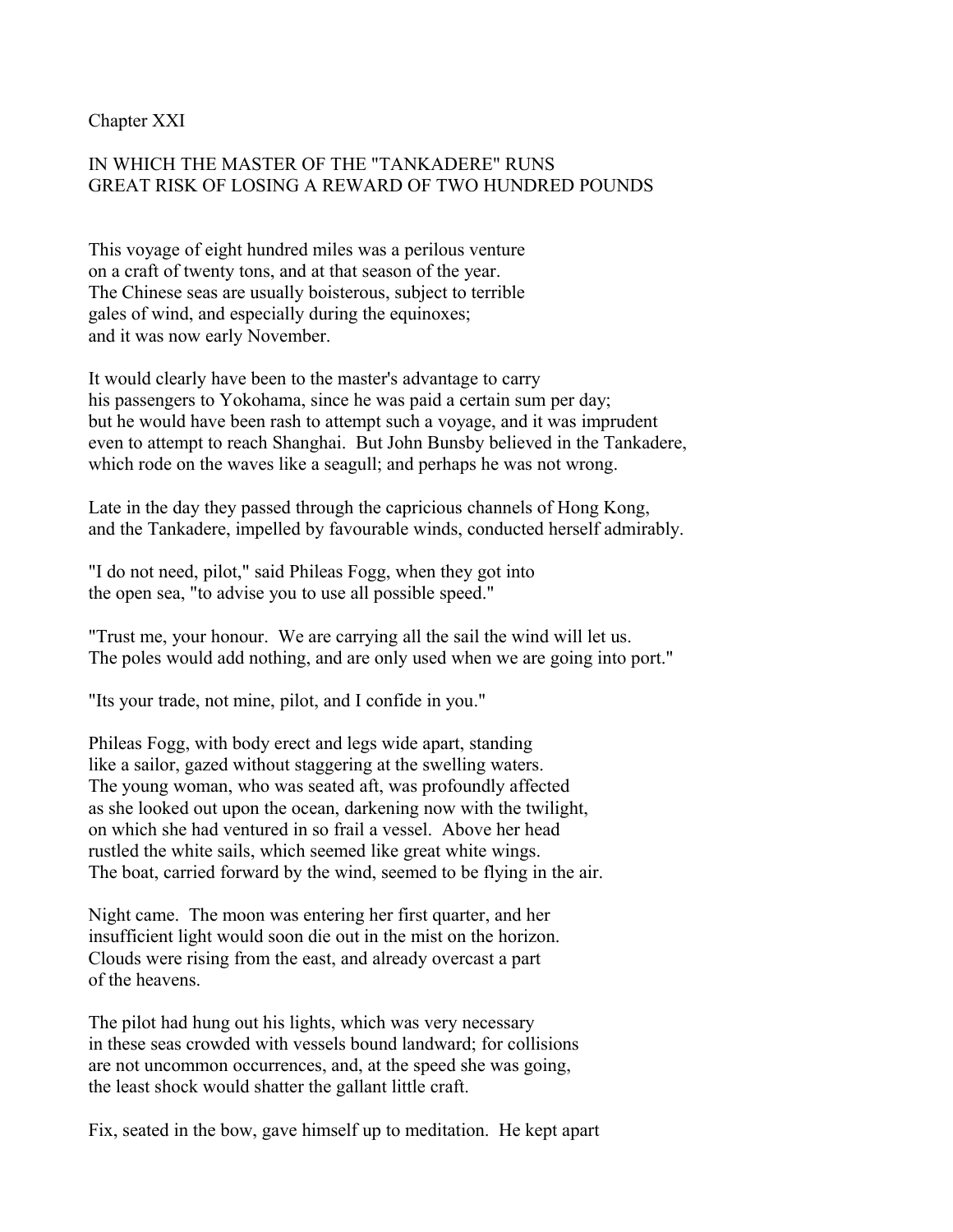from his fellow-travellers, knowing Mr. Fogg's taciturn tastes; besides, he did not quite like to talk to the man whose favours he had accepted. He was thinking, too, of the future. It seemed certain that Fogg would not stop at Yokohama, but would at once take the boat for San Francisco; and the vast extent of America would ensure him impunity and safety. Fogg's plan appeared to him the simplest in the world. Instead of sailing directly from England to the United States, like a common villain, he had traversed three quarters of the globe, so as to gain the American continent more surely; and there, after throwing the police off his track, he would quietly enjoy himself with the fortune stolen from the bank. But, once in the United States, what should he, Fix, do? Should he abandon this man? No, a hundred times no! Until he had secured his extradition, he would not lose sight of him for an hour. It was his duty, and he would fulfil it to the end. At all events, there was one thing to be thankful for; Passepartout was not with his master; and it was above all important, after the confidences Fix had imparted to him, that the servant should never have speech with his master.

Phileas Fogg was also thinking of Passepartout, who had so strangely disappeared. Looking at the matter from every point of view, it did not seem to him impossible that, by some mistake, the man might have embarked on the Carnatic at the last moment; and this was also Aouda's opinion, who regretted very much the loss of the worthy fellow to whom she owed so much. They might then find him at Yokohama; for, if the Carnatic was carrying him thither, it would be easy to ascertain if he had been on board.

A brisk breeze arose about ten o'clock; but, though it might have been prudent to take in a reef, the pilot, after carefully examining the heavens, let the craft remain rigged as before. The Tankadere bore sail admirably, as she drew a great deal of water, and everything was prepared for high speed in case of a gale.

Mr. Fogg and Aouda descended into the cabin at midnight, having been already preceded by Fix, who had lain down on one of the cots. The pilot and crew remained on deck all night.

At sunrise the next day, which was 8th November, the boat had made more than one hundred miles. The log indicated a mean speed of between eight and nine miles. The Tankadere still carried all sail, and was accomplishing her greatest capacity of speed. If the wind held as it was, the chances would be in her favour. During the day she kept along the coast, where the currents were favourable; the coast, irregular in profile, and visible sometimes across the clearings, was at most five miles distant. The sea was less boisterous, since the wind came off land--a fortunate circumstance for the boat, which would suffer, owing to its small tonnage, by a heavy surge on the sea.

The breeze subsided a little towards noon, and set in from the south-west.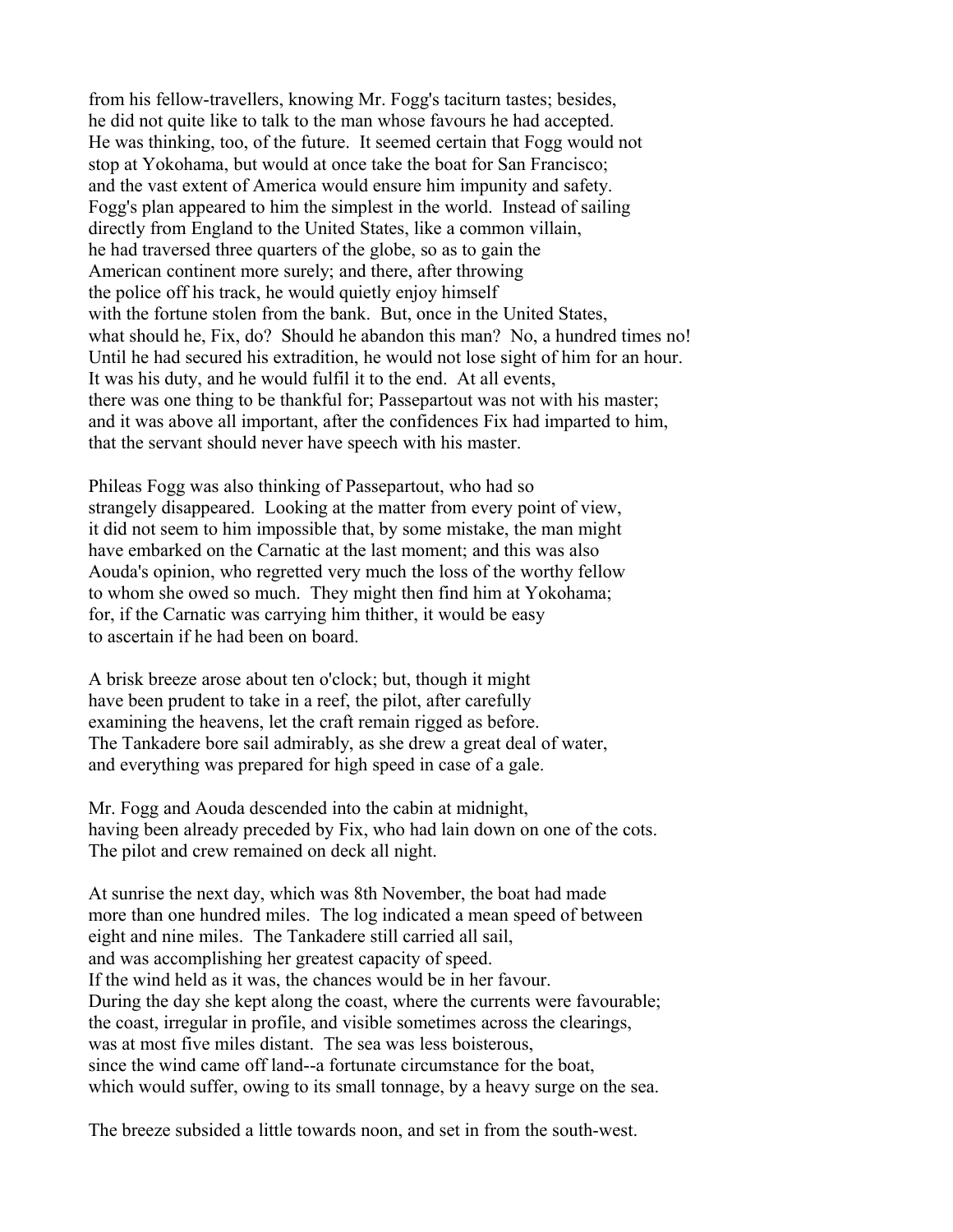The pilot put up his poles, but took them down again within two hours, as the wind freshened up anew.

Mr. Fogg and Aouda, happily unaffected by the roughness of the sea, ate with a good appetite, Fix being invited to share their repast, which he accepted with secret chagrin. To travel at this man's expense and live upon his provisions was not palatable to him. Still, he was obliged to eat, and so he ate.

When the meal was over, he took Mr. Fogg apart, and said, "sir"--this "sir" scorched his lips, and he had to control himself to avoid collaring this "gentleman"--"sir, you have been very kind to give me a passage on this boat. But, though my means will not admit of my expending them as freely as you, I must ask to pay my share--"

"Let us not speak of that, sir," replied Mr. Fogg.

"But, if I insist--"

"No, sir," repeated Mr. Fogg, in a tone which did not admit of a reply. "This enters into my general expenses."

Fix, as he bowed, had a stifled feeling, and, going forward, where he ensconced himself, did not open his mouth for the rest of the day.

Meanwhile they were progressing famously, and John Bunsby was in high hope. He several times assured Mr. Fogg that they would reach Shanghai in time; to which that gentleman responded that he counted upon it. The crew set to work in good earnest, inspired by the reward to be gained. There was not a sheet which was not tightened not a sail which was not vigorously hoisted; not a lurch could be charged to the man at the helm. They worked as desperately as if they were contesting in a Royal yacht regatta.

By evening, the log showed that two hundred and twenty miles had been accomplished from Hong Kong, and Mr. Fogg might hope that he would be able to reach Yokohama without recording any delay in his journal; in which case, the many misadventures which had overtaken him since he left London would not seriously affect his journey.

The Tankadere entered the Straits of Fo-Kien, which separate the island of Formosa from the Chinese coast, in the small hours of the night, and crossed the Tropic of Cancer. The sea was very rough in the straits, full of eddies formed by the counter-currents, and the chopping waves broke her course, whilst it became very difficult to stand on deck.

At daybreak the wind began to blow hard again, and the heavens seemed to predict a gale. The barometer announced a speedy change,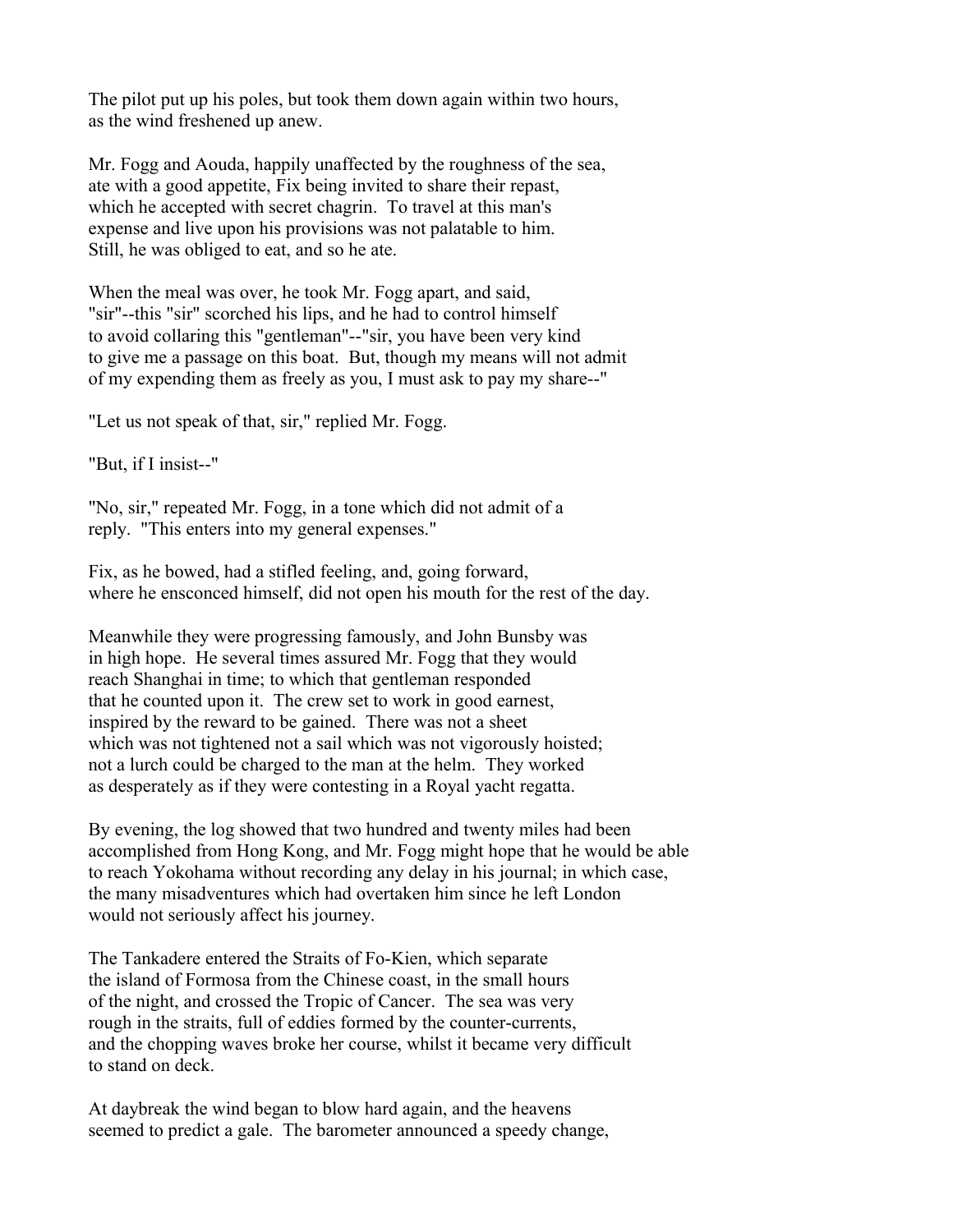the mercury rising and falling capriciously; the sea also, in the south-east, raised long surges which indicated a tempest. The sun had set the evening before in a red mist, in the midst of the phosphorescent scintillations of the ocean.

John Bunsby long examined the threatening aspect of the heavens, muttering indistinctly between his teeth. At last he said in a low voice to Mr. Fogg, "Shall I speak out to your honour?"

"Of course."

"Well, we are going to have a squall."

"Is the wind north or south?" asked Mr. Fogg quietly.

"South. Look! a typhoon is coming up."

"Glad it's a typhoon from the south, for it will carry us forward."

"Oh, if you take it that way," said John Bunsby, "I've nothing more to say." John Bunsby's suspicions were confirmed. At a less advanced season of the year the typhoon, according to a famous meteorologist, would have passed away like a luminous cascade of electric flame; but in the winter equinox it was to be feared that it would burst upon them with great violence.

The pilot took his precautions in advance. He reefed all sail, the pole-masts were dispensed with; all hands went forward to the bows. A single triangular sail, of strong canvas, was hoisted as a storm-jib, so as to hold the wind from behind. Then they waited.

John Bunsby had requested his passengers to go below; but this imprisonment in so narrow a space, with little air, and the boat bouncing in the gale, was far from pleasant. Neither Mr. Fogg, Fix, nor Aouda consented to leave the deck.

The storm of rain and wind descended upon them towards eight o'clock. With but its bit of sail, the Tankadere was lifted like a feather by a wind, an idea of whose violence can scarcely be given. To compare her speed to four times that of a locomotive going on full steam would be below the truth.

The boat scudded thus northward during the whole day, borne on by monstrous waves, preserving always, fortunately, a speed equal to theirs. Twenty times she seemed almost to be submerged by these mountains of water which rose behind her; but the adroit management of the pilot saved her. The passengers were often bathed in spray, but they submitted to it philosophically. Fix cursed it, no doubt; but Aouda, with her eyes fastened upon her protector, whose coolness amazed her, showed herself worthy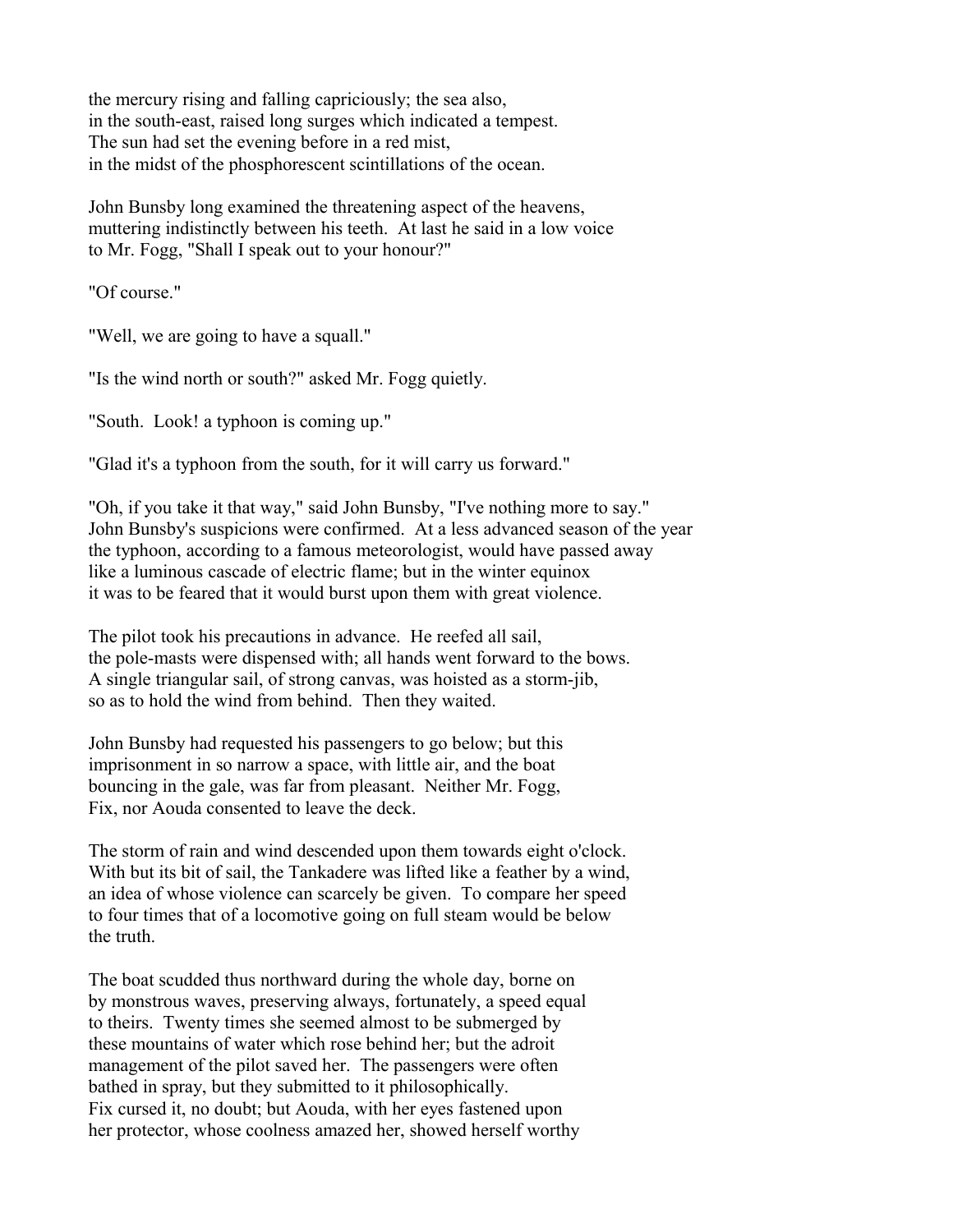of him, and bravely weathered the storm. As for Phileas Fogg, it seemed just as if the typhoon were a part of his programme.

Up to this time the Tankadere had always held her course to the north; but towards evening the wind, veering three quarters, bore down from the north-west. The boat, now lying in the trough of the waves, shook and rolled terribly; the sea struck her with fearful violence. At night the tempest increased in violence. John Bunsby saw the approach of darkness and the rising of the storm with dark misgivings. He thought awhile, and then asked his crew if it was not time to slacken speed. After a consultation he approached Mr. Fogg, and said, "I think, your honour, that we should do well to make for one of the ports on the coast."

"I think so too."

"Ah!" said the pilot. "But which one?"

"I know of but one," returned Mr. Fogg tranquilly.

"And that is--"

"Shanghai."

The pilot, at first, did not seem to comprehend; he could scarcely realise so much determination and tenacity. Then he cried, "Well--yes! Your honour is right. To Shanghai!"

So the Tankadere kept steadily on her northward track.

The night was really terrible; it would be a miracle if the craft did not founder. Twice it could have been all over with her if the crew had not been constantly on the watch. Aouda was exhausted, but did not utter a complaint. More than once Mr. Fogg rushed to protect her from the violence of the waves.

Day reappeared. The tempest still raged with undiminished fury; but the wind now returned to the south-east. It was a favourable change, and the Tankadere again bounded forward on this mountainous sea, though the waves crossed each other, and imparted shocks and counter-shocks which would have crushed a craft less solidly built. From time to time the coast was visible through the broken mist, but no vessel was in sight. The Tankadere was alone upon the sea.

There were some signs of a calm at noon, and these became more distinct as the sun descended toward the horizon. The tempest had been as brief as terrific. The passengers, thoroughly exhausted, could now eat a little, and take some repose.

The night was comparatively quiet. Some of the sails were again hoisted,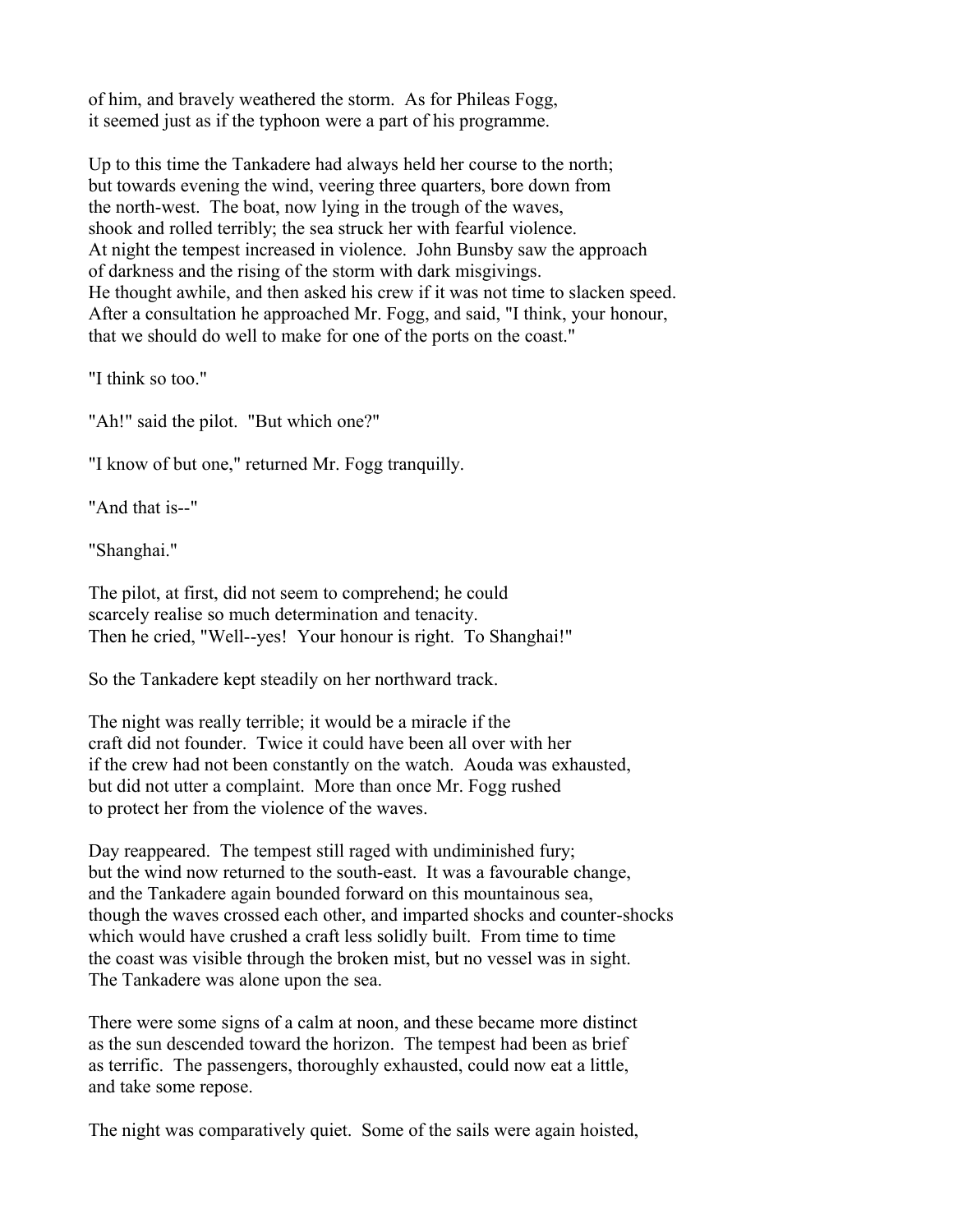and the speed of the boat was very good. The next morning at dawn they espied the coast, and John Bunsby was able to assert that they were not one hundred miles from Shanghai. A hundred miles, and only one day to traverse them! That very evening Mr. Fogg was due at Shanghai, if he did not wish to miss the steamer to Yokohama. Had there been no storm, during which several hours were lost, they would be at this moment within thirty miles of their destination.

The wind grew decidedly calmer, and happily the sea fell with it. All sails were now hoisted, and at noon the Tankadere was within forty-five miles of Shanghai. There remained yet six hours in which to accomplish that distance. All on board feared that it could not be done, and every one--Phileas Fogg, no doubt, excepted--felt his heart beat with impatience. The boat must keep up an average of nine miles an hour, and the wind was becoming calmer every moment! It was a capricious breeze, coming from the coast, and after it passed the sea became smooth. Still, the Tankadere was so light, and her fine sails caught the fickle zephyrs so well, that, with the aid of the currents John Bunsby found himself at six o'clock not more than ten miles from the mouth of Shanghai River. Shanghai itself is situated at least twelve miles up the stream. At seven they were still three miles from Shanghai. The pilot swore an angry oath; the reward of two hundred pounds was evidently on the point of escaping him. He looked at Mr. Fogg. Mr. Fogg was perfectly tranquil; and yet his whole fortune was at this moment at stake.

At this moment, also, a long black funnel, crowned with wreaths of smoke, appeared on the edge of the waters. It was the American steamer, leaving for Yokohama at the appointed time.

"Confound her!" cried John Bunsby, pushing back the rudder with a desperate jerk.

"Signal her!" said Phileas Fogg quietly.

A small brass cannon stood on the forward deck of the Tankadere, for making signals in the fogs. It was loaded to the muzzle; but just as the pilot was about to apply a red-hot coal to the touchhole, Mr. Fogg said, "Hoist your flag!"

The flag was run up at half-mast, and, this being the signal of distress, it was hoped that the American steamer, perceiving it, would change her course a little, so as to succour the pilot-boat.

"Fire!" said Mr. Fogg. And the booming of the little cannon resounded in the air.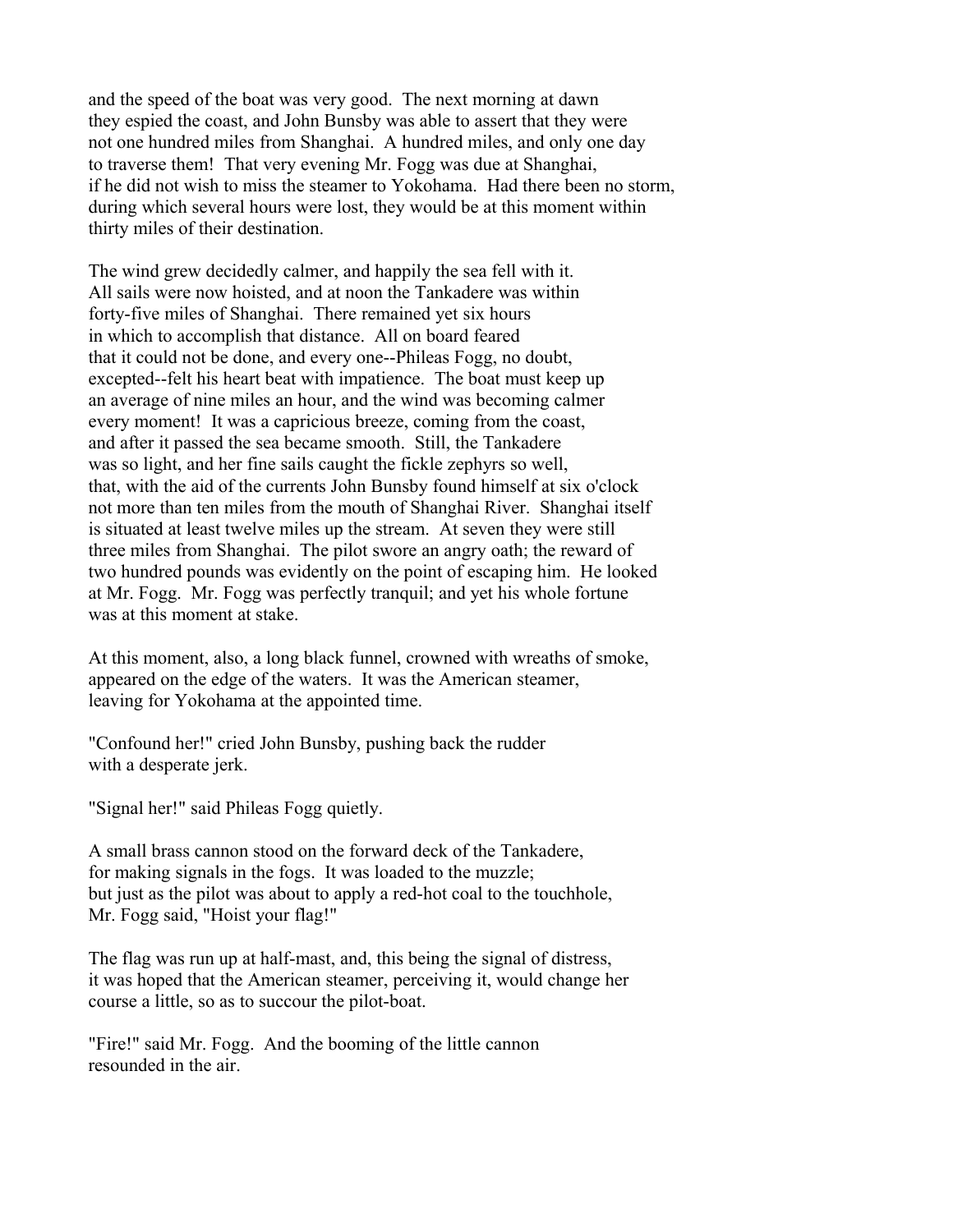Chapter XXII

# IN WHICH PASSEPARTOUT FINDS OUT THAT, EVEN AT THE ANTIPODES, IT IS CONVENIENT TO HAVE SOME MONEY IN ONE'S POCKET

The Carnatic, setting sail from Hong Kong at half-past six on the 7th of November, directed her course at full steam towards Japan. She carried a large cargo and a well-filled cabin of passengers. Two state-rooms in the rear were, however, unoccupied--those which had been engaged by Phileas Fogg.

The next day a passenger with a half-stupefied eye, staggering gait, and disordered hair, was seen to emerge from the second cabin, and to totter to a seat on deck.

It was Passepartout; and what had happened to him was as follows: Shortly after Fix left the opium den, two waiters had lifted the unconscious Passepartout, and had carried him to the bed reserved for the smokers. Three hours later, pursued even in his dreams by a fixed idea, the poor fellow awoke, and struggled against the stupefying influence of the narcotic. The thought of a duty unfulfilled shook off his torpor, and he hurried from the abode of drunkenness. Staggering and holding himself up by keeping against the walls, falling down and creeping up again, and irresistibly impelled by a kind of instinct, he kept crying out, "The Carnatic! the Carnatic!"

The steamer lay puffing alongside the quay, on the point of starting. Passepartout had but few steps to go; and, rushing upon the plank, he crossed it, and fell unconscious on the deck, just as the Carnatic was moving off. Several sailors, who were evidently accustomed to this sort of scene, carried the poor Frenchman down into the second cabin, and Passepartout did not wake until they were one hundred and fifty miles away from China. Thus he found himself the next morning on the deck of the Carnatic, and eagerly inhaling the exhilarating sea-breeze. The pure air sobered him. He began to collect his sense, which he found a difficult task; but at last he recalled the events of the evening before, Fix's revelation, and the opium-house.

"It is evident," said he to himself, "that I have been abominably drunk! What will Mr. Fogg say? At least I have not missed the steamer, which is the most important thing."

Then, as Fix occurred to him: "As for that rascal, I hope we are well rid of him, and that he has not dared, as he proposed, to follow us on board the Carnatic. A detective on the track of Mr. Fogg, accused of robbing the Bank of England! Pshaw!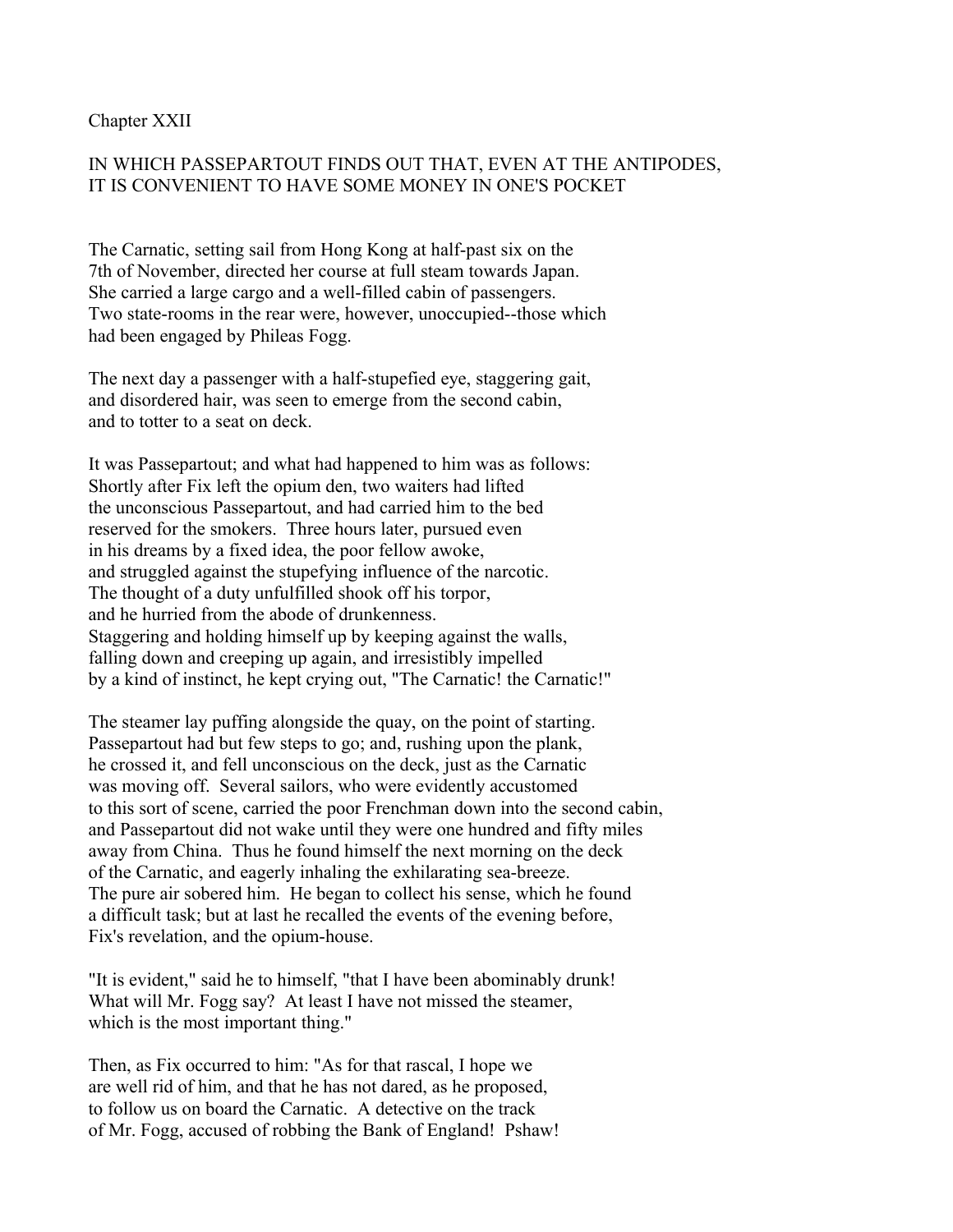Mr. Fogg is no more a robber than I am a murderer."

Should he divulge Fix's real errand to his master? Would it do to tell the part the detective was playing. Would it not be better to wait until Mr. Fogg reached London again, and then impart to him that an agent of the metropolitan police had been following him round the world, and have a good laugh over it? No doubt; at least, it was worth considering. The first thing to do was to find Mr. Fogg, and apologise for his singular behaviour.

Passepartout got up and proceeded, as well as he could with the rolling of the steamer, to the after-deck. He saw no one who resembled either his master or Aouda. "Good!" muttered he; "Aouda has not got up yet, and Mr. Fogg has probably found some partners at whist."

He descended to the saloon. Mr. Fogg was not there. Passepartout had only, however, to ask the purser the number of his master's state-room. The purser replied that he did not know any passenger by the name of Fogg.

"I beg your pardon," said Passepartout persistently. "He is a tall gentleman, quiet, and not very talkative, and has with him a young lady--"

"There is no young lady on board," interrupted the purser. "Here is a list of the passengers; you may see for yourself."

Passepartout scanned the list, but his master's name was not upon it. All at once an idea struck him.

"Ah! am I on the Carnatic?"

"Yes."

"On the way to Yokohama?"

"Certainly."

Passepartout had for an instant feared that he was on the wrong boat; but, though he was really on the Carnatic, his master was not there.

He fell thunderstruck on a seat. He saw it all now. He remembered that the time of sailing had been changed, that he should have informed his master of that fact, and that he had not done so. It was his fault, then, that Mr. Fogg and Aouda had missed the steamer. Yes, but it was still more the fault of the traitor who, in order to separate him from his master, and detain the latter at Hong Kong, had inveigled him into getting drunk!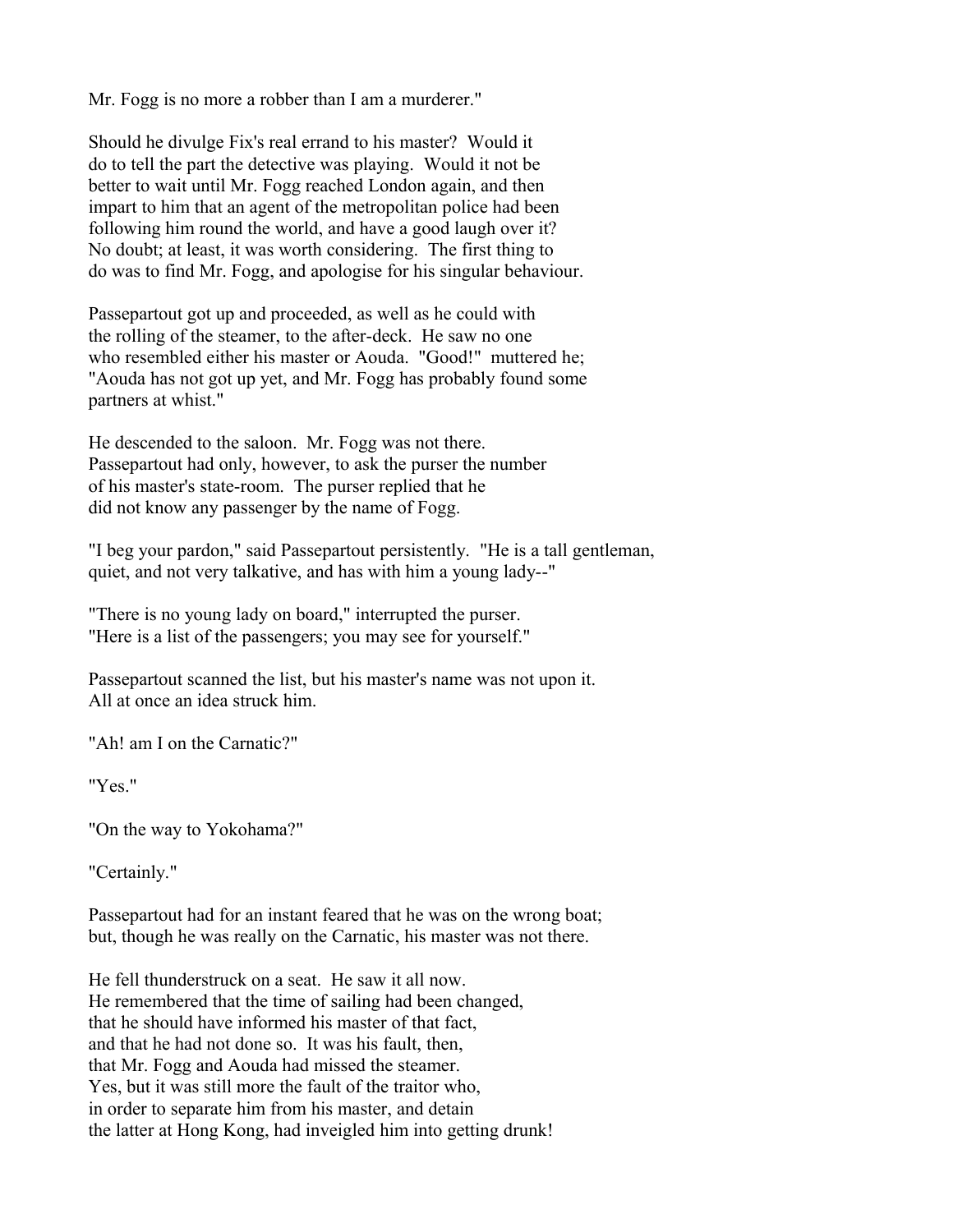He now saw the detective's trick; and at this moment Mr. Fogg was certainly ruined, his bet was lost, and he himself perhaps arrested and imprisoned! At this thought Passepartout tore his hair. Ah, if Fix ever came within his reach, what a settling of accounts there would be!

After his first depression, Passepartout became calmer, and began to study his situation. It was certainly not an enviable one. He found himself on the way to Japan, and what should he do when he got there? His pocket was empty; he had not a solitary shilling not so much as a penny. His passage had fortunately been paid for in advance; and he had five or six days in which to decide upon his future course. He fell to at meals with an appetite, and ate for Mr. Fogg, Aouda, and himself. He helped himself as generously as if Japan were a desert, where nothing to eat was to be looked for.

At dawn on the 13th the Carnatic entered the port of Yokohama. This is an important port of call in the Pacific, where all the mail-steamers, and those carrying travellers between North America, China, Japan, and the Oriental islands put in. It is situated in the bay of Yeddo, and at but a short distance from that second capital of the Japanese Empire, and the residence of the Tycoon, the civil Emperor, before the Mikado, the spiritual Emperor, absorbed his office in his own. The Carnatic anchored at the quay near the custom-house, in the midst of a crowd of ships bearing the flags of all nations.

Passepartout went timidly ashore on this so curious territory of the Sons of the Sun. He had nothing better to do than, taking chance for his guide, to wander aimlessly through the streets of Yokohama. He found himself at first in a thoroughly European quarter, the houses having low fronts, and being adorned with verandas, beneath which he caught glimpses of neat peristyles. This quarter occupied, with its streets, squares, docks, and warehouses, all the space between the "promontory of the Treaty" and the river. Here, as at Hong Kong and Calcutta, were mixed crowds of all races Americans and English, Chinamen and Dutchmen, mostly merchants ready to buy or sell anything. The Frenchman felt himself as much alone among them as if he had dropped down in the midst of Hottentots.

He had, at least, one resource to call on the French and English consuls at Yokohama for assistance. But he shrank from telling the story of his adventures, intimately connected as it was with that of his master; and, before doing so, he determined to exhaust all other means of aid. As chance did not favour him in the European quarter, he penetrated that inhabited by the native Japanese, determined, if necessary, to push on to Yeddo.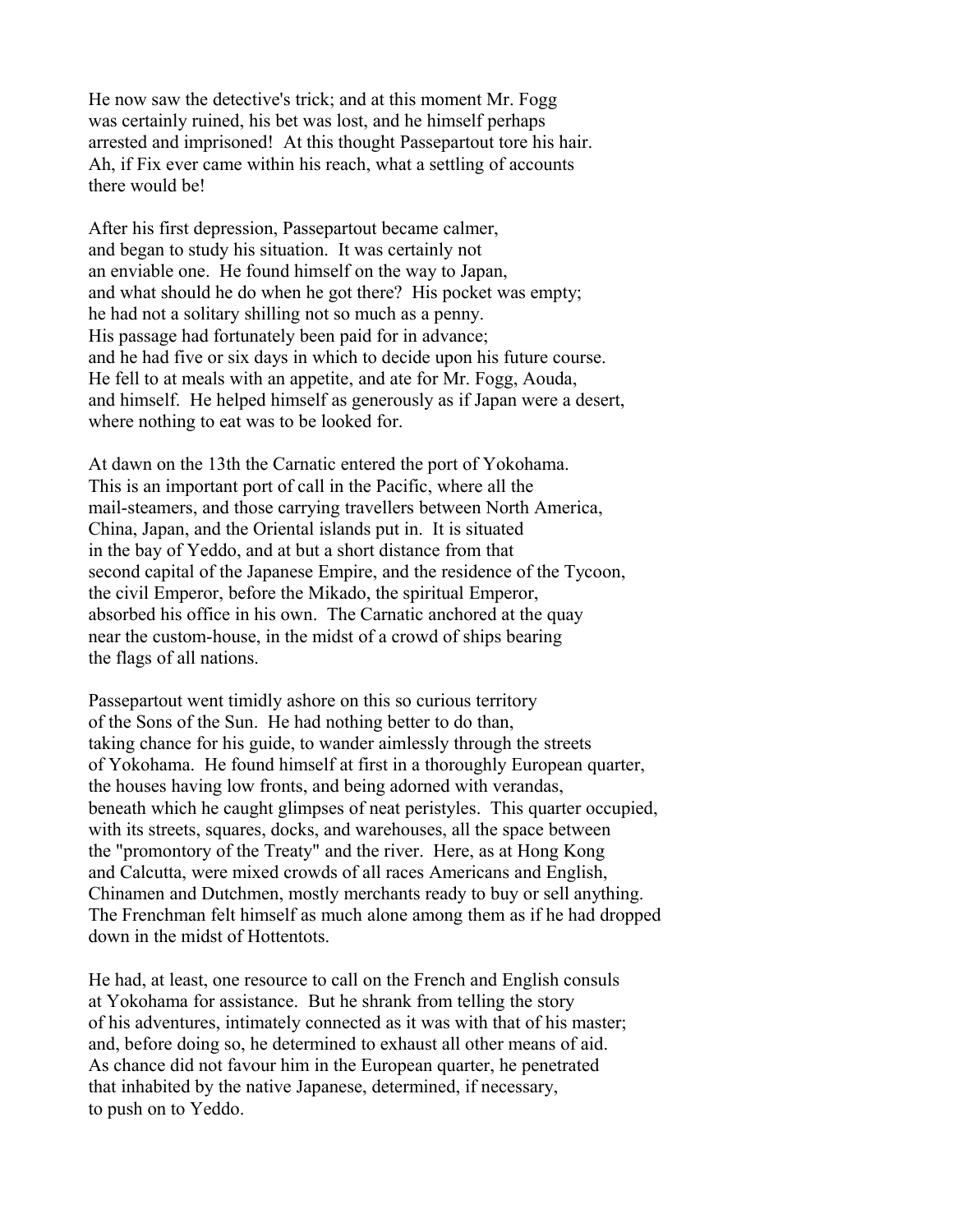The Japanese quarter of Yokohama is called Benten, after the goddess of the sea, who is worshipped on the islands round about. There Passepartout beheld beautiful fir and cedar groves, sacred gates of a singular architecture, bridges half hid in the midst of bamboos and reeds, temples shaded by immense cedar-trees, holy retreats where were sheltered Buddhist priests and sectaries of Confucius, and interminable streets, where a perfect harvest of rose-tinted and red-cheeked children, who looked as if they had been cut out of Japanese screens, and who were playing in the midst of short-legged poodles and yellowish cats, might have been gathered.

The streets were crowded with people. Priests were passing in processions, beating their dreary tambourines; police and custom-house officers with pointed hats encrusted with lac and carrying two sabres hung to their waists; soldiers, clad in blue cotton with white stripes, and bearing guns; the Mikado's guards, enveloped in silken doubles, hauberks and coats of mail; and numbers of military folk of all ranks--for the military profession is as much respected in Japan as it is despised in China--went hither and thither in groups and pairs. Passepartout saw, too, begging friars, long-robed pilgrims, and simple civilians, with their warped and jet-black hair, big heads, long busts, slender legs, short stature, and complexions varying from copper-colour to a dead white, but never yellow, like the Chinese, from whom the Japanese widely differ. He did not fail to observe the curious equipages--carriages and palanquins, barrows supplied with sails, and litters made of bamboo; nor the women- whom he thought not especially handsome--who took little steps with their little feet, whereon they wore canvas shoes, straw sandals, and clogs of worked wood, and who displayed tight-looking eyes, flat chests, teeth fashionably blackened, and gowns crossed with silken scarfs, tied in an enormous knot behind an ornament which the modern Parisian ladies seem to have borrowed from the dames of Japan.

Passepartout wandered for several hours in the midst of this motley crowd, looking in at the windows of the rich and curious shops, the jewellery establishments glittering with quaint Japanese ornaments, the restaurants decked with streamers and banners, the tea-houses, where the odorous beverage was being drunk with saki, a liquor concocted from the fermentation of rice, and the comfortable smoking-houses, where they were puffing, not opium, which is almost unknown in Japan, but a very fine, stringy tobacco. He went on till he found himself in the fields, in the midst of vast rice plantations. There he saw dazzling camellias expanding themselves, with flowers which were giving forth their last colours and perfumes, not on bushes, but on trees, and within bamboo enclosures, cherry, plum, and apple trees, which the Japanese cultivate rather for their blossoms than their fruit, and which queerly-fashioned, grinning scarecrows protected from the sparrows, pigeons, ravens, and other voracious birds. On the branches of the cedars were perched large eagles; amid the foliage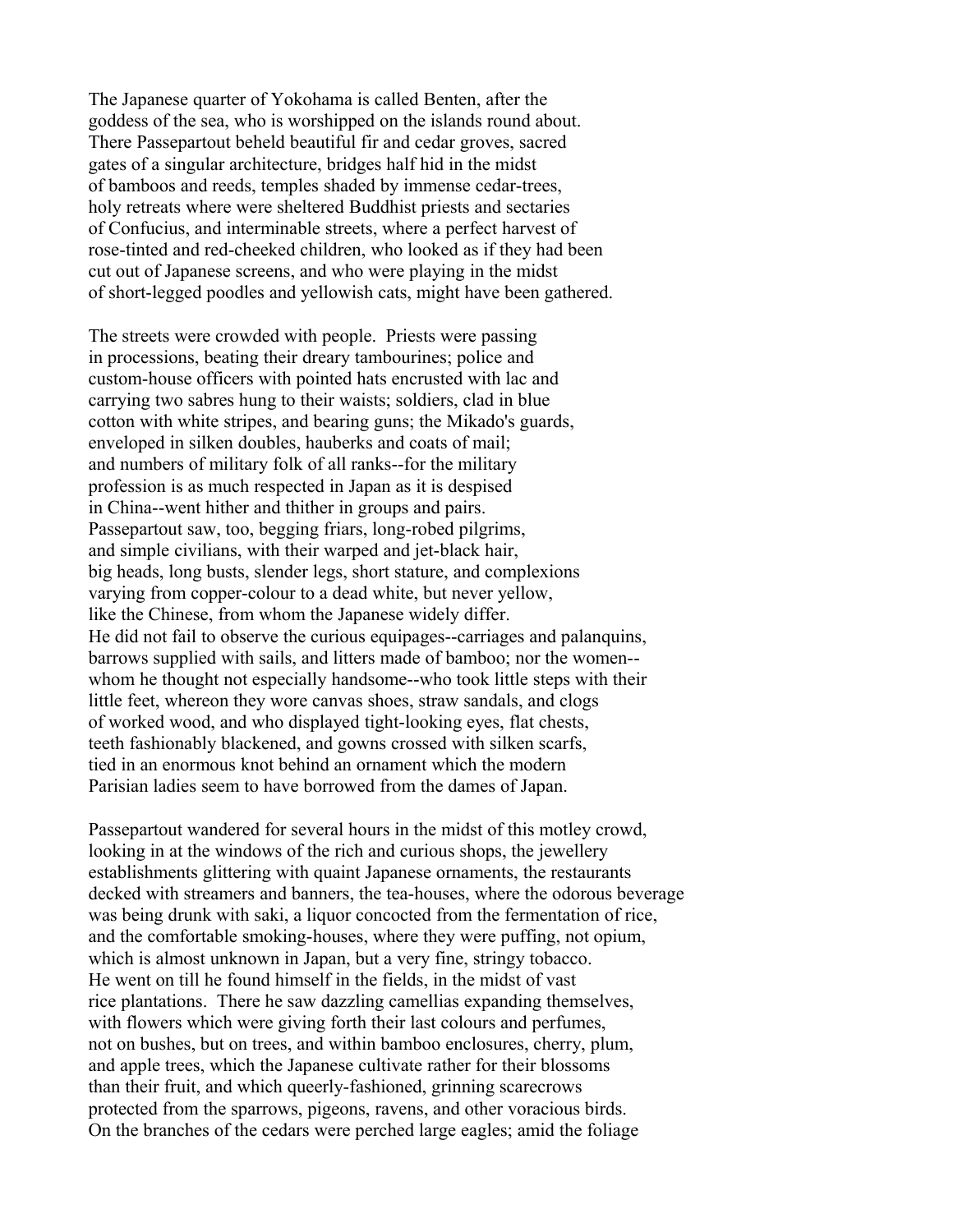of the weeping willows were herons, solemnly standing on one leg; and on every hand were crows, ducks, hawks, wild birds, and a multitude of cranes, which the Japanese consider sacred, and which to their minds symbolise long life and prosperity.

As he was strolling along, Passepartout espied some violets among the shrubs.

"Good!" said he; "I'll have some supper."

But, on smelling them, he found that they were odourless.

"No chance there," thought he.

The worthy fellow had certainly taken good care to eat as hearty a breakfast as possible before leaving the Carnatic; but, as he had been walking about all day, the demands of hunger were becoming importunate. He observed that the butchers stalls contained neither mutton, goat, nor pork; and, knowing also that it is a sacrilege to kill cattle, which are preserved solely for farming, he made up his mind that meat was far from plentiful in Yokohama- nor was he mistaken; and, in default of butcher's meat, he could have wished for a quarter of wild boar or deer, a partridge, or some quails, some game or fish, which, with rice, the Japanese eat almost exclusively. But he found it necessary to keep up a stout heart, and to postpone the meal he craved till the following morning. Night came, and Passepartout re-entered the native quarter, where he wandered through the streets, lit by vari-coloured lanterns, looking on at the dancers, who were executing skilful steps and boundings, and the astrologers who stood in the open air with their telescopes. Then he came to the harbour, which was lit up by the resin torches of the fishermen, who were fishing from their boats.

The streets at last became quiet, and the patrol, the officers of which, in their splendid costumes, and surrounded by their suites, Passepartout thought seemed like ambassadors, succeeded the bustling crowd. Each time a company passed, Passepartout chuckled, and said to himself: "Good! another Japanese embassy departing for Europe!"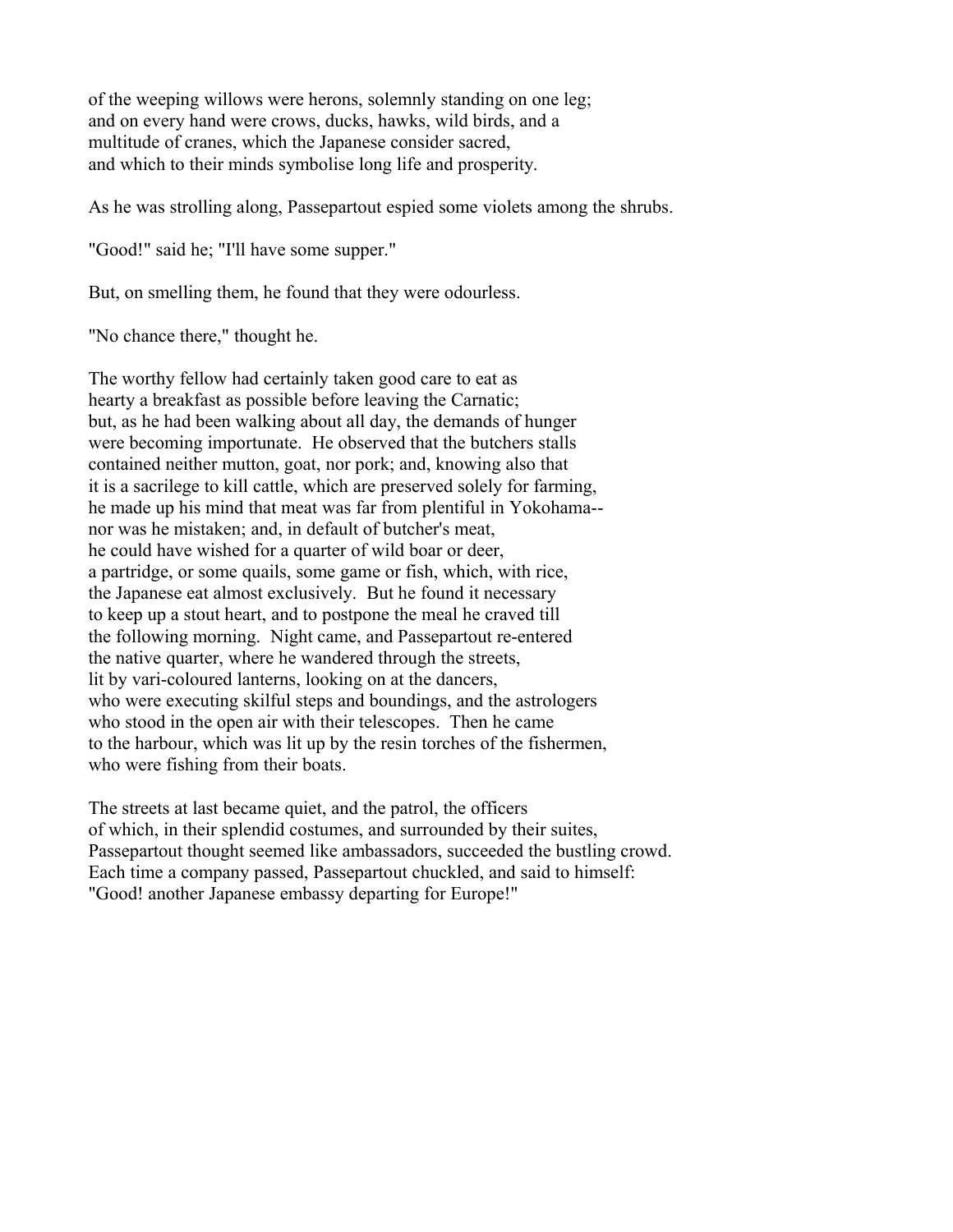### Chapter XXIII

## IN WHICH PASSEPARTOUT'S NOSE BECOMES OUTRAGEOUSLY LONG

The next morning poor, jaded, famished Passepartout said to himself that he must get something to eat at all hazards, and the sooner he did so the better. He might, indeed, sell his watch; but he would have starved first. Now or never he must use the strong, if not melodious voice which nature had bestowed upon him. He knew several French and English songs, and resolved to try them upon the Japanese, who must be lovers of music, since they were for ever pounding on their cymbals, tam-tams, and tambourines, and could not but appreciate European talent.

It was, perhaps, rather early in the morning to get up a concert, and the audience prematurely aroused from their slumbers, might not possibly pay their entertainer with coin bearing the Mikado's features. Passepartout therefore decided to wait several hours; and, as he was sauntering along, it occurred to him that he would seem rather too well dressed for a wandering artist. The idea struck him to change his garments for clothes more in harmony with his project; by which he might also get a little money to satisfy the immediate cravings of hunger. The resolution taken, it remained to carry it out.

It was only after a long search that Passepartout discovered a native dealer in old clothes, to whom he applied for an exchange. The man liked the European costume, and ere long Passepartout issued from his shop accoutred in an old Japanese coat, and a sort of one-sided turban, faded with long use. A few small pieces of silver, moreover, jingled in his pocket.

"Good!" thought he. "I will imagine I am at the Carnival!"

His first care, after being thus "Japanesed," was to enter a tea-house of modest appearance, and, upon half a bird and a little rice, to breakfast like a man for whom dinner was as yet a problem to be solved.

"Now," thought he, when he had eaten heartily, "I mustn't lose my head. I can't sell this costume again for one still more Japanese. I must consider how to leave this country of the Sun, of which I shall not retain the most delightful of memories, as quickly as possible."

It occurred to him to visit the steamers which were about to leave for America. He would offer himself as a cook or servant, in payment of his passage and meals. Once at San Francisco, he would find some means of going on. The difficulty was,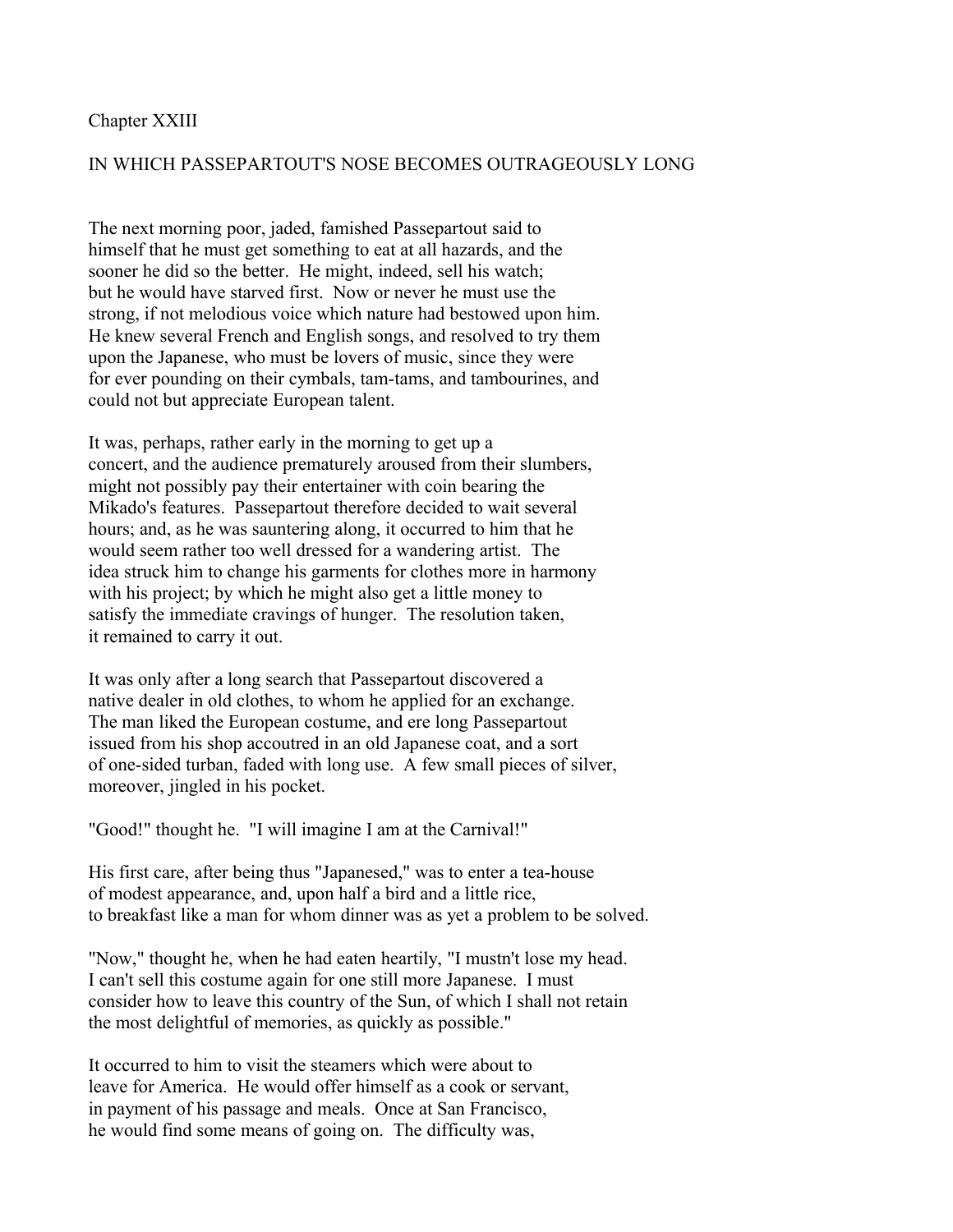how to traverse the four thousand seven hundred miles of the Pacific which lay between Japan and the New World.

Passepartout was not the man to let an idea go begging, and directed his steps towards the docks. But, as he approached them, his project, which at first had seemed so simple, began to grow more and more formidable to his mind. What need would they have of a cook or servant on an American steamer, and what confidence would they put in him, dressed as he was? What references could he give?

As he was reflecting in this wise, his eyes fell upon an immense placard which a sort of clown was carrying through the streets. This placard, which was in English, read as follows:

 ACROBATIC JAPANESE TROUPE, HONOURABLE WILLIAM BATULCAR, PROPRIETOR, LAST REPRESENTATIONS, PRIOR TO THEIR DEPARTURE TO THE UNITED STATES, OF THE LONG NOSES! LONG NOSES! UNDER THE DIRECT PATRONAGE OF THE GOD TINGOU! GREAT ATTRACTION!

"The United States!" said Passepartout; "that's just what I want!"

He followed the clown, and soon found himself once more in the Japanese quarter. A quarter of an hour later he stopped before a large cabin, adorned with several clusters of streamers, the exterior walls of which were designed to represent, in violent colours and without perspective, a company of jugglers.

This was the Honourable William Batulcar's establishment. That gentleman was a sort of Barnum, the director of a troupe of mountebanks, jugglers, clowns, acrobats, equilibrists, and gymnasts, who, according to the placard, was giving his last performances before leaving the Empire of the Sun for the States of the Union.

Passepartout entered and asked for Mr. Batulcar, who straightway appeared in person.

"What do you want?" said he to Passepartout, whom he at first took for a native.

"Would you like a servant, sir?" asked Passepartout.

"A servant!" cried Mr. Batulcar, caressing the thick grey beard which hung from his chin. "I already have two who are obedient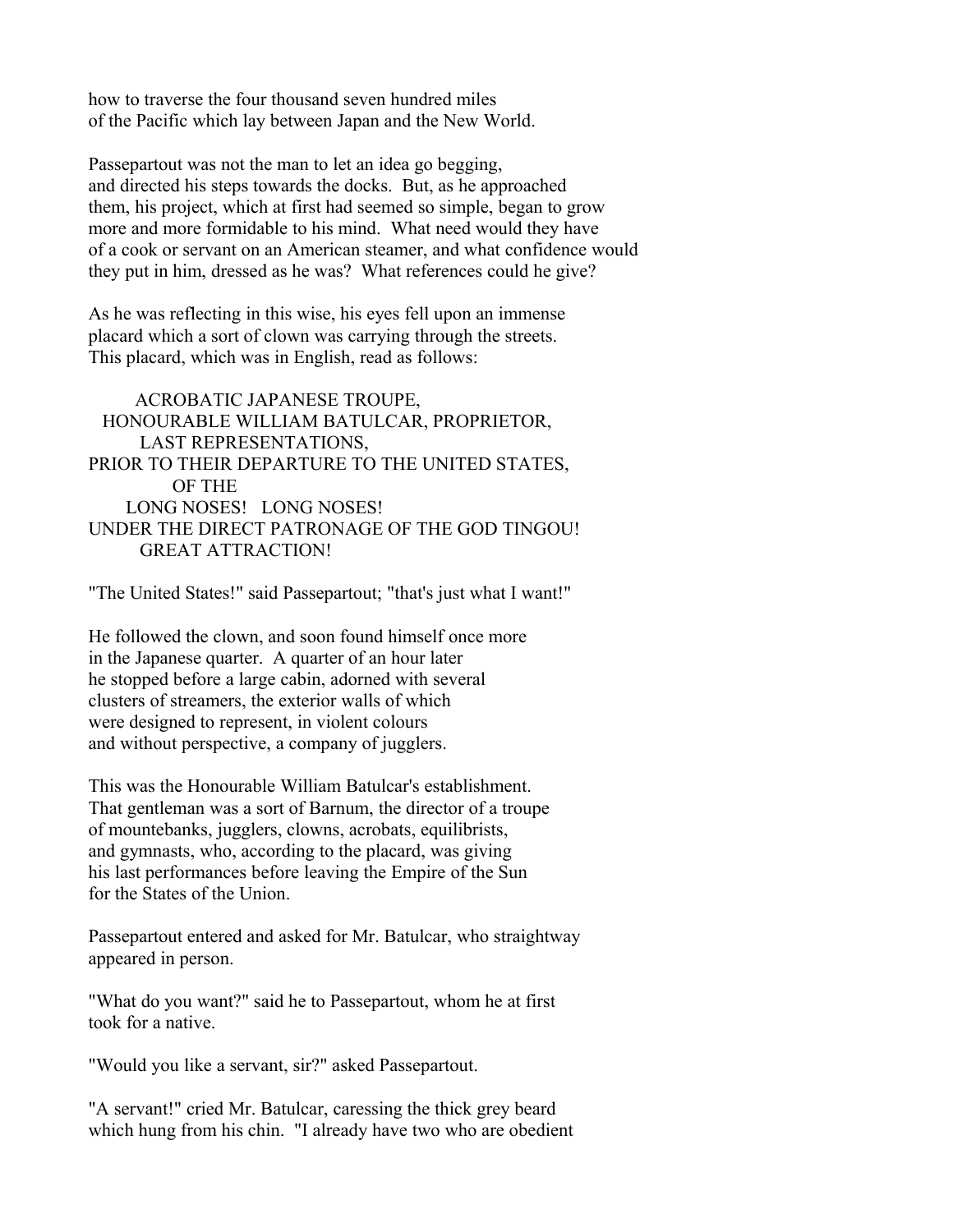and faithful, have never left me, and serve me for their nourishment and here they are," added he, holding out his two robust arms, furrowed with veins as large as the strings of a bass-viol.

"So I can be of no use to you?"

"None."

"The devil! I should so like to cross the Pacific with you!"

"Ah!" said the Honourable Mr. Batulcar. "You are no more a Japanese than I am a monkey! Who are you dressed up in that way?"

"A man dresses as he can."

"That's true. You are a Frenchman, aren't you?"

"Yes; a Parisian of Paris."

"Then you ought to know how to make grimaces?"

"Why," replied Passepartout, a little vexed that his nationality should cause this question, "we Frenchmen know how to make grimaces, it is true but not any better than the Americans do."

"True. Well, if I can't take you as a servant, I can as a clown. You see, my friend, in France they exhibit foreign clowns, and in foreign parts French clowns."

"Ah!"

"You are pretty strong, eh?"

"Especially after a good meal."

"And you can sing?"

"Yes," returned Passepartout, who had formerly been wont to sing in the streets.

"But can you sing standing on your head, with a top spinning on your left foot, and a sabre balanced on your right?"

"Humph! I think so," replied Passepartout, recalling the exercises of his younger days.

"Well, that's enough," said the Honourable William Batulcar.

The engagement was concluded there and then.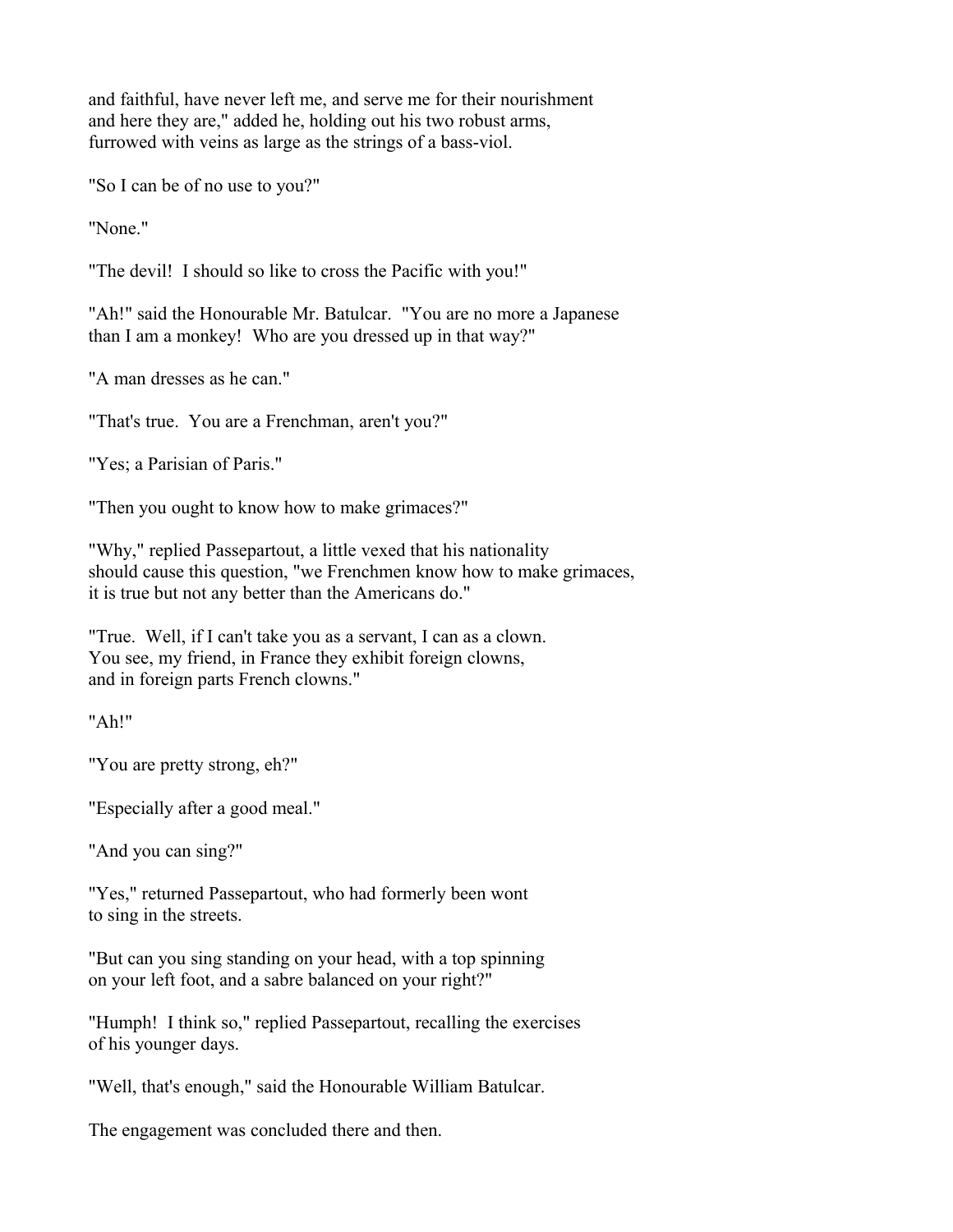Passepartout had at last found something to do. He was engaged to act in the celebrated Japanese troupe. It was not a very dignified position, but within a week he would be on his way to San Francisco.

The performance, so noisily announced by the Honourable Mr. Batulcar, was to commence at three o'clock, and soon the deafening instruments of a Japanese orchestra resounded at the door. Passepartout, though he had not been able to study or rehearse a part, was designated to lend the aid of his sturdy shoulders in the great exhibition of the "human pyramid," executed by the Long Noses of the god Tingou. This "great attraction" was to close the performance.

Before three o'clock the large shed was invaded by the spectators, comprising Europeans and natives, Chinese and Japanese, men, women and children, who precipitated themselves upon the narrow benches and into the boxes opposite the stage. The musicians took up a position inside, and were vigorously performing on their gongs, tam-tams, flutes, bones, tambourines, and immense drums.

The performance was much like all acrobatic displays; but it must be confessed that the Japanese are the first equilibrists in the world.

One, with a fan and some bits of paper, performed the graceful trick of the butterflies and the flowers; another traced in the air, with the odorous smoke of his pipe, a series of blue words, which composed a compliment to the audience; while a third juggled with some lighted candles, which he extinguished successively as they passed his lips, and relit again without interrupting for an instant his juggling. Another reproduced the most singular combinations with a spinning-top; in his hands the revolving tops seemed to be animated with a life of their own in their interminable whirling; they ran over pipe-stems, the edges of sabres, wires and even hairs stretched across the stage; they turned around on the edges of large glasses, crossed bamboo ladders, dispersed into all the corners, and produced strange musical effects by the combination of their various pitches of tone. The jugglers tossed them in the air, threw them like shuttlecocks with wooden battledores, and yet they kept on spinning; they put them into their pockets, and took them out still whirling as before.

It is useless to describe the astonishing performances of the acrobats and gymnasts. The turning on ladders, poles, balls, barrels, &c., was executed with wonderful precision.

But the principal attraction was the exhibition of the Long Noses, a show to which Europe is as yet a stranger.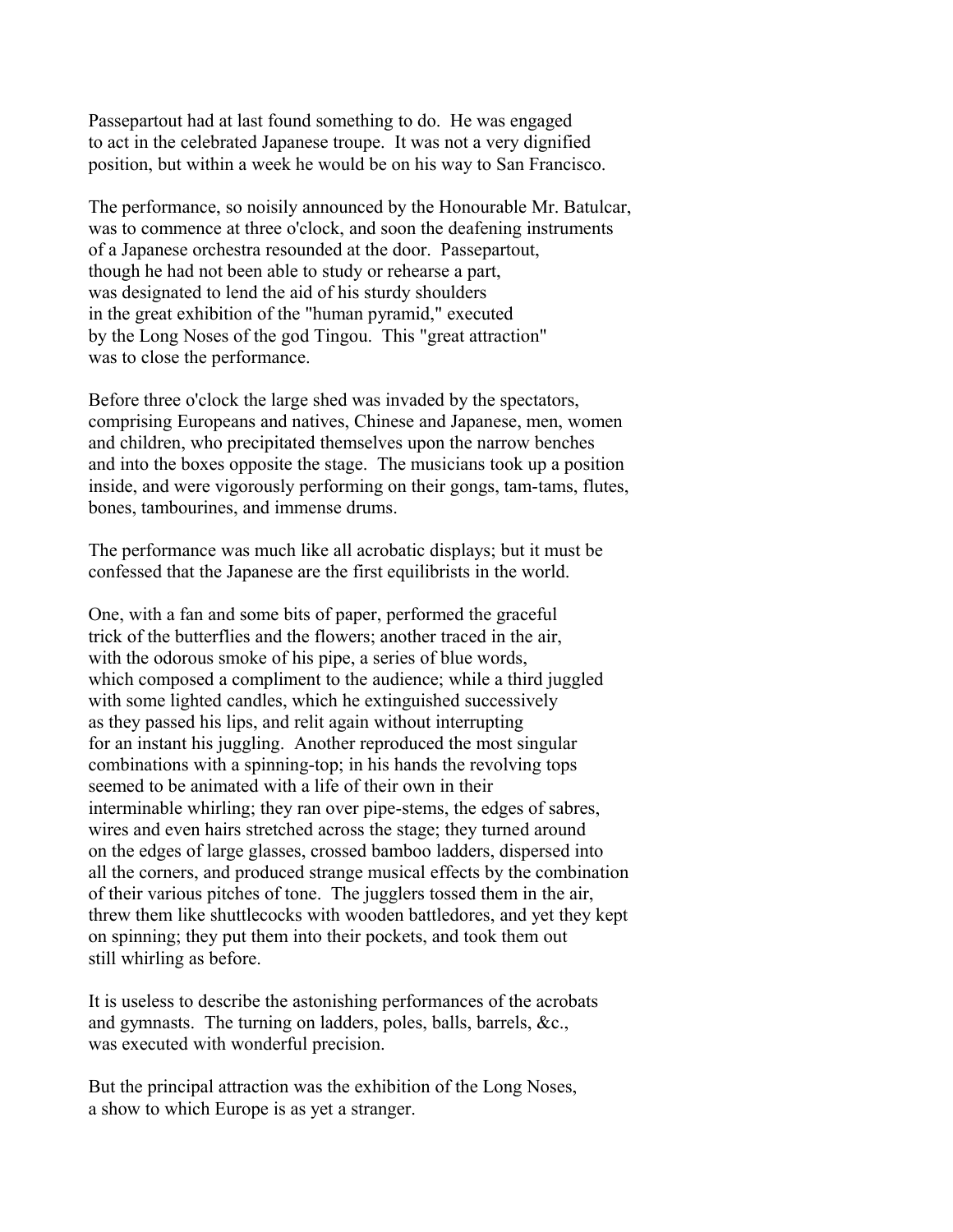The Long Noses form a peculiar company, under the direct patronage of the god Tingou. Attired after the fashion of the Middle Ages, they bore upon their shoulders a splendid pair of wings; but what especially distinguished them was the long noses which were fastened to their faces, and the uses which they made of them. These noses were made of bamboo, and were five, six, and even ten feet long, some straight, others curved, some ribboned, and some having imitation warts upon them. It was upon these appendages, fixed tightly on their real noses, that they performed their gymnastic exercises. A dozen of these sectaries of Tingou lay flat upon their backs, while others, dressed to represent lightning-rods, came and frolicked on their noses, jumping from one to another, and performing the most skilful leapings and somersaults.

As a last scene, a "human pyramid" had been announced, in which fifty Long Noses were to represent the Car of Juggernaut. But, instead of forming a pyramid by mounting each other's shoulders, the artists were to group themselves on top of the noses. It happened that the performer who had hitherto formed the base of the Car had quitted the troupe, and as, to fill this part, only strength and adroitness were necessary, Passepartout had been chosen to take his place.

The poor fellow really felt sad when--melancholy reminiscence of his youth!--he donned his costume, adorned with vari-coloured wings, and fastened to his natural feature a false nose six feet long. But he cheered up when he thought that this nose was winning him something to eat.

He went upon the stage, and took his place beside the rest who were to compose the base of the Car of Juggernaut. They all stretched themselves on the floor, their noses pointing to the ceiling. A second group of artists disposed themselves on these long appendages, then a third above these, then a fourth, until a human monument reaching to the very cornices of the theatre soon arose on top of the noses. This elicited loud applause, in the midst of which the orchestra was just striking up a deafening air, when the pyramid tottered, the balance was lost, one of the lower noses vanished from the pyramid, and the human monument was shattered like a castle built of cards!

It was Passepartout's fault. Abandoning his position, clearing the footlights without the aid of his wings, and, clambering up to the right-hand gallery, he fell at the feet of one of the spectators, crying, "Ah, my master! my master!"

"You here?"

"Myself."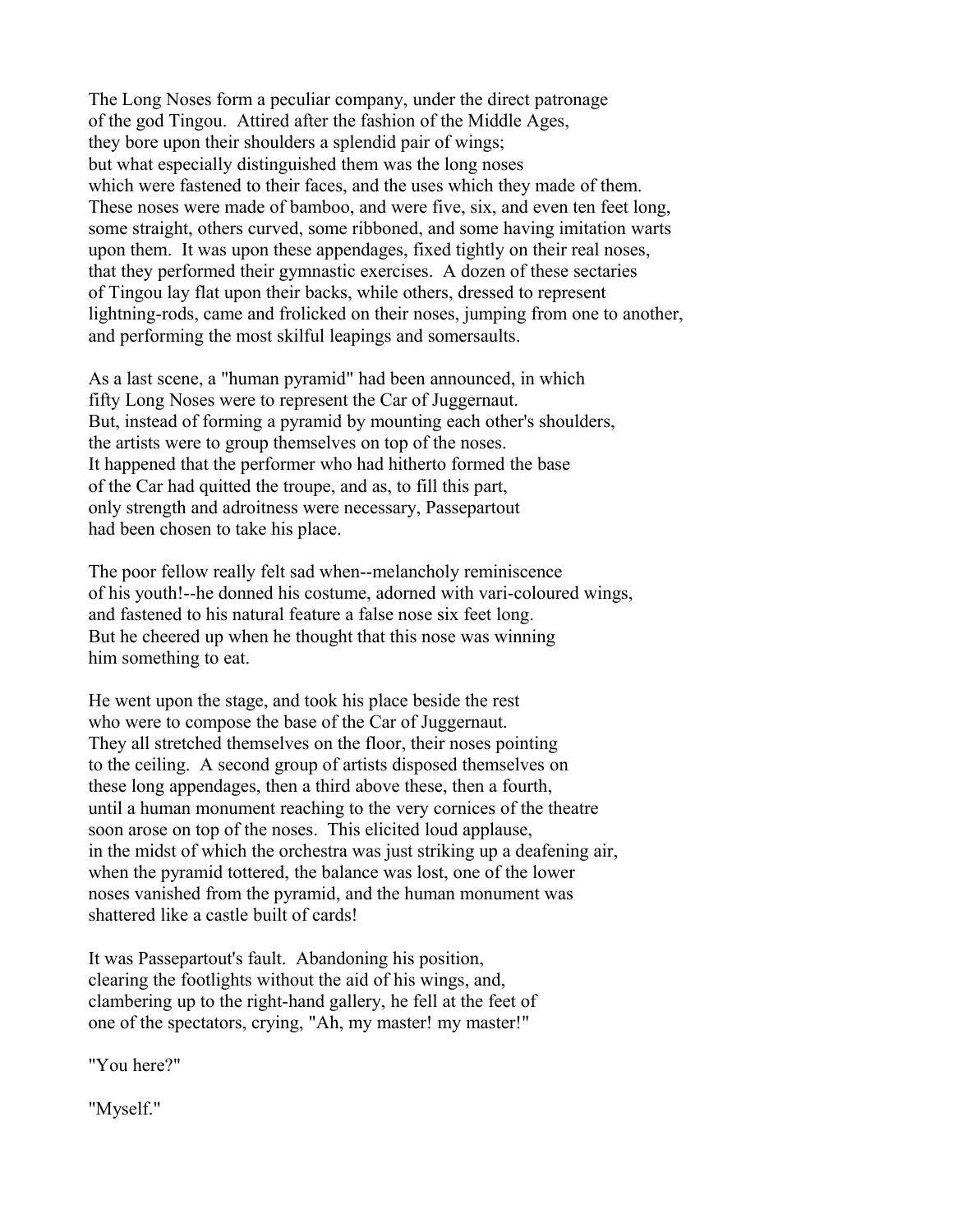"Very well; then let us go to the steamer, young man!"

Mr. Fogg, Aouda, and Passepartout passed through the lobby of the theatre to the outside, where they encountered the Honourable Mr. Batulcar, furious with rage. He demanded damages for the "breakage" of the pyramid; and Phileas Fogg appeased him by giving him a handful of banknotes.

At half-past six, the very hour of departure, Mr. Fogg and Aouda, followed by Passepartout, who in his hurry had retained his wings, and nose six feet long, stepped upon the American steamer.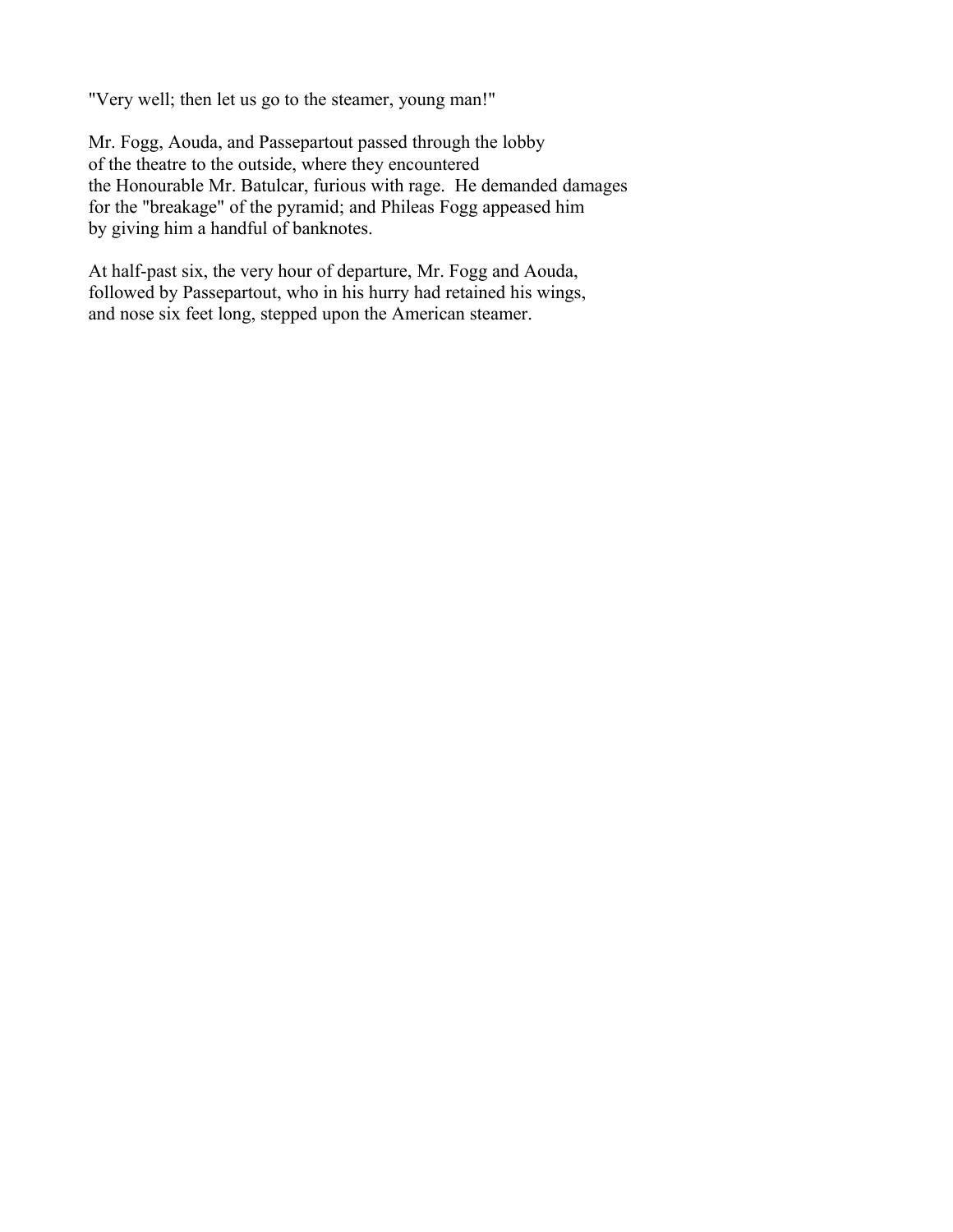### Chapter XXIV

### DURING WHICH MR. FOGG AND PARTY CROSS THE PACIFIC OCEAN

What happened when the pilot-boat came in sight of Shanghai will be easily guessed. The signals made by the Tankadere had been seen by the captain of the Yokohama steamer, who, espying the flag at half-mast, had directed his course towards the little craft. Phileas Fogg, after paying the stipulated price of his passage to John Busby, and rewarding that worthy with the additional sum of five hundred and fifty pounds, ascended the steamer with Aouda and Fix; and they started at once for Nagasaki and Yokohama.

They reached their destination on the morning of the 14th of November. Phileas Fogg lost no time in going on board the Carnatic, where he learned, to Aouda's great delight--and perhaps to his own, though he betrayed no emotion--that Passepartout, a Frenchman, had really arrived on her the day before.

The San Francisco steamer was announced to leave that very evening, and it became necessary to find Passepartout, if possible, without delay. Mr. Fogg applied in vain to the French and English consuls, and, after wandering through the streets a long time, began to despair of finding his missing servant. Chance, or perhaps a kind of presentiment, at last led him into the Honourable Mr. Batulcar's theatre. He certainly would not have recognised Passepartout in the eccentric mountebank's costume; but the latter, lying on his back, perceived his master in the gallery. He could not help starting, which so changed the position of his nose as to bring the "pyramid" pell-mell upon the stage.

All this Passepartout learned from Aouda, who recounted to him what had taken place on the voyage from Hong Kong to Shanghai on the Tankadere, in company with one Mr. Fix.

Passepartout did not change countenance on hearing this name. He thought that the time had not yet arrived to divulge to his master what had taken place between the detective and himself; and, in the account he gave of his absence, he simply excused himself for having been overtaken by drunkenness, in smoking opium at a tavern in Hong Kong.

Mr. Fogg heard this narrative coldly, without a word; and then furnished his man with funds necessary to obtain clothing more in harmony with his position. Within an hour the Frenchman had cut off his nose and parted with his wings, and retained nothing about him which recalled the sectary of the god Tingou.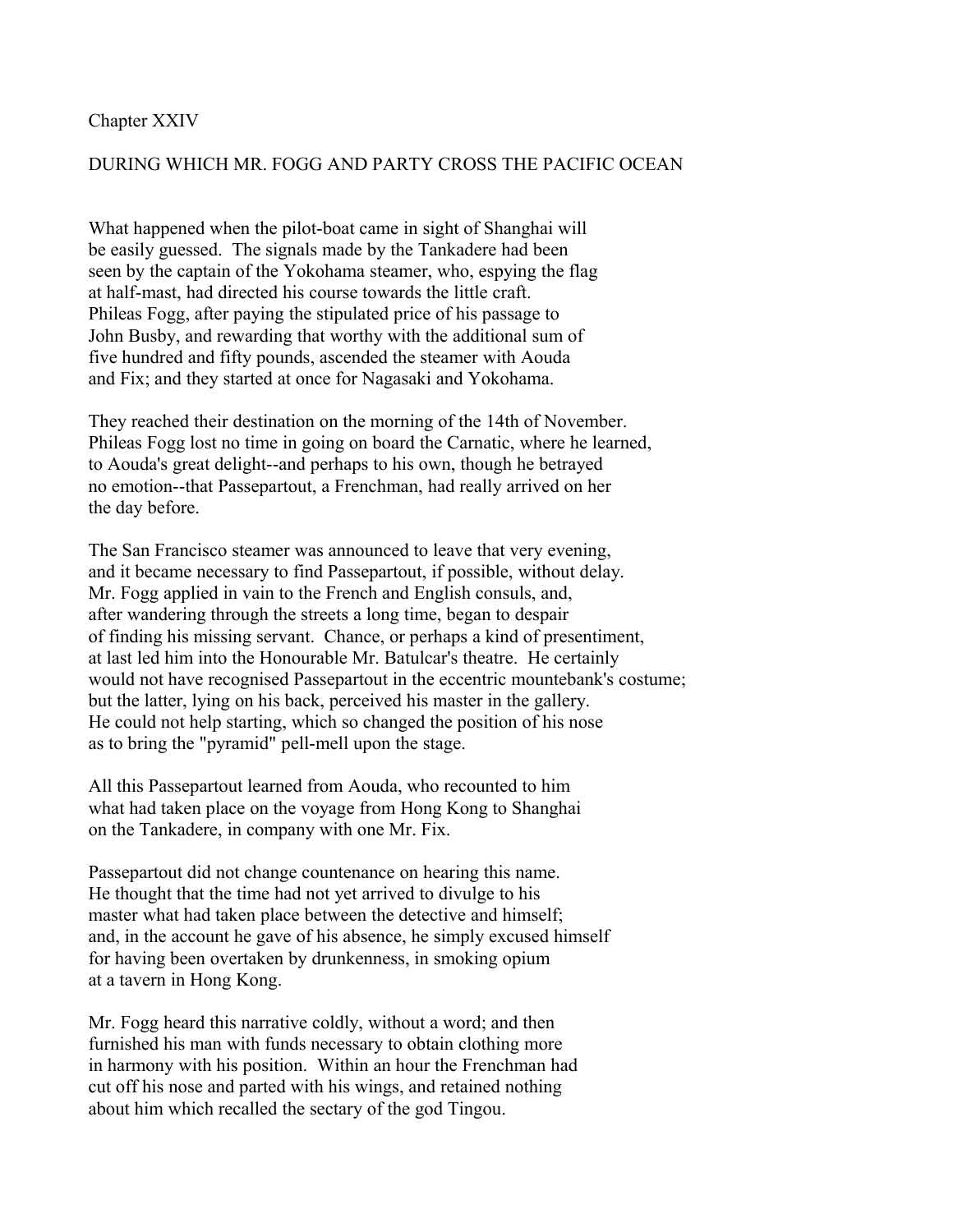The steamer which was about to depart from Yokohama to San Francisco belonged to the Pacific Mail Steamship Company, and was named the General Grant. She was a large paddle-wheel steamer of two thousand five hundred tons; well equipped and very fast. The massive walking-beam rose and fell above the deck; at one end a piston-rod worked up and down; and at the other was a connecting-rod which, in changing the rectilinear motion to a circular one, was directly connected with the shaft of the paddles. The General Grant was rigged with three masts, giving a large capacity for sails, and thus materially aiding the steam power. By making twelve miles an hour, she would cross the ocean in twenty-one days. Phileas Fogg was therefore justified in hoping that he would reach San Francisco by the 2nd of December, New York by the 11th, and London on the 20th--thus gaining several hours on the fatal date of the 21st of December.

There was a full complement of passengers on board, among them English, many Americans, a large number of coolies on their way to California, and several East Indian officers, who were spending their vacation in making the tour of the world. Nothing of moment happened on the voyage; the steamer, sustained on its large paddles, rolled but little, and the Pacific almost justified its name. Mr. Fogg was as calm and taciturn as ever. His young companion felt herself more and more attached to him by other ties than gratitude; his silent but generous nature impressed her more than she thought; and it was almost unconsciously that she yielded to emotions which did not seem to have the least effect upon her protector. Aouda took the keenest interest in his plans, and became impatient at any incident which seemed likely to retard his journey.

She often chatted with Passepartout, who did not fail to perceive the state of the lady's heart; and, being the most faithful of domestics, he never exhausted his eulogies of Phileas Fogg's honesty, generosity, and devotion. He took pains to calm Aouda's doubts of a successful termination of the journey, telling her that the most difficult part of it had passed, that now they were beyond the fantastic countries of Japan and China, and were fairly on their way to civilised places again. A railway train from San Francisco to New York, and a transatlantic steamer from New York to Liverpool, would doubtless bring them to the end of this impossible journey round the world within the period agreed upon.

On the ninth day after leaving Yokohama, Phileas Fogg had traversed exactly one half of the terrestrial globe. The General Grant passed, on the 23rd of November, the one hundred and eightieth meridian, and was at the very antipodes of London. Mr. Fogg had, it is true, exhausted fifty-two of the eighty days in which he was to complete the tour, and there were only twenty-eight left. But, though he was only half-way by the difference of meridians, he had really gone over two-thirds of the whole journey; for he had been obliged to make long circuits from London to Aden, from Aden to Bombay, from Calcutta to Singapore,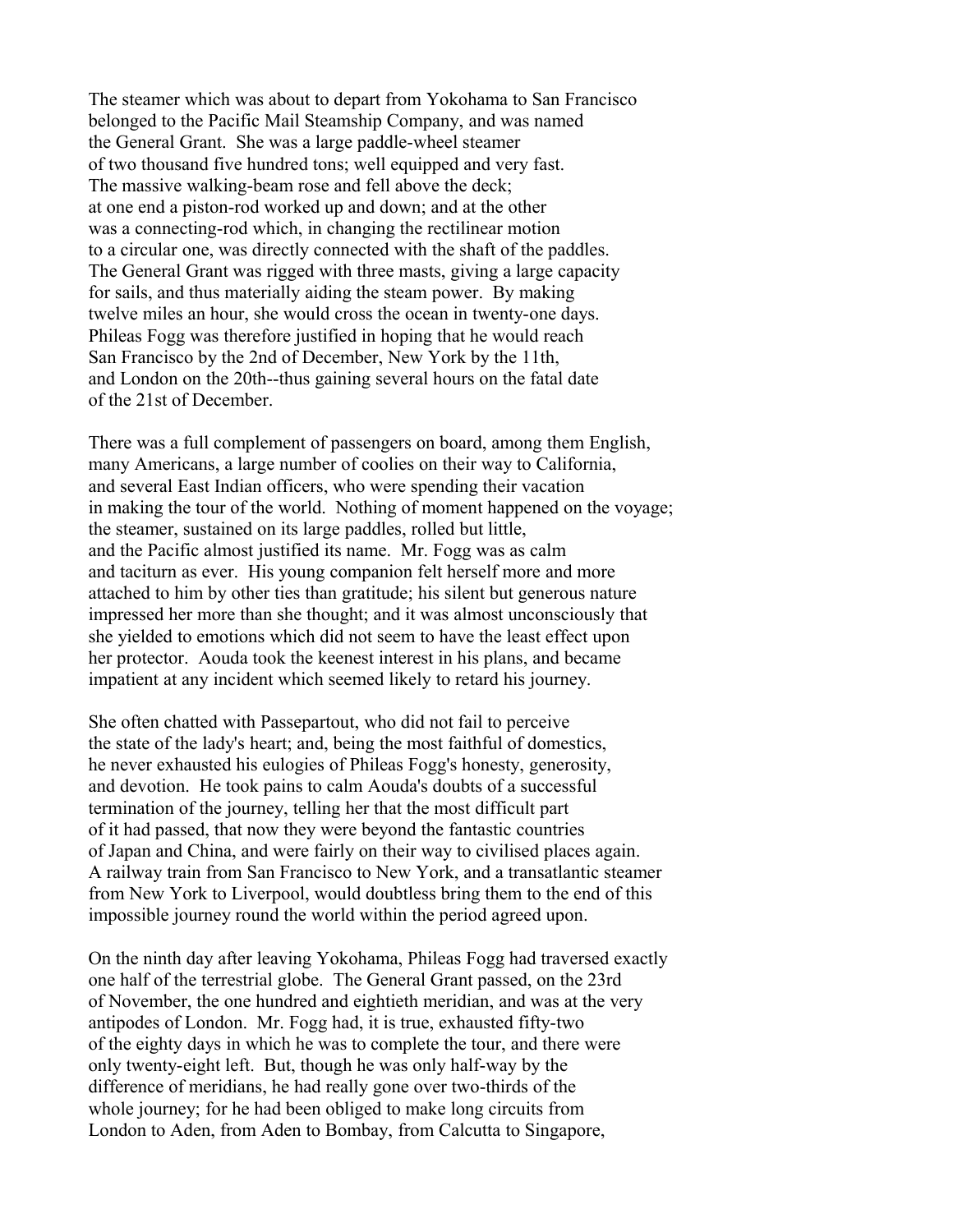and from Singapore to Yokohama. Could he have followed without deviation the fiftieth parallel, which is that of London, the whole distance would only have been about twelve thousand miles; whereas he would be forced, by the irregular methods of locomotion, to traverse twenty-six thousand, of which he had, on the 23rd of November, accomplished seventeen thousand five hundred. And now the course was a straight one, and Fix was no longer there to put obstacles in their way!

It happened also, on the 23rd of November, that Passepartout made a joyful discovery. It will be remembered that the obstinate fellow had insisted on keeping his famous family watch at London time, and on regarding that of the countries he had passed through as quite false and unreliable. Now, on this day, though he had not changed the hands, he found that his watch exactly agreed with the ship's chronometers. His triumph was hilarious. He would have liked to know what Fix would say if he were aboard!

"The rogue told me a lot of stories," repeated Passepartout, "about the meridians, the sun, and the moon! Moon, indeed! moonshine more likely! If one listened to that sort of people, a pretty sort of time one would keep! I was sure that the sun would some day regulate itself by my watch!"

Passepartout was ignorant that, if the face of his watch had been divided into twenty-four hours, like the Italian clocks, he would have no reason for exultation; for the hands of his watch would then, instead of as now indicating nine o'clock in the morning, indicate nine o'clock in the evening, that is, the twenty-first hour after midnight precisely the difference between London time and that of the one hundred and eightieth meridian. But if Fix had been able to explain this purely physical effect, Passepartout would not have admitted, even if he had comprehended it. Moreover, if the detective had been on board at that moment, Passepartout would have joined issue with him on a quite different subject, and in an entirely different manner.

Where was Fix at that moment?

He was actually on board the General Grant.

On reaching Yokohama, the detective, leaving Mr. Fogg, whom he expected to meet again during the day, had repaired at once to the English consulate, where he at last found the warrant of arrest. It had followed him from Bombay, and had come by the Carnatic, on which steamer he himself was supposed to be. Fix's disappointment may be imagined when he reflected that the warrant was now useless. Mr. Fogg had left English ground, and it was now necessary to procure his extradition!

"Well," thought Fix, after a moment of anger, "my warrant is not good here, but it will be in England. The rogue evidently intends to return to his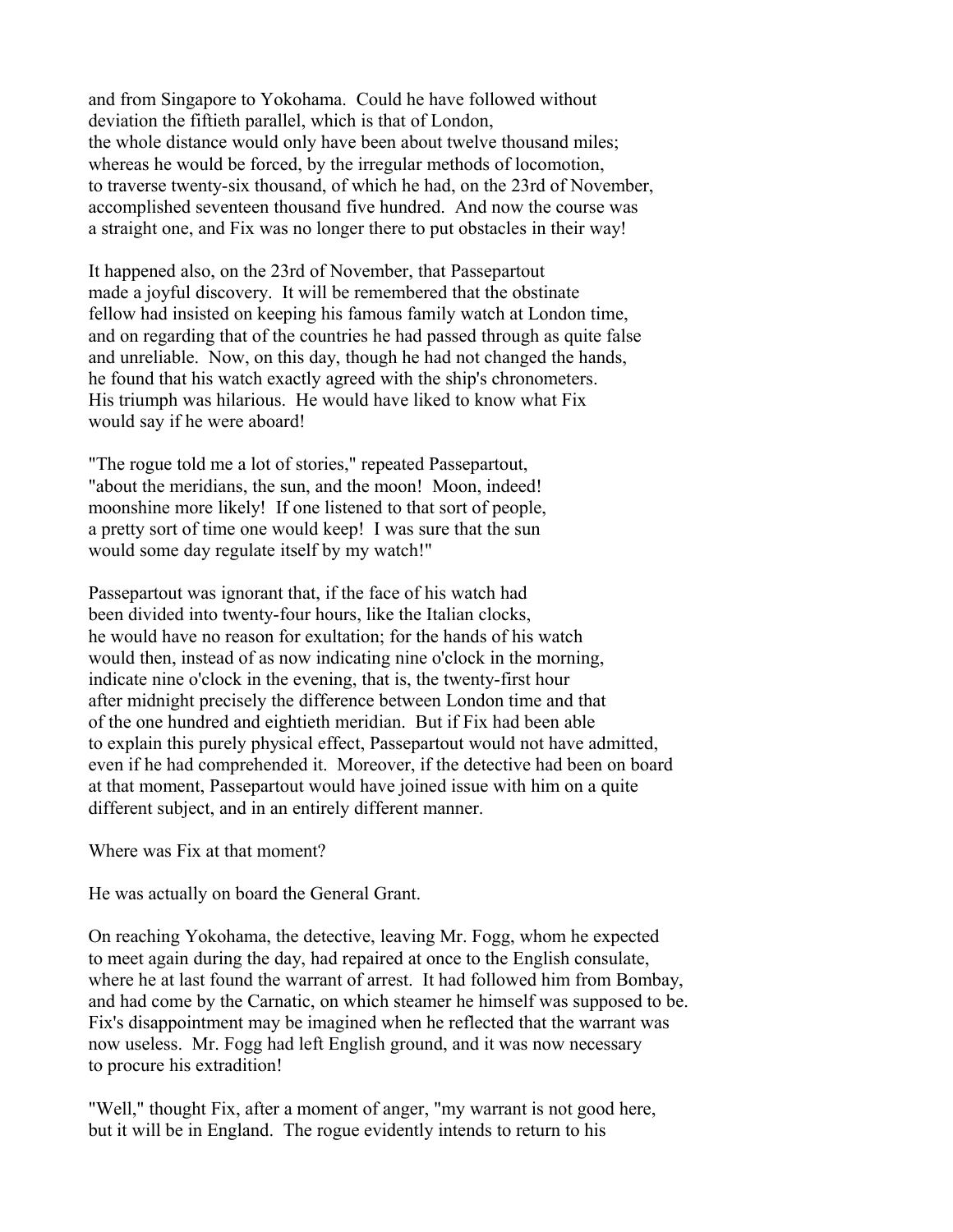own country, thinking he has thrown the police off his track. Good! I will follow him across the Atlantic. As for the money, heaven grant there may be some left! But the fellow has already spent in travelling, rewards, trials, bail, elephants, and all sorts of charges, more than five thousand pounds. Yet, after all, the Bank is rich!"

His course decided on, he went on board the General Grant, and was there when Mr. Fogg and Aouda arrived. To his utter amazement, he recognised Passepartout, despite his theatrical disguise. He quickly concealed himself in his cabin, to avoid an awkward explanation, and hoped--thanks to the number of passengers--to remain unperceived by Mr. Fogg's servant.

On that very day, however, he met Passepartout face to face on the forward deck. The latter, without a word, made a rush for him, grasped him by the throat, and, much to the amusement of a group of Americans, who immediately began to bet on him, administered to the detective a perfect volley of blows, which proved the great superiority of French over English pugilistic skill.

When Passepartout had finished, he found himself relieved and comforted. Fix got up in a somewhat rumpled condition, and, looking at his adversary, coldly said, "Have you done?"

"For this time--yes."

"Then let me have a word with you."

"But I--"

"In your master's interests."

Passepartout seemed to be vanquished by Fix's coolness, for he quietly followed him, and they sat down aside from the rest of the passengers.

"You have given me a thrashing," said Fix. "Good, I expected it. Now, listen to me. Up to this time I have been Mr. Fogg's adversary. I am now in his game."

"Aha!" cried Passepartout; "you are convinced he is an honest man?"

"No," replied Fix coldly, "I think him a rascal. Sh! don't budge, and let me speak. As long as Mr. Fogg was on English ground, it was for my interest to detain him there until my warrant of arrest arrived. I did everything I could to keep him back. I sent the Bombay priests after him, I got you intoxicated at Hong Kong, I separated you from him, and I made him miss the Yokohama steamer."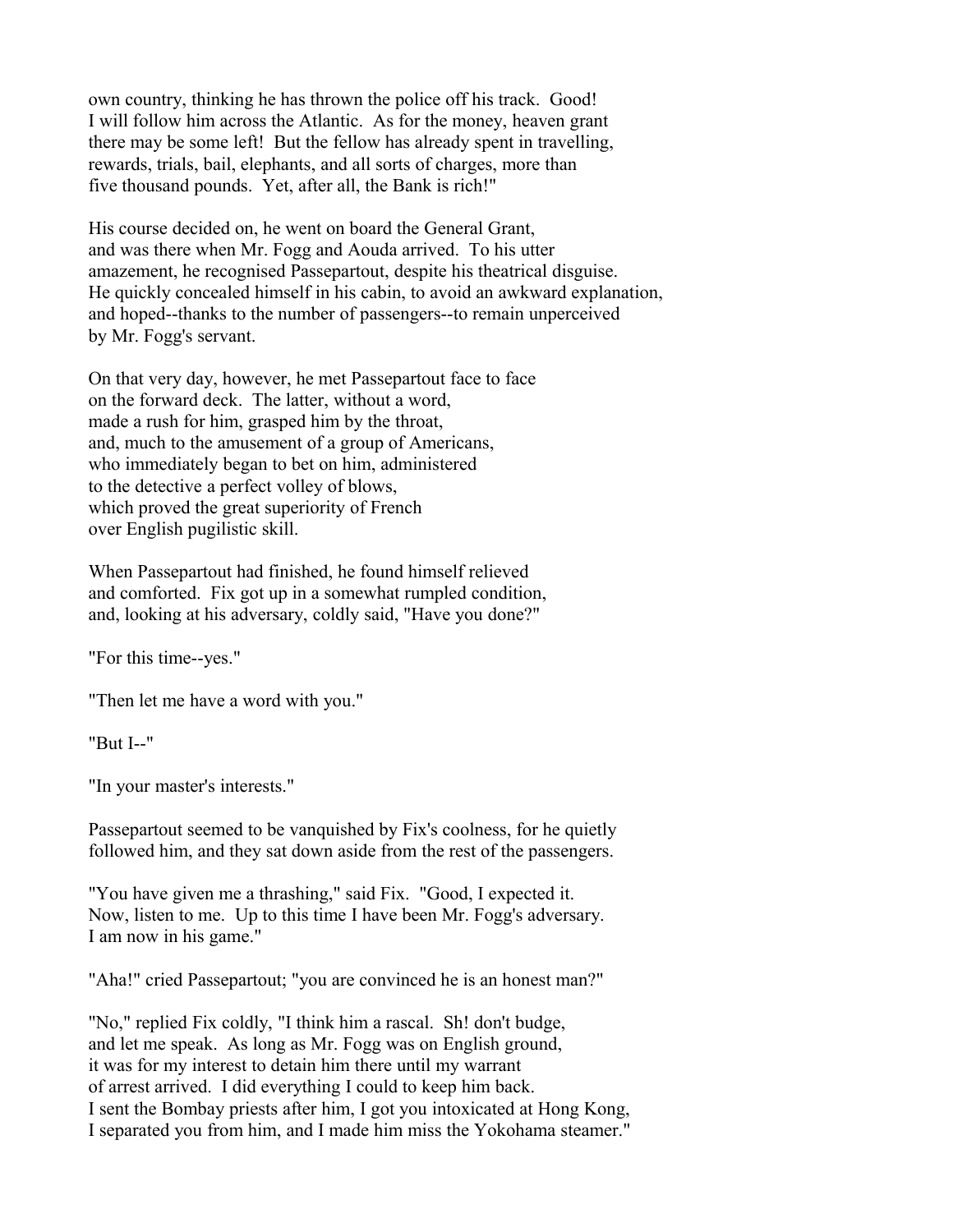Passepartout listened, with closed fists.

"Now," resumed Fix, "Mr. Fogg seems to be going back to England. Well, I will follow him there. But hereafter I will do as much to keep obstacles out of his way as I have done up to this time to put them in his path. I've changed my game, you see, and simply because it was for my interest to change it. Your interest is the same as mine; for it is only in England that you will ascertain whether you are in the service of a criminal or an honest man."

Passepartout listened very attentively to Fix, and was convinced that he spoke with entire good faith.

"Are we friends?" asked the detective.

"Friends?--no," replied Passepartout; "but allies, perhaps. At the least sign of treason, however, I'll twist your neck for you."

"Agreed," said the detective quietly.

Eleven days later, on the 3rd of December, the General Grant entered the bay of the Golden Gate, and reached San Francisco.

Mr. Fogg had neither gained nor lost a single day.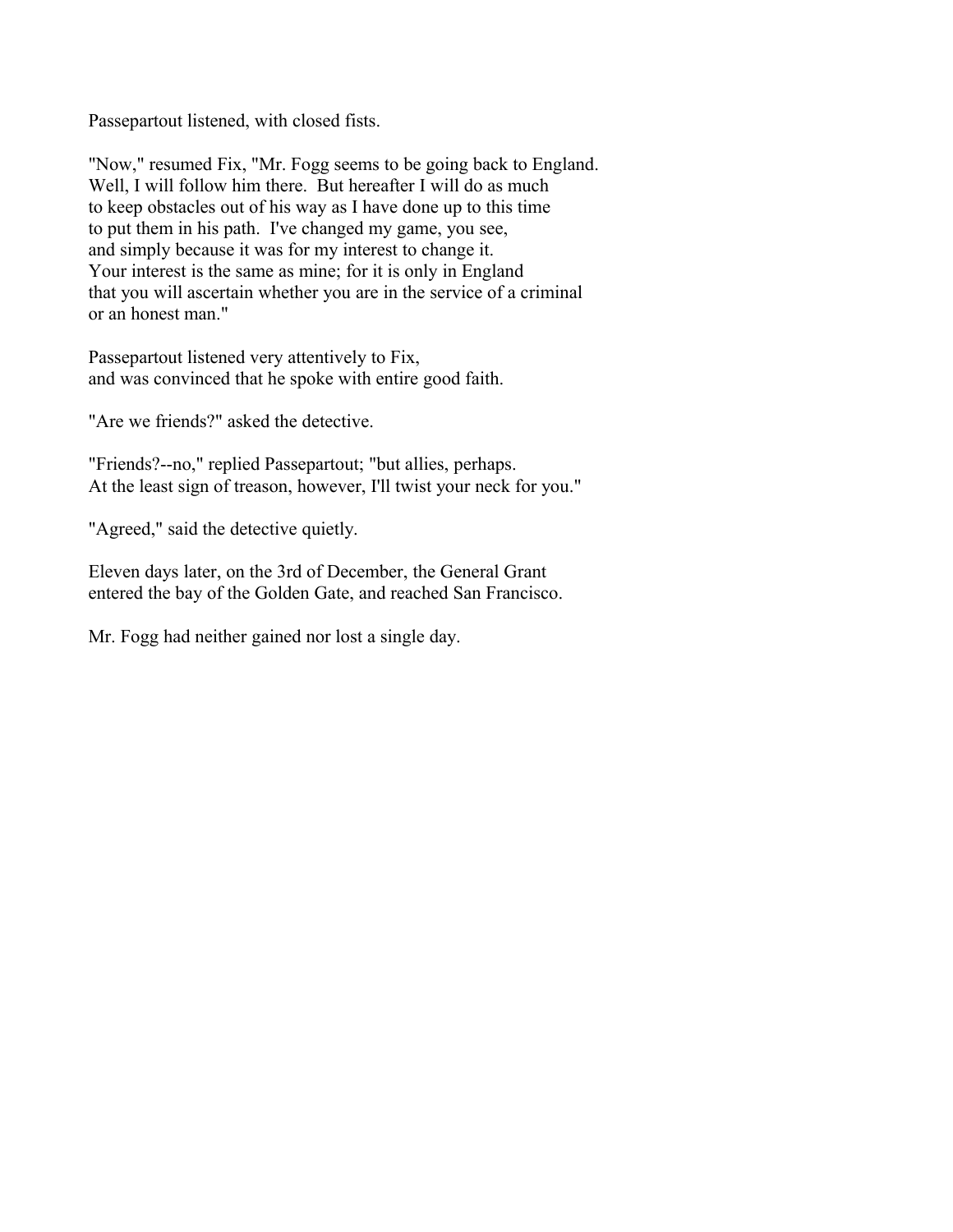#### Chapter XXV

### IN WHICH A SLIGHT GLIMPSE IS HAD OF SAN FRANCISCO

It was seven in the morning when Mr. Fogg, Aouda, and Passepartout set foot upon the American continent, if this name can be given to the floating quay upon which they disembarked. These quays, rising and falling with the tide, thus facilitate the loading and unloading of vessels. Alongside them were clippers of all sizes, steamers of all nationalities, and the steamboats, with several decks rising one above the other, which ply on the Sacramento and its tributaries. There were also heaped up the products of a commerce which extends to Mexico, Chili, Peru, Brazil, Europe, Asia, and all the Pacific islands.

Passepartout, in his joy on reaching at last the American continent, thought he would manifest it by executing a perilous vault in fine style; but, tumbling upon some worm-eaten planks, he fell through them. Put out of countenance by the manner in which he thus "set foot" upon the New World, he uttered a loud cry, which so frightened the innumerable cormorants and pelicans that are always perched upon these movable quays, that they flew noisily away.

Mr. Fogg, on reaching shore, proceeded to find out at what hour the first train left for New York, and learned that this was at six o'clock p.m.; he had, therefore, an entire day to spend in the Californian capital. Taking a carriage at a charge of three dollars, he and Aouda entered it, while Passepartout mounted the box beside the driver, and they set out for the International Hotel.

From his exalted position Passepartout observed with much curiosity the wide streets, the low, evenly ranged houses, the Anglo-Saxon Gothic churches, the great docks, the palatial wooden and brick warehouses, the numerous conveyances, omnibuses, horse-cars, and upon the side-walks, not only Americans and Europeans, but Chinese and Indians. Passepartout was surprised at all he saw. San Francisco was no longer the legendary city of 1849--a city of banditti, assassins, and incendiaries, who had flocked hither in crowds in pursuit of plunder; a paradise of outlaws, where they gambled with gold-dust, a revolver in one hand and a bowie-knife in the other: it was now a great commercial emporium.

The lofty tower of its City Hall overlooked the whole panorama of the streets and avenues, which cut each other at right-angles, and in the midst of which appeared pleasant, verdant squares, while beyond appeared the Chinese quarter, seemingly imported from the Celestial Empire in a toy-box. Sombreros and red shirts and plumed Indians were rarely to be seen; but there were silk hats and black coats everywhere worn by a multitude of nervously active,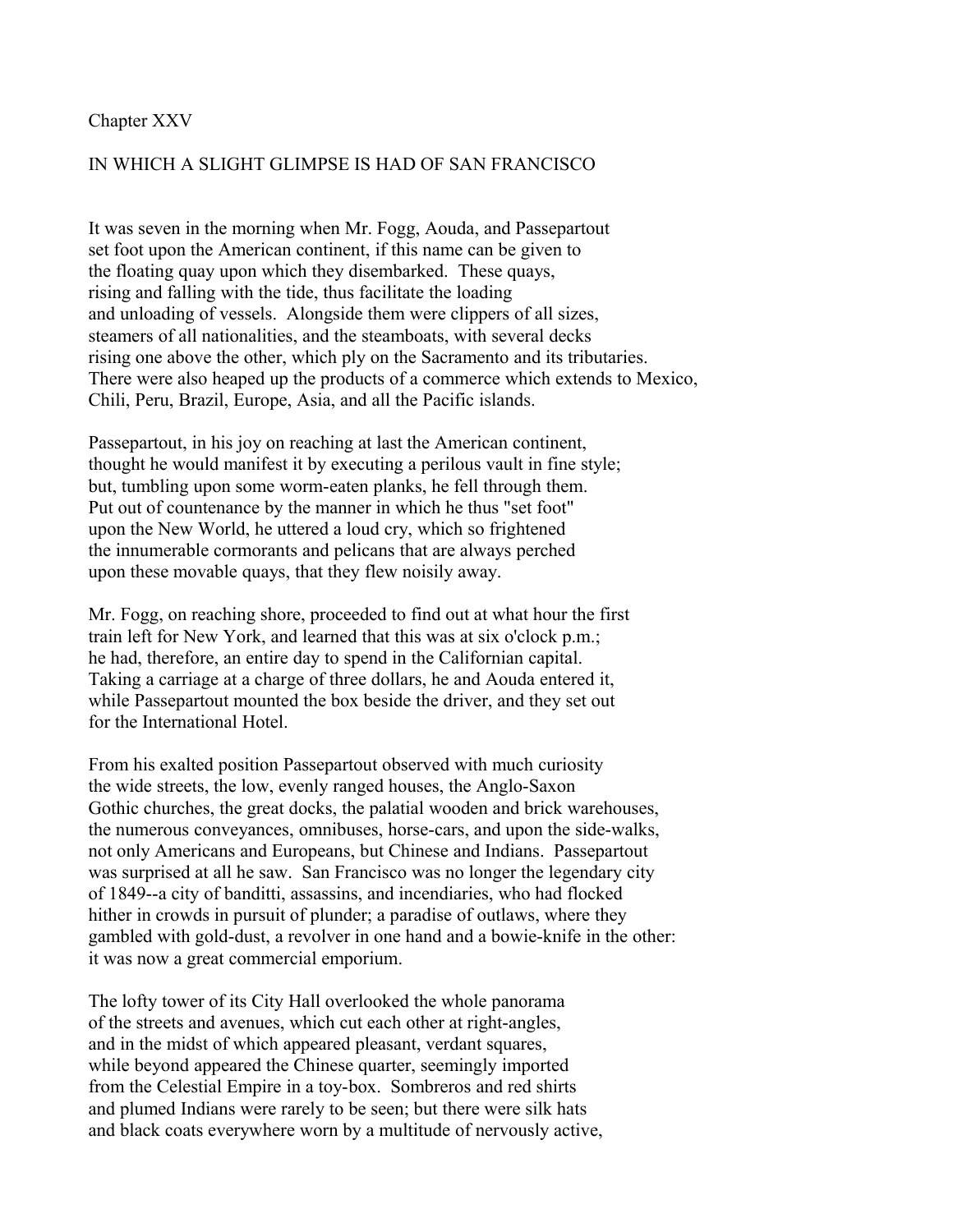gentlemanly-looking men. Some of the streets--especially Montgomery Street, which is to San Francisco what Regent Street is to London, the Boulevard des Italiens to Paris, and Broadway to New York- were lined with splendid and spacious stores, which exposed in their windows the products of the entire world.

When Passepartout reached the International Hotel, it did not seem to him as if he had left England at all.

The ground floor of the hotel was occupied by a large bar, a sort of restaurant freely open to all passers-by, who might partake of dried beef, oyster soup, biscuits, and cheese, without taking out their purses. Payment was made only for the ale, porter, or sherry which was drunk. This seemed "very American" to Passepartout. The hotel refreshment-rooms were comfortable, and Mr. Fogg and Aouda, installing themselves at a table, were abundantly served on diminutive plates by negroes of darkest hue.

After breakfast, Mr. Fogg, accompanied by Aouda, started for the English consulate to have his passport visaed. As he was going out, he met Passepartout, who asked him if it would not be well, before taking the train, to purchase some dozens of Enfield rifles and Colt's revolvers. He had been listening to stories of attacks upon the trains by the Sioux and Pawnees. Mr. Fogg thought it a useless precaution, but told him to do as he thought best, and went on to the consulate.

He had not proceeded two hundred steps, however, when, "by the greatest chance in the world," he met Fix. The detective seemed wholly taken by surprise. What! Had Mr. Fogg and himself crossed the Pacific together, and not met on the steamer! At least Fix felt honoured to behold once more the gentleman to whom he owed so much, and, as his business recalled him to Europe, he should be delighted to continue the journey in such pleasant company.

Mr. Fogg replied that the honour would be his; and the detective- who was determined not to lose sight of him--begged permission to accompany them in their walk about San Francisco--a request which Mr. Fogg readily granted.

They soon found themselves in Montgomery Street, where a great crowd was collected; the side-walks, street, horsecar rails, the shop-doors, the windows of the houses, and even the roofs, were full of people. Men were going about carrying large posters, and flags and streamers were floating in the wind; while loud cries were heard on every hand.

"Hurrah for Camerfield!"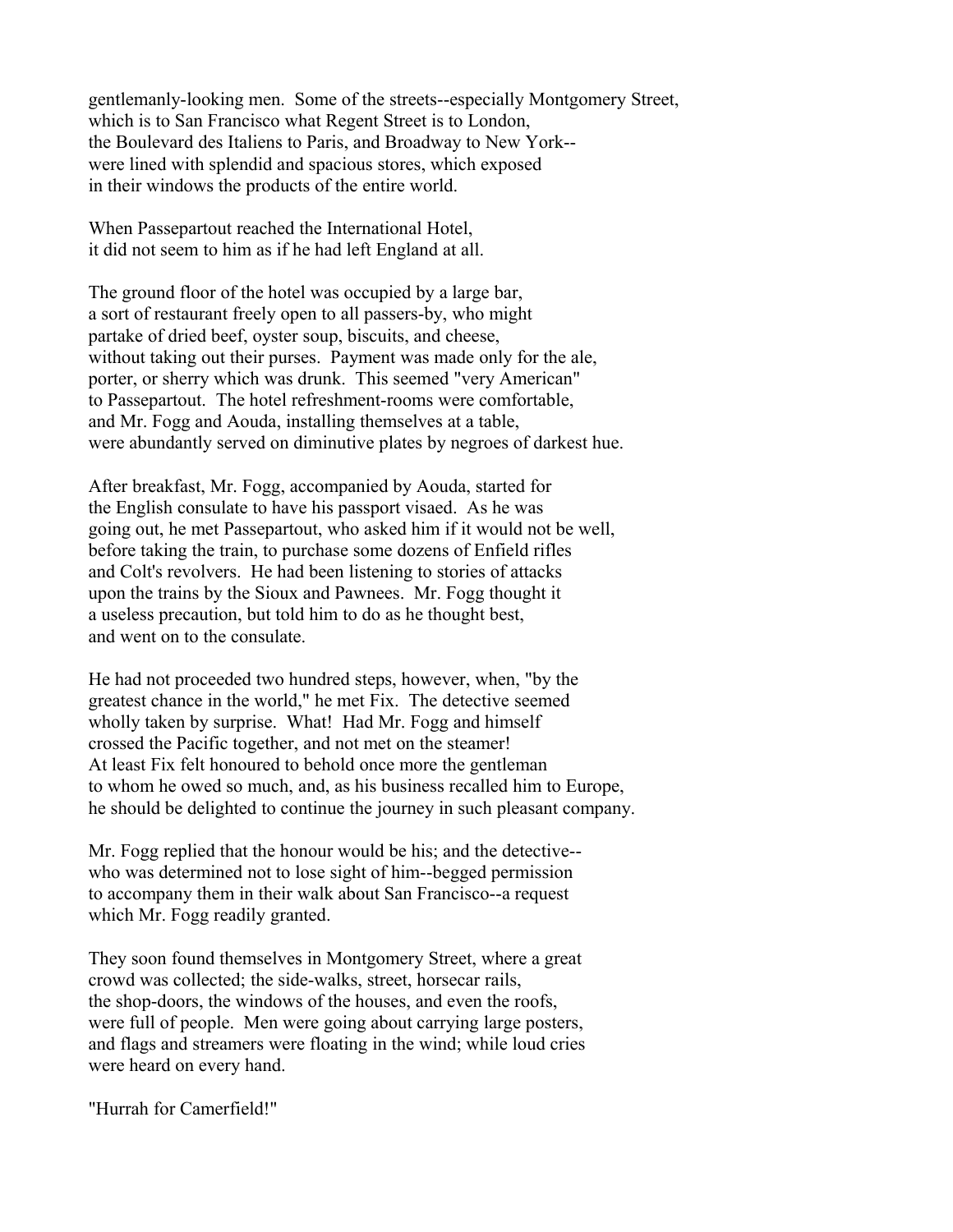"Hurrah for Mandiboy!"

It was a political meeting; at least so Fix conjectured, who said to Mr. Fogg, "Perhaps we had better not mingle with the crowd. There may be danger in it."

"Yes," returned Mr. Fogg; "and blows, even if they are political are still blows."

Fix smiled at this remark; and, in order to be able to see without being jostled about, the party took up a position on the top of a flight of steps situated at the upper end of Montgomery Street. Opposite them, on the other side of the street, between a coal wharf and a petroleum warehouse, a large platform had been erected in the open air, towards which the current of the crowd seemed to be directed.

For what purpose was this meeting? What was the occasion of this excited assemblage? Phileas Fogg could not imagine. Was it to nominate some high official--a governor or member of Congress? It was not improbable, so agitated was the multitude before them.

Just at this moment there was an unusual stir in the human mass. All the hands were raised in the air. Some, tightly closed, seemed to disappear suddenly in the midst of the cries--an energetic way, no doubt, of casting a vote. The crowd swayed back, the banners and flags wavered, disappeared an instant, then reappeared in tatters. The undulations of the human surge reached the steps, while all the heads floundered on the surface like a sea agitated by a squall. Many of the black hats disappeared, and the greater part of the crowd seemed to have diminished in height.

"It is evidently a meeting," said Fix, "and its object must be an exciting one. I should not wonder if it were about the Alabama, despite the fact that that question is settled."

"Perhaps," replied Mr. Fogg, simply.

"At least, there are two champions in presence of each other, the Honourable Mr. Camerfield and the Honourable Mr. Mandiboy."

Aouda, leaning upon Mr. Fogg's arm, observed the tumultuous scene with surprise, while Fix asked a man near him what the cause of it all was. Before the man could reply, a fresh agitation arose; hurrahs and excited shouts were heard; the staffs of the banners began to be used as offensive weapons; and fists flew about in every direction. Thumps were exchanged from the tops of the carriages and omnibuses which had been blocked up in the crowd. Boots and shoes went whirling through the air, and Mr. Fogg thought he even heard the crack of revolvers mingling in the din, the rout approached the stairway, and flowed over the lower step. One of the parties had evidently been repulsed;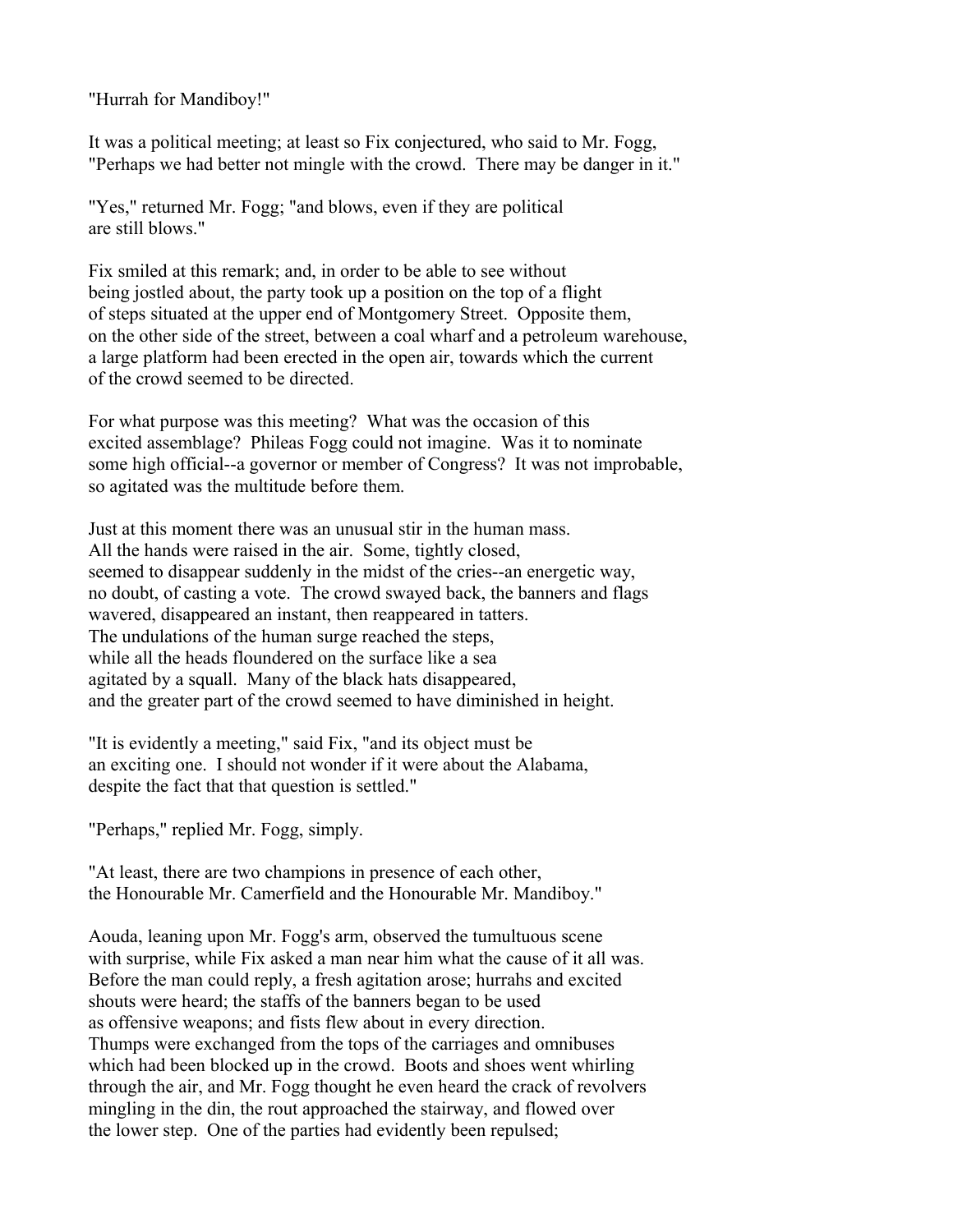but the mere lookers-on could not tell whether Mandiboy or Camerfield had gained the upper hand.

"It would be prudent for us to retire," said Fix, who was anxious that Mr. Fogg should not receive any injury, at least until they got back to London. "If there is any question about England in all this, and we were recognised, I fear it would go hard with us."

"An English subject--" began Mr. Fogg.

He did not finish his sentence; for a terrific hubbub now arose on the terrace behind the flight of steps where they stood, and there were frantic shouts of, "Hurrah for Mandiboy! Hip, hip, hurrah!"

It was a band of voters coming to the rescue of their allies, and taking the Camerfield forces in flank. Mr. Fogg, Aouda, and Fix found themselves between two fires; it was too late to escape. The torrent of men, armed with loaded canes and sticks, was irresistible. Phileas Fogg and Fix were roughly hustled in their attempts to protect their fair companion; the former, as cool as ever, tried to defend himself with the weapons which nature has placed at the end of every Englishman's arm, but in vain. A big brawny fellow with a red beard, flushed face, and broad shoulders, who seemed to be the chief of the band, raised his clenched fist to strike Mr. Fogg, whom he would have given a crushing blow, had not Fix rushed in and received it in his stead. An enormous bruise immediately made its appearance under the detective's silk hat, which was completely smashed in.

"Yankee!" exclaimed Mr. Fogg, darting a contemptuous look at the ruffian.

"Englishman!" returned the other. "We will meet again!"

"When you please."

"What is your name?"

"Phileas Fogg. And yours?"

"Colonel Stamp Proctor."

The human tide now swept by, after overturning Fix, who speedily got upon his feet again, though with tattered clothes. Happily, he was not seriously hurt. His travelling overcoat was divided into two unequal parts, and his trousers resembled those of certain Indians, which fit less compactly than they are easy to put on. Aouda had escaped unharmed, and Fix alone bore marks of the fray in his black and blue bruise.

"Thanks," said Mr. Fogg to the detective,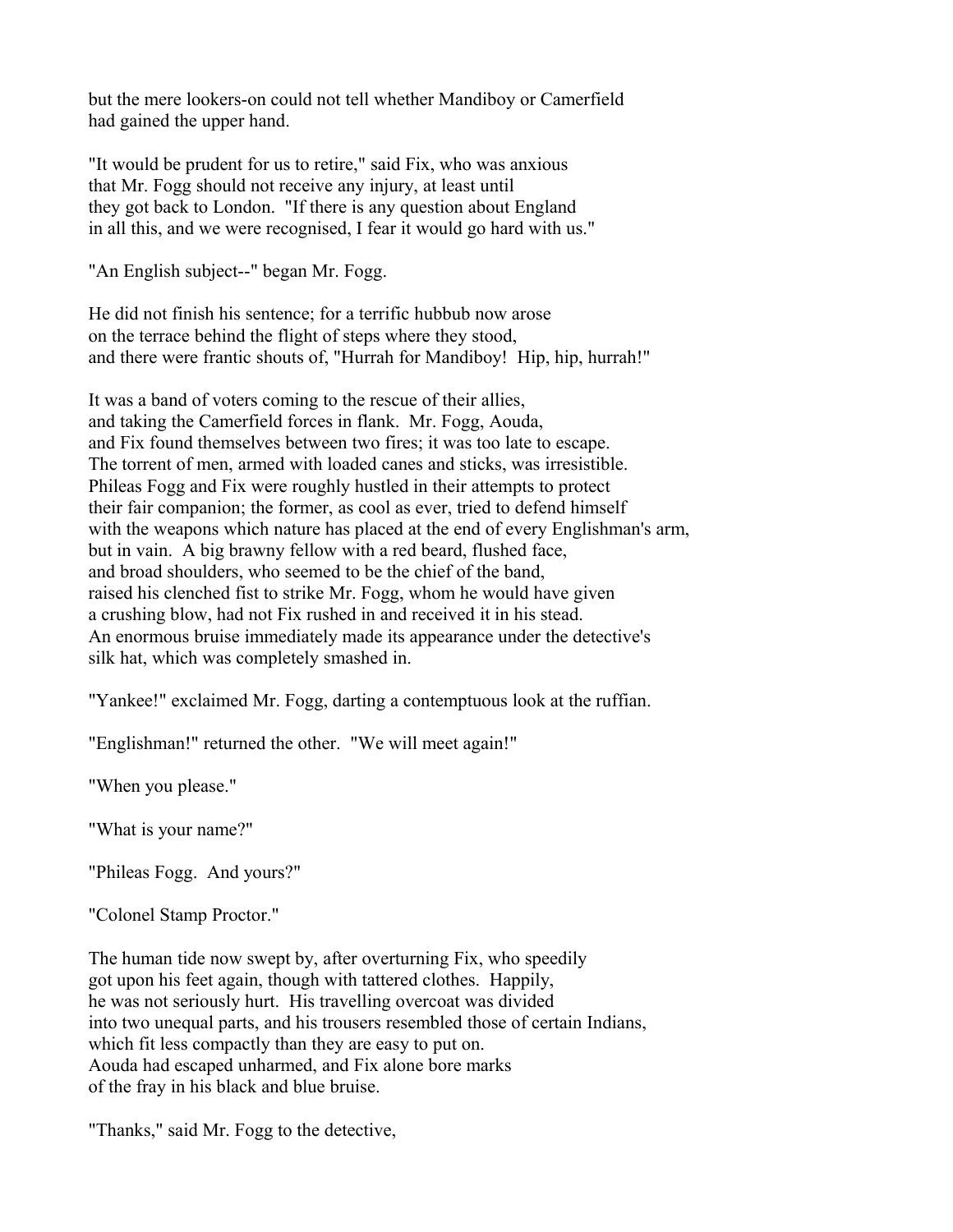as soon as they were out of the crowd.

"No thanks are necessary," replied. Fix; "but let us go."

"Where?"

"To a tailor's."

Such a visit was, indeed, opportune. The clothing of both Mr. Fogg and Fix was in rags, as if they had themselves been actively engaged in the contest between Camerfield and Mandiboy. An hour after, they were once more suitably attired, and with Aouda returned to the International Hotel.

Passepartout was waiting for his master, armed with half a dozen six-barrelled revolvers. When he perceived Fix, he knit his brows; but Aouda having, in a few words, told him of their adventure, his countenance resumed its placid expression. Fix evidently was no longer an enemy, but an ally; he was faithfully keeping his word.

Dinner over, the coach which was to convey the passengers and their luggage to the station drew up to the door. As he was getting in, Mr. Fogg said to Fix, "You have not seen this Colonel Proctor again?"

"No."

"I will come back to America to find him," said Phileas Fogg calmly. "It would not be right for an Englishman to permit himself to be treated in that way, without retaliating."

The detective smiled, but did not reply. It was clear that Mr. Fogg was one of those Englishmen who, while they do not tolerate duelling at home, fight abroad when their honour is attacked.

At a quarter before six the travellers reached the station, and found the train ready to depart. As he was about to enter it, Mr. Fogg called a porter, and said to him: "My friend, was there not some trouble to-day in San Francisco?"

"It was a political meeting, sir," replied the porter.

"But I thought there was a great deal of disturbance in the streets."

"It was only a meeting assembled for an election."

"The election of a general-in-chief, no doubt?" asked Mr. Fogg.

"No, sir; of a justice of the peace."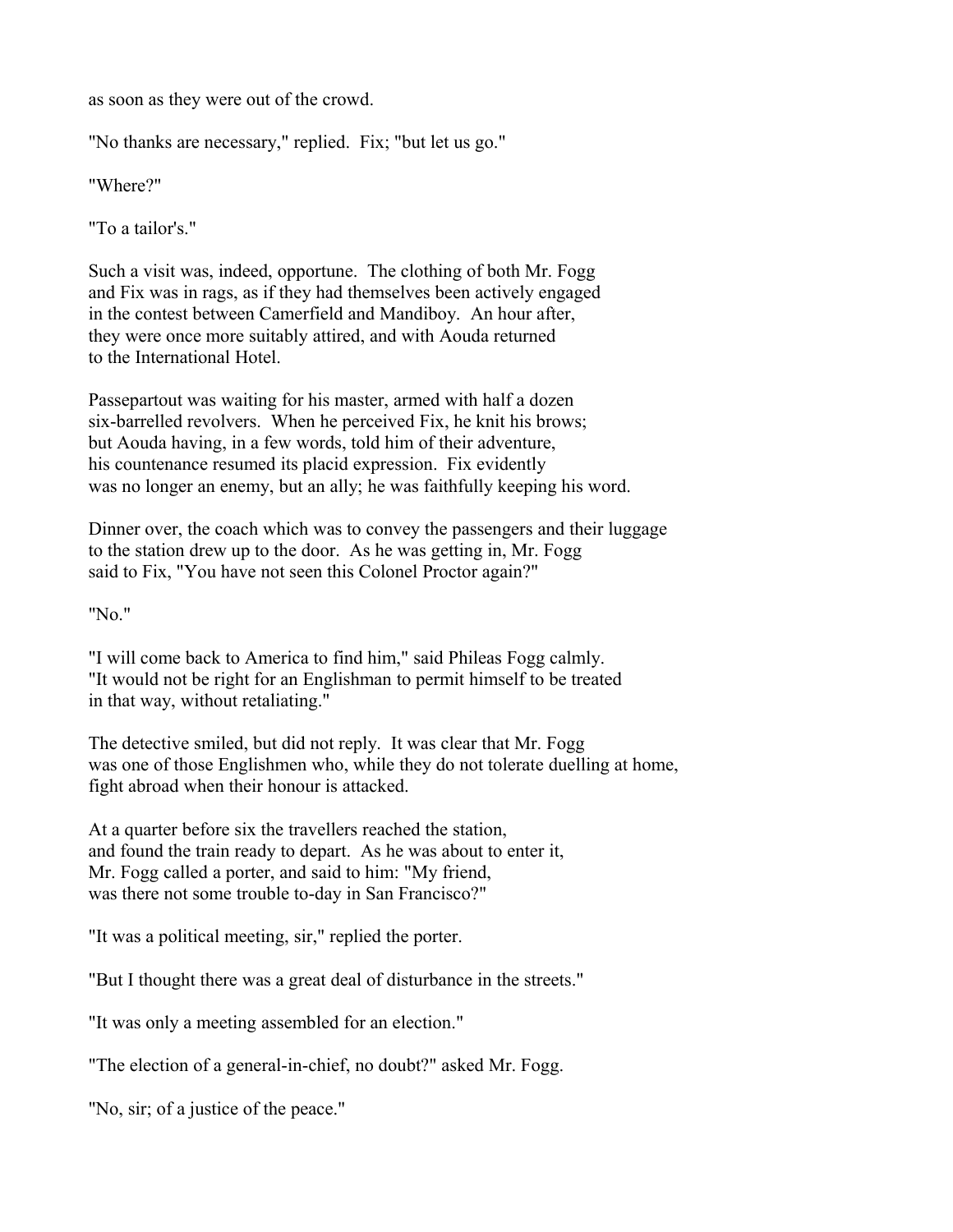Phileas Fogg got into the train, which started off at full speed.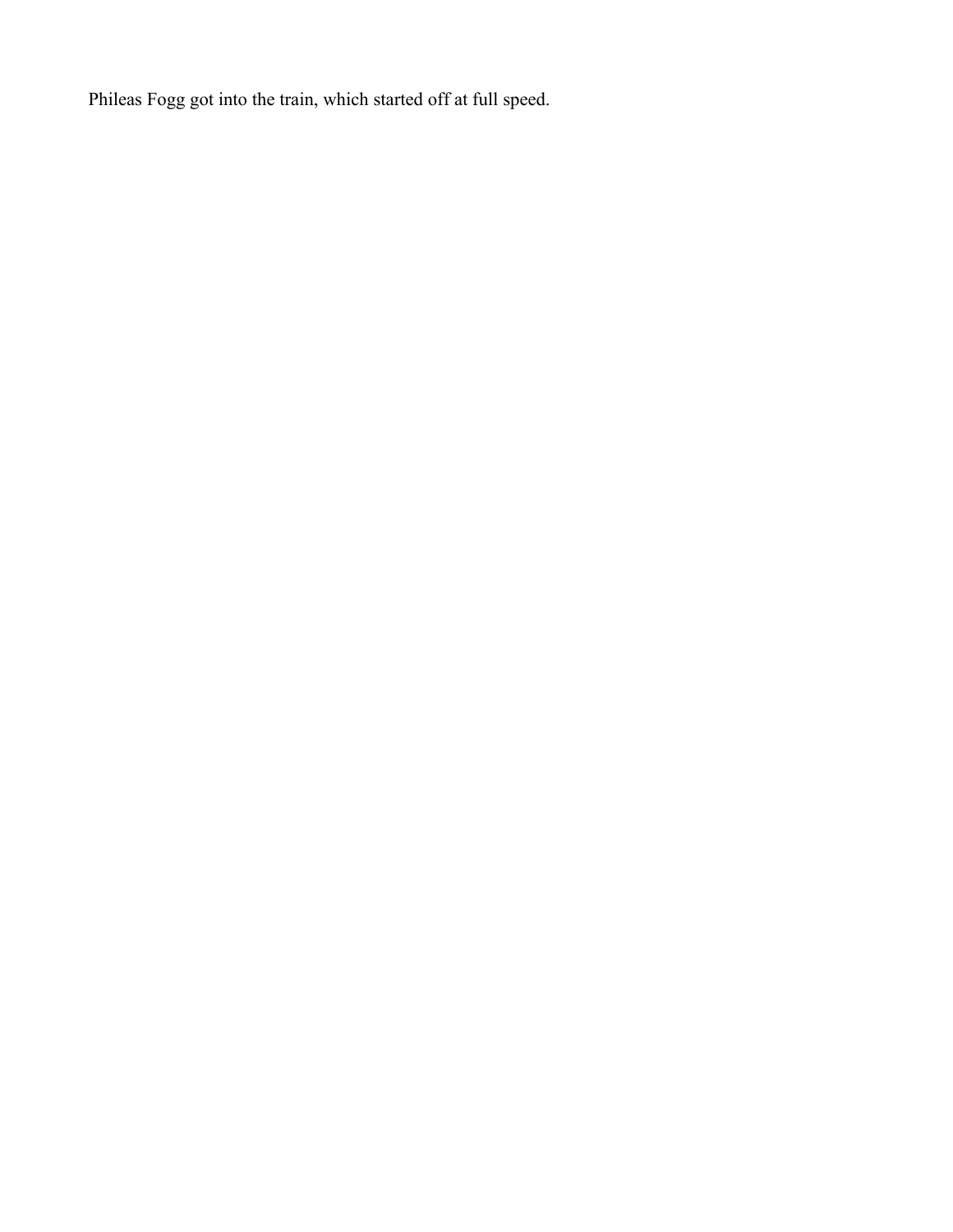### Chapter XXVI

## IN WHICH PHILEAS FOGG AND PARTY TRAVEL BY THE PACIFIC RAILROAD

"From ocean to ocean"--so say the Americans; and these four words compose the general designation of the "great trunk line" which crosses the entire width of the United States. The Pacific Railroad is, however, really divided into two distinct lines: the Central Pacific, between San Francisco and Ogden, and the Union Pacific, between Ogden and Omaha. Five main lines connect Omaha with New York.

New York and San Francisco are thus united by an uninterrupted metal ribbon, which measures no less than three thousand seven hundred and eighty-six miles. Between Omaha and the Pacific the railway crosses a territory which is still infested by Indians and wild beasts, and a large tract which the Mormons, after they were driven from Illinois in 1845, began to colonise.

The journey from New York to San Francisco consumed, formerly, under the most favourable conditions, at least six months. It is now accomplished in seven days.

It was in 1862 that, in spite of the Southern Members of Congress, who wished a more southerly route, it was decided to lay the road between the forty-first and forty-second parallels. President Lincoln himself fixed the end of the line at Omaha, in Nebraska. The work was at once commenced, and pursued with true American energy; nor did the rapidity with which it went on injuriously affect its good execution. The road grew, on the prairies, a mile and a half a day. A locomotive, running on the rails laid down the evening before, brought the rails to be laid on the morrow, and advanced upon them as fast as they were put in position.

The Pacific Railroad is joined by several branches in Iowa, Kansas, Colorado, and Oregon. On leaving Omaha, it passes along the left bank of the Platte River as far as the junction of its northern branch, follows its southern branch, crosses the Laramie territory and the Wahsatch Mountains, turns the Great Salt Lake, and reaches Salt Lake City, the Mormon capital, plunges into the Tuilla Valley, across the American Desert, Cedar and Humboldt Mountains, the Sierra Nevada, and descends, via Sacramento, to the Pacific--its grade, even on the Rocky Mountains, never exceeding one hundred and twelve feet to the mile.

Such was the road to be traversed in seven days, which would enable Phileas Fogg--at least, so he hoped--to take the Atlantic steamer at New York on the 11th for Liverpool.

The car which he occupied was a sort of long omnibus on eight wheels,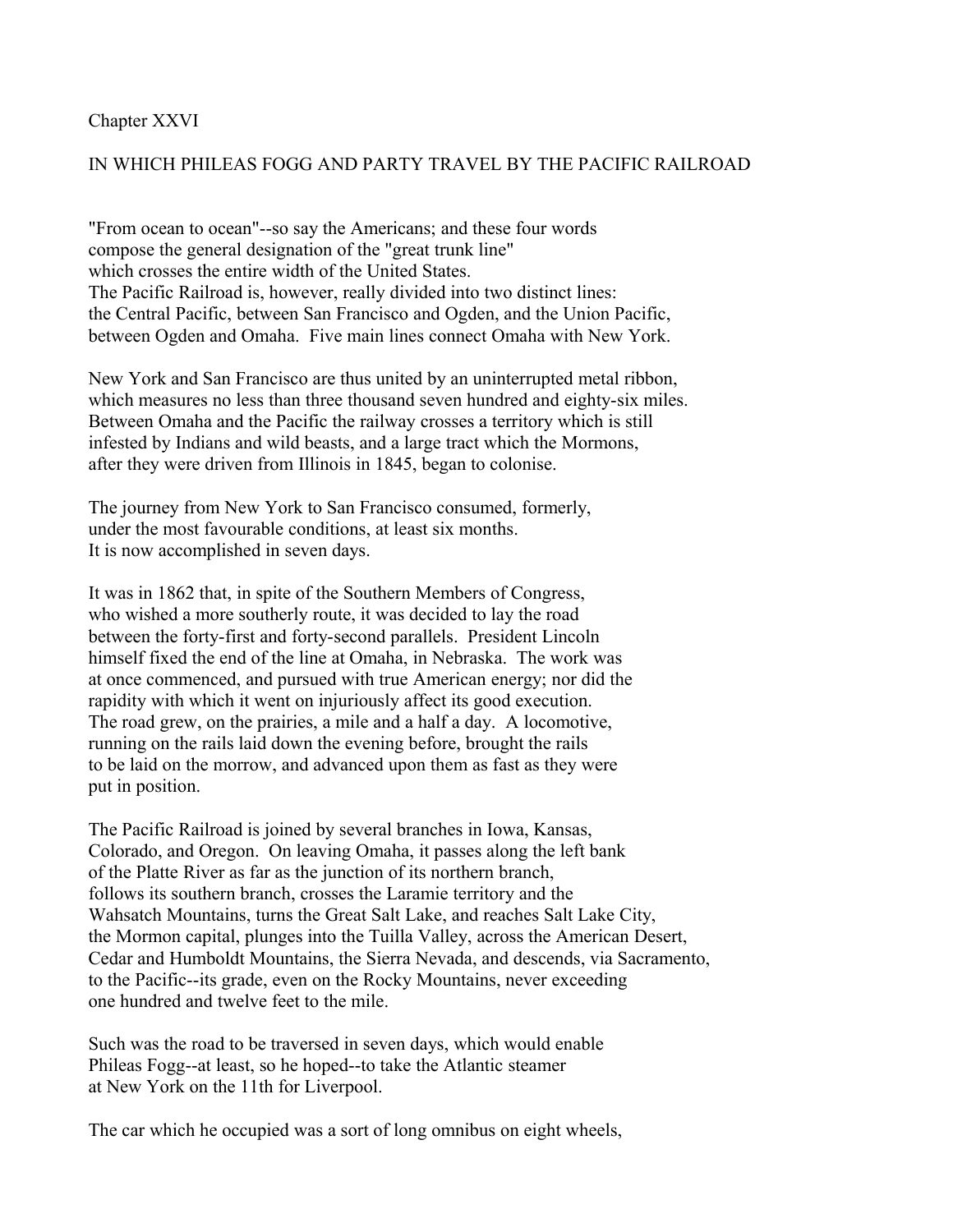and with no compartments in the interior. It was supplied with two rows of seats, perpendicular to the direction of the train on either side of an aisle which conducted to the front and rear platforms. These platforms were found throughout the train, and the passengers were able to pass from one end of the train to the other. It was supplied with saloon cars, balcony cars, restaurants, and smoking-cars; theatre cars alone were wanting, and they will have these some day.

Book and news dealers, sellers of edibles, drinkables, and cigars, who seemed to have plenty of customers, were continually circulating in the aisles.

The train left Oakland station at six o'clock. It was already night, cold and cheerless, the heavens being overcast with clouds which seemed to threaten snow. The train did not proceed rapidly; counting the stoppages, it did not run more than twenty miles an hour, which was a sufficient speed, however, to enable it to reach Omaha within its designated time.

There was but little conversation in the car, and soon many of the passengers were overcome with sleep. Passepartout found himself beside the detective; but he did not talk to him. After recent events, their relations with each other had grown somewhat cold; there could no longer be mutual sympathy or intimacy between them. Fix's manner had not changed; but Passepartout was very reserved, and ready to strangle his former friend on the slightest provocation.

Snow began to fall an hour after they started, a fine snow, however, which happily could not obstruct the train; nothing could be seen from the windows but a vast, white sheet, against which the smoke of the locomotive had a greyish aspect.

At eight o'clock a steward entered the car and announced that the time for going to bed had arrived; and in a few minutes the car was transformed into a dormitory. The backs of the seats were thrown back, bedsteads carefully packed were rolled out by an ingenious system, berths were suddenly improvised, and each traveller had soon at his disposition a comfortable bed, protected from curious eyes by thick curtains. The sheets were clean and the pillows soft. It only remained to go to bed and sleep which everybody did- while the train sped on across the State of California.

The country between San Francisco and Sacramento is not very hilly. The Central Pacific, taking Sacramento for its starting-point, extends eastward to meet the road from Omaha. The line from San Francisco to Sacramento runs in a north-easterly direction, along the American River, which empties into San Pablo Bay. The one hundred and twenty miles between these cities were accomplished in six hours, and towards midnight, while fast asleep, the travellers passed through Sacramento; so that they saw nothing of that important place, the seat of the State government, with its fine quays,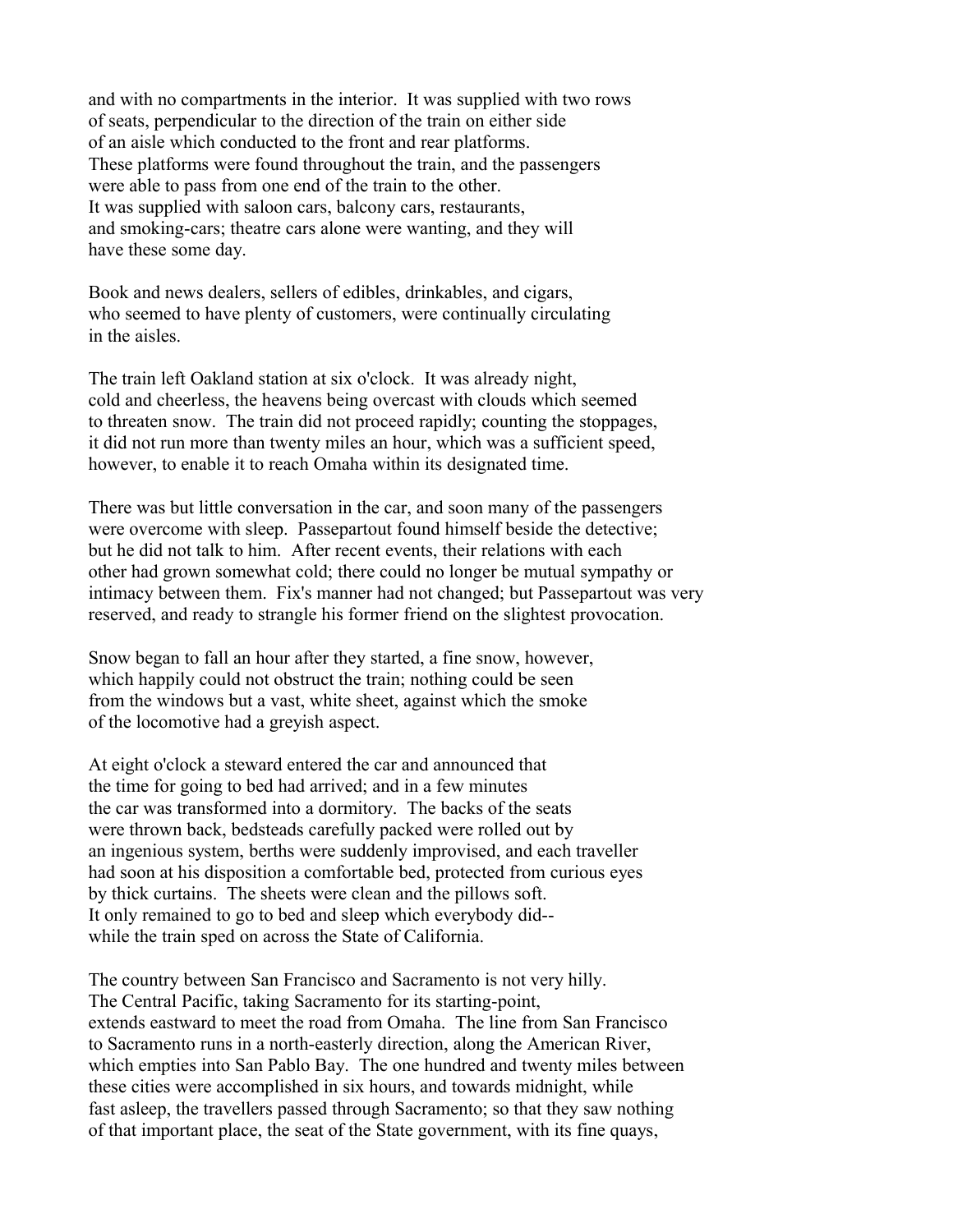its broad streets, its noble hotels, squares, and churches.

The train, on leaving Sacramento, and passing the junction, Roclin, Auburn, and Colfax, entered the range of the Sierra Nevada. 'Cisco was reached at seven in the morning; and an hour later the dormitory was transformed into an ordinary car, and the travellers could observe the picturesque beauties of the mountain region through which they were steaming. The railway track wound in and out among the passes, now approaching the mountain-sides, now suspended over precipices, avoiding abrupt angles by bold curves, plunging into narrow defiles, which seemed to have no outlet. The locomotive, its great funnel emitting a weird light, with its sharp bell, and its cow-catcher extended like a spur. mingled its shrieks and bellowings with the noise of torrents and cascades, and twined its smoke among the branches of the gigantic pines.

There were few or no bridges or tunnels on the route. The railway turned around the sides of the mountains, and did not attempt to violate nature by taking the shortest cut from one point to another.

The train entered the State of Nevada through the Carson Valley about nine o'clock, going always northeasterly; and at midday reached Reno, where there was a delay of twenty minutes for breakfast.

From this point the road, running along Humboldt River, passed northward for several miles by its banks; then it turned eastward, and kept by the river until it reached the Humboldt Range, nearly at the extreme eastern limit of Nevada.

Having breakfasted, Mr. Fogg and his companions resumed their places in the car, and observed the varied landscape which unfolded itself as they passed along the vast prairies, the mountains lining the horizon, and the creeks, with their frothy, foaming streams. Sometimes a great herd of buffaloes, massing together in the distance, seemed like a movable dam. These innumerable multitudes of ruminating beasts often form an insurmountable obstacle to the passage of the trains; thousands of them have been seen passing over the track for hours together, in compact ranks. The locomotive is then forced to stop and wait till the road is once more clear.

This happened, indeed, to the train in which Mr. Fogg was travelling. About twelve o'clock a troop of ten or twelve thousand head of buffalo encumbered the track. The locomotive, slackening its speed, tried to clear the way with its cow-catcher; but the mass of animals was too great. The buffaloes marched along with a tranquil gait, uttering now and then deafening bellowings. There was no use of interrupting them, for, having taken a particular direction, nothing can moderate and change their course; it is a torrent of living flesh which no dam could contain.

The travellers gazed on this curious spectacle from the platforms;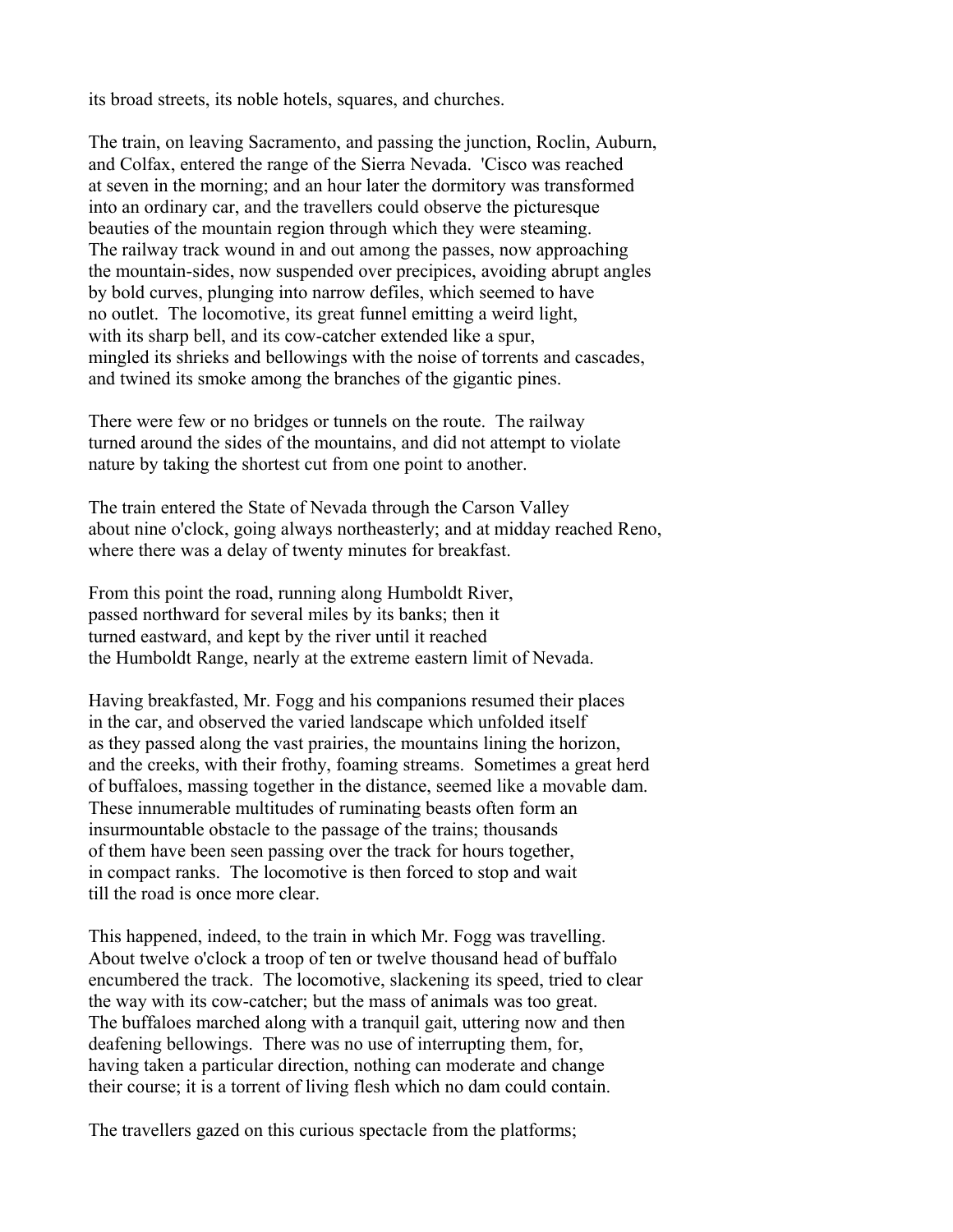but Phileas Fogg, who had the most reason of all to be in a hurry, remained in his seat, and waited philosophically until it should please the buffaloes to get out of the way.

Passepartout was furious at the delay they occasioned, and longed to discharge his arsenal of revolvers upon them.

"What a country!" cried he. "Mere cattle stop the trains, and go by in a procession, just as if they were not impeding travel! Parbleu! I should like to know if Mr. Fogg foresaw this mishap in his programme! And here's an engineer who doesn't dare to run the locomotive into this herd of beasts!"

The engineer did not try to overcome the obstacle, and he was wise. He would have crushed the first buffaloes, no doubt, with the cow-catcher; but the locomotive, however powerful, would soon have been checked, the train would inevitably have been thrown off the track, and would then have been helpless.

The best course was to wait patiently, and regain the lost time by greater speed when the obstacle was removed. The procession of buffaloes lasted three full hours, and it was night before the track was clear. The last ranks of the herd were now passing over the rails, while the first had already disappeared below the southern horizon.

It was eight o'clock when the train passed through the defiles of the Humboldt Range, and half-past nine when it penetrated Utah, the region of the Great Salt Lake, the singular colony of the Mormons.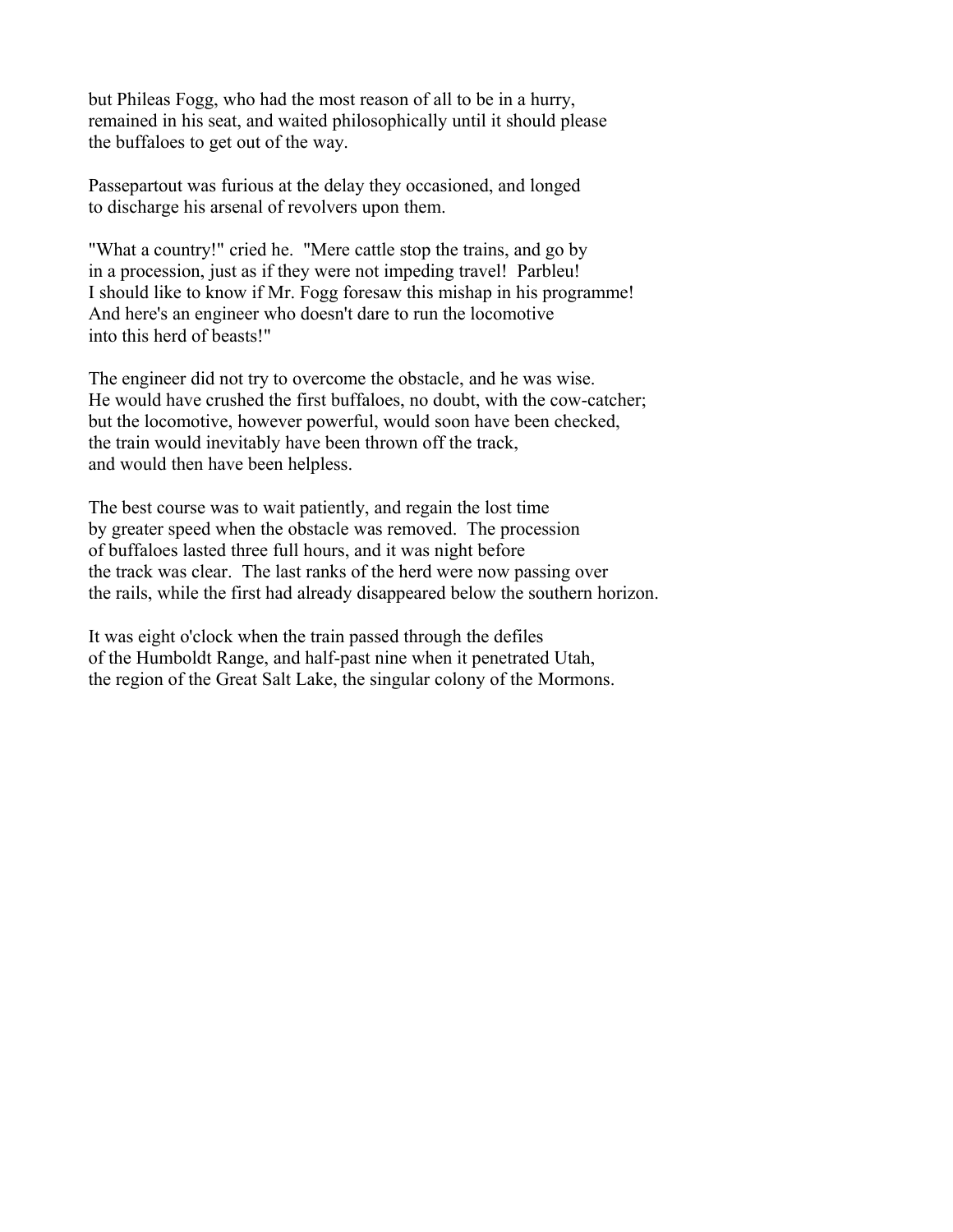### Chapter XXVII

# IN WHICH PASSEPARTOUT UNDERGOES, AT A SPEED OF TWENTY MILES AN HOUR, A COURSE OF MORMON HISTORY

During the night of the 5th of December, the train ran south-easterly for about fifty miles; then rose an equal distance in a north-easterly direction, towards the Great Salt Lake.

Passepartout, about nine o'clock, went out upon the platform to take the air. The weather was cold, the heavens grey, but it was not snowing. The sun's disc, enlarged by the mist, seemed an enormous ring of gold, and Passepartout was amusing himself by calculating its value in pounds sterling, when he was diverted from this interesting study by a strange-looking personage who made his appearance on the platform.

This personage, who had taken the train at Elko, was tall and dark, with black moustache, black stockings, a black silk hat, a black waistcoat, black trousers, a white cravat, and dogskin gloves. He might have been taken for a clergyman. He went from one end of the train to the other, and affixed to the door of each car a notice written in manuscript.

Passepartout approached and read one of these notices, which stated that Elder William Hitch, Mormon missionary, taking advantage of his presence on train No. 48, would deliver a lecture on Mormonism in car No. 117, from eleven to twelve o'clock; and that he invited all who were desirous of being instructed concerning the mysteries of the religion of the "Latter Day Saints" to attend.

"I'll go," said Passepartout to himself. He knew nothing of Mormonism except the custom of polygamy, which is its foundation.

The news quickly spread through the train, which contained about one hundred passengers, thirty of whom, at most, attracted by the notice, ensconced themselves in car No. 117. Passepartout took one of the front seats. Neither Mr. Fogg nor Fix cared to attend.

At the appointed hour Elder William Hitch rose, and, in an irritated voice, as if he had already been contradicted, said, "I tell you that Joe Smith is a martyr, that his brother Hiram is a martyr, and that the persecutions of the United States Government against the prophets will also make a martyr of Brigham Young. Who dares to say the contrary?"

No one ventured to gainsay the missionary, whose excited tone contrasted curiously with his naturally calm visage. No doubt his anger arose from the hardships to which the Mormons were actually subjected.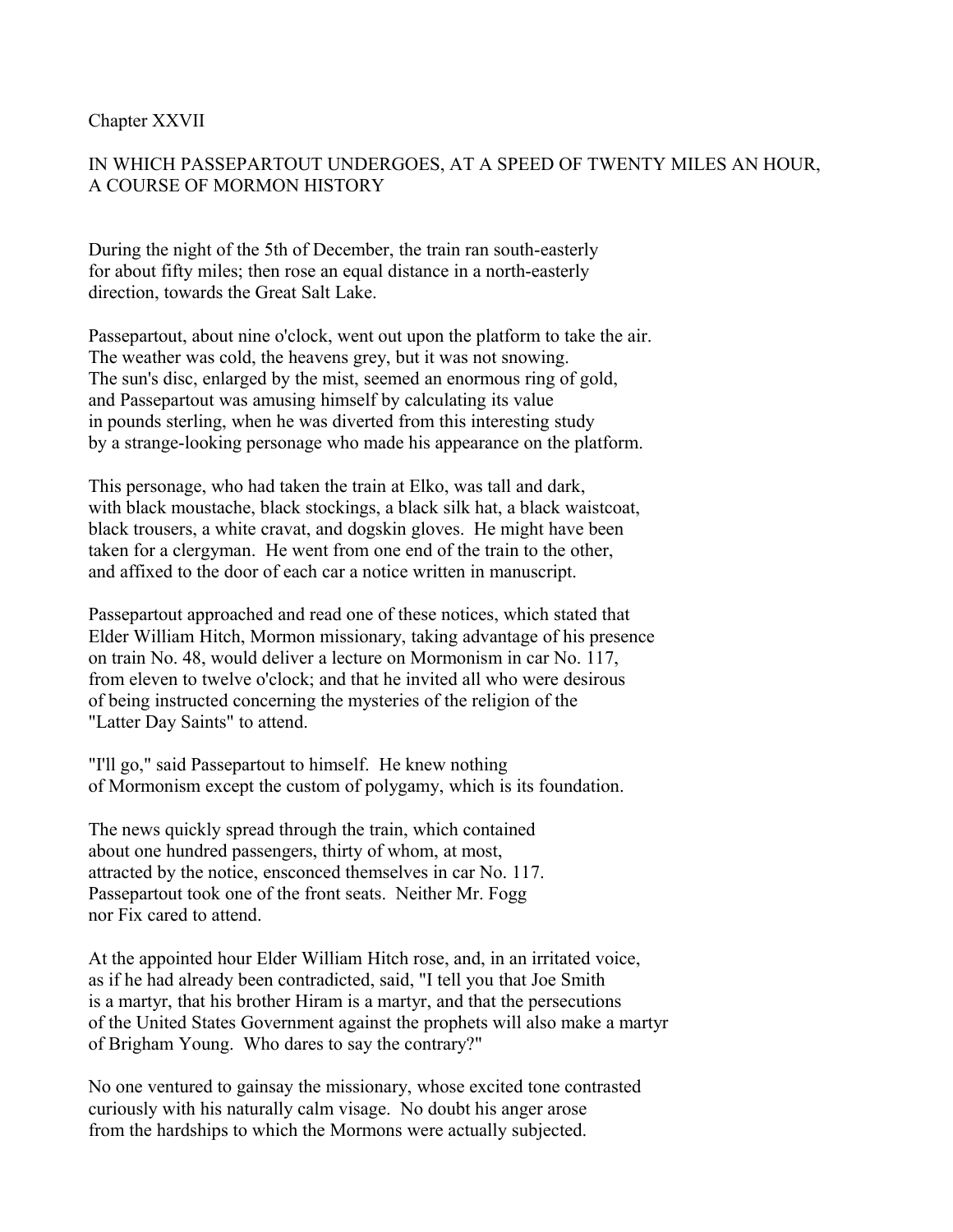The government had just succeeded, with some difficulty, in reducing these independent fanatics to its rule. It had made itself master of Utah, and subjected that territory to the laws of the Union, after imprisoning Brigham Young on a charge of rebellion and polygamy. The disciples of the prophet had since redoubled their efforts, and resisted, by words at least, the authority of Congress. Elder Hitch, as is seen, was trying to make proselytes on the very railway trains.

Then, emphasising his words with his loud voice and frequent gestures, he related the history of the Mormons from Biblical times: how that, in Israel, a Mormon prophet of the tribe of Joseph published the annals of the new religion, and bequeathed them to his son Mormon; how, many centuries later, a translation of this precious book, which was written in Egyptian, was made by Joseph Smith, junior, a Vermont farmer, who revealed himself as a mystical prophet in 1825; and how, in short, the celestial messenger appeared to him in an illuminated forest, and gave him the annals of the Lord.

Several of the audience, not being much interested in the missionary's narrative, here left the car; but Elder Hitch, continuing his lecture, related how Smith, junior, with his father, two brothers, and a few disciples, founded the church of the "Latter Day Saints," which, adopted not only in America, but in England, Norway and Sweden, and Germany, counts many artisans, as well as men engaged in the liberal professions, among its members; how a colony was established in Ohio, a temple erected there at a cost of two hundred thousand dollars, and a town built at Kirkland; how Smith became an enterprising banker, and received from a simple mummy showman a papyrus scroll written by Abraham and several famous Egyptians.

The Elder's story became somewhat wearisome, and his audience grew gradually less, until it was reduced to twenty passengers. But this did not disconcert the enthusiast, who proceeded with the story of Joseph Smith's bankruptcy in 1837, and how his ruined creditors gave him a coat of tar and feathers; his reappearance some years afterwards, more honourable and honoured than ever, at Independence, Missouri, the chief of a flourishing colony of three thousand disciples, and his pursuit thence by outraged Gentiles, and retirement into the Far West.

Ten hearers only were now left, among them honest Passepartout, who was listening with all his ears. Thus he learned that, after long persecutions, Smith reappeared in Illinois, and in 1839 founded a community at Nauvoo, on the Mississippi, numbering twenty-five thousand souls, of which he became mayor, chief justice, and general-in-chief; that he announced himself, in 1843, as a candidate for the Presidency of the United States; and that finally, being drawn into ambuscade at Carthage, he was thrown into prison, and assassinated by a band of men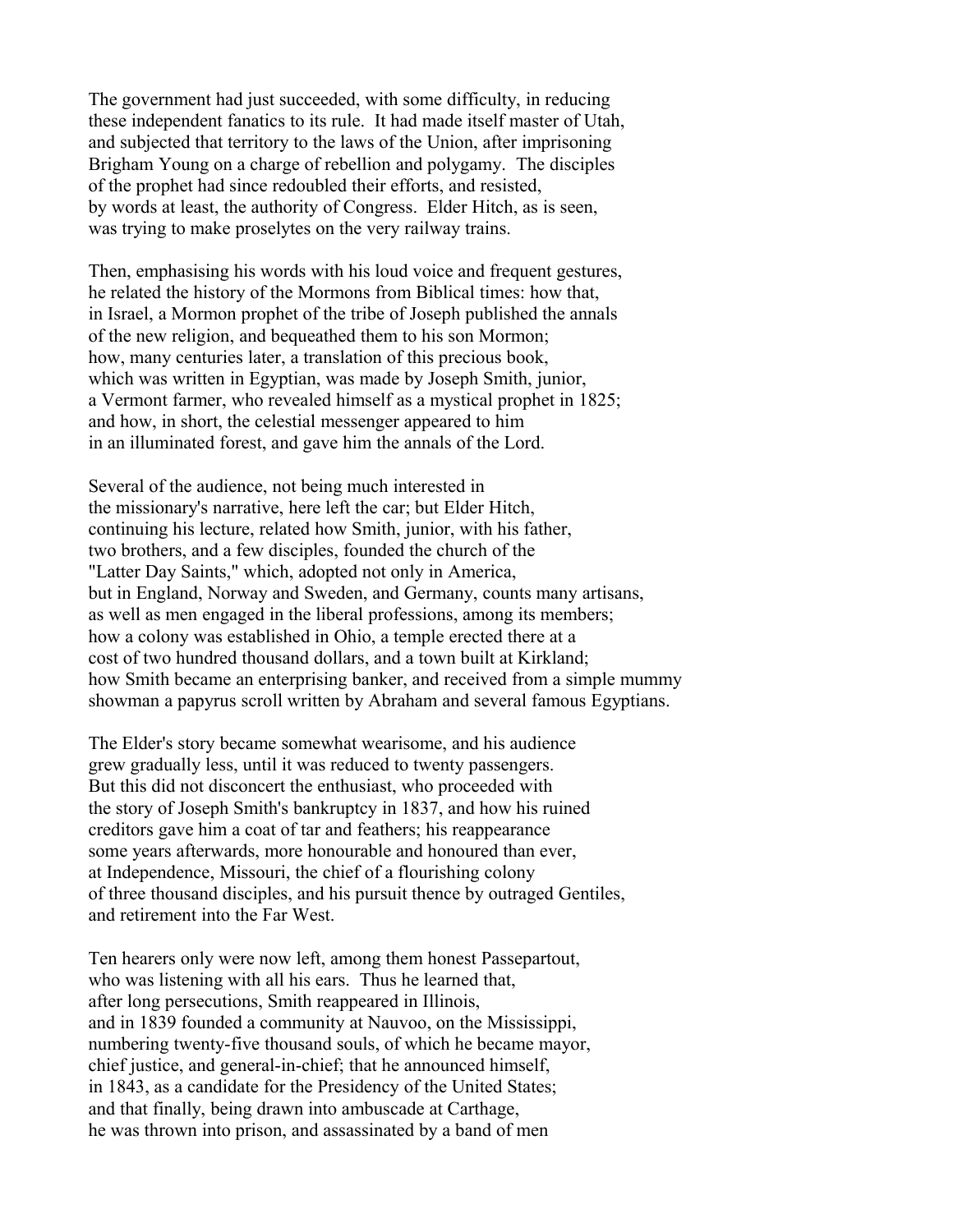disguised in masks.

Passepartout was now the only person left in the car, and the Elder, looking him full in the face, reminded him that, two years after the assassination of Joseph Smith, the inspired prophet, Brigham Young, his successor, left Nauvoo for the banks of the Great Salt Lake, where, in the midst of that fertile region, directly on the route of the emigrants who crossed Utah on their way to California, the new colony, thanks to the polygamy practised by the Mormons, had flourished beyond expectations.

"And this," added Elder William Hitch, "this is why the jealousy of Congress has been aroused against us! Why have the soldiers of the Union invaded the soil of Utah? Why has Brigham Young, our chief, been imprisoned, in contempt of all justice? Shall we yield to force? Never! Driven from Vermont, driven from Illinois, driven from Ohio, driven from Missouri, driven from Utah, we shall yet find some independent territory on which to plant our tents. And you, my brother," continued the Elder, fixing his angry eyes upon his single auditor, "will you not plant yours there, too, under the shadow of our flag?"

"No!" replied Passepartout courageously, in his turn retiring from the car, and leaving the Elder to preach to vacancy.

During the lecture the train had been making good progress, and towards half-past twelve it reached the northwest border of the Great Salt Lake. Thence the passengers could observe the vast extent of this interior sea, which is also called the Dead Sea, and into which flows an American Jordan. It is a picturesque expanse, framed in lofty crags in large strata, encrusted with white salt- a superb sheet of water, which was formerly of larger extent than now, its shores having encroached with the lapse of time, and thus at once reduced its breadth and increased its depth.

The Salt Lake, seventy miles long and thirty-five wide, is situated three miles eight hundred feet above the sea. Quite different from Lake Asphaltite, whose depression is twelve hundred feet below the sea, it contains considerable salt, and one quarter of the weight of its water is solid matter, its specific weight being 1,170, and, after being distilled, 1,000. Fishes are, of course, unable to live in it, and those which descend through the Jordan, the Weber, and other streams soon perish.

The country around the lake was well cultivated, for the Mormons are mostly farmers; while ranches and pens for domesticated animals, fields of wheat, corn, and other cereals, luxuriant prairies, hedges of wild rose, clumps of acacias and milk-wort, would have been seen six months later. Now the ground was covered with a thin powdering of snow.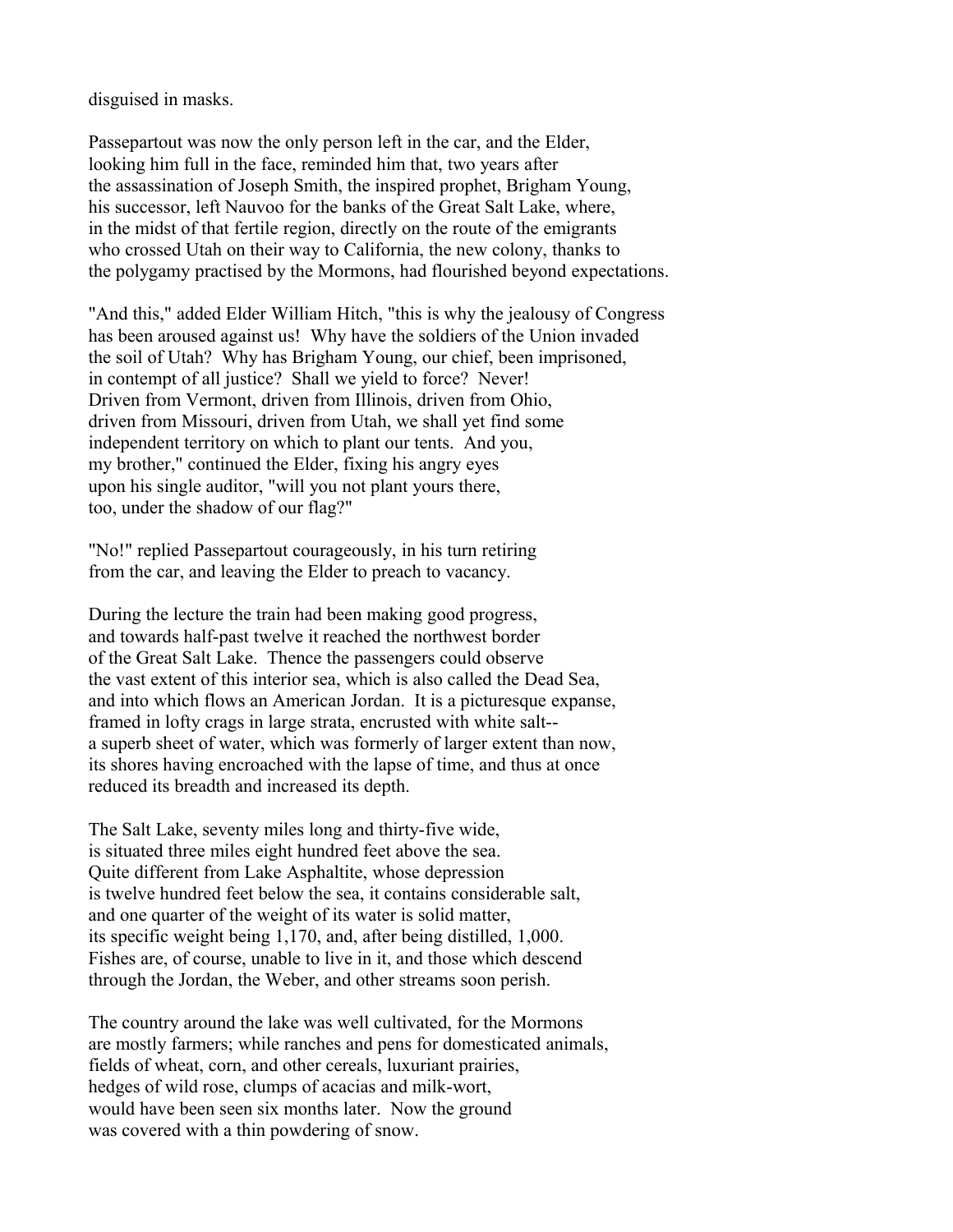The train reached Ogden at two o'clock, where it rested for six hours, Mr. Fogg and his party had time to pay a visit to Salt Lake City, connected with Ogden by a branch road; and they spent two hours in this strikingly American town, built on the pattern of other cities of the Union, like a checker-board, "with the sombre sadness of right-angles," as Victor Hugo expresses it. The founder of the City of the Saints could not escape from the taste for symmetry which distinguishes the Anglo-Saxons. In this strange country, where the people are certainly not up to the level of their institutions, everything is done "squarely"--cities, houses, and follies.

The travellers, then, were promenading, at three o'clock, about the streets of the town built between the banks of the Jordan and the spurs of the Wahsatch Range. They saw few or no churches, but the prophet's mansion, the court-house, and the arsenal, blue-brick houses with verandas and porches, surrounded by gardens bordered with acacias, palms, and locusts. A clay and pebble wall, built in 1853, surrounded the town; and in the principal street were the market and several hotels adorned with pavilions. The place did not seem thickly populated. The streets were almost deserted, except in the vicinity of the temple, which they only reached after having traversed several quarters surrounded by palisades. There were many women, which was easily accounted for by the "peculiar institution" of the Mormons; but it must not be supposed that all the Mormons are polygamists. They are free to marry or not, as they please; but it is worth noting that it is mainly the female citizens of Utah who are anxious to marry, as, according to the Mormon religion, maiden ladies are not admitted to the possession of its highest joys. These poor creatures seemed to be neither well off nor happy. Some--the more well-to-do, no doubt- wore short, open, black silk dresses, under a hood or modest shawl; others were habited in Indian fashion.

Passepartout could not behold without a certain fright these women, charged, in groups, with conferring happiness on a single Mormon. His common sense pitied, above all, the husband. It seemed to him a terrible thing to have to guide so many wives at once across the vicissitudes of life, and to conduct them, as it were, in a body to the Mormon paradise with the prospect of seeing them in the company of the glorious Smith, who doubtless was the chief ornament of that delightful place, to all eternity. He felt decidedly repelled from such a vocation, and he imagined--perhaps he was mistaken- that the fair ones of Salt Lake City cast rather alarming glances on his person. Happily, his stay there was but brief. At four the party found themselves again at the station, took their places in the train, and the whistle sounded for starting. Just at the moment, however, that the locomotive wheels began to move, cries of "Stop! stop!" were heard.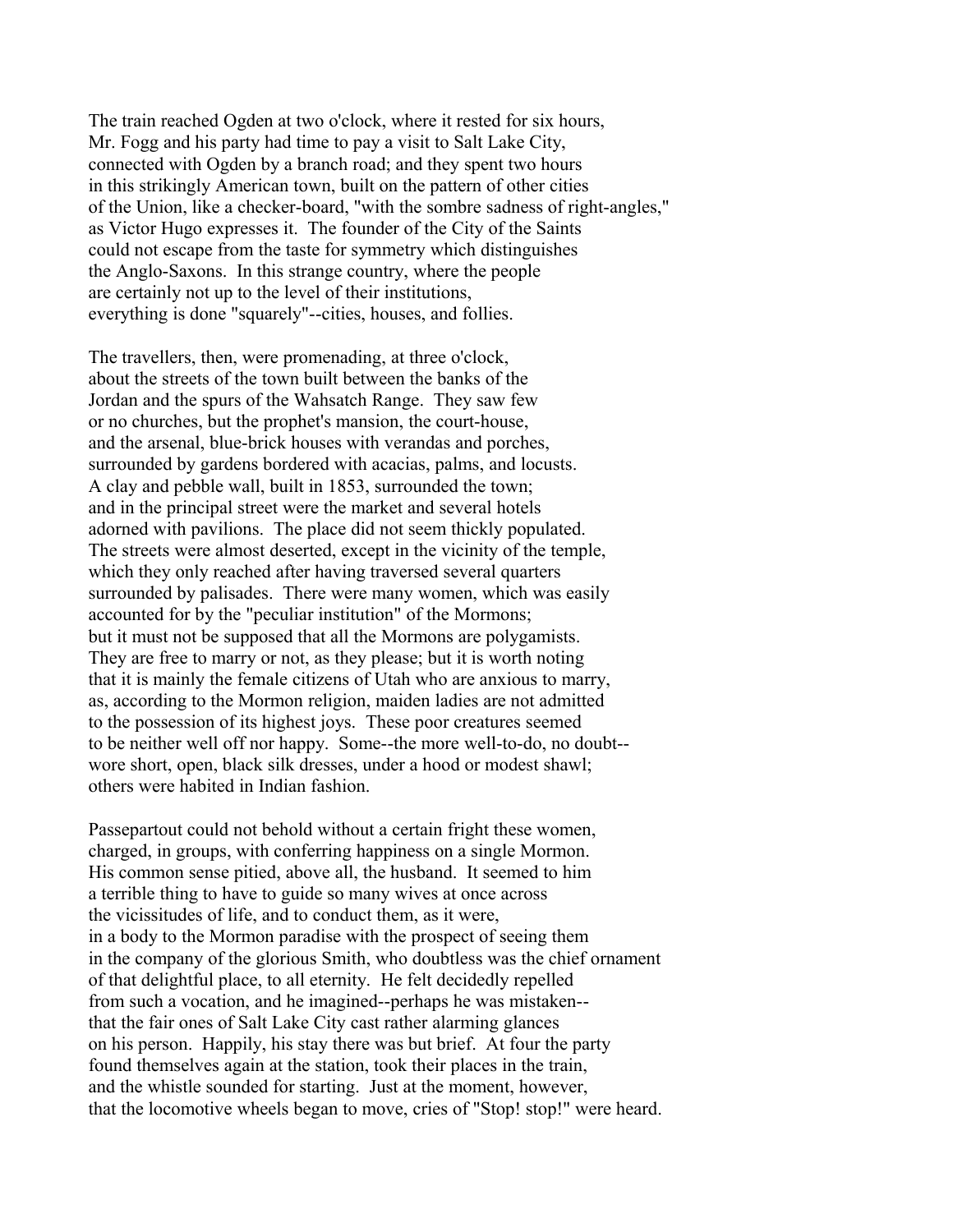Trains, like time and tide, stop for no one. The gentleman who uttered the cries was evidently a belated Mormon. He was breathless with running. Happily for him, the station had neither gates nor barriers. He rushed along the track, jumped on the rear platform of the train, and fell, exhausted, into one of the seats.

Passepartout, who had been anxiously watching this amateur gymnast, approached him with lively interest, and learned that he had taken flight after an unpleasant domestic scene.

When the Mormon had recovered his breath, Passepartout ventured to ask him politely how many wives he had; for, from the manner in which he had decamped, it might be thought that he had twenty at least.

"One, sir," replied the Mormon, raising his arms heavenward --"one, and that was enough!"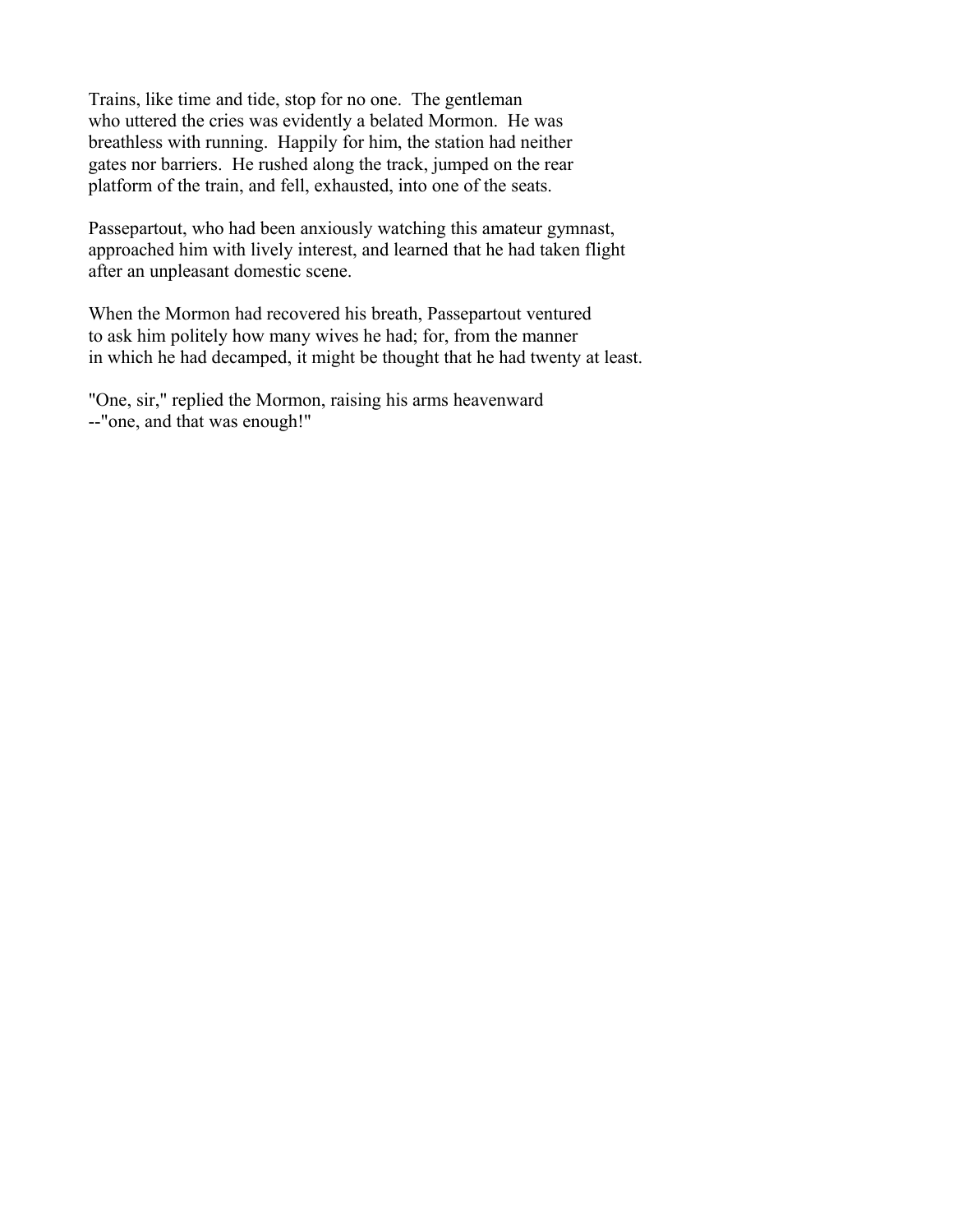### Chapter XXVIII

## IN WHICH PASSEPARTOUT DOES NOT SUCCEED IN MAKING ANYBODY LISTEN TO REASON

The train, on leaving Great Salt Lake at Ogden, passed northward for an hour as far as Weber River, having completed nearly nine hundred miles from San Francisco. From this point it took an easterly direction towards the jagged Wahsatch Mountains. It was in the section included between this range and the Rocky Mountains that the American engineers found the most formidable difficulties in laying the road, and that the government granted a subsidy of forty-eight thousand dollars per mile, instead of sixteen thousand allowed for the work done on the plains. But the engineers, instead of violating nature, avoided its difficulties by winding around, instead of penetrating the rocks. One tunnel only, fourteen thousand feet in length, was pierced in order to arrive at the great basin.

The track up to this time had reached its highest elevation at the Great Salt Lake. From this point it described a long curve, descending towards Bitter Creek Valley, to rise again to the dividing ridge of the waters between the Atlantic and the Pacific. There were many creeks in this mountainous region, and it was necessary to cross Muddy Creek, Green Creek, and others, upon culverts.

Passepartout grew more and more impatient as they went on, while Fix longed to get out of this difficult region, and was more anxious than Phileas Fogg himself to be beyond the danger of delays and accidents, and set foot on English soil.

At ten o'clock at night the train stopped at Fort Bridger station, and twenty minutes later entered Wyoming Territory, following the valley of Bitter Creek throughout. The next day, 7th December, they stopped for a quarter of an hour at Green River station. Snow had fallen abundantly during the night, but, being mixed with rain, it had half melted, and did not interrupt their progress. The bad weather, however, annoyed Passepartout; for the accumulation of snow, by blocking the wheels of the cars, would certainly have been fatal to Mr. Fogg's tour.

"What an idea!" he said to himself. "Why did my master make this journey in winter? Couldn't he have waited for the good season to increase his chances?"

While the worthy Frenchman was absorbed in the state of the sky and the depression of the temperature, Aouda was experiencing fears from a totally different cause.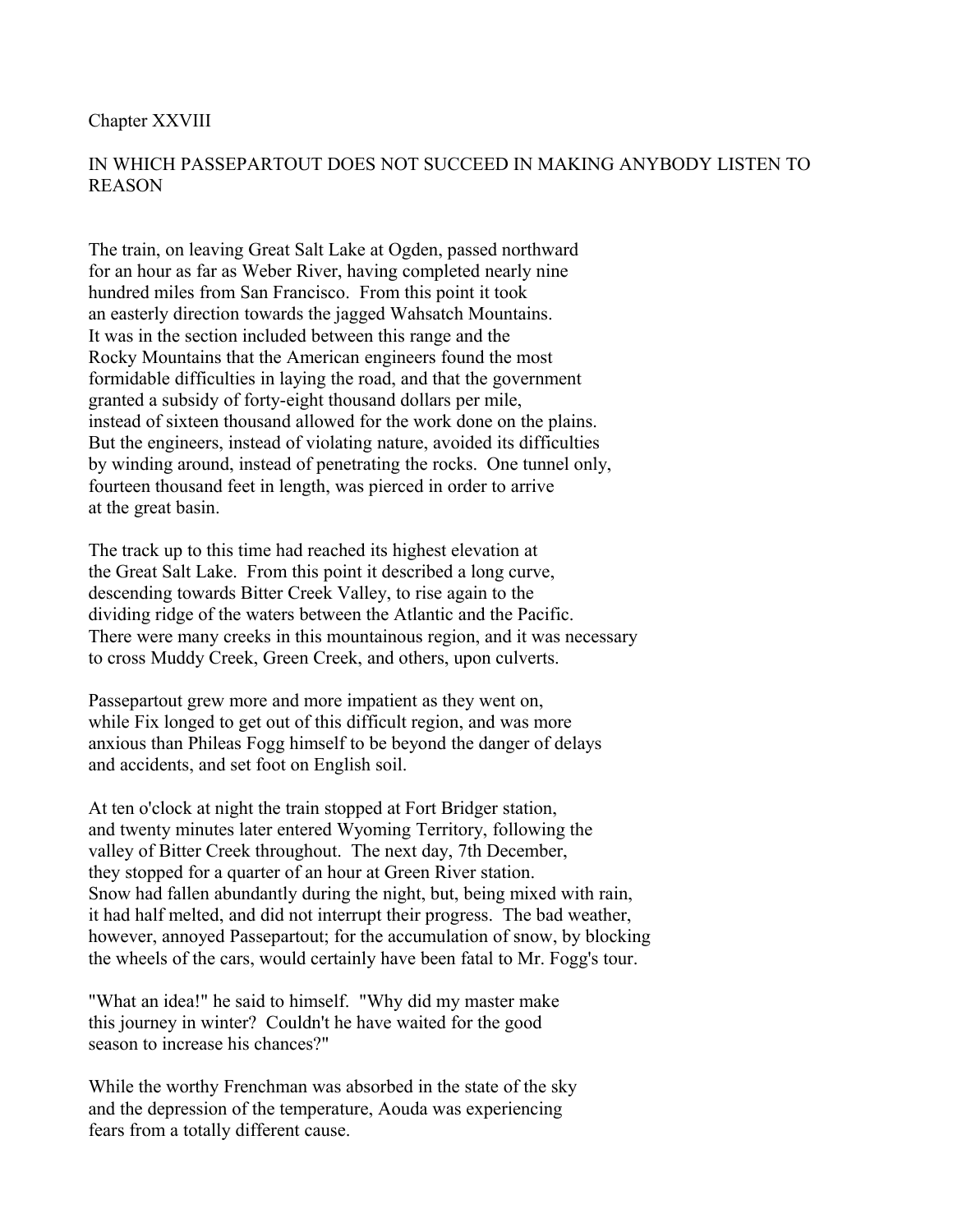Several passengers had got off at Green River, and were walking up and down the platforms; and among these Aouda recognised Colonel Stamp Proctor, the same who had so grossly insulted Phileas Fogg at the San Francisco meeting. Not wishing to be recognised, the young woman drew back from the window, feeling much alarm at her discovery. She was attached to the man who, however coldly, gave her daily evidences of the most absolute devotion. She did not comprehend, perhaps, the depth of the sentiment with which her protector inspired her, which she called gratitude, but which, though she was unconscious of it, was really more than that. Her heart sank within her when she recognised the man whom Mr. Fogg desired, sooner or later, to call to account for his conduct. Chance alone, it was clear, had brought Colonel Proctor on this train; but there he was, and it was necessary, at all hazards, that Phileas Fogg should not perceive his adversary.

Aouda seized a moment when Mr. Fogg was asleep to tell Fix and Passepartout whom she had seen.

"That Proctor on this train!" cried Fix. "Well, reassure yourself, madam; before he settles with Mr. Fogg; he has got to deal with me! It seems to me that I was the more insulted of the two."

"And, besides," added Passepartout, "I'll take charge of him, colonel as he is."

"Mr. Fix," resumed Aouda, "Mr. Fogg will allow no one to avenge him. He said that he would come back to America to find this man. Should he perceive Colonel Proctor, we could not prevent a collision which might have terrible results. He must not see him."

"You are right, madam," replied Fix; "a meeting between them might ruin all. Whether he were victorious or beaten, Mr. Fogg would be delayed, and--"

"And," added Passepartout, "that would play the game of the gentlemen of the Reform Club. In four days we shall be in New York. Well, if my master does not leave this car during those four days, we may hope that chance will not bring him face to face with this confounded American. We must, if possible, prevent his stirring out of it."

The conversation dropped. Mr. Fogg had just woke up, and was looking out of the window. Soon after Passepartout, without being heard by his master or Aouda, whispered to the detective, "Would you really fight for him?"

"I would do anything," replied Fix, in a tone which betrayed determined will, "to get him back living to Europe!"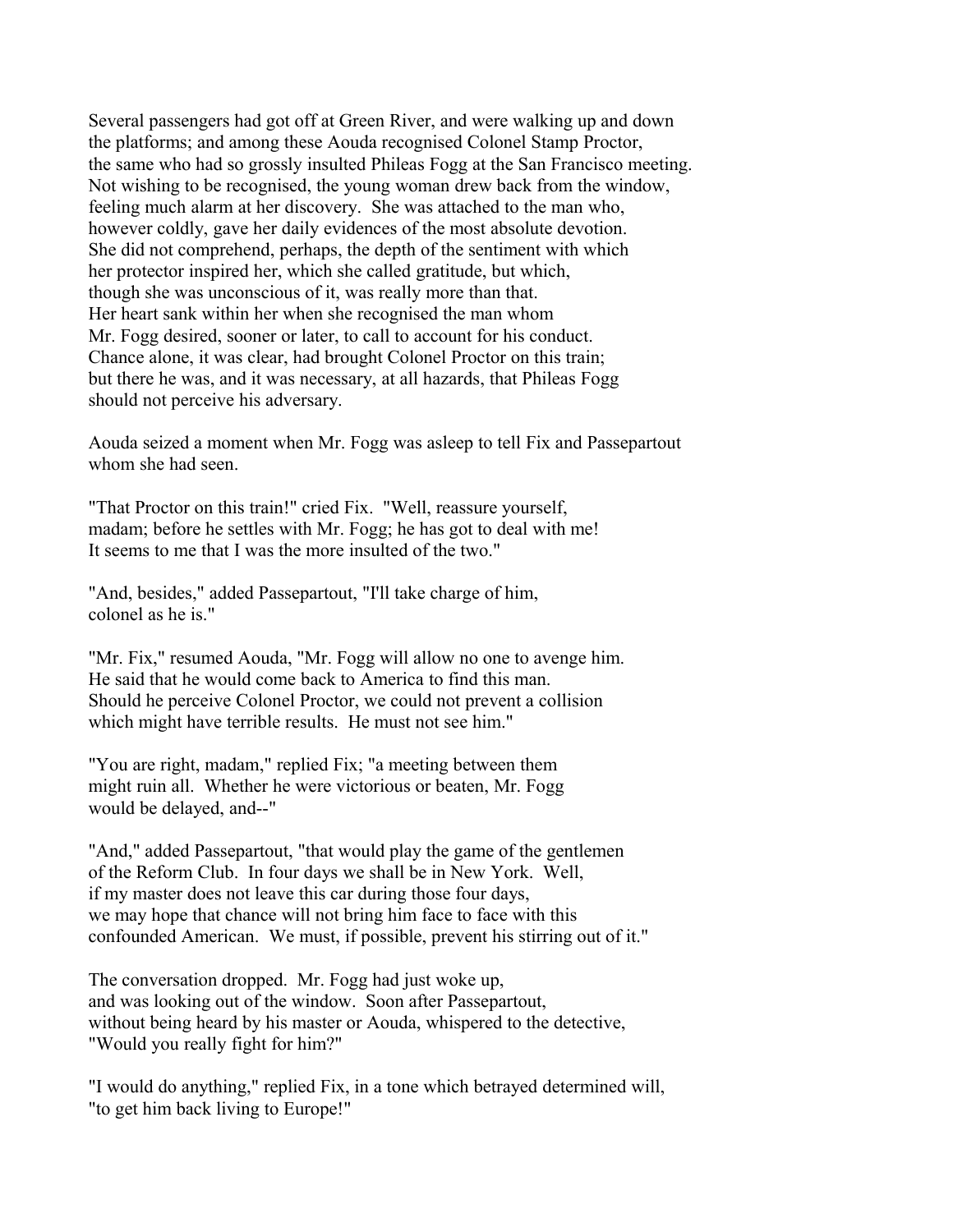Passepartout felt something like a shudder shoot through his frame, but his confidence in his master remained unbroken.

Was there any means of detaining Mr. Fogg in the car, to avoid a meeting between him and the colonel? It ought not to be a difficult task, since that gentleman was naturally sedentary and little curious. The detective, at least, seemed to have found a way; for, after a few moments, he said to Mr. Fogg, "These are long and slow hours, sir, that we are passing on the railway."

"Yes," replied Mr. Fogg; "but they pass."

"You were in the habit of playing whist," resumed Fix, "on the steamers."

"Yes; but it would be difficult to do so here. I have neither cards nor partners."

"Oh, but we can easily buy some cards, for they are sold on all the American trains. And as for partners, if madam plays--"

"Certainly, sir," Aouda quickly replied; "I understand whist. It is part of an English education."

"I myself have some pretensions to playing a good game. Well, here are three of us, and a dummy--"

"As you please, sir," replied Phileas Fogg, heartily glad to resume his favourite pastime even on the railway.

Passepartout was dispatched in search of the steward, and soon returned with two packs of cards, some pins, counters, and a shelf covered with cloth.

The game commenced. Aouda understood whist sufficiently well, and even received some compliments on her playing from Mr. Fogg. As for the detective, he was simply an adept, and worthy of being matched against his present opponent.

"Now," thought Passepartout, "we've got him. He won't budge."

At eleven in the morning the train had reached the dividing ridge of the waters at Bridger Pass, seven thousand five hundred and twenty-four feet above the level of the sea, one of the highest points attained by the track in crossing the Rocky Mountains. After going about two hundred miles, the travellers at last found themselves on one of those vast plains which extend to the Atlantic, and which nature has made so propitious for laying the iron road.

On the declivity of the Atlantic basin the first streams,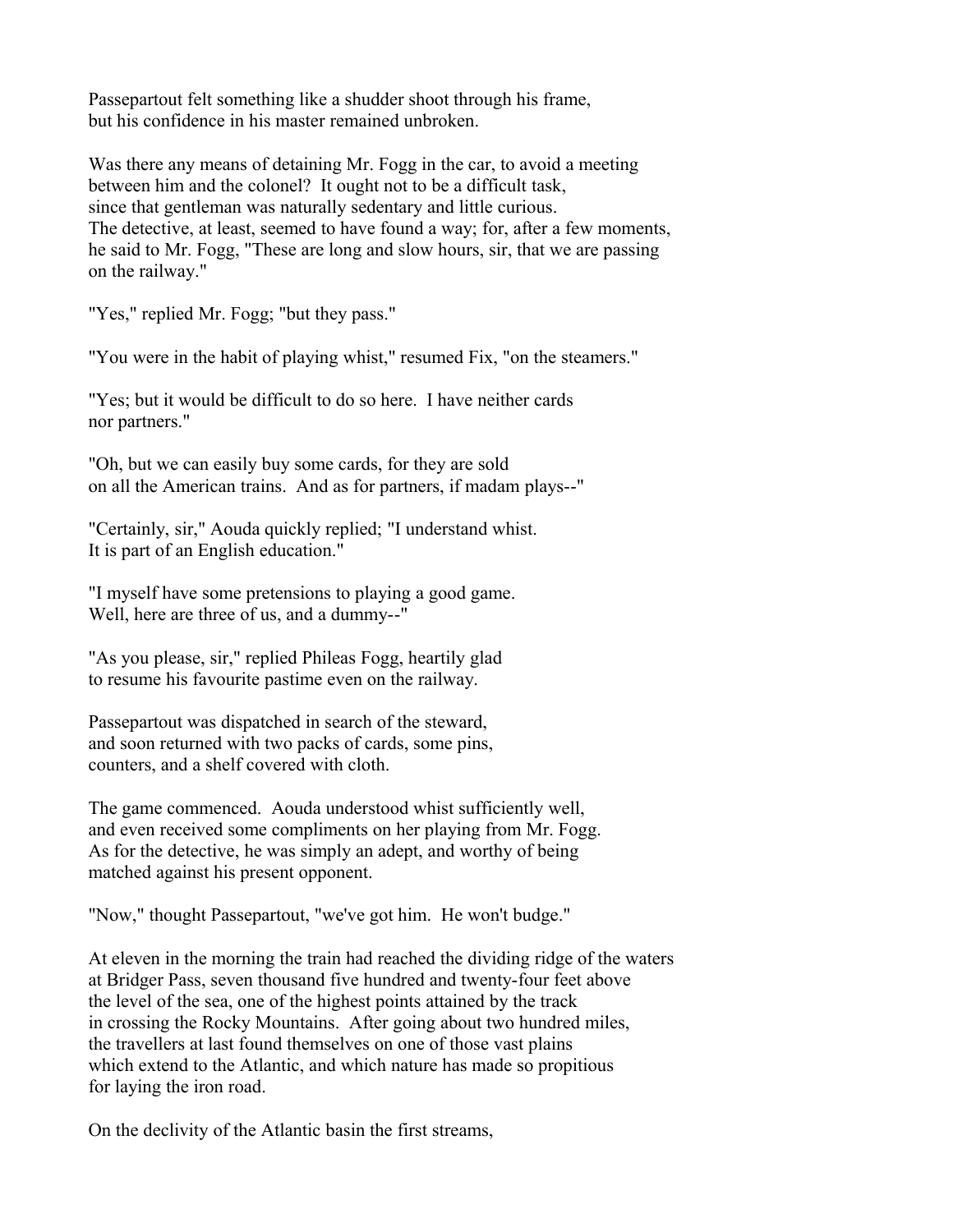branches of the North Platte River, already appeared. The whole northern and eastern horizon was bounded by the immense semi-circular curtain which is formed by the southern portion of the Rocky Mountains, the highest being Laramie Peak. Between this and the railway extended vast plains, plentifully irrigated. On the right rose the lower spurs of the mountainous mass which extends southward to the sources of the Arkansas River, one of the great tributaries of the Missouri.

At half-past twelve the travellers caught sight for an instant of Fort Halleck, which commands that section; and in a few more hours the Rocky Mountains were crossed. There was reason to hope, then, that no accident would mark the journey through this difficult country. The snow had ceased falling, and the air became crisp and cold. Large birds, frightened by the locomotive, rose and flew off in the distance. No wild beast appeared on the plain. It was a desert in its vast nakedness.

After a comfortable breakfast, served in the car, Mr. Fogg and his partners had just resumed whist, when a violent whistling was heard, and the train stopped. Passepartout put his head out of the door, but saw nothing to cause the delay; no station was in view.

Aouda and Fix feared that Mr. Fogg might take it into his head to get out; but that gentleman contented himself with saying to his servant, "See what is the matter."

Passepartout rushed out of the car. Thirty or forty passengers had already descended, amongst them Colonel Stamp Proctor.

The train had stopped before a red signal which blocked the way. The engineer and conductor were talking excitedly with a signal-man, whom the station-master at Medicine Bow, the next stopping place, had sent on before. The passengers drew around and took part in the discussion, in which Colonel Proctor, with his insolent manner, was conspicuous.

Passepartout, joining the group, heard the signal-man say, "No! you can't pass. The bridge at Medicine Bow is shaky, and would not bear the weight of the train."

This was a suspension-bridge thrown over some rapids, about a mile from the place where they now were. According to the signal-man, it was in a ruinous condition, several of the iron wires being broken; and it was impossible to risk the passage. He did not in any way exaggerate the condition of the bridge. It may be taken for granted that, rash as the Americans usually are, when they are prudent there is good reason for it.

Passepartout, not daring to apprise his master of what he heard,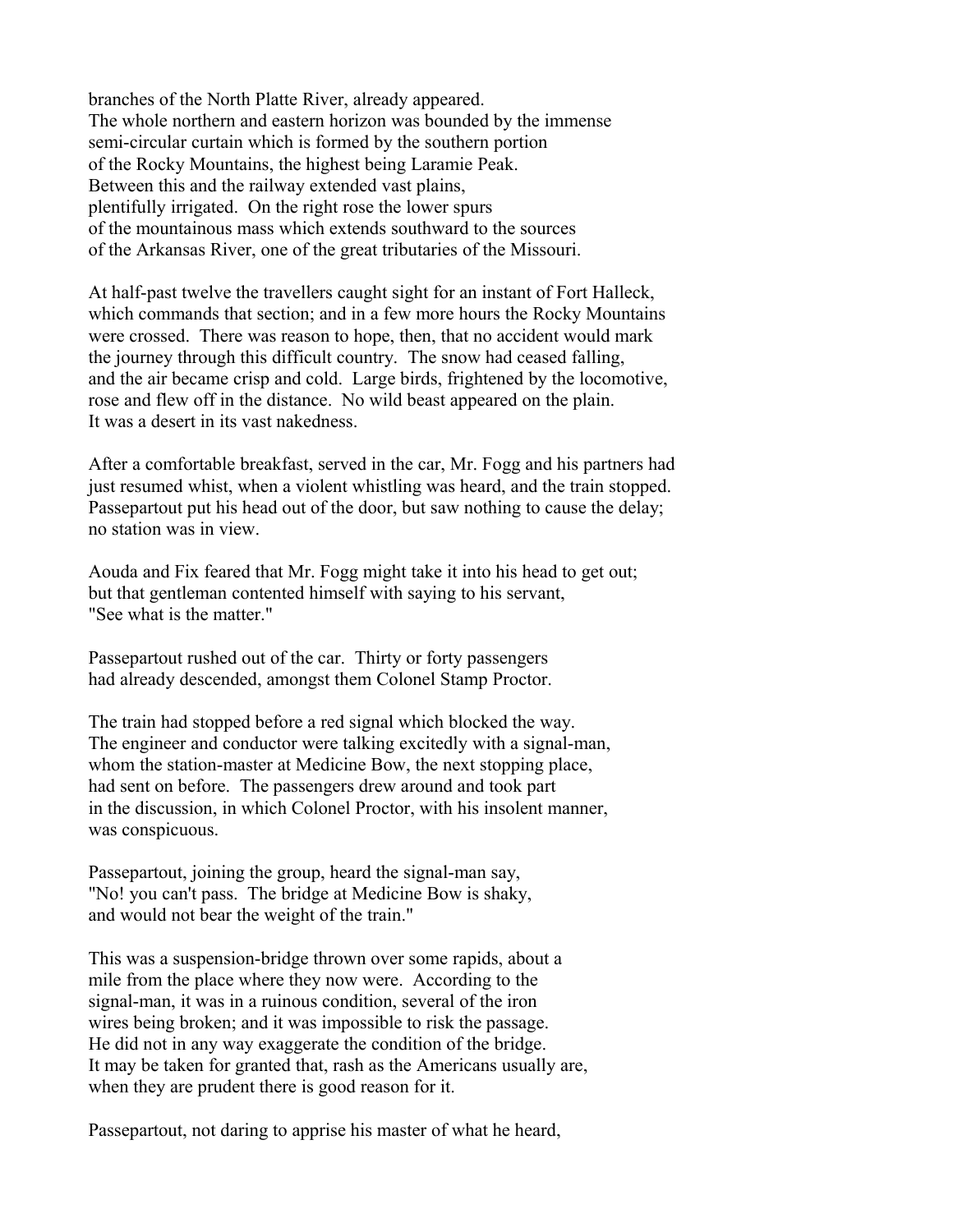listened with set teeth, immovable as a statue.

"Hum!" cried Colonel Proctor; "but we are not going to stay here, I imagine, and take root in the snow?"

"Colonel," replied the conductor, "we have telegraphed to Omaha for a train, but it is not likely that it will reach Medicine Bow is less than six hours."

"Six hours!" cried Passepartout.

"Certainly," returned the conductor, "besides, it will take us as long as that to reach Medicine Bow on foot."

"But it is only a mile from here," said one of the passengers.

"Yes, but it's on the other side of the river."

"And can't we cross that in a boat?" asked the colonel.

"That's impossible. The creek is swelled by the rains. It is a rapid, and we shall have to make a circuit of ten miles to the north to find a ford."

The colonel launched a volley of oaths, denouncing the railway company and the conductor; and Passepartout, who was furious, was not disinclined to make common cause with him. Here was an obstacle, indeed, which all his master's banknotes could not remove.

There was a general disappointment among the passengers, who, without reckoning the delay, saw themselves compelled to trudge fifteen miles over a plain covered with snow. They grumbled and protested, and would certainly have thus attracted Phileas Fogg's attention if he had not been completely absorbed in his game.

Passepartout found that he could not avoid telling his master what had occurred, and, with hanging head, he was turning towards the car, when the engineer a true Yankee, named Forster called out, "Gentlemen, perhaps there is a way, after all, to get over."

"On the bridge?" asked a passenger.

"On the bridge."

"With our train?"

"With our train."

Passepartout stopped short, and eagerly listened to the engineer.

"But the bridge is unsafe," urged the conductor.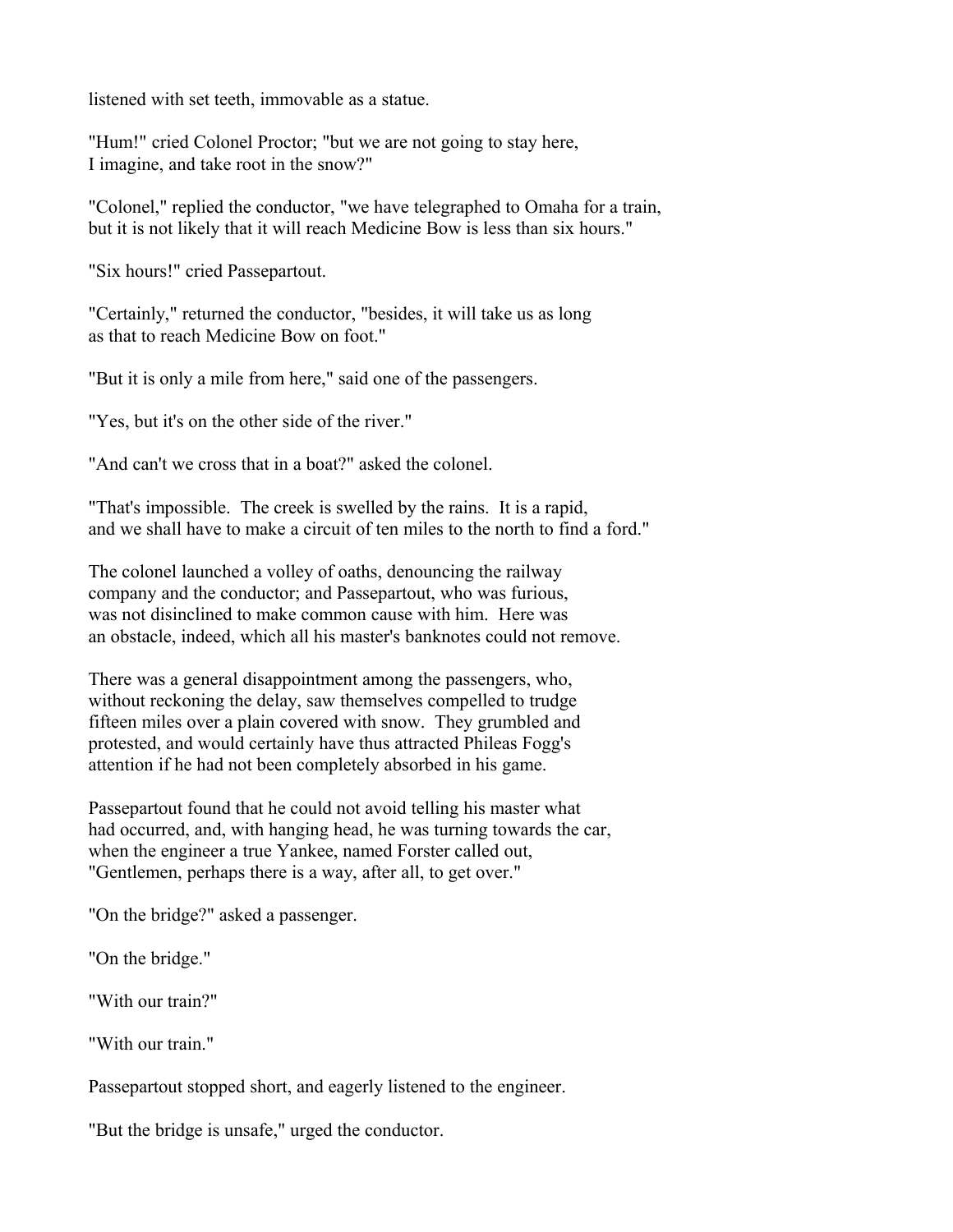"No matter," replied Forster; "I think that by putting on the very highest speed we might have a chance of getting over."

"The devil!" muttered Passepartout.

But a number of the passengers were at once attracted by the engineer's proposal, and Colonel Proctor was especially delighted, and found the plan a very feasible one. He told stories about engineers leaping their trains over rivers without bridges, by putting on full steam; and many of those present avowed themselves of the engineer's mind.

"We have fifty chances out of a hundred of getting over," said one.

"Eighty! ninety!"

Passepartout was astounded, and, though ready to attempt anything to get over Medicine Creek, thought the experiment proposed a little too American. "Besides," thought he, "there's a still more simple way, and it does not even occur to any of these people! Sir," said he aloud to one of the passengers, "the engineer's plan seems to me a little dangerous, but--"

"Eighty chances!" replied the passenger, turning his back on him.

"I know it," said Passepartout, turning to another passenger, "but a simple idea--"

"Ideas are no use," returned the American, shrugging his shoulders, "as the engineer assures us that we can pass."

"Doubtless," urged Passepartout, "we can pass, but perhaps it would be more prudent--"

"What! Prudent!" cried Colonel Proctor, whom this word seemed to excite prodigiously. "At full speed, don't you see, at full speed!"

"I know--I see," repeated Passepartout; "but it would be, if not more prudent, since that word displeases you, at least more natural--"

"Who! What! What's the matter with this fellow?" cried several.

The poor fellow did not know to whom to address himself.

"Are you afraid?" asked Colonel Proctor.

"I afraid? Very well; I will show these people that a Frenchman can be as American as they!"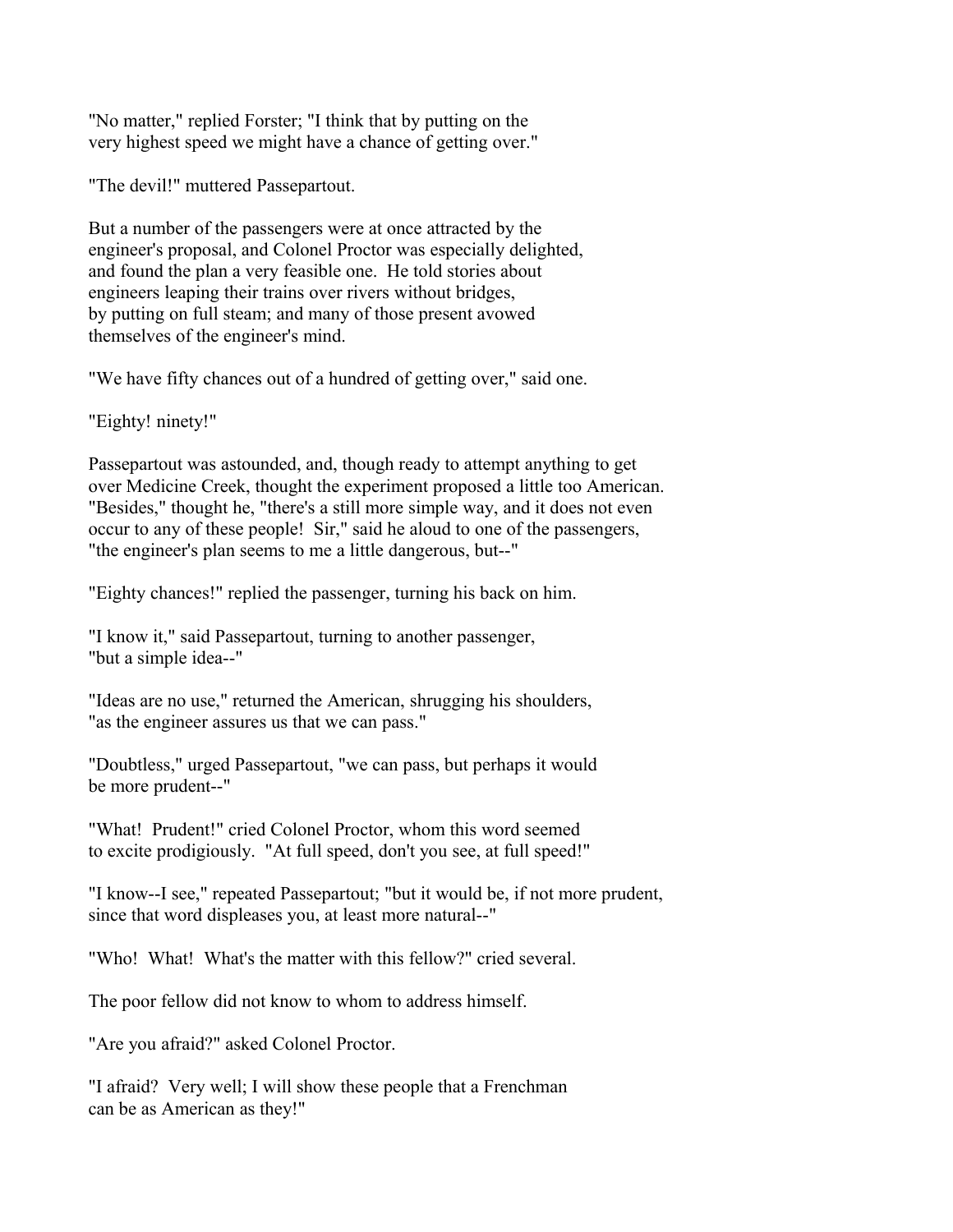"All aboard!" cried the conductor.

"Yes, all aboard!" repeated Passepartout, and immediately. "But they can't prevent me from thinking that it would be more natural for us to cross the bridge on foot, and let the train come after!"

But no one heard this sage reflection, nor would anyone have acknowledged its justice. The passengers resumed their places in the cars. Passepartout took his seat without telling what had passed. The whist-players were quite absorbed in their game.

The locomotive whistled vigorously; the engineer, reversing the steam, backed the train for nearly a mile--retiring, like a jumper, in order to take a longer leap. Then, with another whistle, he began to move forward; the train increased its speed, and soon its rapidity became frightful; a prolonged screech issued from the locomotive; the piston worked up and down twenty strokes to the second. They perceived that the whole train, rushing on at the rate of a hundred miles an hour, hardly bore upon the rails at all.

And they passed over! It was like a flash. No one saw the bridge. The train leaped, so to speak, from one bank to the other, and the engineer could not stop it until it had gone five miles beyond the station. But scarcely had the train passed the river, when the bridge, completely ruined, fell with a crash into the rapids of Medicine Bow.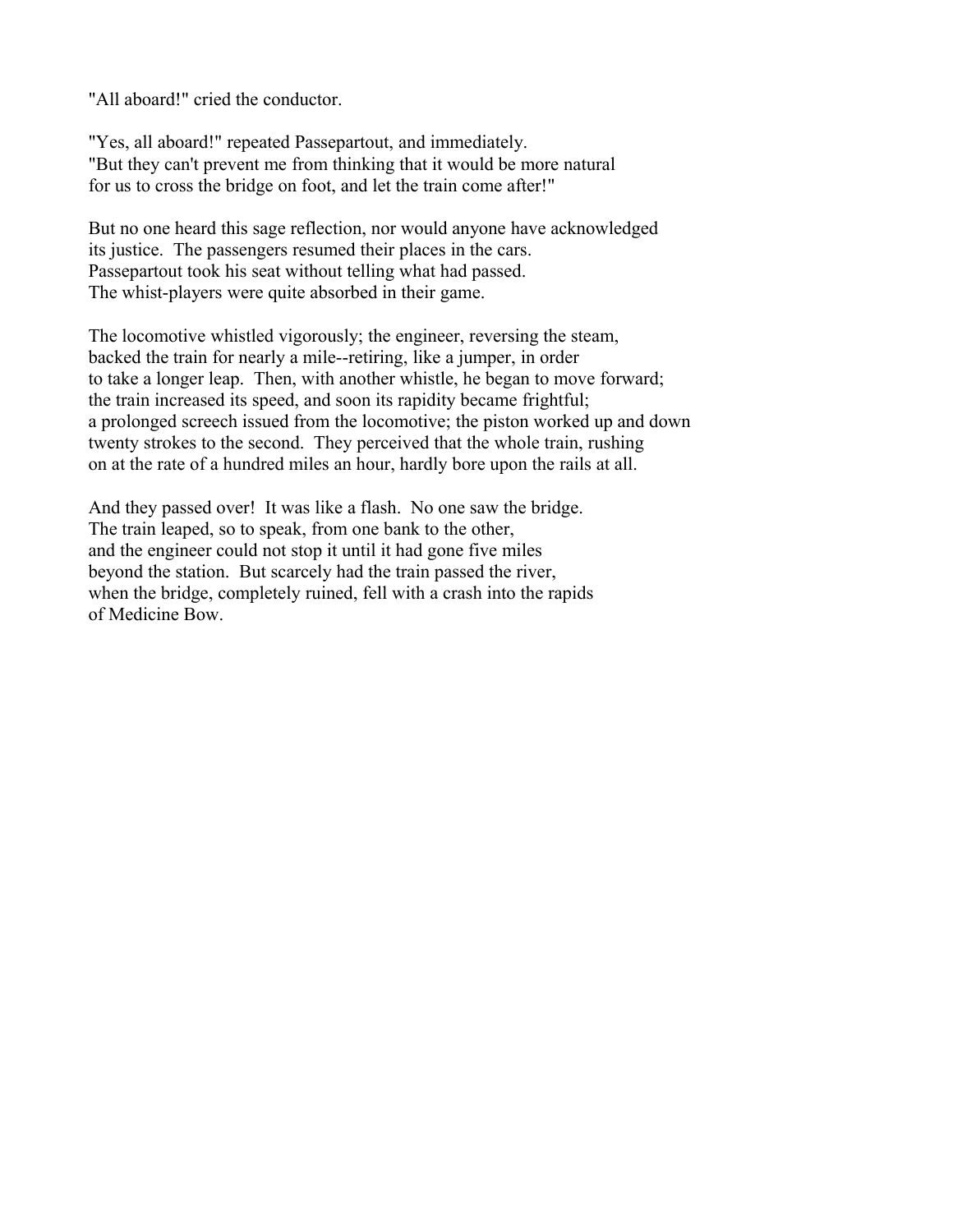### Chapter XXIX

## IN WHICH CERTAIN INCIDENTS ARE NARRATED WHICH ARE ONLY TO BE MET WITH ON AMERICAN RAILROADS

The train pursued its course, that evening, without interruption, passing Fort Saunders, crossing Cheyne Pass, and reaching Evans Pass. The road here attained the highest elevation of the journey, eight thousand and ninety-two feet above the level of the sea. The travellers had now only to descend to the Atlantic by limitless plains, levelled by nature. A branch of the "grand trunk" led off southward to Denver, the capital of Colorado. The country round about is rich in gold and silver, and more than fifty thousand inhabitants are already settled there.

Thirteen hundred and eighty-two miles had been passed over from San Francisco, in three days and three nights; four days and nights more would probably bring them to New York. Phileas Fogg was not as yet behind-hand.

During the night Camp Walbach was passed on the left; Lodge Pole Creek ran parallel with the road, marking the boundary between the territories of Wyoming and Colorado. They entered Nebraska at eleven, passed near Sedgwick, and touched at Julesburg, on the southern branch of the Platte River.

It was here that the Union Pacific Railroad was inaugurated on the 23rd of October, 1867, by the chief engineer, General Dodge. Two powerful locomotives, carrying nine cars of invited guests, amongst whom was Thomas C. Durant, vice-president of the road, stopped at this point; cheers were given, the Sioux and Pawnees performed an imitation Indian battle, fireworks were let off, and the first number of the Railway Pioneer was printed by a press brought on the train. Thus was celebrated the inauguration of this great railroad, a mighty instrument of progress and civilisation, thrown across the desert, and destined to link together cities and towns which do not yet exist. The whistle of the locomotive, more powerful than Amphion's lyre, was about to bid them rise from American soil.

Fort McPherson was left behind at eight in the morning, and three hundred and fifty-seven miles had yet to be traversed before reaching Omaha. The road followed the capricious windings of the southern branch of the Platte River, on its left bank. At nine the train stopped at the important town of North Platte, built between the two arms of the river, which rejoin each other around it and form a single artery a large tributary whose waters empty into the Missouri a little above Omaha.

The one hundred and first meridian was passed.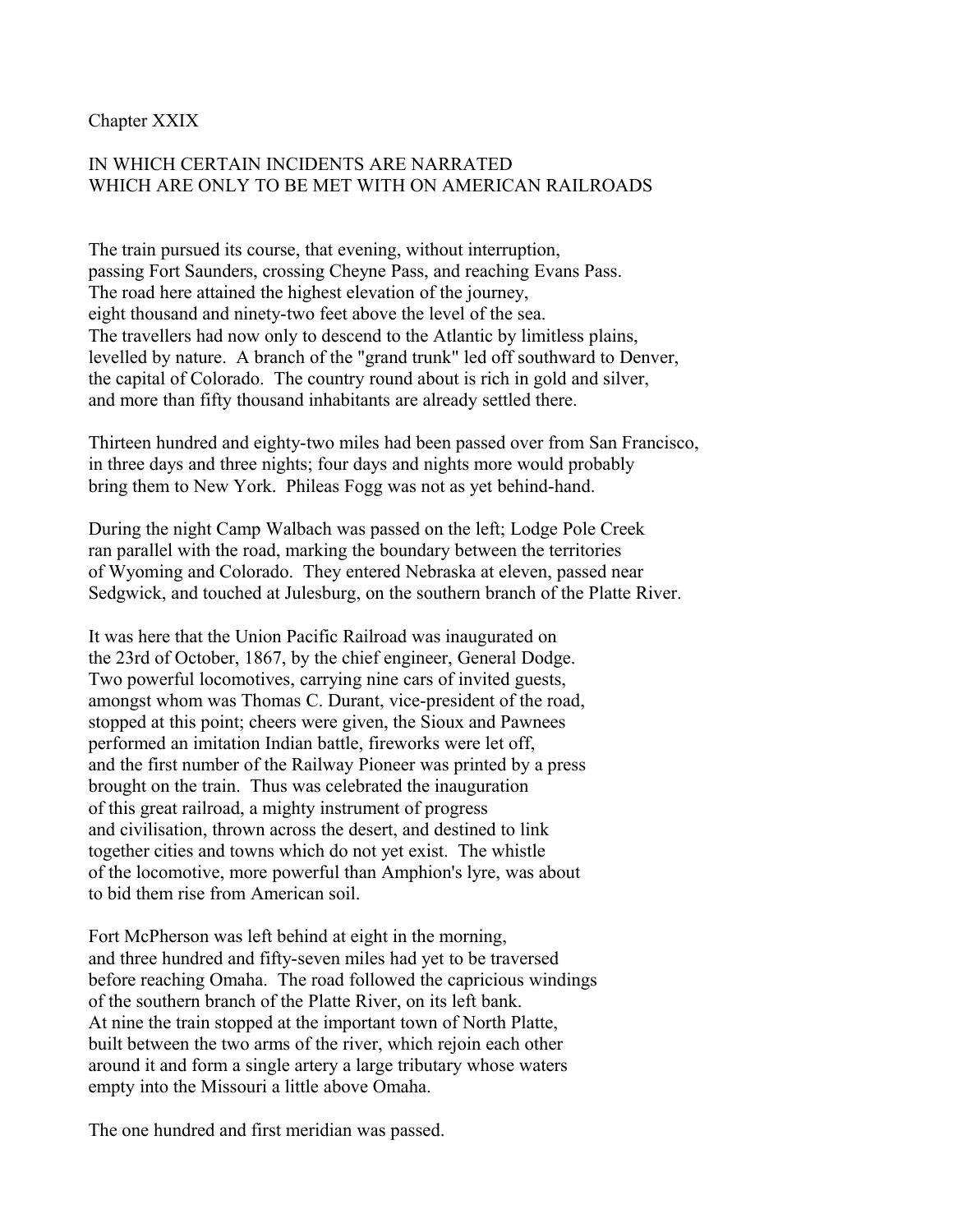Mr. Fogg and his partners had resumed their game; no one--not even the dummy- complained of the length of the trip. Fix had begun by winning several guineas, which he seemed likely to lose; but he showed himself a not less eager whist-player than Mr. Fogg. During the morning, chance distinctly favoured that gentleman. Trumps and honours were showered upon his hands.

Once, having resolved on a bold stroke, he was on the point of playing a spade, when a voice behind him said, "I should play a diamond."

Mr. Fogg, Aouda, and Fix raised their heads, and beheld Colonel Proctor.

Stamp Proctor and Phileas Fogg recognised each other at once.

"Ah! it's you, is it, Englishman?" cried the colonel; "it's you who are going to play a spade!"

"And who plays it," replied Phileas Fogg coolly, throwing down the ten of spades.

"Well, it pleases me to have it diamonds," replied Colonel Proctor, in an insolent tone.

He made a movement as if to seize the card which had just been played, adding, "You don't understand anything about whist."

"Perhaps I do, as well as another," said Phileas Fogg, rising.

"You have only to try, son of John Bull," replied the colonel.

Aouda turned pale, and her blood ran cold. She seized Mr. Fogg's arm and gently pulled him back. Passepartout was ready to pounce upon the American, who was staring insolently at his opponent. But Fix got up, and, going to Colonel Proctor said, "You forget that it is I with whom you have to deal, sir; for it was I whom you not only insulted, but struck!"

"Mr. Fix," said Mr. Fogg, "pardon me, but this affair is mine, and mine only. The colonel has again insulted me, by insisting that I should not play a spade, and he shall give me satisfaction for it."

"When and where you will," replied the American, "and with whatever weapon you choose."

Aouda in vain attempted to retain Mr. Fogg; as vainly did the detective endeavour to make the quarrel his. Passepartout wished to throw the colonel out of the window, but a sign from his master checked him. Phileas Fogg left the car, and the American followed him upon the platform. "Sir," said Mr. Fogg to his adversary,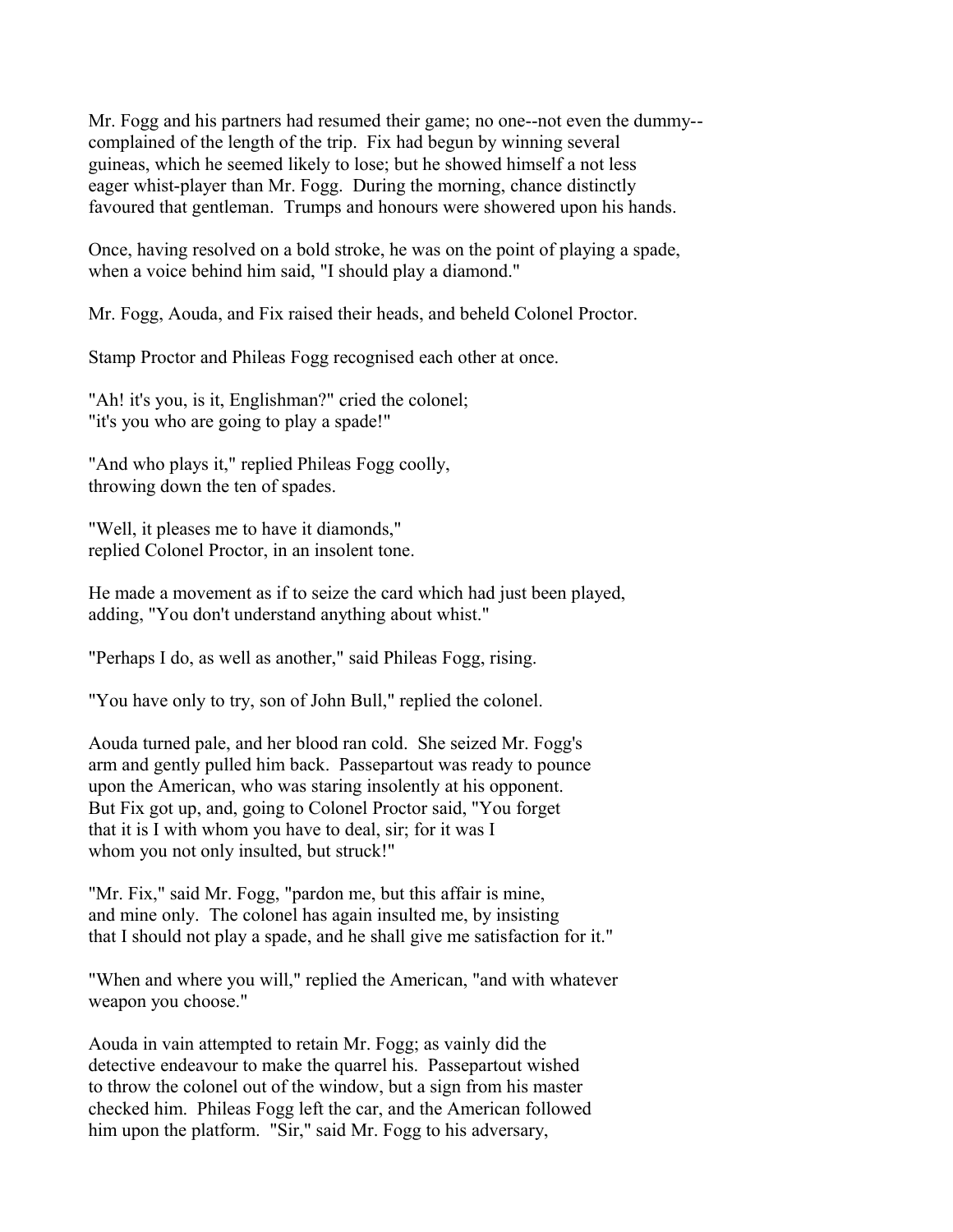"I am in a great hurry to get back to Europe, and any delay whatever will be greatly to my disadvantage."

"Well, what's that to me?" replied Colonel Proctor.

"Sir," said Mr. Fogg, very politely, "after our meeting at San Francisco, I determined to return to America and find you as soon as I had completed the business which called me to England."

"Really!"

"Will you appoint a meeting for six months hence?"

"Why not ten years hence?"

"I say six months," returned Phileas Fogg; "and I shall be at the place of meeting promptly."

"All this is an evasion," cried Stamp Proctor. "Now or never!"

"Very good. You are going to New York?"

"No."

"To Chicago?"

"No."

"To Omaha?"

"What difference is it to you? Do you know Plum Creek?"

"No," replied Mr. Fogg.

"It's the next station. The train will be there in an hour, and will stop there ten minutes. In ten minutes several revolver-shots could be exchanged."

"Very well," said Mr. Fogg. "I will stop at Plum Creek."

"And I guess you'll stay there too," added the American insolently.

"Who knows?" replied Mr. Fogg, returning to the car as coolly as usual. He began to reassure Aouda, telling her that blusterers were never to be feared, and begged Fix to be his second at the approaching duel, a request which the detective could not refuse. Mr. Fogg resumed the interrupted game with perfect calmness.

At eleven o'clock the locomotive's whistle announced that they were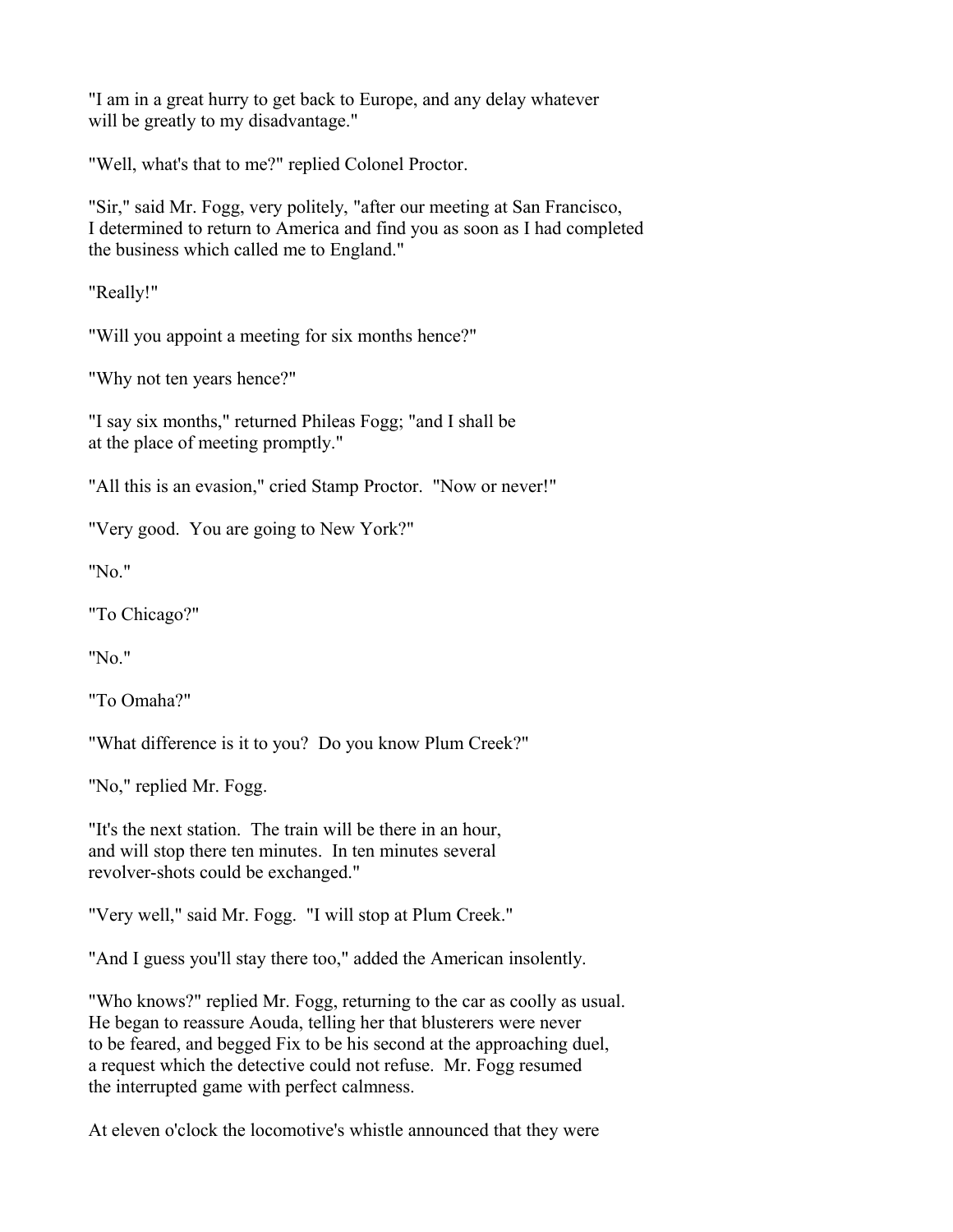approaching Plum Creek station. Mr. Fogg rose, and, followed by Fix, went out upon the platform. Passepartout accompanied him, carrying a pair of revolvers. Aouda remained in the car, as pale as death.

The door of the next car opened, and Colonel Proctor appeared on the platform, attended by a Yankee of his own stamp as his second. But just as the combatants were about to step from the train, the conductor hurried up, and shouted, "You can't get off, gentlemen!"

"Why not?" asked the colonel.

"We are twenty minutes late, and we shall not stop."

"But I am going to fight a duel with this gentleman."

"I am sorry," said the conductor; "but we shall be off at once. There's the bell ringing now."

The train started.

"I'm really very sorry, gentlemen," said the conductor. "Under any other circumstances I should have been happy to oblige you. But, after all, as you have not had time to fight here, why not fight as we go along?

"That wouldn't be convenient, perhaps, for this gentleman," said the colonel, in a jeering tone.

"It would be perfectly so," replied Phileas Fogg.

"Well, we are really in America," thought Passepartout, "and the conductor is a gentleman of the first order!"

So muttering, he followed his master.

The two combatants, their seconds, and the conductor passed through the cars to the rear of the train. The last car was only occupied by a dozen passengers, whom the conductor politely asked if they would not be so kind as to leave it vacant for a few moments, as two gentlemen had an affair of honour to settle. The passengers granted the request with alacrity, and straightway disappeared on the platform.

The car, which was some fifty feet long, was very convenient for their purpose. The adversaries might march on each other in the aisle, and fire at their ease. Never was duel more easily arranged. Mr. Fogg and Colonel Proctor, each provided with two six-barrelled revolvers, entered the car. The seconds, remaining outside, shut them in. They were to begin firing at the first whistle of the locomotive. After an interval of two minutes,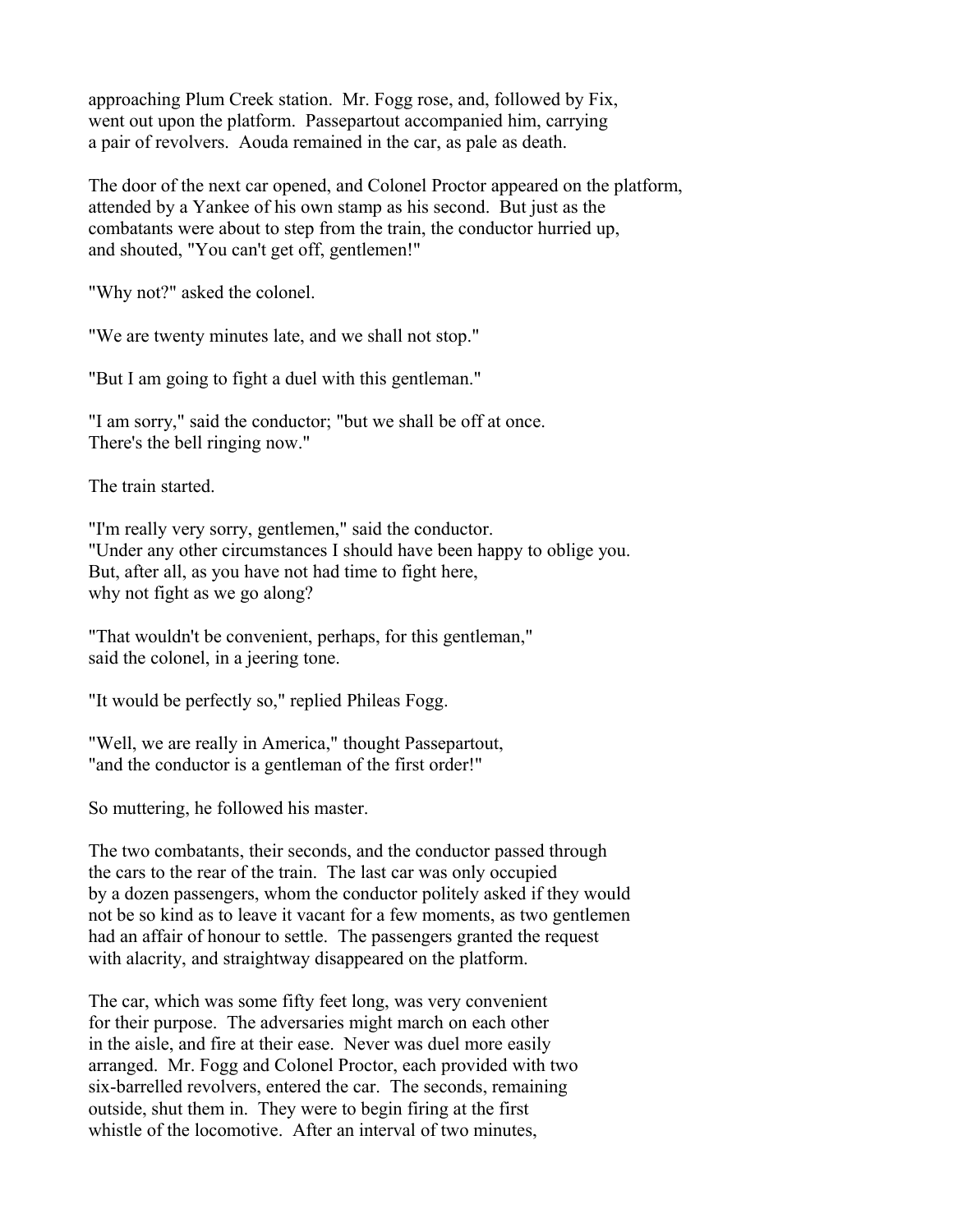what remained of the two gentlemen would be taken from the car.

Nothing could be more simple. Indeed, it was all so simple that Fix and Passepartout felt their hearts beating as if they would crack. They were listening for the whistle agreed upon, when suddenly savage cries resounded in the air, accompanied by reports which certainly did not issue from the car where the duellists were. The reports continued in front and the whole length of the train. Cries of terror proceeded from the interior of the cars.

Colonel Proctor and Mr. Fogg, revolvers in hand, hastily quitted their prison, and rushed forward where the noise was most clamorous. They then perceived that the train was attacked by a band of Sioux.

This was not the first attempt of these daring Indians, for more than once they had waylaid trains on the road. A hundred of them had, according to their habit, jumped upon the steps without stopping the train, with the ease of a clown mounting a horse at full gallop.

The Sioux were armed with guns, from which came the reports, to which the passengers, who were almost all armed, responded by revolver-shots.

The Indians had first mounted the engine, and half stunned the engineer and stoker with blows from their muskets. A Sioux chief, wishing to stop the train, but not knowing how to work the regulator, had opened wide instead of closing the steam-valve, and the locomotive was plunging forward with terrific velocity.

The Sioux had at the same time invaded the cars, skipping like enraged monkeys over the roofs, thrusting open the doors, and fighting hand to hand with the passengers. Penetrating the baggage-car, they pillaged it, throwing the trunks out of the train. The cries and shots were constant. The travellers defended themselves bravely; some of the cars were barricaded, and sustained a siege, like moving forts, carried along at a speed of a hundred miles an hour.

Aouda behaved courageously from the first. She defended herself like a true heroine with a revolver, which she shot through the broken windows whenever a savage made his appearance. Twenty Sioux had fallen mortally wounded to the ground, and the wheels crushed those who fell upon the rails as if they had been worms. Several passengers, shot or stunned, lay on the seats.

It was necessary to put an end to the struggle, which had lasted for ten minutes, and which would result in the triumph of the Sioux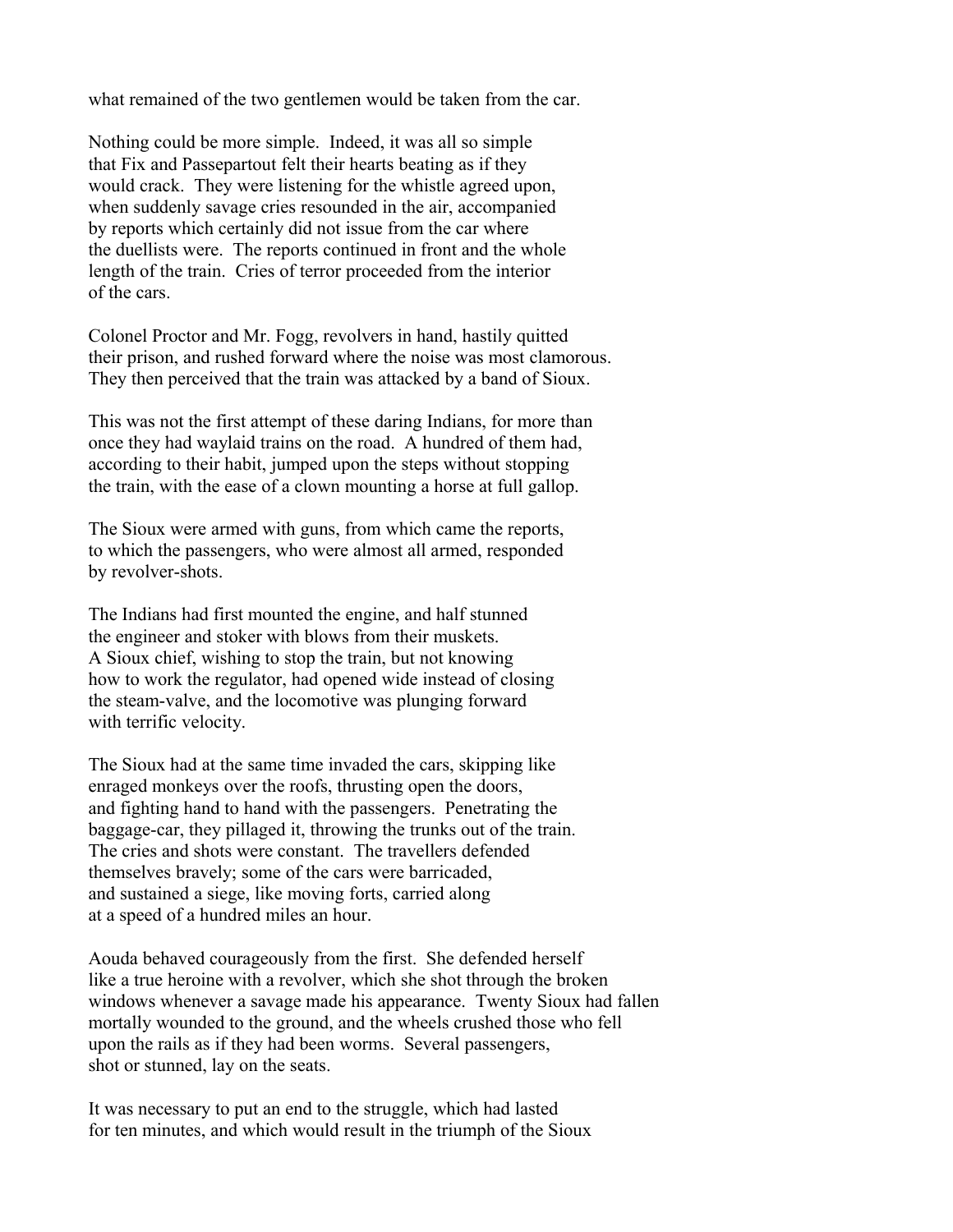if the train was not stopped. Fort Kearney station, where there was a garrison, was only two miles distant; but, that once passed, the Sioux would be masters of the train between Fort Kearney and the station beyond.

The conductor was fighting beside Mr. Fogg, when he was shot and fell. At the same moment he cried, "Unless the train is stopped in five minutes, we are lost!"

"It shall be stopped," said Phileas Fogg, preparing to rush from the car.

"Stay, monsieur," cried Passepartout; "I will go."

Mr. Fogg had not time to stop the brave fellow, who, opening a door unperceived by the Indians, succeeded in slipping under the car; and while the struggle continued and the balls whizzed across each other over his head, he made use of his old acrobatic experience, and with amazing agility worked his way under the cars, holding on to the chains, aiding himself by the brakes and edges of the sashes, creeping from one car to another with marvellous skill, and thus gaining the forward end of the train.

There, suspended by one hand between the baggage-car and the tender, with the other he loosened the safety chains; but, owing to the traction, he would never have succeeded in unscrewing the yoking-bar, had not a violent concussion jolted this bar out. The train, now detached from the engine, remained a little behind, whilst the locomotive rushed forward with increased speed.

Carried on by the force already acquired, the train still moved for several minutes; but the brakes were worked and at last they stopped, less than a hundred feet from Kearney station.

The soldiers of the fort, attracted by the shots, hurried up; the Sioux had not expected them, and decamped in a body before the train entirely stopped.

But when the passengers counted each other on the station platform several were found missing; among others the courageous Frenchman, whose devotion had just saved them.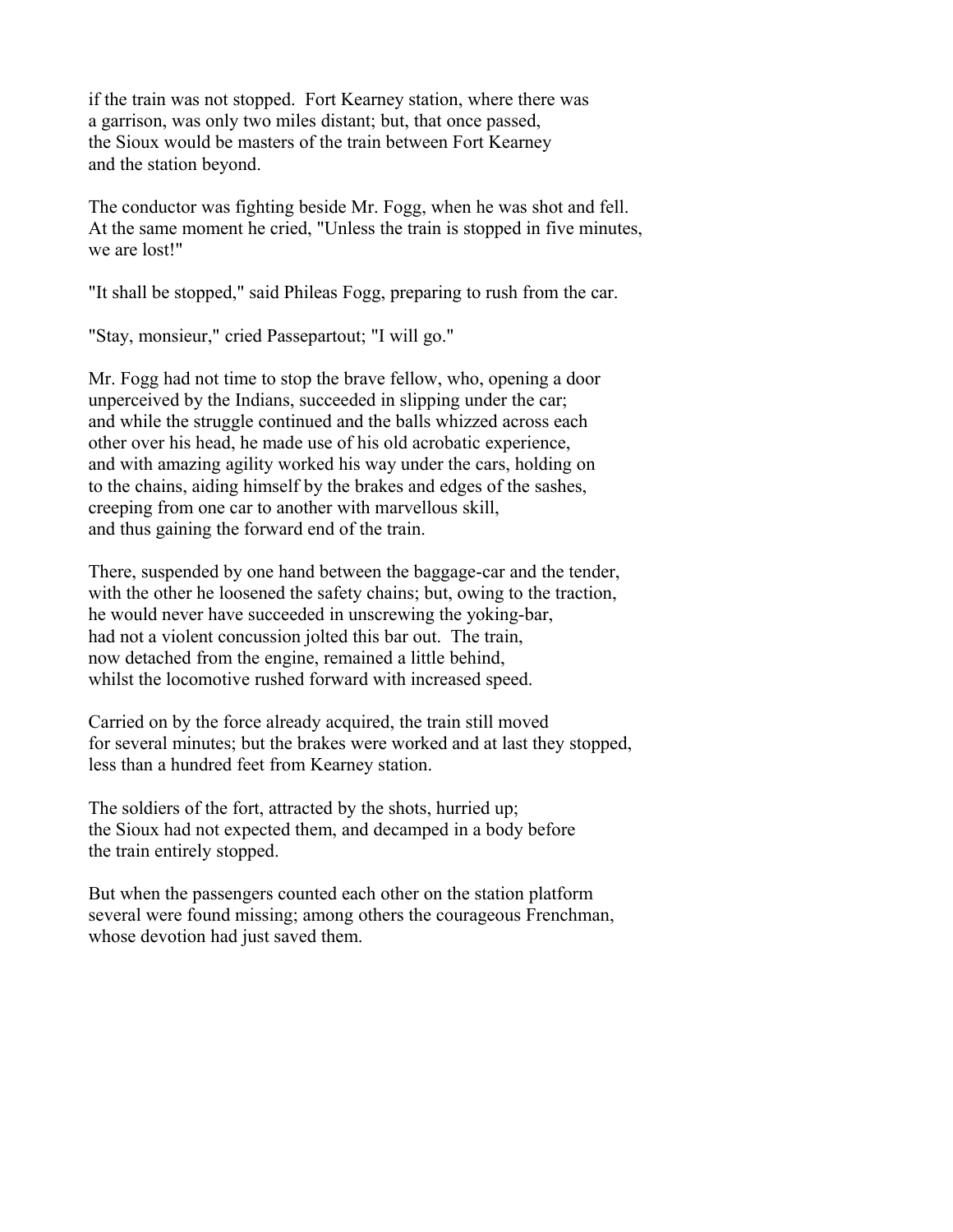### Chapter XXX

## IN WHICH PHILEAS FOGG SIMPLY DOES HIS DUTY

Three passengers including Passepartout had disappeared. Had they been killed in the struggle? Were they taken prisoners by the Sioux? It was impossible to tell.

There were many wounded, but none mortally. Colonel Proctor was one of the most seriously hurt; he had fought bravely, and a ball had entered his groin. He was carried into the station with the other wounded passengers, to receive such attention as could be of avail.

Aouda was safe; and Phileas Fogg, who had been in the thickest of the fight, had not received a scratch. Fix was slightly wounded in the arm. But Passepartout was not to be found, and tears coursed down Aouda's cheeks.

All the passengers had got out of the train, the wheels of which were stained with blood. From the tyres and spokes hung ragged pieces of flesh. As far as the eye could reach on the white plain behind, red trails were visible. The last Sioux were disappearing in the south, along the banks of Republican River.

Mr. Fogg, with folded arms, remained motionless. He had a serious decision to make. Aouda, standing near him, looked at him without speaking, and he understood her look. If his servant was a prisoner, ought he not to risk everything to rescue him from the Indians? "I will find him, living or dead," said he quietly to Aouda.

"Ah, Mr.--Mr. Fogg!" cried she, clasping his hands and covering them with tears.

"Living," added Mr. Fogg, "if we do not lose a moment."

Phileas Fogg, by this resolution, inevitably sacrificed himself; he pronounced his own doom. The delay of a single day would make him lose the steamer at New York, and his bet would be certainly lost. But as he thought, "It is my duty," he did not hesitate.

The commanding officer of Fort Kearney was there. A hundred of his soldiers had placed themselves in a position to defend the station, should the Sioux attack it.

"Sir," said Mr. Fogg to the captain, "three passengers have disappeared."

"Dead?" asked the captain.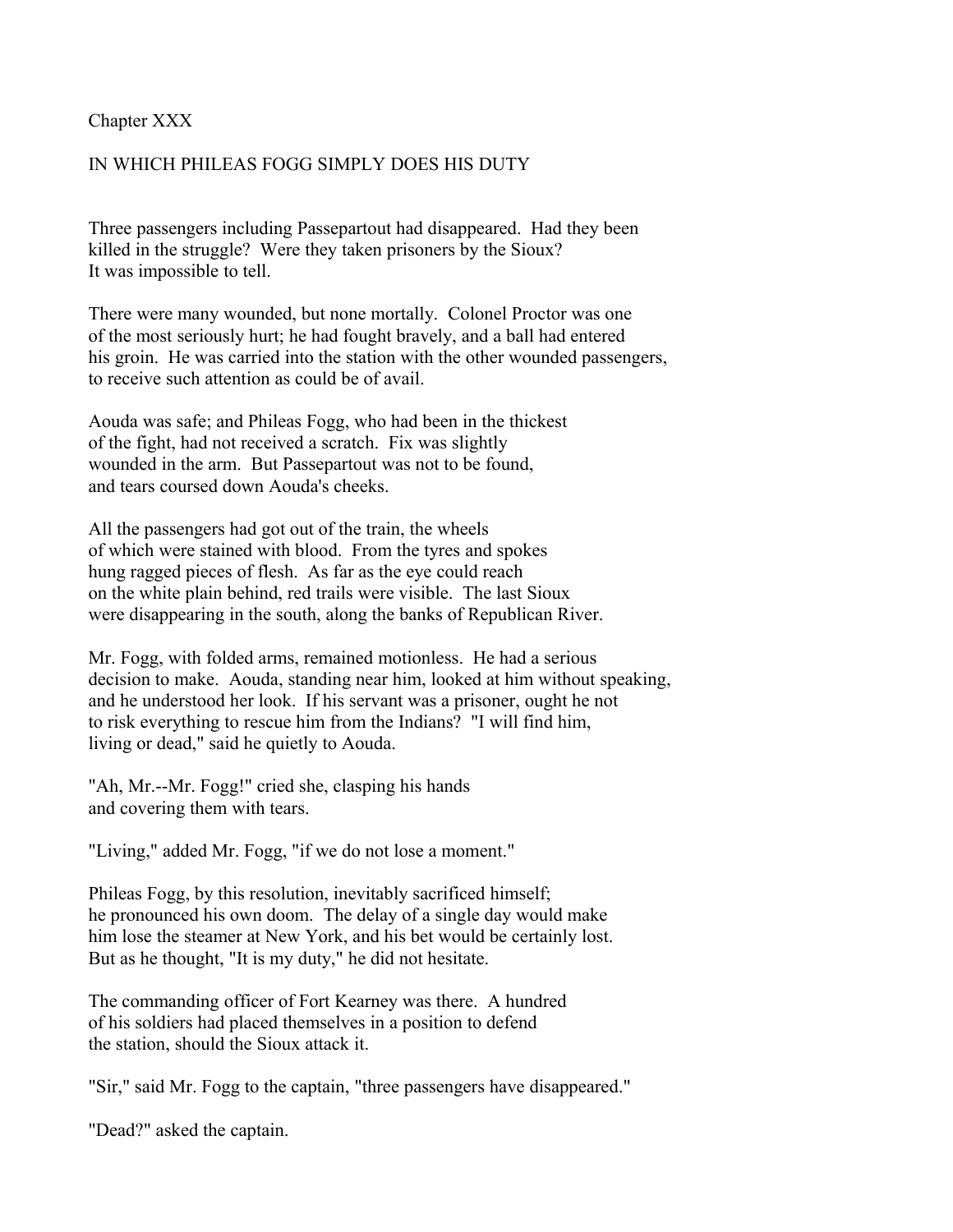"Dead or prisoners; that is the uncertainty which must be solved. Do you propose to pursue the Sioux?"

"That's a serious thing to do, sir," returned the captain. "These Indians may retreat beyond the Arkansas, and I cannot leave the fort unprotected."

"The lives of three men are in question, sir," said Phileas Fogg.

"Doubtless; but can I risk the lives of fifty men to save three?"

"I don't know whether you can, sir; but you ought to do so."

"Nobody here," returned the other, "has a right to teach me my duty."

"Very well," said Mr. Fogg, coldly. "I will go alone."

"You, sir!" cried Fix, coming up; "you go alone in pursuit of the Indians?"

"Would you have me leave this poor fellow to perish- him to whom every one present owes his life? I shall go."

"No, sir, you shall not go alone," cried the captain, touched in spite of himself. "No! you are a brave man. Thirty volunteers!" he added, turning to the soldiers.

The whole company started forward at once. The captain had only to pick his men. Thirty were chosen, and an old sergeant placed at their head.

"Thanks, captain," said Mr. Fogg.

"Will you let me go with you?" asked Fix.

"Do as you please, sir. But if you wish to do me a favour, you will remain with Aouda. In case anything should happen to me--"

A sudden pallor overspread the detective's face. Separate himself from the man whom he had so persistently followed step by step! Leave him to wander about in this desert! Fix gazed attentively at Mr. Fogg, and, despite his suspicions and of the struggle which was going on within him, he lowered his eyes before that calm and frank look.

"I will stay," said he.

A few moments after, Mr. Fogg pressed the young woman's hand, and, having confided to her his precious carpet-bag, went off with the sergeant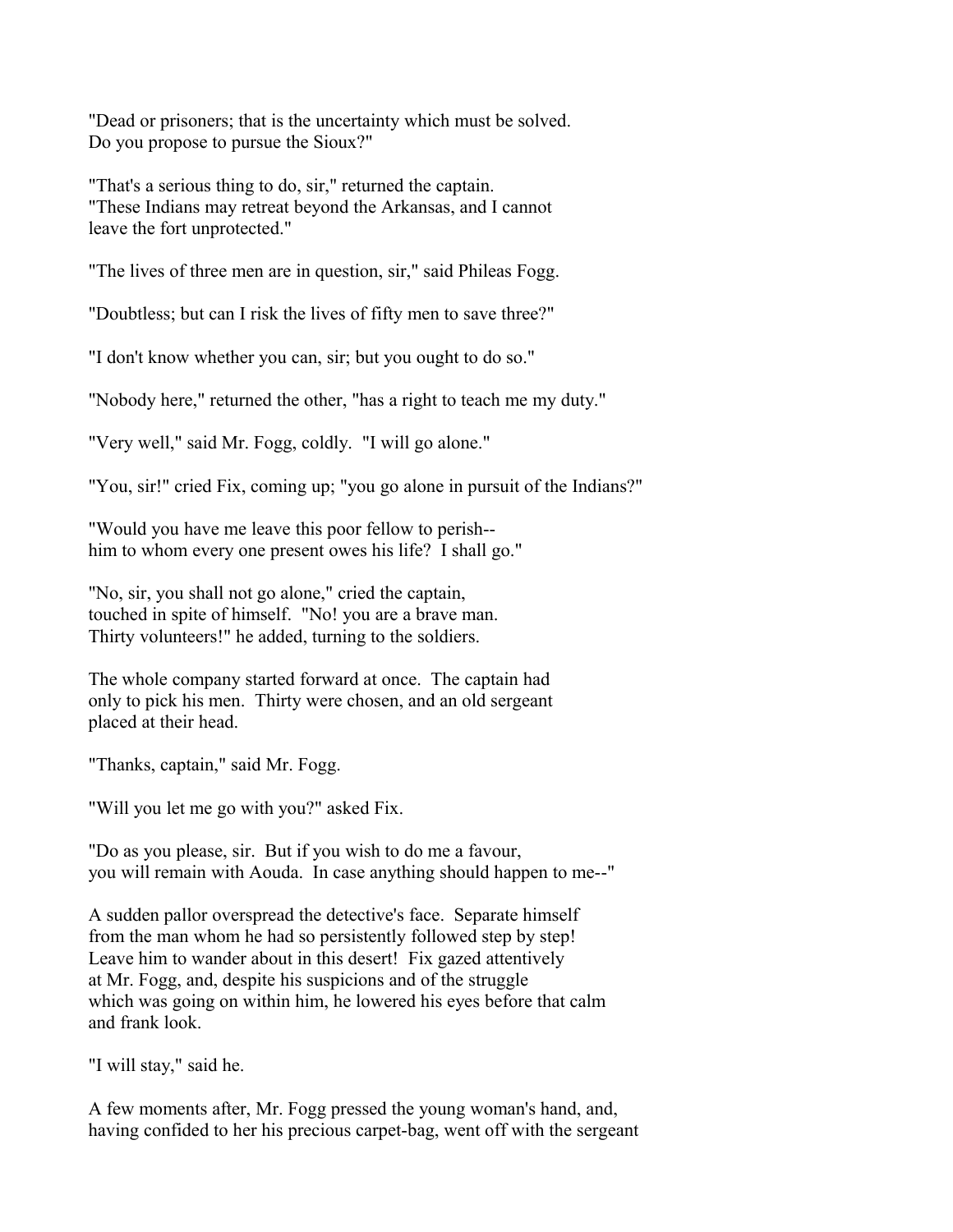and his little squad. But, before going, he had said to the soldiers, "My friends, I will divide five thousand dollars among you, if we save the prisoners."

It was then a little past noon.

Aouda retired to a waiting-room, and there she waited alone, thinking of the simple and noble generosity, the tranquil courage of Phileas Fogg. He had sacrificed his fortune, and was now risking his life, all without hesitation, from duty, in silence.

Fix did not have the same thoughts, and could scarcely conceal his agitation. He walked feverishly up and down the platform, but soon resumed his outward composure. He now saw the folly of which he had been guilty in letting Fogg go alone. What! This man, whom he had just followed around the world, was permitted now to separate himself from him! He began to accuse and abuse himself, and, as if he were director of police, administered to himself a sound lecture for his greenness.

"I have been an idiot!" he thought, "and this man will see it. He has gone, and won't come back! But how is it that I, Fix, who have in my pocket a warrant for his arrest, have been so fascinated by him? Decidedly, I am nothing but an ass!"

So reasoned the detective, while the hours crept by all too slowly. He did not know what to do. Sometimes he was tempted to tell Aouda all; but he could not doubt how the young woman would receive his confidences. What course should he take? He thought of pursuing Fogg across the vast white plains; it did not seem impossible that he might overtake him. Footsteps were easily printed on the snow! But soon, under a new sheet, every imprint would be effaced.

Fix became discouraged. He felt a sort of insurmountable longing to abandon the game altogether. He could now leave Fort Kearney station, and pursue his journey homeward in peace.

Towards two o'clock in the afternoon, while it was snowing hard, long whistles were heard approaching from the east. A great shadow, preceded by a wild light, slowly advanced, appearing still larger through the mist, which gave it a fantastic aspect. No train was expected from the east, neither had there been time for the succour asked for by telegraph to arrive; the train from Omaha to San Francisco was not due till the next day. The mystery was soon explained.

The locomotive, which was slowly approaching with deafening whistles, was that which, having been detached from the train, had continued its route with such terrific rapidity, carrying off the unconscious engineer and stoker. It had run several miles, when, the fire becoming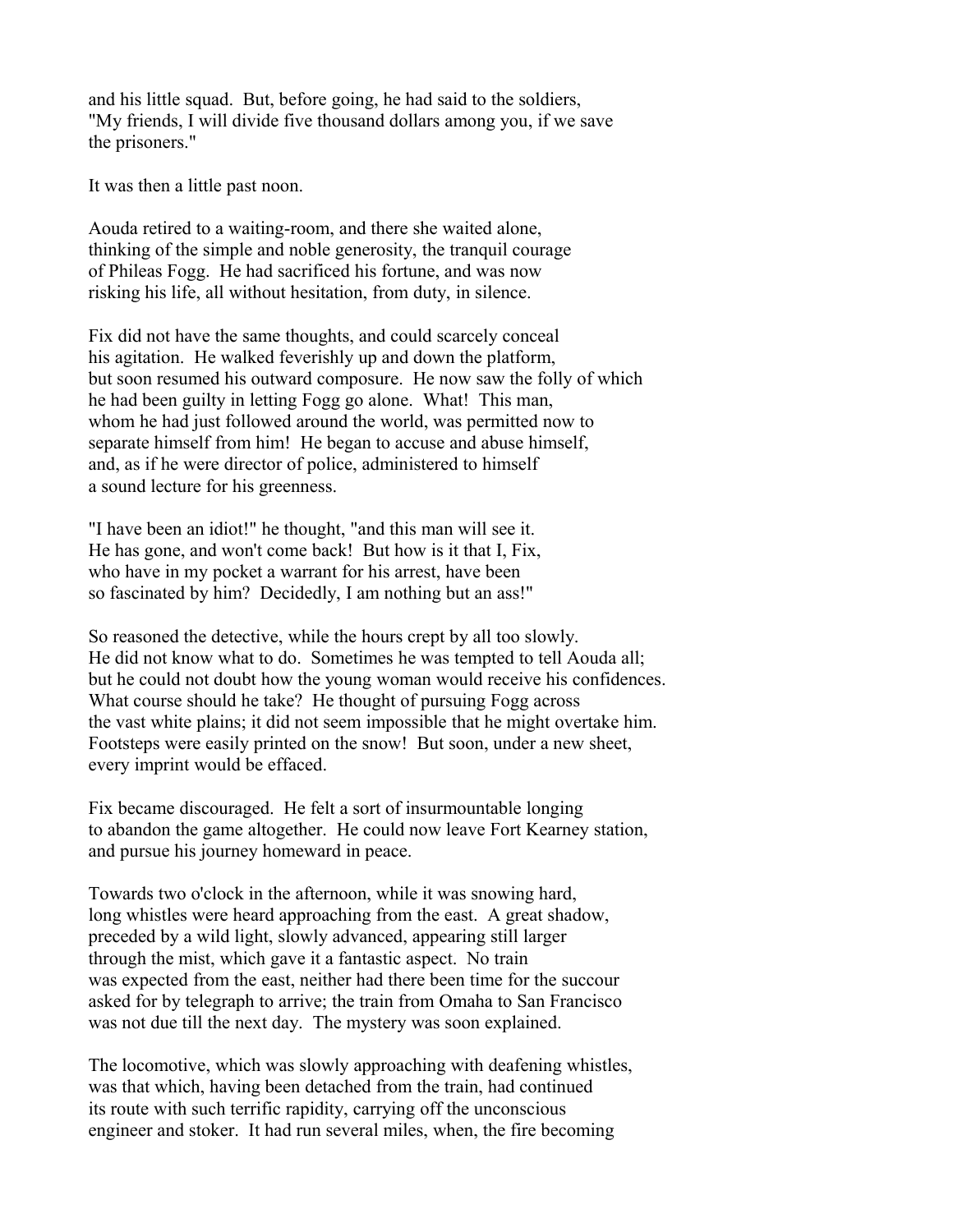low for want of fuel, the steam had slackened; and it had finally stopped an hour after, some twenty miles beyond Fort Kearney. Neither the engineer nor the stoker was dead, and, after remaining for some time in their swoon, had come to themselves. The train had then stopped. The engineer, when he found himself in the desert, and the locomotive without cars, understood what had happened. He could not imagine how the locomotive had become separated from the train; but he did not doubt that the train left behind was in distress.

He did not hesitate what to do. It would be prudent to continue on to Omaha, for it would be dangerous to return to the train, which the Indians might still be engaged in pillaging. Nevertheless, he began to rebuild the fire in the furnace; the pressure again mounted, and the locomotive returned, running backwards to Fort Kearney. This it was which was whistling in the mist.

The travellers were glad to see the locomotive resume its place at the head of the train. They could now continue the journey so terribly interrupted.

Aouda, on seeing the locomotive come up, hurried out of the station, and asked the conductor, "Are you going to start?"

"At once, madam."

"But the prisoners, our unfortunate fellow-travellers--"

"I cannot interrupt the trip," replied the conductor. "We are already three hours behind time."

"And when will another train pass here from San Francisco?"

"To-morrow evening, madam."

"To-morrow evening! But then it will be too late! We must wait--"

"It is impossible," responded the conductor. "If you wish to go, please get in."

"I will not go," said Aouda.

Fix had heard this conversation. A little while before, when there was no prospect of proceeding on the journey, he had made up his mind to leave Fort Kearney; but now that the train was there, ready to start, and he had only to take his seat in the car, an irresistible influence held him back. The station platform burned his feet, and he could not stir. The conflict in his mind again began; anger and failure stifled him. He wished to struggle on to the end.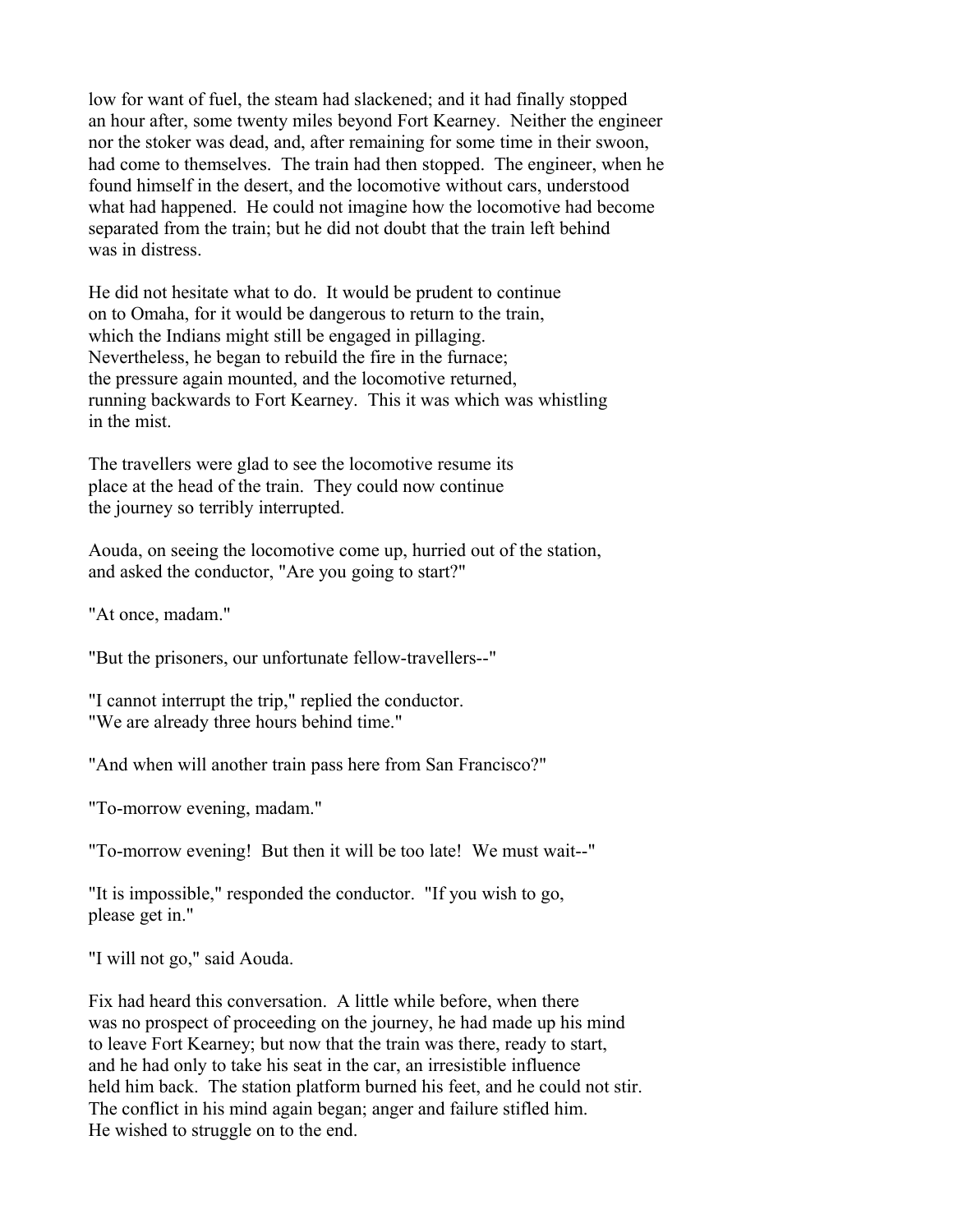Meanwhile the passengers and some of the wounded, among them Colonel Proctor, whose injuries were serious, had taken their places in the train. The buzzing of the over-heated boiler was heard, and the steam was escaping from the valves. The engineer whistled, the train started, and soon disappeared, mingling its white smoke with the eddies of the densely falling snow.

The detective had remained behind.

Several hours passed. The weather was dismal, and it was very cold. Fix sat motionless on a bench in the station; he might have been thought asleep. Aouda, despite the storm, kept coming out of the waiting-room, going to the end of the platform, and peering through the tempest of snow, as if to pierce the mist which narrowed the horizon around her, and to hear, if possible, some welcome sound. She heard and saw nothing. Then she would return, chilled through, to issue out again after the lapse of a few moments, but always in vain.

Evening came, and the little band had not returned. Where could they be? Had they found the Indians, and were they having a conflict with them, or were they still wandering amid the mist? The commander of the fort was anxious, though he tried to conceal his apprehensions. As night approached, the snow fell less plentifully, but it became intensely cold. Absolute silence rested on the plains. Neither flight of bird nor passing of beast troubled the perfect calm.

Throughout the night Aouda, full of sad forebodings, her heart stifled with anguish, wandered about on the verge of the plains. Her imagination carried her far off, and showed her innumerable dangers. What she suffered through the long hours it would be impossible to describe.

Fix remained stationary in the same place, but did not sleep. Once a man approached and spoke to him, and the detective merely replied by shaking his head.

Thus the night passed. At dawn, the half-extinguished disc of the sun rose above a misty horizon; but it was now possible to recognise objects two miles off. Phileas Fogg and the squad had gone southward; in the south all was still vacancy. It was then seven o'clock.

The captain, who was really alarmed, did not know what course to take.

Should he send another detachment to the rescue of the first? Should he sacrifice more men, with so few chances of saving those already sacrificed? His hesitation did not last long, however. Calling one of his lieutenants, he was on the point of ordering a reconnaissance, when gunshots were heard. Was it a signal?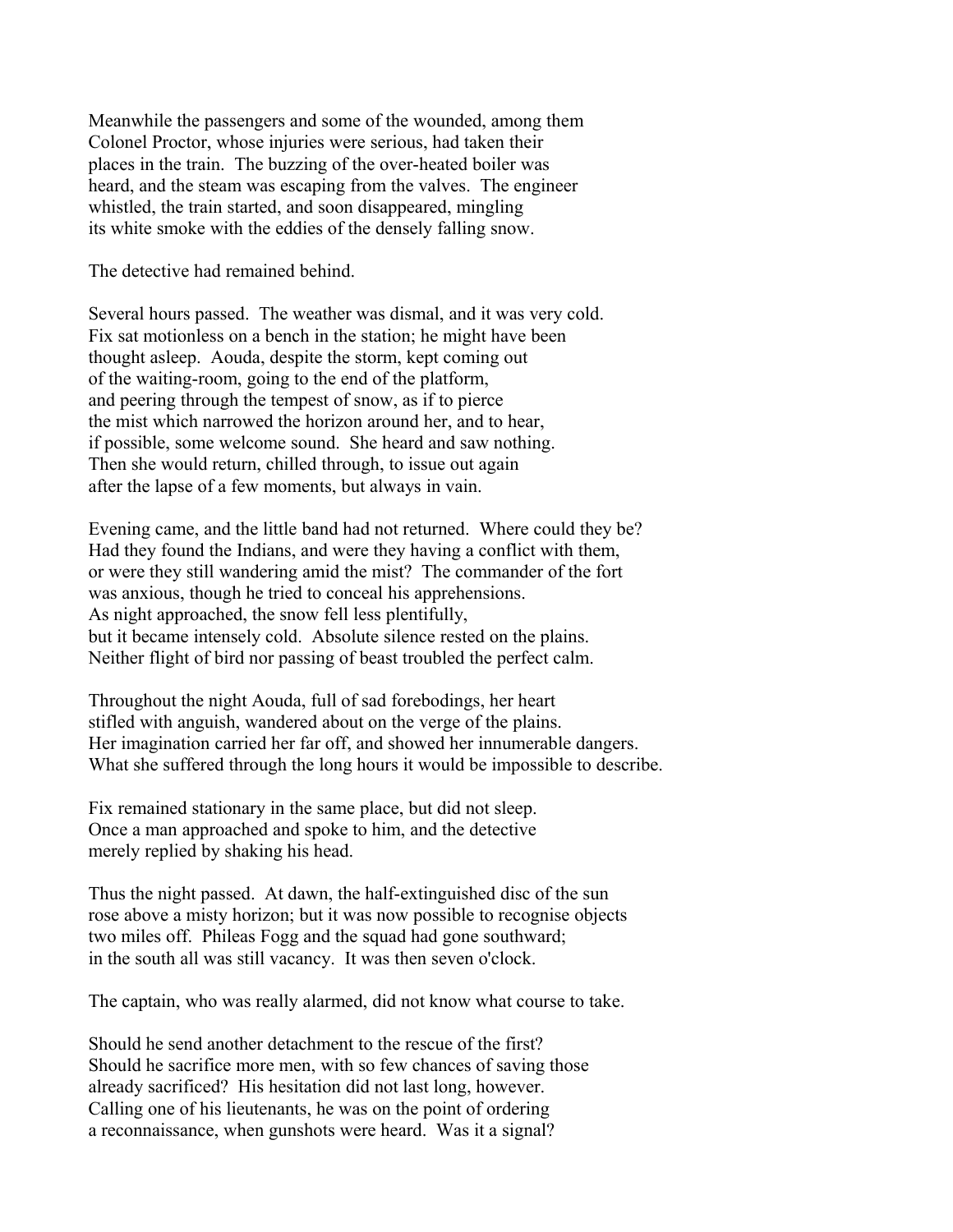The soldiers rushed out of the fort, and half a mile off they perceived a little band returning in good order.

Mr. Fogg was marching at their head, and just behind him were Passepartout and the other two travellers, rescued from the Sioux.

They had met and fought the Indians ten miles south of Fort Kearney. Shortly before the detachment arrived. Passepartout and his companions had begun to struggle with their captors, three of whom the Frenchman had felled with his fists, when his master and the soldiers hastened up to their relief.

All were welcomed with joyful cries. Phileas Fogg distributed the reward he had promised to the soldiers, while Passepartout, not without reason, muttered to himself, "It must certainly be confessed that I cost my master dear!"

Fix, without saying a word, looked at Mr. Fogg, and it would have been difficult to analyse the thoughts which struggled within him. As for Aouda, she took her protector's hand and pressed it in her own, too much moved to speak.

Meanwhile, Passepartout was looking about for the train; he thought he should find it there, ready to start for Omaha, and he hoped that the time lost might be regained.

"The train! the train!" cried he.

"Gone," replied Fix.

"And when does the next train pass here?" said Phileas Fogg.

"Not till this evening."

"Ah!" returned the impassible gentleman quietly.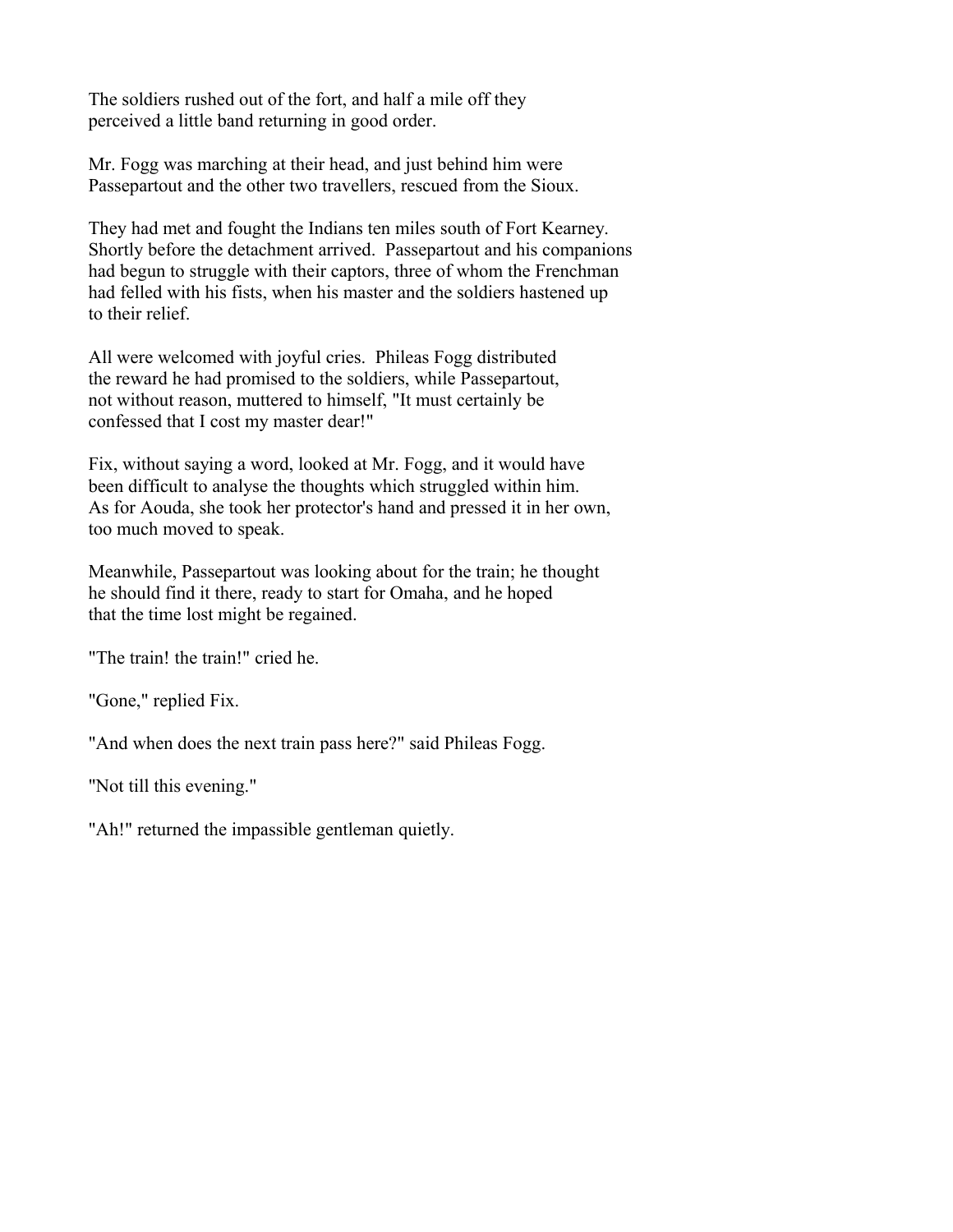Chapter XXXI

# IN WHICH FIX, THE DETECTIVE, CONSIDERABLY FURTHERS THE INTERESTS OF PHILEAS FOGG

Phileas Fogg found himself twenty hours behind time. Passepartout, the involuntary cause of this delay, was desperate. He had ruined his master!

At this moment the detective approached Mr. Fogg, and, looking him intently in the face, said:

"Seriously, sir, are you in great haste?"

"Quite seriously."

"I have a purpose in asking," resumed Fix. "Is it absolutely necessary that you should be in New York on the 11th, before nine o'clock in the evening, the time that the steamer leaves for Liverpool?"

"It is absolutely necessary."

"And, if your journey had not been interrupted by these Indians, you would have reached New York on the morning of the 11th?"

"Yes; with eleven hours to spare before the steamer left."

"Good! you are therefore twenty hours behind. Twelve from twenty leaves eight. You must regain eight hours. Do you wish to try to do so?"

"On foot?" asked Mr. Fogg.

"No; on a sledge," replied Fix. "On a sledge with sails. A man has proposed such a method to me."

It was the man who had spoken to Fix during the night, and whose offer he had refused.

Phileas Fogg did not reply at once; but Fix, having pointed out the man, who was walking up and down in front of the station, Mr. Fogg went up to him. An instant after, Mr. Fogg and the American, whose name was Mudge, entered a hut built just below the fort.

There Mr. Fogg examined a curious vehicle, a kind of frame on two long beams, a little raised in front like the runners of a sledge, and upon which there was room for five or six persons. A high mast was fixed on the frame, held firmly by metallic lashings, to which was attached a large brigantine sail.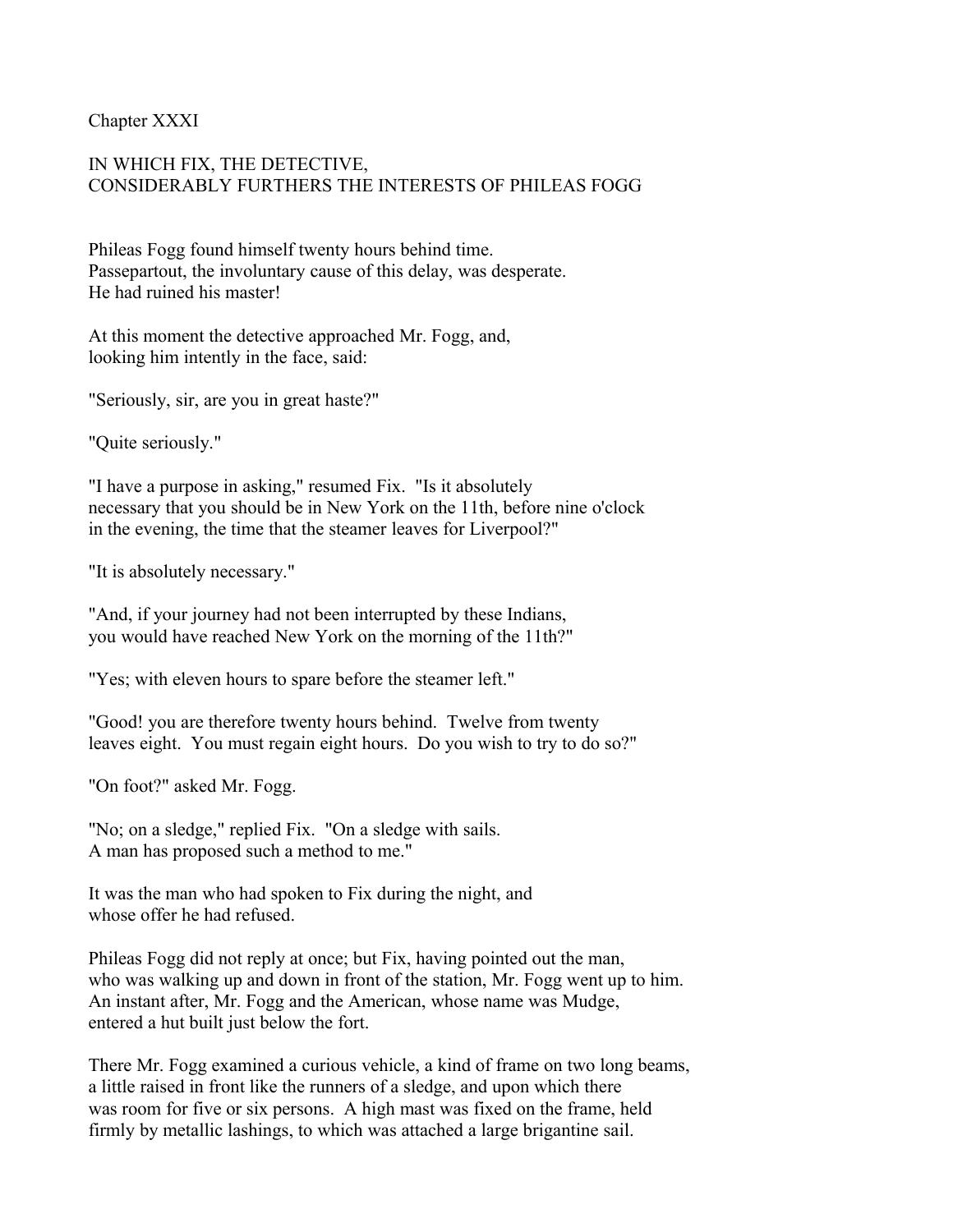This mast held an iron stay upon which to hoist a jib-sail. Behind, a sort of rudder served to guide the vehicle. It was, in short, a sledge rigged like a sloop. During the winter, when the trains are blocked up by the snow, these sledges make extremely rapid journeys across the frozen plains from one station to another. Provided with more sails than a cutter, and with the wind behind them, they slip over the surface of the prairies with a speed equal if not superior to that of the express trains.

Mr. Fogg readily made a bargain with the owner of this land-craft. The wind was favourable, being fresh, and blowing from the west. The snow had hardened, and Mudge was very confident of being able to transport Mr. Fogg in a few hours to Omaha. Thence the trains eastward run frequently to Chicago and New York. It was not impossible that the lost time might yet be recovered; and such an opportunity was not to be rejected.

Not wishing to expose Aouda to the discomforts of travelling in the open air, Mr. Fogg proposed to leave her with Passepartout at Fort Kearney, the servant taking upon himself to escort her to Europe by a better route and under more favourable conditions. But Aouda refused to separate from Mr. Fogg, and Passepartout was delighted with her decision; for nothing could induce him to leave his master while Fix was with him.

It would be difficult to guess the detective's thoughts. Was this conviction shaken by Phileas Fogg's return, or did he still regard him as an exceedingly shrewd rascal, who, his journey round the world completed, would think himself absolutely safe in England? Perhaps Fix's opinion of Phileas Fogg was somewhat modified; but he was nevertheless resolved to do his duty, and to hasten the return of the whole party to England as much as possible.

At eight o'clock the sledge was ready to start. The passengers took their places on it, and wrapped themselves up closely in their travelling-cloaks. The two great sails were hoisted, and under the pressure of the wind the sledge slid over the hardened snow with a velocity of forty miles an hour.

The distance between Fort Kearney and Omaha, as the birds fly, is at most two hundred miles. If the wind held good, the distance might be traversed in five hours; if no accident happened the sledge might reach Omaha by one o'clock.

What a journey! The travellers, huddled close together, could not speak for the cold, intensified by the rapidity at which they were going. The sledge sped on as lightly as a boat over the waves. When the breeze came skimming the earth the sledge seemed to be lifted off the ground by its sails. Mudge, who was at the rudder, kept in a straight line, and by a turn of his hand checked the lurches which the vehicle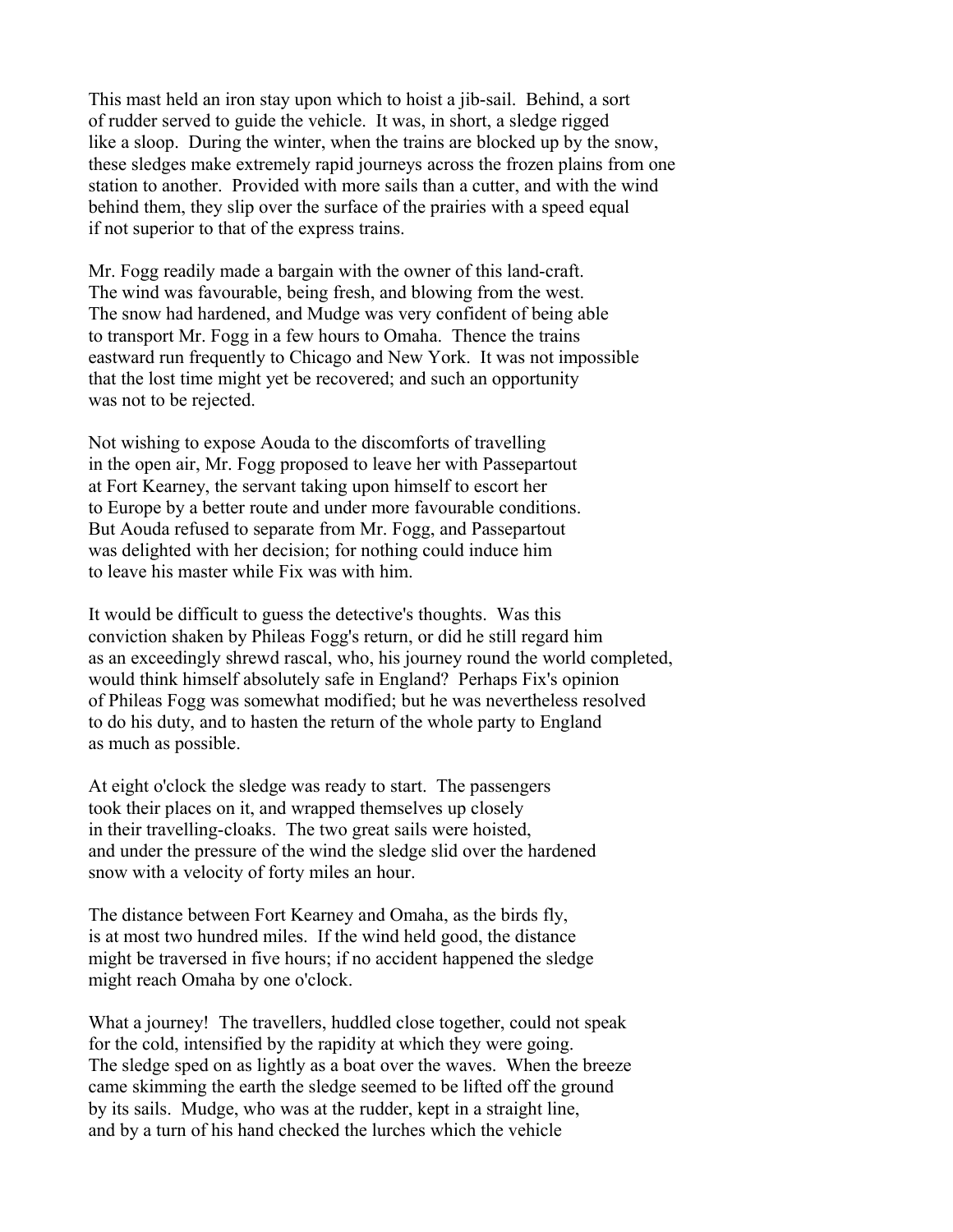had a tendency to make. All the sails were up, and the jib was so arranged as not to screen the brigantine. A top-mast was hoisted, and another jib, held out to the wind, added its force to the other sails. Although the speed could not be exactly estimated, the sledge could not be going at less than forty miles an hour.

"If nothing breaks," said Mudge, "we shall get there!"

Mr. Fogg had made it for Mudge's interest to reach Omaha within the time agreed on, by the offer of a handsome reward.

The prairie, across which the sledge was moving in a straight line, was as flat as a sea. It seemed like a vast frozen lake. The railroad which ran through this section ascended from the south-west to the north-west by Great Island, Columbus, an important Nebraska town, Schuyler, and Fremont, to Omaha. It followed throughout the right bank of the Platte River. The sledge, shortening this route, took a chord of the arc described by the railway. Mudge was not afraid of being stopped by the Platte River, because it was frozen. The road, then, was quite clear of obstacles, and Phileas Fogg had but two things to fear- an accident to the sledge, and a change or calm in the wind.

But the breeze, far from lessening its force, blew as if to bend the mast, which, however, the metallic lashings held firmly. These lashings, like the chords of a stringed instrument, resounded as if vibrated by a violin bow. The sledge slid along in the midst of a plaintively intense melody.

"Those chords give the fifth and the octave," said Mr. Fogg.

These were the only words he uttered during the journey. Aouda, cosily packed in furs and cloaks, was sheltered as much as possible from the attacks of the freezing wind. As for Passepartout, his face was as red as the sun's disc when it sets in the mist, and he laboriously inhaled the biting air. With his natural buoyancy of spirits, he began to hope again. They would reach New York on the evening, if not on the morning, of the 11th, and there was still some chances that it would be before the steamer sailed for Liverpool.

Passepartout even felt a strong desire to grasp his ally, Fix, by the hand. He remembered that it was the detective who procured the sledge, the only means of reaching Omaha in time; but, checked by some presentiment, he kept his usual reserve. One thing, however, Passepartout would never forget, and that was the sacrifice which Mr. Fogg had made, without hesitation, to rescue him from the Sioux. Mr. Fogg had risked his fortune and his life. No! His servant would never forget that!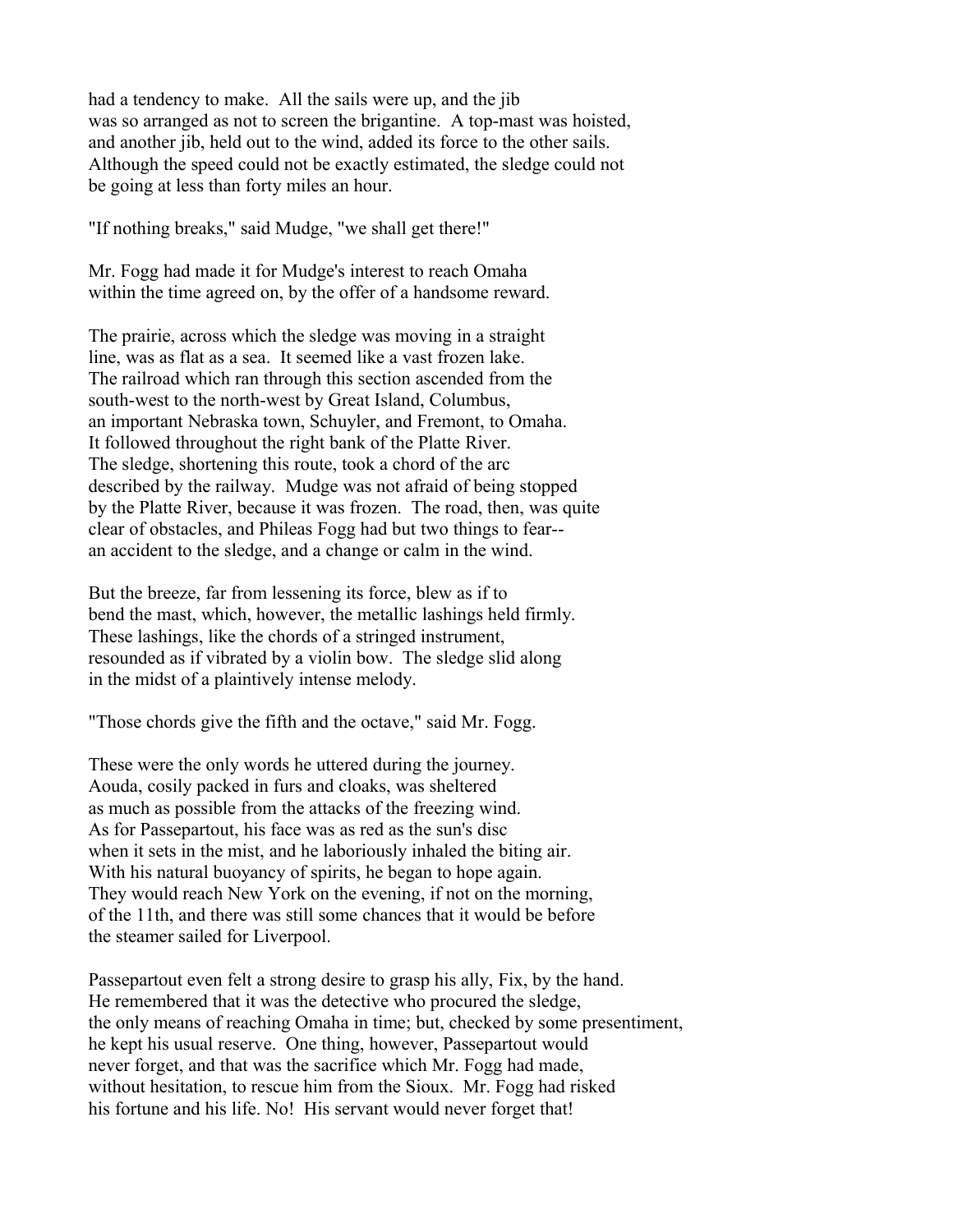While each of the party was absorbed in reflections so different, the sledge flew past over the vast carpet of snow. The creeks it passed over were not perceived. Fields and streams disappeared under the uniform whiteness. The plain was absolutely deserted. Between the Union Pacific road and the branch which unites Kearney with Saint Joseph it formed a great uninhabited island. Neither village, station, nor fort appeared. From time to time they sped by some phantom-like tree, whose white skeleton twisted and rattled in the wind. Sometimes flocks of wild birds rose, or bands of gaunt, famished, ferocious prairie-wolves ran howling after the sledge. Passepartout, revolver in hand, held himself ready to fire on those which came too near. Had an accident then happened to the sledge, the travellers, attacked by these beasts, would have been in the most terrible danger; but it held on its even course, soon gained on the wolves, and ere long left the howling band at a safe distance behind.

About noon Mudge perceived by certain landmarks that he was crossing the Platte River. He said nothing, but he felt certain that he was now within twenty miles of Omaha. In less than an hour he left the rudder and furled his sails, whilst the sledge, carried forward by the great impetus the wind had given it, went on half a mile further with its sails unspread.

It stopped at last, and Mudge, pointing to a mass of roofs white with snow, said: "We have got there!"

Arrived! Arrived at the station which is in daily communication, by numerous trains, with the Atlantic seaboard!

Passepartout and Fix jumped off, stretched their stiffened limbs, and aided Mr. Fogg and the young woman to descend from the sledge. Phileas Fogg generously rewarded Mudge, whose hand Passepartout warmly grasped, and the party directed their steps to the Omaha railway station.

The Pacific Railroad proper finds its terminus at this important Nebraska town. Omaha is connected with Chicago by the Chicago and Rock Island Railroad, which runs directly east, and passes fifty stations.

A train was ready to start when Mr. Fogg and his party reached the station, and they only had time to get into the cars. They had seen nothing of Omaha; but Passepartout confessed to himself that this was not to be regretted, as they were not travelling to see the sights.

The train passed rapidly across the State of Iowa, by Council Bluffs, Des Moines, and Iowa City. During the night it crossed the Mississippi at Davenport, and by Rock Island entered Illinois. The next day,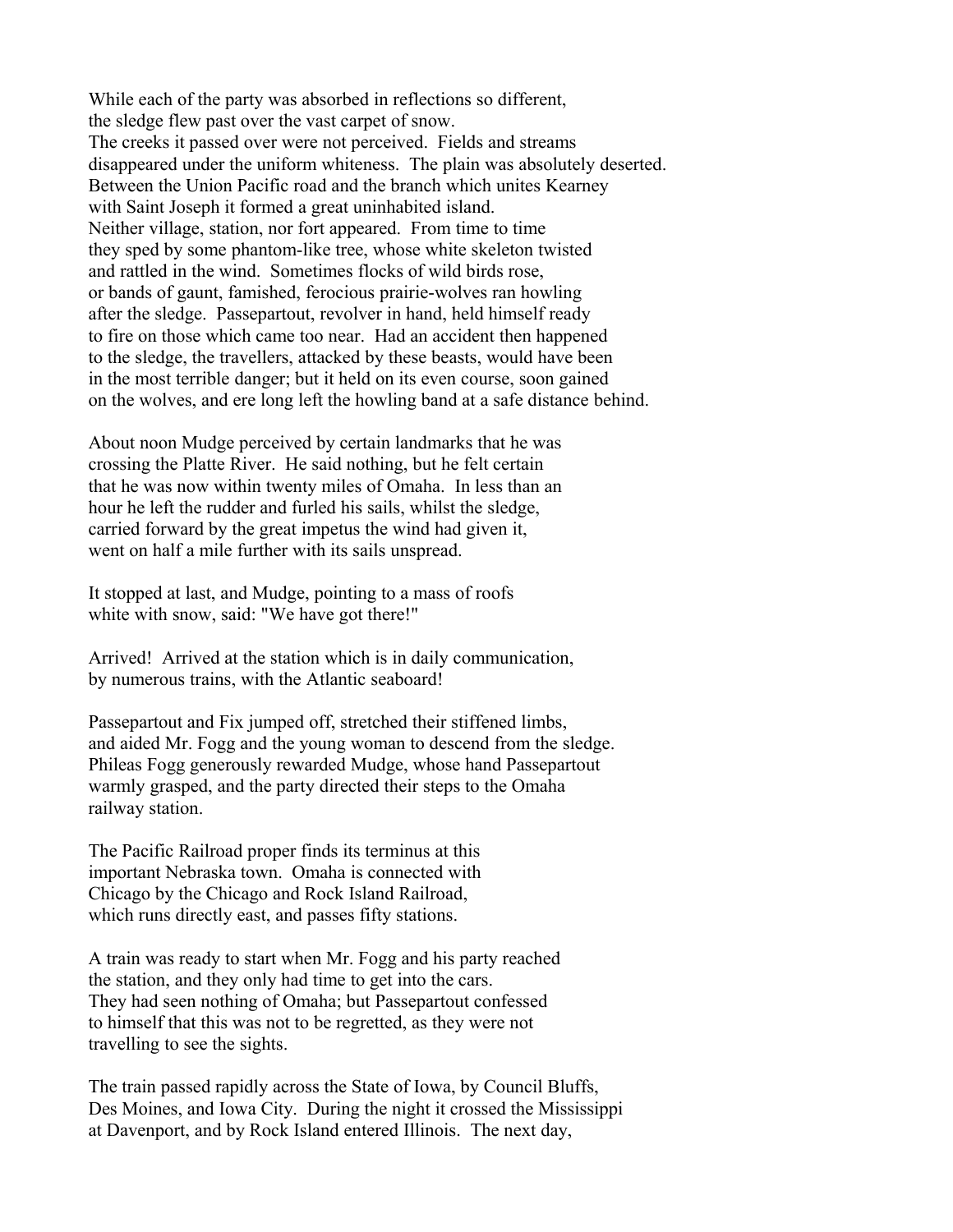which was the 10th, at four o'clock in the evening, it reached Chicago, already risen from its ruins, and more proudly seated than ever on the borders of its beautiful Lake Michigan.

Nine hundred miles separated Chicago from New York; but trains are not wanting at Chicago. Mr. Fogg passed at once from one to the other, and the locomotive of the Pittsburgh, Fort Wayne, and Chicago Railway left at full speed, as if it fully comprehended that that gentleman had no time to lose. It traversed Indiana, Ohio, Pennsylvania, and New Jersey like a flash, rushing through towns with antique names, some of which had streets and car-tracks, but as yet no houses. At last the Hudson came into view; and, at a quarter-past eleven in the evening of the 11th, the train stopped in the station on the right bank of the river, before the very pier of the Cunard line.

The China, for Liverpool, had started three-quarters of an hour before!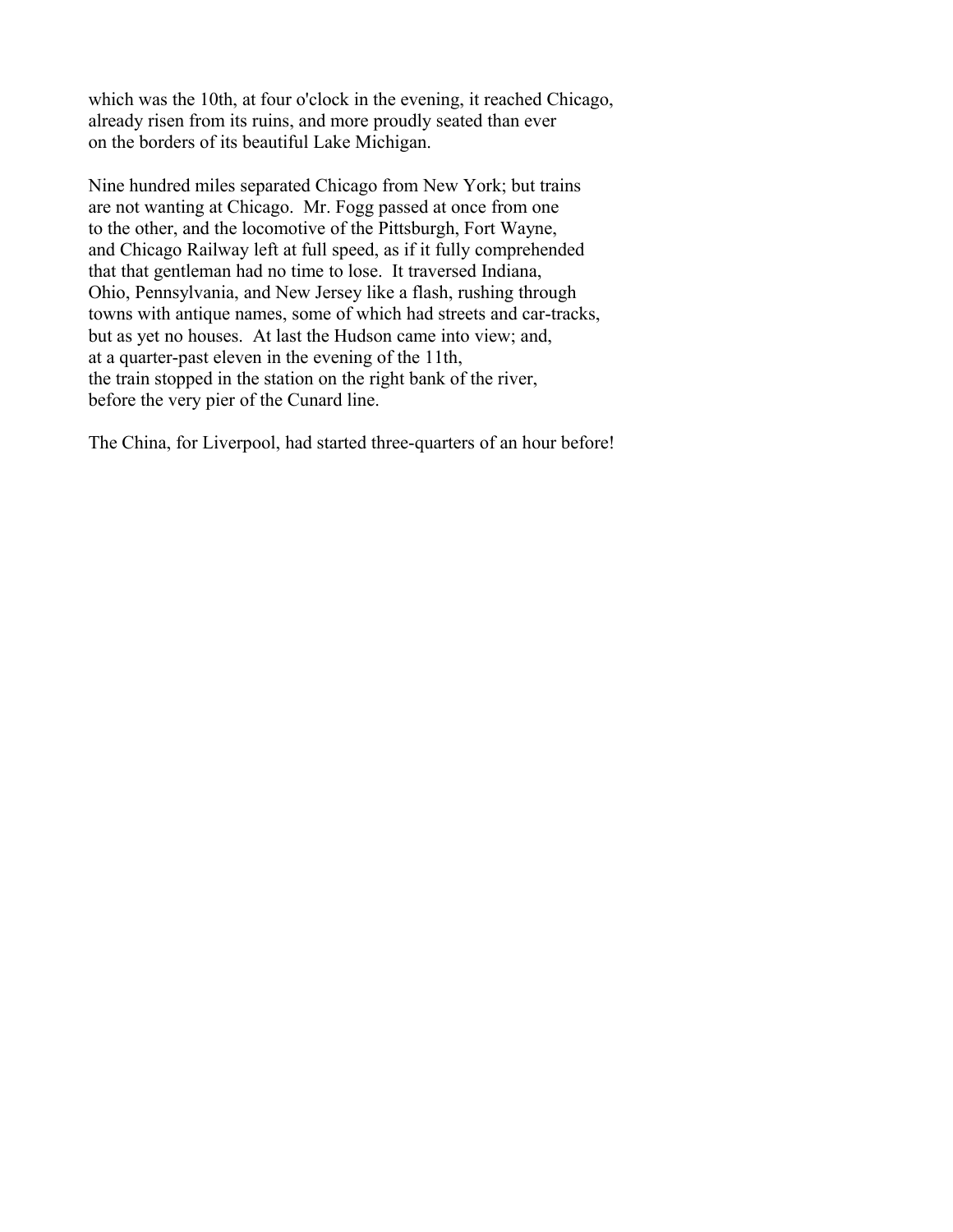## Chapter XXXII

## IN WHICH PHILEAS FOGG ENGAGES IN A DIRECT STRUGGLE WITH BAD FORTUNE

The China, in leaving, seemed to have carried off Phileas Fogg's last hope. None of the other steamers were able to serve his projects. The Pereire, of the French Transatlantic Company, whose admirable steamers are equal to any in speed and comfort, did not leave until the 14th; the Hamburg boats did not go directly to Liverpool or London, but to Havre; and the additional trip from Havre to Southampton would render Phileas Fogg's last efforts of no avail. The Inman steamer did not depart till the next day, and could not cross the Atlantic in time to save the wager.

Mr. Fogg learned all this in consulting his Bradshaw, which gave him the daily movements of the trans-Atlantic steamers.

Passepartout was crushed; it overwhelmed him to lose the boat by three-quarters of an hour. It was his fault, for, instead of helping his master, he had not ceased putting obstacles in his path! And when he recalled all the incidents of the tour, when he counted up the sums expended in pure loss and on his own account, when he thought that the immense stake, added to the heavy charges of this useless journey, would completely ruin Mr. Fogg, he overwhelmed himself with bitter self-accusations. Mr. Fogg, however, did not reproach him; and, on leaving the Cunard pier, only said: "We will consult about what is best to-morrow. Come."

The party crossed the Hudson in the Jersey City ferryboat, and drove in a carriage to the St. Nicholas Hotel, on Broadway. Rooms were engaged, and the night passed, briefly to Phileas Fogg, who slept profoundly, but very long to Aouda and the others, whose agitation did not permit them to rest.

The next day was the 12th of December. From seven in the morning of the 12th to a quarter before nine in the evening of the 21st there were nine days, thirteen hours, and forty-five minutes. If Phileas Fogg had left in the China, one of the fastest steamers on the Atlantic, he would have reached Liverpool, and then London, within the period agreed upon.

Mr. Fogg left the hotel alone, after giving Passepartout instructions to await his return, and inform Aouda to be ready at an instant's notice. He proceeded to the banks of the Hudson, and looked about among the vessels moored or anchored in the river, for any that were about to depart. Several had departure signals, and were preparing to put to sea at morning tide; for in this immense and admirable port there is not one day in a hundred that vessels do not set out for every quarter of the globe.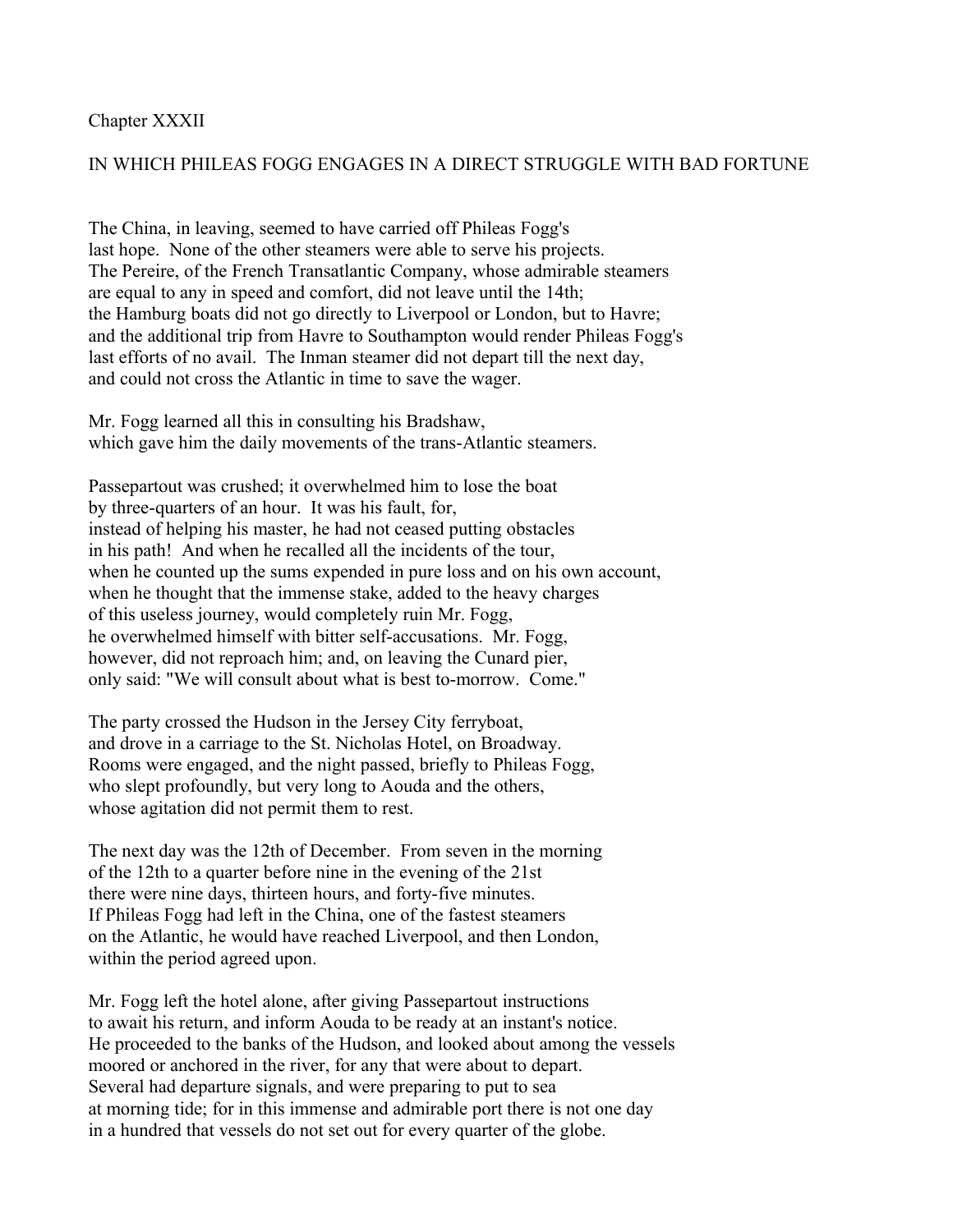But they were mostly sailing vessels, of which, of course, Phileas Fogg could make no use.

He seemed about to give up all hope, when he espied, anchored at the Battery, a cable's length off at most, a trading vessel, with a screw, well-shaped, whose funnel, puffing a cloud of smoke, indicated that she was getting ready for departure.

Phileas Fogg hailed a boat, got into it, and soon found himself on board the Henrietta, iron-hulled, wood-built above. He ascended to the deck, and asked for the captain, who forthwith presented himself. He was a man of fifty, a sort of sea-wolf, with big eyes, a complexion of oxidised copper, red hair and thick neck, and a growling voice.

"The captain?" asked Mr. Fogg.

"I am the captain."

"I am Phileas Fogg, of London."

"And I am Andrew Speedy, of Cardiff."

"You are going to put to sea?"

"In an hour."

"You are bound for--"

"Bordeaux."

"And your cargo?"

"No freight. Going in ballast."

"Have you any passengers?"

"No passengers. Never have passengers. Too much in the way."

"Is your vessel a swift one?"

"Between eleven and twelve knots. The Henrietta, well known."

"Will you carry me and three other persons to Liverpool?"

"To Liverpool? Why not to China?"

"I said Liverpool."

"No!"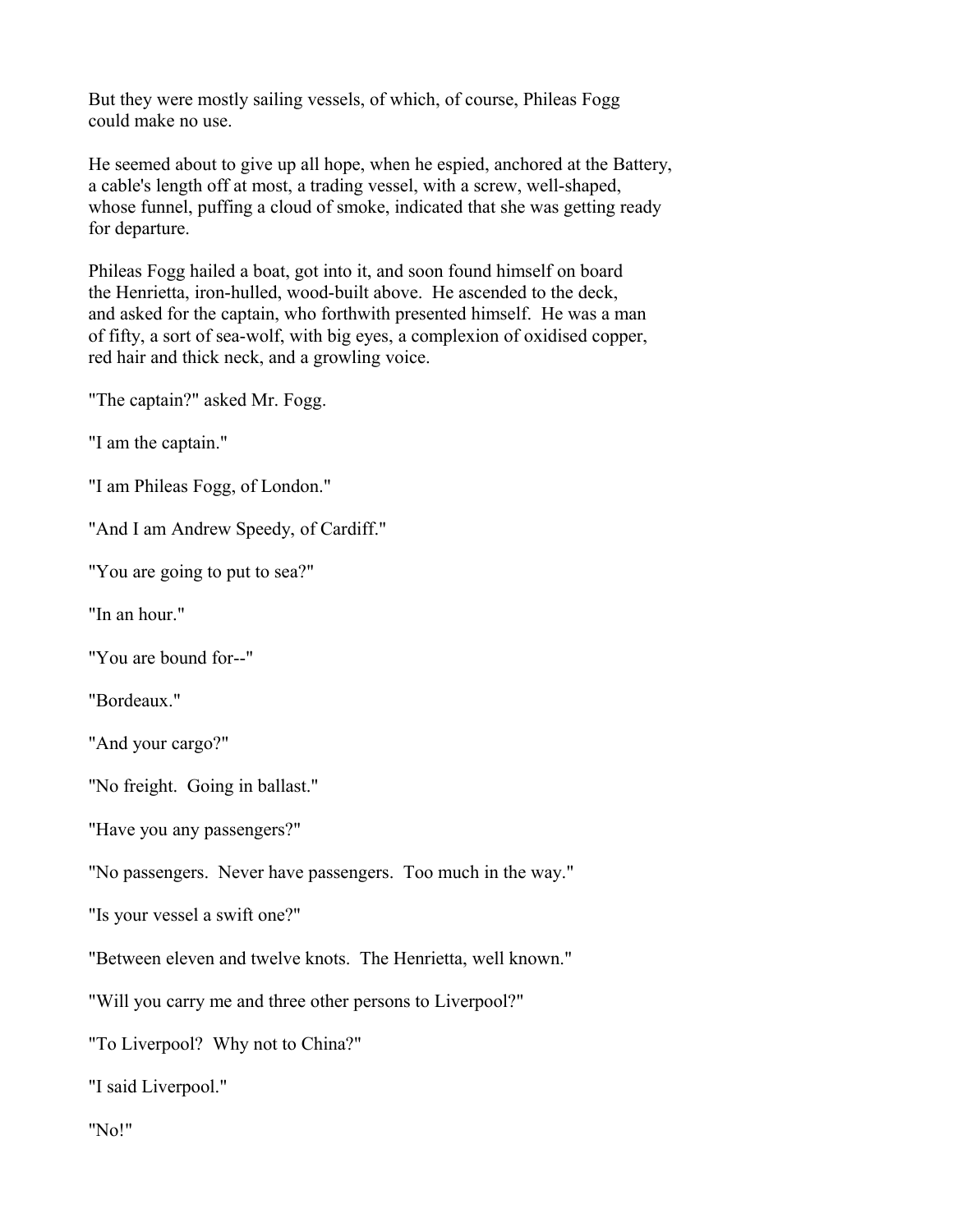"No?"

"No. I am setting out for Bordeaux, and shall go to Bordeaux."

"Money is no object?"

"None."

The captain spoke in a tone which did not admit of a reply.

"But the owners of the Henrietta--" resumed Phileas Fogg.

"The owners are myself," replied the captain. "The vessel belongs to me."

"I will freight it for you."

"No."

"I will buy it of you."

"No."

Phileas Fogg did not betray the least disappointment; but the situation was a grave one. It was not at New York as at Hong Kong, nor with the captain of the Henrietta as with the captain of the Tankadere. Up to this time money had smoothed away every obstacle. Now money failed.

Still, some means must be found to cross the Atlantic on a boat, unless by balloon--which would have been venturesome, besides not being capable of being put in practice. It seemed that Phileas Fogg had an idea, for he said to the captain, "Well, will you carry me to Bordeaux?"

"No, not if you paid me two hundred dollars."

"I offer you two thousand."

"Apiece?"

"Apiece."

"And there are four of you?"

"Four."

Captain Speedy began to scratch his head. There were eight thousand dollars to gain, without changing his route; for which it was well worth conquering the repugnance he had for all kinds of passengers. Besides, passenger's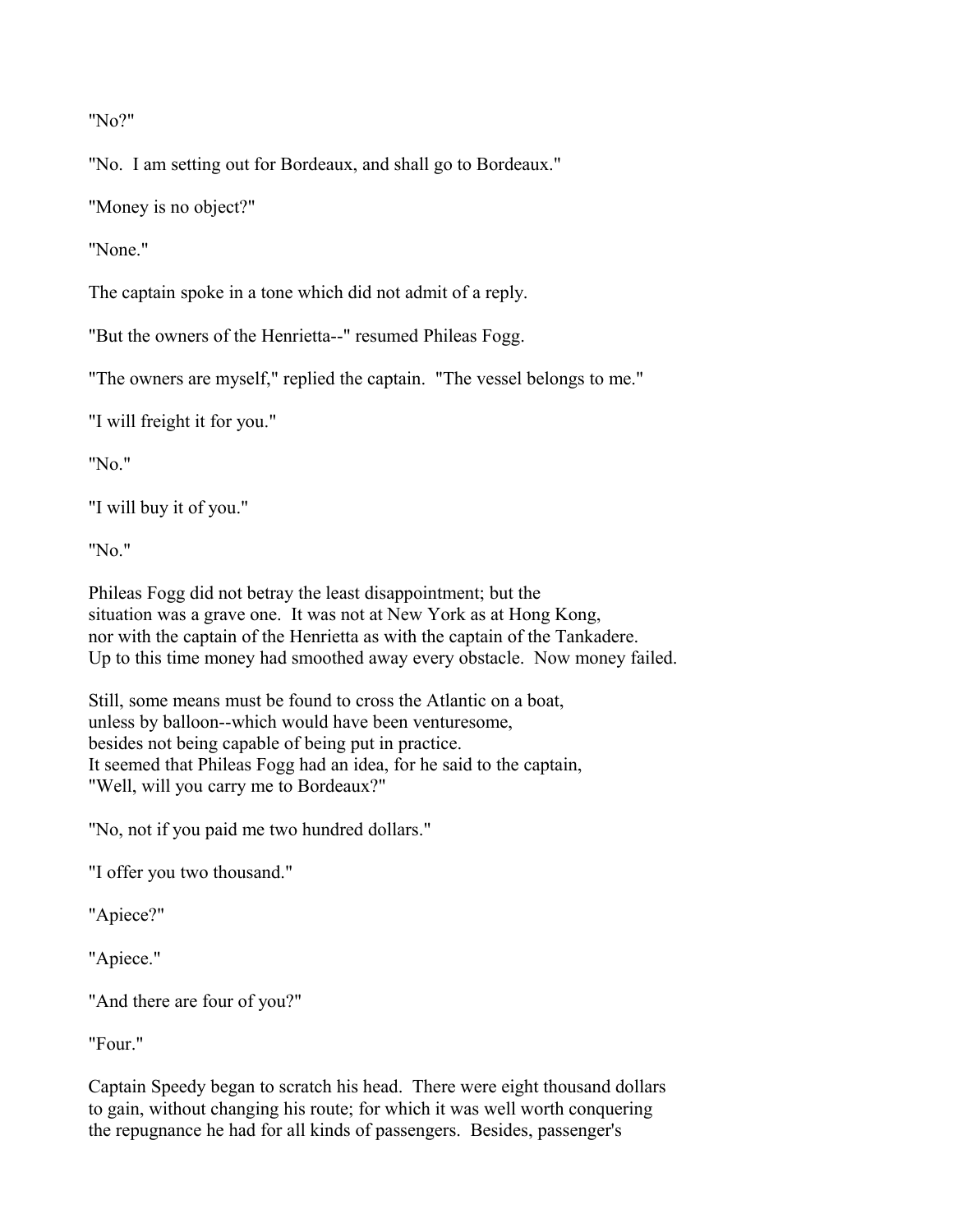at two thousand dollars are no longer passengers, but valuable merchandise. "I start at nine o'clock," said Captain Speedy, simply. "Are you and your party ready?"

"We will be on board at nine o'clock," replied, no less simply, Mr. Fogg.

It was half-past eight. To disembark from the Henrietta, jump into a hack, hurry to the St. Nicholas, and return with Aouda, Passepartout, and even the inseparable Fix was the work of a brief time, and was performed by Mr. Fogg with the coolness which never abandoned him. They were on board when the Henrietta made ready to weigh anchor.

When Passepartout heard what this last voyage was going to cost, he uttered a prolonged "Oh!" which extended throughout his vocal gamut.

As for Fix, he said to himself that the Bank of England would certainly not come out of this affair well indemnified. When they reached England, even if Mr. Fogg did not throw some handfuls of bank-bills into the sea, more than seven thousand pounds would have been spent!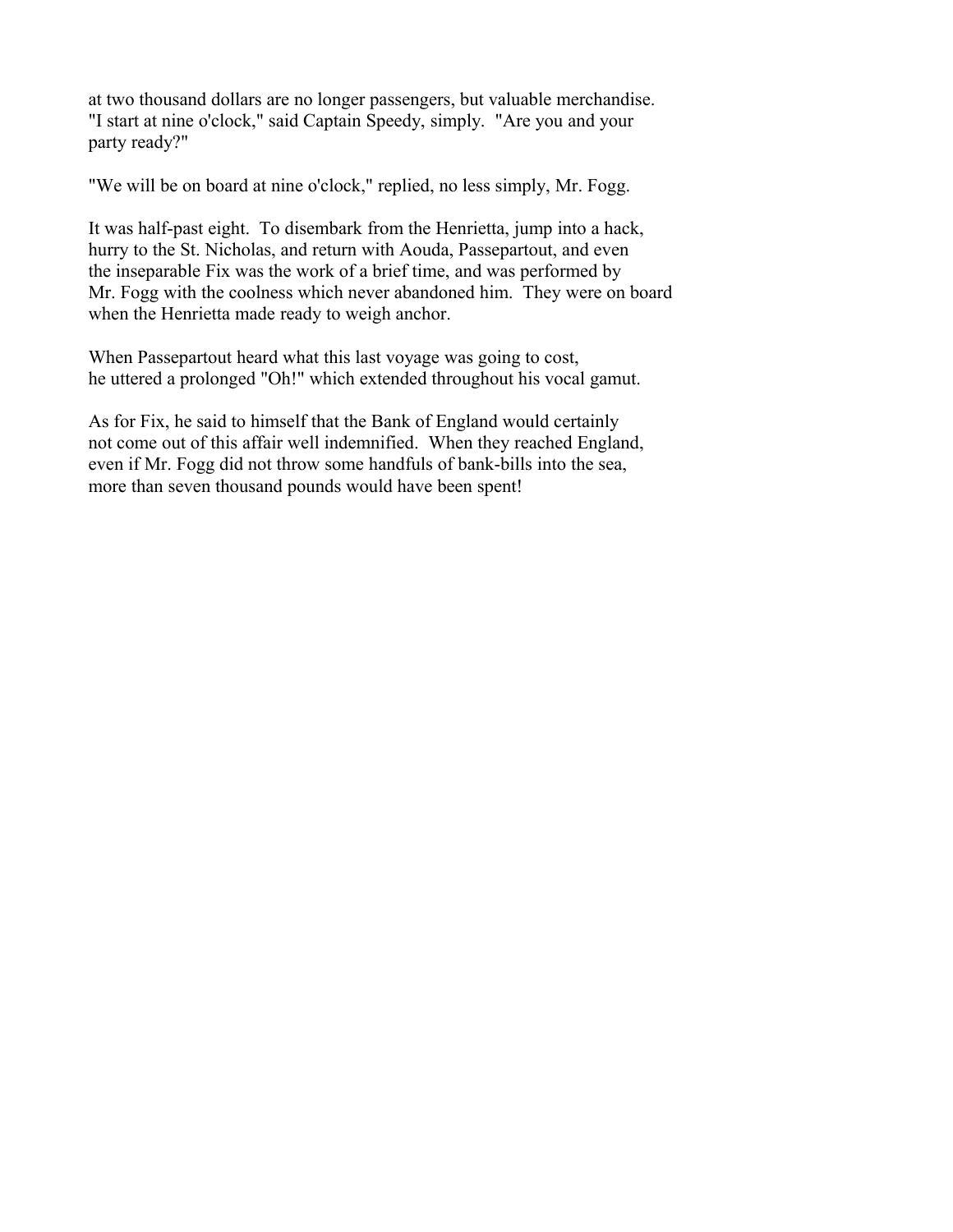Chapter XXXIII

# IN WHICH PHILEAS FOGG SHOWS HIMSELF EQUAL TO THE OCCASION

An hour after, the Henrietta passed the lighthouse which marks the entrance of the Hudson, turned the point of Sandy Hook, and put to sea. During the day she skirted Long Island, passed Fire Island, and directed her course rapidly eastward.

At noon the next day, a man mounted the bridge to ascertain the vessel's position. It might be thought that this was Captain Speedy. Not the least in the world. It was Phileas Fogg, Esquire. As for Captain Speedy, he was shut up in his cabin under lock and key, and was uttering loud cries, which signified an anger at once pardonable and excessive.

What had happened was very simple. Phileas Fogg wished to go to Liverpool, but the captain would not carry him there. Then Phileas Fogg had taken passage for Bordeaux, and, during the thirty hours he had been on board, had so shrewdly managed with his banknotes that the sailors and stokers, who were only an occasional crew, and were not on the best terms with the captain, went over to him in a body. This was why Phileas Fogg was in command instead of Captain Speedy; why the captain was a prisoner in his cabin; and why, in short, the Henrietta was directing her course towards Liverpool. It was very clear, to see Mr. Fogg manage the craft, that he had been a sailor.

How the adventure ended will be seen anon. Aouda was anxious, though she said nothing. As for Passepartout, he thought Mr. Fogg's manoeuvre simply glorious. The captain had said "between eleven and twelve knots," and the Henrietta confirmed his prediction.

If, then--for there were "ifs" still--the sea did not become too boisterous, if the wind did not veer round to the east, if no accident happened to the boat or its machinery, the Henrietta might cross the three thousand miles from New York to Liverpool in the nine days, between the 12th and the 21st of December. It is true that, once arrived, the affair on board the Henrietta, added to that of the Bank of England, might create more difficulties for Mr. Fogg than he imagined or could desire.

During the first days, they went along smoothly enough. The sea was not very unpropitious, the wind seemed stationary in the north-east, the sails were hoisted, and the Henrietta ploughed across the waves like a real trans-Atlantic steamer.

Passepartout was delighted. His master's last exploit, the consequences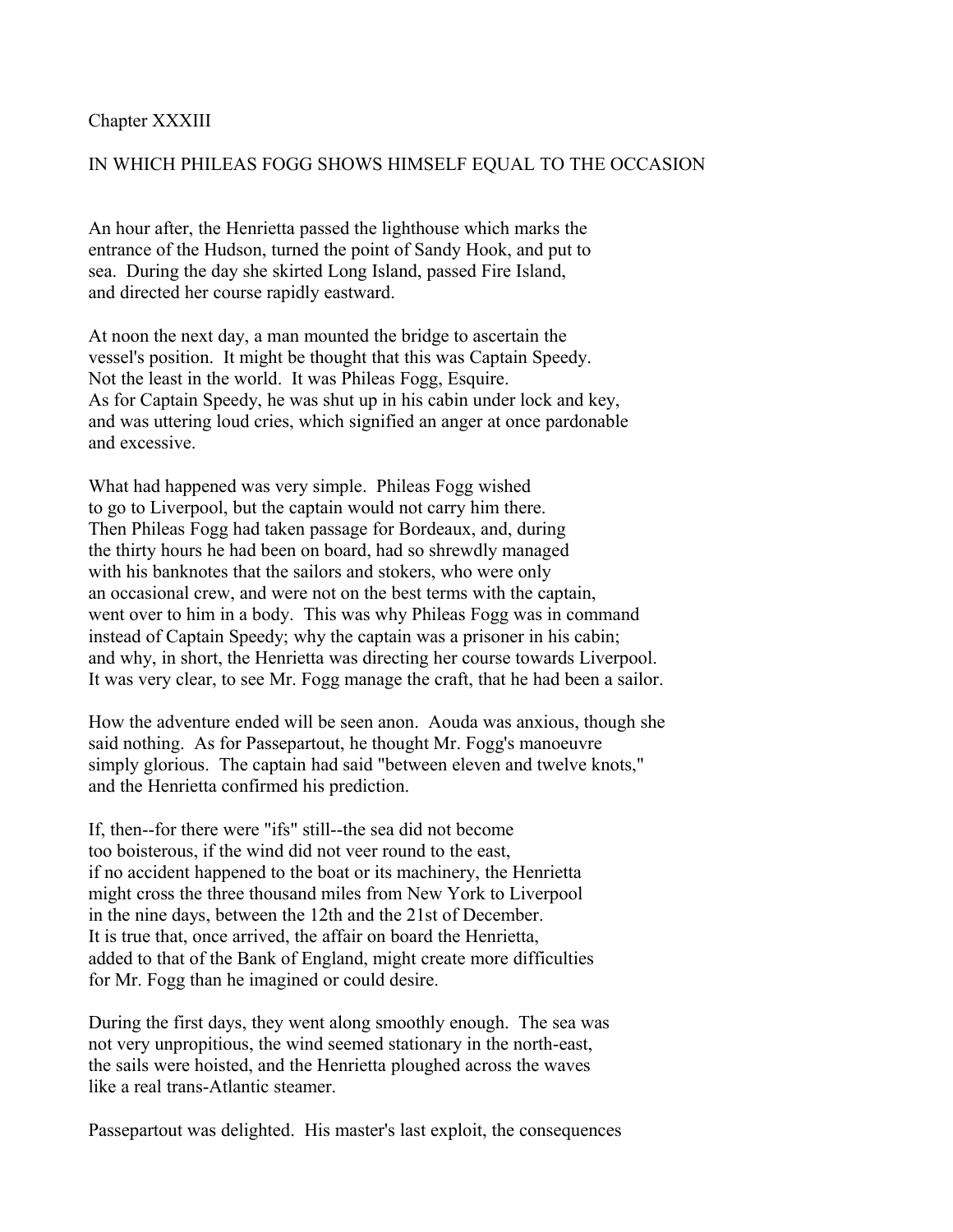of which he ignored, enchanted him. Never had the crew seen so jolly and dexterous a fellow. He formed warm friendships with the sailors, and amazed them with his acrobatic feats. He thought they managed the vessel like gentlemen, and that the stokers fired up like heroes. His loquacious good-humour infected everyone. He had forgotten the past, its vexations and delays. He only thought of the end, so nearly accomplished; and sometimes he boiled over with impatience, as if heated by the furnaces of the Henrietta. Often, also, the worthy fellow revolved around Fix, looking at him with a keen, distrustful eye; but he did not speak to him, for their old intimacy no longer existed.

Fix, it must be confessed, understood nothing of what was going on. The conquest of the Henrietta, the bribery of the crew, Fogg managing the boat like a skilled seaman, amazed and confused him. He did not know what to think. For, after all, a man who began by stealing fifty-five thousand pounds might end by stealing a vessel; and Fix was not unnaturally inclined to conclude that the Henrietta under Fogg's command, was not going to Liverpool at all, but to some part of the world where the robber, turned into a pirate, would quietly put himself in safety. The conjecture was at least a plausible one, and the detective began to seriously regret that he had embarked on the affair.

As for Captain Speedy, he continued to howl and growl in his cabin; and Passepartout, whose duty it was to carry him his meals, courageous as he was, took the greatest precautions. Mr. Fogg did not seem even to know that there was a captain on board.

On the 13th they passed the edge of the Banks of Newfoundland, a dangerous locality; during the winter, especially, there are frequent fogs and heavy gales of wind. Ever since the evening before the barometer, suddenly falling, had indicated an approaching change in the atmosphere; and during the night the temperature varied, the cold became sharper, and the wind veered to the south-east.

This was a misfortune. Mr. Fogg, in order not to deviate from his course, furled his sails and increased the force of the steam; but the vessel's speed slackened, owing to the state of the sea, the long waves of which broke against the stern. She pitched violently, and this retarded her progress. The breeze little by little swelled into a tempest, and it was to be feared that the Henrietta might not be able to maintain herself upright on the waves.

Passepartout's visage darkened with the skies, and for two days the poor fellow experienced constant fright. But Phileas Fogg was a bold mariner, and knew how to maintain headway against the sea; and he kept on his course, without even decreasing his steam. The Henrietta, when she could not rise upon the waves, crossed them, swamping her deck, but passing safely. Sometinies the screw rose out of the water, beating its protruding end, when a mountain of water raised the stern above the waves; but the craft always kept straight ahead.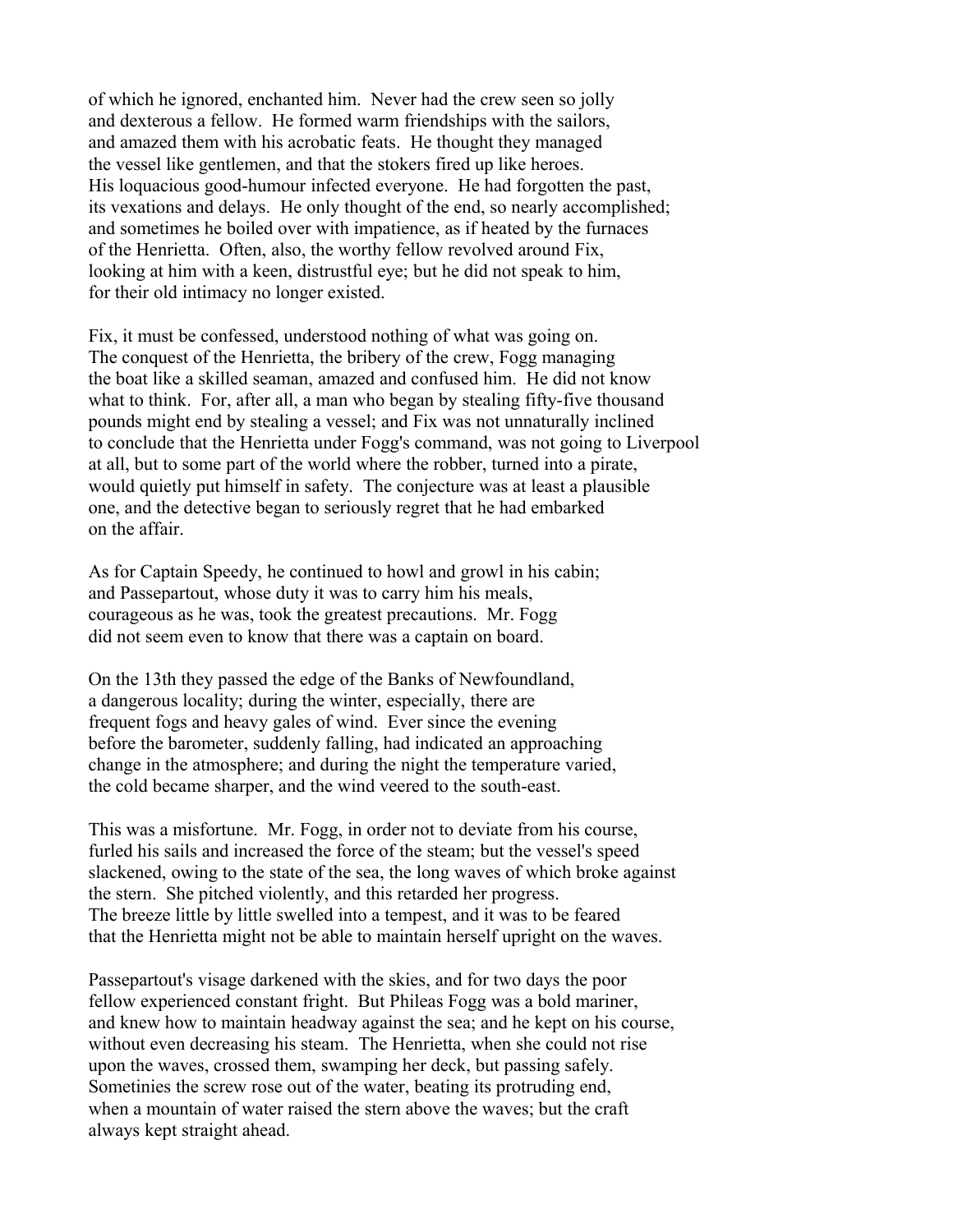The wind, however, did not grow as boisterous as might have been feared; it was not one of those tempests which burst, and rush on with a speed of ninety miles an hour. It continued fresh, but, unhappily, it remained obstinately in the south-east, rendering the sails useless.

The 16th of December was the seventy-fifth day since Phileas Fogg's departure from London, and the Henrietta had not yet been seriously delayed. Half of the voyage was almost accomplished, and the worst localities had been passed. In summer, success would have been well-nigh certain. In winter, they were at the mercy of the bad season. Passepartout said nothing; but he cherished hope in secret, and comforted himself with the reflection that, if the wind failed them, they might still count on the steam.

On this day the engineer came on deck, went up to Mr. Fogg, and began to speak earnestly with him. Without knowing why it was a presentiment, perhaps Passepartout became vaguely uneasy. He would have given one of his ears to hear with the other what the engineer was saying. He finally managed to catch a few words, and was sure he heard his master say, "You are certain of what you tell me?"

"Certain, sir," replied the engineer. "You must remember that, since we started, we have kept up hot fires in all our furnaces, and, though we had coal enough to go on short steam from New York to Bordeaux, we haven't enough to go with all steam from New York to Liverpool." "I will consider," replied Mr. Fogg.

Passepartout understood it all; he was seized with mortal anxiety. The coal was giving out! "Ah, if my master can get over that," muttered he, "he'll be a famous man!" He could not help imparting to Fix what he had overheard.

"Then you believe that we really are going to Liverpool?"

"Of course."

"Ass!" replied the detective, shrugging his shoulders and turning on his heel.

Passepartout was on the point of vigorously resenting the epithet, the reason of which he could not for the life of him comprehend; but he reflected that the unfortunate Fix was probably very much disappointed and humiliated in his self-esteem, after having so awkwardly followed a false scent around the world, and refrained.

And now what course would Phileas Fogg adopt? It was difficult to imagine. Nevertheless he seemed to have decided upon one, for that evening he sent for the engineer, and said to him, "Feed all the fires until the coal is exhausted."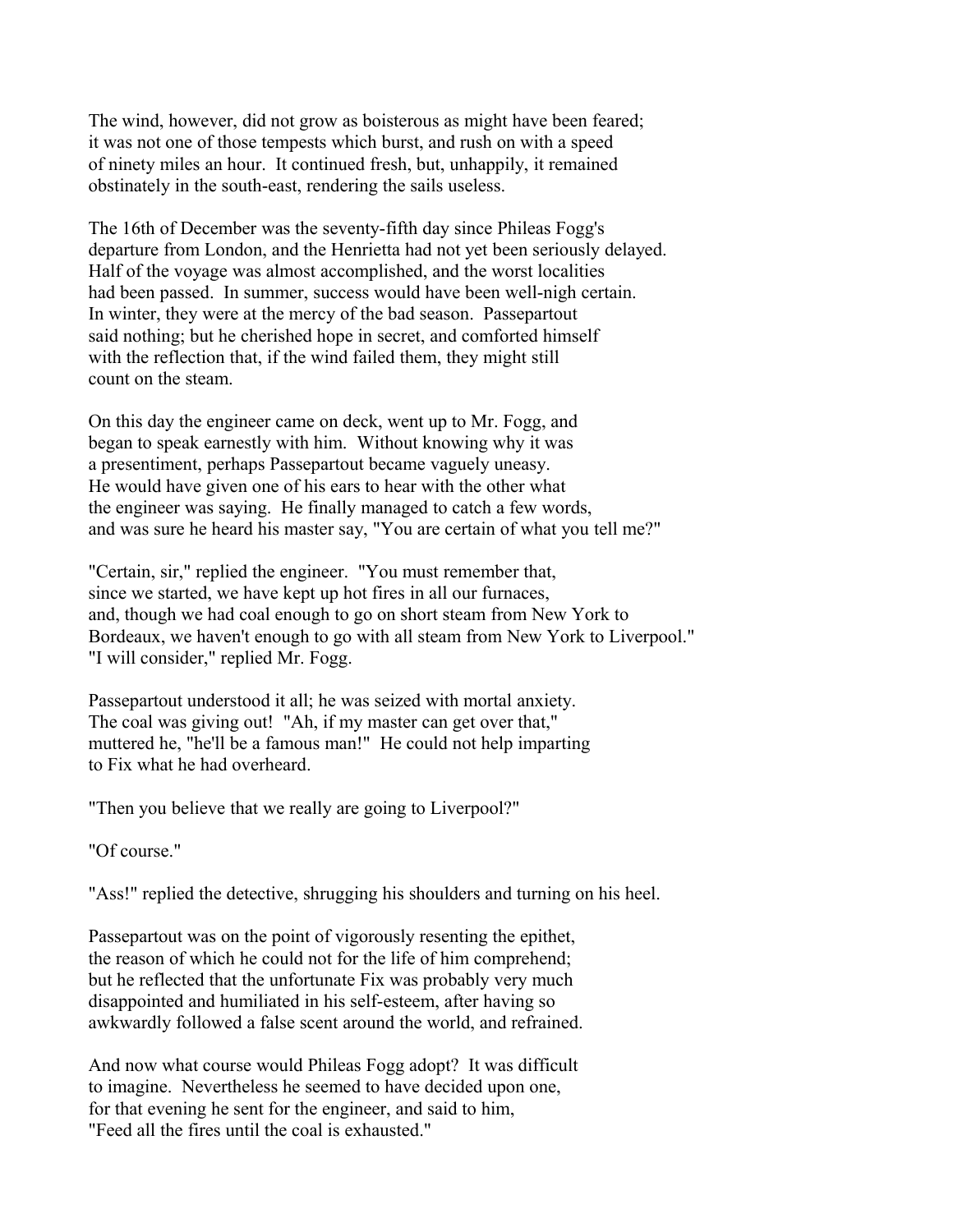A few moments after, the funnel of the Henrietta vomited forth torrents of smoke. The vessel continued to proceed with all steam on; but on the 18th, the engineer, as he had predicted, announced that the coal would give out in the course of the day.

"Do not let the fires go down," replied Mr. Fogg. "Keep them up to the last. Let the valves be filled."

Towards noon Phileas Fogg, having ascertained their position, called Passepartout, and ordered him to go for Captain Speedy. It was as if the honest fellow had been commanded to unchain a tiger. He went to the poop, saying to himself, "He will be like a madman!"

In a few moments, with cries and oaths, a bomb appeared on the poop-deck. The bomb was Captain Speedy. It was clear that he was on the point of bursting. "Where are we?" were the first words his anger permitted him to utter. Had the poor man be an apoplectic, he could never have recovered from his paroxysm of wrath.

"Where are we?" he repeated, with purple face.

"Seven hundred and seven miles from Liverpool," replied Mr. Fogg, with imperturbable calmness.

"Pirate!" cried Captain Speedy.

"I have sent for you, sir--"

"Pickaroon!"

"--sir," continued Mr. Fogg, "to ask you to sell me your vessel."

"No! By all the devils, no!"

"But I shall be obliged to burn her."

"Burn the Henrietta!"

"Yes; at least the upper part of her. The coal has given out."

"Burn my vessel!" cried Captain Speedy, who could scarcely pronounce the words. "A vessel worth fifty thousand dollars!"

"Here are sixty thousand," replied Phileas Fogg, handing the captain a roll of bank-bills. This had a prodigious effect on Andrew Speedy. An American can scarcely remain unmoved at the sight of sixty thousand dollars. The captain forgot in an instant his anger, his imprisonment, and all his grudges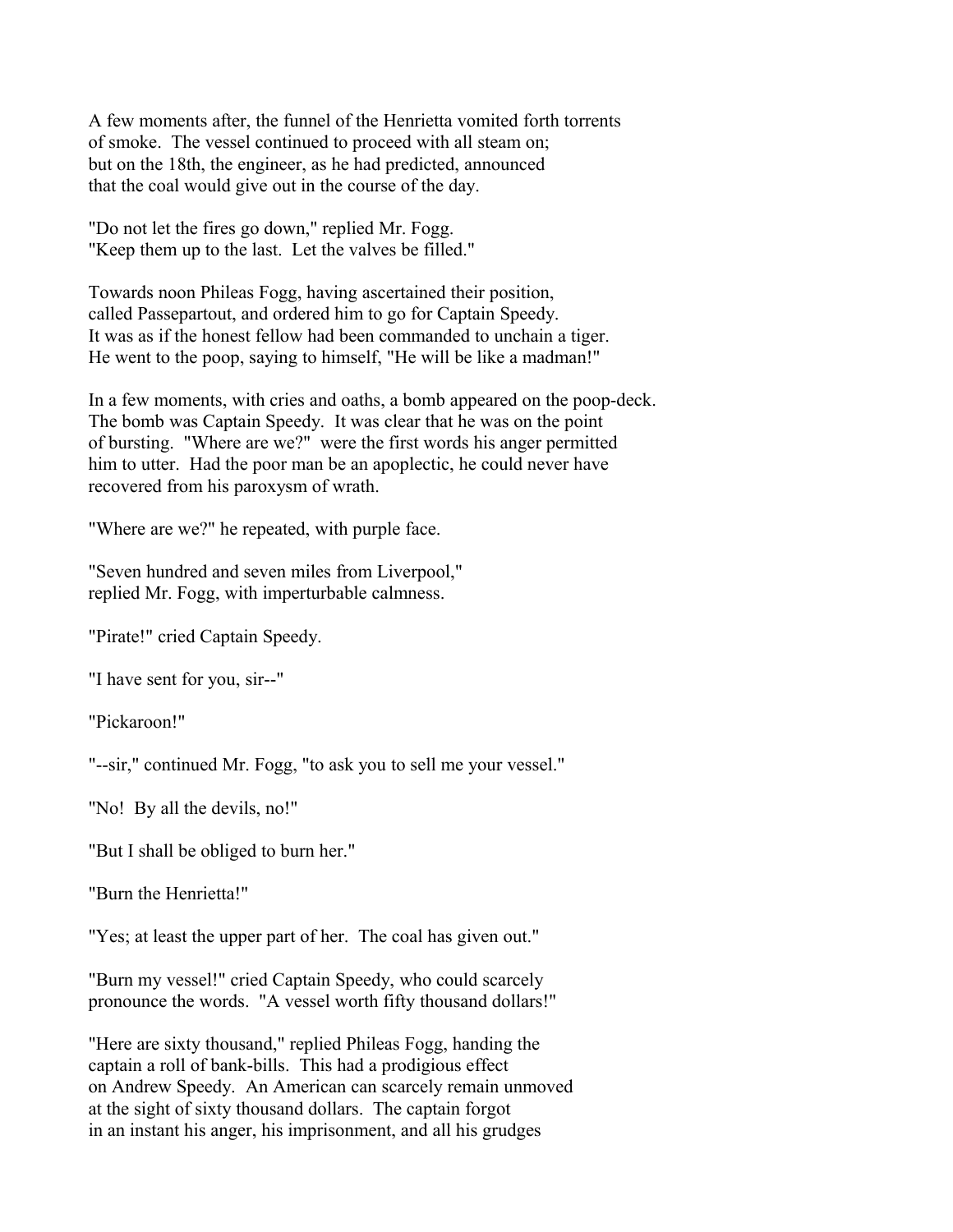against his passenger. The Henrietta was twenty years old; it was a great bargain. The bomb would not go off after all. Mr. Fogg had taken away the match.

"And I shall still have the iron hull," said the captain in a softer tone.

"The iron hull and the engine. Is it agreed?"

"Agreed."

And Andrew Speedy, seizing the banknotes, counted them and consigned them to his pocket.

During this colloquy, Passepartout was as white as a sheet, and Fix seemed on the point of having an apoplectic fit. Nearly twenty thousand pounds had been expended, and Fogg left the hull and engine to the captain, that is, near the whole value of the craft! It was true, however, that fifty-five thousand pounds had been stolen from the Bank.

When Andrew Speedy had pocketed the money, Mr. Fogg said to him, "Don't let this astonish you, sir. You must know that I shall lose twenty thousand pounds, unless I arrive in London by a quarter before nine on the evening of the 21st of December. I missed the steamer at New York, and as you refused to take me to Liverpool--"

"And I did well!" cried Andrew Speedy; "for I have gained at least forty thousand dollars by it!" He added, more sedately, "Do you know one thing, Captain--"

"Fogg."

"Captain Fogg, you've got something of the Yankee about you."

And, having paid his passenger what he considered a high compliment, he was going away, when Mr. Fogg said, "The vessel now belongs to me?"

"Certainly, from the keel to the truck of the masts--all the wood, that is."

"Very well. Have the interior seats, bunks, and frames pulled down, and burn them."

It was necessary to have dry wood to keep the steam up to the adequate pressure, and on that day the poop, cabins, bunks, and the spare deck were sacrificed. On the next day, the 19th of December, the masts, rafts, and spars were burned; the crew worked lustily, keeping up the fires. Passepartout hewed, cut, and sawed away with all his might. There was a perfect rage for demolition.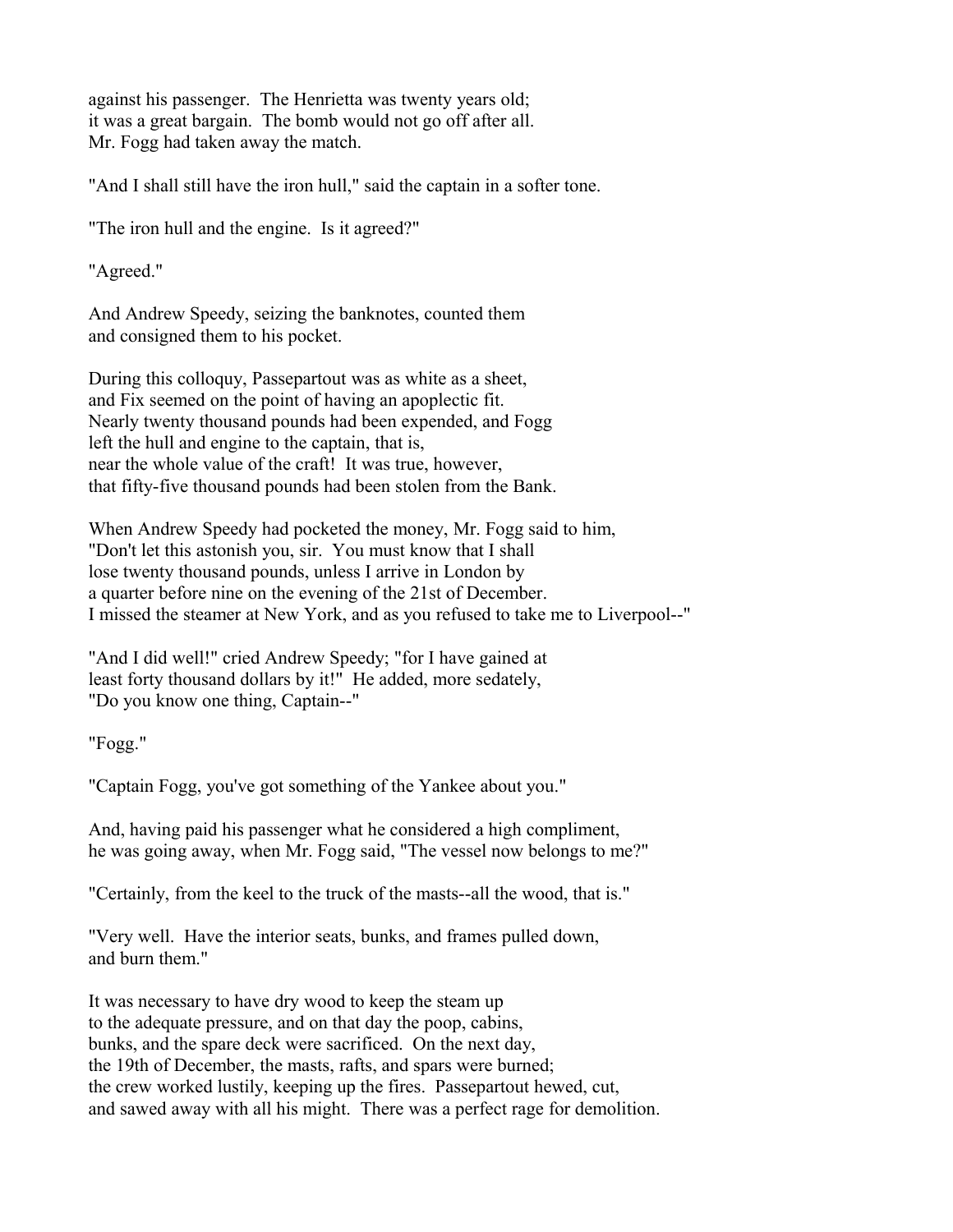The railings, fittings, the greater part of the deck, and top sides disappeared on the 20th, and the Henrietta was now only a flat hulk. But on this day they sighted the Irish coast and Fastnet Light. By ten in the evening they were passing Queenstown. Phileas Fogg had only twenty-four hours more in which to get to London; that length of time was necessary to reach Liverpool, with all steam on. And the steam was about to give out altogether!

"Sir," said Captain Speedy, who was now deeply interested in Mr. Fogg's project, "I really commiserate you. Everything is against you. We are only opposite Queenstown."

"Ah," said Mr. Fogg, "is that place where we see the lights Queenstown?"

"Yes."

"Can we enter the harbour?"

"Not under three hours. Only at high tide."

"Stay," replied Mr. Fogg calmly, without betraying in his features that by a supreme inspiration he was about to attempt once more to conquer ill-fortune.

Queenstown is the Irish port at which the trans-Atlantic steamers stop to put off the mails. These mails are carried to Dublin by express trains always held in readiness to start; from Dublin they are sent on to Liverpool by the most rapid boats, and thus gain twelve hours on the Atlantic steamers.

Phileas Fogg counted on gaining twelve hours in the same way. Instead of arriving at Liverpool the next evening by the Henrietta, he would be there by noon, and would therefore have time to reach London before a quarter before nine in the evening.

The Henrietta entered Queenstown Harbour at one o'clock in the morning, it then being high tide; and Phileas Fogg, after being grasped heartily by the hand by Captain Speedy, left that gentleman on the levelled hulk of his craft, which was still worth half what he had sold it for.

The party went on shore at once. Fix was greatly tempted to arrest Mr. Fogg on the spot; but he did not. Why? What struggle was going on within him? Had he changed his mind about "his man"? Did he understand that he had made a grave mistake? He did not, however, abandon Mr. Fogg. They all got upon the train, which was just ready to start, at half-past one; at dawn of day they were in Dublin; and they lost no time in embarking on a steamer which, disdaining to rise upon the waves, invariably cut through them.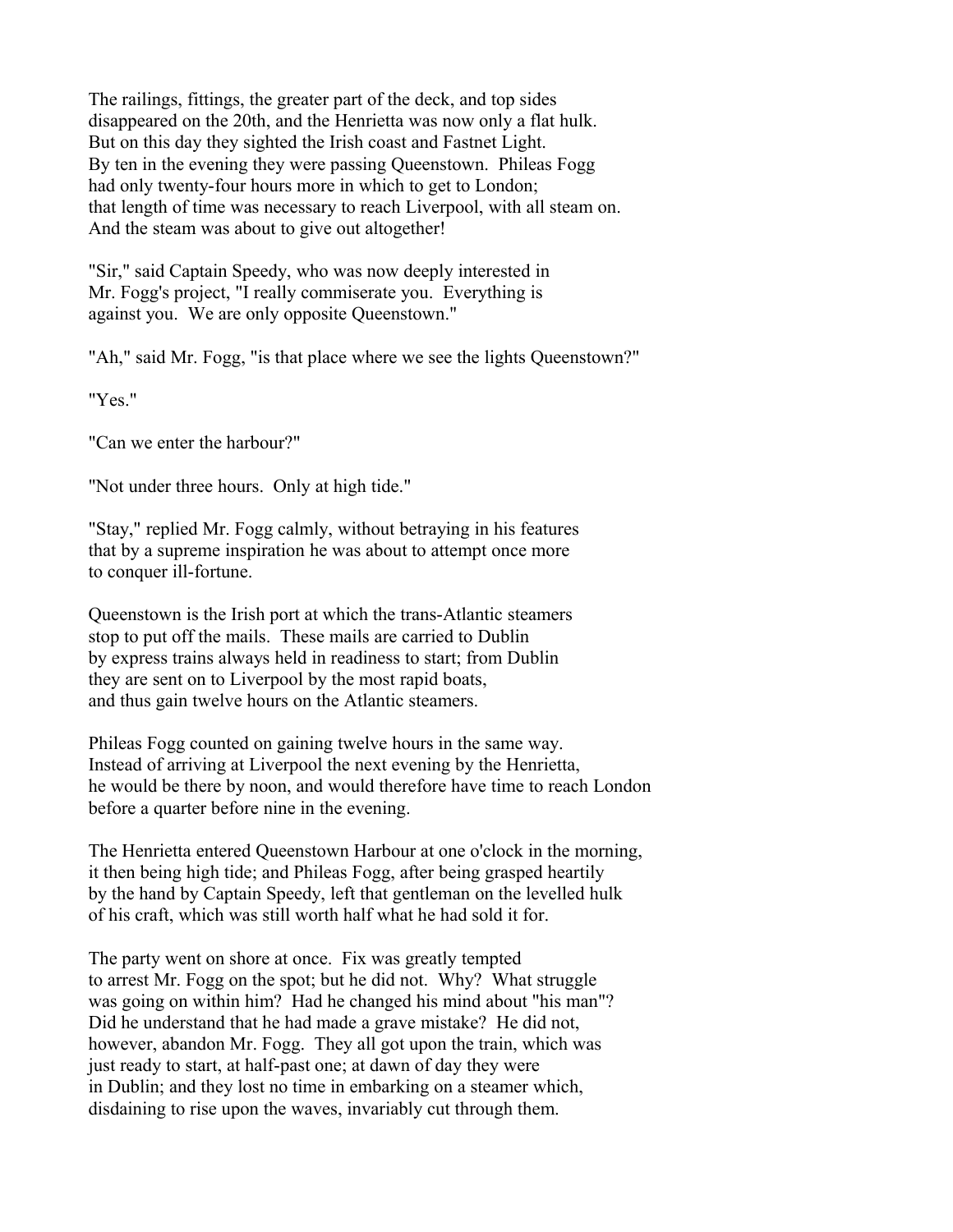Phileas Fogg at last disembarked on the Liverpool quay, at twenty minutes before twelve, 21st December. He was only six hours distant from London.

But at this moment Fix came up, put his hand upon Mr. Fogg's shoulder, and, showing his warrant, said, "You are really Phileas Fogg?"

"I am."

"I arrest you in the Queen's name!"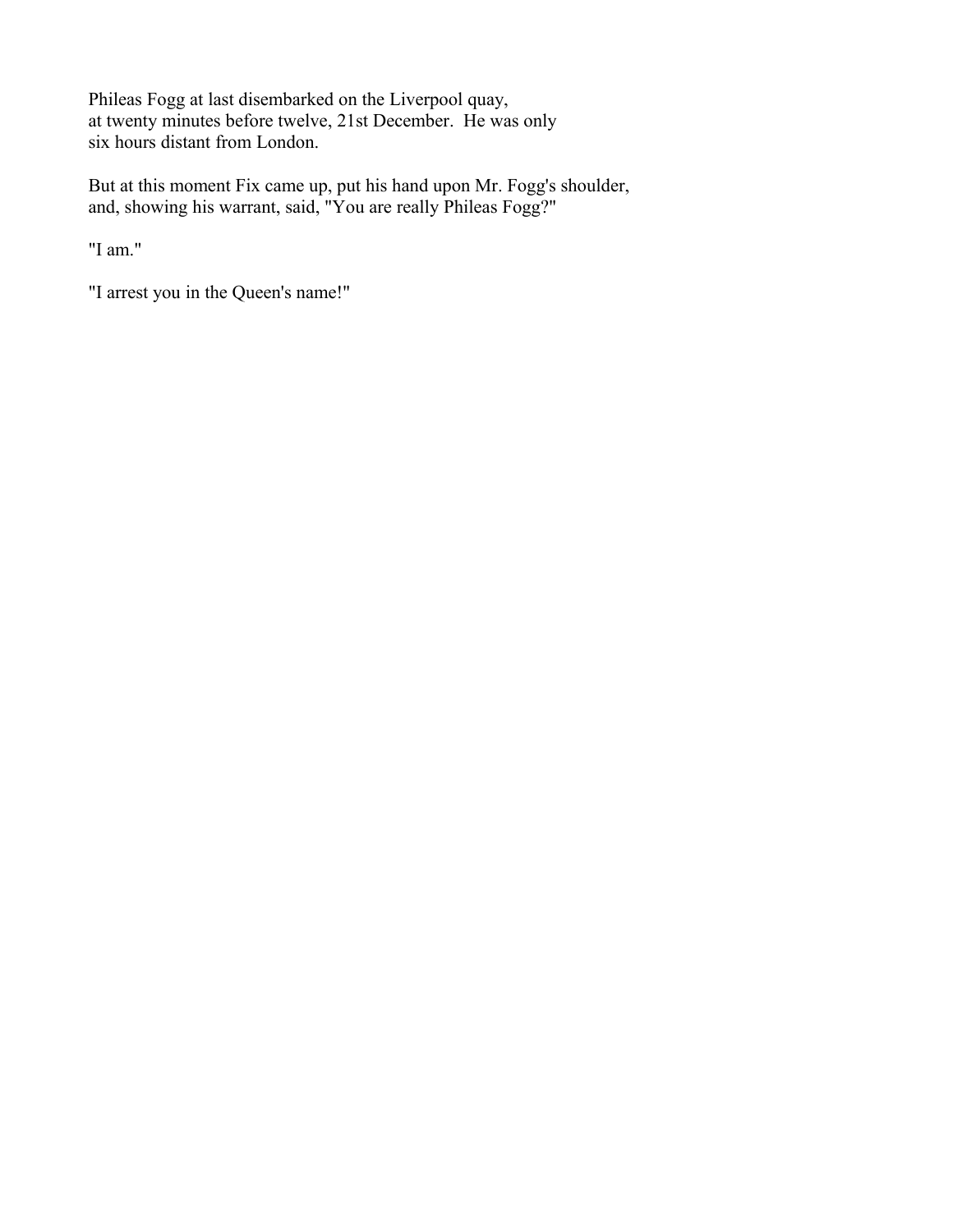#### Chapter XXXIV

## IN WHICH PHILEAS FOGG AT LAST REACHES LONDON

Phileas Fogg was in prison. He had been shut up in the Custom House, and he was to he transferred to London the next day.

Passepartout, when he saw his master arrested, would have fallen upon Fix had he not been held back by some policemen. Aouda was thunderstruck at the suddenness of an event which she could not understand. Passepartout explained to her how it was that the honest and courageous Fogg was arrested as a robber. The young woman's heart revolted against so heinous a charge, and when she saw that she could attempt to do nothing to save her protector, she wept bitterly.

As for Fix, he had arrested Mr. Fogg because it was his duty, whether Mr. Fogg were guilty or not.

The thought then struck Passepartout, that he was the cause of this new misfortune! Had he not concealed Fix's errand from his master? When Fix revealed his true character and purpose, why had he not told Mr. Fogg? If the latter had been warned, he would no doubt have given Fix proof of his innocence, and satisfied him of his mistake; at least, Fix would not have continued his journey at the expense and on the heels of his master, only to arrest him the moment he set foot on English soil. Passepartout wept till he was blind, and felt like blowing his brains out.

Aouda and he had remained, despite the cold, under the portico of the Custom House. Neither wished to leave the place; both were anxious to see Mr. Fogg again.

That gentleman was really ruined, and that at the moment when he was about to attain his end. This arrest was fatal. Having arrived at Liverpool at twenty minutes before twelve on the 21st of December, he had till a quarter before nine that evening to reach the Reform Club, that is, nine hours and a quarter; the journey from Liverpool to London was six hours.

If anyone, at this moment, had entered the Custom House, he would have found Mr. Fogg seated, motionless, calm, and without apparent anger, upon a wooden bench. He was not, it is true, resigned; but this last blow failed to force him into an outward betrayal of any emotion. Was he being devoured by one of those secret rages, all the more terrible because contained, and which only burst forth, with an irresistible force, at the last moment? No one could tell. There he sat, calmly waiting--for what?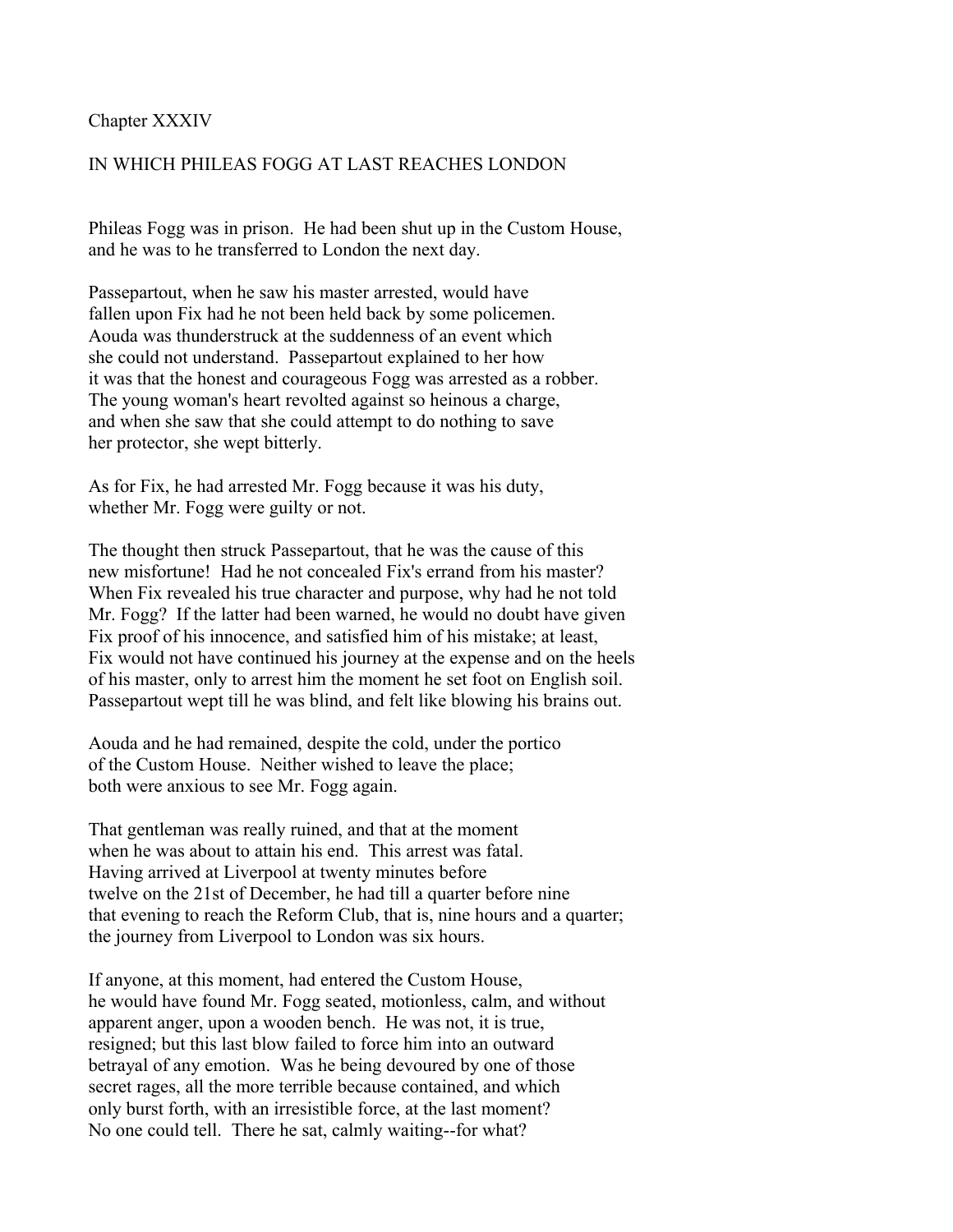Did he still cherish hope? Did he still believe, now that the door of this prison was closed upon him, that he would succeed?

However that may have been, Mr. Fogg carefully put his watch upon the table, and observed its advancing hands. Not a word escaped his lips, but his look was singularly set and stern. The situation, in any event, was a terrible one, and might be thus stated: if Phileas Fogg was honest he was ruined; if he was a knave, he was caught.

Did escape occur to him? Did he examine to see if there were any practicable outlet from his prison? Did he think of escaping from it? Possibly; for once he walked slowly around the room. But the door was locked, and the window heavily barred with iron rods. He sat down again, and drew his journal from his pocket. On the line where these words were written, "21st December, Saturday, Liverpool," he added, "80th day, 11.40 a.m.," and waited.

The Custom House clock struck one. Mr. Fogg observed that his watch was two hours too fast.

Two hours! Admitting that he was at this moment taking an express train, he could reach London and the Reform Club by a quarter before nine, p.m. His forehead slightly wrinkled.

At thirty-three minutes past two he heard a singular noise outside, then a hasty opening of doors. Passepartout's voice was audible, and immediately after that of Fix. Phileas Fogg's eyes brightened for an instant.

The door swung open, and he saw Passepartout, Aouda, and Fix, who hurried towards him.

Fix was out of breath, and his hair was in disorder. He could not speak. "Sir," he stammered, "sir--forgive me--most-- unfortunate resemblance- robber arrested three days ago--you are free!"

Phileas Fogg was free! He walked to the detective, looked him steadily in the face, and with the only rapid motion he had ever made in his life, or which he ever would make, drew back his arms, and with the precision of a machine knocked Fix down.

"Well hit!" cried Passepartout, "Parbleu! that's what you might call a good application of English fists!"

Fix, who found himself on the floor, did not utter a word. He had only received his deserts. Mr. Fogg, Aouda, and Passepartout left the Custom House without delay, got into a cab, and in a few moments descended at the station.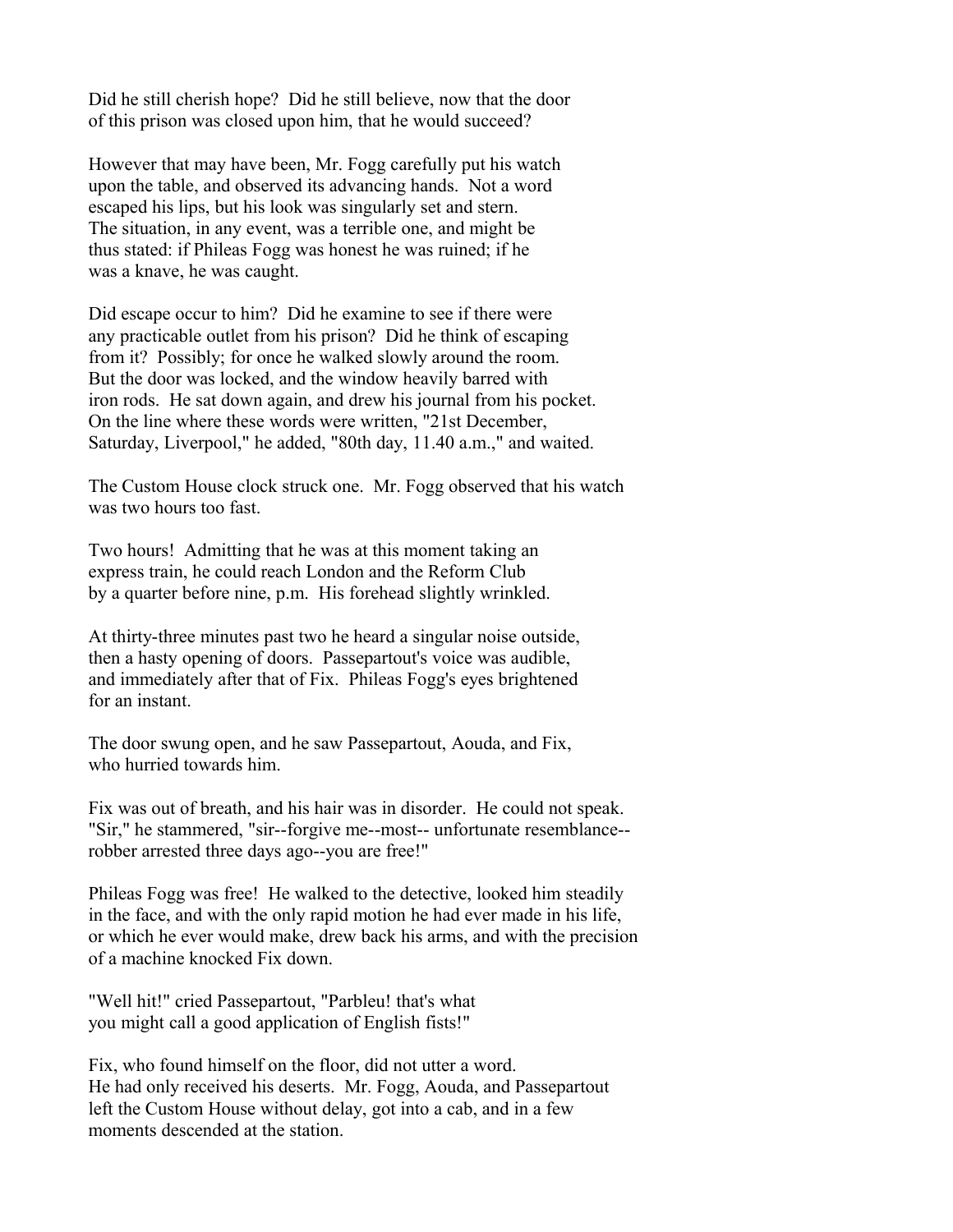Phileas Fogg asked if there was an express train about to leave for London. It was forty minutes past two. The express train had left thirty-five minutes before. Phileas Fogg then ordered a special train.

There were several rapid locomotives on hand; but the railway arrangements did not permit the special train to leave until three o'clock.

At that hour Phileas Fogg, having stimulated the engineer by the offer of a generous reward, at last set out towards London with Aouda and his faithful servant.

It was necessary to make the journey in five hours and a half; and this would have been easy on a clear road throughout. But there were forced delays, and when Mr. Fogg stepped from the train at the terminus, all the clocks in London were striking ten minutes before nine!

Having made the tour of the world, he was behind-hand five minutes. He had lost the wager!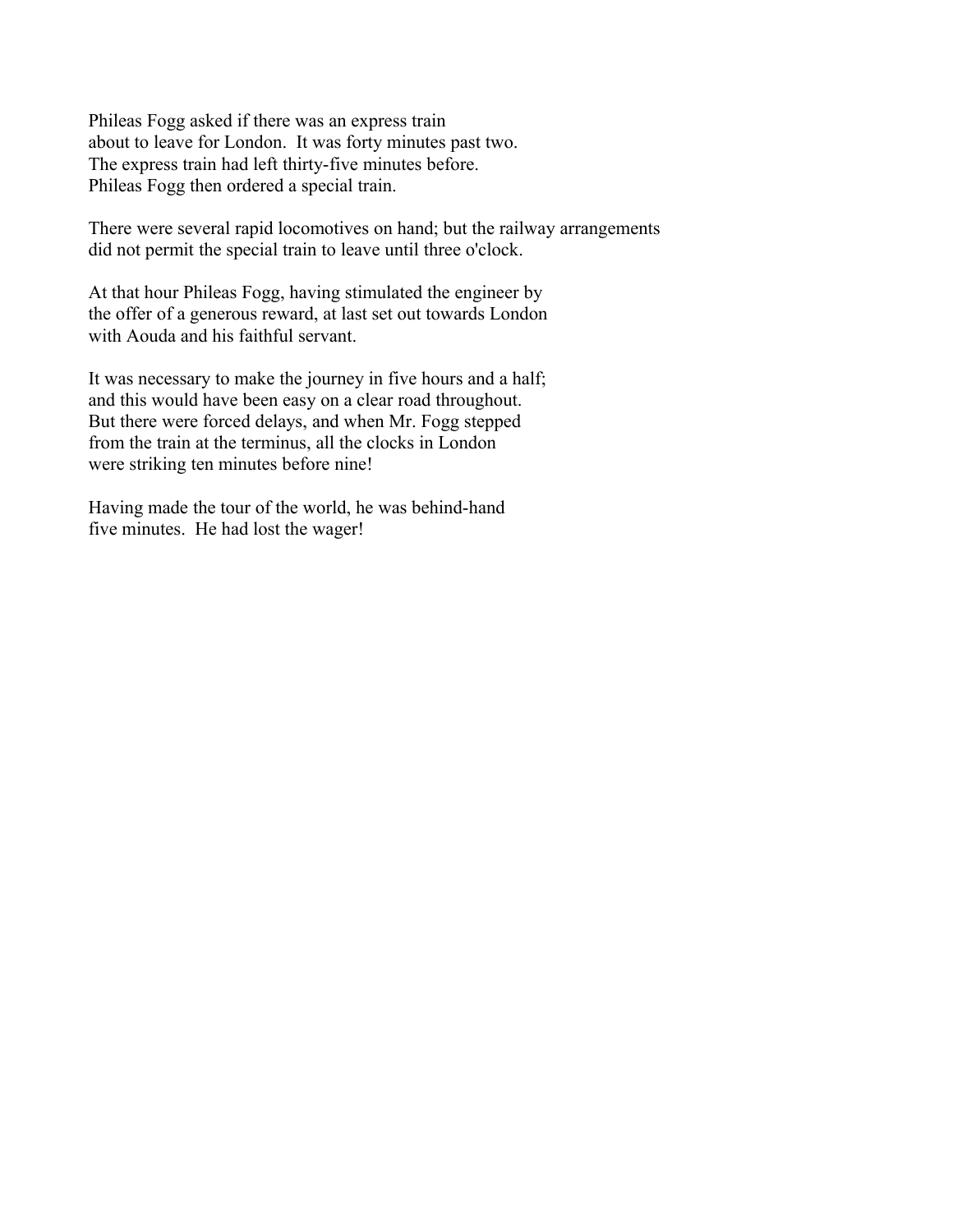Chapter XXXV

## IN WHICH PHILEAS FOGG DOES NOT HAVE TO REPEAT HIS ORDERS TO PASSEPARTOUT TWICE

The dwellers in Saville Row would have been surprised the next day, if they had been told that Phileas Fogg had returned home. His doors and windows were still closed, no appearance of change was visible.

After leaving the station, Mr. Fogg gave Passepartout instructions to purchase some provisions, and quietly went to his domicile.

He bore his misfortune with his habitual tranquillity. Ruined! And by the blundering of the detective! After having steadily traversed that long journey, overcome a hundred obstacles, braved many dangers, and still found time to do some good on his way, to fail near the goal by a sudden event which he could not have foreseen, and against which he was unarmed; it was terrible! But a few pounds were left of the large sum he had carried with him. There only remained of his fortune the twenty thousand pounds deposited at Barings, and this amount he owed to his friends of the Reform Club. So great had been the expense of his tour that, even had he won, it would not have enriched him; and it is probable that he had not sought to enrich himself, being a man who rather laid wagers for honour's sake than for the stake proposed. But this wager totally ruined him.

Mr. Fogg's course, however, was fully decided upon; he knew what remained for him to do.

A room in the house in Saville Row was set apart for Aouda, who was overwhelmed with grief at her protector's misfortune. From the words which Mr. Fogg dropped, she saw that he was meditating some serious project.

Knowing that Englishmen governed by a fixed idea sometimes resort to the desperate expedient of suicide, Passepartout kept a narrow watch upon his master, though he carefully concealed the appearance of so doing.

First of all, the worthy fellow had gone up to his room, and had extinguished the gas burner, which had been burning for eighty days. He had found in the letter-box a bill from the gas company, and he thought it more than time to put a stop to this expense, which he had been doomed to bear.

The night passed. Mr. Fogg went to bed, but did he sleep? Aouda did not once close her eyes. Passepartout watched all night, like a faithful dog, at his master's door.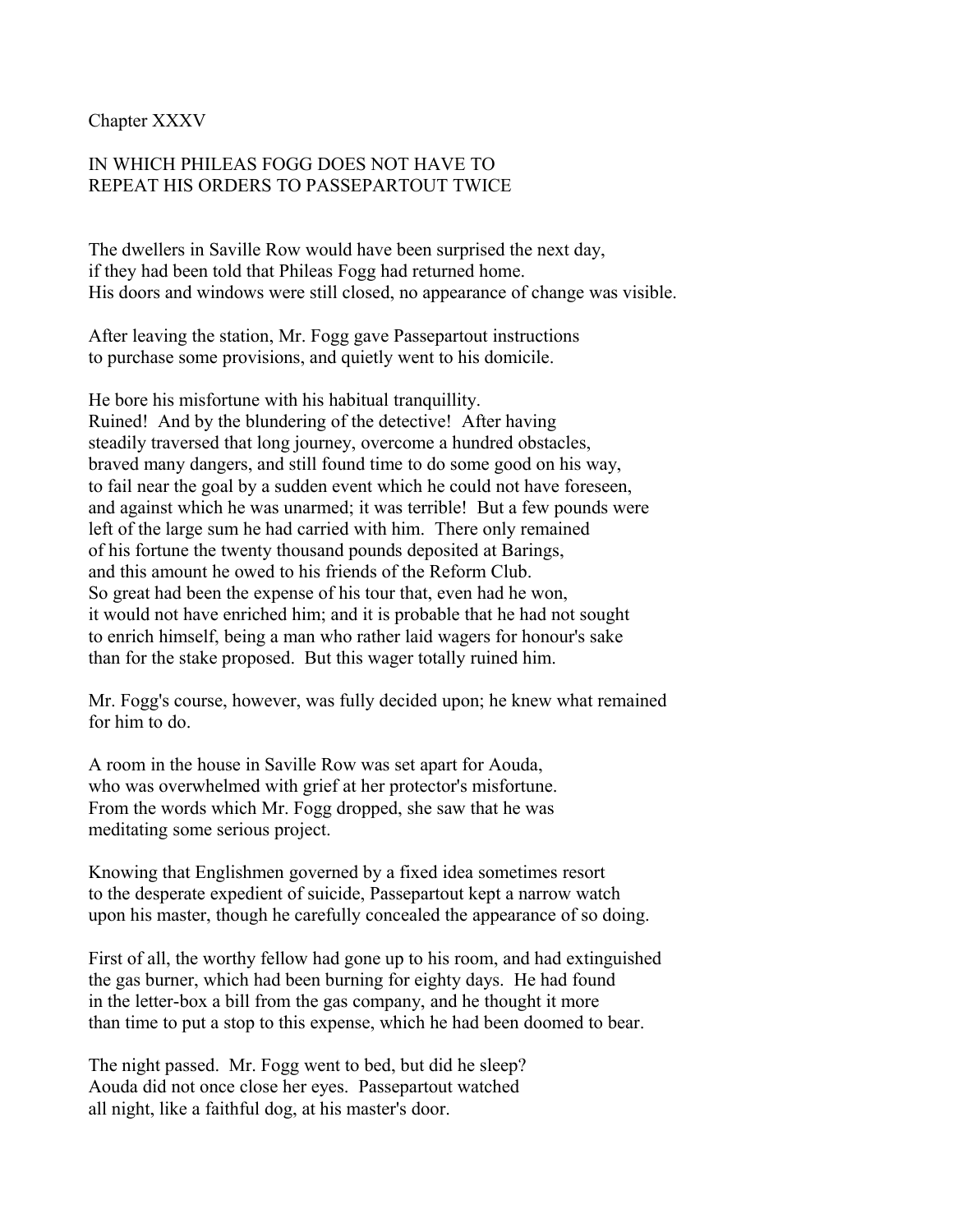Mr. Fogg called him in the morning, and told him to get Aouda's breakfast, and a cup of tea and a chop for himself. He desired Aouda to excuse him from breakfast and dinner, as his time would be absorbed all day in putting his affairs to rights. In the evening he would ask permission to have a few moment's conversation with the young lady.

Passepartout, having received his orders, had nothing to do but obey them. He looked at his imperturbable master, and could scarcely bring his mind to leave him. His heart was full, and his conscience tortured by remorse; for he accused himself more bitterly than ever of being the cause of the irretrievable disaster. Yes! if he had warned Mr. Fogg, and had betrayed Fix's projects to him, his master would certainly not have given the detective passage to Liverpool, and then--

Passepartout could hold in no longer.

"My master! Mr. Fogg!" he cried, "why do you not curse me? It was my fault that--"

"I blame no one," returned Phileas Fogg, with perfect calmness. "Go!"

Passepartout left the room, and went to find Aouda, to whom he delivered his master's message.

"Madam," he added, "I can do nothing myself--nothing! I have no influence over my master; but you, perhaps--"

"What influence could I have?" replied Aouda. "Mr. Fogg is influenced by no one. Has he ever understood that my gratitude to him is overflowing? Has he ever read my heart? My friend, he must not be left alone an instant! You say he is going to speak with me this evening?"

"Yes, madam; probably to arrange for your protection and comfort in England."

"We shall see," replied Aouda, becoming suddenly pensive.

Throughout this day (Sunday) the house in Saville Row was as if uninhabited, and Phileas Fogg, for the first time since he had lived in that house, did not set out for his club when Westminster clock struck half-past eleven.

Why should he present himself at the Reform? His friends no longer expected him there. As Phileas Fogg had not appeared in the saloon on the evening before (Saturday, the 21st of December, at a quarter before nine), he had lost his wager. It was not even necessary that he should go to his bankers for the twenty thousand pounds; for his antagonists already had his cheque in their hands, and they had only to fill it out and send it to the Barings to have the amount transferred to their credit.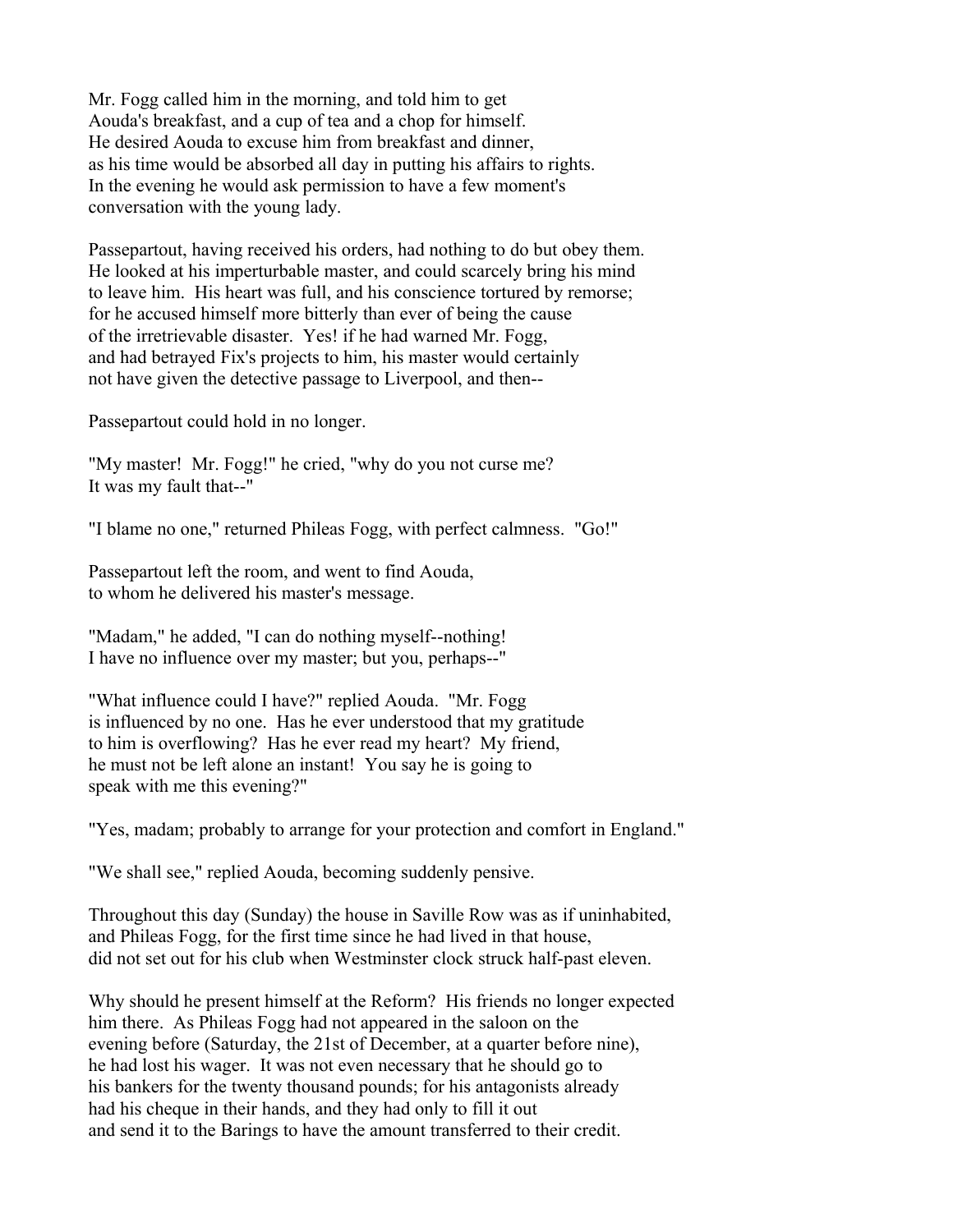Mr. Fogg, therefore, had no reason for going out, and so he remained at home. He shut himself up in his room, and busied himself putting his affairs in order. Passepartout continually ascended and descended the stairs. The hours were long for him. He listened at his master's door, and looked through the keyhole, as if he had a perfect right so to do, and as if he feared that something terrible might happen at any moment. Sometimes he thought of Fix, but no longer in anger. Fix, like all the world, had been mistaken in Phileas Fogg, and had only done his duty in tracking and arresting him; while he, Passepartout. . . . This thought haunted him, and he never ceased cursing his miserable folly.

Finding himself too wretched to remain alone, he knocked at Aouda's door, went into her room, seated himself, without speaking, in a corner, and looked ruefully at the young woman. Aouda was still pensive.

About half-past seven in the evening Mr. Fogg sent to know if Aouda would receive him, and in a few moments he found himself alone with her.

Phileas Fogg took a chair, and sat down near the fireplace, opposite Aouda. No emotion was visible on his face. Fogg returned was exactly the Fogg who had gone away; there was the same calm, the same impassibility.

He sat several minutes without speaking; then, bending his eyes on Aouda, "Madam," said he, "will you pardon me for bringing you to England?"

"I, Mr. Fogg!" replied Aouda, checking the pulsations of her heart.

"Please let me finish," returned Mr. Fogg. "When I decided to bring you far away from the country which was so unsafe for you, I was rich, and counted on putting a portion of my fortune at your disposal; then your existence would have been free and happy. But now I am ruined."

"I know it, Mr. Fogg," replied Aouda; "and I ask you in my turn, will you forgive me for having followed you, and--who knows?--for having, perhaps, delayed you, and thus contributed to your ruin?"

"Madam, you could not remain in India, and your safety could only be assured by bringing you to such a distance that your persecutors could not take you."

"So, Mr. Fogg," resumed Aouda, "not content with rescuing me from a terrible death, you thought yourself bound to secure my comfort in a foreign land?"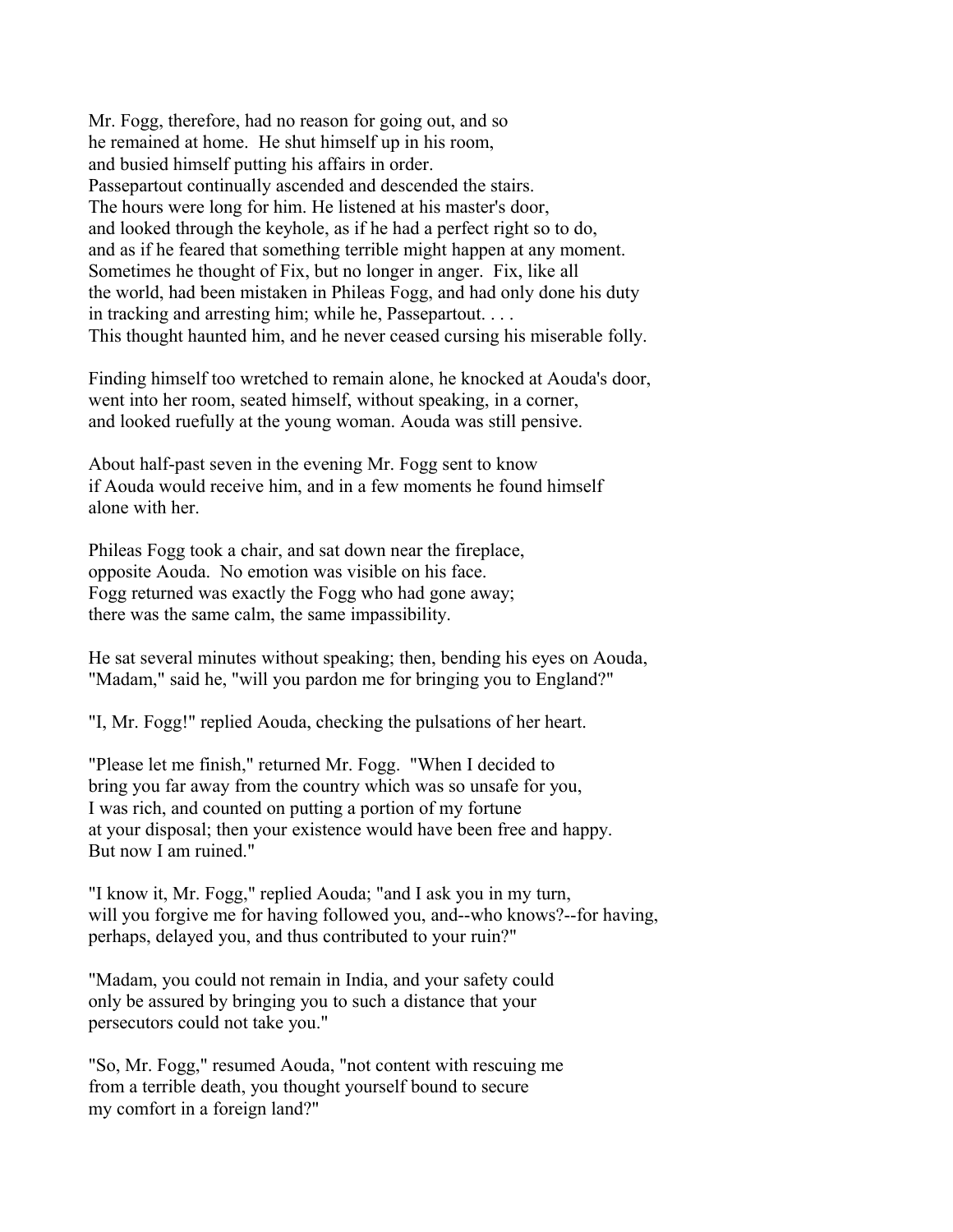"Yes, madam; but circumstances have been against me. Still, I beg to place the little I have left at your service."

"But what will become of you, Mr. Fogg?"

"As for me, madam," replied the gentleman, coldly, "I have need of nothing."

"But how do you look upon the fate, sir, which awaits you?"

"As I am in the habit of doing."

"At least," said Aouda, "want should not overtake a man like you. Your friends--"

"I have no friends, madam."

"Your relatives--"

"I have no longer any relatives."

"I pity you, then, Mr. Fogg, for solitude is a sad thing, with no heart to which to confide your griefs. They say, though, that misery itself, shared by two sympathetic souls, may be borne with patience."

"They say so, madam."

"Mr. Fogg," said Aouda, rising and seizing his hand, "do you wish at once a kinswoman and friend? Will you have me for your wife?"

Mr. Fogg, at this, rose in his turn. There was an unwonted light in his eyes, and a slight trembling of his lips. Aouda looked into his face. The sincerity, rectitude, firmness, and sweetness of this soft glance of a noble woman, who could dare all to save him to whom she owed all, at first astonished, then penetrated him. He shut his eyes for an instant, as if to avoid her look. When he opened them again, "I love you!" he said, simply. "Yes, by all that is holiest, I love you, and I am entirely yours!"

"Ah!" cried Aouda, pressing his hand to her heart.

Passepartout was summoned and appeared immediately. Mr. Fogg still held Aouda's hand in his own; Passepartout understood, and his big, round face became as radiant as the tropical sun at its zenith.

Mr. Fogg asked him if it was not too late to notify the Reverend Samuel Wilson, of Marylebone parish, that evening.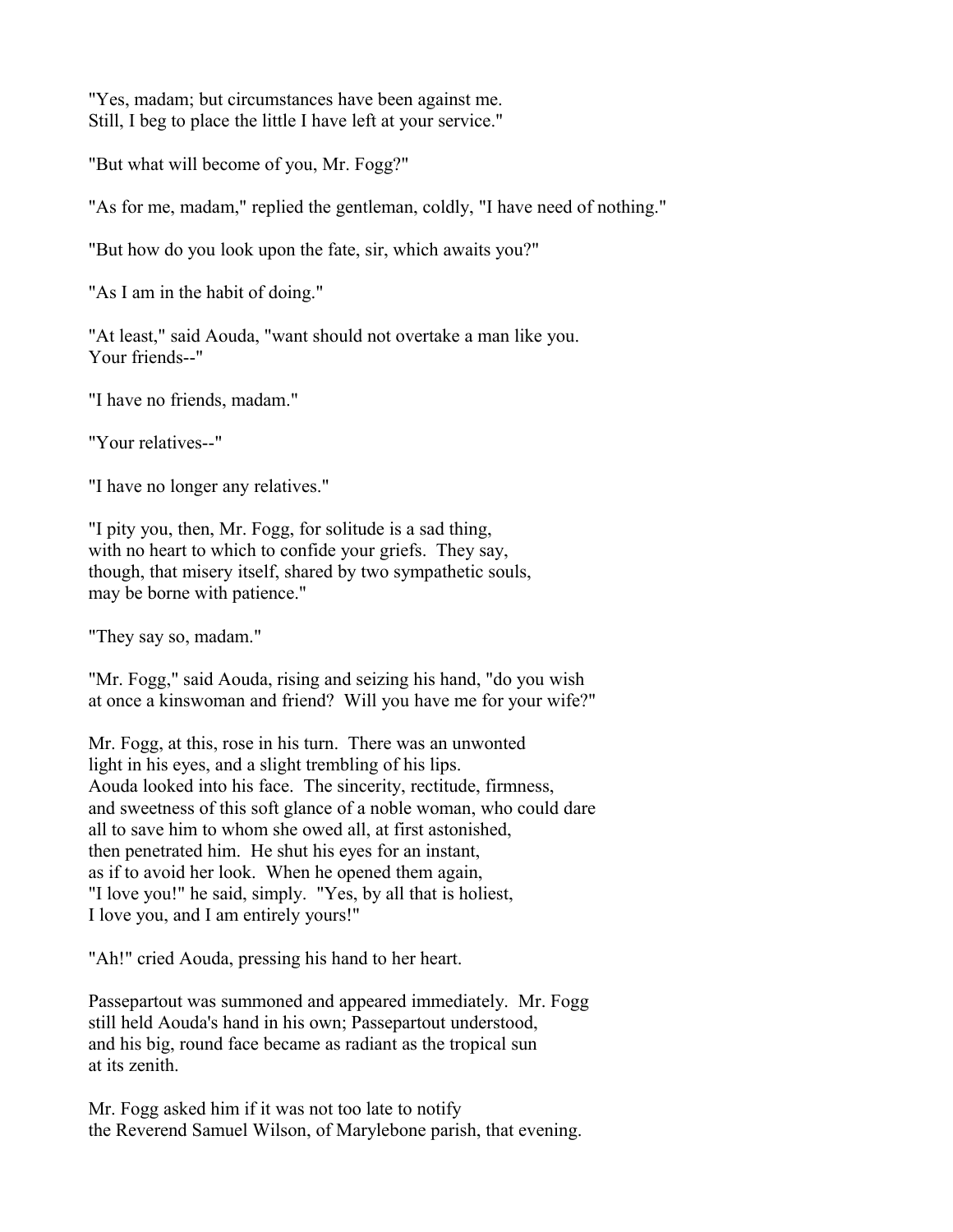Passepartout smiled his most genial smile, and said, "Never too late."

It was five minutes past eight.

"Will it be for to-morrow, Monday?"

"For to-morrow, Monday," said Mr. Fogg, turning to Aouda.

"Yes; for to-morrow, Monday," she replied.

Passepartout hurried off as fast as his legs could carry him.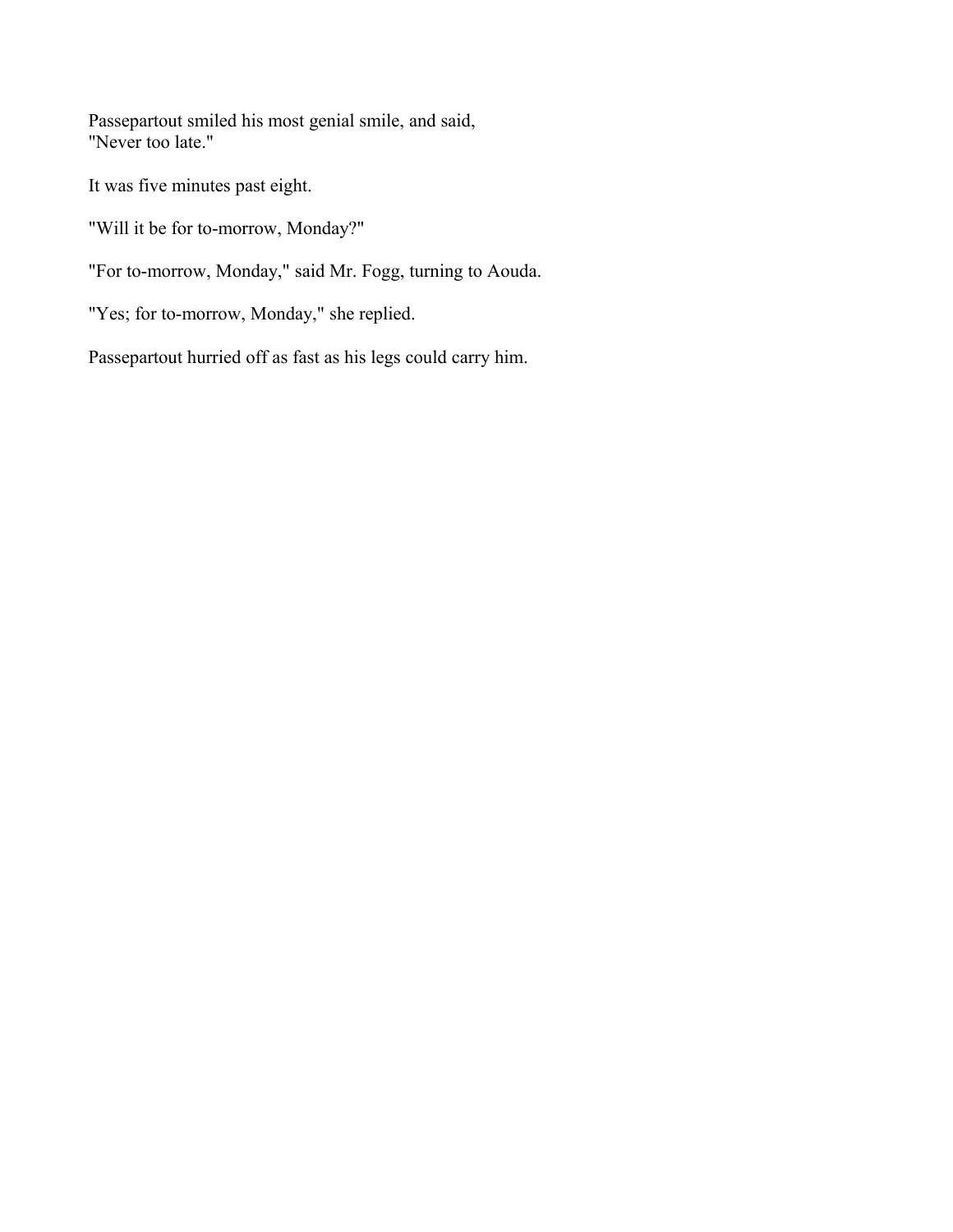#### Chapter XXXVI

### IN WHICH PHILEAS FOGG'S NAME IS ONCE MORE AT A PREMIUM ON 'CHANGE

It is time to relate what a change took place in English public opinion when it transpired that the real bankrobber, a certain James Strand, had been arrested, on the 17th day of December, at Edinburgh. Three days before, Phileas Fogg had been a criminal, who was being desperately followed up by the police; now he was an honourable gentleman, mathematically pursuing his eccentric journey round the world.

The papers resumed their discussion about the wager; all those who had laid bets, for or against him, revived their interest, as if by magic; the "Phileas Fogg bonds" again became negotiable, and many new wagers were made. Phileas Fogg's name was once more at a premium on 'Change.

His five friends of the Reform Club passed these three days in a state of feverish suspense. Would Phileas Fogg, whom they had forgotten, reappear before their eyes! Where was he at this moment? The 17th of December, the day of James Strand's arrest, was the seventy-sixth since Phileas Fogg's departure, and no news of him had been received. Was he dead? Had he abandoned the effort, or was he continuing his journey along the route agreed upon? And would he appear on Saturday, the 21st of December, at a quarter before nine in the evening, on the threshold of the Reform Club saloon?

The anxiety in which, for three days, London society existed, cannot be described. Telegrams were sent to America and Asia for news of Phileas Fogg. Messengers were dispatched to the house in Saville Row morning and evening. No news. The police were ignorant what had become of the detective, Fix, who had so unfortunately followed up a false scent. Bets increased, nevertheless, in number and value. Phileas Fogg, like a racehorse, was drawing near his last turning-point. The bonds were quoted, no longer at a hundred below par, but at twenty, at ten, and at five; and paralytic old Lord Albemarle bet even in his favour.

A great crowd was collected in Pall Mall and the neighbouring streets on Saturday evening; it seemed like a multitude of brokers permanently established around the Reform Club. Circulation was impeded, and everywhere disputes, discussions, and financial transactions were going on. The police had great difficulty in keeping back the crowd, and as the hour when Phileas Fogg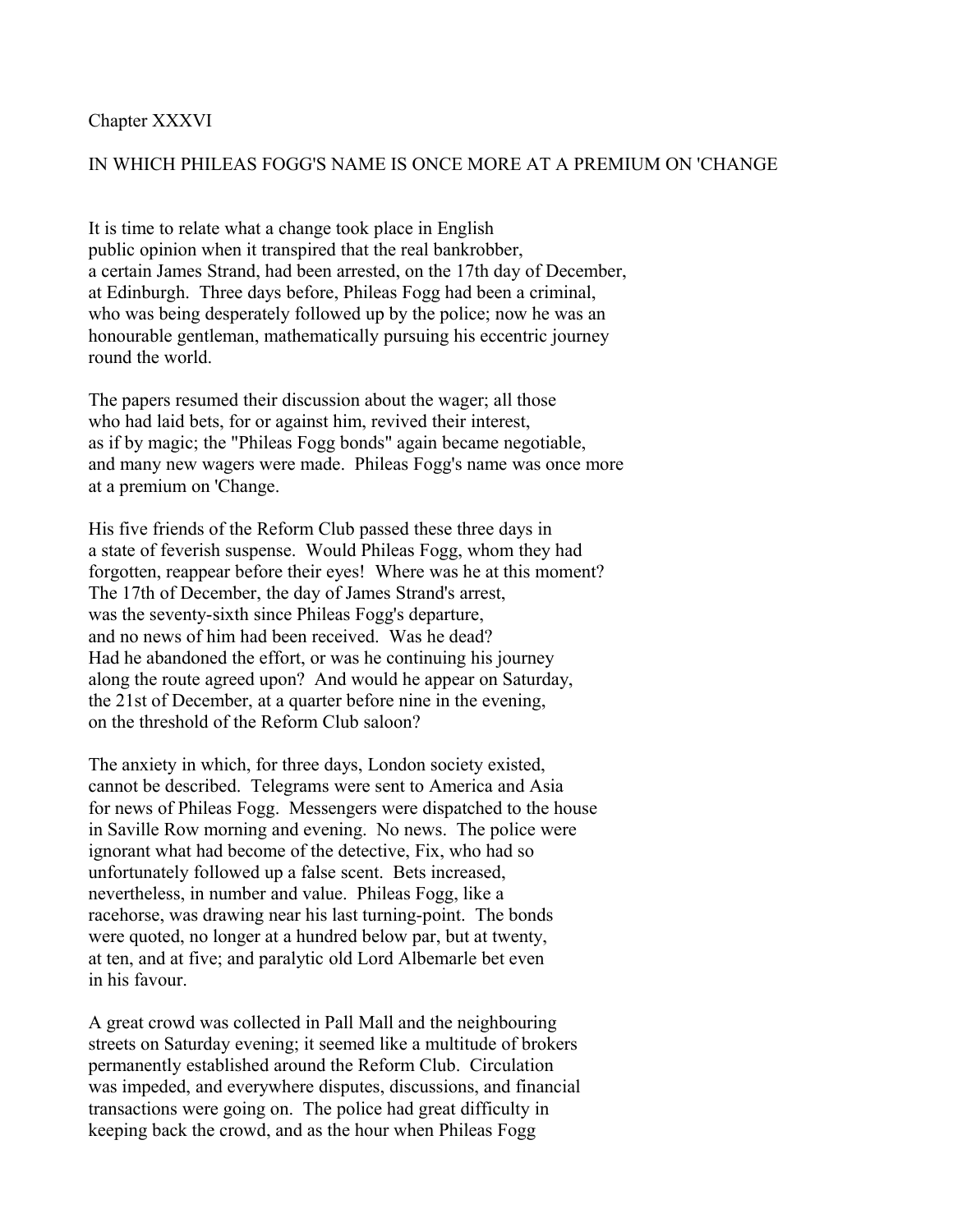was due approached, the excitement rose to its highest pitch.

The five antagonists of Phileas Fogg had met in the great saloon of the club. John Sullivan and Samuel Fallentin, the bankers, Andrew Stuart, the engineer, Gauthier Ralph, the director of the Bank of England, and Thomas Flanagan, the brewer, one and all waited anxiously.

When the clock indicated twenty minutes past eight, Andrew Stuart got up, saying, "Gentlemen, in twenty minutes the time agreed upon between Mr. Fogg and ourselves will have expired."

"What time did the last train arrive from Liverpool?" asked Thomas Flanagan.

"At twenty-three minutes past seven," replied Gauthier Ralph; "and the next does not arrive till ten minutes after twelve."

"Well, gentlemen," resumed Andrew Stuart, "if Phileas Fogg had come in the 7:23 train, he would have got here by this time. We can, therefore, regard the bet as won."

"Wait; don't let us be too hasty," replied Samuel Fallentin. "You know that Mr. Fogg is very eccentric. His punctuality is well known; he never arrives too soon, or too late; and I should not be surprised if he appeared before us at the last minute."

"Why," said Andrew Stuart nervously, "if I should see him, I should not believe it was he."

"The fact is," resumed Thomas Flanagan, "Mr. Fogg's project was absurdly foolish. Whatever his punctuality, he could not prevent the delays which were certain to occur; and a delay of only two or three days would be fatal to his tour."

"Observe, too," added John Sullivan, "that we have received no intelligence from him, though there are telegraphic lines all along is route."

"He has lost, gentleman," said Andrew Stuart, "he has a hundred times lost! You know, besides, that the China the only steamer he could have taken from New York to get here in time arrived yesterday. I have seen a list of the passengers, and the name of Phileas Fogg is not among them. Even if we admit that fortune has favoured him, he can scarcely have reached America. I think he will be at least twenty days behind-hand, and that Lord Albemarle will lose a cool five thousand."

"It is clear," replied Gauthier Ralph; "and we have nothing to do but to present Mr. Fogg's cheque at Barings to-morrow."

At this moment, the hands of the club clock pointed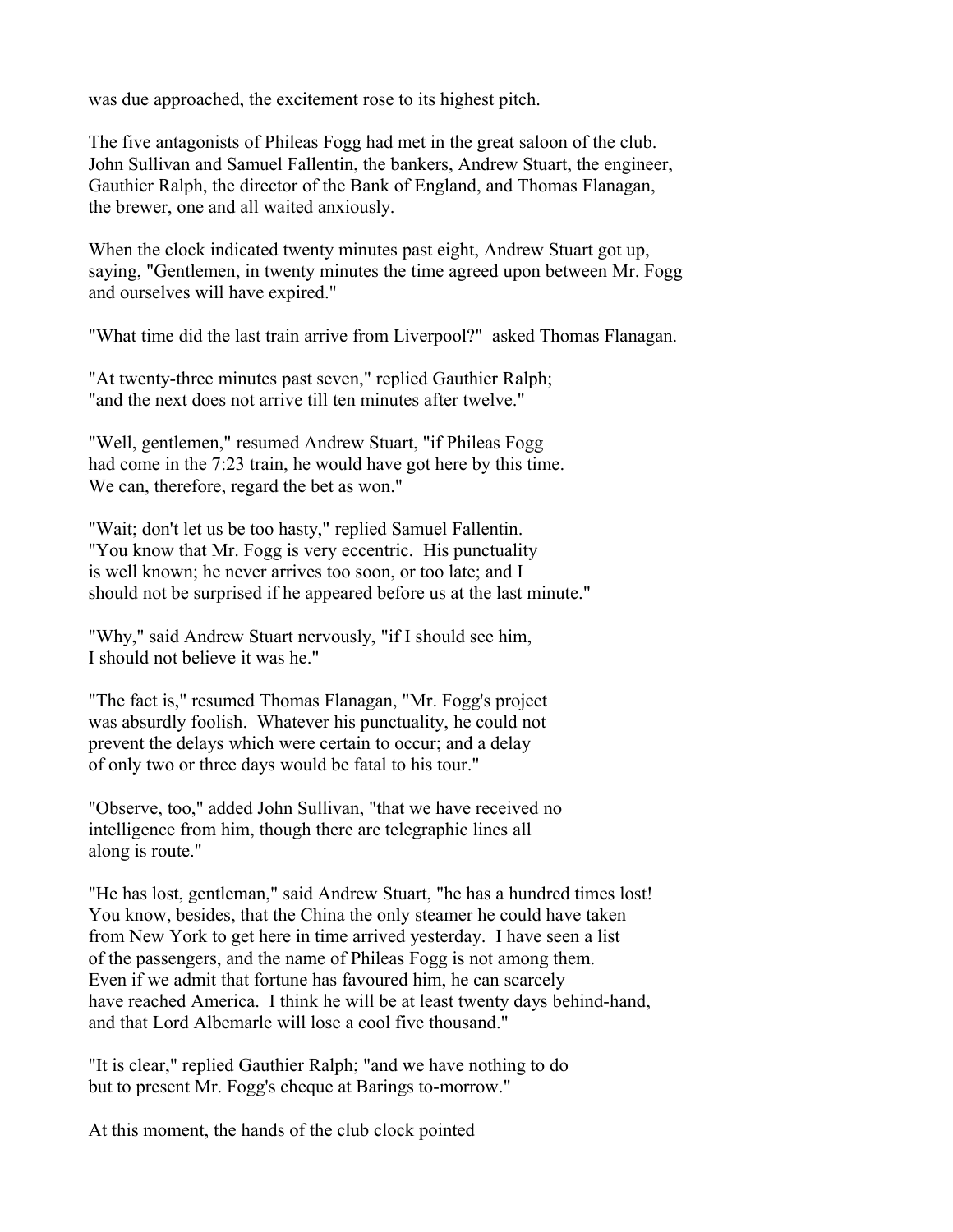to twenty minutes to nine.

"Five minutes more," said Andrew Stuart.

The five gentlemen looked at each other. Their anxiety was becoming intense; but, not wishing to betray it, they readily assented to Mr. Fallentin's proposal of a rubber.

"I wouldn't give up my four thousand of the bet," said Andrew Stuart, as he took his seat, "for three thousand nine hundred and ninety-nine."

The clock indicated eighteen minutes to nine.

The players took up their cards, but could not keep their eyes off the clock. Certainly, however secure they felt, minutes had never seemed so long to them!

"Seventeen minutes to nine," said Thomas Flanagan, as he cut the cards which Ralph handed to him.

Then there was a moment of silence. The great saloon was perfectly quiet; but the murmurs of the crowd outside were heard, with now and then a shrill cry. The pendulum beat the seconds, which each player eagerly counted, as he listened, with mathematical regularity.

"Sixteen minutes to nine!" said John Sullivan, in a voice which betrayed his emotion.

One minute more, and the wager would be won. Andrew Stuart and his partners suspended their game. They left their cards, and counted the seconds.

At the fortieth second, nothing. At the fiftieth, still nothing.

At the fifty-fifth, a loud cry was heard in the street, followed by applause, hurrahs, and some fierce growls.

The players rose from their seats.

At the fifty-seventh second the door of the saloon opened; and the pendulum had not beat the sixtieth second when Phileas Fogg appeared, followed by an excited crowd who had forced their way through the club doors, and in his calm voice, said, "Here I am, gentlemen!"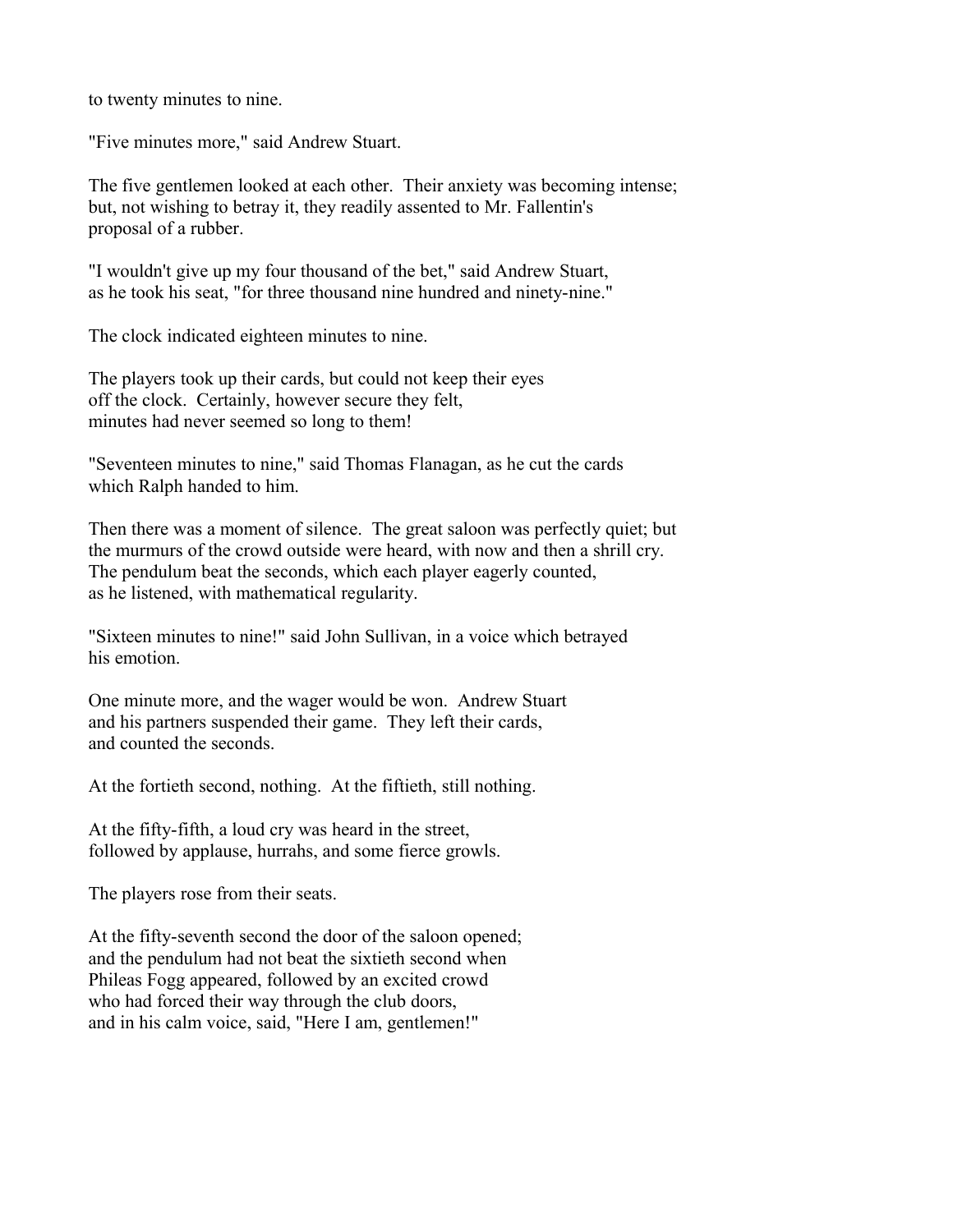Chapter XXXVII

# IN WHICH IT IS SHOWN THAT PHILEAS FOGG GAINED NOTHING BY HIS TOUR AROUND THE WORLD, UNLESS IT WERE HAPPINESS

Yes; Phileas Fogg in person.

The reader will remember that at five minutes past eight in the evening- about five and twenty hours after the arrival of the travellers in London-- Passepartout had been sent by his master to engage the services of the Reverend Samuel Wilson in a certain marriage ceremony, which was to take place the next day.

Passepartout went on his errand enchanted. He soon reached the clergyman's house, but found him not at home. Passepartout waited a good twenty minutes, and when he left the reverend gentleman, it was thirty-five minutes past eight. But in what a state he was! With his hair in disorder, and without his hat, he ran along the street as never man was seen to run before, overturning passers-by, rushing over the sidewalk like a waterspout.

In three minutes he was in Saville Row again, and staggered back into Mr. Fogg's room.

He could not speak.

"What is the matter?" asked Mr. Fogg.

"My master!" gasped Passepartout--"marriage--impossible--"

"Impossible?"

"Impossible--for to-morrow."

"Why so?"

"Because to-morrow--is Sunday!"

"Monday," replied Mr. Fogg.

"No--to-day is Saturday."

"Saturday? Impossible!"

"Yes, yes, yes, yes!" cried Passepartout. "You have made a mistake of one day! We arrived twenty-four hours ahead of time;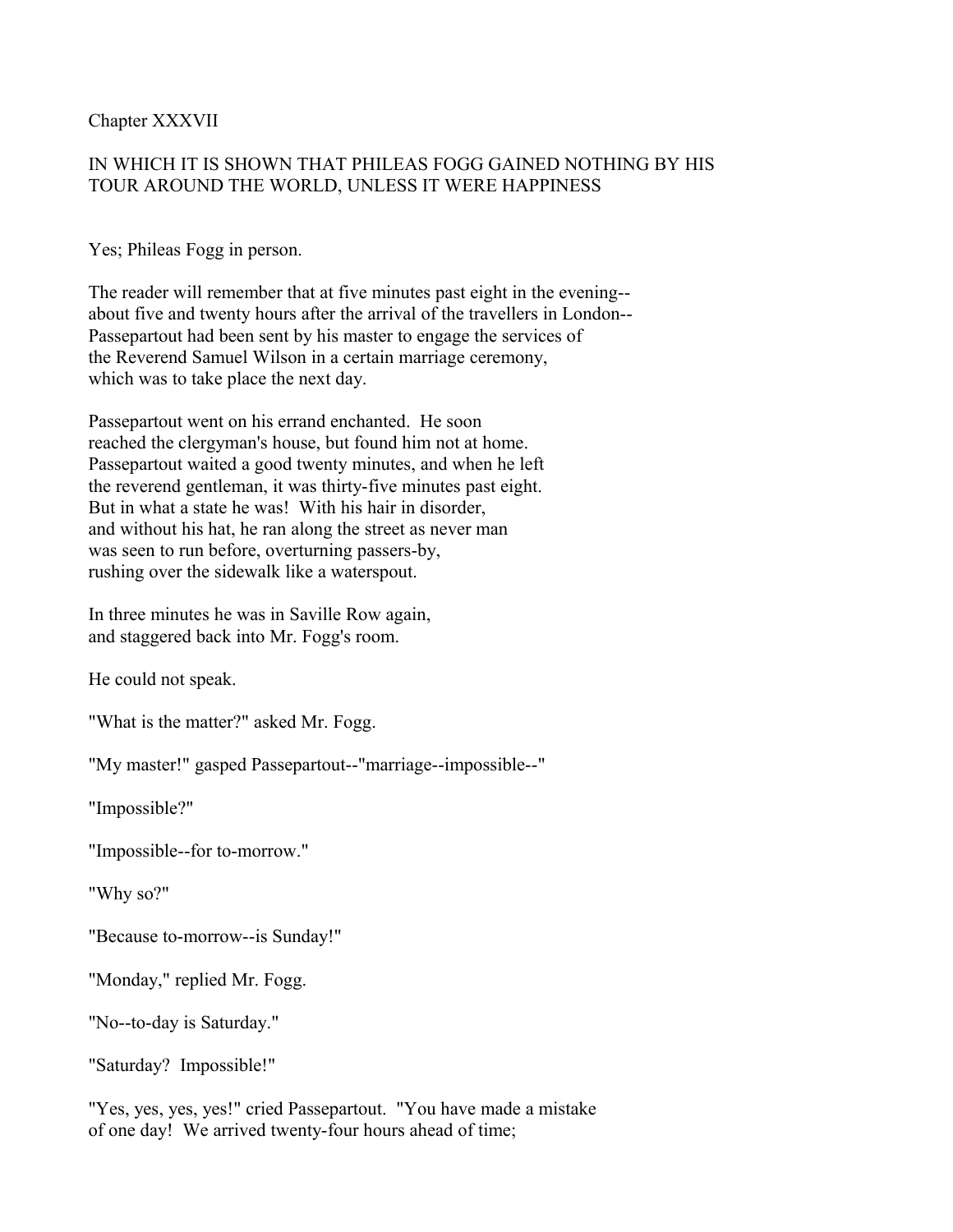but there are only ten minutes left!"

Passepartout had seized his master by the collar, and was dragging him along with irresistible force.

Phileas Fogg, thus kidnapped, without having time to think, left his house, jumped into a cab, promised a hundred pounds to the cabman, and, having run over two dogs and overturned five carriages, reached the Reform Club.

The clock indicated a quarter before nine when he appeared in the great saloon.

Phileas Fogg had accomplished the journey round the world in eighty days!

Phileas Fogg had won his wager of twenty thousand pounds!

How was it that a man so exact and fastidious could have made this error of a day? How came he to think that he had arrived in London on Saturday, the twenty-first day of December, when it was really Friday, the twentieth, the seventy-ninth day only from his departure?

The cause of the error is very simple.

Phileas Fogg had, without suspecting it, gained one day on his journey, and this merely because he had travelled constantly eastward; he would, on the contrary, have lost a day had he gone in the opposite direction, that is, westward.

In journeying eastward he had gone towards the sun, and the days therefore diminished for him as many times four minutes as he crossed degrees in this direction. There are three hundred and sixty degrees on the circumference of the earth; and these three hundred and sixty degrees, multiplied by four minutes, gives precisely twenty-four hours--that is, the day unconsciously gained. In other words, while Phileas Fogg, going eastward, saw the sun pass the meridian eighty times, his friends in London only saw it pass the meridian seventy-nine times. This is why they awaited him at the Reform Club on Saturday, and not Sunday, as Mr. Fogg thought.

And Passepartout's famous family watch, which had always kept London time, would have betrayed this fact, if it had marked the days as well as the hours and the minutes!

Phileas Fogg, then, had won the twenty thousand pounds; but, as he had spent nearly nineteen thousand on the way, the pecuniary gain was small. His object was, however, to be victorious, and not to win money. He divided the one thousand pounds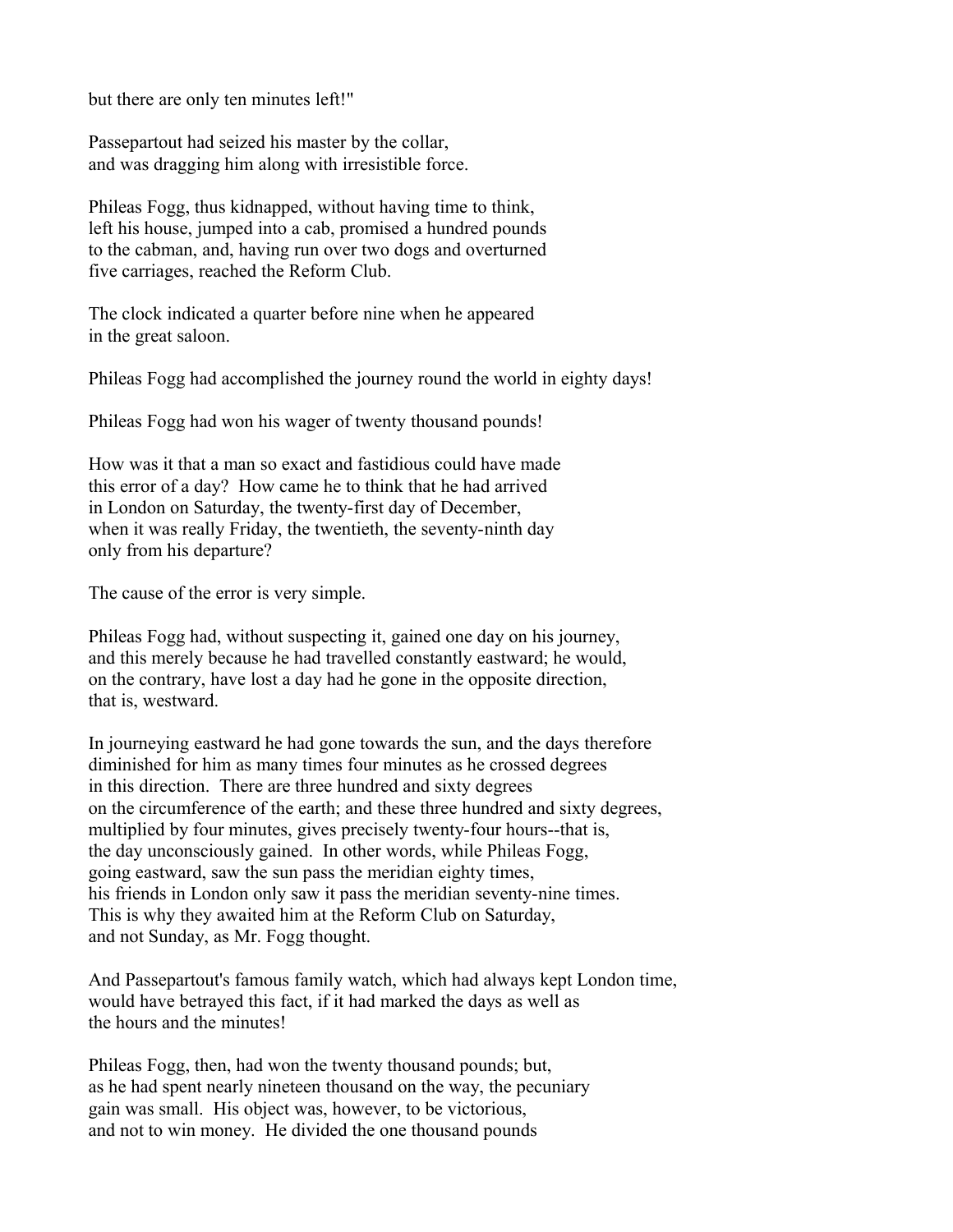that remained between Passepartout and the unfortunate Fix, against whom he cherished no grudge. He deducted, however, from Passepartout's share the cost of the gas which had burned in his room for nineteen hundred and twenty hours, for the sake of regularity.

That evening, Mr. Fogg, as tranquil and phlegmatic as ever, said to Aouda: "Is our marriage still agreeable to you?"

"Mr. Fogg," replied she, "it is for me to ask that question. You were ruined, but now you are rich again."

"Pardon me, madam; my fortune belongs to you. If you had not suggested our marriage, my servant would not have gone to the Reverend Samuel Wilson's, I should not have been apprised of my error, and--"

"Dear Mr. Fogg!" said the young woman.

"Dear Aouda!" replied Phileas Fogg.

It need not be said that the marriage took place forty-eight hours after, and that Passepartout, glowing and dazzling, gave the bride away. Had he not saved her, and was he not entitled to this honour?

The next day, as soon as it was light, Passepartout rapped vigorously at his master's door. Mr. Fogg opened it, and asked, "What's the matter, Passepartout?"

"What is it, sir? Why, I've just this instant found out--"

"What?"

"That we might have made the tour of the world in only seventy-eight days."

"No doubt," returned Mr. Fogg, "by not crossing India. But if I had not crossed India, I should not have saved Aouda; she would not have been my wife, and--"

Mr. Fogg quietly shut the door.

Phileas Fogg had won his wager, and had made his journey around the world in eighty days. To do this he had employed every means of conveyance--steamers, railways, carriages, yachts, trading-vessels, sledges, elephants. The eccentric gentleman had throughout displayed all his marvellous qualities of coolness and exactitude. But what then? What had he really gained by all this trouble? What had he brought back from this long and weary journey?